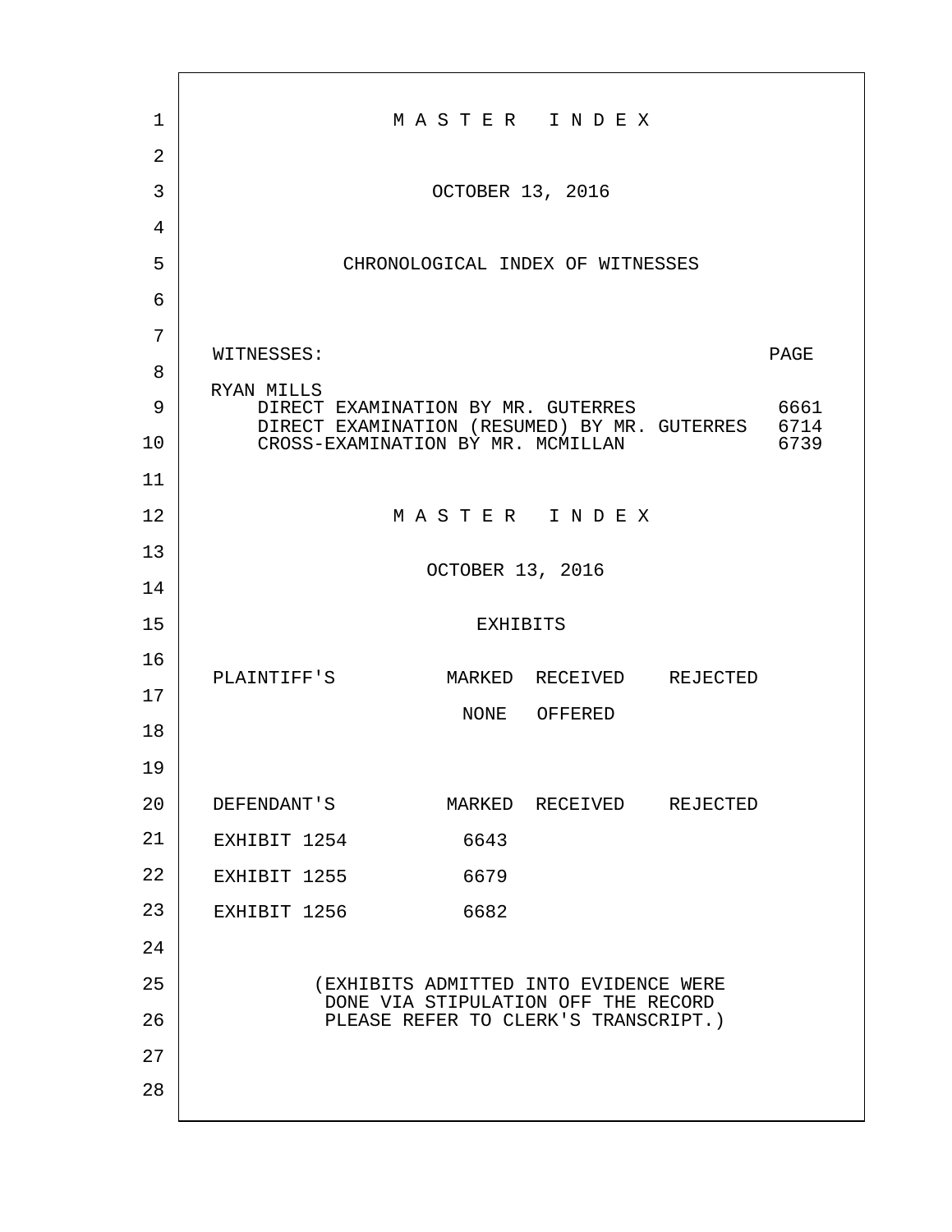1 2 3 4 5 6 7 8 9 10 11 12 13 14 15 16 17 18 19 20 21 22 23 24 25 26 27 28 CASE NUMBER: BC470714 CASE NAME: DUVAL V COUNTY OF LOS ANGELES LOS ANGELES, CALIFORNIA THURSDAY, OCTOBER 13, 2016 DEPARTMENT: 89 HON. WILLIAM A. MACLAUGHLIN APPEARANCES: (AS HERETOFORE NOTED.) REPORTER: ELORA DORINI, CSR NO. 13755 TIME: 8:14 A.M. ---OOO--- THE COURT: WE'RE ON THE RECORD. COUNSEL ARE PRESENT. AND I'M NOT GETTING REALTIME. WELL, ARE YOU GETTING ANYTHING? NOW, I AM. SO BEFORE WE ADDRESS EXHIBITS, WE NEED TO ADDRESS FURTHER PROCEEDINGS. ONE THING THAT I AM GOING TO DO IS EXCUSE ALTERNATE JUROR HAAN. I BELIEVE THAT'S NUMBER 3 OF THE ALTERNATES, WHO HAS THAT TRIP SET FOR NEXT WEEK, AND WE'RE CERTAINLY NOT GOING TO BE FINISHED. MORE IMPORTANTLY, FROM OUR POINT OF VIEW, AS FAR AS SCHEDULING, WE NEED TO DETERMINE WHEN WE'LL HEAR THE MOTION -- DEFENDANT'S MOTION FOR NON-SUIT. AND BECAUSE I HAVEN'T HEARD THE MOTION YET, I DON'T KNOW WHAT ALL IT WILL ADDRESS, OR IN A LITTLE BIT -- A LITTLE BIT OF THE LAWS TO KNOW WHAT ALL THE ISSUES MIGHT BE. NEVERTHELESS, I DO ANTICIPATE THAT THE MOTION FOR NON-SUIT WILL ADDRESS CLAIMS FOR FALSE AND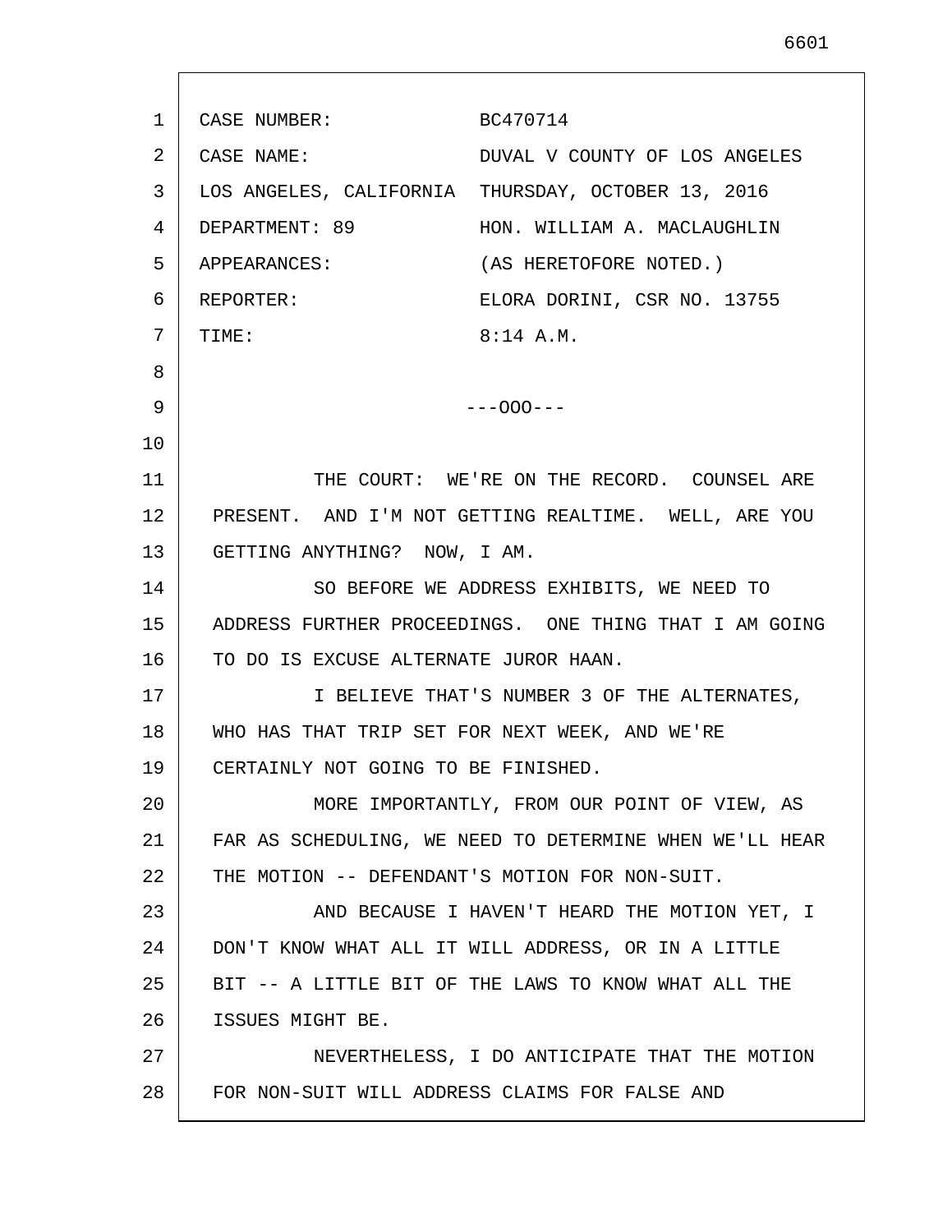1 2 3 4 5 6 7 8 9 10 11 12 13 14 15 16 17 18 19 20 21 22 23 24 25 26 27 28 DECEPTIVE INFORMATION BEING PROVIDED TO THE COURT. IS THAT CORRECT, MR. GUTERRES? THE MOTION WILL INCLUDE THOSE CLAIMS? MR. GUTERRES: YES. UNDER -- YES. WE INTENDED TO BRING A MOTION ON THOSE GROUNDS WITH REGARD TO THOSE, BUT NOT AS TO THE MATERIALITY ISSUE. I KNOW -- I UNDERSTAND THAT WE WERE GOING TO STILL BRIEF THE MATERIAL -- THE ISSUE WITH REGARD TO THE MATERIALITY OF SOME OF THOSE REPRESENTATIONS, BUT WE DID HAVE AN ULTERIOR GROUNDS FOR MOTION ON THE JUDICIAL DECEPTION CLAIM. THE COURT: ALL RIGHT. WELL, I NEED TO HEAR THE MOTION, AND I WILL NEED TO KNOW WHAT GROUNDS ARE BEING ASSERTED. IF ANY OF THOSE GROUNDS ARE ADDRESSED TO THE CAUSES OR THE CLAIMS OF DECEPTIVE REPORTING, THEN PART OF THE PROCESS OF THE RULING ON YOUR MOTION, I BELIEVE, WILL REQUIRE THAT THE COURT ADDRESS THE ISSUE OF WHETHER OR NOT -- IF FALSE INFORMATION WAS PROVIDED AND/OR INFORMATION WAS NOT PROVIDED THAT SHOULD HAVE BEEN, WHETHER OR NOT THE, AS TO THE MATTER OF LAW, THE CLAIMS CAN PROCEED. IF THE COURT DETERMINES THAT IT WOULD NOT HAVE ALTERED -- THERE ARE REASONABLE GROUNDS FOR THE DECISION OF THE COURT, THE JUVENILE COURT, EVEN WITHOUT THEM HAVING CONSIDERED ANY INFORMATION WHICH WAS FALSE, AND HAVING FAILED TO CONSIDER INFORMATION THAT SHOULD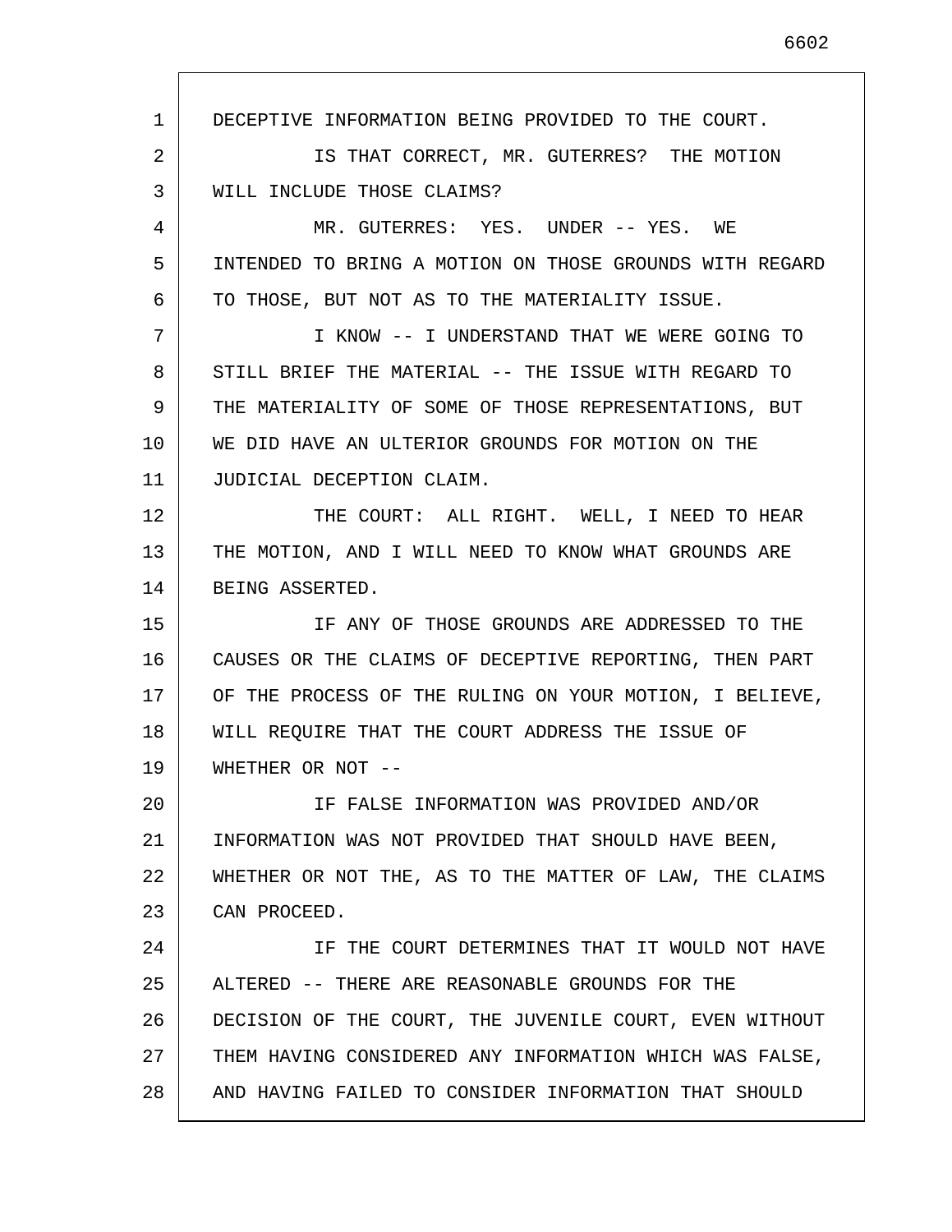1 2 3 4 5 6 7 8 9 10 11 12 13 14 15 16 17 18 19 20 21 22 23 24 25 26 27 28 HAVE BEEN GIVEN, THEN THOSE CAUSES OF ACTION ON THAT GROUND WOULD NOT PROCEED. IN THAT REGARD, AND HE -- MR. DANER PRESENTED TO US YESTERDAY THE DOCUMENT WHICH WE ALL GOT TOWARDS THE END OF THE DAY, WHICH I'VE TAKEN A QUICK LOOK AT, AND I'M GOING TO HAVE TO HAVE HIM EXPLAIN A LITTLE BIT TO ME, BUT YOU'RE GOING TO HAVE TO HAVE AN OPPORTUNITY TO RESPOND TO THAT. MR. GUTERRES: AND WE ARE WORKING ON THE BRIEFING IN RESPONSE TO THE MATERIALITY ISSUE. THE COURT: IT'S STILL MY BELIEF, IN LIGHT OF EVERYTHING THAT HAS BEEN SAID AND ARGUED AND PRESENTED TO THE COURT, THAT THIS IS STILL AN ISSUE OF LAW TO BE DECIDED BY THE COURT, AND THAT I INTEND TO DO SO AS PART OF THE MOTION FOR NON-SUIT, ASSUMING YOU CHALLENGE THE -- THOSE CAUSES OF ACTION ON THAT GROUND. I'M NOT SURE YET -- AND MAYBE MR. MCMILLAN WILL BE ABLE TO TELL US WHICH OF THE PROCEEDINGS IN THE JUVENILE COURT THEY BELIEVE RECEIVED FALSE INFORMATION AND/OR DID NOT RECEIVE ALL INFORMATION THEY SHOULD HAVE RECEIVED. BUT I BELIEVE THAT WE'LL ADDRESS THE ORIGINAL DETENTION HEARING ON NOVEMBER 6TH, THE JURISDICTION HEARING. I'VE FORGOTTEN SOME OF THE EXACT DATES, BUT IT WAS ON OR ABOUT JANUARY 4, 2010, AND THERE WAS A -- WHATEVER THE TITLE OF IT WAS, BUT A FINAL DISPOSITION HEARING ON AUGUST 9TH, OR MAYBE IT WAS 10TH, OF 2010.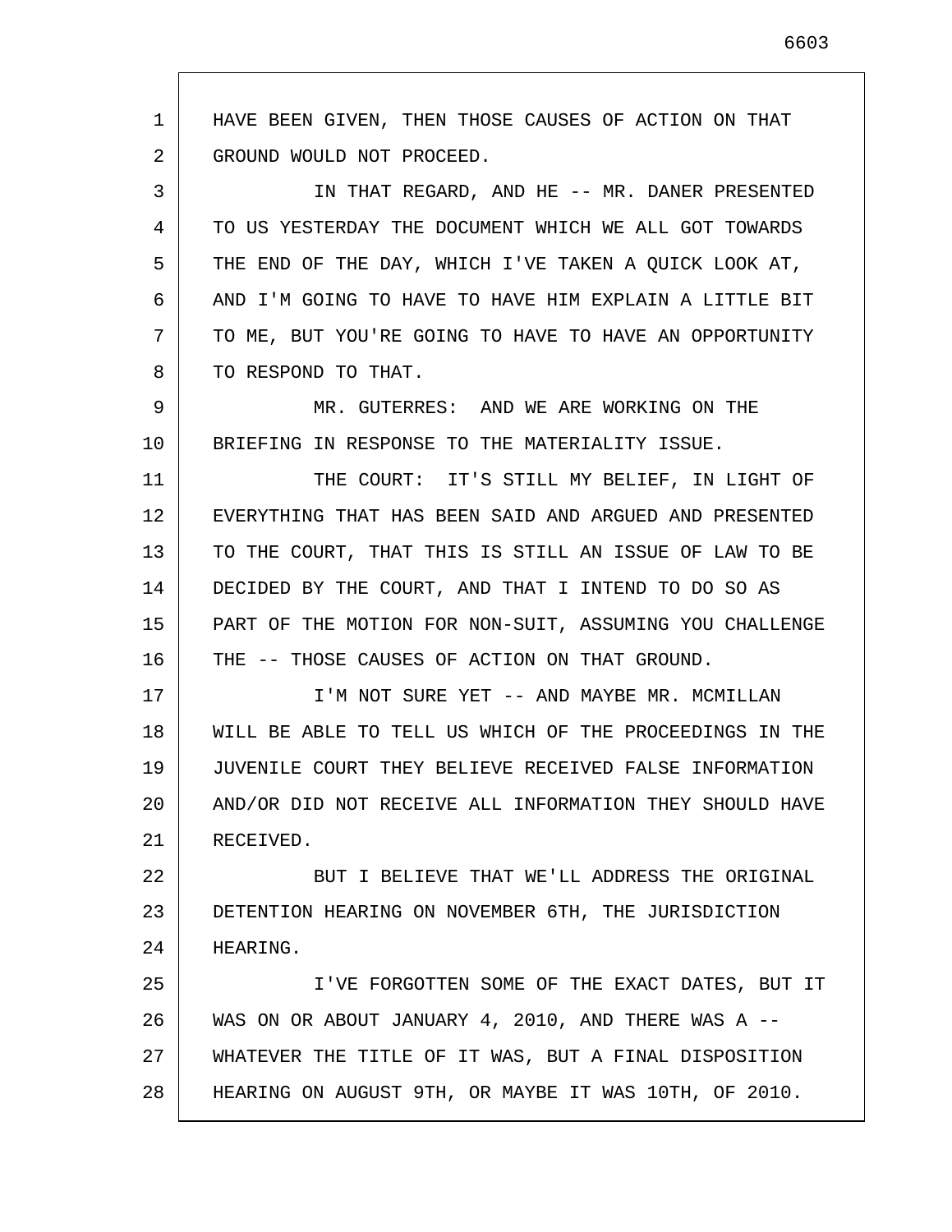1 2 3 4 5 6 7 8 9 10 11 12 13 14 15 16 17 18 19 20 21 22 23 24 25 26 27 28 IT DID APPEAR FROM THE EVIDENCE THAT THERE WERE -- CERTAIN REQUESTS HAD BEEN MADE FOR A CHANGE IN COURT ORDERS, ALTHOUGH THE PLAINTIFF TESTIFIED YESTERDAY THAT THEY WERE DENIED, BUT SHE DIDN'T RECALL EVEN ATTENDING ANY OF THOSE. AND I DON'T KNOW THAT THERE WAS ANY CONTENTION THERE WAS FALSE INFORMATION PROVIDED AT THAT TIME. IT'S MY RECOLLECTION, FROM LOOKING AT DOCUMENTS IN THIS CASE, THOSE REQUESTS, HOWEVER, THERE WERE 2 OR 3 OF THEM, THEY WERE DENIED, BUT IF I RECALL CORRECTLY, THEY WERE DENIED SIMPLY ON THE GROUND THAT NOTHING NEW HAD BEEN PRESENTED TO THEM. SO I'M ASSUMING THAT THEY WERE GOING TO ADDRESS THE THREE HEARINGS PREVIOUSLY THAT I JUST MENTIONED. THIS COULD TAKE A LOT OF TIME. THIS WON'T BE EASY. I'M GOING TO -- I'LL GET TO MR. DANER. I KNOW HE PROVIDED A BRIEF TO US YESTERDAY. JUST -- I HAVE A FEW QUESTIONS, JUST TO ORIENT ME AS TO WHAT ALL WE HAVE. I KNOW FROM LOOKING AT WHAT'S HERE, BUT I'LL JUST ASK YOU TO GIVE ME A LITTLE GUIDE THROUGH IT. BUT WE'LL GET TO THAT IN A MOMENT. MR. MCMILLAN: I CAN WAIT. IT'S JUST THE ORDER OF PROCESS THAT YOU WERE ADDRESSING EARLIER. IT SOUNDED LIKE YOU WANTED TO MAKE SURE THAT IT WAS THE DETENTION HEARING, THE JURIS DISPO HEARING, AND THE FINAL DISPOSITION HEARING THAT WERE THE MAIN FOCUS OF THE JUDICIAL DECEPTION CLAIMS.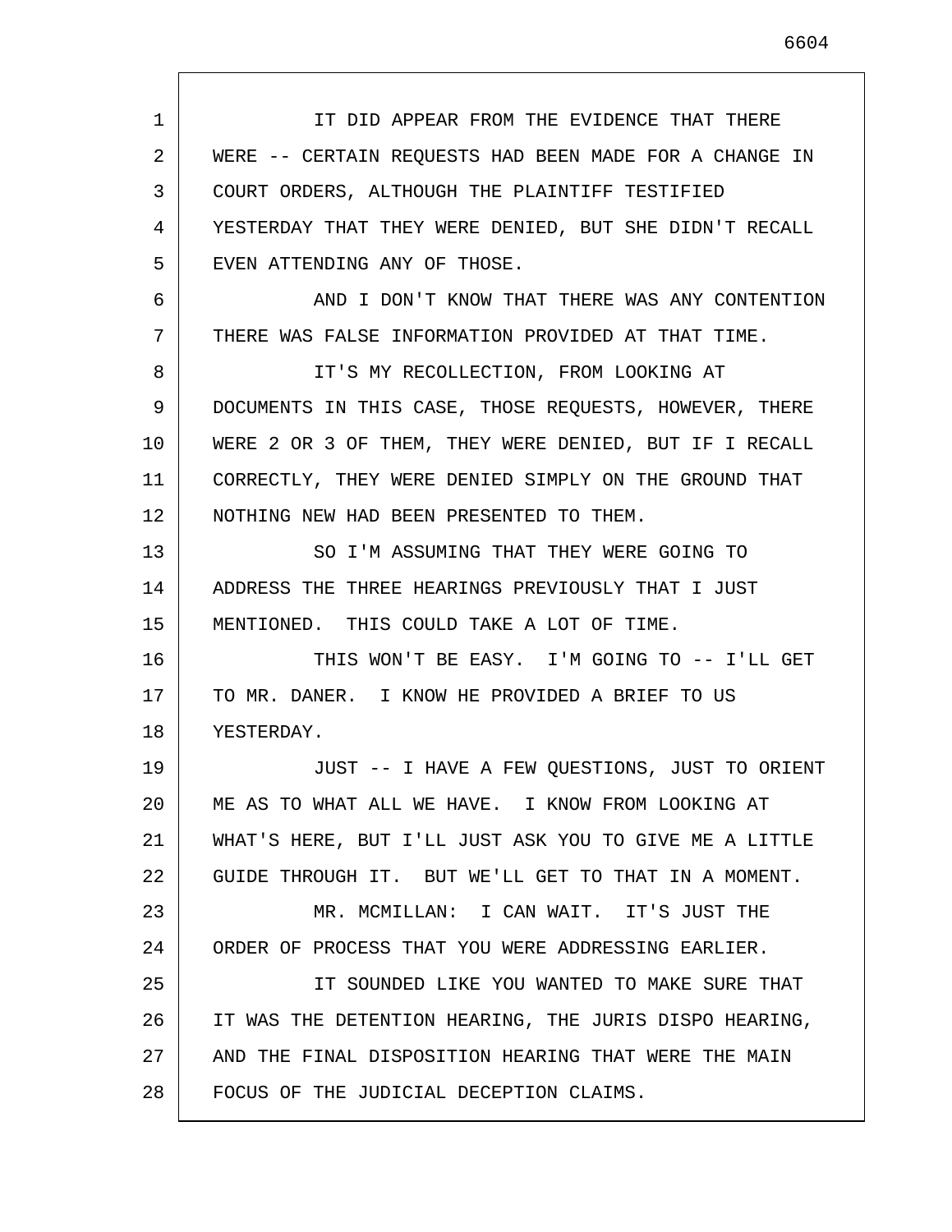1 2 3 4 5 6 7 8 9 10 11 12 13 14 15 16 17 18 19 20 21 22 23 24 25 26 27 28 WAS I UNDERSTANDING THAT? THE COURT: THAT WAS MY ASSUMPTION FROM EVERYTHING WE'VE HEARD AND WHAT I'VE SEEN. AND EACH OF THOSE NEEDS TO BE ADDRESSED INDEPENDENTLY. THAT IS, A RULING AS TO ONE IS NOT NECESSARILY THE RULING AS TO ANOTHER. AND SO IT'S ENTIRELY POSSIBLE, AND I'M NOT PREDICTING BECAUSE I HAVEN'T EVEN TAKEN A LOOK AT IT. IT'S ENTIRELY POSSIBLE THE MOTION COULD BE DENIED AS TO ALL, COULD BE IN FACT GRANTED TO ALL. IT'S ALSO POSSIBLE IT COULD BE GRANTED AS TO ONE OR TWO AND NOT ALL. SO IT'S JUST A BROAD RANGE, WHICH ONE OF THOSE HEARINGS I BELIEVE REQUIRES SEPARATE AND INDEPENDENT CONSIDERATION. BECAUSE -- AT LEAST -- I HAVEN'T LOOKED AT WHAT WAS FILED FROM EITHER THE SECOND ONE, THE ONE ON JANUARY 4TH, NOR FOR THE THIRD AND LAST ONE IN AUGUST OF 2010, BUT I'M SURE THAT THERE WERE ADDITIONAL DOCUMENTS FILED IN CONNECTION WITH EACH OF THOSE. MAYBE NOT, I'M NOT SURE. I BELIEVE THERE MUST HAVE BEEN SOME FILED FOR EACH OF THOSE, WHICH WE'LL NEED TO ACCESS IN ORDER TO SEE WHAT THE JUDICIAL OFFICER WAS DEALING WITH IN EACH OF THOSE EVENTS. SO THAT'S THE FIRST THING I WANTED TO ADDRESS. I WANT TO TALK TO YOU ABOUT TIMING, ALSO, OF WHEN WE'RE GOING TO GET THIS DONE, AND HOW WE'RE GOING TO GET THE TIME TO DO IT. WE STILL ALSO HAVE ALL OF THESE EXHIBITS, AND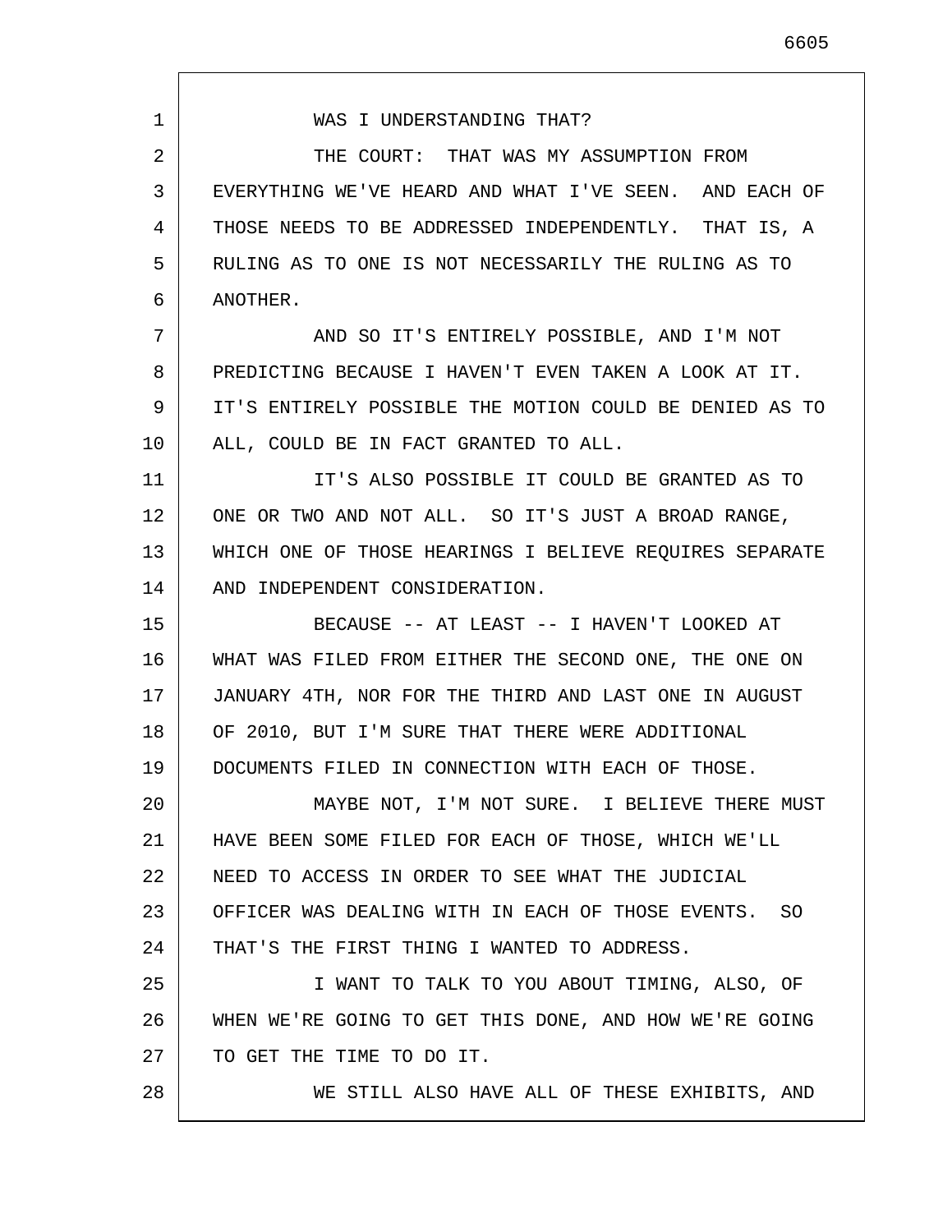1 2 3 4 5 6 7 8 9 10 11 12 13 14 15 16 17 18 19 20 21 22 23 24 25 26 27 28 HAVING YOU COME IN AT 8:00 IN THE MORNING, AND SENDING THE JURY HOME AT 4:00, GIVING US A LITTLE BIT OF TIME IN THE MORNING, LITTLE BIT OF TIME AT THE END OF THE DAY, IN MY VIEW IS NOT WORKING. I JUST DON'T THINK IT'S GOING TO BE A GOOD WAY OF GETTING IT DONE. AND SO I AM AT THIS TIME CONSIDERING THAT THE JURY'S GOING TO HAVE TO BE SENT HOME FOR SOME PERIODS OF TIME IN ORDER FOR THIS TO BE ACCOMPLISHED. I DON'T KNOW HOW ELSE WE WILL GET THE TIME TO DO IT. AND I -- JUST STATING, I'VE WORKED ON THIS CASE CONTINUOUSLY SINCE BACK IN AUGUST. LONG BEFORE WE ACTUALLY STARTED BECAUSE OF THE VIDEOTAPES, AS WELL AS THE MOTIONS IN LIMINE. THE MOTIONS IN LIMINE WEREN'T NEARLY AS TIMELY, AND SO WE DIDN'T HAVE A LARGE NUMBER. IT NEVERTHELESS TOOK A CERTAIN AMOUNT OF TIME. THE VIDEOTAPED DEPOSITIONS TOOK A GREAT DEAL OF TIME. THE TRUTH IS, ALL OF YOU DOING DIFFERENT THINGS AND WORKING ON THIS, AT LEAST THAT MUCH JUST RECENTLY AND ALL TOGETHER IN THIS CASE, A GREAT DEAL MORE. SO I'M NOT STATING THAT FOR ANY OTHER REASON THAN TO SAY THERE'S ONLY SO MUCH THAT CAN GET DONE. AND THIS CASE HAS BEEN SO DOCUMENT-INTENSIVE THAT I FIND I'VE WORKED ON IT SEVEN DAYS A WEEK SINCE LAST AUGUST, AND STILL DON'T HAVE THE TIME TO BE ABLE TO ADDRESS THE MOTION FOR NON-SUIT. ALL OF THE EXHIBITS AND WHAT THE VERDICT FORM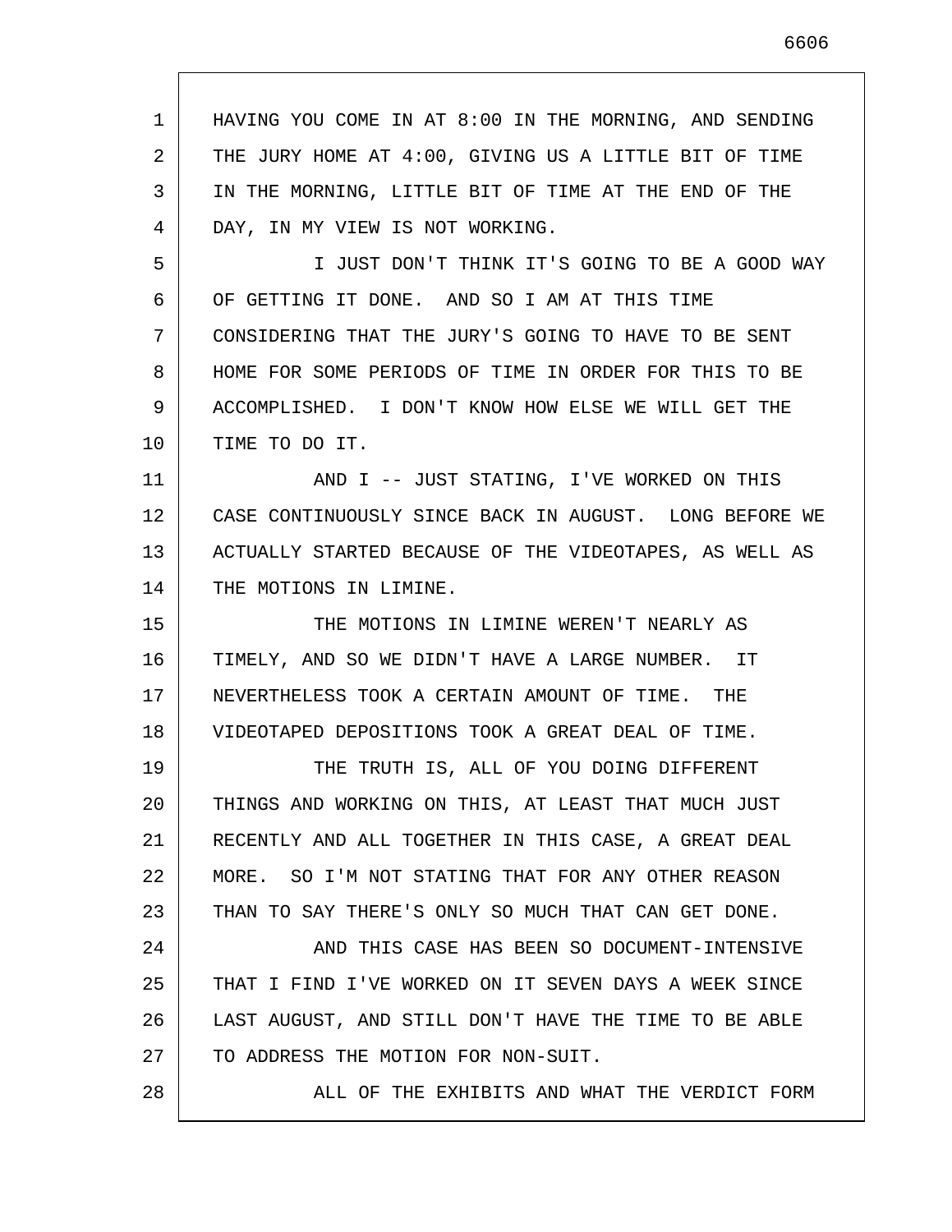1 2 3 4 5 6 7 8 9 10 11 12 13 14 15 16 17 18 19 20 21 22 23 24 25 26 27 28 IS GOING TO LOOK LIKE, AND WHAT THE INSTRUCTIONS WILL BE. BUT THE VERDICT FORM PROBABLY NEEDS TO AT LEAST AWAIT A DECISION ON THE MOTION FOR NON-SUIT. SO I'VE THOUGHT -- WELL, BEFORE I STATE THAT, LET ME ALSO SAY THAT I RECEIVED THROUGH OUR COURT ATTENDANT YESTERDAY A MESSAGE THAT SEVERAL JURORS HAVE ASKED OF HER WHEN THE TRIAL WILL BE OVER BECAUSE SHE SAID THAT SEVERAL OF THEM HAVE EXPRESSED THAT THEY HAVE VACATIONS AND OTHER PLANS. AND I THINK IT'S BECOME APPARENT TO THEM AS WELL THAT THIS CASE IS NOT GOING TO BE DONE WITHIN THE TIME ESTIMATE. I WILL SAY FOR THE ONE ALTERNATE JUROR THAT I INTEND TO LET GO, MS. HAAN, THAT I THINK SHE INTERPRETED THE LENGTH OF THE TRIAL INCORRECTLY, WHICH MAY BE MY FAULT FOR NOT HAVING BEEN MORE EXPLICIT THAN I WAS. IF YOU RECALL, I DIDN'T TELL THEM 25 DAYS. I TOLD THEM 25 COURT DAYS, AND THAT THERE WOULD BE SOME DAYS WHEN THE COURT WAS NOT IN SESSION. SHE NEVERTHELESS FIGURED IT WAS GOING TO BE 25 CONSECUTIVE DAYS. SO SHE THOUGHT THE TRIAL WAS GOING TO BE OVER TODAY, IF I RECALL THE MESSAGE CORRECTLY. AND -- SO HAVING DIGRESSED, JUST TO MENTION THAT -- GO BACK TO -- IT APPEARS TO ME THAT WE'RE GOING TO NEED A DAY TO ADDRESS THESE EXHIBITS. WE JUST HAVEN'T MADE ANYTHING CLOSE TO THE KIND OF PROGRESS THAT I THINK WE SHOULD HAVE.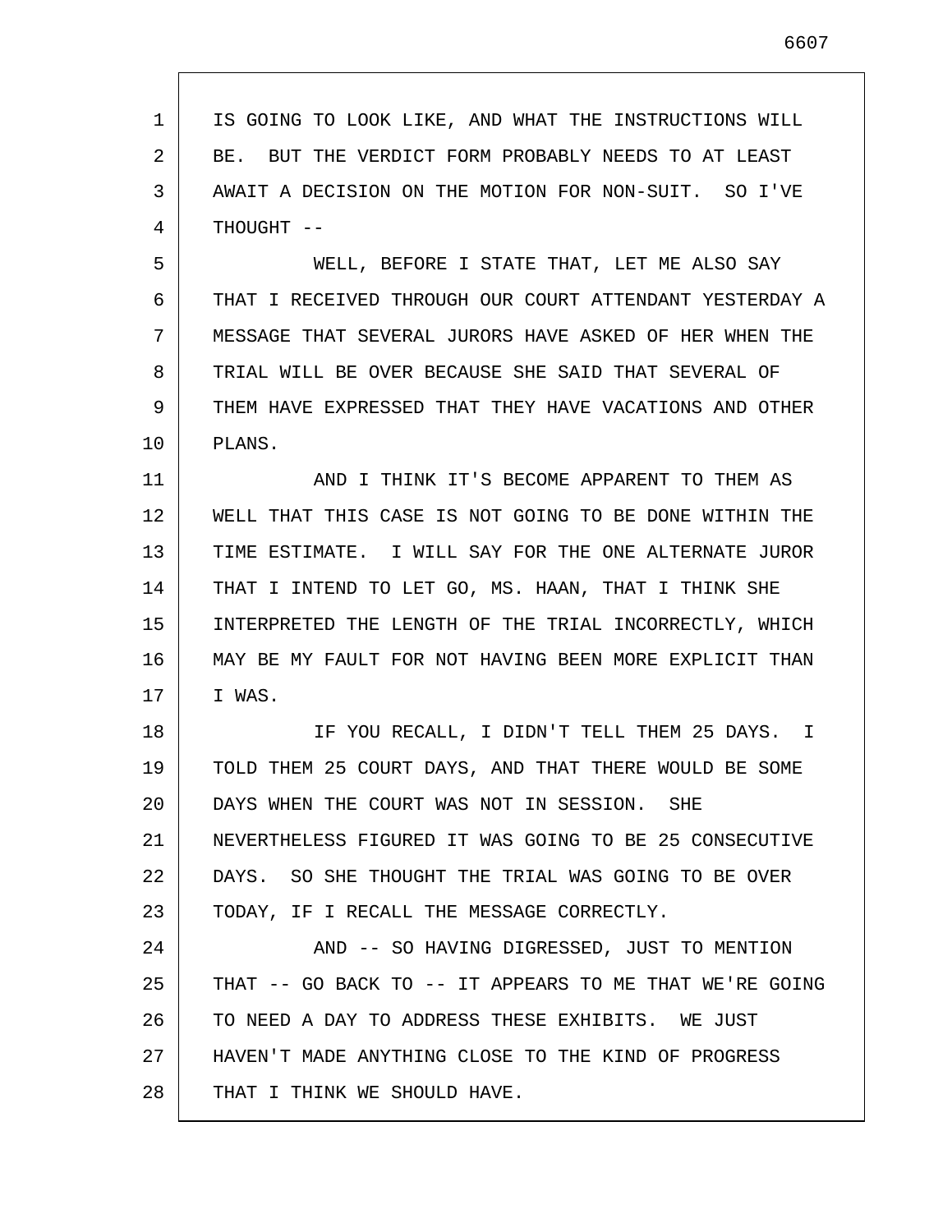1 2 3 4 I THINK IT WILL TAKE ME IN EXCESS OF A DAY TO BE ABLE TO CHART OUT WHAT I EXPECT THE MOTION WILL RAISE, AND THE PLAINTIFF'S CONTENTION AS TO WHAT WAS FALSE INFORMATION AND WHAT WAS NOT.

5 6 7 8 9 I NOTED IN SOME OF THE CASES THAT WE HAVE ALL READ -- AND I THINK IT INCLUDES SOME OF THE CASES THAT HAVE BEEN CITED TO ME SEVERAL TIMES BY THE PLAINTIFF, AND I THINK SOME OF THE SAME CASES HAVE BEEN CITED TO ME BY THE DEFENSE --

10 11 12 13 14 15 THAT AT LEAST ONE OF THOSE CASES, I REMEMBER THE COURT OF APPEAL COMMENTED THAT THEY THOUGHT THAT THE WAY THAT THE JUDGE HAD GONE ABOUT ASSIMILATING THE INFORMATION OF THE CLAIMED DECEPTIVE INFORMATION, BY TAKING THE DECISION OF THE TRIAL COURT AND CREATING ITS OWN CHART --

16 17 18 19 I'M NOT SURE, DIDN'T SAY HOW THEY DID IT, I DON'T KNOW IF IT WAS COLOR CODED OR HOW IT WAS DONE -- BUT CHARTED WHAT INFORMATION WAS ALLEGED TO BE FALSE, WHAT INFORMATION SHOULD HAVE BEEN THERE.

20 21 22 23 AND IT WAS PRESENTED SO THAT THE COURT OF APPEAL, I THINK, THEY'RE NEVER VERY COMPLIMENTARY, BUT SEEMED TO BE RATHER COMPLIMENTARY OF HOW THE JUDGE HAD GONE ABOUT DOING IT.

24 25 26 27 28 I THINK THAT TO A CERTAIN EXTENT, I BELIEVE THAT MR. DANER HAS ATTEMPTED TO DO THAT, AT LEAST IN PART WHAT HE FILED YESTERDAY, BECAUSE I DID SEE IN HERE TRANSCRIPTS WHERE THERE WERE THINGS THAT HE INDICATED TO ME THAT YOU THOUGHT WERE FALSE AND SHOULD COME OUT,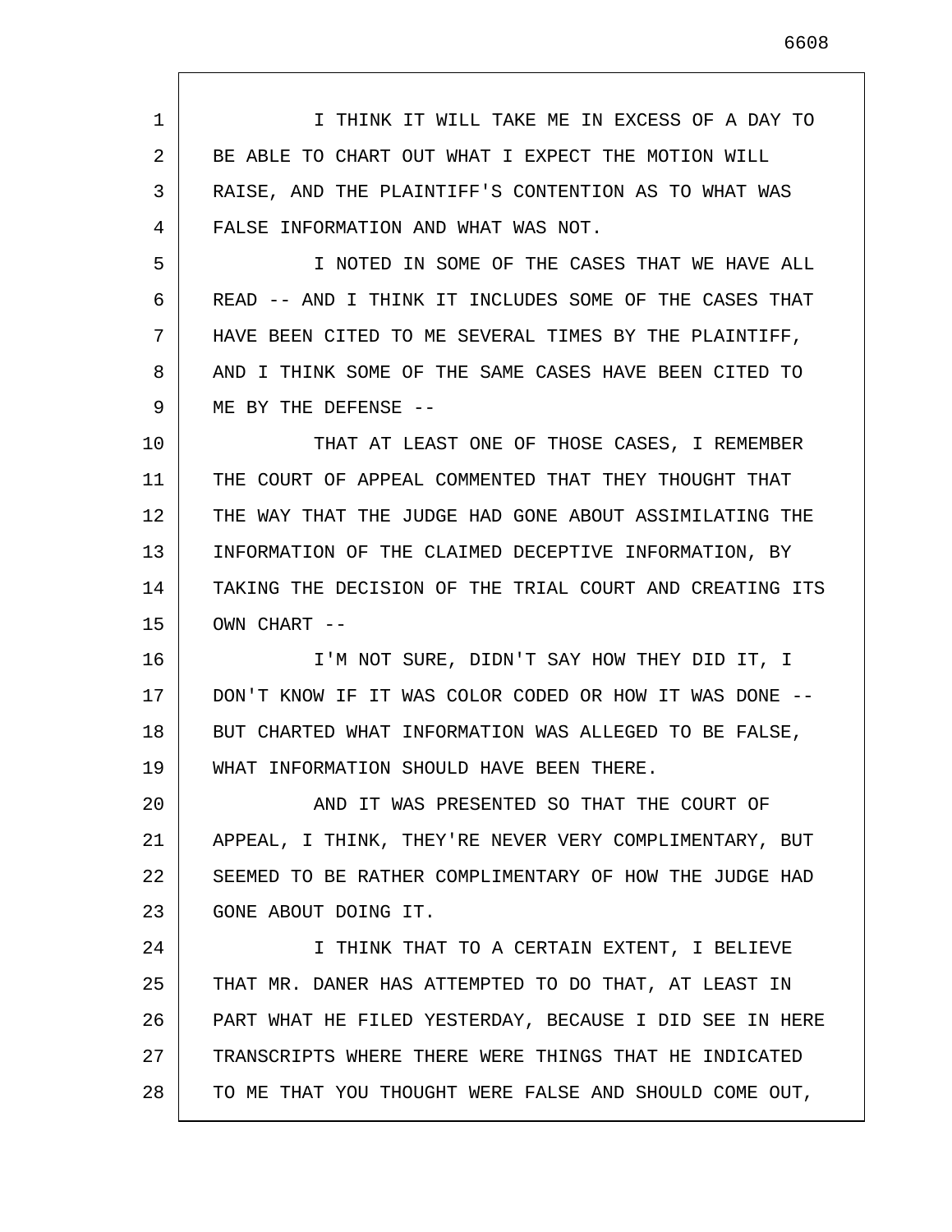1 2 3 4 5 6 7 8 9 10 11 12 13 14 15 16 17 18 19 20 21 22 23 24 25 26 27 28 AND OTHER THINGS THAT HAD NOT BEEN NOT STATED BUT SHOULD HAVE BEEN STATED. IS THAT CORRECT? MR. DANER: YES, THAT'S CORRECT, YOUR HONOR. I WAS ADDRESSING -- WE ATTEMPTED TO DO THAT IN REGARDS TO THE PETITION. THAT WAS ONLY TWO PAGES, SO WE WERE KIND OF FITTING THINGS IN THERE. SEPARATELY WE WERE ATTEMPTING TO MAKE SURE THAT -- THE COURT: THAT'S WHY I WANTED TO JUST TALK TO YOU ON WHAT WE HAVE SO FAR. AND I MENTIONED ONLY THAT ONE APPELLATE APPEAL, SEEMED TO THINK THAT WAS A GOOD WAY OF GOING ABOUT IT. BEFORE I EVEN READ THAT, IT WAS MY THOUGHT THAT I WAS GOING TO HAVE TAKE ALL THE DOCUMENTS FOR EACH ONE OF THOSE HEARINGS AND DO THAT MYSELF TO SEE WHAT IT WOULD LOOK LIKE IF YOU TOOK OUT WHAT SHOULDN'T BE THERE AND ADDED WHAT SHOULD BE THERE, IN ORDER TO MAKE THE DECISION AS A MATTER OF LAW. AND AS TO WHETHER OR NOT -- THEN WHAT YOU HAD WITHOUT WHAT SHOULD HAVE BEEN THERE, AND WASN'T, AND WITHOUT WAS THERE AND SHOULDN'T HAVE, WOULD THERE BE A SUFFICIENT BASIS FOR THE COURT TO HAVE MADE THE DECISION IT DID. IF THERE WAS, THEN THE COURT MAKES THE DECISION THAT IT WAS A SUFFICIENT BASIS REGARDLESS. IF IT WASN'T, THEN THE CLAIMS WOULD PROCEED. SO I THINK THAT I'M GOING TO HAVE DO THAT. AND THIS JUST ISN'T GOING TO HAPPEN EASILY.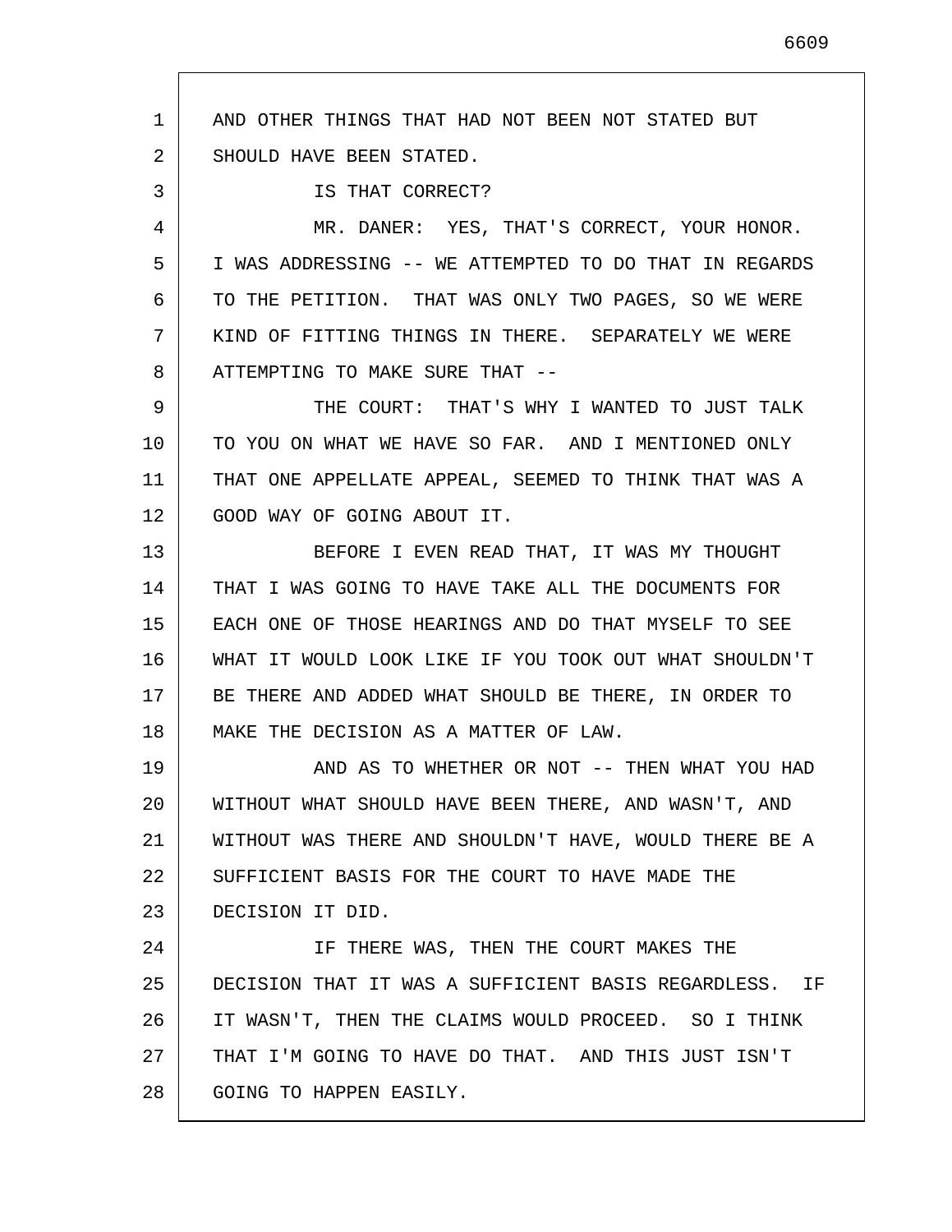| 1  | INCIDENTALLY, I DON'T -- I'M NOT INFERRING              |
|----|---------------------------------------------------------|
| 2  | ANYTHING WHEN I TELL YOU I'VE BEEN WORKING ON THE CASE  |
| 3  | SEVEN DAYS A WEEK NOW FOR SEVERAL MONTHS BECAUSE THE    |
| 4  | TRUTH IS SOME OF THAT TIME WAS SPENT ON OTHER MATTERS.  |
| 5  | NOW THAT I THINK ABOUT IT, THE WEEKENDS ARE             |
| 6  | THE ONLY TIME I CAN FIND TO DO IT. THE CLERK            |
| 7  | HAS ONE THIS MORNING BUT I'VE BEEN EVEN DOING IT        |
| 8  | NIGHTS. AND I HAVE ANOTHER ONE I'M WORKING ON THAT      |
| 9  | TIME IS RUNNING ON.                                     |
| 10 | SO IT WASN'T ALL THIS CASE, BUT THE POINT IS,           |
| 11 | LIKE YOU, I SUSPECT THIS HAS INVOLVED SOME LONG         |
| 12 | DAYS AND -- YOU CAN BE SEATED, MR. DANER. I'LL GET      |
| 13 | BACK TO YOU.                                            |
| 14 | UNLESS YOU HAVE SOMETHING YOU WANTED TO TELL            |
| 15 | ME RIGHT NOW, I'M HAPPY TO HEAR FROM YOU.               |
| 16 | MR. DANER: WELL, I WAS JUST GOING TO KIND OF            |
| 17 | UPDATE YOU ON SOME OF THAT -- THE PROGRESS WE'RE MAKING |
| 18 | ON THAT. FOR THE DETENTION REPORT AND THE PETITION, WE  |
| 19 | DID ADDRESS THAT IN MORE DETAIL IN THE PAPERS, AND      |
| 20 | WE -- WITH THAT, WE PROBABLY COULD TRY TO GO BACK AND   |
| 21 | DEAL WITH A LINE-OUT, STRIKEOUT, ADD INFORMATION IN.    |
| 22 | THE ONE ISSUE I SEE FOR THE OTHER HEARINGS ARE          |
| 23 | IT'S A CUMULATIVE EVENT IN THAT THERE'S SEVERAL         |
| 24 | DIFFERENT REPORTS WHERE YOU COULD HAVE THE REPORT FILED |
| 25 | A MONTH BEFORE THE ACTUAL DISPOSITION HEARING THAT      |
| 26 | INCLUDES FALSE INFORMATION OR OMITS FACTS.              |
| 27 | SO FOR THE REST OF THOSE REPORTS FOR THE FINAL          |
| 28 | DISPOSITION HEARING, I DON'T KNOW IF IT'S GOING TO BE,  |
|    |                                                         |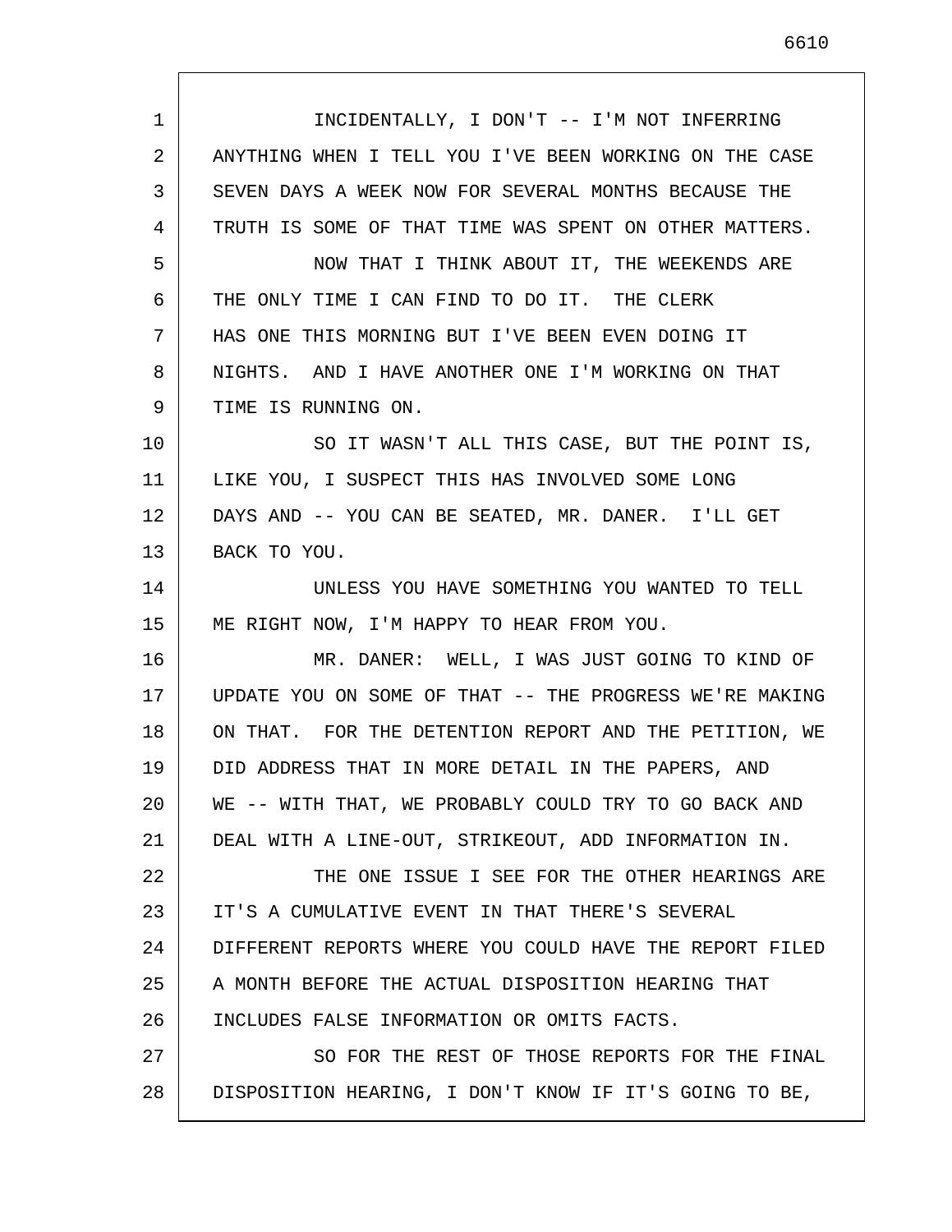1 2 3 4 5 6 7 8 9 10 11 12 13 14 15 16 17 18 19 20 21 22 23 24 25 26 27 28 GIVEN TIME CONSTRAINTS, POSSIBLE TO GO THROUGH AND DO THAT TYPE OF STRIKEOUT, ADD IN. BUT WE ARE TRYING TO WORK ON AN INDEX, LIKE A KIND OF SPREADSHEET, WITH THE LIE, EVIDENCE SHOWING THE LIE, AND AN ADMISSION, EVIDENCE SHOWING THE ADMISSION. SO THAT SHOULD BE ABLE TO HOPEFULLY HELP AID YOU IN THE DETERMINATIONS. THE COURT: OKAY. WELL, I HAVEN'T GOT TO EXACTLY HOW WE'RE GOING TO FORMAT THIS. AND -- I DON'T KNOW. AND I SHOULD ADD THAT I BELIEVE THAT IN EACH OF THESE INSTANCES, THE JUDICIAL OFFICER PLACED ON THE RECORD THE DECISION. AND -- AS THEY ARE REQUIRED TO DO. AND I KNOW I'VE GOT SOME TRANSCRIPTS, I HAVEN'T LOOKED AT THEM. I DID GLANCE AT A TRANSCRIPT OF THE COURT'S DECISION PLACED ON THE RECORD AT THE DETENTION HEARING ON NOVEMBER 6TH. JUST SAW WHAT IT WAS, AND WHAT WAS THERE. AND SO THAT DECISION WILL -- THAT THEY PLACED ON THE RECORD, SHOULD PROVIDE INFORMATION AS TO WHAT THE COURT WAS RELYING ON. BUT IT SEEMS TO ME THAT IT MAY BE A LITTLE MORE COMPLEX BECAUSE THERE'S -- YOUR CONTENTION IS THERE'S ALSO INFORMATION THAT THE COURT DIDN'T HAVE. I MEAN, IT'S ONE THING TO LOOK AT WHAT THEY DID HAVE, AND YOU SAY THAT'S FALSE, AND IT SHOULDN'T HAVE BEEN RELIED UPON. THAT'S ONLY PART OF THE PICTURE BECAUSE THAT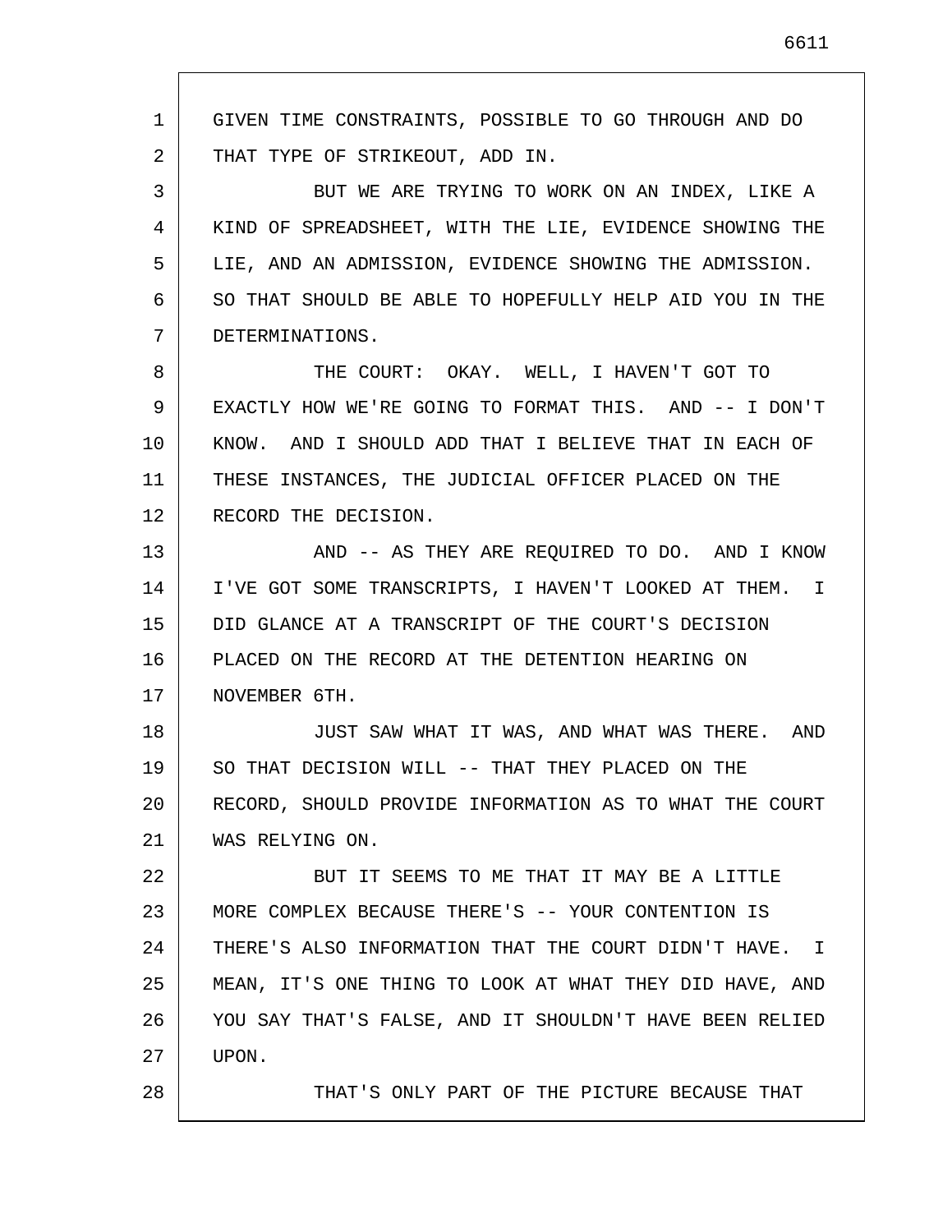1 2 3 4 5 6 7 8 9 10 11 12 13 14 15 16 17 18 19 20 21 22 23 24 25 26 27 28 WOULD ONLY GIVE YOU HALF THE PICTURE. OKAY. IF THAT WASN'T THERE, IS THERE STILL A REASONABLE BASIS FOR THE JUDICIAL OFFICER TO MAKE THE DECISION? BUT I DON'T THINK YOU CAN MAKE THAT DETERMINATION UNLESS WE KNOW WHAT THE CONTENTION IS, WHAT SHOULD HAVE BEEN THERE. AND THEN TAKE THAT PICTURE OF WHAT THE COURT HAS SAID, WHAT THEY'RE RELYING ON, WHAT SHOULDN'T HAVE BEEN THERE, AND WHAT SHOULD HAVE BEEN THERE, AND MAKE THE DECISION. IS THAT A REASONABLE BASIS -- OR IS THAT THE BASIS FOR WHICH A JUDICIAL OFFICER WOULD OR WOULD NOT -- WOULD MAKE THE SAME DECISION, OR THAT THEY WOULDN'T. AND SO WE'LL HAVE TO FIGURE OUT HOW TO FORMAT ALL THIS. AND I DON'T THINK THAT IT'S YOUR BURDEN TO DO IT, ALTHOUGH I HAVE TO GET THE INFORMATION IN SUCH A WAY THAT I CAN UNDERSTAND WHAT IT IS. AND I DON'T KNOW HOW I'M GOING TO GET THIS DONE OTHER THAN TAKING SOME TIME OFF FROM THE JURY. MR. DANER: WE ARE IN THE PROCESS OF, AS I MENTIONED, OF KIND OF CREATING A SPREADSHEET TO TRY TO AID IN THAT PROCESS. AND THE FIRST THING WE DID LOOK AT, AS YOUR HONOR MENTIONED IS, THE JUVENILE COURT DID ADDRESS -- STATE WHAT THE BASIS FOR A LOT OF THEIR FINDINGS WERE, AND APPLIED SIGNIFICANCE TO SOME OF THE STATEMENTS THAT WERE IN THERE -- IN THEIR FINDINGS.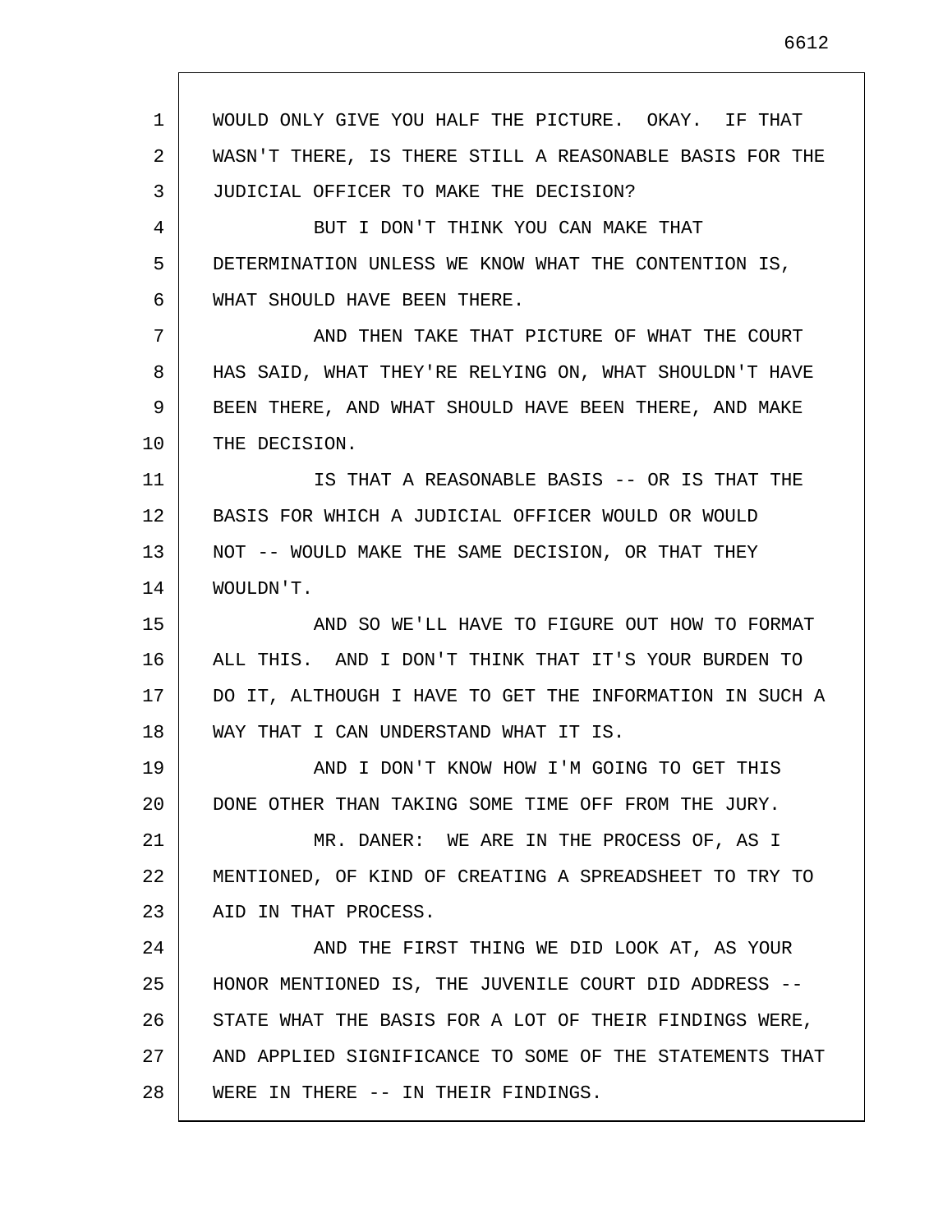1 2 3 4 5 6 7 8 9 10 11 12 13 14 15 16 17 18 19 20 21 22 23 24 25 26 27 28 SO THAT WAS GOING TO BE OUR FIRST FOCUS, AND THEN KIND OF GO FROM THERE. SO WE ARE IN THE PROCESS OF TRYING TO AT LEAST ASSEMBLE THE ASPECTS THAT WE THINK WOULD GO TO ADDRESS THIS ISSUE. THE COURT: ALL RIGHT. MR. MCMILLAN: YOUR HONOR, JUST ONE THING VERY QUICKLY. WE DO HAVE OUR PRELIMINARY INDEX. THIS HAS SORT OF BEEN AN IMPORTANT ISSUE FOR US, IT'S BASICALLY ALL HANDS ON DECK, ALL NIGHT FOR THE LAST COUPLE DAYS. SO WE DO HAVE A PRELIMINARY INDEX. IT'S NOT TOTALLY COMPLETE, IT'S STILL A WORK IN PROGRESS. WE'RE GOING TO MEET ON IT TONIGHT, FRIDAY NIGHT, SATURDAY ALL DAY, AND JUST GET SOMETHING SO WE CAN GET CLOSE TO COMPLETION. BUT SHE'S READY TO FILE SOMETHING NOW, JUST SO THAT YOU HAVE IT. MS. CHUNG: BASICALLY, YOUR HONOR, THE WAY I'VE OUTLINED IT, IT IS IN A SPREADSHEET, OUTLINING SPECIFICALLY THE LIES AND/OR OMISSIONS IN THE DETENTION REPORT, AS ONE SPREADSHEET. THE LIES ON ONE COLUMN, THE EVIDENCE ON THE OTHER SIDE AND/OR EXCULPATORY INFORMATION OR MISSING INFORMATION ON THE OTHER. SO I'M ADDRESSING THE DETENTION REPORT. THEN WE'LL ADDRESS ISSUES THAT THE JUVENILE COURT RELIED UPON ON NOVEMBER 6TH, WHEN IT MADE ITS RULING. WHAT IT INDICATED THAT THE REASONINGS WERE. WHAT INFORMATION IT DIDN'T HAVE AND/OR SHOULD HAVE BEEN PRESENTED TO THE COURT AT THE TIME.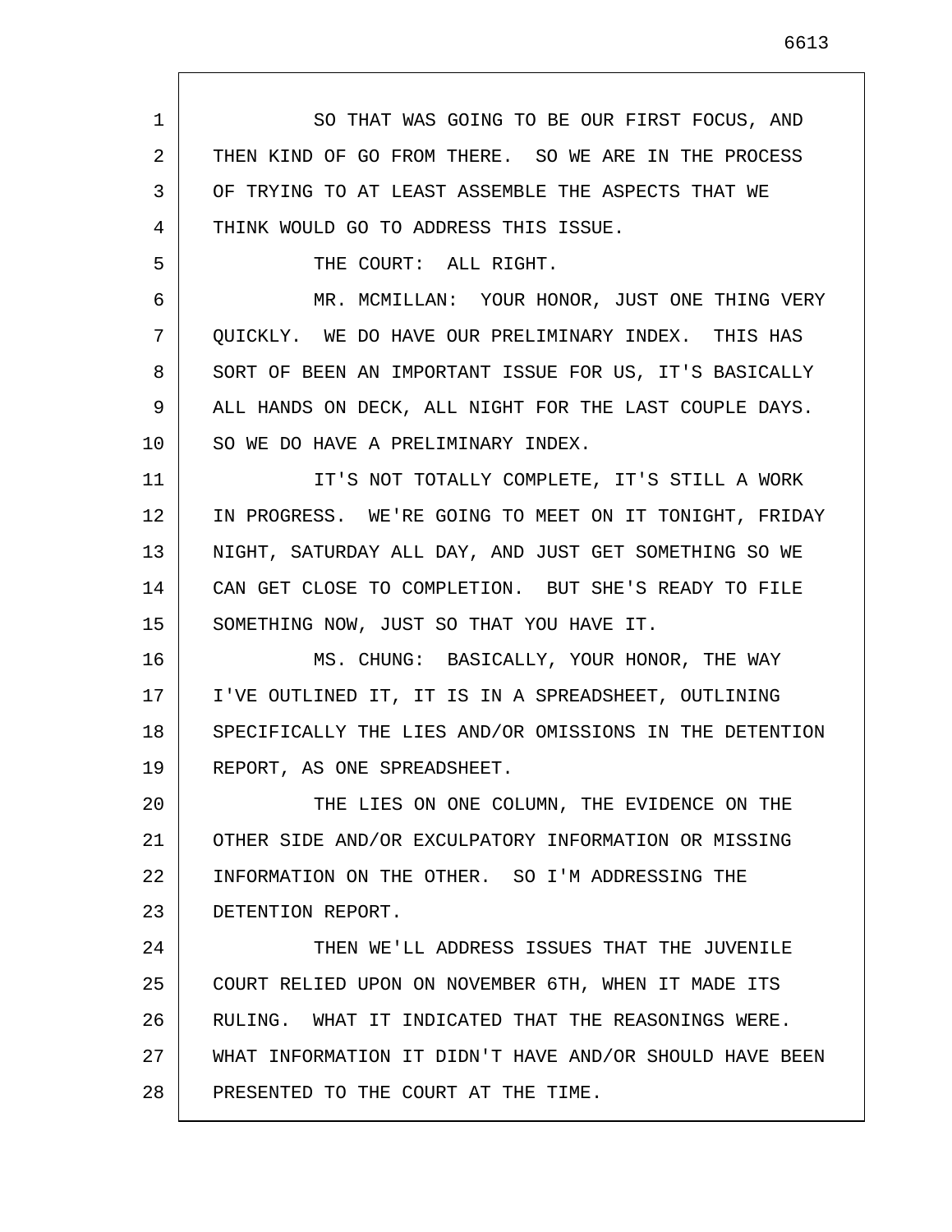1 2 3 4 5 6 7 8 9 10 11 12 13 14 15 16 17 18 19 20 21 22 23 24 25 26 27 28 AND THEN I KEEP ON MOVING DOWN THE LINE, IN TWO COLUMNS. IT'S -- CURRENTLY IN ITS FORMAT. IF THERE'S ANY SUGGESTIONS YOU THINK WOULD BE HELPFUL, WE'LL DO THAT. THE COURT: WELL, IT SOUNDS LIKE THAT WOULD BE HELPFUL, YES. I GUESS I'M GOING TO HAVE TO SEE IT. BUT, YES, I THINK SOMETHING -- WE DON'T HAVE TO DO THIS, WE DON'T HAVE TO BE DIGGING THROUGH A LOT OF DOCUMENTS. I THINK WE NEED TO HAVE WHAT THE DECISION WAS, WHAT THE COURT SAID THEY WERE RELYING ON OR NOT RELYING ON. I THINK SOME OF THE DECISIONS MIGHT HAVE SAID THINGS THEY THOUGHT WERE -- MOST OF IT THEY -- SOME THINGS THEY DIDN'T MENTION AT ALL. SO IF THEY DIDN'T MENTION IT IN THE DECISION, IT WOULD APPEAR THAT IT WASN'T SOMETHING THAT THEY RELIED ON. DOESN'T MEAN IF THEY FOUND IT TO BE UNTRUE, THEY JUST DIDN'T RELY ON IT. THIS IS GOING TO TAKE TIME. AND THE DEFENSE HAS TO HAVE TIME TO BE ABLE TO DIGEST WHAT YOUR CLAIM IS ON THESE THINGS, TO BE ABLE TO RESPOND TO IT. MR. MCMILLAN: YOUR HONOR, JUST TO MAKE SURE THAT I'M UNDERSTANDING THIS CLEARLY, WHAT -- OR MAYBE --WHAT WE'RE DOING HERE, OR WHAT YOU'D LIKE TO SEE, I GUESS AS AN ORDER OF PRIORITY, AND THIS MAKES SENSE TO ME, IS TAKE THE TRANSCRIPT OF THE HEARING WHERE IT'S CLEAR, THE COURT MAKES CLEAR WHAT IT IS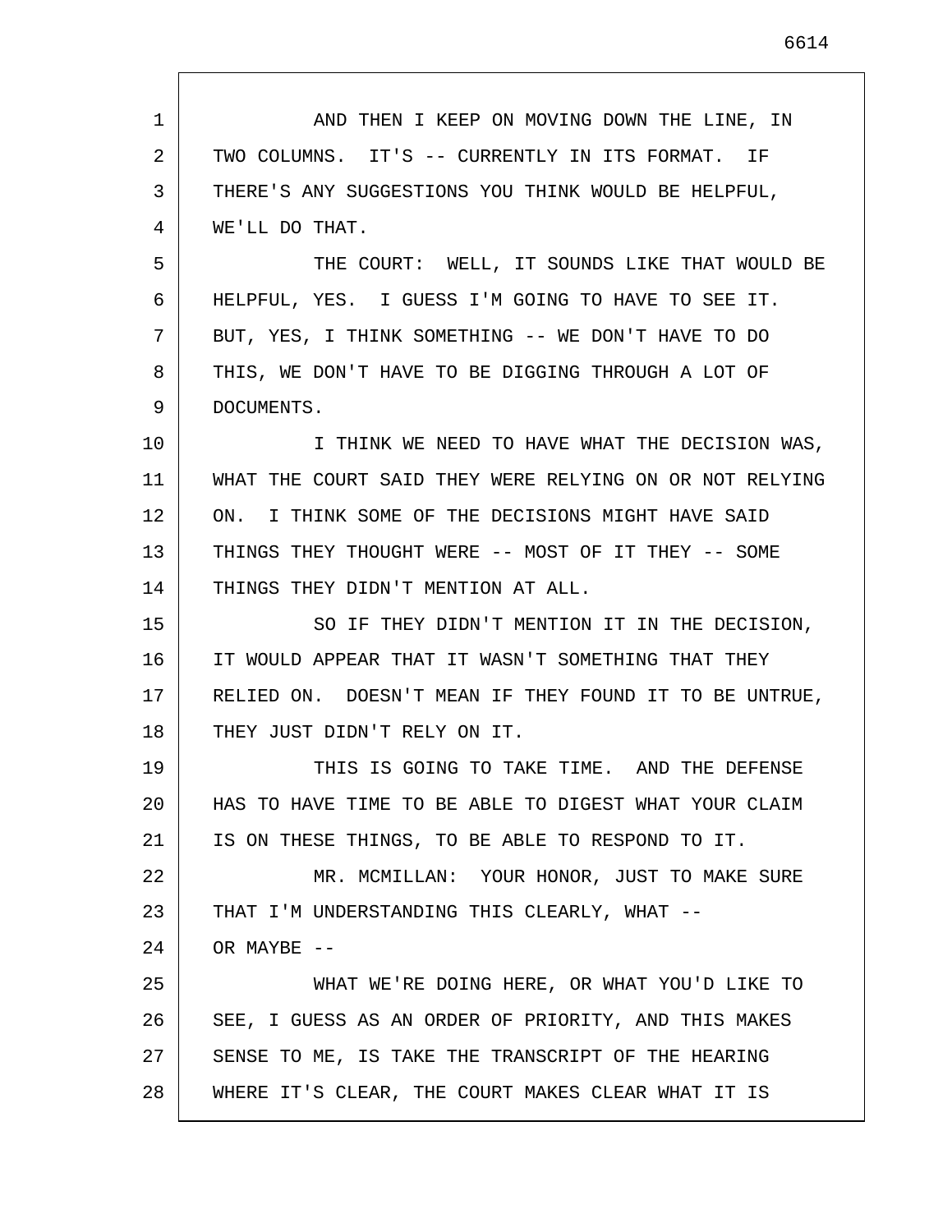1 2 3 4 5 6 7 8 9 10 11 12 13 14 15 16 17 18 19 20 21 22 23 24 25 26 27 28 SHE'S RELYING ON IN MAKING THE DECISION. ADDRESS -- IN THE TRANSCRIPT, ADDRESS THOSE ISSUES FIRST. SO NOT NECESSARILY FOCUS ON THE REPORTS THEMSELVES, BUT THE INFORMATION THAT THE JUDGE GLEANED FROM THOSE REPORTS TO SUPPORT -- THE COURT: RIGHT. I THINK THAT'S PROBABLY RIGHT. I THINK THE THINGS YOU THINK ARE FALSE -- IF WE HAVE WHAT THE COURT RELIED ON, AND THEN SOMETHING THAT DESIGNATES, YOU KNOW, WE SAY THIS NUMBER 1, 3, 8, 9, ARE FALSE, TO BE ABLE TO SAY, TELL US WHY IT'S FALSE. AND THEN ANOTHER LISTING, AND THIS MAY VERY WELL BE, WHAT HAS ALREADY BEEN ALONG THIS LINE TURNED IN, IS WHAT THEY FEEL SHOULD HAVE BEEN THERE AND SHOULD HAVE BEEN CONSIDERED. MR. MCMILLAN: RIGHT. OKAY. AND THEN AS WE'RE DOING THAT SPREADSHEET, WHAT WE'VE BEEN DOING IS THE FACTUAL MATERIAL THE COURT -- OR THE FACTUAL FINDING THE COURT MADE TO SUPPORT ITS DECISION. CITATIONS TO THE -- FALSE STATEMENT -- EVIDENCE TO SUPPORT THE FALSE STATEMENT. BUT WE'VE ONLY BEEN GETTING THE ROUGH TRANSCRIPTS. AS TO THE MATERIAL THAT WAS PRESENTED TO THE JURY WITH THE APPROVED, COURT-APPROVED VIDEO TRANSCRIPTS, THAT'S EASY FOR US TO PULL IT AND REFERENCE IT. THE ROUGH TRANSCRIPTS IS A LITTLE BIT DIFFERENT SITUATION, BUT NOT MUCH. I MEAN, WE HAVE ACCESS TO IT.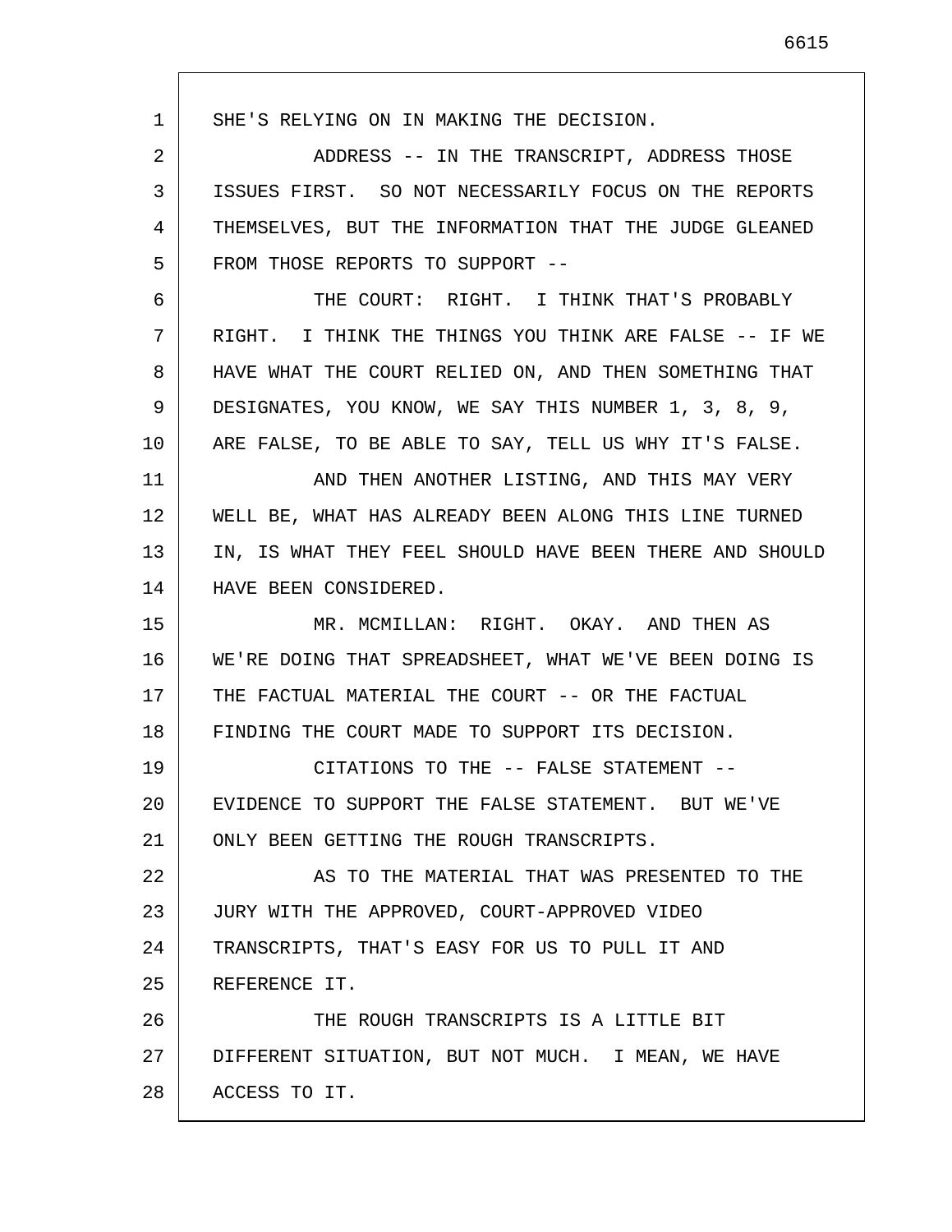| 1  | WHAT I'M WONDERING IS, ON THE SPREADSHEET, OUR          |
|----|---------------------------------------------------------|
| 2  | APPROACH HAS BEEN, JUST SO THAT WE HAVE A LIST, TO      |
| 3  | FOCUS ON GETTING THAT LIST TOGETHER. BUT IT SOUNDS      |
| 4  | LIKE WE'VE GOING TO HAVE A COUPLE MORE DAYS TO GET THIS |
| 5  | DONE.                                                   |
| 6  | AND I'M WONDERING IF YOU WOULD ACTUALLY LIKE            |
| 7  | US, AND WE CAN DO THIS, TO PRINT OUT THE SPECIFIC       |
| 8  | CITATIONS TO EVIDENCE. WE CAN BIND THEM FOR YOU, AND    |
| 9  | TAB THEM SO THAT THEY SORT OF FOLLOW AND FLOW WITH THE  |
| 10 | SPREADSHEET.                                            |
| 11 | IT'LL TAKE A LITTLE EXTRA TIME, A LITTLE EXTRA          |
| 12 | WORK, BUT WE CAN DO IT. AND IF THAT WOULD BE HELPFUL,   |
| 13 | WE'RE MORE THAN HAPPY TO DO IT. I KNOW YOU DON'T WANT   |
| 14 | A LOT MORE PAPER.                                       |
| 15 | THE COURT: I'M SURE IT WOULD BE HELPFUL, BUT            |
| 16 | I DON'T WANT TO -- I DON'T HAVE A SUFFICIENTLY STRONG   |
| 17 | OPINION AS TO WHAT IS GOING TO BE BEST. BECAUSE THIS    |
| 18 | IS A UNIQUE SITUATION, AS FAR AS I'M CONCERNED.         |
| 19 | SO I DON'T HAVE ANY EXPERIENCE TO RELY ON THAT          |
| 20 | WOULD CAUSE ME TO BE ABLE TO SAY WHAT IS THE BEST WAY   |
| 21 | OF PRESENTATION FOR THIS INFORMATION. BUT THIS GETS ME  |
| 22 | BACK TO THE TIMING, AS TO WHEN WE'RE GOING TO GET THIS  |
| 23 | DONE.                                                   |
| 24 | MR. MCMILLAN: WELL, WE HAVE OUR PRELIMINARY             |
| 25 | WORK ON THE -- WHAT WE SEE AS BEING THE MAIN -- CALL IT |
| 26 | THE BIG ALLEGED LIES AND THE BIG ALLEGED OMISSIONS. WE  |
| 27 | HAVE THAT PRELIMINARY WORK SUBSTANTIALLY DONE. AT       |
| 28 | LEAST THAT'S MY UNDERSTANDING.                          |

Г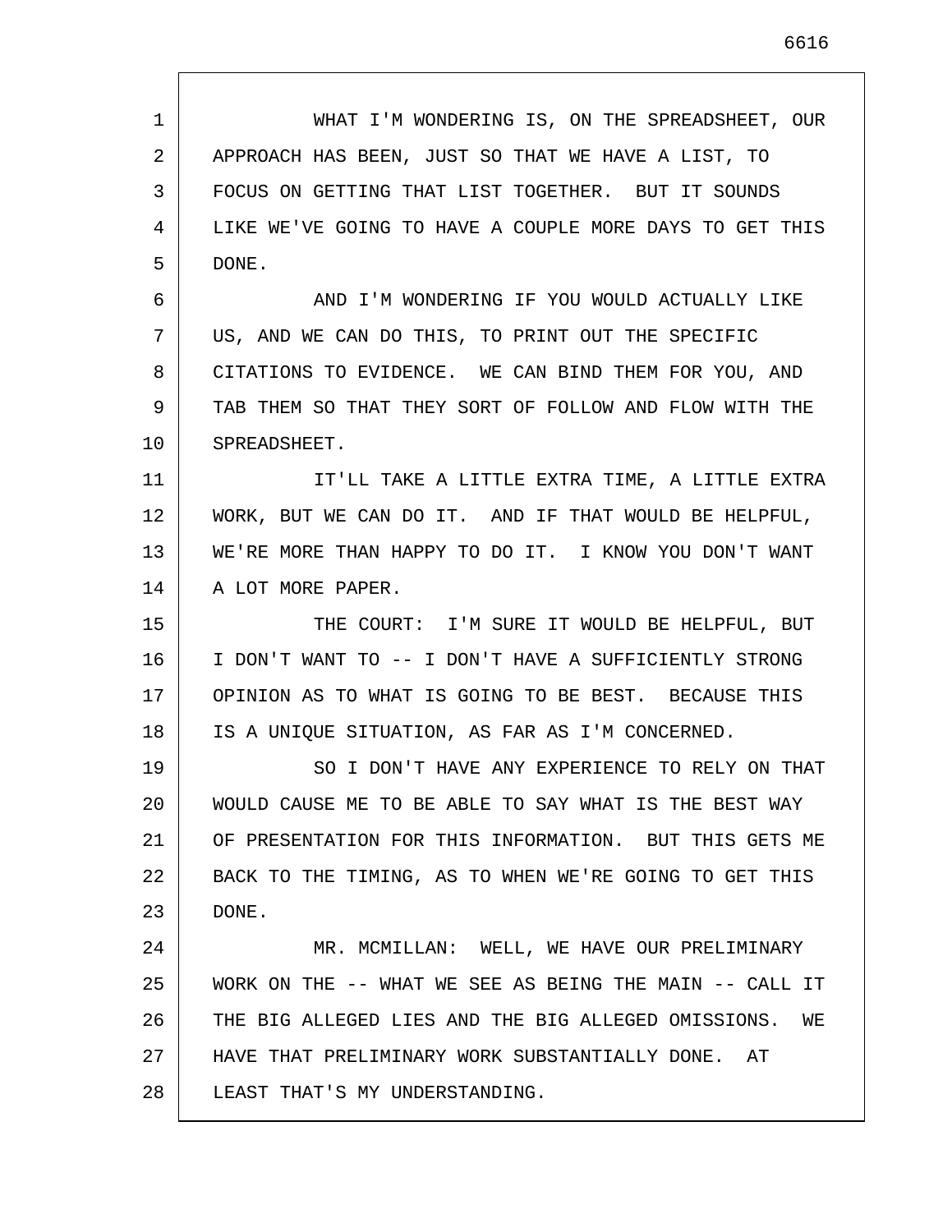| $\mathbf{1}$ | AND UNDERSTAND, I HAVEN'T BEEN DEEP IN EVERY            |
|--------------|---------------------------------------------------------|
| 2            | ASPECT OF IT. I'M JUST SORT OF A MANAGEMENT POSITION,   |
| 3            | MAKING SURE WHERE WE'RE GOING, WHAT WE'RE DOING, AND    |
| 4            | THAT IT'S ALL IN PLAN. SOME OF IT I HAVE BEEN DEEPLY    |
| 5            | INVOLVED IN.                                            |
| 6            | BUT IT'S MY UNDERSTANDING THAT THE MAIN BIG             |
| 7            | ISSUES WE HAVE AT LEAST PRELIMINARY ADDRESSED IN THIS   |
| 8            | NEW INDEX.                                              |
| 9            | WE DON'T HAVE A TABBED BINDER YET OF ALL THE            |
| 10           | EVIDENCE, WHETHER IT'S TESTIMONIAL OR DOCUMENTARY, THAT |
| 11           | SUPPORTS EACH OF THE EITHER OMISSIONS OR FALSE          |
| 12           | STATEMENTS, OR CLAIMS OF FALSE STATEMENTS.              |
| 13           | BUT WE ARE WORKING ON THAT AND IT'S JUST GOING          |
| 14           | TO TAKE A LITTLE BIT OF TIME. WE DON'T HAVE A           |
| 15           | HIGH-SPEED PRINTER UP HERE OR A HIGH-SPEED SCANNER,     |
| 16           | THAT'S ALL BACK IN THE OFFICE.                          |
| 17           | IT'S ALL GOTTA HAPPEN BACK THERE AND RIGHT              |
| 18           | NOW, I ONLY HAVE ONE GUY BACK THERE. MY ENTIRE STAFF    |
| 19           | IS UP HERE. WE'RE DOING THE BEST WE CAN.                |
| 20           | MR. GUTERRES: SO, YOUR HONOR, HERE'S MY                 |
| 21           | CONCERN, AND -- WHICH IS THAT IF THIS CHART, AND I      |
| 22           | DON'T -- I HAVEN'T OBVIOUSLY SEEN WHAT THEY'VE JUST     |
| 23           | SUBMITTED, BUT MY CERTAIN IS, YOU KNOW, WE'VE BEEN      |
| 24           | PROVIDED ONE SET OF LISTINGS OF OMISSIONS OR            |
| 25           | MISREPRESENTATIONS.                                     |
| 26           | AND TO THE EXTENT THEY KEEP ADDING, I'M NOT             |
| 27           | GOING TO HAVE A DOCUMENT TO RESPOND TO IF THEY KEEP     |
| 28           | ADDING REPRESENTATIONS AND/OR OMISSIONS. AT SOME        |
|              |                                                         |

 $\mathsf{I}$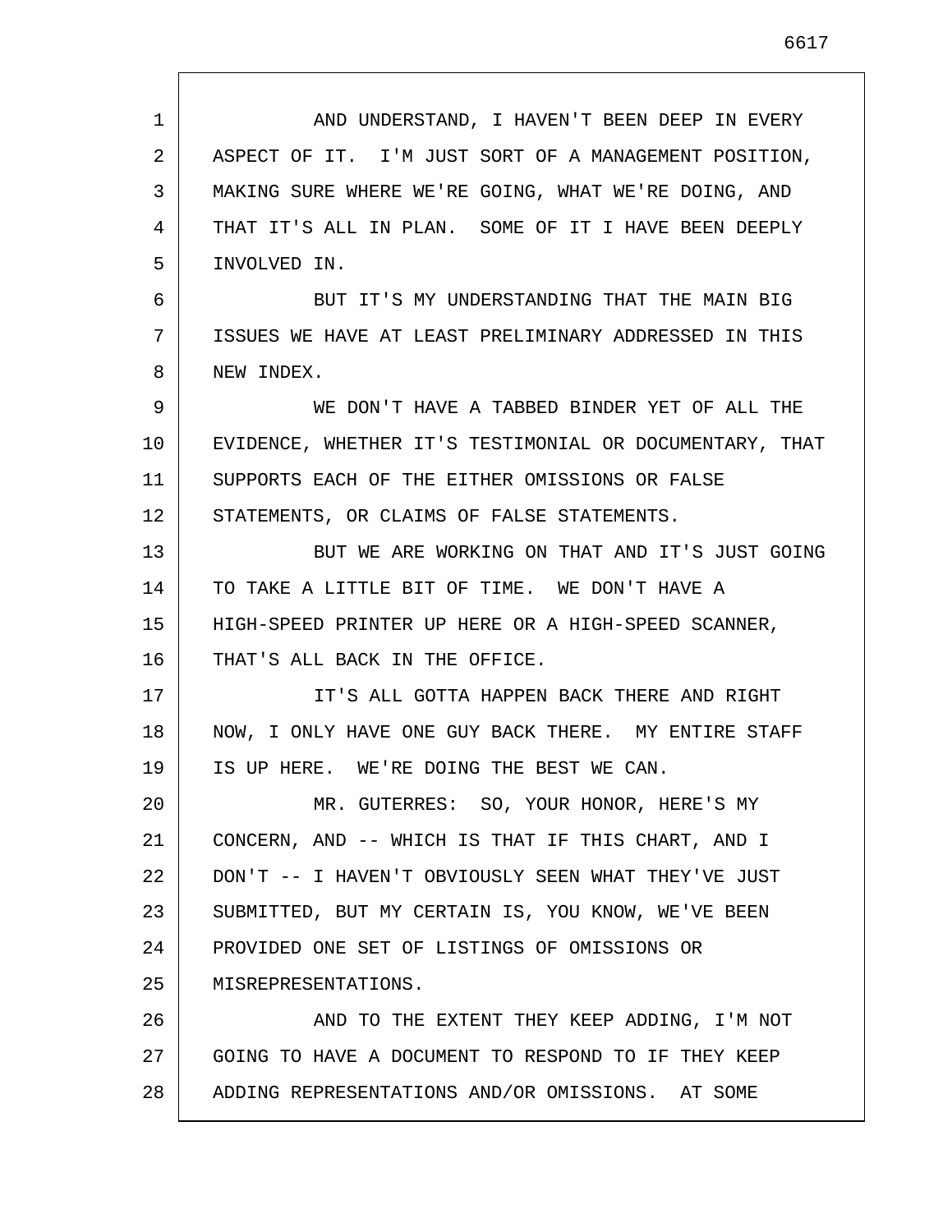| 1  | POINT, WE NEED TO HAVE THE LIST SO THAT WE CAN ADDRESS  |
|----|---------------------------------------------------------|
| 2  | ALL OF THEM.                                            |
| 3  | AND TO THE EXTENT THAT IT KEEPS BEING A FLUID           |
| 4  | ISSUE, IT BECOMES MORE DIFFICULT FOR US TO BE ABLE TO   |
| 5  | RESPOND.                                                |
| 6  | THE COURT: I AGREE. AND I DON'T INTEND FOR              |
| 7  | YOU TO ADDRESS IT UNTIL I HAVE WHATEVER THE INFORMATION |
| 8  | IS THAT'S BEING RELIED UPON. ALSO, I'M NOT GOING TO     |
| 9  | TRY TO WORK WITH A MOVING TARGET.                       |
| 10 | SO IT'S GOING TO HAVE TO BE SUBMITTED HERE AND          |
| 11 | THAT HAS TO BE THE BASIS FOR WHAT THEY SAY SHOWS THE    |
| 12 | DECISION SHOULD HAVE BEEN, WOULD HAVE BEEN DIFFERENT IF |
| 13 | THE JUDICIAL OFFICER HAD RECEIVED DIFFERENT             |
| 14 | INFORMATION.                                            |
| 15 | MR. GUTERRES: THANK YOU.                                |
| 16 | THE COURT: SO WE'RE GOING TO HAVE TO HAVE IT.           |
| 17 | SO AGAIN, THIS GETS ME BACK TO THE QUESTION OF TIMING.  |
| 18 | THIS DOESN'T DO US ANY GOOD NOW.                        |
| 19 | BUT I COULDN'T HELP REMEMBER THAT IN THOSE              |
| 20 | CASES WE'VE ALL LOOKED AT, WHERE IN A NUMBER OF         |
| 21 | INSTANCES, THE COURT OF APPEAL INDICATED THAT THE       |
| 22 | EARLIER IN A CASE YOU CAN DO THIS, THE BETTER.          |
| 23 | AND IN THINKING ABOUT IT, AS I SAID, IT WON'T           |
| 24 | DO US ANY GOOD NOW. WE PROBABLY SHOULD HAVE DONE THIS   |
| 25 | BEFORE WE STARTED. WE PROBABLY SHOULD HAVE DONE IT AT   |
| 26 | THE TIME THAT WE WERE DOING ALL THE OTHERS.             |
| 27 | MOTIONS IN LIMINE AND VIDEO DEPOSITIONS AND SO          |
| 28 | ON WHEN WE DIDN'T HAVE A JURY TO WORRY ABOUT. THIS IS   |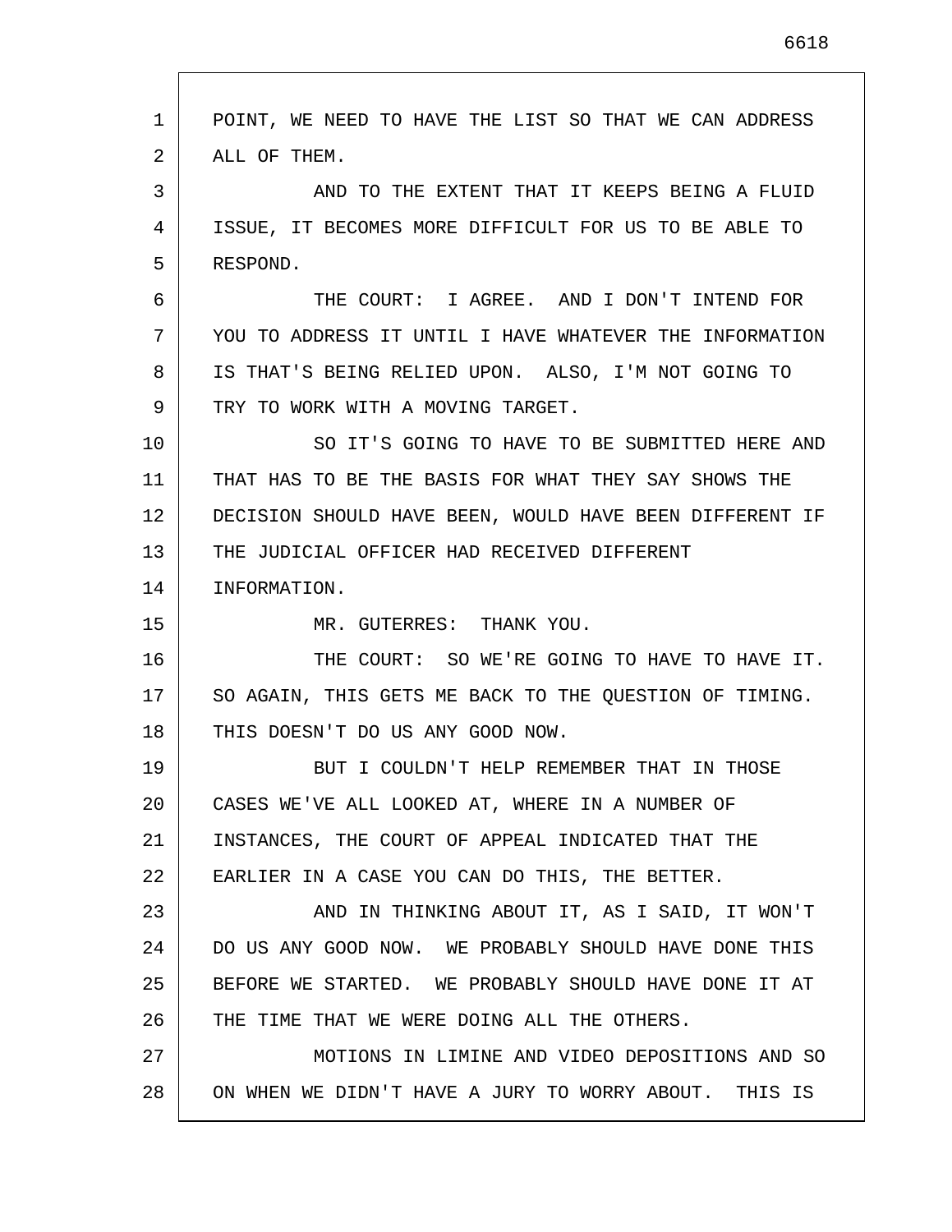1 2 3 4 5 6 7 8 9 10 11 12 13 14 15 16 17 18 19 20 21 22 23 24 25 26 27 28 ALL COMPLICATED BY THE FACT THAT WE HAVE THE JURORS, AND WE ARE STARTING TO LOSE THEM, AND MAY END UP LOSING MORE. SO I MENTION THAT ONLY -- THAT I RECOGNIZE THERE PROBABLY WOULD HAVE BEEN A MORE PROPITIOUS TIME TO ADDRESS THIS, AND IT MIGHT VERY WELL BE BEFORE YOU EVEN PICK YOUR JURY. I DON'T KNOW. MR. DANER: YOUR HONOR, I JUST WANTED TO ADDRESS -- THE COURT: SOMETIMES, THOUGH -- PERHAPS THE DISADVANTAGE OF THAT IS, YOU HAVEN'T HEARD THE TESTIMONY. BUT BY AND LARGE, WE ALL KNOW WHAT'S IN THE DOCUMENTS. YOU HAD DEPOSITIONS OF ALL THE PLAYERS. SO I'M NOT SAYING THAT THAT WOULD BE THE BEST TIME. IT JUST OCCURRED TO ME. I UNDERSTAND WHY THEY'RE SAYING EARLIER THE BETTER. I THINK FOR DIFFERENT REASONS THOUGH, THAN WE'RE DEALING WITH HERE. MY CONCERN RIGHT NOW IS JUST THE FACT THAT WE HAVE THE JURY, AND I'M THINK GOING TO HAVE THE SEND THEM HOME FOR NOT NECESSARILY CONSECUTIVE DAYS, BUT WE'RE GOING TO HAVE TO BUILD IN DAYS OFF FOR THEM SO WE CAN CATCH UP WITH THIS. RIGHT NOW WE'RE -- IF NOT BURIED, CERTAINLY BEARING A GREAT LOAD OF PAPER, DOCUMENTS, THAT PART OF IT. SO, MR. DANER -- MR. DANER: I JUST WANTED TO ADDRESS ONE OF MR. GUTERRES'S CONCERNS, AND MIGHT ALSO PLAY INTO SOME OF THE TIMING ISSUES THAT YOU WERE JUST PREVIOUSLY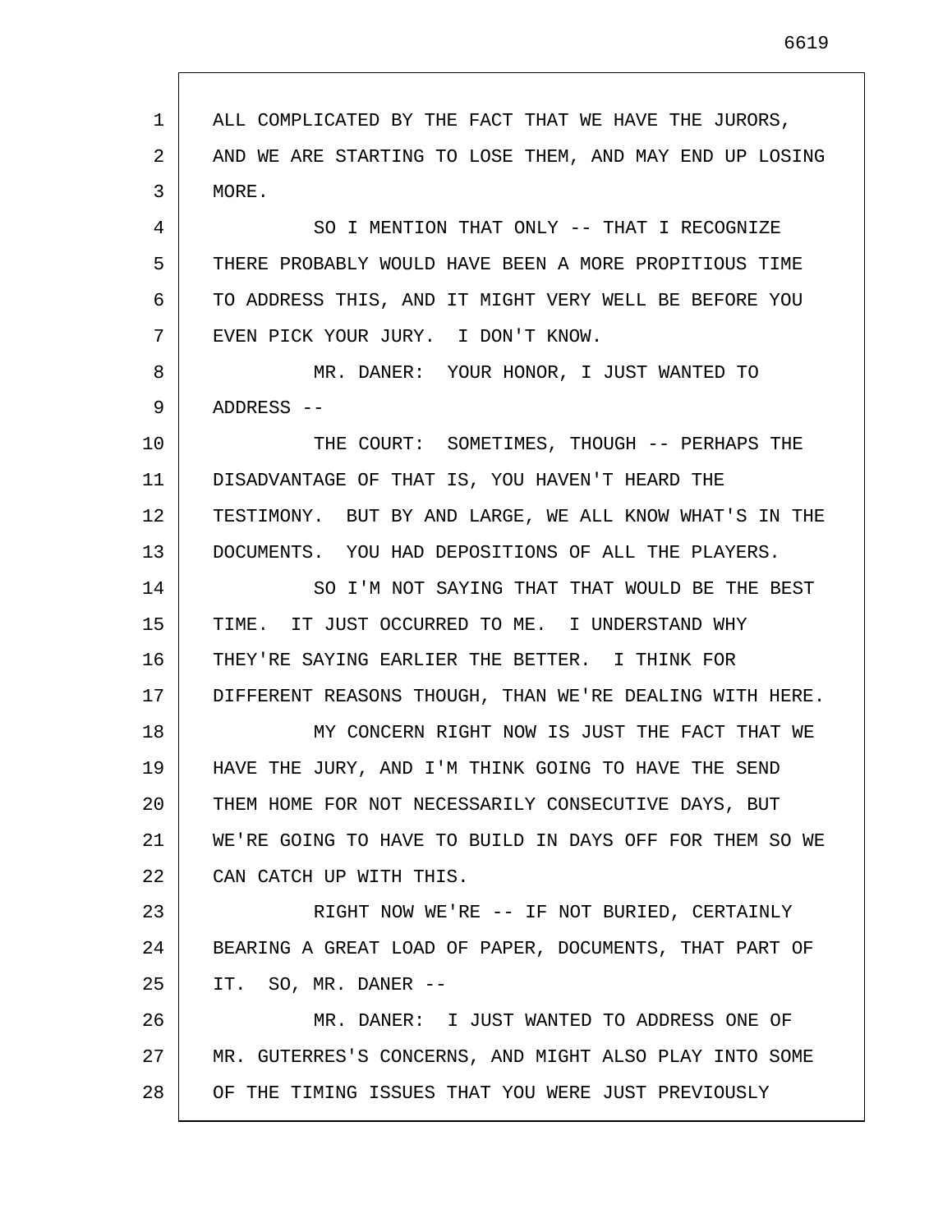DISCUSSING.

| 2  | AND THAT WHEN WE'RE LOOKING AT THE MATERIALITY         |
|----|--------------------------------------------------------|
| 3  | ISSUE, THIS THING TELLS US THAT WHEN WE LOOK AT FALSE  |
| 4  | STATEMENTS AND OMISSIONS THAT THE COURT ACCEPTS AS     |
| 5  | TRUE, THE FACTS AS ASSERTED BY THE PLAINTIFF, SO --    |
| 6  | THE COURT: CAN YOU HOLD ON JUST A SECOND?<br>$\top$    |
| 7  | CAN'T -- I CAN'T HEAR BECAUSE THE CLERK IS TALKING.    |
| 8  | OKAY. GO AHEAD.                                        |
| 9  | MR. DANER: AS LISTED INSTRUCTIONS TO THE               |
| 10 | MATERIALITY BRIEF THAT I SUBMITTED YESTERDAY, IT DOES  |
| 11 | STATE THAT THE MATERIALITY OF THE FALSE STATEMENTS,    |
| 12 | CHALLENGE OMISSIONS, THE COURTS ACCEPTS AS TRUE THE    |
| 13 | FACTS AS ASSERTED BY THE PLAINTIFFS.                   |
| 14 | SO THAT MIGHT HELP IN CONSIDERING THE TIMING           |
| 15 | FOR THE ANALYSIS AND THAT WHAT WE PRESENT AS THE FACTS |
| 16 | AS BEING OMISSIONS ACCEPTED AS TRUE.                   |
| 17 | IT DOESN'T NEED TO BE -- THERE'S NO                    |
| 18 | CONSIDERATION FOR ANY CHALLENGE THAT THE DEFENDANTS    |
| 19 | MIGHT BE BRINGING AGAINST THIS.                        |
| 20 | THE COURT: OKAY.                                       |
| 21 | MR. DANER: THANK YOU, YOUR HONOR.                      |
| 22 | MR. GUTERRES: WELL, YOUR HONOR, IT HAS TO BE           |
| 23 | SUPPORTED BY THE EVIDENCE. I MEAN, THIS ISN'T THE      |
| 24 | COMPLAINT AND A DEMURRER.                              |
| 25 | IT HAS -- YOU KNOW, IF THEY SET FORTH CERTAIN          |
| 26 | EVIDENCE, AND WE DISPUTE THAT THAT'S WHAT THE EVIDENCE |
| 27 | SAYS, WE CERTAINLY SHOULD BE ABLE TO CHALLENGE IT.     |
| 28 | I DON'T THINK LISTING STANDS FOR THE                   |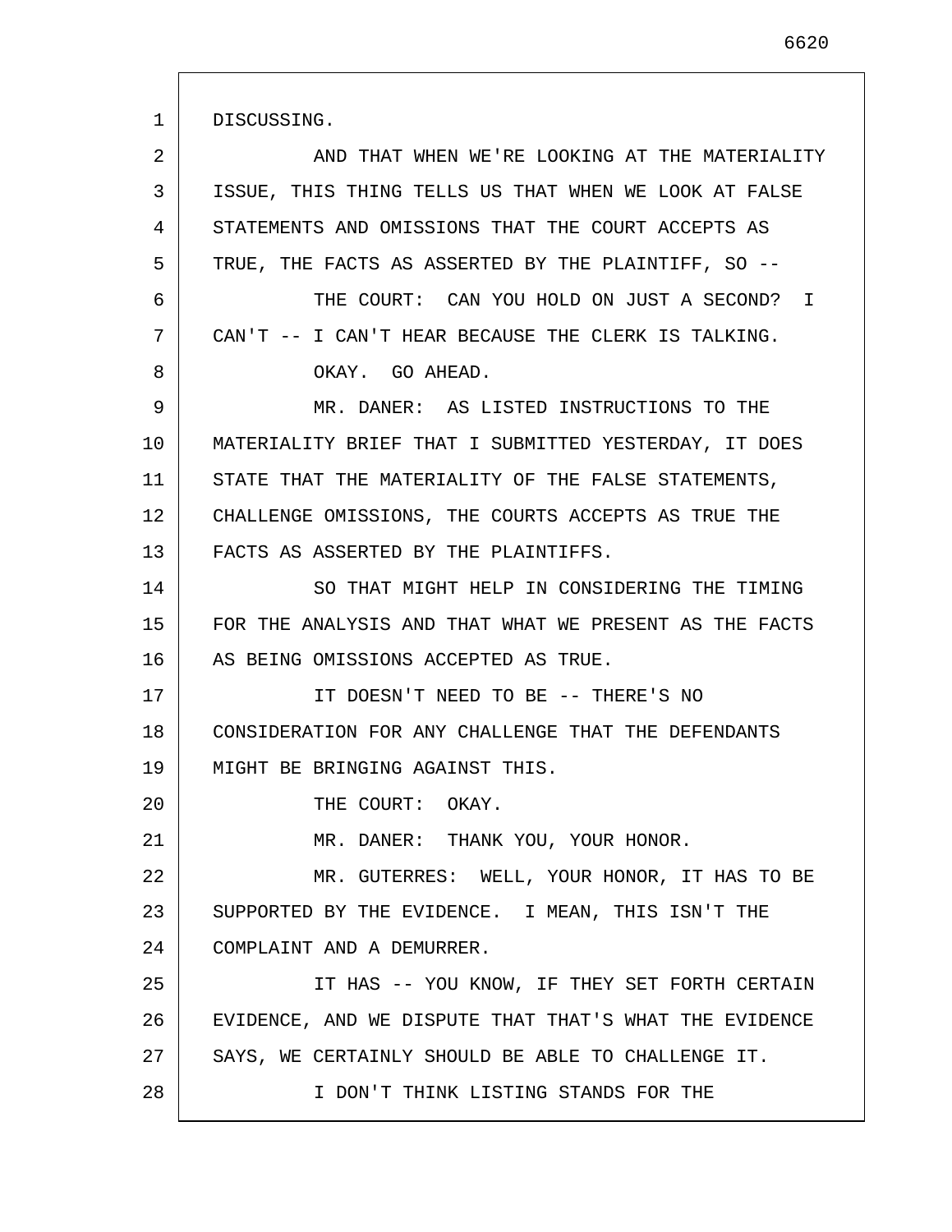1 2 3 4 5 6 7 8 9 10 11 12 13 14 15 16 17 18 19 20 21 22 23 24 25 26 27 28 PROPOSITION THAT PLAINTIFF CAN JUST MAKE AN ALLEGATION AND THE COURT HAS TO ACCEPT IT. MR. DANER: YOUR HONOR, THIS WOULD BE DECIDED ON A NON-SUIT. SO THE NON-SUIT ONLY CHALLENGES THE LEGAL SUFFICIENCY OF THE EVIDENCE. IT GOES BACK TO, BASICALLY, A DEMURRER OF SUMMARY JUDGMENT WHERE ALL FACTS ACCEPTED AS TRUE, ALL INFERENCES DRAWN IN OUR FAVOR. WHEN WE PRESENT EVIDENCE OF AN OMISSION FROM THE DOCTOR, FROM SOME OTHER WITNESS, SAYING HERE'S A STATEMENT THAT WOULD BE EXCULPATORY, THAT'S ACCEPTED AS TRUE, ALL INFERENCES ARE DRAWN. AND AS LISTING INSTRUCTS, IT'S ACCEPTED AS TRUE BY THE COURT. THE COURT: ALL RIGHT. WELL, I'VE THOUGHT ABOUT THAT ISSUE AS WELL. AND -- MR. GUTERRES: AND, ULTIMATELY, AND -- PARDON ME FOR INTERRUPTING, I MEAN, THE COURT'S STILL GOING TO HAVE TO MAKE THE DECISION AT SOME POINT OR OTHER. EVEN IF THE COURT WERE TO DENY A NON-SUIT BEFORE -- THIS ISSUE STILL ISN'T GOING TO GET TO THE JURY. BASICALLY THE COURT WOULD STILL HAVE TO MAKE THE DETERMINATION, EXCEPT THIS TIME WOULD BE WITH ALL THE EVIDENCE. SO I THINK EITHER WAY, WE HAVE TO GET THERE AT SOME POINT. UNLESS, OF COURSE, THE COURT AGREES WITH OUR POSITION ON THE NON-SUIT. BUT I THINK ULTIMATELY, AT SOME POINT OR ANOTHER, IF THE COURT DOES DENY THE NON-SUIT, THEN THE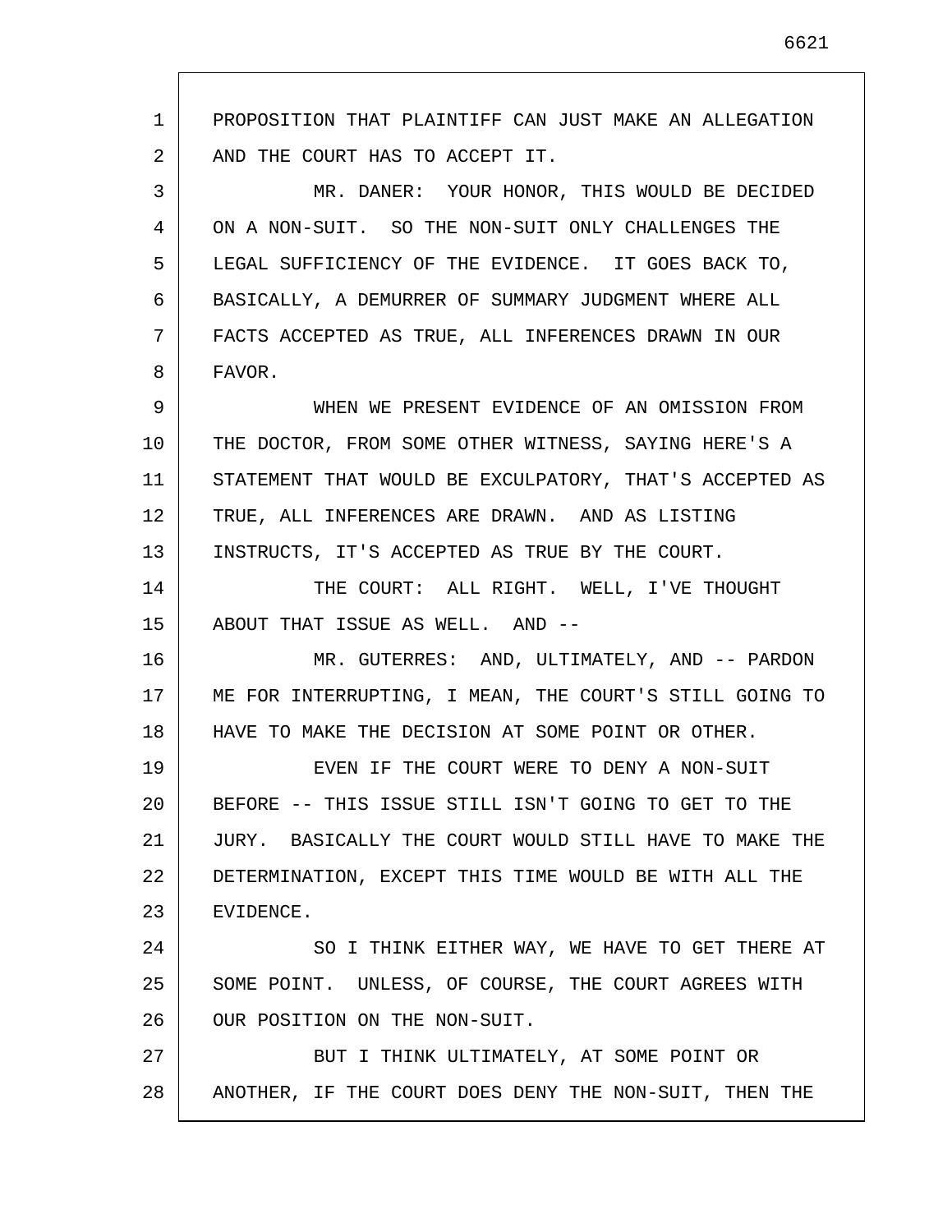| $\mathbf{1}$ | COURT'S STILL GOING TO HAVE TO ULTIMATELY MAKE THAT        |
|--------------|------------------------------------------------------------|
| 2            | DECISION BECAUSE THAT'S NOT A DECISION FOR THE JURY.       |
| 3            | THE COURT: OKAY. AND I'M SORRY THAT I'M NOT                |
| 4            | OUITE FOLLOWING. I KNOW IT'S MY FAULT.                     |
| 5            | SO YOU'RE SAYING THAT IF THE DECISION WAS MADE             |
| 6            | IN CONNECTION WITH THE MOTION FOR NON-SUIT, DENYING THE    |
| 7            | NON-SUIT, THEN THAT WOULD BE, AS TO THE CLAIMS BASED ON    |
| 8            | DECEPTIVE INFORMATION, COVERING A BROAD RANGE OF           |
| 9            | UNTRUTHFUL AND FAILURE TO PROVIDE WHAT SHOULD HAVE BEEN    |
| 10           | PROVIDED, THAT EVEN IF THE MOTION FOR NON-SUIT WAS         |
| 11           | DENIED, THAT THERE WOULD BE A FURTHER DETERMINATION OF     |
| 12           | THESE ISSUES AGAIN?                                        |
| 13           | MR. GUTERRES: WELL, SINCE THE NON-SUIT WOULD               |
| 14           | BE BASED ON THE EVIDENCE THAT'S BEEN PRESENTED --          |
| 15           | THE COURT: RIGHT.                                          |
| 16           | MR. GUTERRES: -- TO DATE, IF THE COURT DENIES              |
| 17           | THE NON-SUIT, WE WOULD BE INTRODUCING EVIDENCE IN OUR      |
| 18           | CASE IN CHIEF. AND THEN AT THAT POINT, THE COURT STILL     |
| 19           | HAS TO MAKE THE DETERMINATION WHETHER OR NOT THE --<br>THE |
| 20           | OMISSIONS OR MISREPRESENTATIONS WERE MATERIAL, BASED ON    |
| 21           | ALL OF THE EVIDENCE BEFORE --                              |
| 22           | BECAUSE STULL IS NOT A MATTER -- I BELIEVE OUR             |
| 23           | POSITION WOULD BE THAT IT'S STILL A MATTER FOR COURT TO    |
| 24           | DECIDE WHETHER OR NOT IT'S MATERIAL, BASED ON ALL THE      |
| 25           | EVIDENCE.                                                  |
| 26           | IT'S STILL NOT A QUESTION FOR THE JURY TO MAKE             |
| 27           | THAT DETERMINATION.                                        |
| 28           | THE COURT: OKAY. I DO UNDERSTAND WHAT YOU'RE               |
|              |                                                            |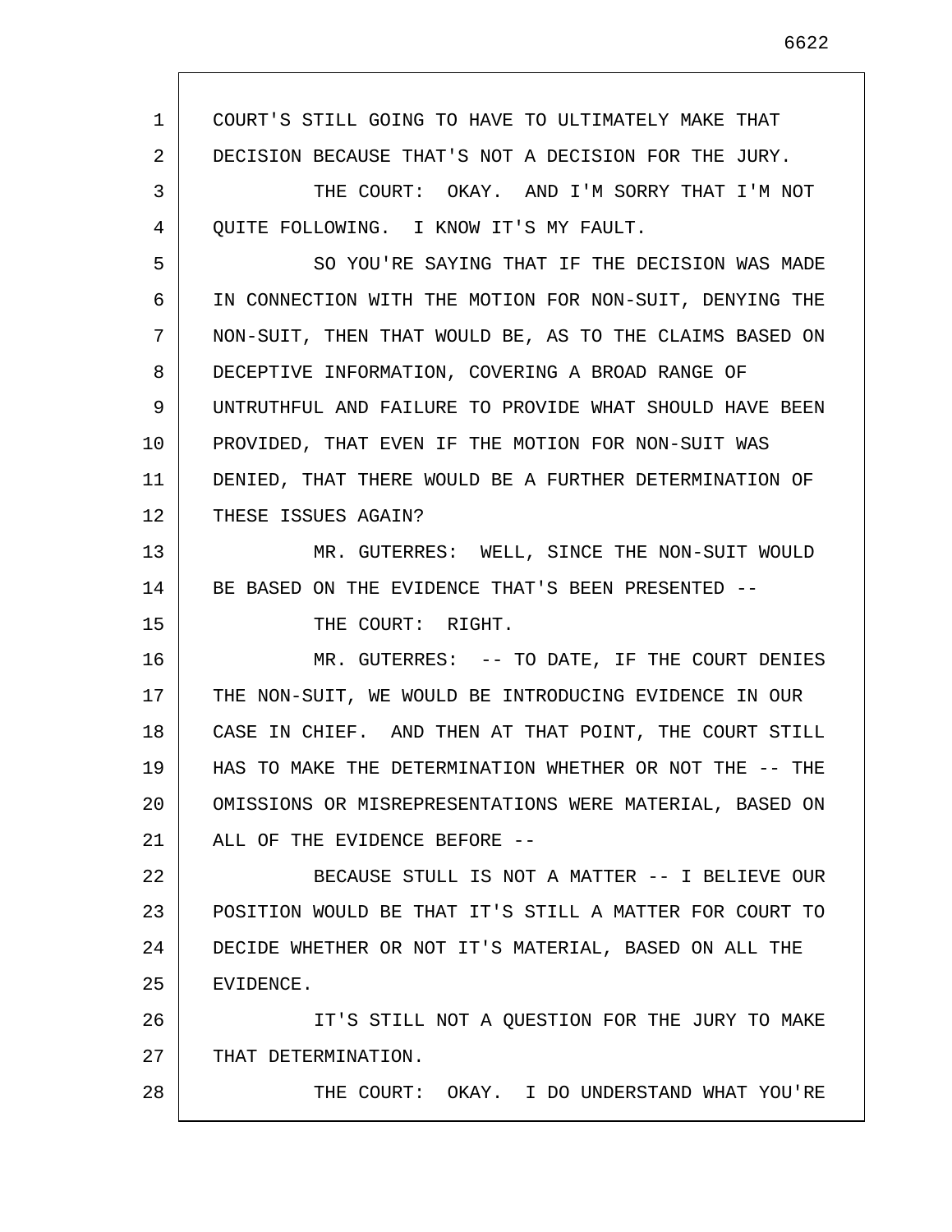1 2 3 4 5 6 7 8 9 10 11 12 13 14 15 16 17 18 19 20 21 22 23 24 25 26 27 28 SAYING. MR. DANER: YOUR HONOR, I'LL JUST REFER YOU BACK TO LISTING. THE MATERIALITY DETERMINATION ON WHETHER OR NOT THESE LIES AND OMISSIONS ARE MATERIAL IS THE QUESTION OF LAW FOR THE COURT. AND LISTING INSTRUCTS THAT THAT IS ONLY EXAMINING PLAINTIFF'S -- ACCEPT AS TRUE PLAINTIFF'S EVIDENCE. HUH. WHAT I WAS UNDERSTANDING YOU WERE DISCUSSING YESTERDAY IS, ONCE THAT MATERIALITY DETERMINATION HAS BEEN CONDUCTED AND MADE, YOU WERE INDICATING THAT THEN THE JURY WOULD THEN MAKE A DETERMINATION ON WHETHER OR NOT THERE WERE ACTUALLY LIES AND WHETHER OR NOT THERE WAS SUPPRESSION OF EXCULPATORY EVIDENCE. BUT THE MATERIALITY OF THOSE LIES AND OMISSIONS IS A QUESTION OF LAW THAT WOULD DECIDED BY YOU, ACCEPTING AS TRUE ALL THE FACTS PLAINTIFF'S EVIDENCE HAD PRESENTED. SO THERE WOULD NOT BE MULTIPLE MATERIALITY DETERMINATIONS. THERE WOULD BE ONE MATERIALITY DETERMINATION. WE SURVIVE THAT, AS YOU WERE SUGGESTING YESTERDAY OR INDICATING YESTERDAY. THE JURY THEN GETS TO ASK -- ANSWER THE QUESTIONS, WERE THERE FALSE STATEMENTS, FABRICATED EVIDENCE, AND SUPPRESSION OF EXCULPATORY EVIDENCE. THE COURT: WELL, MR. MCMILLAN. MR. MCMILLAN: YES, YOUR HONOR. THE COURT: THIS IS RELATED TO WHAT WE'RE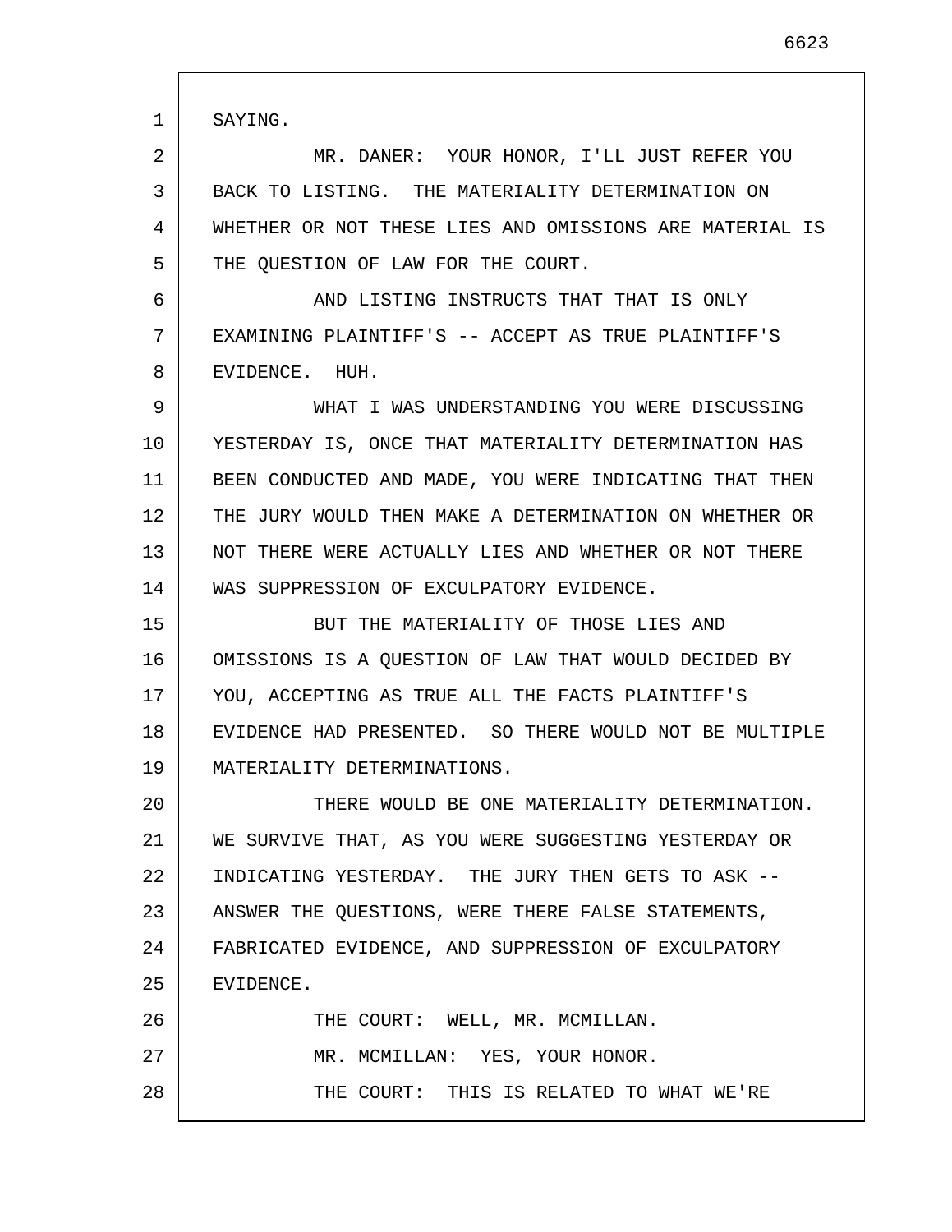1 2 3 4 5 6 7 8 9 10 11 12 13 14 15 16 17 18 19 20 21 22 23 24 25 26 27 28 TALKING ABOUT. LOOKING AT THE SUGGESTED VERDICT FORMS, THE ONE FOR JUDICIAL DECEPTION -- MR. MCMILLAN: WOULD THAT BE THE NINTH CIRCUIT MODEL OR THE ONE WE'VE PRESENTED -- THE COURT: I'M LOOKING AT -- DO YOU HAVE THAT SUGGESTED VERDICT FORM? MR. MCMILLAN: POSSIBLY. I SHOULD. IT'S IN ONE OF THESE BINDERS, I THINK. THE COURT: I'M LOOKING AT THE ONE WHICH WAS THE LAST PRODUCT OF ALL THE DISCUSSIONS YOU ALL HAVE HAD. MY QUESTION WAS --MR. MCMILLAN: I MAY BE ABLE TO ANSWER IT. THE COURT: DO YOU HAVE IT THERE, MR. MCMILLAN? MS. CHUNG: VERDICT FORM ONE? CORRECT, YOUR HONOR? THE COURT: VERDICT FORM NUMBER 1 IS ONE THAT I RECEIVED FROM YOU LAST FRIDAY, OCTOBER 7TH. AND THAT WAS THE ONE THAT WE SAID THAT REPRESENTED A BROAD AGREEMENT AS TO WHAT IT WOULD LOOK LIKE. SO THE QUESTION I HAVE IS SIMPLY, IN THERE, BEGINNING -- THE FIRST TIME THAT THE CLAIM OF JUDICIAL DECEPTION COMES UP IN THIS VERDICT FORM, AND I'M JUST USING THIS BY WAY OF REFERENCE SO YOU'LL SEE WHAT IT IS I'M ASKING YOU IS ON PAGE 5 -- NO, IT'S NOT -- PAGE 6 OF 18, WHERE YOU --MR. MCMILLAN: IN THIS VERSION, YOUR HONOR, IT'S PAGE 7. I THINK YOU'RE LOOKING AT THE JUDICIAL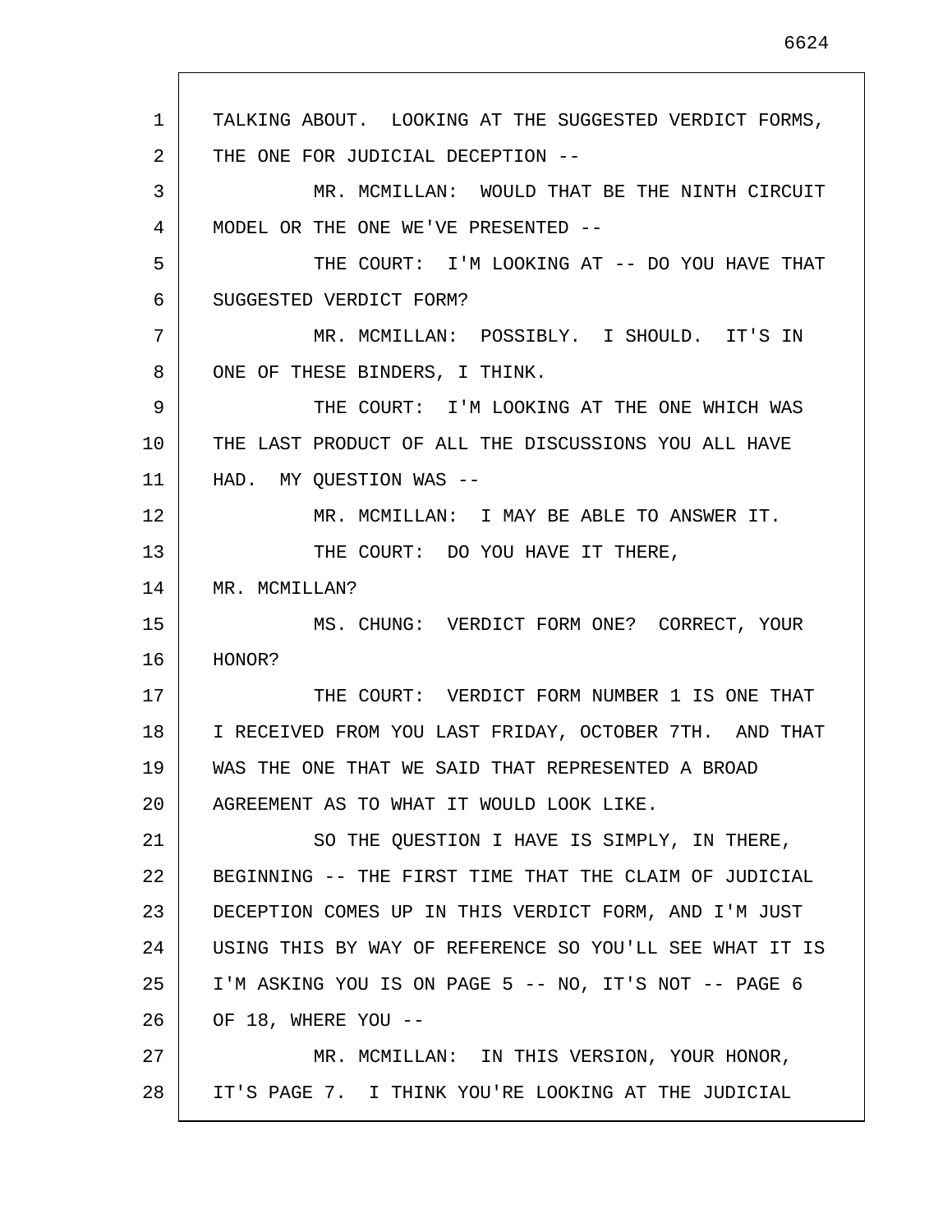1 2 3 4 5 6 7 8 9 10 11 12 13 14 15 16 17 18 19 20 21 22 23 24 25 26 27 28 DECEPTION THAT WOULD GO FROM DETENTION UP TO BUT NOT INCLUDING THE FIRST JURISDICTIONAL HEARING IN JANUARY. THE COURT: OKAY. WELL, I'M LOOKING AT A DIFFERENT ONE, BUT -- I'M LOOKING AT THE ONE I GOT LAST FRIDAY. BUT MY QUESTION IS THIS: WHERE DID THIS SUGGESTION ABOUT THE VERDICT FORM ON JUDICIAL DECEPTION COME FROM? IS IT IN CACI? IF IT IS, I WONDER WHICH ONE. WAS IT A SUGGESTED VERDICT FORM FROM THE FEDERAL PATTERN INSTRUCTIONS, OR WAS THIS SOMETHING WITH QUESTIONS WERE COMPOSED BASED ON YOUR UNDERSTANDING OF WHAT THE CASE REQUIRED? MR. MCMILLAN: IT'S SORT OF AMALGAMATION OF BOTH. I UNDERSTAND YOUR HONOR'S QUESTION. I WANT TO MAKE SURE I UNDERSTAND IT BEFORE I ANSWER IT. THE QUESTION BEING WHERE THE SPECIFIC QUESTIONS OR THE SUBJECT MATTER OF EACH OF THE QUESTIONS WAS DERIVED FROM, AS WELL AS, I PRESUME, THE ORDER IN WHICH THEY COME ABOUT. IS THAT WHAT WE'RE LOOKING FOR? THE COURT: I'M REALLY ASKING, WHERE DID THESE QUESTIONS COME FROM? MR. MCMILLAN: OKAY. IT'S AMALGAMATION OF THE CASE LAW. A LOT OF THE CASE LAW THAT -- IN VARIOUS -- ONE FORM OR ANOTHER HAS ALREADY BEEN BEFORE THE COURT, SOME IN JURY INSTRUCTIONS, SOME IN BRIEFING. AND THEN ALSO, I BELIEVE, AND I WILL LOOK TO MAKE SURE THAT IT'S CACI -- I THINK IT'S BASED ON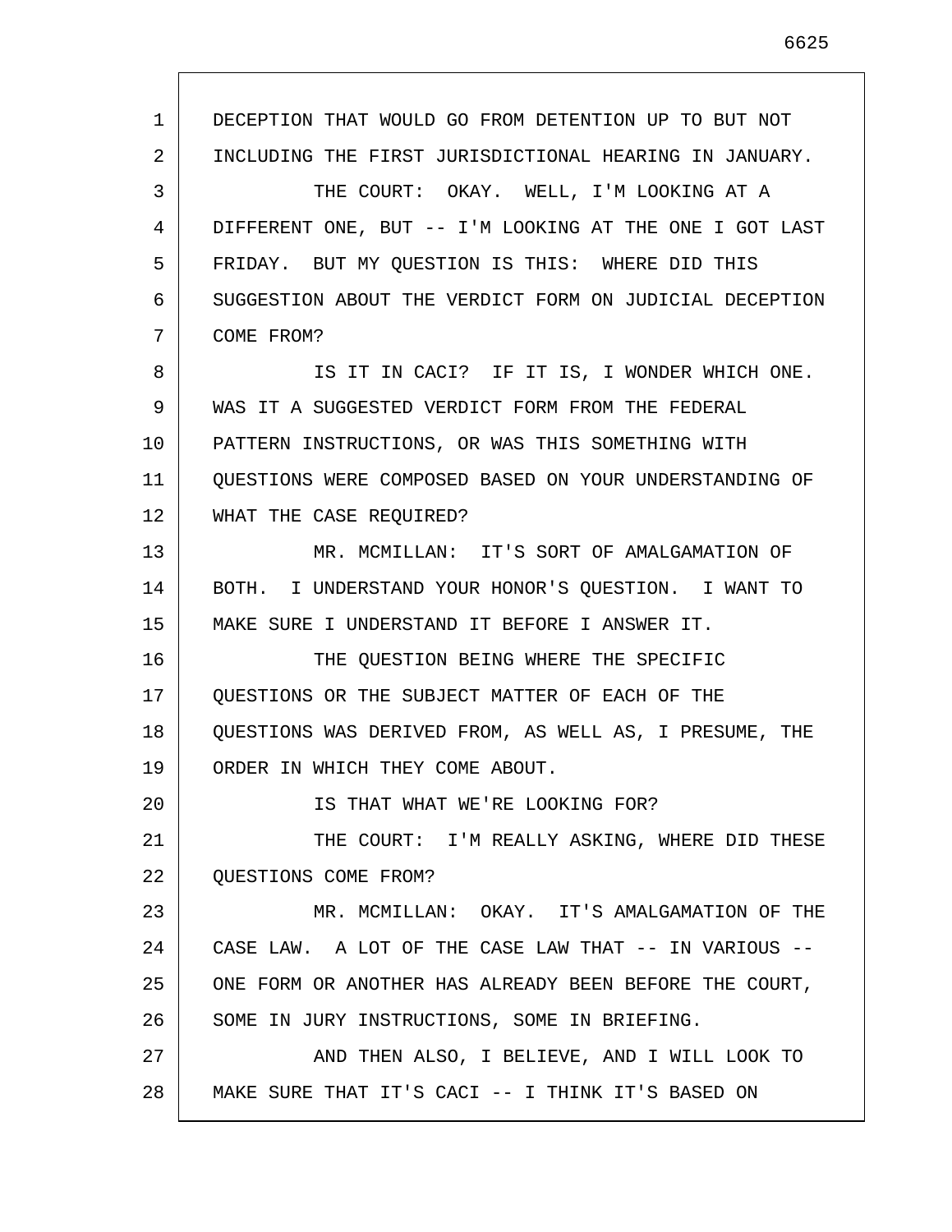1 2 3 4 5 6 7 8 9 10 11 12 13 14 15 16 17 18 19 20 21 22 23 24 25 26 27 28 CACI 3000. THE COURT: THE VERDICT FORM? MR. MCMILLAN: YEAH. AND THERE'S BASICALLY FIVE QUESTIONS THAT NEED TO BE ANSWERED. AND I THINK, IF I RECALL, AND I'M JUST DOING THIS FROM MEMORY. I DON'T HAVE THE UNFORMATTED FORM IN FRONT OF ME. BUT AS I RECALL, THE VERDICT FORM GOES SOMETHING LIKE, THE RIGHT -- WAS THE RIGHT -- WAS A RIGHT VIOLATED. AND THEN IT SAYS, NAME OUT THE SPECIFIC RIGHT OR SOMETHING LIKE THAT. AND THEN, WERE THEY ACTING IN THE COURSE AND SCOPE OF THEIR DUTIES, AND, YOU KNOW, DID THEY DO THIS THING WHEN THEY WERE ACTING IN THE COURSE AND SCOPE OF THEIR DUTIES. I'M LOOKING AT THE WRONG ONE, I'M LOOKING AT 3000. OKAY, 3000. FIVE BASIC QUESTIONS THERE. THE RIGHT THAT WAS VIOLATED. YOU KNOW, IN OUR CLAIM, HOW IT WAS VIOLATED IS THE OVERARCHING ISSUE. AND THEN THE FIRST QUESTION IS WHETHER OR NOT ONE OR MORE OF THE DEFENDANTS ENGAGED IN THE CONDUCT THAT WOULD HAVE VIOLATED THE RIGHT. HERE, THAT CONDUCT IS ALLEGED TO BE DECEPTION IN PRESENTATION OF EVIDENCE. THE SECOND QUESTION BEING, IF THEY DID, YOU KNOW, IF WE PROVE THEY DID THAT, DID ONE OR MORE OF THE DEFENDANTS, WERE THEY ACTING OR PURPORTING TO ACT IN THE PERFORMANCE OF THEIR OFFICIAL DUTIES. THE REPORTER: I'M SORRY? MR. MCMILLAN: I'M SORRY. ONE OR MORE OF THE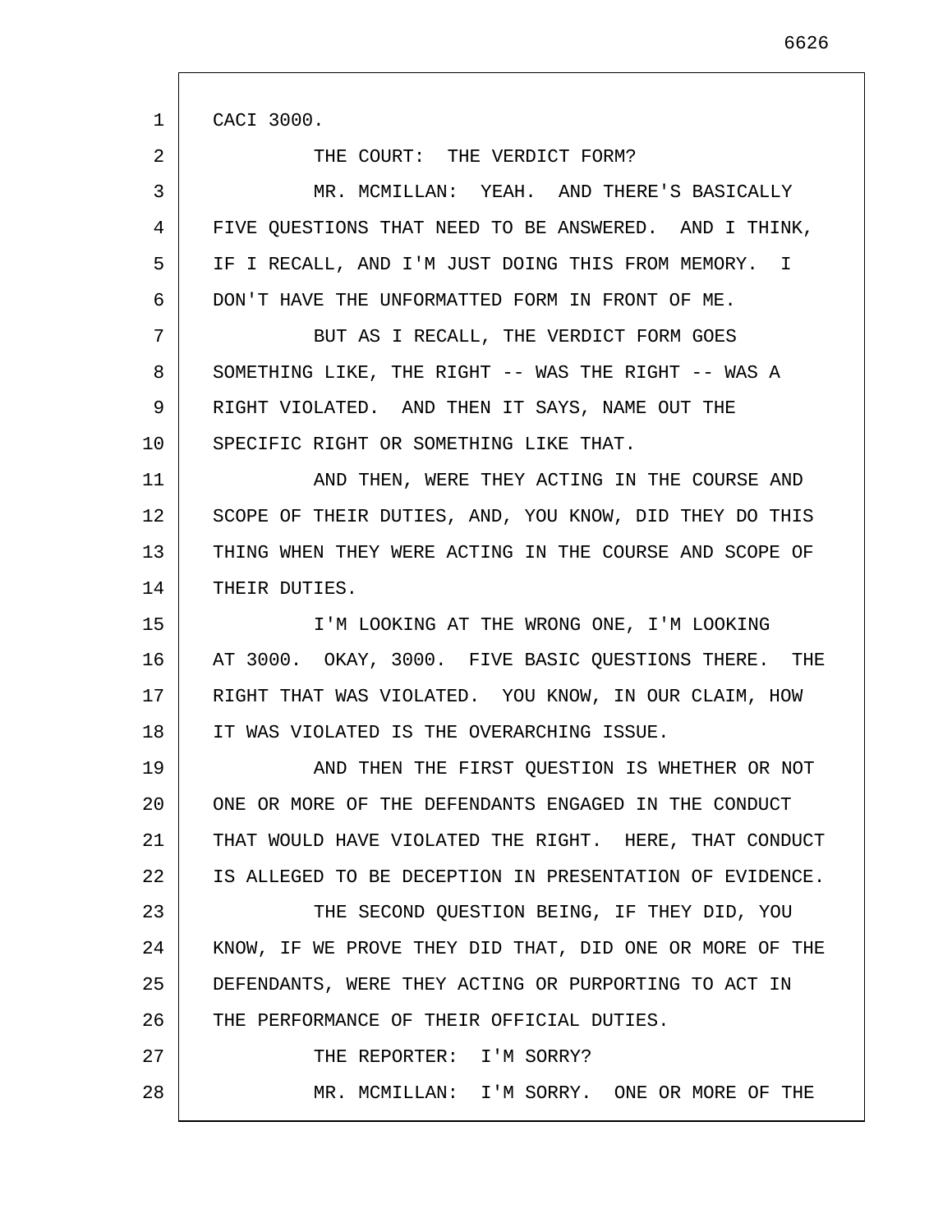1 2 3 4 5 6 7 8 9 10 11 12 13 14 15 16 17 18 19 20 21 22 23 24 25 26 27 28 DEFENDANTS, WHEN THEY DID WHATEVER IT IS THEY'RE BEING ATTACKED FOR, WERE THEY ACTING OR PURPORTING TO ACT IN THE PERFORMANCE OF THEIR OFFICIAL DUTIES. THIRD QUESTION BEING, ONE OR MORE OF THE DEFENDANTS' CONDUCT, THAT WOULD BE THE CONDUCT REFERENCED IN THE FIRST TWO QUESTIONS, DID IT VIOLATE RAFAELINA DUVAL'S RIGHT. AND IN THIS PARTICULAR INSTANCE, WITH RESPECT TO DECEPTION, IT'S THE RIGHT TO REMAIN FREE OF PRESENTATION OF DECEPTIVE EVIDENCE IN JUVENILE COURT PROCEEDINGS. SO WE TRIED TO FOLLOW THE JURY INSTRUCTION WITH THE QUESTIONS. AND THEN, TO DEFINE THE RIGHT THAT WE'RE LOOKING AT, WE REFERENCED CASE LAW. THE COURT: ALL RIGHT. THANK YOU. THIS JUST LEADS ME BACK TO WHAT MR. DANER WAS TALKING TO ME ABOUT, AND MR. GUTERRES. AND THE QUESTION I HAVE IS THAT ON THIS CLAIM OF DECEPTION. LET'S SAY THAT THE -- AS TO ANY ONE OF THEM, THE MOTION FOR NON-SUIT IS DENIED AFTER THE COURT ENGAGES IN THE INQUIRY WHETHER, WITHOUT THE FALSE INFORMATION AND WITH INFORMATION PLAINTIFF CLAIMS SHOULD HAVE BEEN PRESENTED, THAT THERE WAS A BASIS, REASONABLE BASIS, FOR A JUDICIAL OFFICER TO MAKE THE DECISION THEY MADE. NOW, I FORGET THE MAGIC WORDS, BUT THAT'S ESSENTIALLY THE TEST. IF THERE'S A BASIS REGARDLESS OF ANY FALSE INFORMATION, AND REGARDLESS OF INFORMATION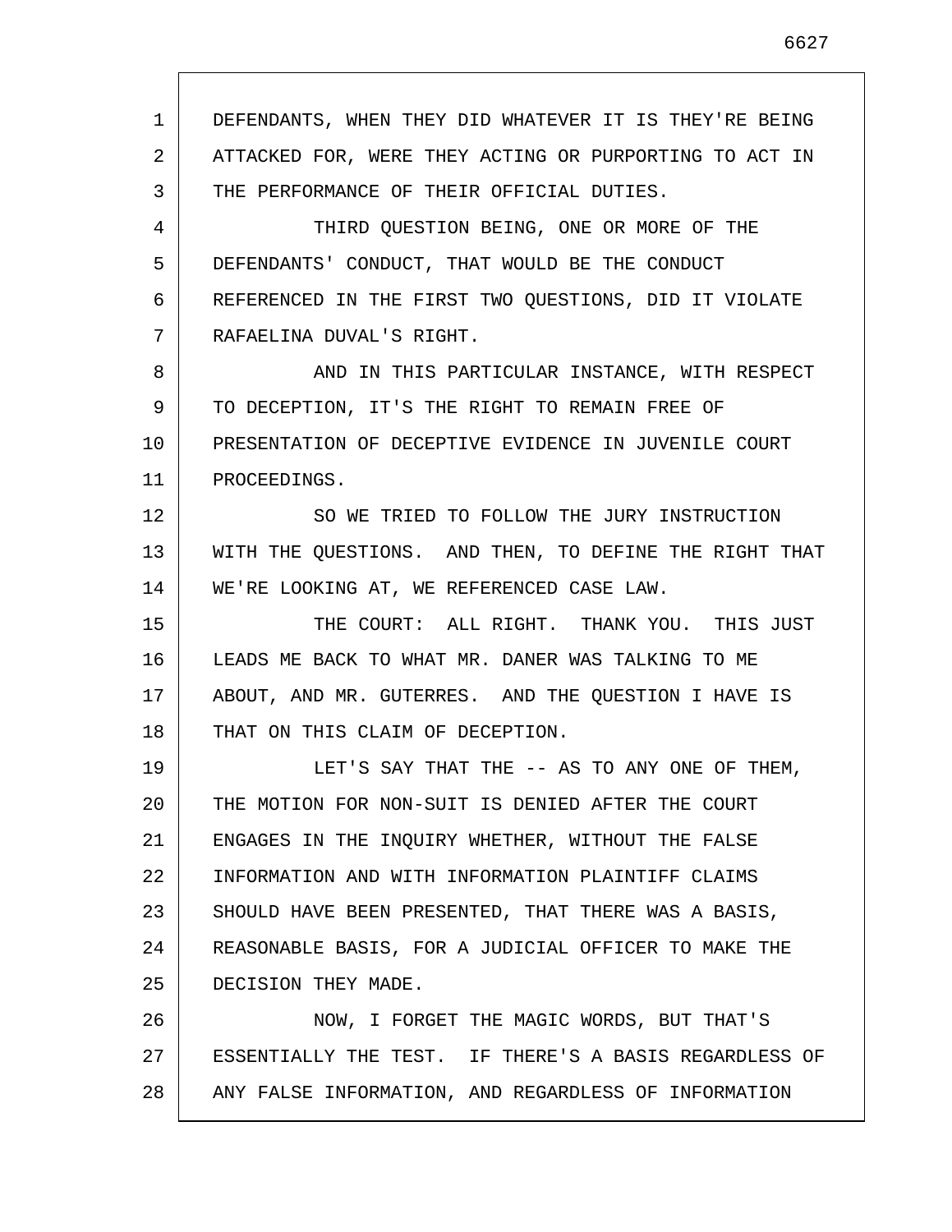1 2 3 THAT WASN'T THERE THAT SHOULD HAVE BEEN THERE, IS THERE STILL A SUFFICIENT BASIS FOR THE JUDICIAL OFFICER TO MAKE THE DECISION THEY DID.

4 5 6 IF THE COURT DECIDES AS A MATTER OF LAW THAT THERE WAS A SUFFICIENT FACTUAL BASIS IN THE INFORMATION PROVIDED, THEN THE CLAIM FAILS.

7 8 9 10 11 IF THE COURT DECIDES THAT THERE WAS NOT, THAT IF THE FALSE INFORMATION WAS NOT THERE, AND THE COURT DID HAVE THE INFORMATION THAT SHOULD HAVE BEEN THERE, AND IF THE COURT DECIDES THAT THE MAGISTRATE WOULD NOT HAVE MADE THE SAME DECISION, THEN THE CLAIM CONTINUES.

12 13 14 15 NOW, THAT JUST LEADS ME TO WHERE I'M GETTING, TO US HAVING THE VERDICT FORM. PUTTING ASIDE THE WORDING OF THIS QUESTION BECAUSE I THINK THE JURY HAS TO DECIDE IF ANY MISREPRESENTATIONS --

16 17 18 19 AND JUST TO SAVE THE DISCUSSION, I WON'T KEEP TALKING ABOUT FAILURE TO INCLUDE -- JUST THE DECEPTIVE INFORMATION, WHETHER IT WAS INTENTIONAL, OR IN RECKLESS DISREGARD, I BELIEVE IS THE TEST.

20 21 22 23 AND SO THE WORDING OF THIS QUESTION MAY HAVE TO BE A LITTLE DIFFERENT, AND I'M NOT CONCERNED ABOUT THE WORDING FOR THE MOMENT. WE CAN SORT THAT OUT TO SEE WHAT THEY ACTUALLY SAY.

24 25 26 27 28 BUT I DO NOTICE THAT IN VERDICT FORM 3000, THE FIRST QUESTION IS, "DID THE DEFENDANT INTENTIONALLY," AND THEN, "PROVIDE FALSE OR MISLEADING INFORMATION." I THINK IT'S BOTH. I THINK IT'S, "INTENTIONAL OR WITH RECKLESS DISREGARD."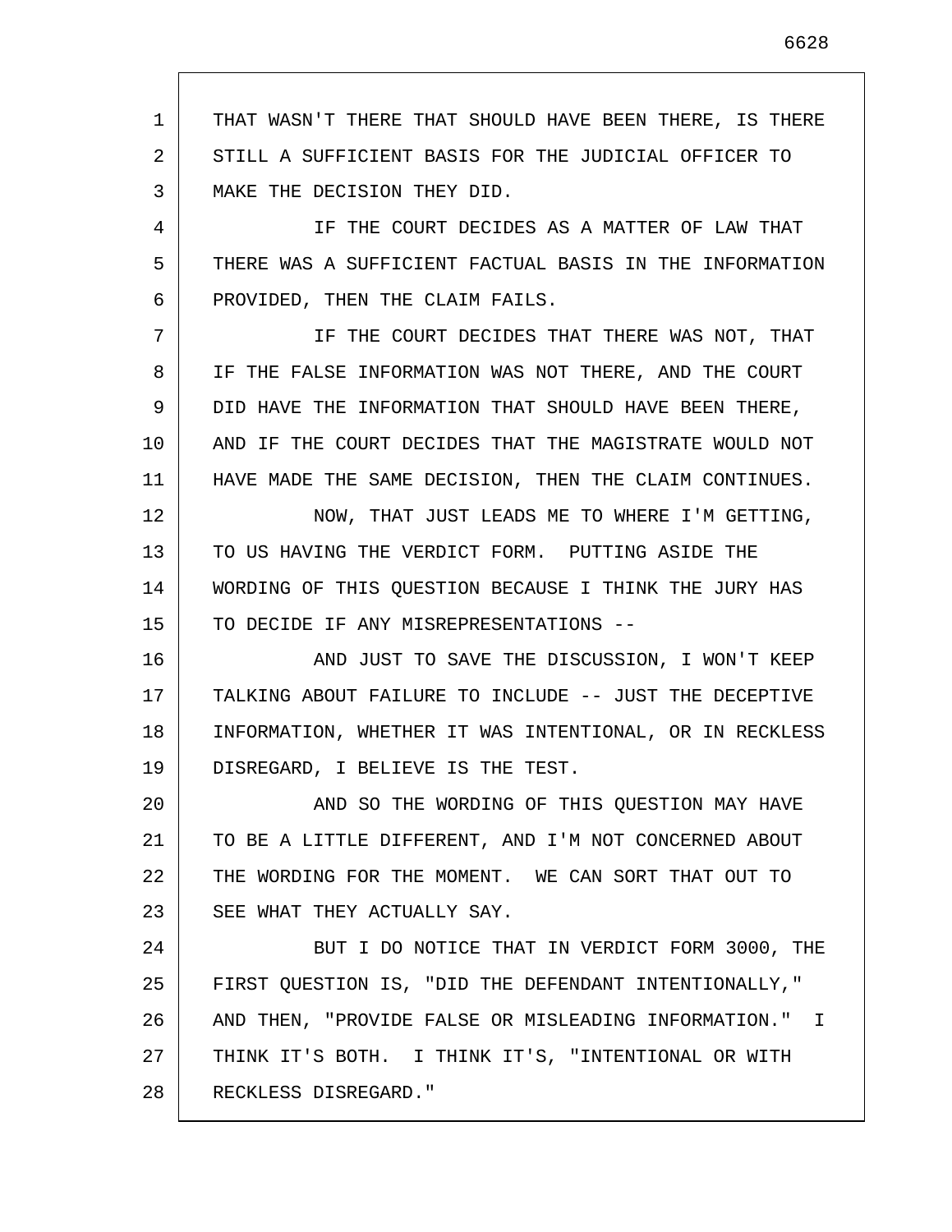| $\mathbf{1}$ | AND THEN I THINK THERE'S A JURY INSTRUCTION             |
|--------------|---------------------------------------------------------|
| 2            | THAT WOULD BE GIVEN ABOUT WHAT IS MEANT BY RECKLESS     |
| 3            | DISREGARD. SO MY POINT THAT IS LEADING ME, THIS IS THE  |
| 4            | <b>QUESTION I'M ASKING:</b>                             |
| 5            | LET'S ASSUME THAT THE DECISION AS TO ANY ONE            |
| 6            | OF THESE HEARINGS, THAT THE JUDICIAL OFFICER -- THERE'S |
| 7            | NOT A BASIS ON WHICH A REASONABLE JUDICIAL OFFICER      |
| 8            | WOULD HAVE MADE THAT DECISION, BASED ON WHAT THE COURT  |
| 9            | FINDS THE RECORD WOULD HAVE BEEN. SO IT GOES TO THE     |
| 10           | JURY.                                                   |
| 11           | NOW, THE JURY WOULD DECIDE, AND I THINK THIS            |
| 12           | IS SOMETHING I THINK MR. GUTERRES HAS ALLUDED TO -- AT  |
| 13           | THAT POINT IN TIME -- AND ALSO MR. DANER -- THAT I      |
| 14           | DON'T KNOW THAT THE COURT IS GOING TO GET INVOLVED IN   |
| 15           | MAKING THIS DECISION, AND WHETHER WHAT YOU CLAIMED WAS  |
| 16           | FALSE REALLY WAS FALSE OR NOT.                          |
| 17           | AND SO THIS LEADS TO A FURTHER DIFFICULTY THAT          |
| 18           | I SEE WITH THIS. SO WE SAY OKAY. THE COURT HAS RULED    |
| 19           | THAT IF THEY DIDN'T KNOW THE FALSE INFORMATION, AND     |
| 20           | THEY GOT THE INFORMATION THEY SHOULD HAVE GOTTEN, THEY  |
| 21           | WOULD HAVE MADE A DIFFERENT DECISION. THEN IT GOES TO   |
| 22           | THE JURY.                                               |
| 23           | THE JURY THEN IS ASKED TO DECIDE, WAS ANY               |
| 24           | FALSE INFORMATION OR INFORMATION THAT SHOULD HAVE BEEN  |
| 25           | GIVEN, INTENTIONALLY FALSE OR IN FACT INTENTIONALLY     |
| 26           | WITHHELD, OR WITH RECKLESS DISREGARD FURNISHED OR       |
| 27           | RECKLESS DISREGARD WITHHELD.                            |
| 28           | SO THEY WOULD THEN MAKE THE FACTUAL                     |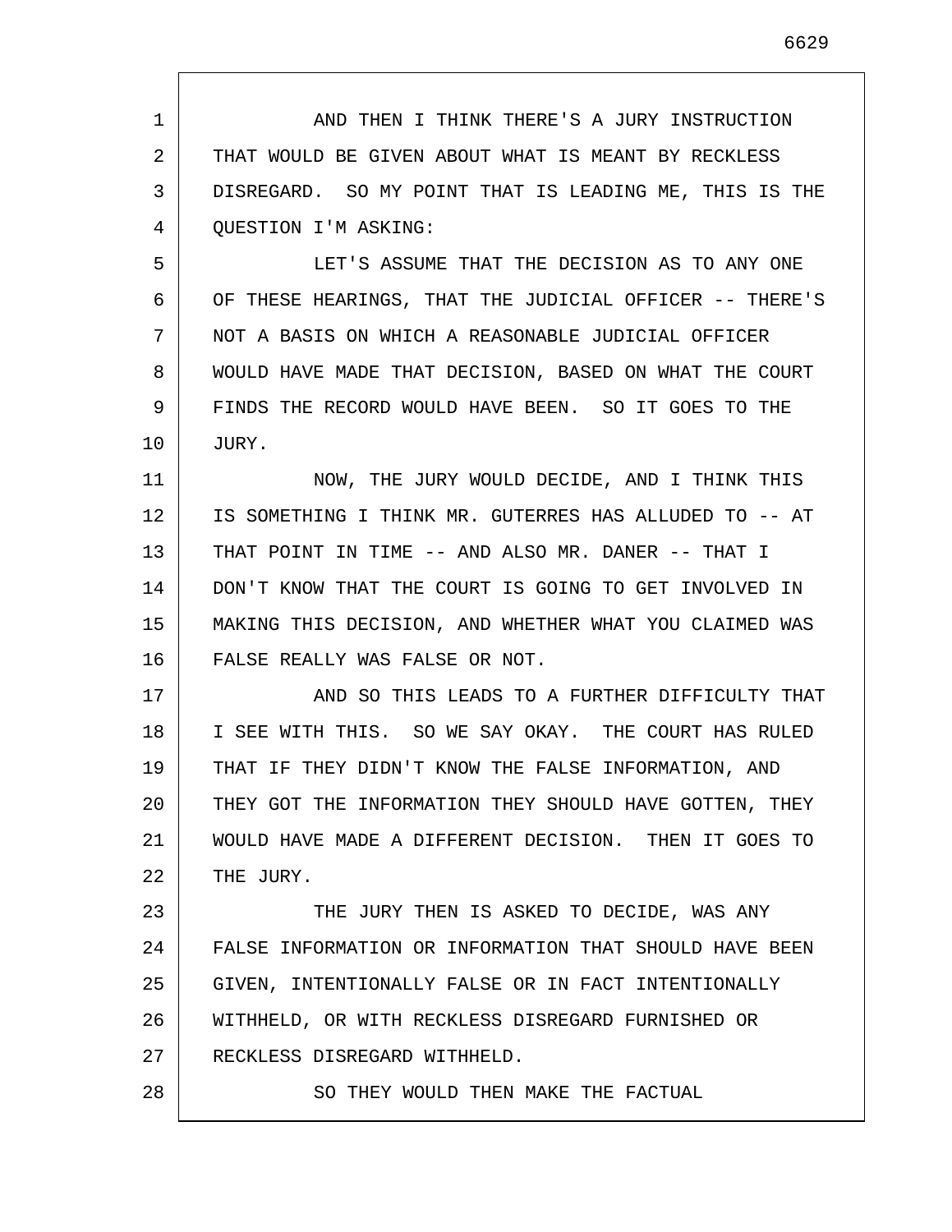1 2 3 4 5 6 7 8 9 10 11 12 13 14 15 16 17 18 19 20 21 22 23 24 25 26 27 28 DETERMINATION AS TO WHETHER OR NOT THERE WAS AN INTENTIONAL OR WITH RECKLESS DISREGARD MISREPRESENTATION AND/OR PROVIDING OF INCOMPLETE OR MISLEADING INFORMATION. MR. MCMILLAN: I BELIEVE STRUCTURALLY, THAT IS CORRECT. THE COURT: OKAY. NOW, ONCE THEY DO THAT, THEY ANSWER THAT QUESTION. IF THEY SAY NO, IT'S OVER. IF THEY SAY YES, THEN THEY'RE GOING TO ANSWER THE NEXT QUESTION. WHAT'S THE NEXT QUESTION? MR. MCMILLAN: WAS IT A SUBSTANTIAL FACTOR. AND I WOULD SAY THAT THAT QUESTION IS PROBABLY SUBSUMED INTO THE COURT'S DETERMINATION ON MATERIALITY. OTHERWISE THE PLAINTIFF WOULD BEAR A DOUBLE BURDEN OF ESTABLISHING THE "BUT FOR" CAUSATION. SO THAT PROBABLY NEEDS TO BE DELETED IF THE COURT'S MAKING THE MATERIALITY DETERMINATION. THE COURT: THIS IS WHAT LED ME TO ASK THE QUESTION. I MENTIONED THE OTHER DAY, IN THIS CLAIM ABOUT DECEPTIVE INFORMATION, THERE MAY OR MAY NOT BE A QUESTION ABOUT CAUSATION. BUT BECAUSE THE COURT -- BUT WHAT HAPPENS, AND THIS I THINK GOES TO WHAT MR. GUTERRES WAS RAISING. IF THE COURT MAKES THE DECISION AND AS A MATTER OF LAW, NOT FACTUAL DETERMINATION, BUT A MATTER OF LAW, WHETHER OR NOT WHAT WAS GIVEN OR WITHHELD, EVEN IF IT WAS DIFFERENT, WOULD THERE HAVE BEEN A DIFFERENT DECISION? BUT I DON'T THINK IN THAT DETERMINATION THE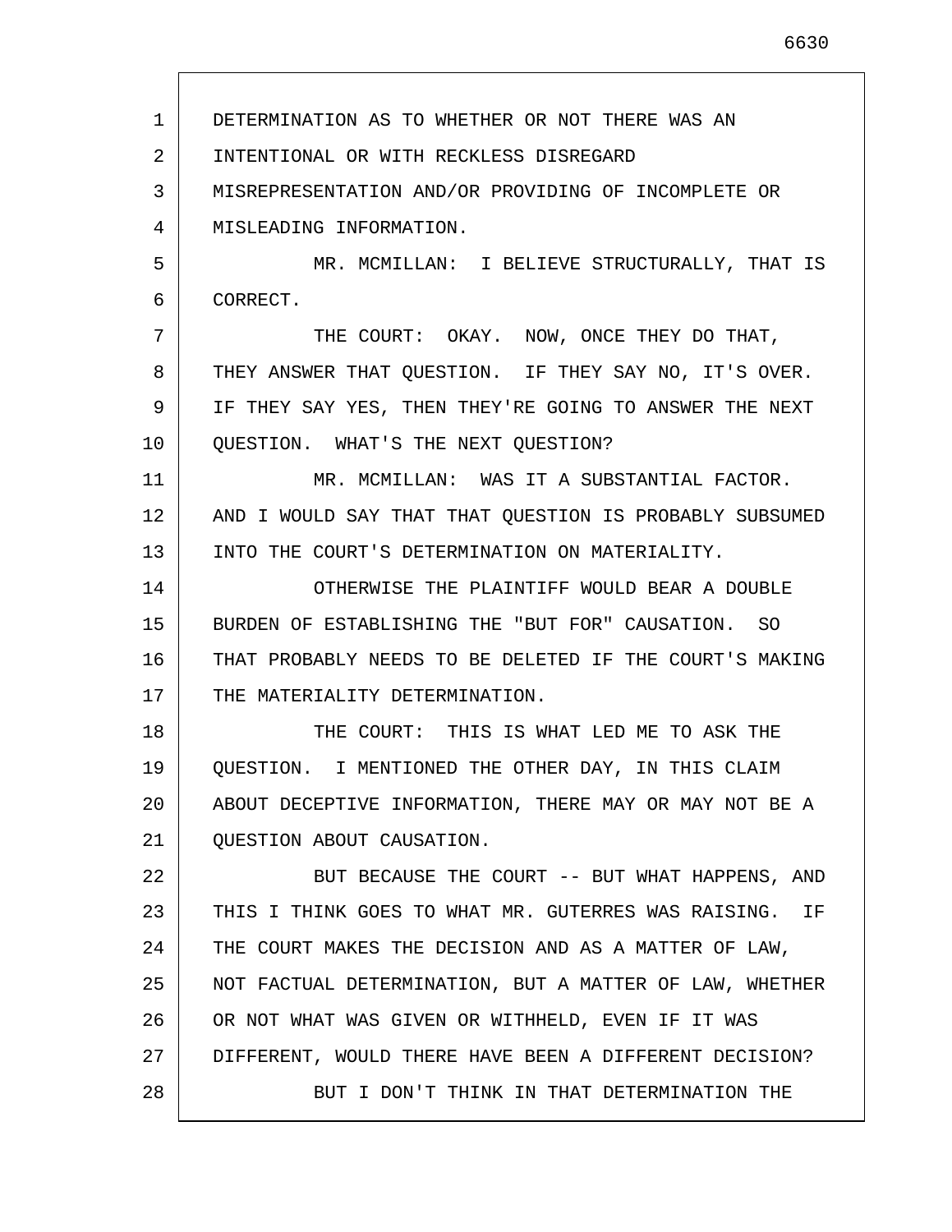1 2 3 4 5 6 7 8 9 10 11 12 13 14 15 16 17 18 19 20 21 22 23 24 25 26 27 28 COURT MAKES THE DECISION AS TO WHAT -- WHETHER SOMETHING REALLY WAS FALSE. NOW, THE WAY THAT THIS APPEARS TO ME WOULD GO IS, YOU ASK THE JURY TO DECIDE IF IT WAS FALSE AND DELIBERATELY SO. ARE THEY GOING TO BE MAKING THAT DECISION ON THE VERY SAME THINGS THE COURT MADE THE DECISION ON, IN RULING THAT WHETHER OR NOT THAT CLAIM COULD PROCEED OR NOT? AND -- AND THEN, IF IT HAS TO BE MADE ON THE SAME INFORMATION, WHAT HAPPENS IF THE JURY THINKS SOME OF THE THINGS WERE FALSE AND MISLEADING, BUT NOT ALL OF THEM, AND THEN WE ASKED THEM TO DECIDE WHETHER THIS WAS A SUBSTANTIAL FACTOR IN CAUSING HARM. ARE WE ASKING THEM SIMPLY, WAS SHE HARMED BY THIS PROCESS IN JUST A BROAD SENSE, OR WAS WHAT THE JURY FINDS TO BE FALSE AND MISLEADING CAUSED HARM. AND MY CONCERN IS THAT THE JURY MIGHT BE MAKING THAT DECISION ON GROUNDS THAT THE COURT DIDN'T. AND SO IF WE LET THE CASE -- IF WE LET THE CLAIM GO FORWARD, WOULDN'T WE NECESSARILY -- WELL, I DON'T KNOW. I'M ASKING THE QUESTION. WHAT DO WE -- THEN LET THE JURY DECIDE WAS FALSE AND MISLEADING? MR. MCMILLAN: I DON'T KNOW, YOUR HONOR, THAT WE HAVE TO GO TO THE JURY, YOU KNOW, WITH AN INDEX OF THE ALLEGATIONS. THE COURT: I DON'T KNOW WHETHER WE DO EITHER. THAT'S WHY I'M ASKING YOU.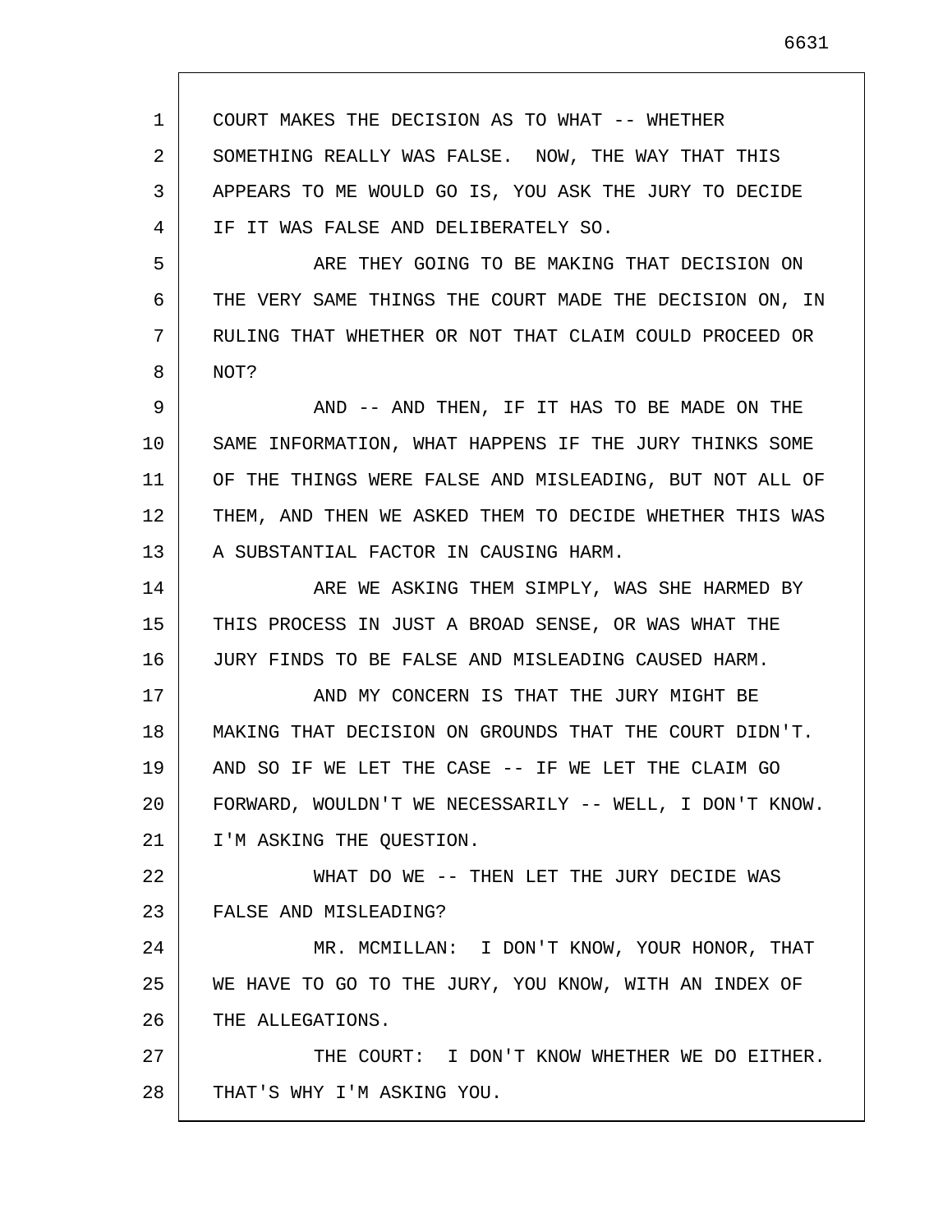1 2 3 4 5 6 7 8 9 10 11 12 13 14 15 16 17 18 19 20 21 22 23 24 25 26 27 28 MR. MCMILLAN: I THINK IT'S SUFFICIENT TO ASK THE -- I MEAN, THEY'VE HEARD ALL THE SAME EVIDENCE. I THINK IT'S SUFFICIENT TO ASK THE JURY, OUT OF EVERYTHING YOU HEARD, WAS THERE, YOU KNOW, WAS THERE FALSE/MISLEADING INFORMATION. ASSUMING, OF COURSE, THE COURT'S ALREADY DECIDED THAT IT'S MATERIAL. WAS THERE FALSE OR MISLEADING INFORMATION. IF THE ANSWER IS NO, THEN WE'RE DONE. IF THE ANSWER IS YES, THEN I THINK THAT'S ENOUGH. AND THE JURY CAN WORK OUT IN ITS OWN MIND, AND I WOULD THINK THAT IT WOULD COME OUT IN THE FORM OF EITHER A REDUCED DAMAGE AWARD IF THERE WERE SOME THINGS THEY JUST THOUGHT WEREN'T A BIG DEAL, THEN, YOU KNOW -- OR DIDN'T IMPACT IN ANY WAY THE OUTCOME, THEN THEY'RE NOT GOING TO BE INCLINED TO GIVE ANY KIND OF SUBSTANTIAL DAMAGES. IF IT'S SOMETHING THEY FOUND TO BE PARTICULARLY OFFENSIVE, THEN MAYBE THAT WOULD BE REFLECTED IN A DIFFERENT WAY IN THEIR DAMAGE ANALYSIS. BUT ASIDE FROM THAT, I SUPPOSE THERE WOULD STILL BE A POTENTIAL, YOU KNOW, SUBSTANTIAL FACTOR CAUSATION QUESTION. IF WE'RE TRYING TO FIGURE OUT WHETHER -- IF WE'RE NOT GOING TO GIVE THEM A SPECIFIC LIST OF, YOU KNOW, ALL THE STUFF, I THINK THERE MAY STILL BE A NEED FOR THE SUBSTANTIAL FACTOR ANALYSIS WITH RESPECT TO CAUSATION OF INJURY. NOT NECESSARILY WITH RESPECT TO WHETHER OR NOT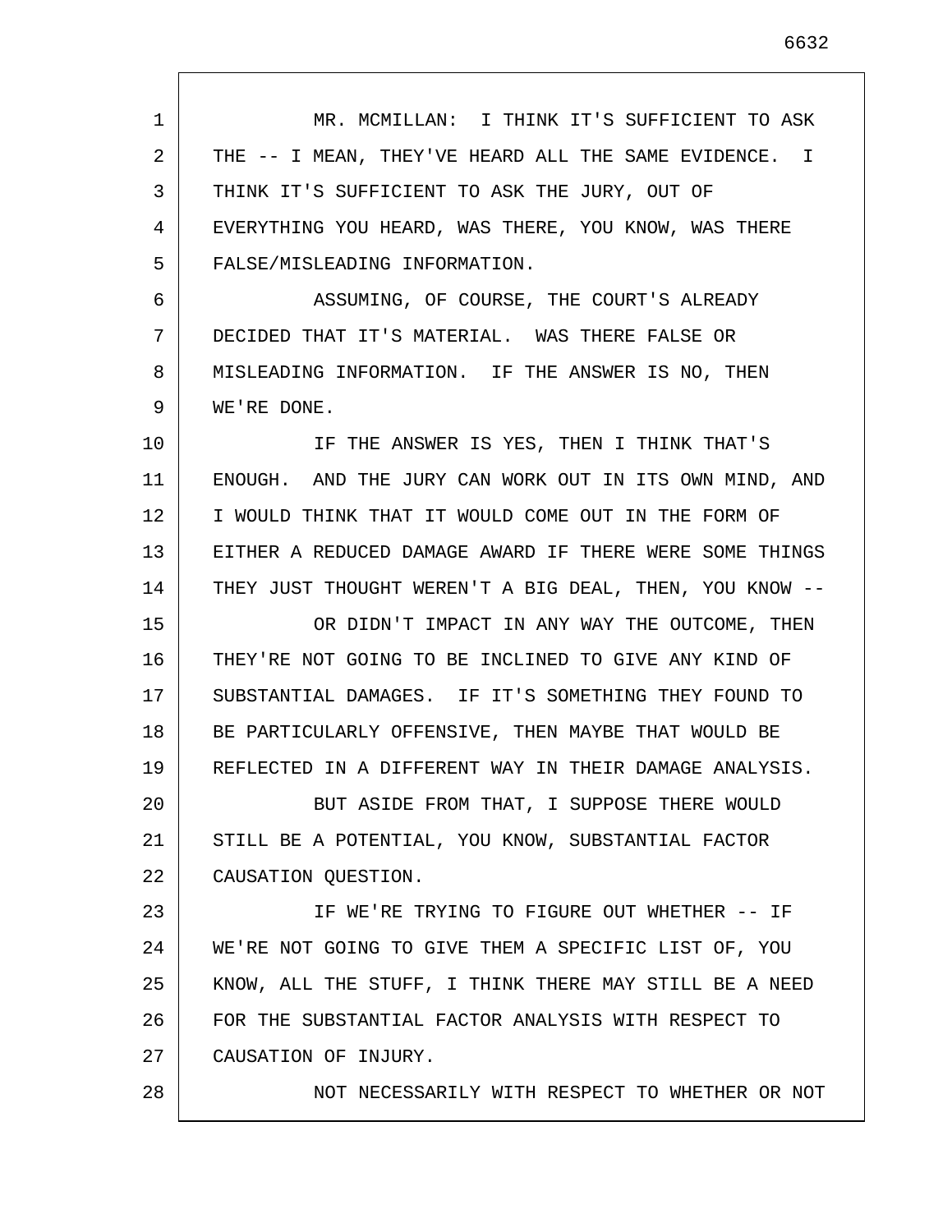1 2 3 4 5 6 7 8 9 10 11 12 13 14 15 16 17 18 19 20 21 22 23 24 25 26 27 28 THE MISSTATEMENTS WERE MATERIAL. THAT'S A DIFFERENT STEP IN THE PROCESS. SO IT WOULD MAKE SENSE TO ME, JUST AS WE'RE SITTING HERE TALKING ABOUT IT, THAT IF THE QUESTION OF WHETHER OR NOT, ASSUMING THEY FIND A SPECIFIC LIE WAS  $MADE$   $--$ IF THE QUESTION OF WHETHER OR NOT THAT SPECIFIC LIE CAUSED AN INJURY OF SOME KIND, THEN WE STILL MAY NEED THE SUBSTANTIAL FACTOR QUESTION THAT'S -- AT LEAST ON THE VERSION I'M LOOKING AT RIGHT NOW. IT'S PAGE 7 -- I THINK ON YOUR HONOR'S IT'S PAGE 6 -- BECAUSE THINGS GOT MOVED AROUND A LITTLE BIT. BUT THAT WOULD BE MY THINKING, IS THAT THE JURY, I WOULD THINK, WOULD STILL NEED TO FIGURE OUT WHETHER OR NOT THE DECEPTION THAT THEY SEE, ASSUMING THEY SEE DECEPTION, WHETHER OR NOT THAT PARTICULAR WHATEVER IT IS THEY'RE RELYING ON WAS A SUBSTANTIAL FACTOR IN CAUSING HER HARM. THE COURT: AND CERTAINLY IN THE JUDICIAL DETERMINATION, CAUSATION OF HARM IS NOT AN ISSUE THE COURT WOULD DECIDE. MR. MCMILLAN: RIGHT. THE COURT: THE COURT IS ONLY, I THINK, DECIDING WHETHER OR NOT A DIFFERENT -- WITHOUT THE DECEPTIVE INFORMATION, WHETHER OR NOT THERE WAS A BASIS FOR THE DECISION THAT WAS MADE. AND IF THE COURT DECIDES NOT, THAT -- THAT THE COURT -- A REASONABLE COURT WOULD NOT HAVE MADE THE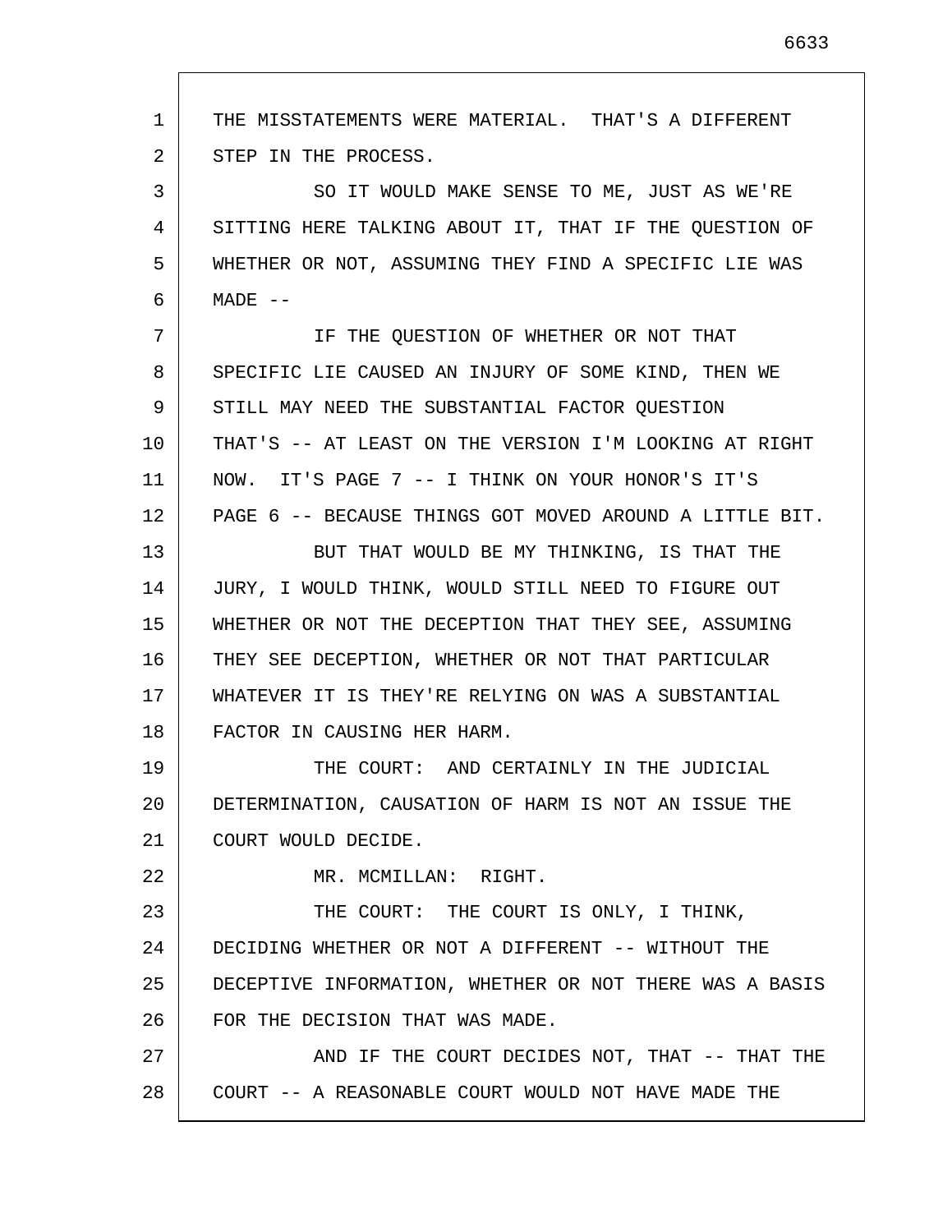1 2 3 4 5 6 7 8 9 10 11 12 13 14 15 16 17 18 19 20 21 22 23 24 25 26 27 28 SAME DECISION, THEN IT'S GOING TO GO TO THE JURY. AND THE JURY WOULD HAVE TO MAKE SURE THAT -- THEY'D HAVE TO MAKE THE DECISION OF WHETHER THERE WAS INTENTIONAL OR WITH RECKLESS DISREGARD MISREPRESENTATIONS, AND IF SO, WHAT HARM THAT CAUSED. THAT'S WHAT YOU'RE SAYING? MR. MCMILLAN: I THINK THAT'S RIGHT, ALTHOUGH I DO HAVE A LITTLE BIT OF -- HOW CAN I SAY THIS -- A LITTLE BIT OF DISAGREEMENT ABOUT THE SPECIFIC NATURE OF THE TEST THE COURT GOES THROUGH. I WOULD AGREE THE COURT HAS TO GO THROUGH, IN DOING THE MATERIALITY ANALYSIS, THE COURT HAS TO LOOK AT THE EVIDENCE THAT EXISTS THAT'S TOWARDS THE DECEPTION AND DECIDE, YOU KNOW, ADDING THAT IN, SUPPLEMENTING, AND DELETING THE FALSE STATEMENTS, WHETHER OR NOT -- I'M PRETTY SURE -- AT LEAST THE TEST LAID OUT IN LISTED, IT MAY NOT BE LISTED, NOT, MIGHT BE WHITTAKER, I DON'T RECALL. BUT AS I RECALL IT, THE TEST LAID OUT IS NOT NECESSARILY WHETHER OR NOT THERE'S EVIDENCE THAT WOULD STILL SUPPORT THE -- WHATEVER THE ACTION WAS, BUT RATHER WHETHER OR NOT A REASONABLE JUDICIAL OFFICER, FACED WITH THE TRUE INFORMATION AND SUPPRESSED EXCULPATORY INFORMATION, WOULD PROBABLY STILL HAVE DONE IT. THAT MIGHT BE THE SAME TEST, BUT JUST WORDED DIFFERENTLY.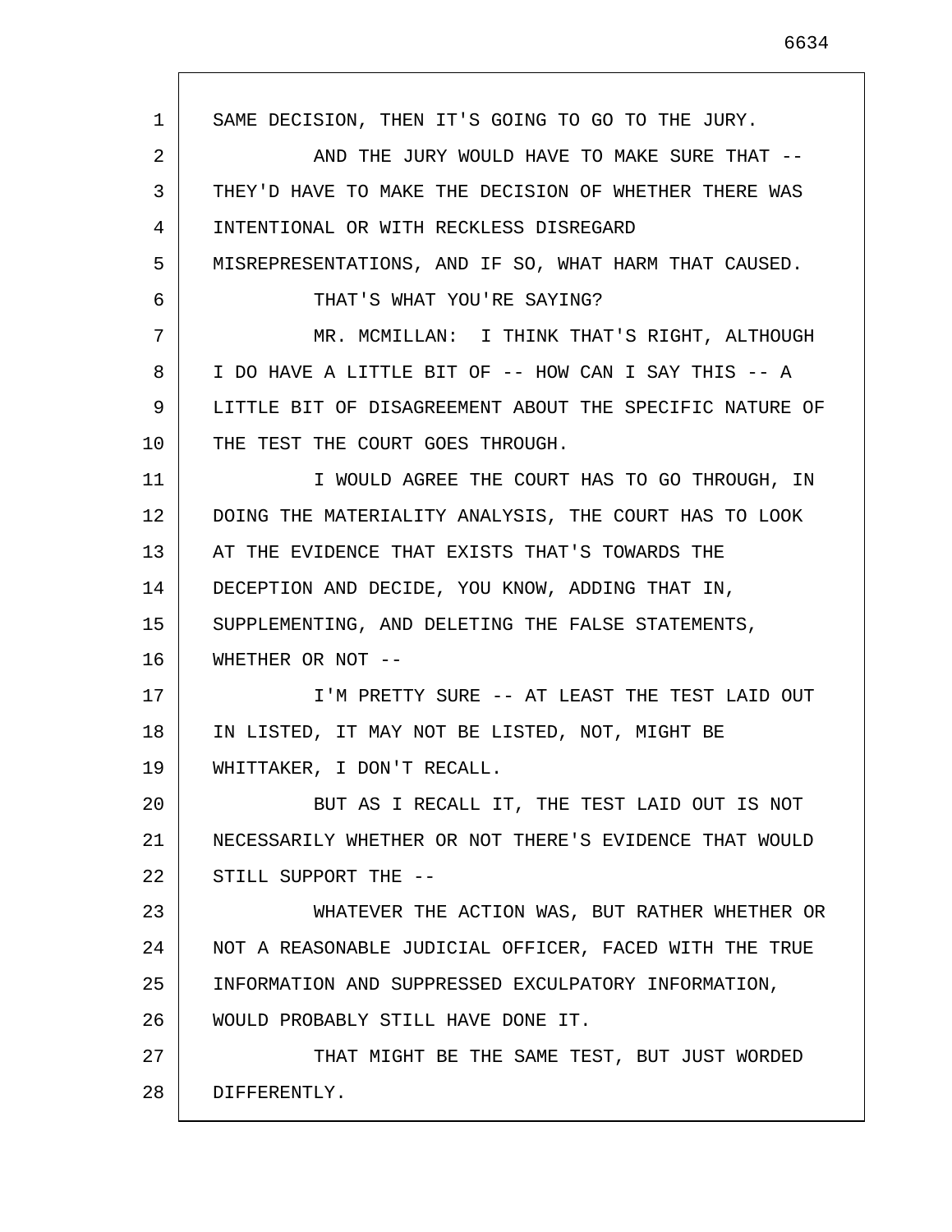1 2 3 4 5 6 7 8 9 10 11 12 13 14 15 16 17 18 19 20 21 22 23 24 25 26 27 28 THE COURT: I THINK WE'RE TALKING ABOUT THE SAME THING. I DON'T WANT TO DELVE TOO MUCH ON THE WORDS THAT EITHER I HAVE CHOSEN OR YOU HAVE CHOSEN. BUT THE TEST IS THAT THE COURT DECIDES WHETHER OR NOT -- WHAT THE COURT SHOULDN'T HAVE HEARD AND WHAT THEY SHOULD HAVE HEARD BUT DIDN'T. IS THERE -- COULD THEY HAVE MADE -- WOULD IT HAVE -- THE WORDING WAS IN ONE OF THOSE CASES, I DON'T HAVE THOSE NOTES ON THE BENCH WITH ME. BUT THE WORDING, AND I DO RECALL, I FORGET WHICH ONE OF THE CASES, WOULD MAKE THE DECISION WHETHER A REASONABLE JUDICIAL OFFICER, THERE WAS A BASIS IN THE RECORD WHERE THE COURT WOULD MAKE -- COULD MAKE THE SAME DECISION. IF THE ANSWER IS NO, THE COURT -- THIS GOES -- IF THE ANSWER IS NO, THEN IT GOES ON, GOES TO THE JURY. THIS GOES TO THE ISSUE WE'VE TALKED ABOUT TIME AND TIME IN THIS CASE. WE CAN'T LET THE JURY DECIDE WHAT A JUDGE WOULD DO. AND IT SEEMS THAT THE PROCESS, AND I'M THINKING THE LEGAL -- DECIDING THE LEGAL ISSUE BY THE COURT, AND THEN LEAVING, ASSUMING THAT LEGAL -- THE DECISION ON THE LEGAL ISSUE PERMITS THE CLAIM OF THE TENURE THAT THE JURY THEN DECIDES WAS -- WERE THESE CERTAIN THINGS INTENTIONAL OR WITH RECKLESS DISREGARD. AND IF THE ANSWER TO THAT IS YES, THEN WAS IT A SUBSTANTIAL FACTOR IN CAUSING HARM. MR. MCMILLAN: I THINK WE'D STILL NEED THE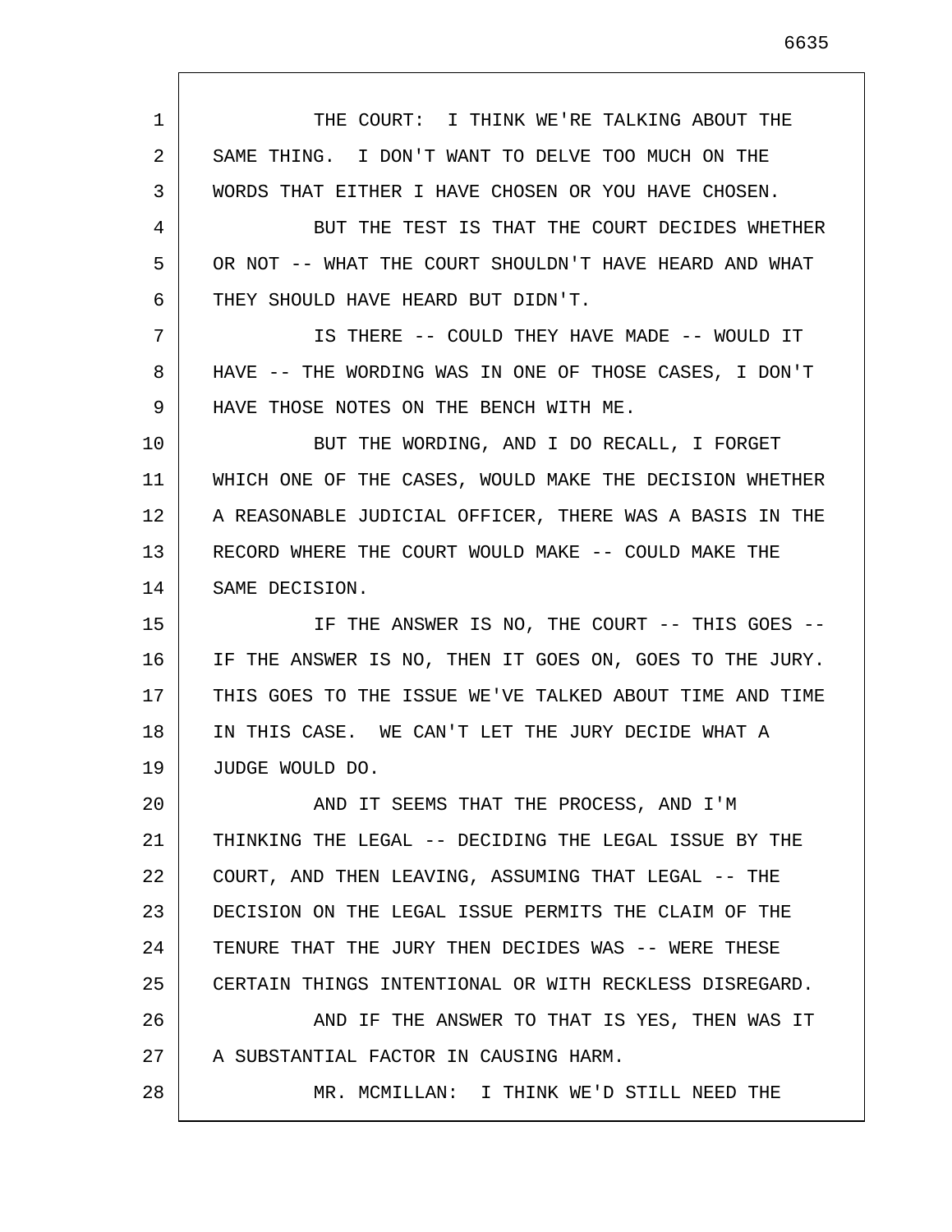1 2 3 4 5 6 7 8 9 10 11 12 13 14 15 16 17 18 19 20 21 22 23 24 25 26 27 28 SUBSTANTIAL FACTOR. THE COURT: WELL, I DO TOO. AS I THINK ABOUT IT, I THINK THEY'D HAVE TO MAKE THAT DECISION BECAUSE THEORETICALLY, THEY COULD SAY, YEAH, THESE THINGS HAPPENED, BUT IT DIDN'T MAKE ANY DIFFERENCE, IT DIDN'T CAUSE ANY HARM. I'M NOT SAYING THAT WOULD HAPPEN IN A CASE LIKE THIS. BUT THAT'S -- I UNDERSTAND WHY THE CAUSATION QUESTION IS THERE. ALL RIGHT. WELL, WE'VE USED UP OUR MORNING ALLOTMENT OF TIME HERE. AND WITHOUT A DECISION. SO -- YES, MS. SWISS. MS. SWISS: WE STILL HAVE TO DECIDE THE ISSUE OF THIS VIDEO, AND I NEED SOME ASSISTANCE FROM THE PLAINTIFFS TO MAKE SURE THE PROJECTOR HOOKS UP TO THE LAPTOP. IF WE CAN JUST HAVE A FEW MINUTES TO CONFER ON THE ELECTRONICS. WE WOULD LIKE THE COURT TO TAKE A LOOK AT THIS VIDEO, AND DECIDE IF WE WILL BE ALLOWED TO PLAY IT TO THE JURY DURING THE QUESTIONING OF THE WITNESS. THE COURT: TELL ME IN BROAD TERMS WHAT THE VIDEO IS. MR. GUTERRES: THE VIDEO IS A VIDEO OF --PREPARED BY MR. MILLS, THE FATHER, THAT KIND OF CHRONICLES FROM THE TIME THAT HE GOT BABY RYAN. AND THIS VIDEO CLIP'S KIND OF A CHRONOLOGY THAT SHOWS HIS DEVELOPMENT UP UNTIL MAYBE A YEAR AGO OR SO. THE COURT: ALL RIGHT. SO HE'S EIGHT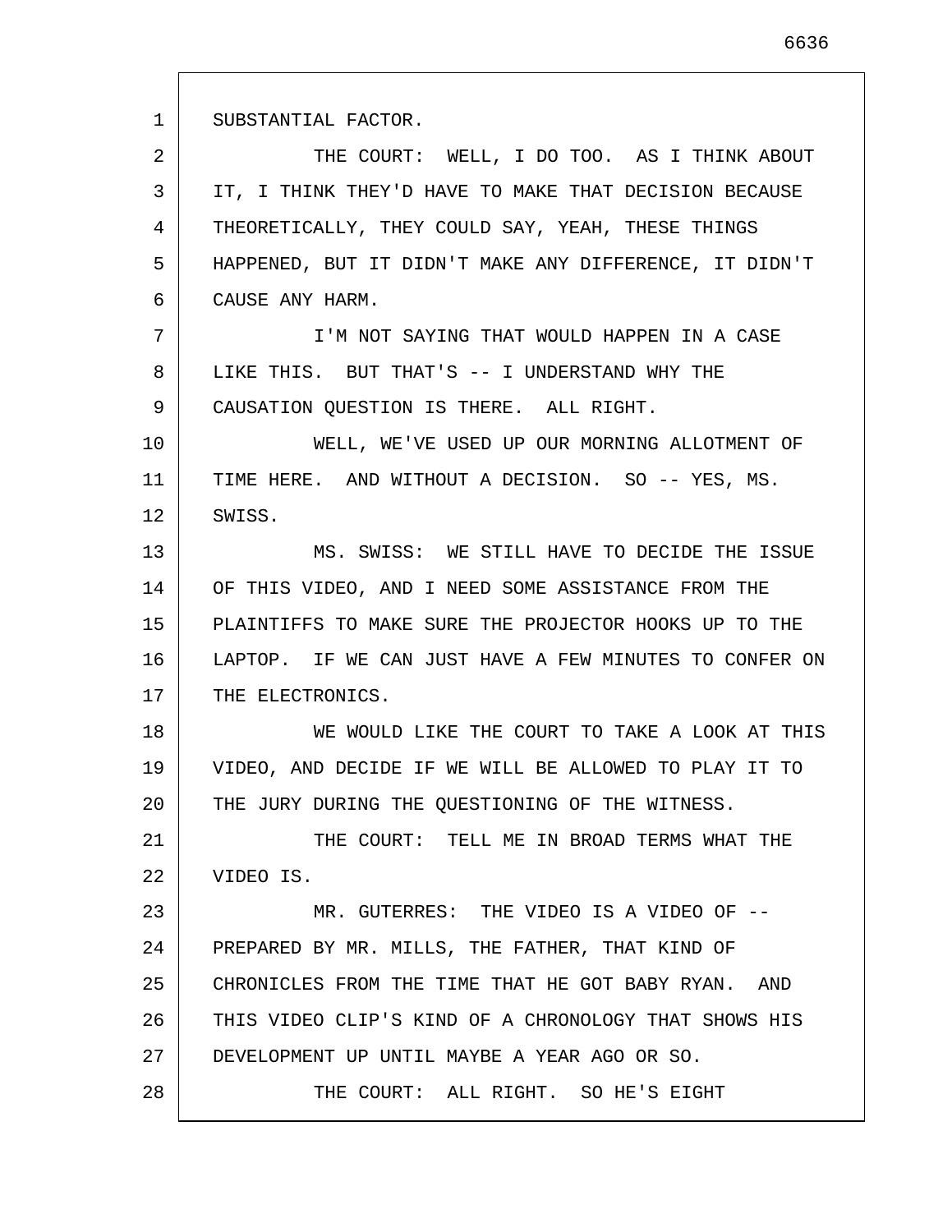1 2 3 4 5 6 7 8 9 10 11 12 13 14 15 16 17 18 19 20 21 22 23 24 25 26 27 28 SOMETHING NOW? MR. GUTERRES: YEAH. SO IT STARTS YOU KNOW, WITHIN, YOU KNOW, A FEW WEEKS OR SO, SHORTLY AFTER HE ACTUALLY GETS BABY RYAN AFTER THE DETENTION. AND IT KIND OF SHOWS HIS CONDITION, AND HOW HE'S DEVELOPED AND BEEN ABLE TO -- THE COURT: AND WHAT'S THE -- WHAT'S THE PURPOSE OF SHOWING IT? MR. GUTERRES: THE PURPOSE IS TO ESTABLISH AND SHOW HIS CONDITION, WHAT WOULD HAVE BEEN HIS CONDITION AT THE TIME, OR RELATIVELY CLOSE TO THE TIME OF THE DETENTION, SO AS TO BE ABLE TO EXPLAIN WHAT THE SOCIAL WORKERS WERE LOOKING AT INSOFAR AS HIS ACTUAL CONDITION. AND THEN THERE'S ISSUES THAT HAVE BEEN BROUGHT BY PLAINTIFF'S EXPERTS THAT HE WAS NOT DEVELOPING, AND THAT HE STILL HAD ALL SORTS OF ISSUES, AND IT SHOWS THAT, YOU KNOW, WHAT HE CAN DO. I MEAN, HE'S KIND OF -- IT SHOWS HIM, FOR EXAMPLE, BEING ABLE TO JUMP AND WALK. AND, YOU KNOW, THAT'S IN ESSENCE KIND OF WHAT THE PURPOSE OF THE VIDEO IS. THE COURT: WHAT'S THE OBJECTION? MR. MCMILLAN: YOUR HONOR, THERE'S SEVERAL OBJECTIONS. FIRST AND FOREMOST, IT'S JUST SOMETHING THAT WAS JUST SPRUNG ON US A COUPLE DAYS AGO BY EMAIL. SECOND ISSUE IS, NONE OF THE CLIPS IN THE ENSEMBLE OF VIDEO ARE TIME/DATE-STAMPED OR ANYTHING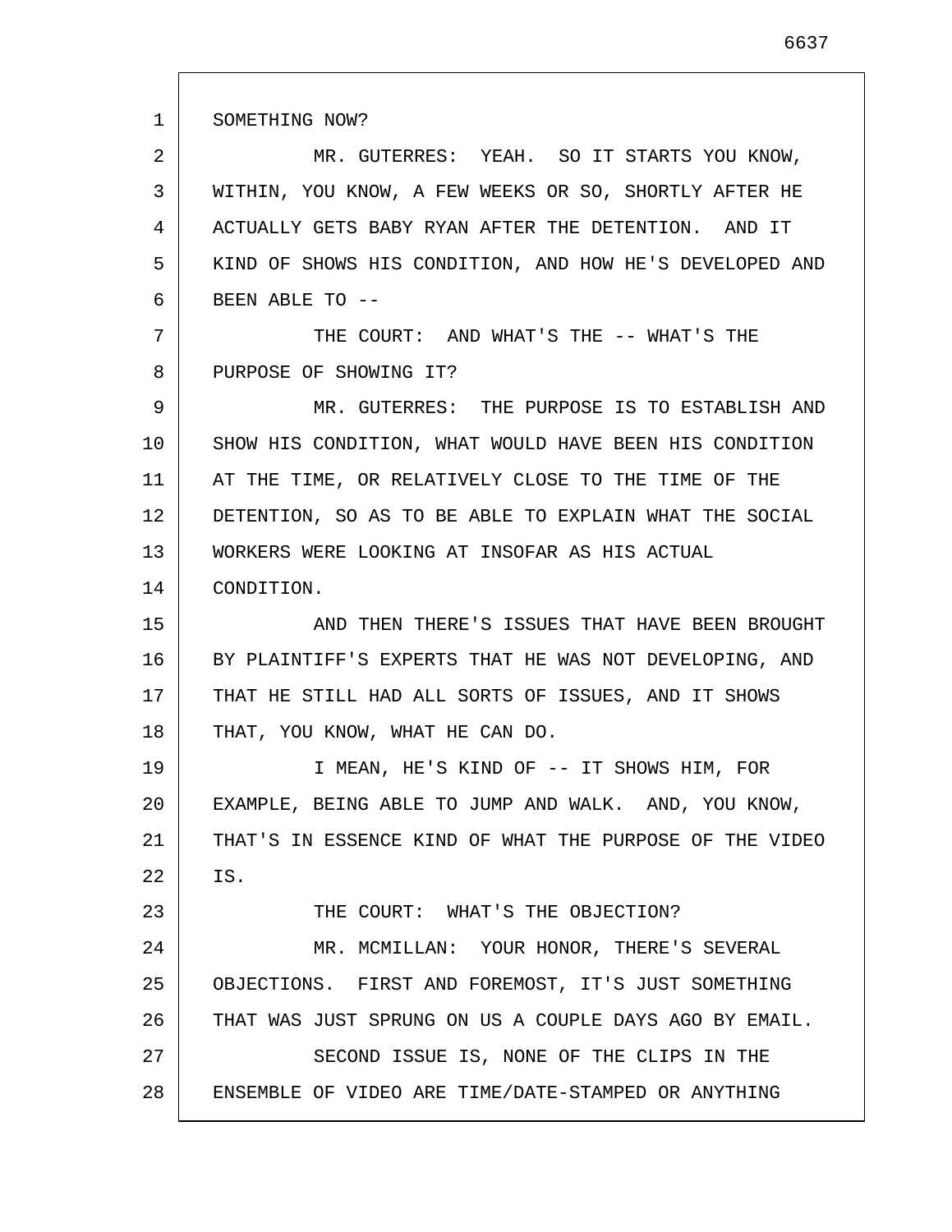1 2 3 4 5 6 7 8 9 10 11 12 13 14 15 16 17 18 19 20 21 22 23 24 25 26 27 28 ELSE SO THERE'S REALLY NO WAY FOR ANYBODY VIEWING IT TO KNOW EXACTLY WHEN THESE THINGS HAPPENED. SO, IN ADDITION, THERE HAS BEEN SUBSTANTIAL, AS FAR AS I KNOW, UNDISPUTED TESTIMONY, AND TESTIMONY THAT WILL REMAIN UNDISPUTED THAT YES, THE CHILD WAS SUFFERING FROM DEVELOPMENT DELAYS, YES HE WAS HAVING TROUBLE ROLLING OVER, YES, HE WASN'T EATING WELL. AND THERE IS NO DISPUTE. I THINK DR. ACHAR TALKED ABOUT THIS. HE WENT TO THE BIRTHDAY PARTY AND SAW THE CHILD RUNNING AROUND. SO THERE'S NO DISPUTE THAT TODAY HE'S ABLE TO WALK AND THAT, WHEN HE WANTS TO, HE'S ABLE TO EAT. SO I DON'T KNOW, NUMBER ONE, THAT THERE'S ANY DISPUTE IN THAT EVIDENCE. SO IT WOULD BE CUMULATIVE. IN ADDITION, BECAUSE IT'S LACKING IN ANY KIND OF TIME ELEMENT AS GOING YOU'RE THROUGH, WATCHING IT, I THINK THAT IT'S LIKELY TO CAUSE CONFUSION. AND I BELIEVE THAT IT'S PREJUDICIAL, FOR SIMILAR REASONS. SO UNDER 352, WE WOULD OBJECT TO THE VIDEO EVEN COMING IN, AS AN ADDITIONAL GROUNDS. THE COURT: TELL ME ABOUT THE PREJUDICES. MR. MCMILLAN: THE PREJUDICES, YOU WATCH THESE THINGS HE'S GOING THROUGH. IT'S UNCLEAR WHEN IT HAPPENED, OR WHAT WAS GOING ON, OR THE PURPOSE OF THE UNDERLYING RECORDING. THE COURT: COULDN'T THAT BE CLARIFIED BY TESTIMONY? MR. MCMILLAN: HOW ARE WE GOING TO PLAY CLIPS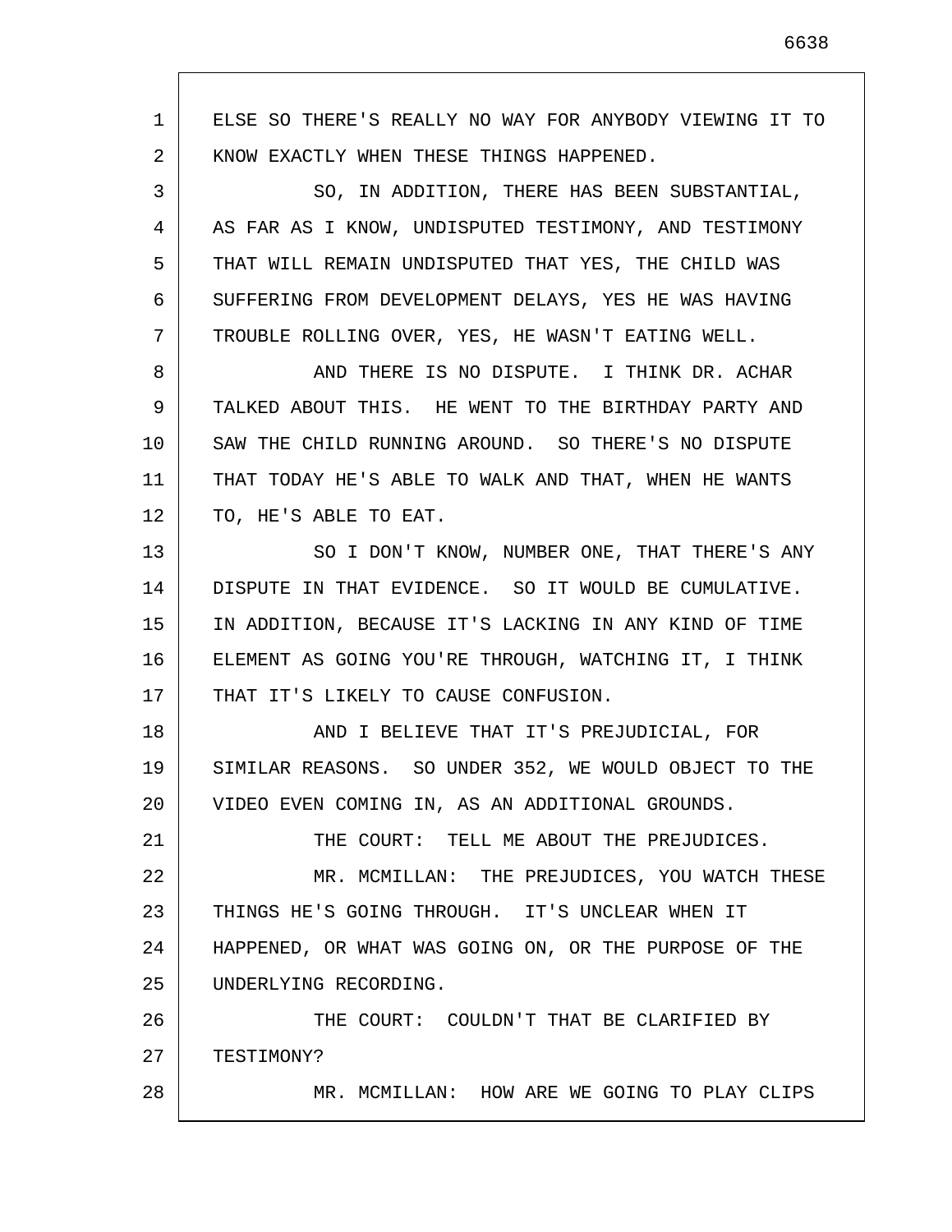| 1  | OF THE VIDEO AS HE'S -- I MEAN, HOW'S THAT GOING TO    |
|----|--------------------------------------------------------|
| 2  | HAPPEN?                                                |
| 3  | THE COURT: I DON'T KNOW. I'M NOT THE ONE               |
| 4  | ASKING TO SHOW IT.                                     |
| 5  | MR. MCMILLAN: AS I'M SITTING HERE THINKING             |
| 6  | ABOUT IT, I HAVE NO IDEA, NO CONCEPT OF HOW IT CAN BE  |
| 7  | PRESENTED TO THE JURY IN ITS CURRENT FORM, WHILE       |
| 8  | SOMEBODY'S TESTIFYING.                                 |
| 9  | WHAT ARE WE GOING TO DO, JUST PLAY THE VIDEO           |
| 10 | AND -- AND THEN HAVE HIM TALK ABOUT IT OR -- I DON'T   |
| 11 | KNOW. I DON'T KNOW HOW THAT WOULD EVEN BE PRESENTED TO |
| 12 | THE JURY --                                            |
| 13 | MR. GUTERRES: YOUR HONOR, THERE ARE --                 |
| 14 | MR. MCMILLAN: EXCUSE ME. I DON'T KNOW HOW              |
| 15 | THAT WOULD PRESENTED TO THE JURY IN A CLEAR WAY TO     |
| 16 | AVOID CONFUSION OR MIXING OF THE ISSUES.               |
| 17 | MR. GUTERRES: THERE ARE VARIOUS CLIPS, YOUR            |
| 18 | HONOR. WE CAN STOP THEM AFTER EACH CLIP AND ASK        |
| 19 | QUESTIONS OF HIM. IT'S NO DIFFERENT THAN THE PHOTOS    |
| 20 | THAT PLAINTIFF HAS PROVIDED. THEY'RE NOT BATES-STAMPED |
| 21 | EITHER.                                                |
| 22 | AND MS. DUVAL WAS ASKED QUESTIONS ABOUT, WELL          |
| 23 | WHEN -- HOW OLD WAS IN HE THIS PHOTO. IT'S NO          |
| 24 | DIFFERENT, YOUR HONOR, EXCEPT INSTEAD OF HAVING A      |
| 25 | STILL, IT'S A VIDEO. YOU SEE THE CHILD, WHAT HE CAN -- |
| 26 | HOW HE CAN MOVE OR WHAT HE CANNOT DO.                  |
| 27 | AND I THINK THAT THAT'S IMPORTANT BECAUSE              |
| 28 | FAILURE TO THRIVE CHILD AND THE LACK OF DEVELOPMENT IS |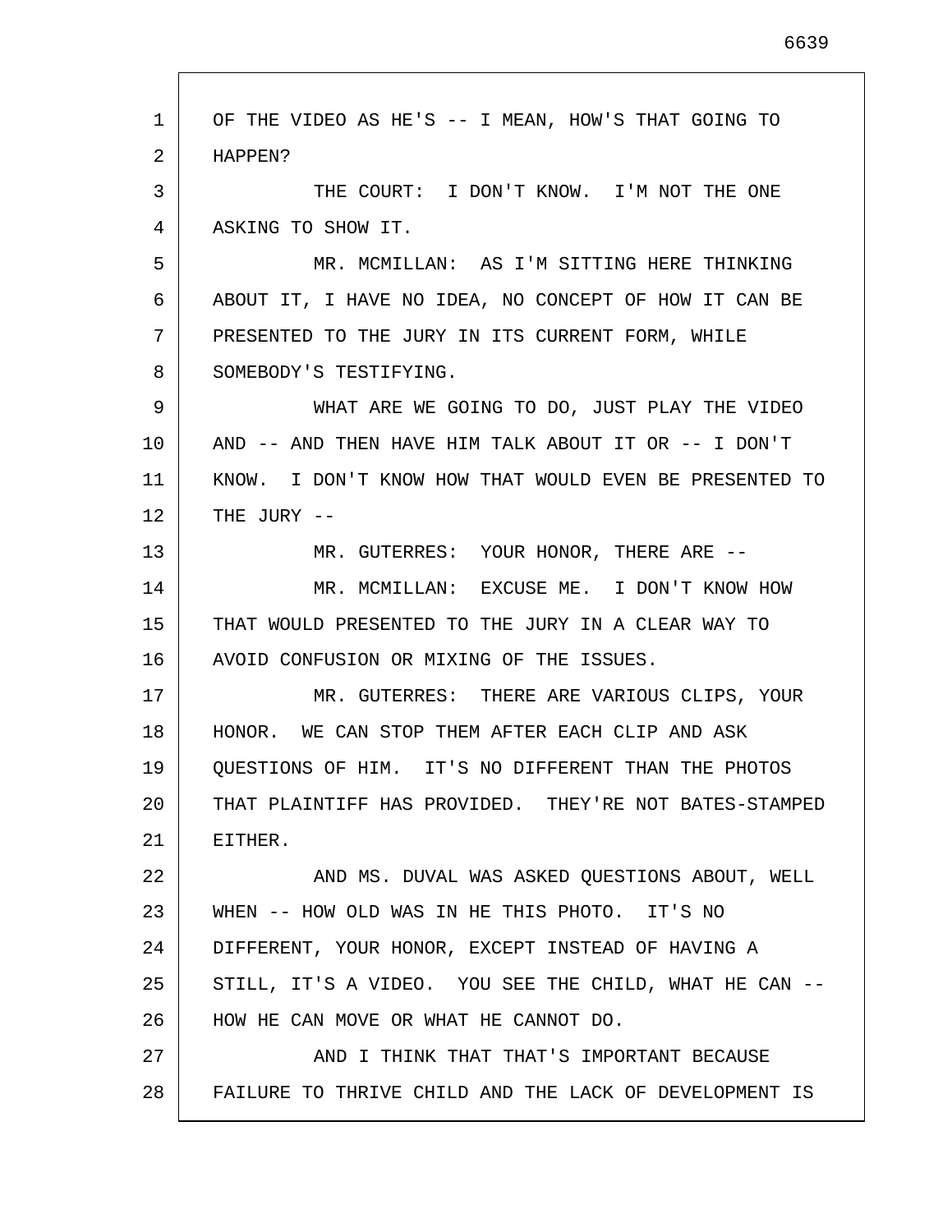1 2 3 4 5 6 7 8 9 10 11 12 13 14 15 16 17 18 19 20 21 22 23 24 25 26 27 28 NOT VISIBLE JUST BY LOOKING AT A PHOTOGRAPH OR A STILL SHOT. THE FACT THAT THIS CHILD CAN'T MOVE, AND WHEN PLACED ON HIS STOMACH, CAN'T ROLL OVER, AND IS EXTREMELY UNCOMFORTABLE, IS SOMETHING THAT -- I THINK IS SOMETHING THAT IS IMPORTANT TO SHOW BECAUSE THAT IS WHAT OUR SOCIAL WORKERS WERE LOOKING AT. IT GOES TO THAT WHOLE ISSUE OF WHY THERE WAS SUCH GREAT CERTAIN AT THE TIME OF THE TDM FOR THE DETENTION. THE COURT: ALL RIGHT. WELL THAT MIGHT EXPLAIN SHOWING SOME CLIP OF THE MINOR AT OR ABOUT THE TIME HE WAS DETAINED. AND HOW ABOUT THE REST OF IT? THE PROBLEM I'M HAVING -- OH, THANKS -- I'M SEEING, YOU DESCRIBED WHAT IT'S GOING TO SHOW. THE PROBLEM I'M HAVING IS, I'M JUST NOT SURE OF RELEVANCE ON THIS. YOU MENTIONED ONE GROUND THAT THE DOCTOR SAYING, WELL, AFTER CUSTODY WAS GIVEN TO THE FATHER, THE CHILD DIDN'T REALLY CHANGE, WHICH THEY INTERPRET -- SOMEONE MAY HAVE INTERPRETED -- OR ONE OF THE LAWYERS INDICATED THAT ANY FAILURE TO THRIVE WASN'T THE FAULT OF THE MOTHER, THEN, BECAUSE THE CHILD WAS PRETTY MUCH THE SAME AFTER HE WAS GIVEN TO THE FATHER. ONCE YOU GET BEYOND THAT, THERE'S SEVERAL POSSIBLE ISSUES. BUT ONE, WHEN THE MOTHER IS NO LONGER THE PRIMARY CAREGIVER, WITH LIMITED VISITATION, HOW DO WE KNOW WHAT THE BOY WOULD HAVE BEEN LIKE IF SHE HAD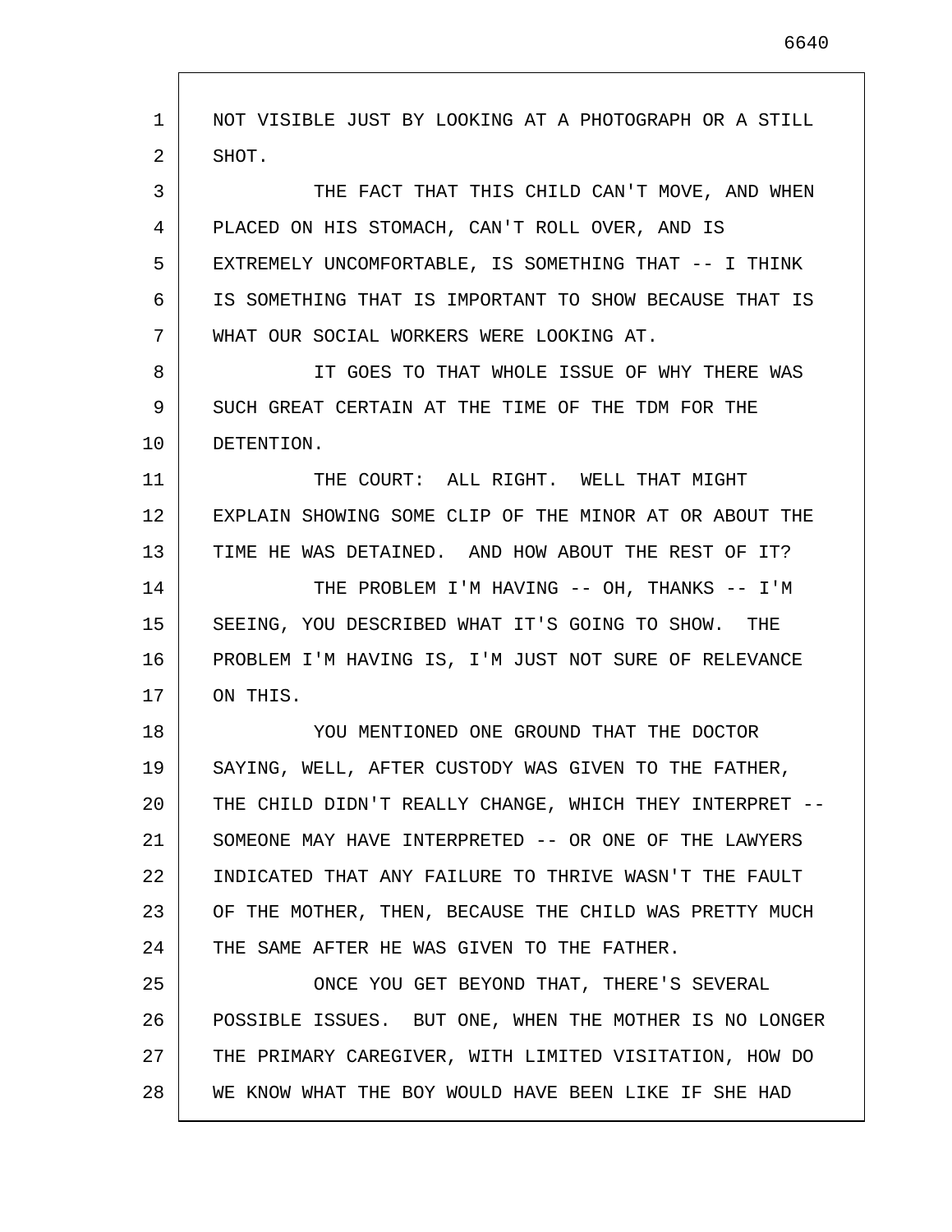REMAINED THE PRIMARY CAREGIVER.

1

28

2 3 4 5 AND IT IS NOT AN ISSUE IN THIS CASE AND I HAVEN'T HEARD ANY EVIDENCE TO CAUSE ME TO THINK THAT ANYONE'S THINKING THIS, BUT THE ISSUE WE'RE DEALING WITH IS NOT WHO CUSTODY WAS GIVEN TO.

6 7 8 9 THE ISSUE IS WHETHER OR NOT CUSTODY SHOULD HAVE BEEN TAKEN AWAY FROM THE MOTHER. AND SO, IF THE BOY HAS DONE WELL SINCE THEN WITH THE FATHER, WELL, WE SHOULD ALL BE HAPPY FOR THE BOY.

10 11 12 13 AND I KNOW THE TESTIMONY HAS BEEN, AND I SUSPECT WE'RE GOING TO HAVE MORE, BUT THE FOCUS FOR DCFS AND THEIR CHARGE IS ALWAYS IN THE BEST INTEREST OF THE MINOR.

14 15 16 17 18 AND SO THE QUESTION REALLY, TO ME, INDICATES ISN'T WHO GOT CUSTODY, OR NECESSARILY HOW THE BOY HAS DONE SINCE THEN, BUT WHETHER OR NOT AT THE TIME THERE WERE VALID -- PUTTING ASIDE THE SEIZURE WITHOUT A WARRANT. THAT'S A SEPARATE ISSUE.

19 20 21 22 23 BUT THE OVERALL IDEA THAT THE BASIS BEHIND THIS WAS THE FAILURE TO THRIVE WHICH CAUSED THE JUVENILE COURT TO MAKE A DECISION FOR SOMEBODY ELSE TO BE THE PRIMARY CAREGIVER IN THE BELIEF THAT THAT WAS IN THE BEST INTEREST OF THE CHILD.

24 25 26 27 SO DO WE NEED TO WATCH SOMETHING WHEN HE'S 6 OR 7 YEARS OLD? I DON'T KNOW WHAT THAT'S GOING TO PROVE TO US, OTHER THAN THAT HE'S DOING ALL RIGHT. BUT THAT DOESN'T PROVE ANYTHING, THAT --

MR. GUTERRES: WELL, THERE'S BEEN TESTIMONY,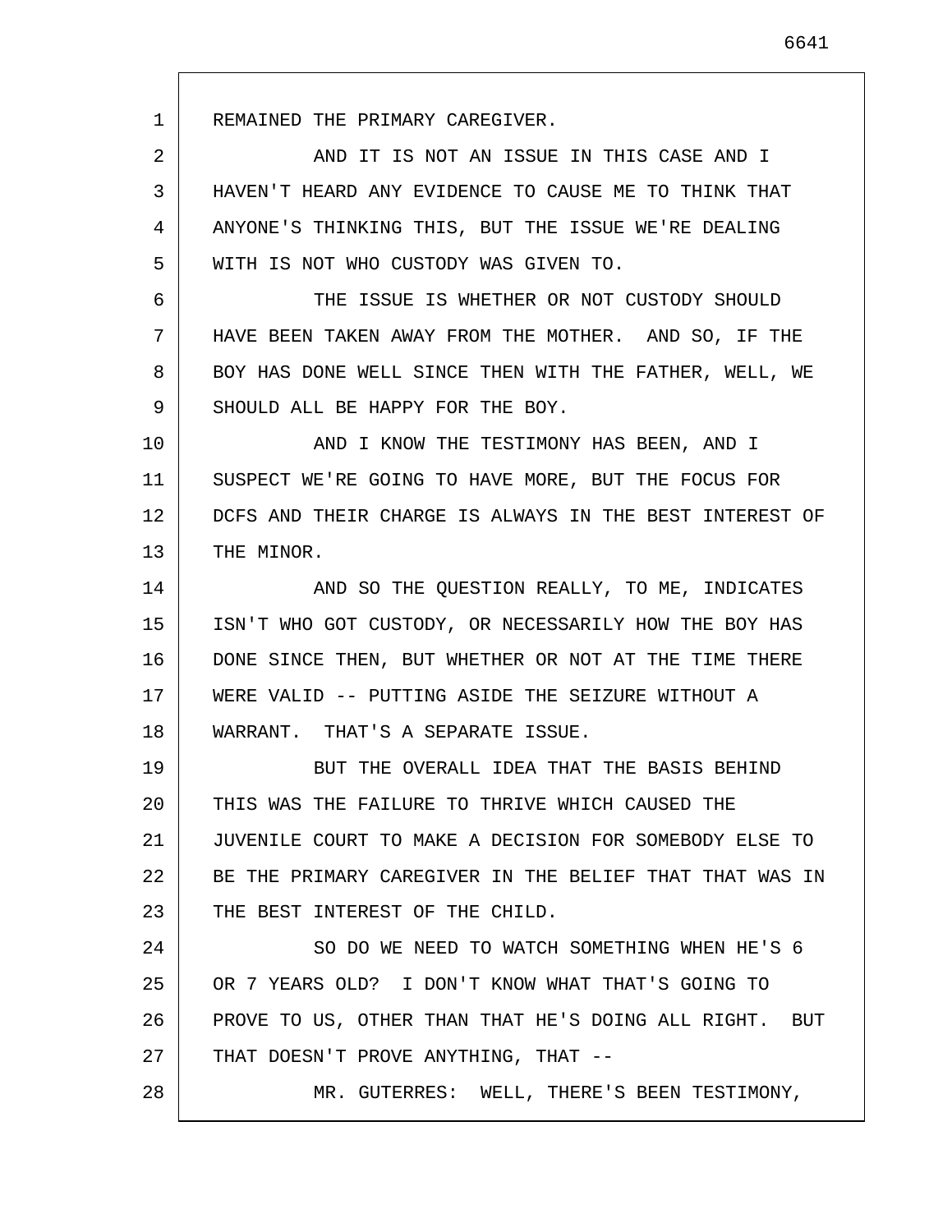YOUR HONOR, WITH REGARD TO THE FACT THAT, YOU KNOW, DR. NIESEN ACTUALLY CALLED THE CHILD ABUSE HOTLINE AFTER HE SAW HIM AT THE TIME OF THE ADJUDICATION AND IT GOES ALSO TO RESPOND TO, YOU KNOW, THE CONDITION OF THE CHILD AT THAT TIME. MR. MCMILLAN: YOUR HONOR, DR. NIESEN TESTIFIED HE NEVER SAW THE CHILD. HIS CALL WAS BASED TOTALLY ON THE DOCUMENTARY EVIDENCE THAT HE WAS ABLE TO GET FROM THE FAILURE TO THRIVE CLINIC. IT'S NOT IN DISPUTE, THE CONDITION THAT THE

12 CHILD WAS IN AT THE TIME OF THE TAKING.

13 14 15 THE COURT: ALL RIGHT. HOW LONG IS THIS -- MR. GUTERRES: IT'S NOT A VERY LONG CLIP, YOUR HONOR. IT'S PROBABLY 3 MINUTES. 2 MINUTES, 3 MINUTES.

16 17 18 19 20 THE COURT: ALL RIGHT. I'LL TAKE A LOOK AT IT. WHERE IS GOING TO BE DISPLAYED? I CAN'T SEE THE SCREEN UP HERE FROM THE BENCH. IT'S IF GOING TO BE DISPLAYED ON THE SCREEN I FEAR I'LL SIMPLY HAVE TO STEP DOWN AND COME OVER HERE --

21 22 23 24 25 26 27 MS. SWISS: IT IS ON THE LAPTOP. I JUST NEED TO TURN THE PROJECTOR TO THE RIGHT INPUT. AND IT'S PLAINTIFF'S, SO I DIDN'T WANT TO START PRESSING BUTTONS WITHOUT ASSISTANCE. BUT WE SHOULD BE ABLE TO PLAY IT  $ON$   $--$ THE COURT: ON WHICH LAPTOP? MR. MCMILLAN: I THINK IT'S THEIR LAPTOP

28 THERE.

1

2

3

4

HEARING.

5

6

7

8

9

10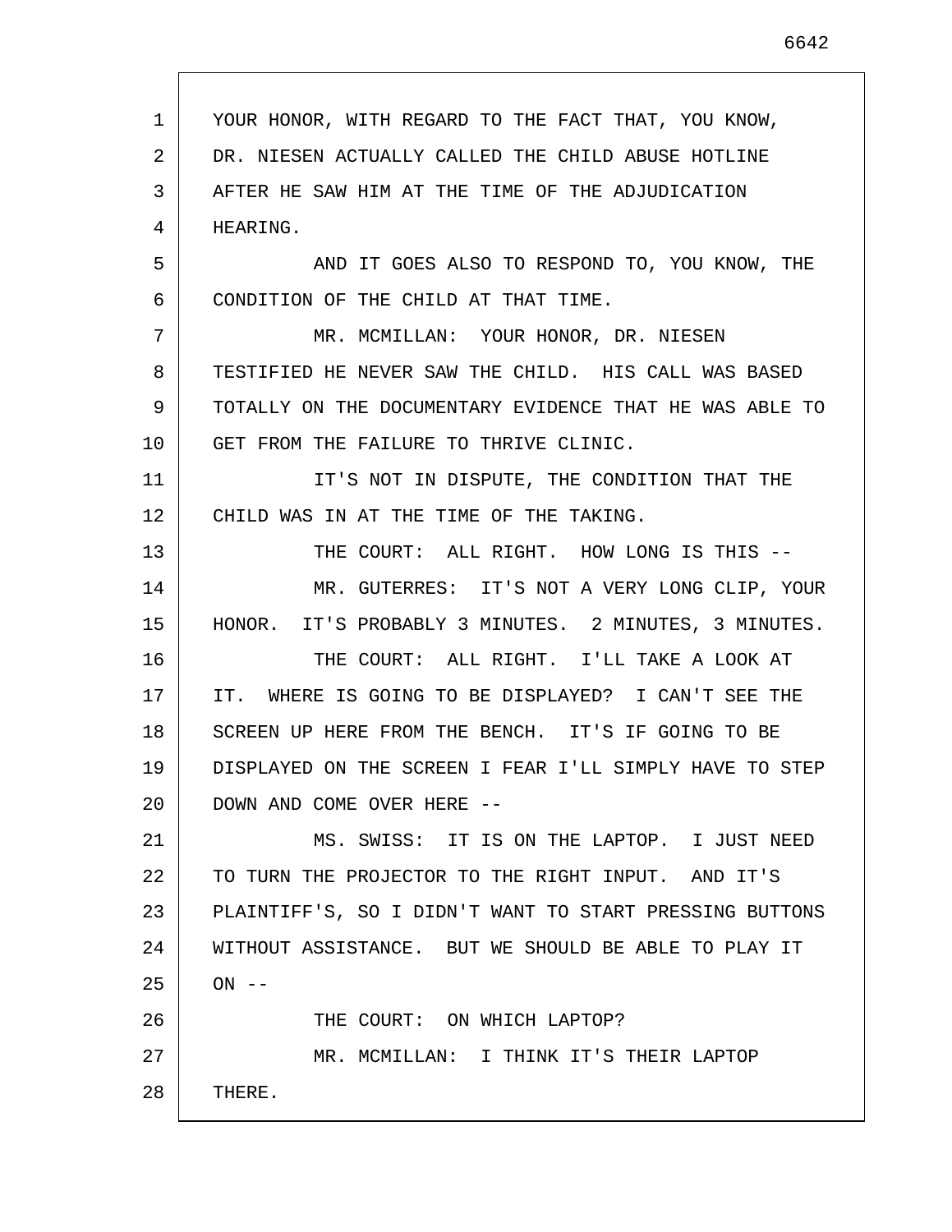1 2 3 4 5 6 7 8 9 10 11 12 13 14 15 16 17 18 19 20 21 22 23 24 25 26 27 28 THE COURT: AND IT'S GOING TO -- IT WILL PROJECT TO THE SCREEN? MS. SWISS: YES. MR. MCMILLAN: YEAH, IT SHOULD. THE COURT: WE HAVE TO GIVE AN EXHIBIT NUMBER TO THE VIDEO CLIP, NEXT IN ORDER. THE CLERK: 1254. (DEFENDANT'S EXHIBIT NO. 1254 WAS MARKED FOR IDENTIFICATION BY THE COURT.) (PAUSE IN THE PROCEEDINGS) THE COURT: ALL RIGHT. WE'RE ON THE RECORD. I AM IN THE WELL, WHERE I'M NOT SUPPOSED TO -- NO ONE IS SUPPOSED TO BE. AND MS. SWISS IS PREPARING TO PLAY THE VIDEO, WHICH WE'RE WATCHING ON A LAPTOP, WHICH IS IN VIEW OF ALL COUNSEL. (PAUSE IN THE PROCEEDINGS) THE COURT: ALL RIGHT. WE'RE ON THE RECORD. WE WATCHED ALL BUT THE APPROXIMATE LAST 30 SECONDS OF THE VIDEO. FOR SOME REASON, THE VIDEO FROZE AND WOULDN'T PLAY THE LAST 30 OR SO SECONDS. AND DESPITE PLENTY OF GOOD HELP, THERE IT STOPPED AT THE SAME LOCATION. ALL RIGHT. BUT I'VE SEEN THE VIDEO. (PAUSE IN THE PROCEEDINGS) THE COURT: AND WE ARE ON THE RECORD. AND COUNSEL ARE PRESENT OUTSIDE THE PRESENCE OF THE JURY. SO, MR. MCMILLAN, YOU INDICATED YOU HAD SOME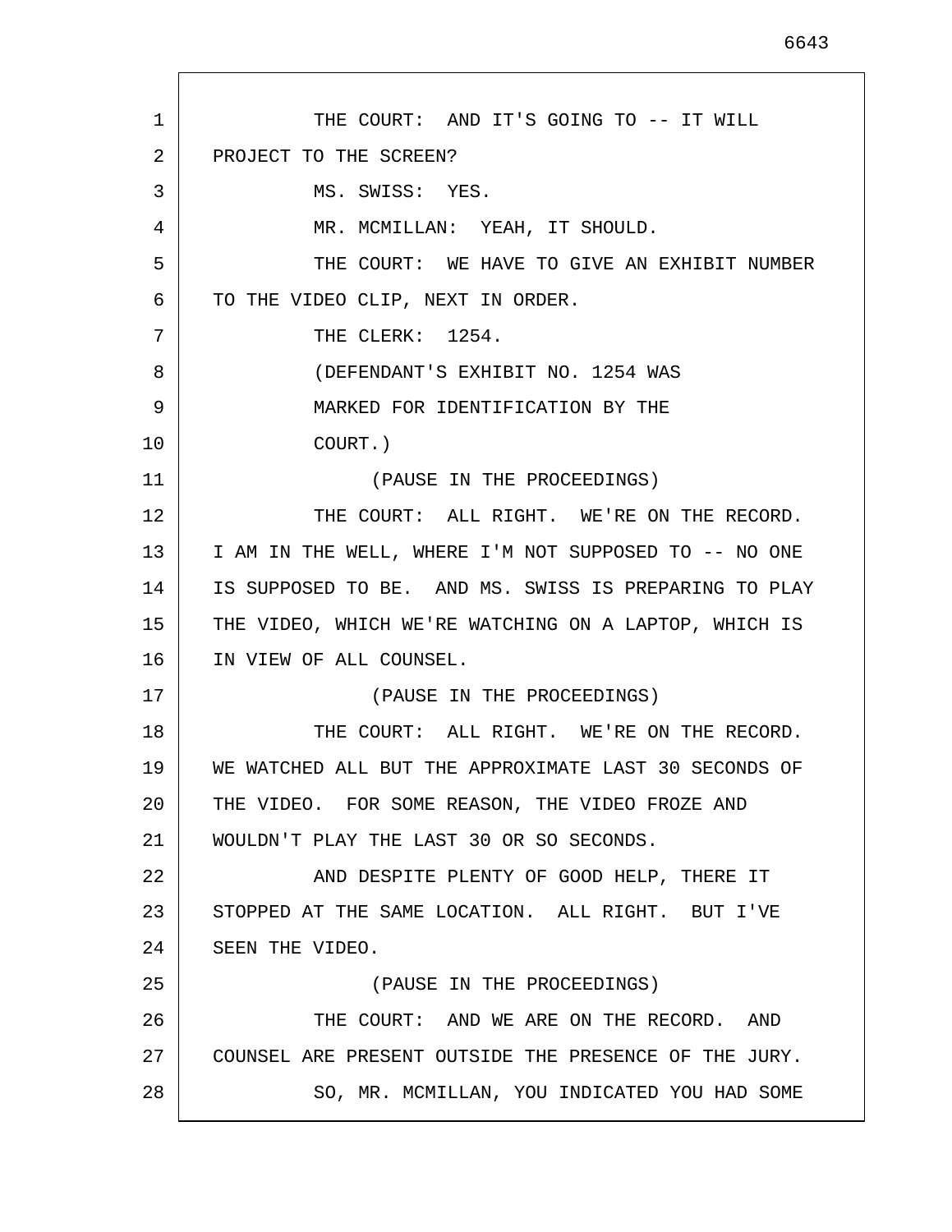1 2 3 4 5 6 7 8 9 10 11 12 13 14 15 16 17 18 19 20 21 22 23 24 25 26 27 28 ADDITIONAL GROUNDS FOR OBJECTION SHOWING THE VIDEO? MR. MCMILLAN: YES, YOUR HONOR. INITIALLY -- I HAVE A COUPLE ADDITIONAL GROUNDS, BUT PROBABLY THE MOST CRITICAL ONE AT THIS POINT IS THE DEPOSITION SUBPOENA OF MR. RYAN MILLS. AND JUST BY WAY OF BACKGROUND, PLAINTIFF HAD A LOT OF TROUBLE GETTING DOCUMENTS AND INFORMATION AFTER -- OR OUT OF MR. MILLS. HE WAS NOT COOPERATIVE. IT REQUIRED COURT INTERVENTION, A LOT OF OTHER THINGS. ANYWAY, HIS DEPOSITION WAS ULTIMATELY TAKEN. AND HE WAS REQUESTED, ALONG WITH THAT SUBPOENA, TO BRING A WHOLE PLETHORA OF DOCUMENTS, WHICH INCLUDED SPECIFICALLY -- INCLUDED SPECIFICALLY VIDEO RECORDINGS, AUDIO RECORDINGS, PHOTOGRAPHS, ALL NOT -- TO THE EXTENT NOT ALREADY REQUESTED IN ALL THE OTHER 24 REQUESTS FOR DOCUMENTS. AT HIS DEPOSITION, WE SPECIFICALLY ASKED HIM: QUESTION: WHEN YOU RECEIVED THAT SUBPOENA, DID YOU UNDERSTAND WHAT IT WAS ASKING YOU TO PRODUCE? ANSWER: AT THE BEGINNING, NO. AS TIME WENT ON, THAT'S WHEN I GOT COUNSEL INVOLVED BECAUSE I DIDN'T UNDERSTAND. QUESTION: OKAY. BUT AT SOME POINT IN TIME, YOU DID COME TO UNDERSTAND EXACTLY WHAT DOCUMENTS WERE SOUGHT, WERE BEING SOUGHT? ANSWER: I RELIED ON COUNSEL TO LET ME KNOW WHAT I NEEDED TO PRODUCE. OKAY. AND DID YOU IN FACT PRODUCE ALL RESPONSIVE DOCUMENTS THAT WERE IN YOUR POSSESSION,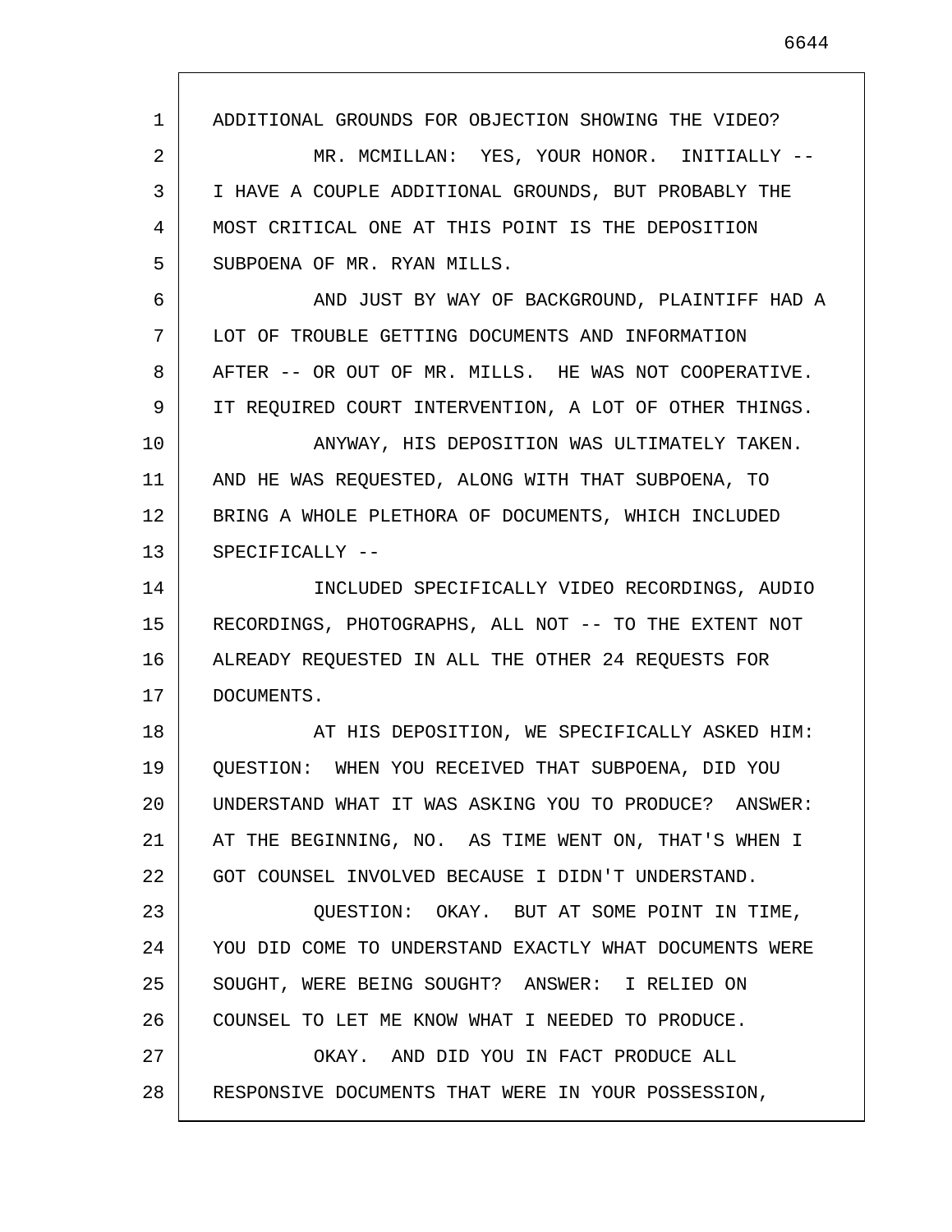1 2 3 4 5 6 7 8 9 10 11 12 13 14 15 16 17 18 19 20 21 22 23 24 25 26 27 28 CUSTODY, OR CONTROL AT THE TIME OF PRODUCTION? ANSWER: YES. QUESTION: SO YOU DIDN'T HOLD THINGS BACK? FOR EXAMPLE, IT'S JUST -- THINKING THAT YOU WOULDN'T GIVE THEM -- THAT YOU WOULDN'T GIVE IT, EVEN IF IT WAS RESPONSIVE? ANSWER: CORRECT. QUESTION: SO I'M CORRECT, THEN, THAT OUR UNIVERSE OF DOCUMENTS THAT WE HAVE FROM YOU IS THE COMPLETE UNIVERSE OF DOCUMENTS THAT WERE RESPONSIVE TO OUR SUBPOENA? ANSWER: NO. AND THEN THERE'S SOME CLARIFICATION FROM COUNSEL WITH AN OBJECTION COMPOUND, AND HE SAYS: "NO. I MEAN, THERE'S SO MANY DOCUMENTS IN THIS CASE, THERE'S NO WAY THAT I CAN KEEP -- I CAN CONTROL EVERY SINGLE DOCUMENT IN THIS CASE. THERE'S A PILES OF PAPERWORK -- SO I DON'T -- I DON'T HAVE EVERY SINGLE DOCUMENT." WHAT WE TAKE FROM THAT IS THE DOCUMENTS THAT HE DID HAVE, WHICH INCLUDES THE VIDEO RECORDINGS, PICTURES, AUDIO RECORDINGS -- THOSE THAT HE DID HAVE, HE PRODUCED. AND WE RELIED ON THAT. AND THEN WE ALSO ASKED OF -- OH, ACTUALLY, THERE'S MORE QUESTION. QUESTION: WELL, I UNDERSTAND YOU MAY NOT HAVE EVERY SINGLE DOCUMENT, BUT MY QUESTION REALLY IS, YOU DID PRODUCE TO US EVERY DOCUMENT THAT WAS IN YOUR POSSESSION? ANSWER: YES. QUESTION: CUSTODY -- YOU GOT TO WAIT TIL I FINISH THE QUESTION, FOR THE SAME REASON, SHE'S TRYING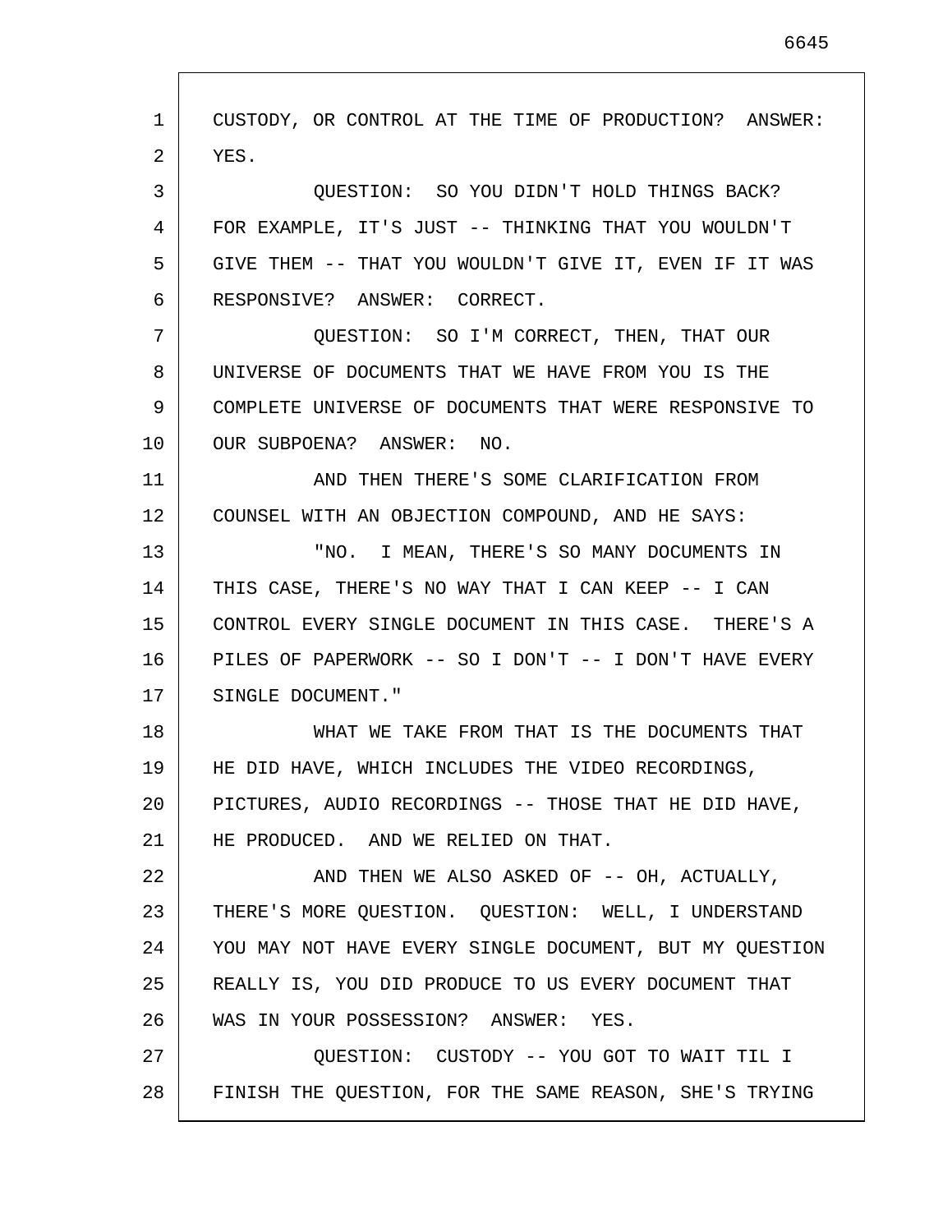1 TO TYPE IT ALL DOWN.

2 3 4 5 AND THAT'S BASICALLY IT. THERE'S A LONG DISCUSSION ABOUT WHY HE HAS TO WAIT FOR ME TO FINISH THE QUESTION. AND THEN IT JUST SAYS HE TOOK A BOX -- SAYS:

6 7 8 9 ANSWER: I DID. I TOOK A BOX, AND I LITERALLY TOOK EVERYTHING IN THE BOX THAT I HAD IN CUSTODY WITH ME AND GAVE IT UP. QUESTION: OKAY. DO YOU STILL HAVE -- I GUESS, DO YOU STILL HAVE THAT BOX.

10 11 12 13 IN ADDITION TO THAT, I BELIEVE IT'S REQUEST FOR PRODUCTION NUMBER -- NUMBER 25 ON THE SUBPOENA, THAT'S RIGHT, IT'S NOT AN INDEPENDENT REQUEST TO DEFENDANTS.

14 15 16 BUT WE DID, IN THE COURSE OF DISCOVERY, HAVE MULTIPLE ROUNDS OF REQUEST FOR PRODUCTION OF DOCUMENTS THAT WERE, I BELIEVE, RESPONDED TO.

17 18 19 20 AND AT NO POINT IN TIME DID THIS EVER COME UP, FROM EITHER MR. MILLS AND HIS ATTORNEY, WHO IS PRESENT HERE WITH US IN COURT TODAY, OR THE DEFENDANTS, UNTIL TWO DAYS AGO.

21 22 23 24 MR. GUTERRES: WE DIDN'T HAVE THE VIDEO, YOUR HONOR, AND WE ASKED MR. MILLS IF HE HAD A VIDEO THAT SHOWED BABY RYAN AT THE TIME THAT HE -- THAT HE OBTAINED IT.

25 26 27 28 HE PUT TOGETHER A COMPILATION, AND IS PRODUCING IT PURSUANT TO SUBPOENA WE JUST SUBPOENAED HIM FOR. WE CERTAINLY DIDN'T HAVE ANYTHING TO PRODUCE TO HIM. IT'S IN DISCOVERY TO MR. MCMILLAN SINCE WE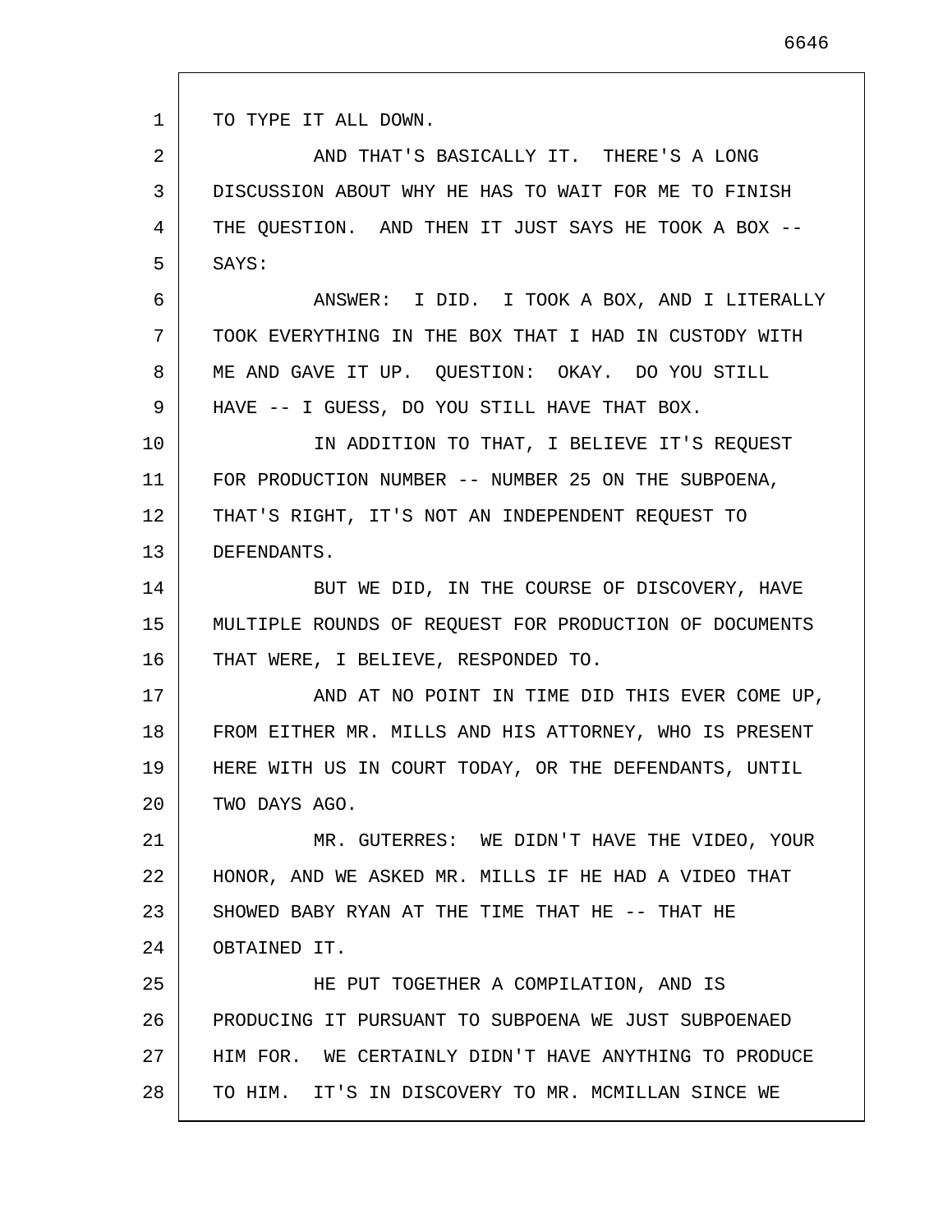1 2 3 4 5 6 7 8 9 10 11 12 13 14 15 16 17 18 19 20 21 22 23 24 25 26 27 28 DIDN'T HAVE IT. MR. MCMILLAN: BUT, YOUR HONOR, MR. MILLS AND HIS ATTORNEY CERTAINLY HAD IT. THEY RECEIVED A SUBPOENA, AND RESPONDED TO IT AS FULLY THEY COULD BASED ON THE INFORMATION MR. MILLS CLAIMED UNDER OATH WAS AVAILABLE TO HIM. THE COURT: WHAT'S THE DATE OF THE DEPOSITION? MR. MCMILLAN: THE DATE OF THE DEPOSITION, YOUR HONOR, WAS DECEMBER 5TH, 2014. THE COURT: AND DID YOU DO ANY SUBSEQUENT DISCOVERY ASKING FOR UPDATING ANSWERS OR PRODUCTION? MR. MCMILLAN: AS TO THE MR. MILLS, THE SUBJECT OF THE SUBPOENA, I'M NOT SURE THAT THERE'S A CODE PROVISION THAT PERMITS US TO DO THAT. THE COURT: THAT DISCOVERY WOULDN'T HAVE APPLIED TO HIM. THAT'S CORRECT. HE'S NOT A PARTY. AND YOUR OTHER OBJECTIONS ARE WHAT? MR. MCMILLAN: IN ADDITION, WE HAVE RELEVANCE. IN 352, NUMBER ONE ON RELEVANCE AT THE TIME OF THE SEIZURE OF THE CHILD, IT WOULD HAVE BEEN -- WHAT WOULD HAVE BEEN RELEVANT UNDER NINTH CIRCUIT CASE LAW IS WHAT WAS APPARENT TO THE SOCIAL WORKERS AT THE TIME OF THE SEIZURE. AND THERE'S NO PERMISSIBILITY OF GOING FORWARD IN TIME TO DIG UP EVIDENCE OR SOMETHING THAT WOULD HAVE SUPPORTED THE PAST CONDUCT. IT'S SORT OF ONE OF THOSE AFTER-ACQUIRED EVIDENCE-TYPE THINGS. I CAN'T GO DIG THINGS UP TO SUPPORT WHAT THEY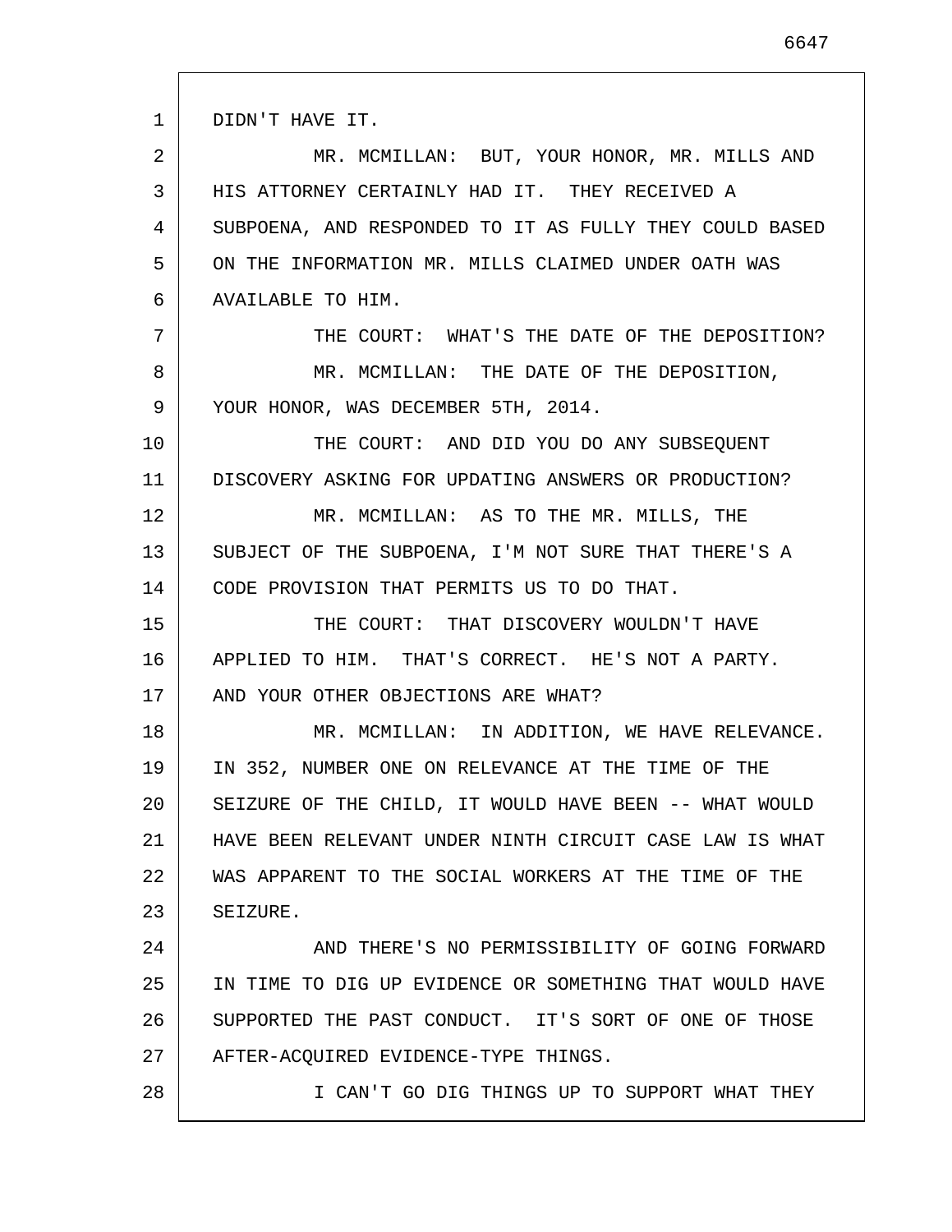1 2 3 4 5 6 7 8 9 10 11 12 13 14 15 16 17 18 19 20 21 22 23 24 25 26 27 28 DID. THEY HAVE TO HAVE EVIDENCE AT THE TIME THEY ACT TO SUPPORT THE ACTION. SO IT WOULD NOT BE RELEVANT, TO THE EXTENT -- ALL THAT STUFF COMING LATER WOULD NOT BE RELEVANT TO THAT QUESTION AT ALL. ADDITIONALLY, AND YOUR HONOR ALREADY TOUCHED ON THIS ISSUE, AND THIS IS THE EVIDENCE TOO, THE CHILD UNDERWENT INTENSIVE OCCUPATIONAL THERAPY AND PHYSICAL THERAPY WITH HARBOR AND OTHERS AFTER HE WAS TAKEN FOR A PERIOD OF YEARS. NOT MONTHS, YEARS. SO I WOULD EXPECT, I WOULD HOPE THAT WITH THAT ALL THAT INTENSIVE ASSISTANCE AND THERAPY, THE CHILD WOULD IMPROVE. SO THE FACT THAT, YOU KNOW, THE VIDEO SHOWS HIM DANCING AROUND WHEN HE'S SIX YEARS OLD, I THINK THAT'S GREAT. I WOULD HOPE THAT ALL THE RESOURCES THAT WERE POURED INTO THIS CHILD HELP HIM HAVE THAT EFFECT. BUT WHO'S TO SAY THAT THAT WOULDN'T HAVE HAPPENED IF HE STAYED WITH MS. DUVAL. BECAUSE REMEMBER, THE CARE PLAN THAT CAME OUT OF HARBOR ON NOVEMBER 3RD INCLUDED ALL THOSE THINGS. OCCUPATIONAL THERAPY, PHYSICAL THERAPY, FEEDING THERAPY. THE COURT: I UNDERSTAND THAT ARGUMENT. AND STATE TO ME SPECIFICALLY YOUR 352 OBJECTION. 352 HAS SEVERAL DIFFERENT BASES THAT ARE SUBJECT TO IT. SO I WANT TO KNOW WHICH ONE YOU'RE RELYING ON AND WHAT THE UNDUE PREJUDICE WOULD BE OR THE OTHER BASIS UNDER 352 THAT YOU ASSERT.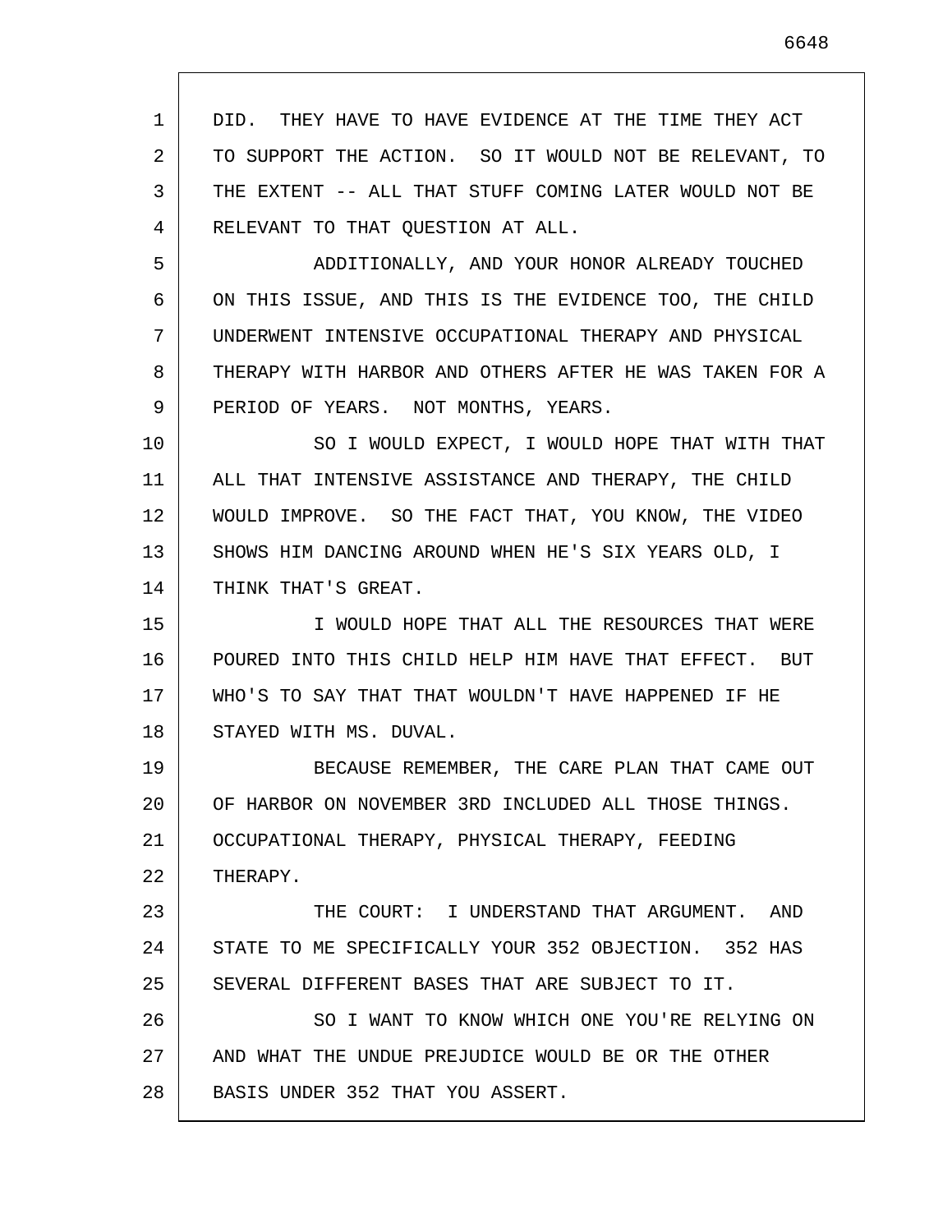1 2 3 4 5 6 7 8 9 10 11 12 13 14 15 16 17 18 19 20 21 22 23 24 25 26 27 28 MR. MCMILLAN: BEFORE WE GET TO THE BASES -- I UNDERSTAND AND I AGREE. WE'RE LOOKING EITHER AT UNDUE CONSUMPTION OF TIME, CONFUSION, PREJUDICE. BUT BEFORE WE EVEN GET TO THAT, THERE'S AN ISSUE THAT WE HAVE TO ADDRESS. AND THAT'S THAT WE ONLY ACCEPT INTO EVIDENCE, EVIDENCE THAT'S PROBATIVE OF A CONTESTED MATERIAL ISSUE OF FACT IN THE CASE. AND, AGAIN, THERE IS NO DISPUTE THAT THE CHILD HAD THESE PROBLEMS. ALL THROUGHOUT HIS LIFE, THAT HE STILL HAS SOME PROBLEMS. THERE'S NO DISPUTE ABOUT THAT ON EITHER SIDE. AND THERE'S NO DISPUTE ABOUT WHETHER OR NOT INTENSIVE PHYSICAL THERAPY WOULD HAVE HELPED THE CHILD. WE ALL AGREE, NOT ONLY WE WOULD HOPE -- WE WOULD HOPE THAT IT WOULD, BUT WE ALL AGREE THAT IT DID, TO AN EXTENT. SO I DON'T REALLY SEE IT AS EVEN BEING RELEVANT TO A MATERIAL DISPUTED ISSUE IN THE CASE AT THIS POINT. BUT LET'S JUST ASSUME FOR THE MOMENT THAT IT IS. WE GET TO THE ISSUE OF CUMULATIVE EVIDENCE. NUMBER ONE, WE'VE HAD TREMENDOUS AMOUNT OF TESTIMONY ABOUT THE CHILD'S MEDICAL CONDITION THAT'S SUPPORTED BY HARBOR-UCLA'S RECORDS, CATC CLINIC RECORDS, DR. YIM'S RECORDS, ALL KIND OF RECORDS. WE HAVE THAT PRETTY MUCH -- I HAVE A COLLOQUIAL PHRASE IN MY MIND, I'M TRYING TO THINK OF SOMETHING ELSE. WE HAVE THAT PRETTY MUCH NAILED DOWN. SO, AGAIN, WHAT'S ADDITIONAL HERE IS THAT WE HAVE --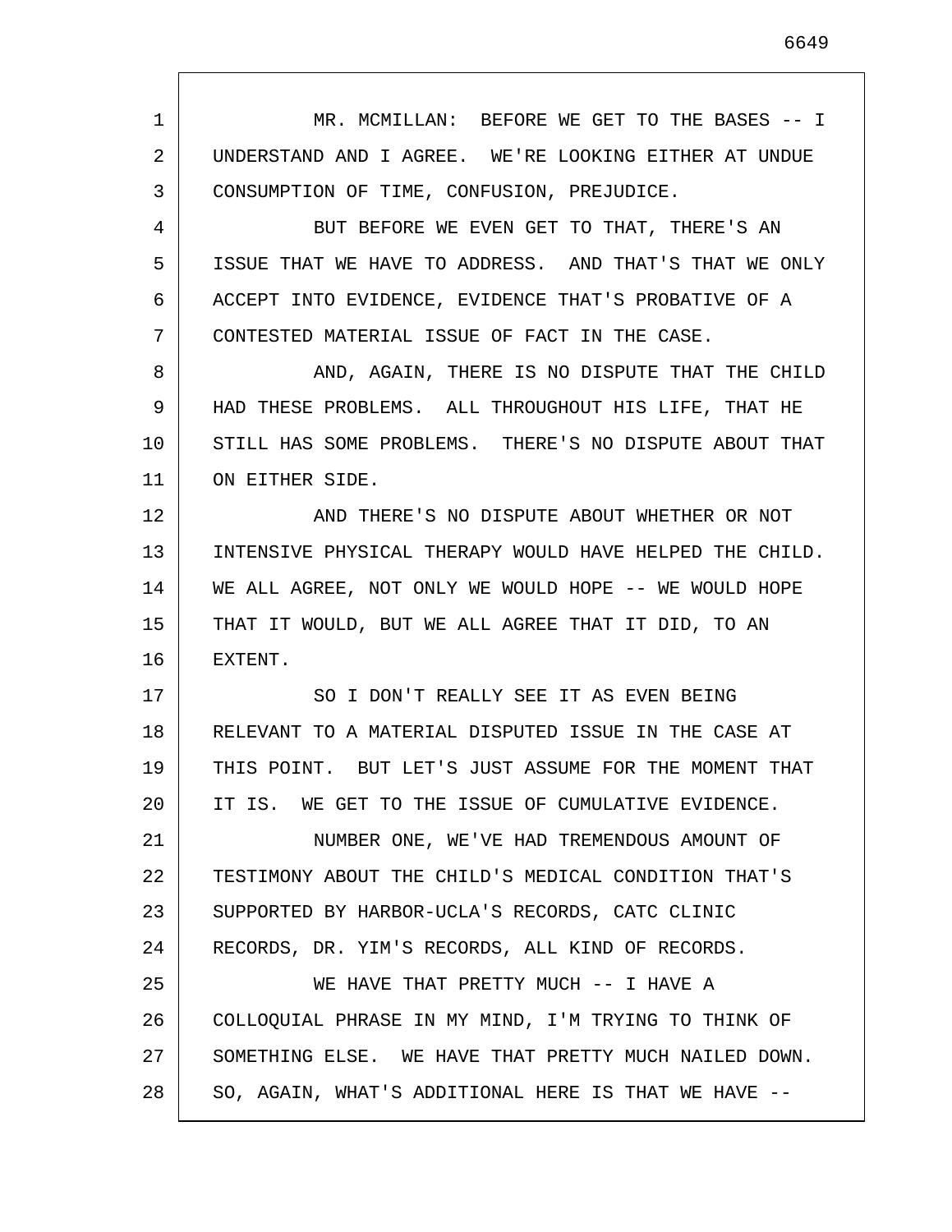1 2 3 4 5 6 7 8 9 10 11 12 13 14 15 16 17 18 19 20 21 22 23 24 25 26 27 28 THE COURT: MY QUESTION WAS, WHAT WAS YOUR 352 OBJECTION? THAT'S WHAT I'D LIKE TO HAVE YOU RESPOND TO. MR. MCMILLAN: OKAY. THE 352 OBJECTION. NUMBER ONE, LIKELY TO CONFUSE THE JURY. NUMBER TWO, PREJUDICE. LIKELY TO CONFUSE THE JURY: AGAIN, THERE'S NO INDICATION ON THE VIDEO ITSELF AS TO WHEN OR HOW IT WAS MADE, THE DATES AND VARIOUS COMPONENTS OF HOW IT WAS PUT TOGETHER, WHO PUT IT TOGETHER, OR EVEN WHETHER IT  $WAS$   $--$ AND WE HAVEN'T BEEN ABLE TO DO THE ANALYSIS ON IT, TO SEE WHETHER THERE'S SOMETHING THERE FURTHER. SECONDARILY, AS FAR AS PREJUDICE GOES, ANYBODY THAT WATCHES THE VIDEO CAN SEE PHYSICALLY WHAT'S GOING ON WITH THE CHILD. THERE'S A LITTLE BIT OF, I DON'T WANT TO CALL IT MANIPULATION IN THE INITIAL SEGMENTS, BUT THERE IS A LITTLE BIT OF INTERACTION TO EITHER GET THE CHILD TO DO THINGS OR NOT DO CERTAIN THINGS. AND I CAN TELL YOU AS A PARENT, IN LOOKING AT THAT VIDEO, CERTAINLY AS TO THE FIRST PORTIONS OF IT, IT GIVES RISE TO A VISCERAL REACTION. I DON'T THINK IT'S APPROPRIATE IN THE CONTEXT OF THIS CASE. THE COURT: ALL RIGHT. IS THAT IT? MR. MCMILLAN: I'M GETTING NOTES. ALSO, YOUR HONOR, THE CUTS, IT'S SORT OF CHOPPED UP. WE HAVEN'T HAD ACCESS TO THE FULL VIDEOS FROM WHICH THOSE CUTS AND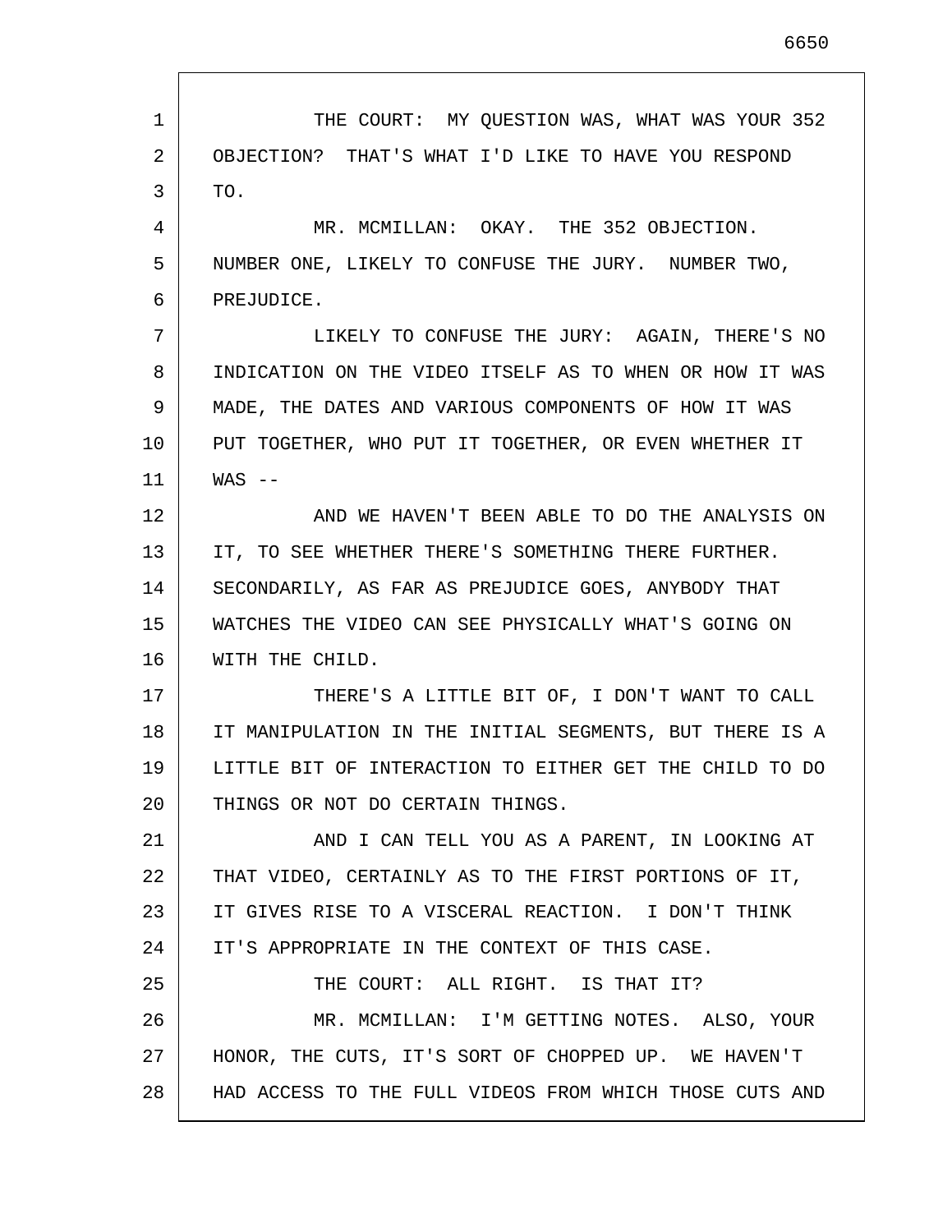1 2 3 4 5 6 7 8 9 10 11 12 13 14 15 16 17 18 19 20 21 22 23 24 25 26 27 28 CLIPS WERE TAKEN. IN FACT, THAT WAS -- I CAN ONLY PRESUME, INTENTIONALLY WITHHELD FROM US. SO WE CAN'T TELL WHAT HAPPENED AFTER THOSE SEGMENTS OR BEFORE THOSE SEGMENTS. THERE MAY BE SOMETHING IN THERE THAT WOULD UNDERMINE OR CLARIFY WHATEVER WAS SEEN. I WOULD EXPECT THAT, BEFORE THAT SOMETHING LIKE THAT WAS PLAYED AT ALL, PLAINTIFFS WOULD AT LEAST GET AN OPPORTUNITY TO VET THE ENTIRE VIDEOS AND PICK OUT THE PIECES THAT MAY SHOW A DIFFERENT PICTURE OR A DIFFERENT STORY. ALSO, THE LIKELIHOOD OF CONFUSING THE JURY. IF WE HAVE SEGMENTS BEFORE AND AFTER SEIZURE, WHICH WE'RE NOT SURE THAT WE DO, IT COULD CONFUSE THE JURY TO THE EXTENT THAT THEY COULD THINK THAT THE IMPROVEMENT CAME ABOUT AS A RESULT OF THE CHILD BEING TAKEN AWAY, NOT AS A RESULT OF ALL THE INTENSIVE THERAPY HE GOT. SO AGAIN, THAT'S ANOTHER ISSUE OF PREJUDICE, IN THAT IF THE JURY IS CONFUSED BY WHAT THEY'RE SEEING, OR GIVES RISE TO A VISCERAL EMOTIONAL REACTION, THAT WOULD BE PREJUDICIAL TO THE PLAINTIFF. THE COURT: MR. GUTERRES. MR. GUTERRES: YOUR HONOR, THE ONLY ONE WHO'S CHALLENGED THE IMPROVEMENT OF BABY RYAN DURING THE TIME THAT HE'S BEEN WITH THE FATHER HAS BEEN PLAINTIFF'S OWN EXPERTS. THEY GOT UP THERE, THEY GOT MR. -- DR. ACHAR, AND HE WAS CLAIMING THAT OUR STATEMENTS ABOUT BABY RYAN IMPROVING WERE MISLEADING AND A LIE.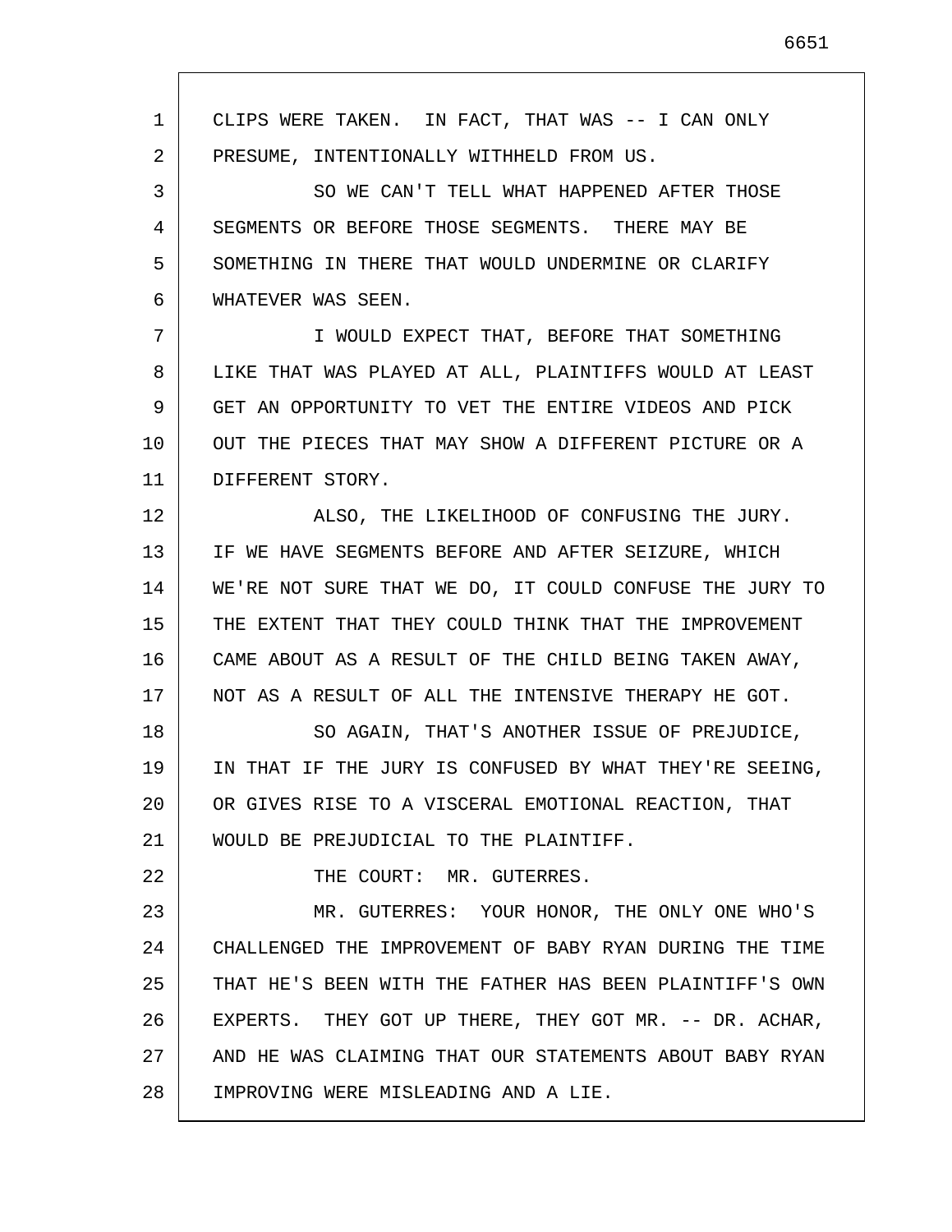1 2 3 4 5 6 7 8 9 10 11 12 13 14 15 16 17 18 19 20 21 22 23 24 25 26 27 28 SO THE ONLY EVIDENCE THAT -- WE'RE CHALLENGING MISREPRESENTATIONS WITH REGARD TO THE IMPROVEMENTS MADE BY BABY RYAN HAVE ALL COME THROUGH PLAINTIFF'S OWN EXPERTS. WE'RE ENTITLED TO PLAY THIS. WE JUST OBTAINED IT. MR. MILLS IS NOT A PARTY TO THIS ACTION. AND I THINK IT'S EXTREMELY RELEVANT. INASMUCH AS MR. MCMILLAN THINKS THAT PERHAPS, YOU KNOW, THE INITIAL CLIPS OF BABY RYAN AT 15 MONTHS OLD ELICIT SOME VISCERAL REACTION, WELL, THAT'S HOW THE KID WAS AT THE TIME, AT 15 MONTHS WHEN THE DETENTION OCCURRED, YOUR HONOR. AND THAT IS EXTREMELY RELEVANT TO ESTABLISH THE CONDITIONS OF BABY RYAN AT THE TIME THAT THE DECISION WAS BEING MADE WHETHER OR NOT THERE WERE ENDANGERMENT ISSUES AT THE TIME OF THE DETENTION. MR. MCMILLAN: YOUR HONOR, IF I -- MR. GUTERRES: AND CERTAINLY, IT'S SUBJECT TO CROSS-EXAMINATION BY COUNSEL IF HE WANTS TO ESTABLISH WHEN ANY OF THOSE CLIPS WERE TAKEN, AT WHAT AGE, AND THAT CAN BE DONE VIA CROSS-EXAMINATION SO AS NOT TO CONFUSE THE JURY. MR. MCMILLAN: YOUR HONOR, IF I MIGHT ADDRESS SOME OF WHAT MR. GUTERRES HAS SAID HERE. IF WE FOCUS FOR A MOMENT ON THE ISSUES OF THE DAY IN THIS CASE, AND THAT IS WHETHER OR NOT THE INFORMATION PRESENTED TO THE JUVENILE COURT WAS EITHER FALSE OR INACCURATE IN SOME WAY, THIS VIDEO WAS NEVER PRODUCED TO THE JUVENILE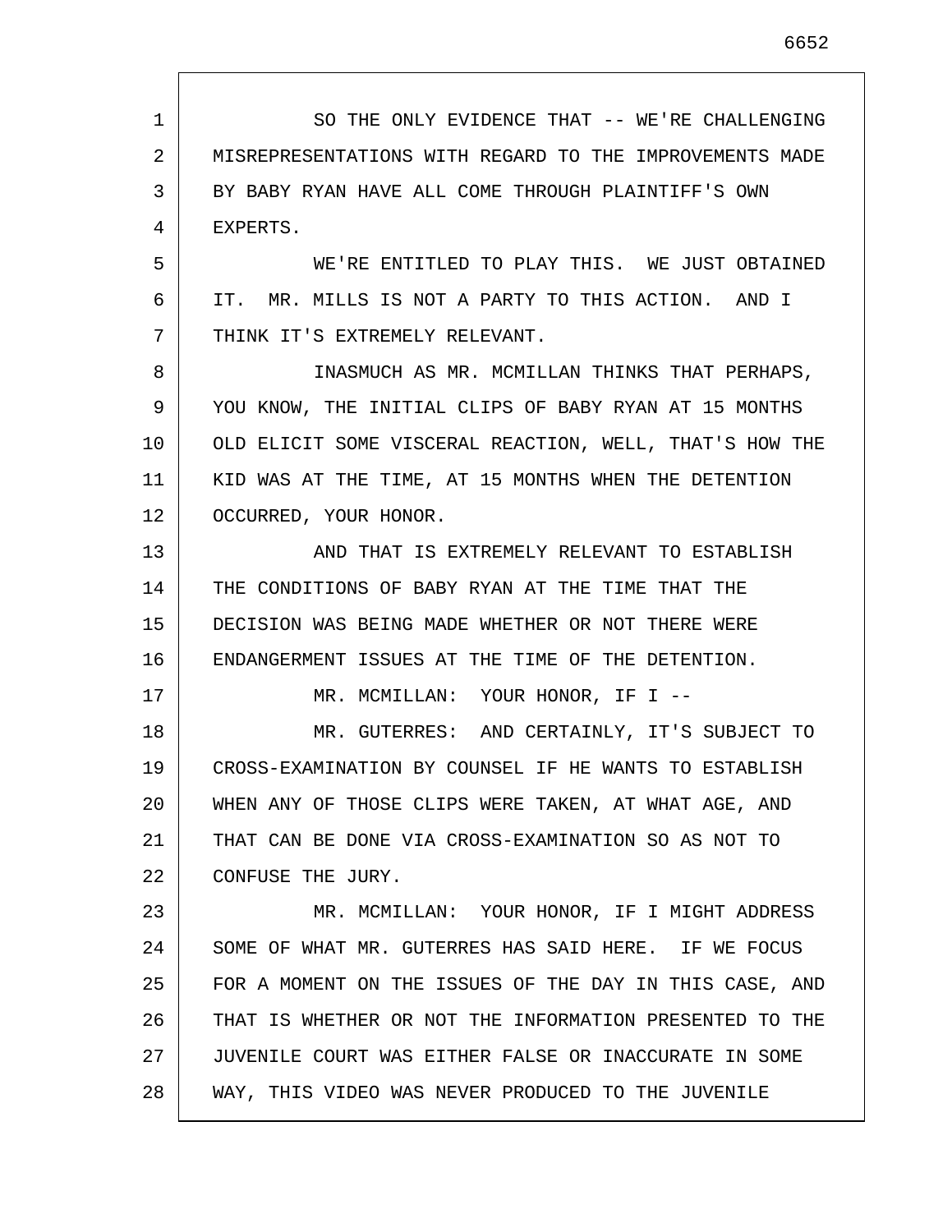1 COURT, AS FAR AS I KNOW.

2 3 4 5 6 SO IF WE ARE FOCUSING IN THIS CASE ON WHAT WAS OR WAS NOT PRESENTED TO THE JUVENILE COURT, I WOULD THINK THE FIRST QUESTION WE ASK WITH RESPECT TO THE EVIDENCE PRESENTED NOW IS, IS IT SOMETHING THE JUVENILE COURT SAW, HEARD, AND RELIED ON.

7 8 9 10 THERE'S NO INDICATION IN ANY OF THE RECORDS, SPECIFICALLY THE TRANSCRIPTS OF THE JUVENILE COURT PROCEEDINGS, THAT ANY OF THIS VIDEO MATERIAL WAS EVER PRESENTED TO THE COURT.

11 12 13 14 SECONDARILY, WITH RESPECT TO DR. ACHAR AND HIS TESTIMONY, THE QUESTION SPECIFICALLY PHRASED TO HIM WAS DID THE DEFENDANT SAVE THIS CHILD'S LIFE BY REMOVING HIM. THE ANSWER WAS NO.

15 16 17 WHETHER OR NOT HE'S THRIVING NOW, THAT QUESTION WAS OBJECTED TO, AND THE OBJECTION WAS SUSTAINED. SO THAT EVIDENCE DID NOT COME IN.

18 19 20 21 TO THE EXTENT THAT DR. ACHAR WAS TESTIFYING ABOUT THE MEDICAL IMPROVEMENT OF THE CHILD, HE NEVER SAID THAT THE CHILD WASN'T IMPROVING, CONSIDERING THE CONDITION HE WAS IN.

22 23 24 25 WHAT HE SAID WAS, THE DEVELOPMENTAL DELAY DID NOT CHANGE, THAT DIAGNOSIS DID NOT CHANGE OVER TIME. AND THAT THE FAILURE TO THRIVE DIAGNOSIS DID NOT CHANGE OVER TIME.

26 27 28 AND ALL OF THAT WAS COMING FROM REFERENCE TO THE MEDICAL RECORDS, SPECIFICALLY THE HARBOR-UCLA RECORDS, AND THEN LATER, THE OCCUPATIONAL THERAPY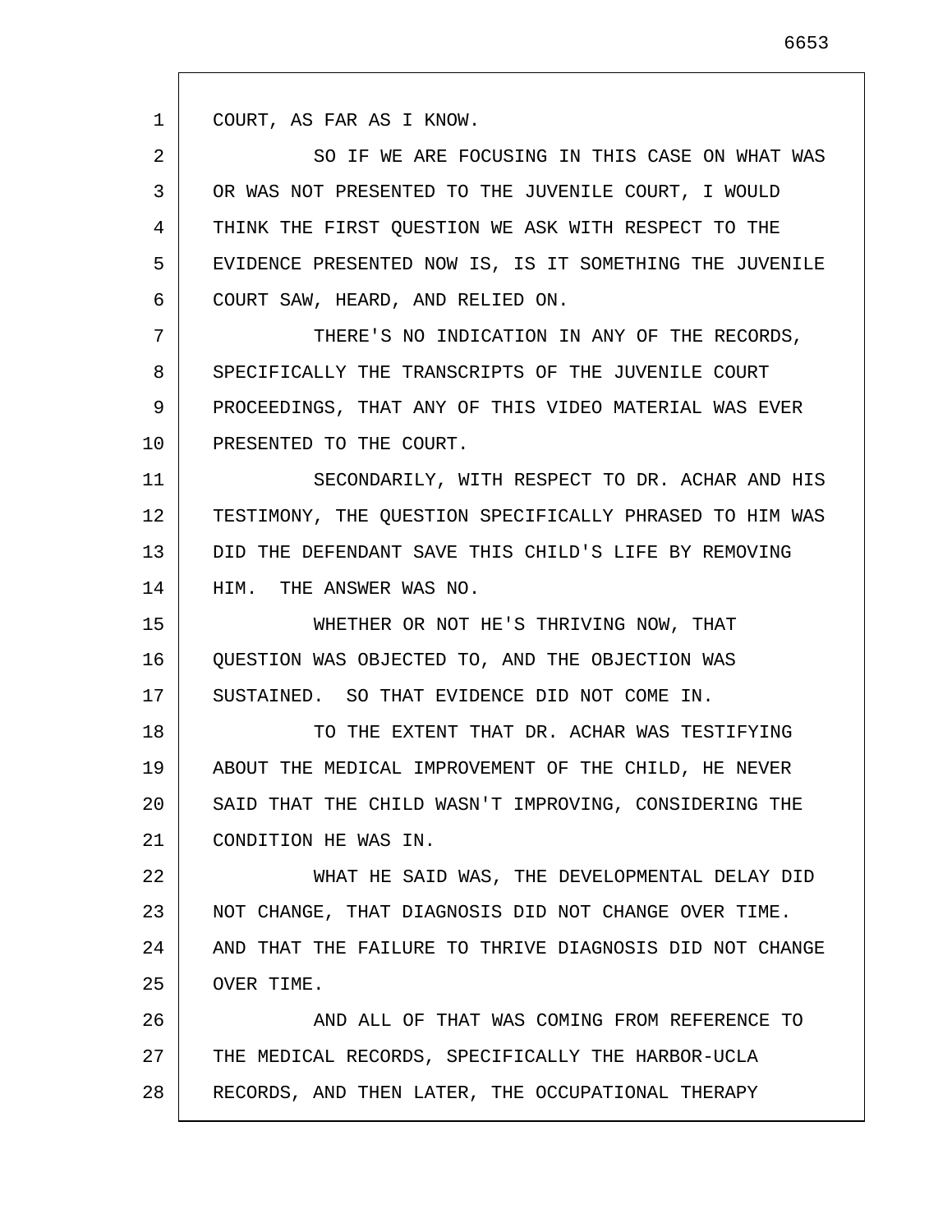1 2 3 4 5 6 7 8 9 10 11 12 13 14 15 16 17 18 19 20 21 22 23 24 25 26 27 28 RECORDS FROM THE OCCUPATIONAL THERAPY THAT THE -- I GUESS BY THEN, THE CHILD HAD WHILE IN FATHER'S CUSTODY. IN ADDITION, HE RELIED ON AN IEP EDUCATION PLAN AND THE STATEMENTS MADE IN THAT. AND THERE'S NOTHING THERE THAT'S IN DISPUTE. I HAVEN'T HEARD ANYBODY SAY THAT THOSE MEDICAL RECORDS WERE INACCURATE OR INCOMPLETE OR THAT THE IEP WAS INACCURATE OR INCOMPLETE. IT'S SIMPLY NOT IN DISPUTE. THE COURT: LAST WORD, MR. GUTERRES? MR. GUTERRES: I THINK IT'S JUST IRONIC THAT THE WHOLE CASE IS ABOUT JUDICIAL DECEPTION AND WHAT IS MISLEADING, AND YOU KNOW, WE HAVE VIDEO THAT ACTUALLY SHOWS THE CONDITION OF THE CHILD AT THE TIME. AND THAT'S SOMETHING THAT THE PLAINTIFFS APPEAR NOT TO WANT TO SHOW THE JURY WHO IS MAKING THE DECISION IN THIS CASE. I THINK THAT IT'S CLEARLY RELEVANT, AND WE SHOULD BE ENTITLED TO SHOW IT TO THE JURY, AND WE CAN EXAMINE MR. MILLS ABOUT THE VIDEO. THERE IS NO 352 ISSUES, YOUR HONOR. THE COURT: THE OBJECTION TO THE VIDEO, SEVERAL OBJECTIONS ARE SUSTAINED. ONE, IT SHOULD HAVE BEEN PRODUCED AT THE TIME OF THE DEPOSITION. CERTAINLY CALLED FOR IT. SECONDLY, THE -- THERE IS AN ISSUE OF RELEVANCE. I DON'T KNOW THAT THIS VIDEO SHOWS THE CONDITION OF THE CHILD AT THE TIME OF DETENTION. I'M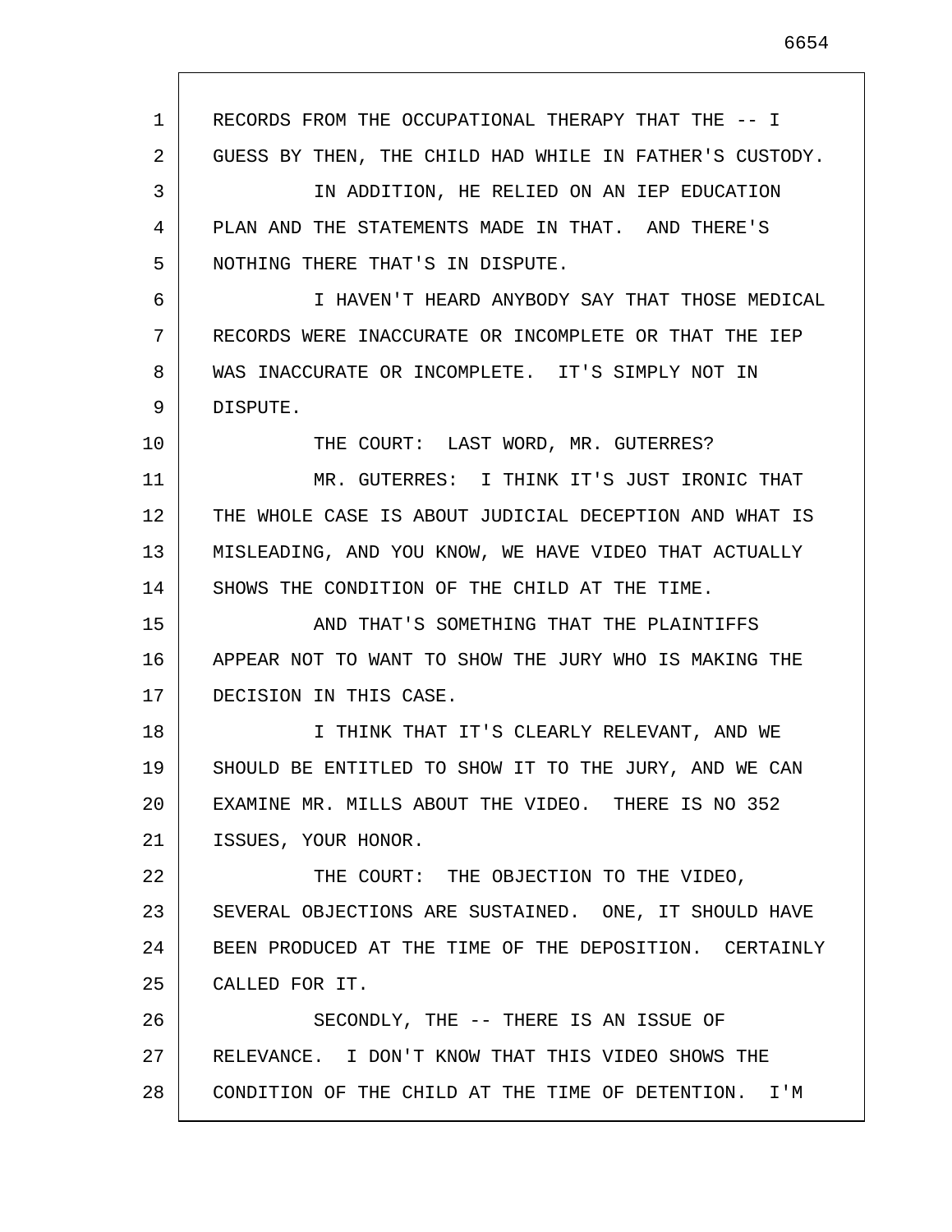| 1  | UNABLE TO TELL THAT.                                    |
|----|---------------------------------------------------------|
| 2  | AND AS TO HOW HE'S PROGRESSED SINCE THEN IS             |
| 3  | NOT -- HOW HE HAS PROGRESSED SINCE AUGUST 9TH OF 2010   |
| 4  | IS NOT AN ISSUE IN THE CASE.                            |
| 5  | THAT DATE, AS EVERYONE KNOWS, IS THE DATE               |
| 6  | THE -- WHAT I'LL REFER TO AS THE DISPOSITION HEARING,   |
| 7  | WHICH IS THE TIME THE JUVENILE COURT ISSUED IN ITS CASE |
| 8  | ITS -- IT TERMINATED ITS JURISDICTION OF THE MINOR,     |
| 9  | RETURNING JURISDICTION OF THE MINOR TO THE FAMILY LAW   |
| 10 | COURT.                                                  |
| 11 | AS OF THAT DATE, THE CONDITION OF THE MINOR             |
| 12 | COULD HAVE BEEN AN ISSUE. I DON'T THINK -- I DON'T      |
| 13 | KNOW WHAT WAS PRESENTED TO THE COURT AT THAT TIME.      |
| 14 | THE -- AND THE LAST ISSUE, WHICH REALLY WASN'T          |
| 15 | ARTICULATED BY MR. MCMILLAN -- THE VIDEO CLIPS SHOW     |
| 16 | CERTAIN INTERACTION BETWEEN THE MINOR AND MR. MILLS.    |
| 17 | AND I DON'T THINK HE REALLY ANNUNCIATED THE             |
| 18 | UNDUE PREJUDICE NECESSARY UNDER 352, MR. MCMILLAN, BUT  |
| 19 | NEVERTHELESS, I THINK SOMEONE WATCHING THE VIDEO WOULD  |
| 20 | GET A CERTAIN VIEW OF THE INTERACTION BETWEEN THE MINOR |
| 21 | AND HIS FATHER.                                         |
| 22 | AND THERE WAS POTENTIAL OF AN UNDUE PREJUDICE           |
| 23 | FROM THAT IN THE COURSE OF THE CASE WHERE THE QUESTION  |
| 24 | IS WHETHER THE MOTHER SHOULD HAVE CUSTODY. THIS         |
| 25 | SHOWS -- THE VIDEO SHOWS, I THINK IN A POSITIVE LIGHT,  |
| 26 | THE RELATIONSHIP OF THE MINOR WITH THE PARENT.          |
| 27 | MY RULING, HOWEVER, IS NOT BASED ON THAT,               |

28 BECAUSE YOU DIDN'T MAKE THAT OBJECTION, MR. MCMILLAN.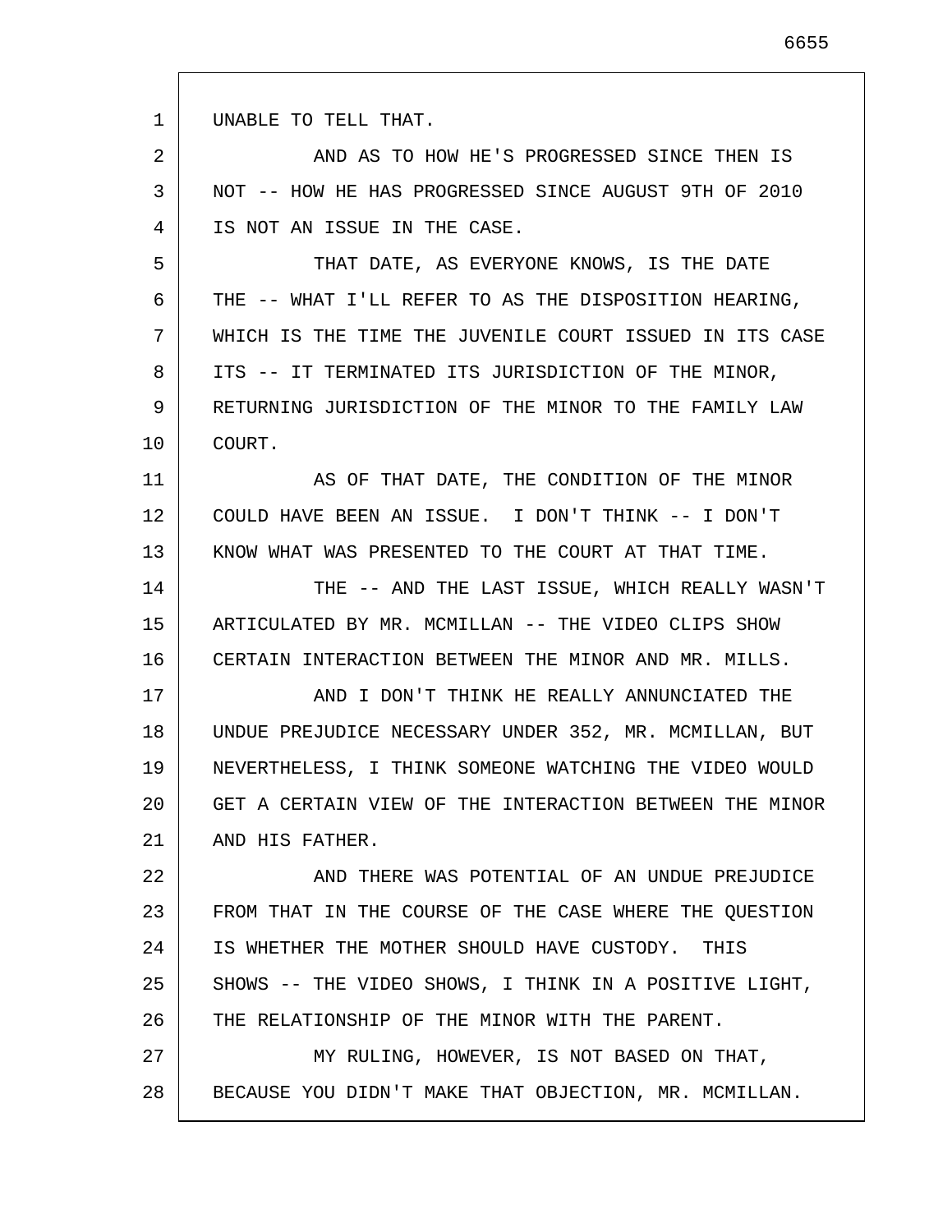1 2 3 4 5 6 7 8 9 10 11 12 13 14 15 16 17 18 19 20 21 22 23 24 25 26 27 28 BUT IT IS BASED ON THE TWO PREVIOUS GROUNDS I MENTIONED. THE VIDEO WILL NOT BE SHOWN. MR. MCMILLAN: THANK YOU, YOUR HONOR. THE COURT: AND SO --MR. GUTERRES: YOUR HONOR, MR. MILLS'S ATTORNEY, BEFORE HE GETS CALLED TO TESTIFY, WOULD JUST BRIEFLY LIKE TO ADDRESS THE COURT, IF THAT'S POSSIBLE. THE COURT: ALL RIGHT. THE WITNESS: THANK YOU, YOUR HONOR. MATT KINLEY, ON BEHALF OF RYAN MILLS. THE COURT: YES, SPELL YOUR FIRST AND LAST NAMES, PLEASE. MR. KINLEY: MATTHEW, IT'S M-A-T-T-H-E-W, KINLEY, K-I-N-L-E-Y. THE COURT: THANK YOU. MR. KINLEY: MR. MILLS HAS BEEN EMBROILED IN THE FAMILY LAW COURT AND THIS CASE, AND I'M SIMPLY HERE TO PRESERVE PRIVACY OBJECTIONS. I WANTED TO ADDRESS THE COURT HOW I COULD DO THAT, IF IT SHOULD COME UP. I DON'T EXPECT IT, I HOPEFULLY CAN SIT HERE MUTE. BUT IF THE EVENT COMES UP, I JUST WANTED TO CLEAR THAT BEFORE MR. MILLS TAKES THE STAND. THE COURT: WELL, IF SOMETHING COMES UP IN THE TESTIMONY WHICH YOU THINK IMPLICATES A PRIVACY ISSUE, I THINK THAT YOU SHOULD CALL IT TO THE COURT'S ATTENTION AT THE TIME. AND THEN I CAN CONDUCT A HEARING OUTSIDE THE PRESENCE OF THE JURY TO DETERMINE WHETHER THERE'S A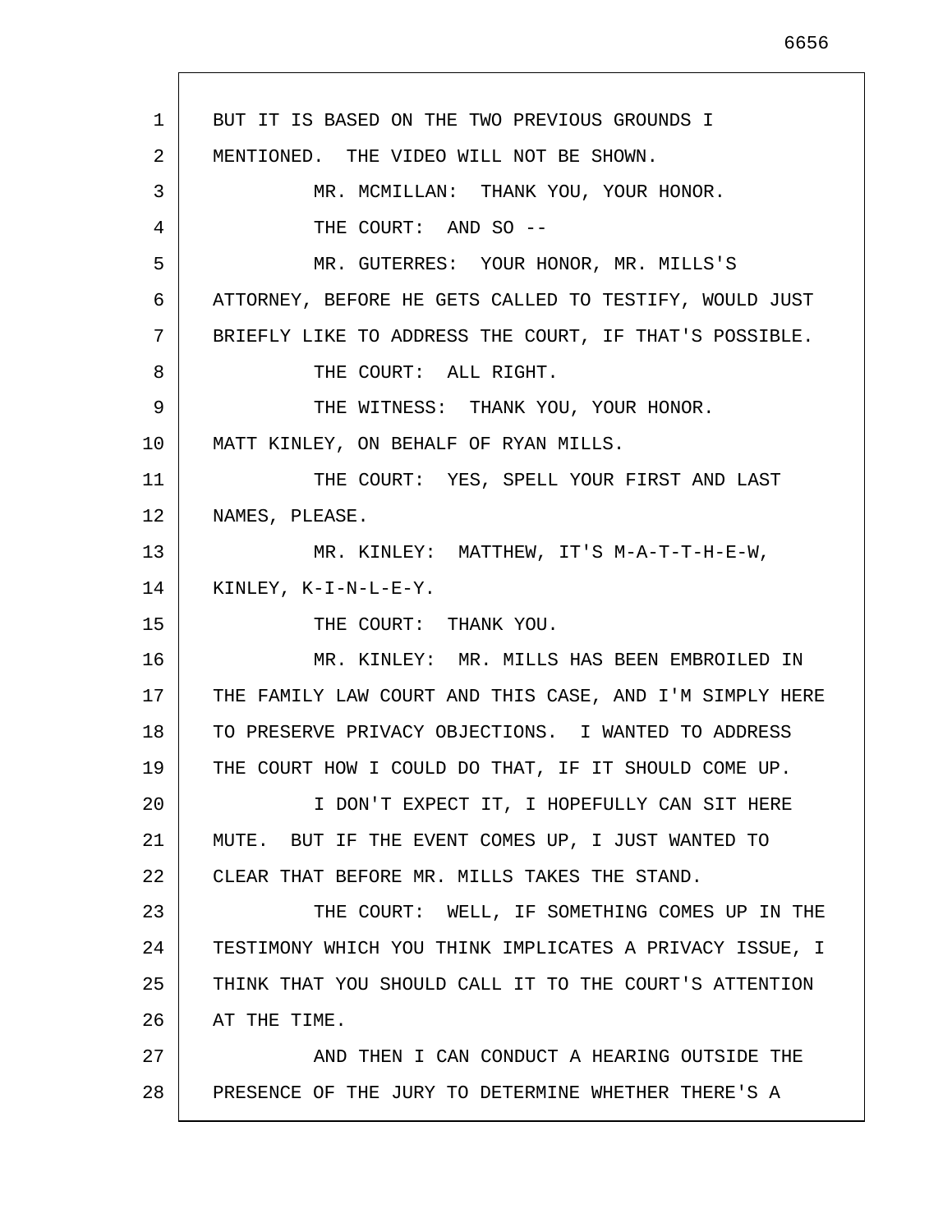1 2 3 4 5 6 7 8 9 10 11 12 13 14 15 16 17 18 19 20 21 22 23 24 25 26 27 28 VALID BASIS FOR THAT OBJECTION. MR. KINLEY: THANK YOU. I'LL SIT IN THE AUDIENCE, AND THEN I WILL SAY OBJECTION -- THE COURT: WELL, I THINK IT WOULD BE BETTER IF YOU SAT UP HERE ON THE LAWYER'S SIDE OF THE RAIL. MR. KINLEY: OKAY. THE COURT: YOU DON'T HAVE TO SIT AT COUNSEL TABLE. WHAT WE'LL DO IS -- A CHAIR, THERE IS A CHAIR RIGHT THERE, RIGHT BEHIND YOU, AND I THINK THAT -- I DON'T SEE THERE'S ANY REASON TO INTRODUCE YOU TO THE JURY. WE'LL WAIT AND SEE IF ANYTHING HAPPENS. BUT YOU WILL BE ENTITLED TO, AT THE TIME, PERHAPS -- I'M JUST THINKING WHETHER -- YOU'LL BE ABLE TO SPEAK DIRECTLY TO ME. MR. KINLEY: THANK YOU, YOUR HONOR. THE COURT: AT THAT MOMENT, ASK IF YOU COULD BE HEARD. I'LL UNDERSTAND THAT MEANS YOU'RE RAISING A PRIVACY OBJECTION. MR. PRAGER: YOUR HONOR, JUST TO POINT OUT, THAT'S EXACTLY WHAT WE DID WITH MS. SANCHEZ'S ATTORNEY. SO THE COURT CAME TO, I THINK, THE GREAT RESULT YOU'VE ALREADY OFFERED. BEYOND THE BARS, THERE'S A CHAIR FOR COUNSEL TO SIT AT. THANK YOU. MR. KINLEY: THANK YOU. THE COURT: THANK YOU. THE CLERK: DO YOU WANT ME TO GET THEM? THE COURT: NOT QUITE YET. UNFORTUNATELY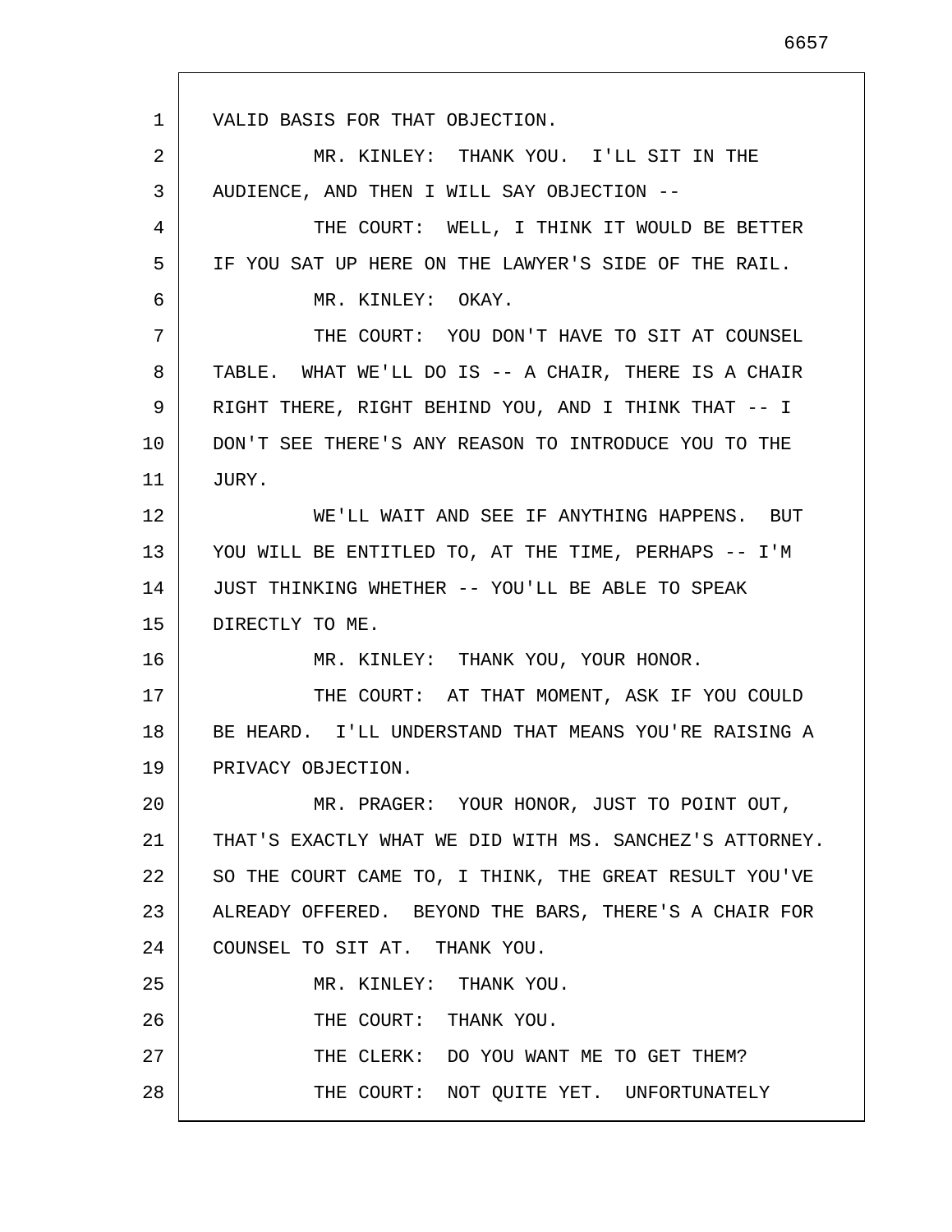1 2 3 4 5 6 7 8 9 10 11 12 13 14 15 16 17 18 19 20 21 22 23 24 25 26 27 WE'VE TAKEN MOST OF THE MORNING. WE HAVE A SURE THING. BUT I DID INDICATE TO YOU EARLIER THAT I WAS GOING TO EXCUSE THE ALTERNATE JUROR. SHE ADVISED THE COURT ATTENDANT THIS MORNING THAT SHE IS WITHDRAWING HER REQUEST TO BE EXCUSED, EXPRESSING THAT SHE'S AWARE THAT THERE ARE OTHER JURORS WHO MAY BE HAVING A TIME PROBLEM, AND SHE DECIDED THAT IT WOULD BE BETTER FOR HER TO STAY. MS. SWISS: OKAY. MR. GUTERRES: WOW. THE COURT: SO THERE'S THE KIND OF JUROR WE HOPE WE GET. EVEN IN HER FIRST MESSAGE TO THE COURT, SHE INDICATED THAT SHE CONSIDERED THIS TO BE A VERY IMPORTANT DUTY. AND THE TONE OF HER LETTER WAS A LITTLE APOLOGETIC FOR HAVING ASKED, OR FOR HAVING CALLED IT TO MY ATTENTION. BUT NOW, AS IT TURNS OUT, AS YOU'RE AWARE -- AS I MENTIONED TO YOU EARLIER, APPARENTLY OTHER JURORS ARE EXPRESSING CONCERN. AND SO SHE -- HER MESSAGE WAS, SHE TALKED TO HER HUSBAND. THEY DECIDED THAT THEY ARE GOING TO CANCEL THE TRIP, AND SHE'S NOT ASKING TO BE EXCUSED. MR. GUTERRES: WHERE CAN WE FIND MORE OF THOSE JURORS, YOUR HONOR? THE COURT: I HAD A JUROR ONE TIME WHO HAD A PAID CRUISE, AND I WAS AWARE OF IT, YOU KNOW, DURING JURY SELECTION. SO WE GOT VERY CLOSE LIKE I DID WITH

YOU THE OTHER DAY. I SAID, YOU KNOW, I UNDERSTAND YOU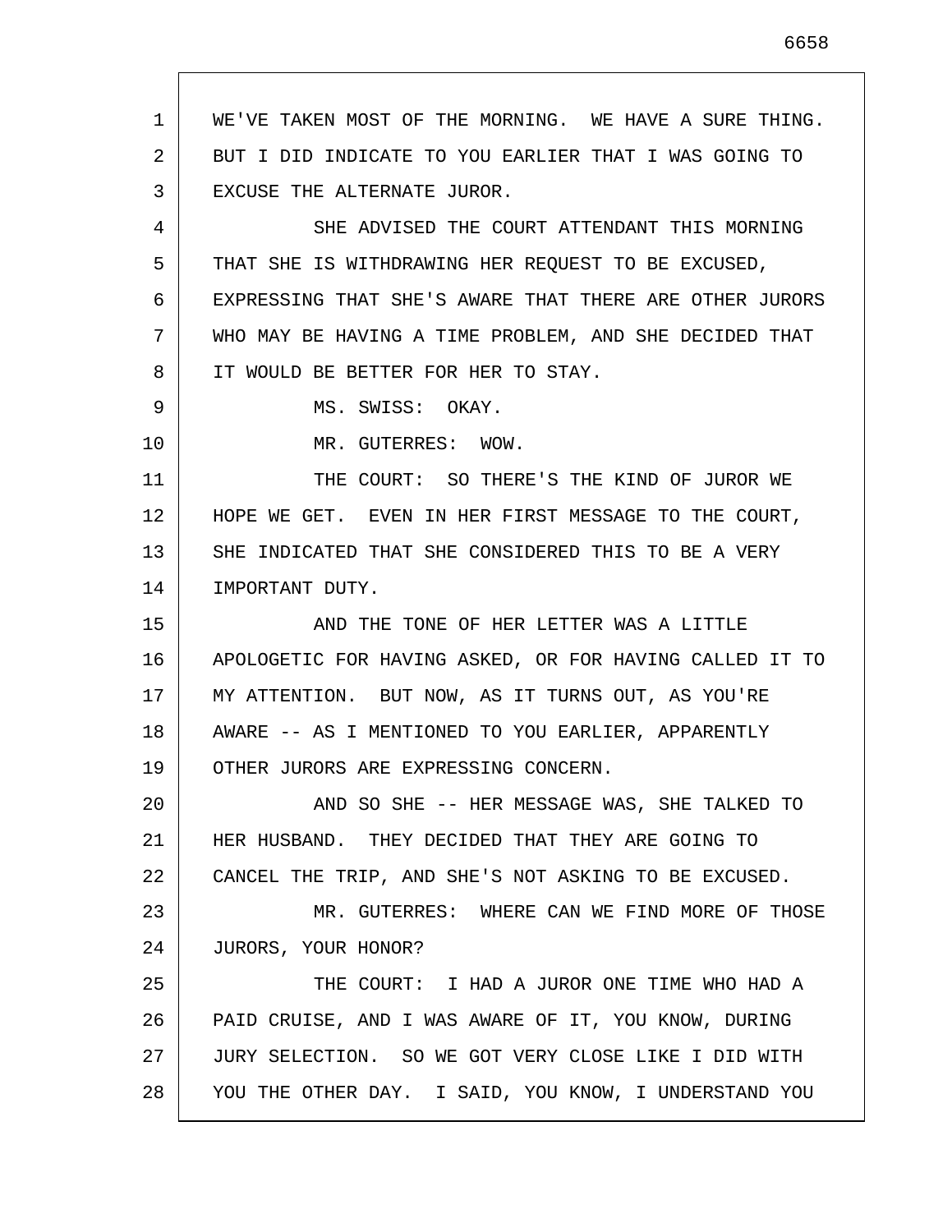| 1  | HAVE -- SHE SAID, OH, DON'T WORRY ABOUT IT.             |
|----|---------------------------------------------------------|
| 2  | I SAID, WELL, I AM CONCERNED. SHE SAID, I'M             |
| 3  | NOT GOING. I SAID, WELL, ARE YOU GOING TO GET YOUR      |
| 4  | MONEY BACK? SHE SAID, NO, BUT I'D RATHER FINISH THE     |
| 5  | CASE.                                                   |
| 6  | YOU NEVER KNOW. THERE ARE PROBABLY MORE                 |
| 7  | PEOPLE LIKE THAT THAN WE'RE AWARE OF.                   |
| 8  | MR. MCMILLAN: YEAH, I WOULD HOPE.                       |
| 9  | THE COURT: IT'S NOT UNCOMMON THAT I FIND,               |
| 10 | WITH JURORS, I THINK THE BIGGEST OBJECTION, THE PROBLEM |
| 11 | PEOPLE HAVE IS WHEN THEY FIRST GET CALLED, THEY'RE      |
| 12 | HOPING THEY WON'T GET PICKED.                           |
| 13 | MY EXPERIENCE HAS ALWAYS BEEN ONCE A PERSON IS          |
| 14 | PICKED FOR A JURY THAT THEY DO EVERYTHING THEY CAN TO   |
| 15 | SEE IT THROUGH.                                         |
| 16 | SO I THINK THAT -- THE THING WE -- THE HUMP WE          |
| 17 | HAVE TO GET OVER IS GETTING PAST THEM JUST WANTING TO   |
| 18 | GET OUT OF HERE RATHER THAN HAVE TO DO IT AGAIN. BUT    |
| 19 | ONCE YOU GET THEM, I'VE NEVER HAD A PROBLEM WITH A      |
| 20 | JUROR. IF I HAVE, I DON'T REMEMBER IT.                  |
| 21 | I SHOULD NEVER SAY NEVER. BUT I DON'T RECALL            |
| 22 | ONE, ONCE THEY'RE ON THE CASE. I'VE HAD -- THAT WASN'T  |
| 23 | THE ONLY INSTANCE, THAT WAS KIND OF DRAMATIC. I NEVER   |
| 24 | ASKED HER HOW MUCH WAS THE CRUISE WAS, THAT SHE HAD     |
| 25 | PAID.                                                   |
| 26 | I DON'T REMEMBER IF IT WAS A LONG ONE, BUT IT           |
| 27 | WAS MORE THAN ONE OF THESE WEEKEND THINGS. SO EVEN      |
| 28 | THEN, THAT WAS REAL MONEY. AND I THINK THAT SPEAKS      |
|    |                                                         |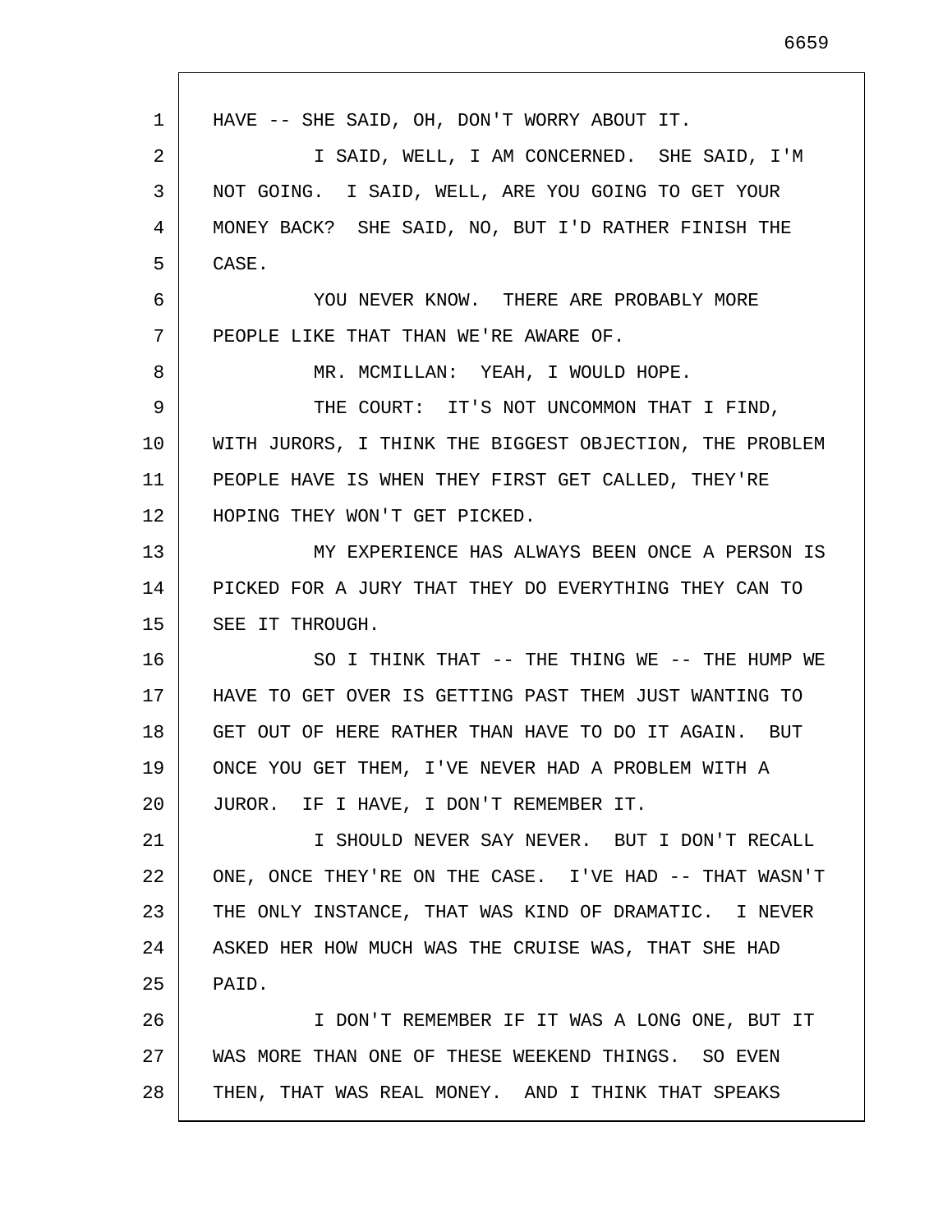1 2 3 4 5 6 7 8 9 10 11 12 13 14 15 16 17 18 19 20 21 22 23 24 25 26 27 28 WELL OF THE CITIZENRY, GENERALLY. I THINK THERE ARE A LOT OF PEOPLE WHO WOULD BE WILLING TO DO THAT. MR. MCMILLAN: YOUR HONOR, DO YOU MIND IF WE -- ASSUMING THAT WE'RE FINISHED WITH OUR BUSINESS BEFORE GETTING THE JURY IN, WOULD YOU MIND IF WE TAKE LIKE A 5-MINUTE RECESS TO HIT THE RESTROOM AND THEN RECONFIGURE THE EQUIPMENT? THE COURT: NO. I WOULDN'T MIND. TAKE A SHORT RECESS. (PAUSE IN THE PROCEEDINGS) THE COURT: WE'RE ON THE RECORD. BEFORE WE GET THE JURORS IN, WE HAVE COUNSEL PRESENT. IT'S MY UNDERSTANDING THAT THE DEFENSE HAS -- INTENDS TO CALL MR. MILLS. MR. GUTERRES: THAT'S CORRECT, YOUR HONOR. THE COURT: I WANT TO MAKE SURE THE RECORD IS CLEAR THAT THE DEFENSE HAS EXPRESSED ITS INTENTION TO MAKE A MOTION FOR NON-SUIT. AND THAT WE HAVE A STIPULATION AND AGREEMENT THAT THE DEFENSE MAY, FOR THE SAKE OF THE EXPEDITIOUS PROGRESS OF THE TRIAL, TO PROCEED BY PUTTING ON EVIDENCE. BUT IT IS AGREED THAT THE DEFENDANT, WHICH WE'LL TRY TO SCHEDULE LATER TODAY, SOMETIME TODAY, HAS NOT WAIVED THEIR RIGHT TO MOVE FOR A NON-SUIT ON ANY AND ALL ISSUES. MR. MCMILLAN: SO STIPULATED, YOUR HONOR. THE COURT: OKAY.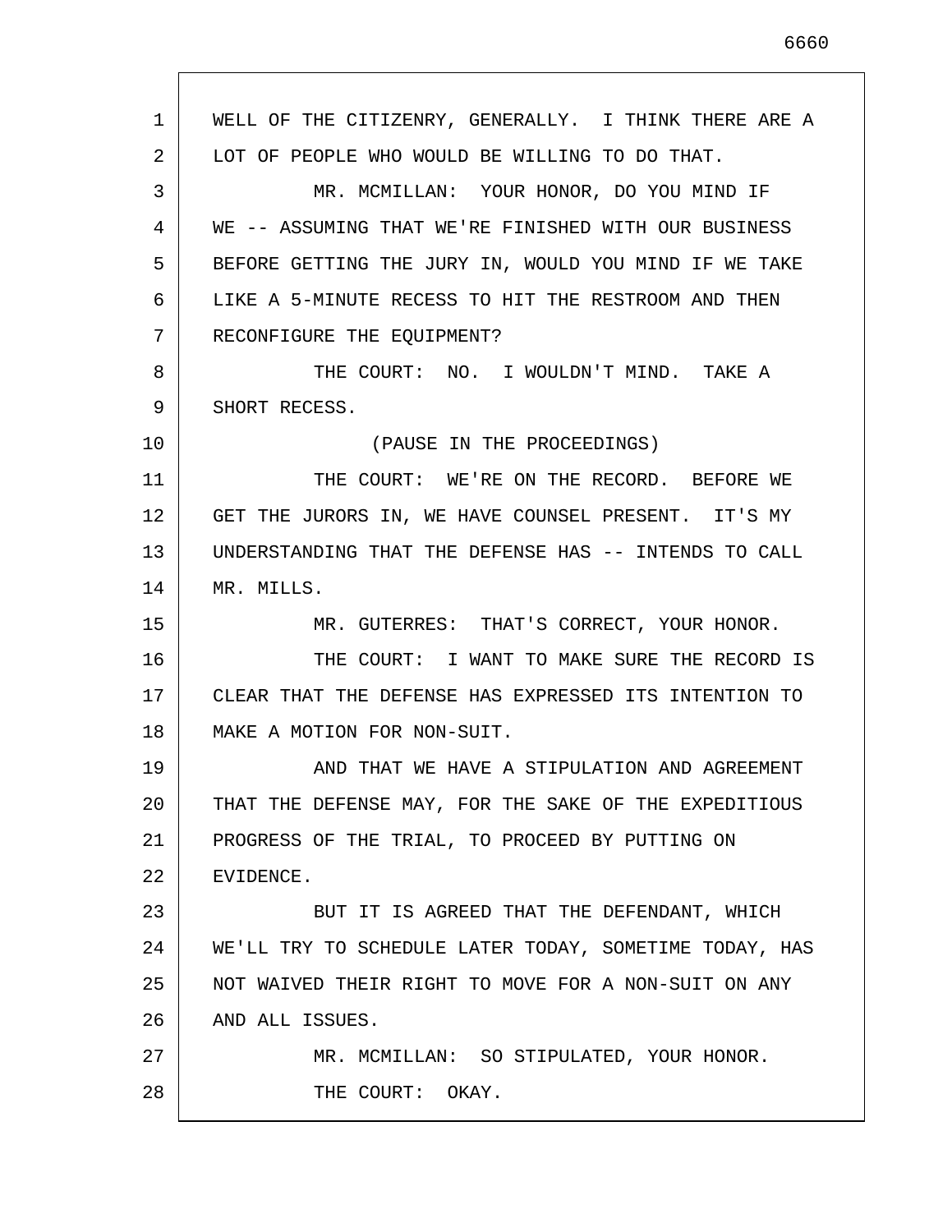1 2 3 4 5 6 7 8 9 10 11 12 13 14 15 16 17 18 19 20 21 22 23 24 25 26 27 28 MR. GUTERRES: SO STIPULATED. THE COURT: ALL RIGHT. THEN WE'VE KEPT THE JURY WAITING A GOOD PART OF THE MORNING. WE'LL GET THEM IN. (JURY PRESENT) (THE FOLLOWING PROCEEDINGS WERE HELD IN OPEN COURT IN THE PRESENCE OF THE JURY) THE COURT: EVERYONE MAY BE SEATED. WE'RE ON THE RECORD. EVERYBODY IS PRESENT. MR. GUTERRES, WOULD YOU LIKE TO CALL YOUR FIRST WITNESS? MR. GUTERRES: YES. THANK YOU, YOUR HONOR. THE DEFENSE WOULD CALL MR. RYAN MILLS. RYAN MILLS, WAS CALLED AS A WITNESS AND, HAVING BEEN FIRST DULY SWORN, WAS EXAMINED AND TESTIFIED AS FOLLOWS: THE COURT: THANK YOU. GO AHEAD, MR. GUTERRES. MR. GUTERRES: THANK YOU, YOUR HONOR. DIRECT EXAMINATION BY MR. GUTERRES: Q GOOD MORNING, MR. MILLS. A GOOD MORNING. Q MR. MILLS, WHAT DO YOU DO FOR A LIVING? A I AM A PLANNER -- A FINANCIAL PLANNER FOR THE GOVERNMENT.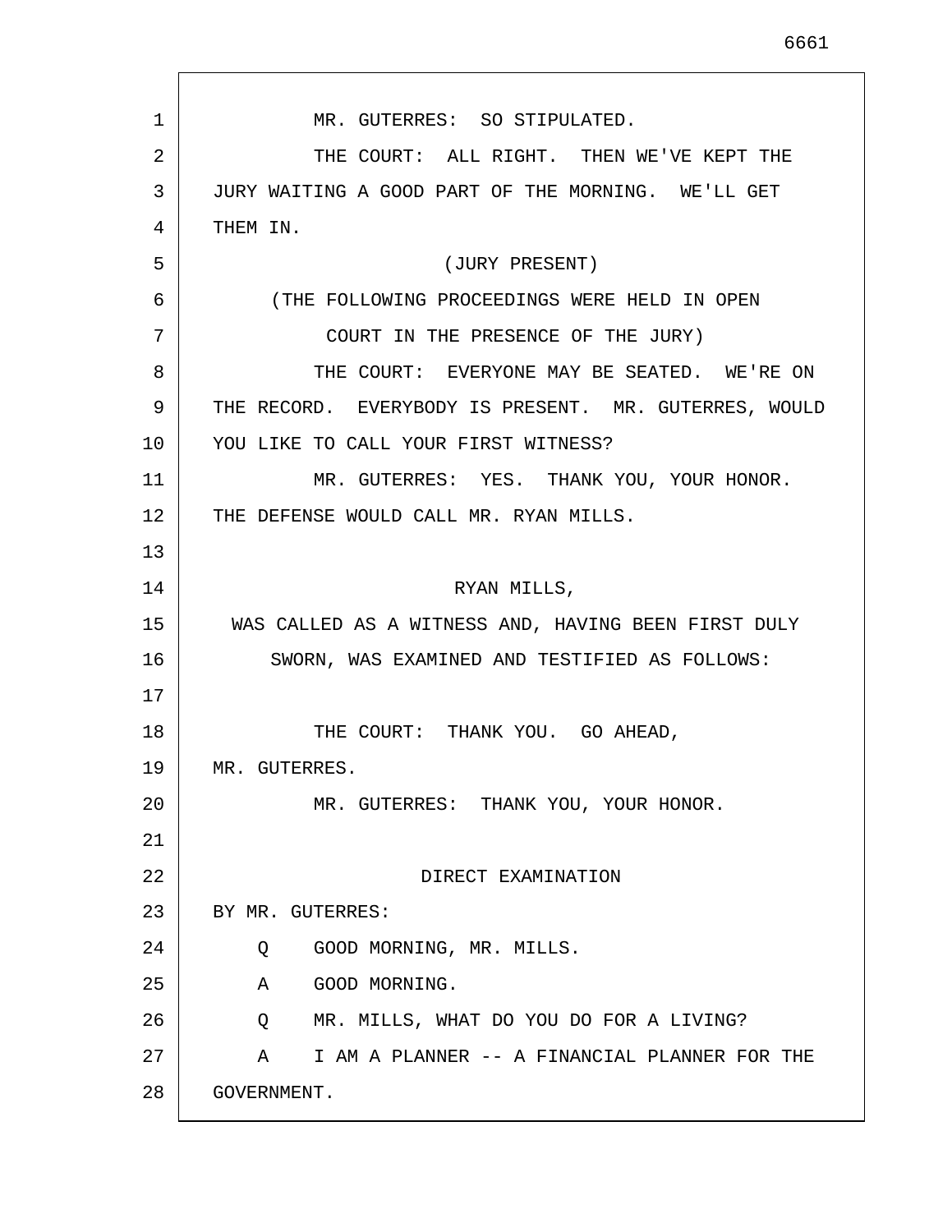1 2 3 4 5 6 7 8 9 10 11 12 13 14 15 16 17 18 19 20 21 22 23 24 25 26 27 28 Q AND TELL ME ABOUT YOUR RELATIONSHIP WITH MS. DUVAL. HOW DID THAT START? A WE WERE FRIENDS AT THE CHURCH THAT WE WENT TO. Q AND TELL ME ABOUT HOW IT IS THAT YOU LEARNED OF MS. DUVAL BEING PREGNANT. A I RECEIVED A PHONE CALL AT ABOUT 10:00 O'CLOCK AT NIGHT. AND SHE TOLD ME THAT SHE WAS PREGNANT. Q AND DO YOU RECALL APPROXIMATELY WHEN IN THE PREGNANCY THIS OCCURRED, THAT SHE NOTIFIED YOU? A ABOUT -- VERY EARLY ON. SO RYAN WAS BORN ON AUGUST 2ND, SO SHE NOTIFIED ABOUT NOVEMBER -- ABOUT THE MIDDLE TO THE END OF NOVEMBER. Q AND THIS WOULD HAVE BEEN NOVEMBER OF 2009? A 2007. Q 2000 AND? A SEVEN, I'M SORRY. Q AND THIS WAS JUST A PHONE CALL THEN, THAT SHE MADE? MR. MCMILLAN: OBJECTION: ASKED AND ANSWERED. THE COURT: SUSTAINED. BY MR. GUTERRES: Q WHAT DID SHE -- WHAT OTHER INFORMATION DID SHE COMMUNICATE TO YOU DURING THIS PHONE CALL? A SHE CALLED ME, AND SHE SAID I'M CALLING TO -- I CAN'T REMEMBER THE EXACT WORDING -- IT WAS SOMETHING TO THE EFFECT OF, I'M CALLING TO LET YOU KNOW THAT I'M PREGNANT, AND IT'S YOURS. AND I MEAN, THAT'S WHAT SHE CALLED TO TELL ME.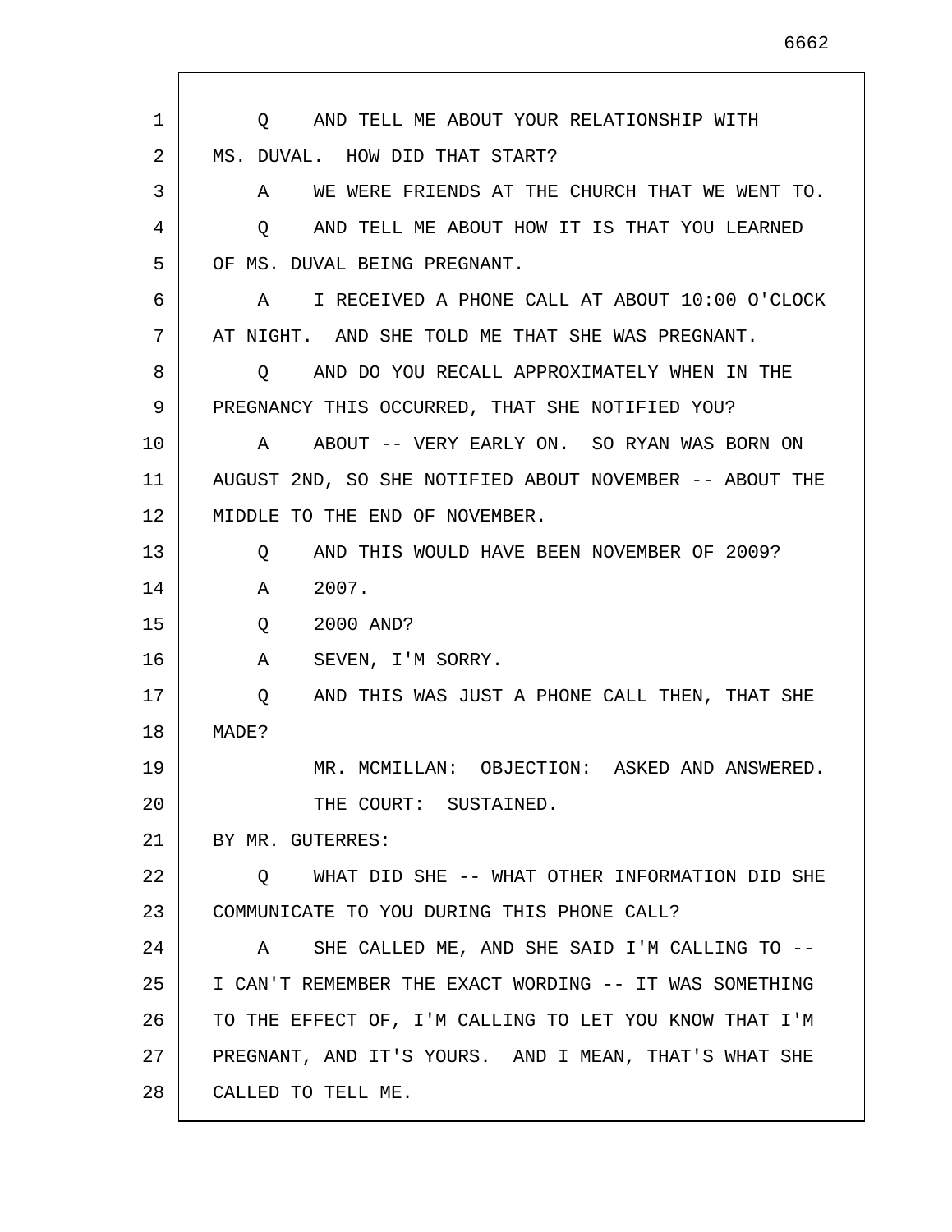1 2 3 4 5 6 7 8 9 10 11 12 13 14 15 16 17 18 19 20 21 22 23 24 25 26 27 28 Q AND HOW DID YOU TAKE THE NEWS? A WELL, WHEN I, YOU KNOW, WHEN I -- WHEN WE HAD INTERCOURSE, SHE SAID, MEDICALLY, I CAN'T GET PREGNANT. DON'T WORRY. BECAUSE I STOPPED AND SAID, SHOULDN'T -- YOU KNOW, SHOULDN'T THERE BE PROTECTION. SHE SAID, NO, DON'T WORRY ABOUT IT. I CAN'T GET PREGNANT. MR. MCMILLAN: OBJECTION, YOUR HONOR: NONRESPONSIVE, MOVE TO STRIKE THE ENTIRE ANSWER. THE COURT: THE OBJECTION IS SUSTAINED. THE MOTION TO STRIKE IS GRANTED. THE ENTIRE ANSWER IS ORDERED STRICKEN. THE JURY WILL DISREGARD IT. AND YOU CAN CONTINUE WITH YOUR QUESTIONS, MR. GUTERRES. MR. GUTERRES: THANK YOU, YOUR HONOR. BY MR. GUTERRES: Q TELL ME, AS BEST YOU CAN, WHAT YOU REMEMBER ABOUT THE CONVERSATION ON THIS DATE WHEN MS. DUVAL INFORMED YOU THAT SHE WAS PREGNANT. A LIKE I SAID, IT WAS LATE AT NIGHT. SOMETIME IN THE MIDDLE OF -- THE END OF DECEMBER -- NOVEMBER. AND THE FIRST THING SHE, YOU KNOW, FROM WHAT I REMEMBER, WHAT I RECALL, I JUST WANT TO LET YOU KNOW THAT I'M PREGNANT, AND IT'S YOURS. I LOVE YOU. AND THEN I RESPONDED WITH, I THOUGHT MEDICALLY YOU COULDN'T GET PREGNANT. Q AND WHAT GENERATED THAT RESPONSE? WHY WERE YOU SURPRISED AND ASKED HER WHAT YOU DID DURING THIS PHONE CALL, THAT YOU THOUGHT SHE COULDN'T GET MEDICALLY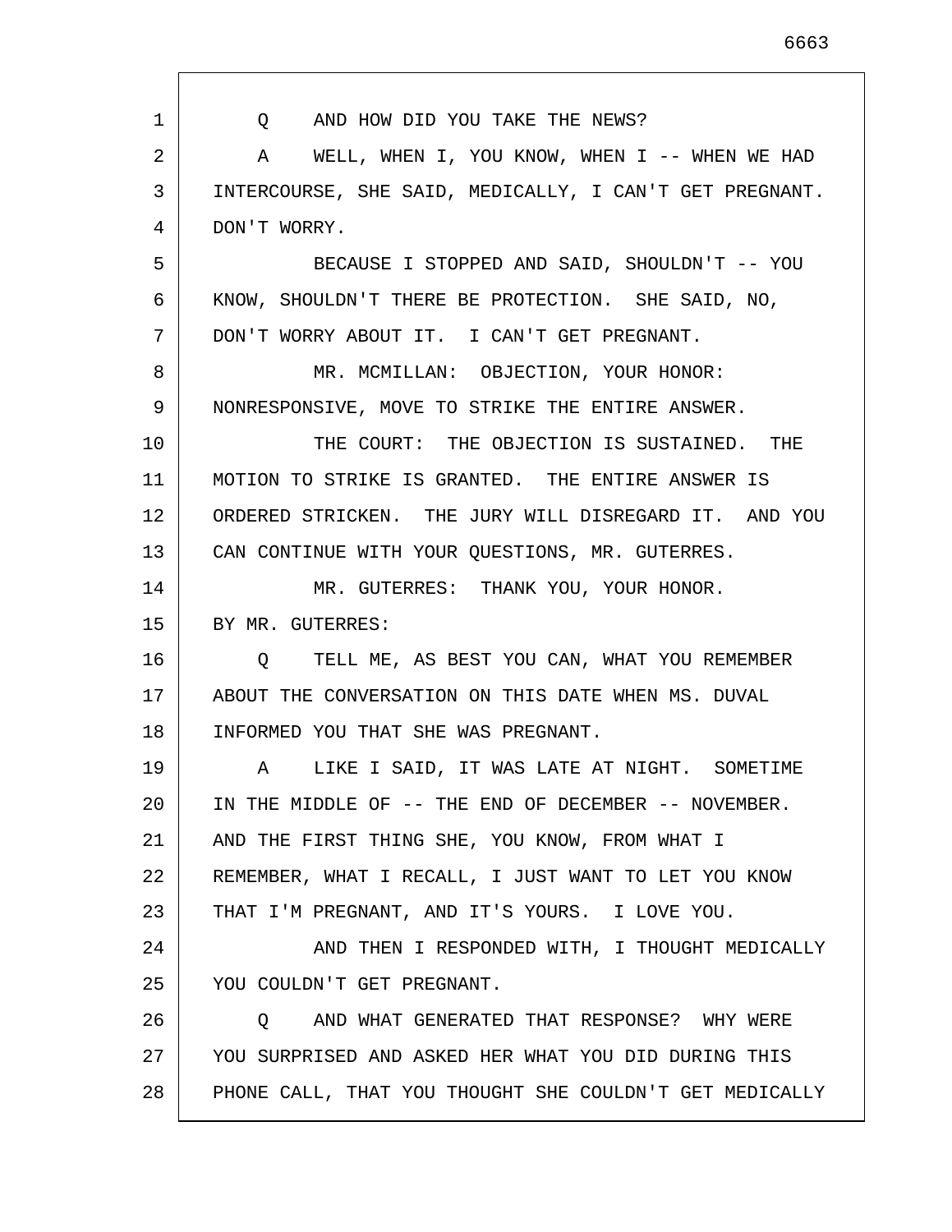1 2 3 4 5 6 7 8 9 10 11 12 13 14 15 16 17 18 19 20 21 22 23 24 25 26 27 28 PREGNANT? HOW DID THAT GO ABOUT? MR. MCMILLAN: OBJECTION: MISSTATES THE TESTIMONY AS TO "SURPRISED." MR. GUTERRES: WITHDRAWN, YOUR HONOR. I'LL MOVE ON. BY MR. GUTERRES: Q WHAT LED YOU TO BELIEVE THAT MS. DUVAL COULD NOT GET MEDICALLY PREGNANT? A SHE TOLD ME RIGHT BEFORE WE WERE ABOUT TO HAVE INTERCOURSE THAT THAT SHE COULDN'T -- BECAUSE THERE WAS A PAUSE BEFORE WE HAD INTERCOURSE, AND SHE SAID, YOU KNOW, AND I SAID WELL, SHOULDN'T WE HAVE PROTECTION, AND SHE SAID DON'T WORRY ABOUT IT. MEDICALLY, I CAN'T GET PREGNANT. Q AND PRIOR TO THE DATE THAT MS. DUVAL INFORMED YOU SHE WAS PREGNANT, WHAT HAD BEEN -- WHEN WAS THE LAST TIME YOU HAD HAD ANY CONTACT WITH MS. DUVAL? A I THINK -- I DON'T REMEMBER. LIKE A WEEK OR TWO EARLIER. Q AND FOR HOW LONG DID YOU DATE MS. DUVAL? A I -- I -- I DON'T THINK WE DATED AT ALL. WE NEVER WENT ON A DATE. WE NEVER TOOK A PHOTO TOGETHER. WE NEVER WENT ON A VACATION. WE NEVER LIVED TOGETHER. WE NEVER -- YOU KNOW, WE WERE FRIENDS FOR A WHILE. AND THE BOUNDARIES GOT CROSSED, AND -- AND I JUST -- I DON'T KNOW. IT JUST KIND OF HAPPENED. MR. MCMILLAN: OBJECTION, YOUR HONOR: MOVE TO STRIKE EVERYTHING AS NONRESPONSIVE AFTER THE WORDS "WE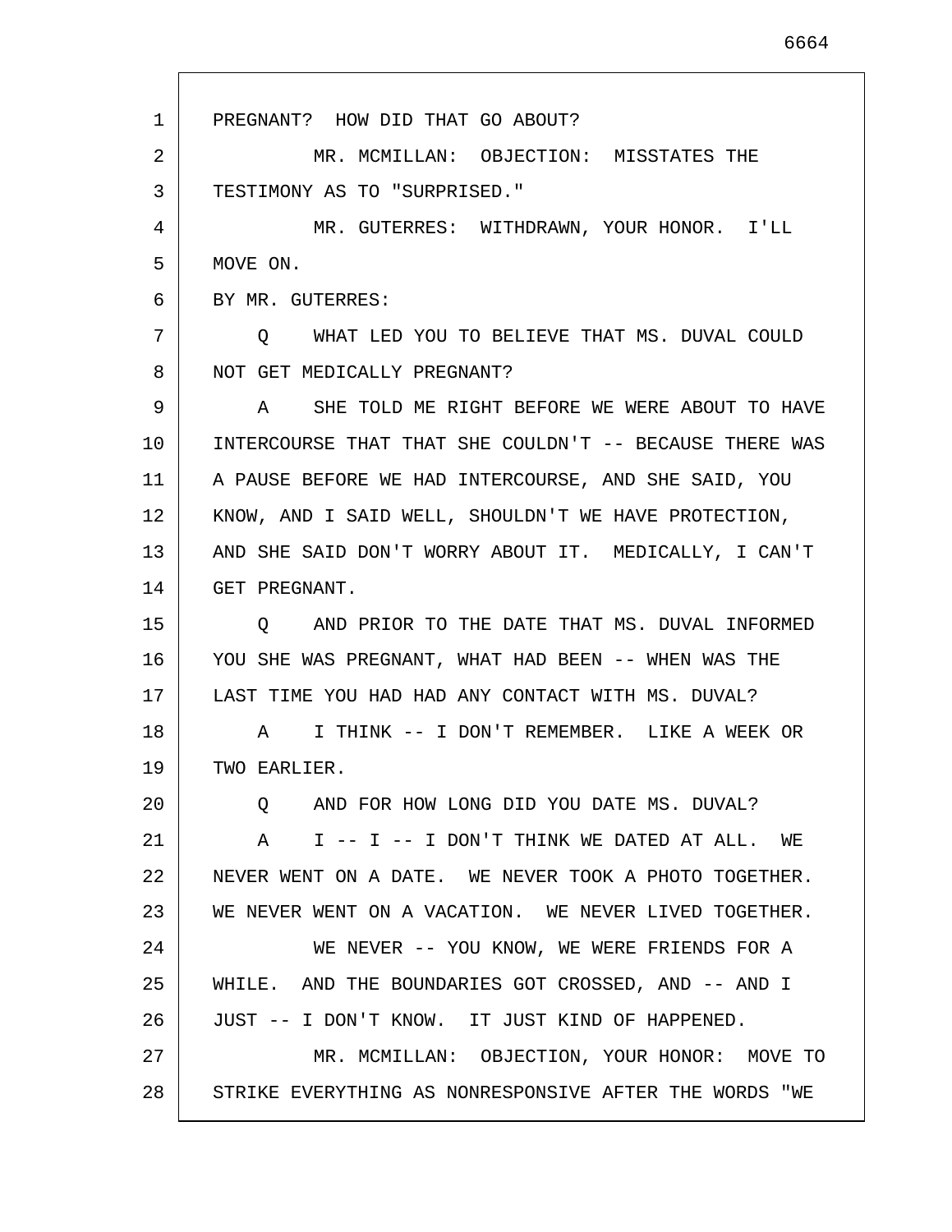1 2 3 4 5 6 7 8 9 10 11 12 13 14 15 16 17 18 19 20 21 22 23 24 25 26 27 28 DIDN'T DATE AT ALL." THE COURT: THE OBJECTION IS OVERRULED. MOTION TO STRIKE IS DENIED. GO AHEAD. BY MR. GUTERRES: Q SO WHAT HAPPENED AFTER YOU FOUND OUT THAT MS. DUVAL WAS PREGNANT? A WELL, I WAS SHOCKED. I THINK THAT, YOU KNOW, I DIDN'T -- I MEAN, KIND OF A PARALYSIS, LIKE, AND THEN I ASKED HER, I SAID, HAVE YOU THOUGHT ABOUT GETTING AN ABORTION. AND JUST OUT OF, YOU KNOW, A GUT REACTION OF I DIDN'T WANT TO HAVE A CHILD WITH THIS PERSON. AND SHE RESPONDED, YOU KNOW, I WOULD NEVER DO THAT TO MY BODY. Q AND DID YOU HAVE ANY KIND OF RELATIONSHIP WITH MS. DUVAL AT THE TIME THAT YOU GOT THIS PHONE CALL? MR. MCMILLAN: OBJECTION: VAGUE, AMBIGUOUS. THE COURT: OVERRULED. THE WITNESS: LIKE I SAID, I MEAN, WE WERE FRIENDS. AND IN MY POINT OF VIEW, THERE WERE JUST SOME LINES THAT WERE GRAYED, AND SHE WAS ALL FOR IT. AND I WAS ALL FOR IT. AND... BY MR. GUTERRES: Q AND WHAT'S THE NEXT CONTACT YOU HAD WITH MS. DUVAL REGARDING YOUR SON? A WELL, I DIDN'T -- I DIDN'T -- LIKE I SAID, WHEN I THINK ABOUT WHAT HAPPENED, I WAS JUST, FIRST OF ALL, I WAS IN SHOCK. I DIDN'T -- I MEAN, THERE'S A PART OF ME THAT WAS -- I MEAN, HOW CAN THAT BE?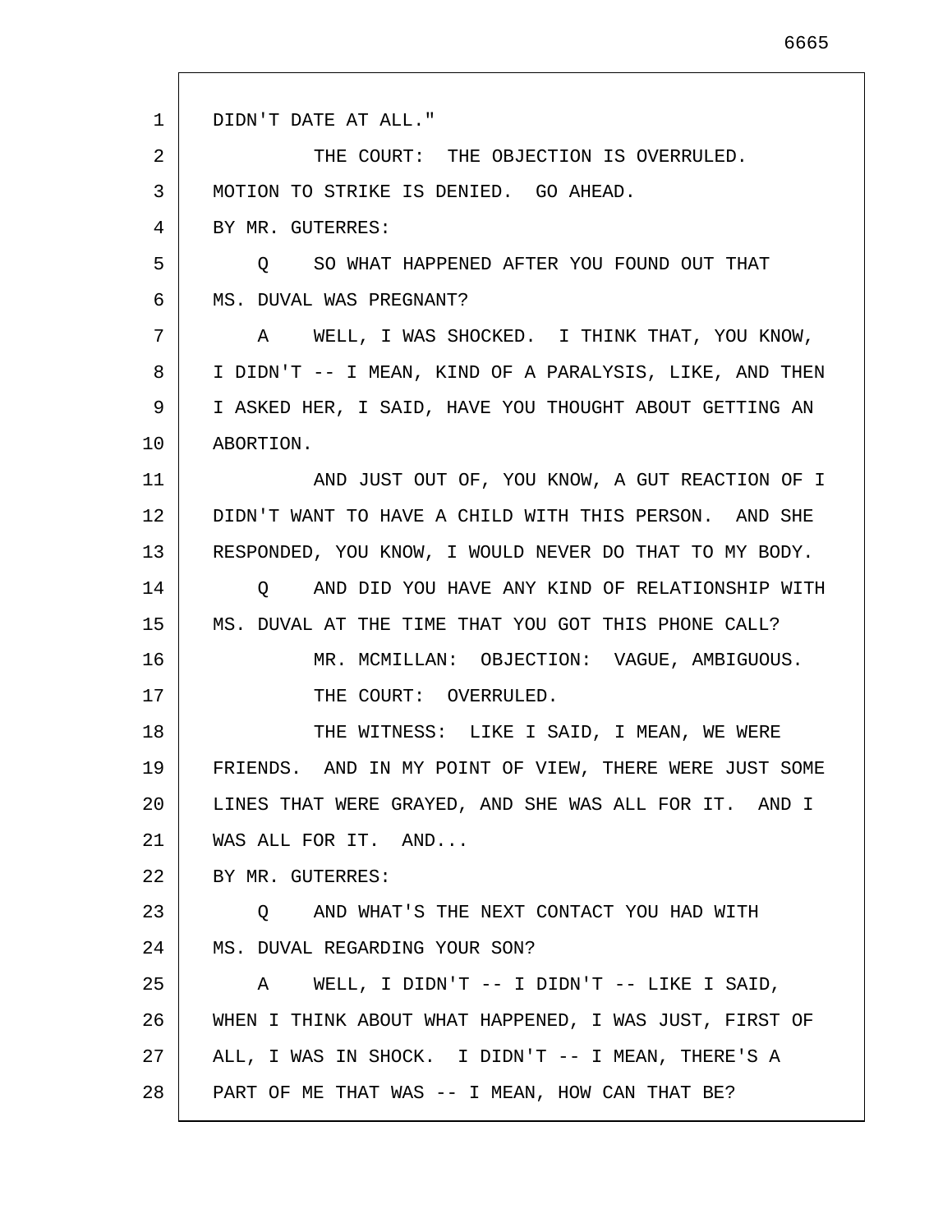| $\mathbf{1}$ | I MEAN, HOW CAN IT HAPPEN WHERE, YOU KNOW, WE           |
|--------------|---------------------------------------------------------|
| 2            | HAD SEXUAL INTERCOURSE TWICE, ONCE WITHOUT PROTECTION,  |
| 3            | FOR SOMEONE WHO TOLD ME, DON'T WORRY, MEDICALLY I CAN'T |
| 4            | GET PREGNANT. AND SO I CUT OFF ALL COMMUNICATION.       |
| 5            | I DON'T -- I WANT TO MAKE SURE THIS CHILD WAS           |
| 6            | MINE. I DON'T $--$ I DON'T $--$ WHAT ARE THE ODDS A     |
| 7            | 31-YEAR-OLD PERSON, ALMOST 32. AND SO I CUT OFF ALL     |
| 8            | COMMUNICATION BECAUSE I WANTED TO MAKE SURE BECAUSE IF  |
| 9            | THIS CHILD WAS MINE, HE WAS MINE.                       |
| 10           | MR. MCMILLAN: OBJECTION, YOUR HONOR:                    |
| 11           | NONRESPONSIVE, NARRATIVE RESPONSE, MOVE TO STRIKE. I    |
| 12           | DON'T REMEMBER WHAT THE FIRST COUPLE WORDS WERE BUT I   |
| 13           | DON'T THINK THOSE WERE RESPONSIVE EITHER.               |
| 14           | THE COURT: THE OBJECTION NONRESPONSIVE IS               |
| 15           | SUSTAINED. THE MOTION TO STRIKE IS GRANTED. THE         |
| 16           | ENTIRE ANSWER IS ORDERED STRICKEN, AND THE JURY WILL    |
| 17           | DISREGARD IT.                                           |
| 18           | BY MR. GUTERRES:                                        |
| 19           | DID YOU HAVE CONCERNS AS TO WHETHER OR NOT<br>O         |
| 20           | THIS CHILD WAS IN FACT YOURS?                           |
| 21           | YES.<br>A                                               |
| 22           | Q AND AT SOME POINT, DID YOU FIND OUT ONE WAY OR        |
| 23           | THE OTHER?                                              |
| 24           | WHEN THERE WAS A BLOOD TEST TAKEN A COUPLE<br>A         |
| 25           | WEEKS AFTER THE CHILD WAS BORN.                         |
| 26           | AND WHAT DID THE RESULTS SHOW?<br>Q                     |
| 27           | THE RESULTS SHOWED THE CHILD WAS MINE.<br>A             |
| 28           | SO ONCE YOU DID FIND OUT THAT THE CHILD WAS<br>Q        |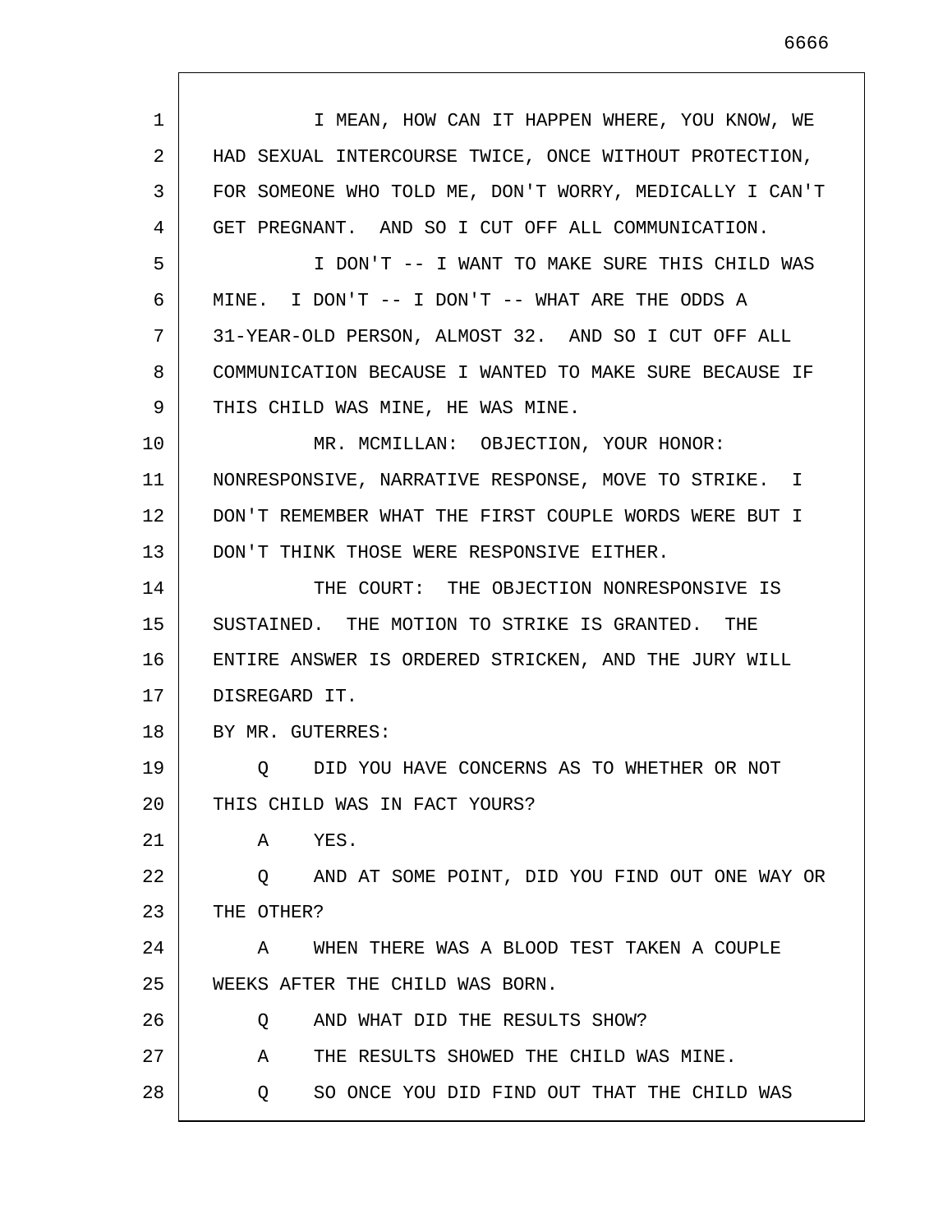| 1  | YOURS, COULD YOU TELL ME WHAT WAS THE NEXT CONTACT THAT |
|----|---------------------------------------------------------|
| 2  | YOU HAD WITH MS. DUVAL AND/OR YOUR SON?                 |
| 3  | A I DON'T REMEMBER -- I MEAN, IT WAS JUST A --          |
| 4  | YOU KNOW, I WAS -- YOU KNOW, JUST FELT -- YOU KNOW, I   |
| 5  | DON'T REMEMBER EXACTLY AT THAT POINT OF WHEN EXACTLY WE |
| 6  | SPOKE AGAIN.                                            |
| 7  | I REMEMBER -- I DON'T REMEMBER THE CHAIN OF             |
| 8  | EVENTS THAT HAPPENED AFTER THAT. I JUST -- WE WERE      |
| 9  | VERY -- VERY -- VERY TOUGH TIME.                        |
| 10 | O AT SOME POINT, DID YOU START HAVING SOME KIND         |
| 11 | OF VISITATIONS WITH YOUR SON AFTER HIS BIRTH?           |
| 12 | I BELIEVE IN OCTOBER OF 2008, I WENT OVER, I<br>A       |
| 13 | THINK LIKE ONCE OR TWICE.                               |
| 14 | AND THEN AT SOME POINT AFTER OCTOBER 2008, DID<br>O     |
| 15 | YOUR VISITS BECOME MORE FREQUENT?                       |
| 16 | NO. I MEAN, I DON'T THINK THERE WAS REALLY A<br>A       |
| 17 | SCHEDULED PATTERN OF VISITATIONS. I REALLY JUST DIDN'T  |
| 18 | KNOW WHAT TO DO.                                        |
| 19 | I MEAN, IT WAS ONE OF THOSE THINGS, I JUST, AT          |
| 20 | THAT PARTICULAR POINT IN MY LIFE, I JUST DIDN'T KNOW    |
| 21 | WHAT TO DO. SO, YEAH, I DIDN'T REALLY KNOW WHAT TO DO.  |
| 22 | MR. MCMILLAN: OBJECTION, YOUR HONOR: MOVE TO            |
| 23 | STRIKE EVERYTHING AFTER "THERE WAS NO SCHEDULED         |
| 24 | VISITATION" AS NONRESPONSIVE TO THE QUESTION.           |
| 25 | THE COURT: THE OBJECTION IS SUSTAINED. THE              |
| 26 | MOTION TO STRIKE IS GRANTED. ALL PORTIONS OF THE        |
| 27 | ANSWER BEGINNING WITH "I DIDN'T KNOW WHAT TO DO" AND    |
| 28 | EVERYTHING THEREAFTER IS ORDERED STRICKEN, AND THE JURY |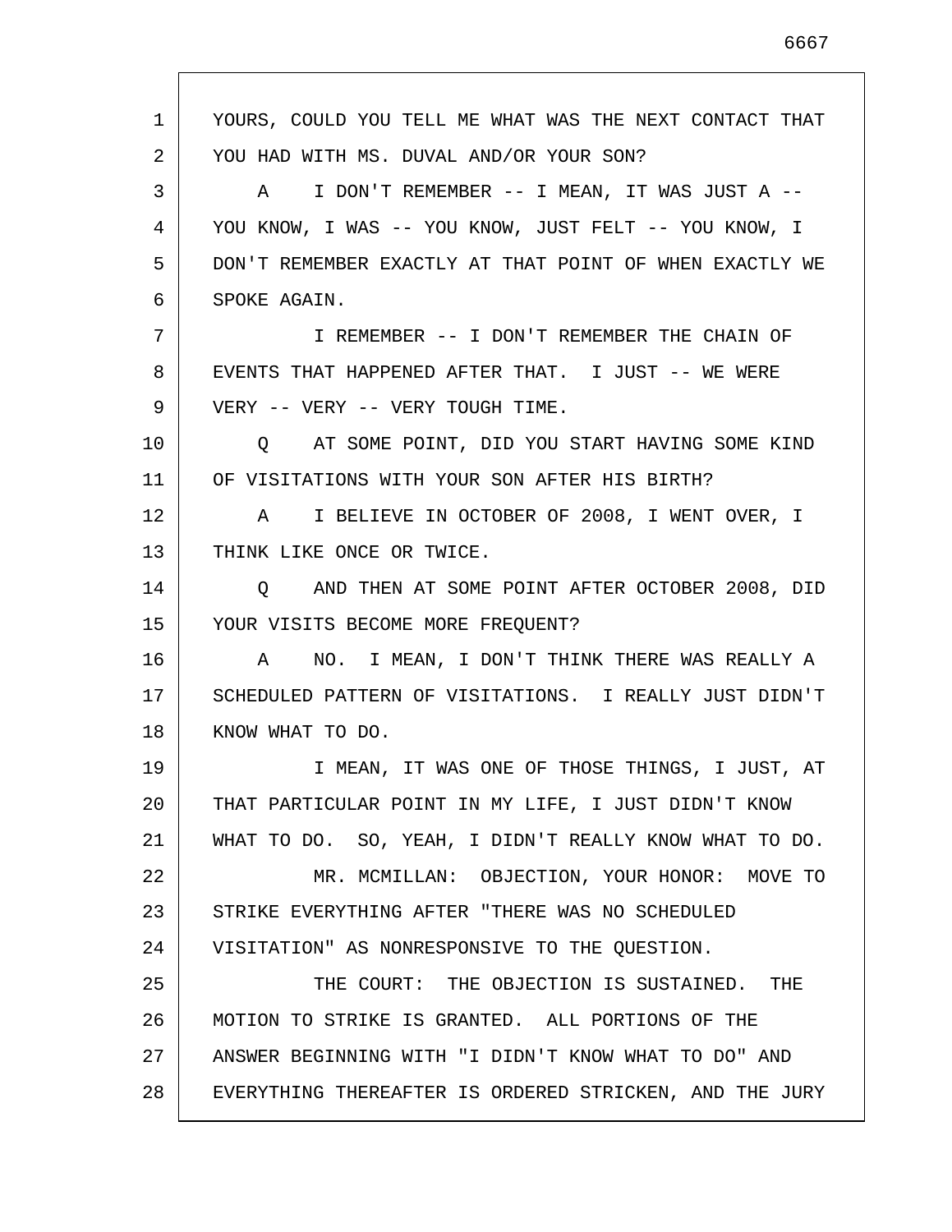| 1  | WILL DISREGARD.                                           |
|----|-----------------------------------------------------------|
| 2  | BY MR. GUTERRES:                                          |
| 3  | WHO CHOSE THE NAME FOR YOUR SON?<br>Q                     |
| 4  | SHE DID.<br>A                                             |
| 5  | DID YOU HAVE ANY INPUT IN THAT?<br>$Q \qquad \qquad$      |
| 6  | $NO$ -- $NO$ .<br>A                                       |
| 7  | AT SOME POINT IN TIME, DID MS. DUVAL SERVE YOU<br>$\circ$ |
| 8  | WITH SOME PAPERS WITH REGARD TO THE PATERNITY OF YOUR     |
| 9  | SON?                                                      |
| 10 | YES. IN NOVEMBER OF -- I THINK IN NOVEMBER<br>A           |
| 11 | OF 2008.                                                  |
| 12 | AND TELL US WHAT YOU REMEMBER, WITH REGARD TO<br>O.       |
| 13 | BEING SERVED WITH THOSE PAPERS?                           |
| 14 | ONE OF HER FRIENDS SHOWED UP AT MY DOOR AND<br>A          |
| 15 | KNOCKED ON MY DOOR AND SERVED ME WITH PAPERS.             |
| 16 | AND AS A RESULT OF BEING SERVED WITH THOSE<br>O           |
| 17 | PAPERS, DID IT INCLUDE ANY DISCUSSIONS ABOUT              |
| 18 | VISITATIONS WITH YOUR SON?                                |
| 19 | A ARE YOU TALKING ABOUT IN THE PAPERWORK, LIKE            |
| 20 | READING THROUGH THE PAPERWORK?                            |
| 21 | YES.<br>Q                                                 |
| 22 | A THE PAPERWORK INVOLVED CHILD SUPPORT AND FOR            |
| 23 | ME TO BEGIN VISITATIONS.                                  |
| 24 | AND DID THOSE VISITATIONS IN FACT THEN<br>Q               |
| 25 | COMMENCE SOMETIME AFTER NOVEMBER?                         |
| 26 | THEY COMMENCED IN FEBRUARY OF 2009.<br>A                  |
| 27 | FEBRUARY 2009.                                            |
| 28 | SO LET'S JUMP TO FEBRUARY OF 2009. WHAT SORT<br>Q         |

L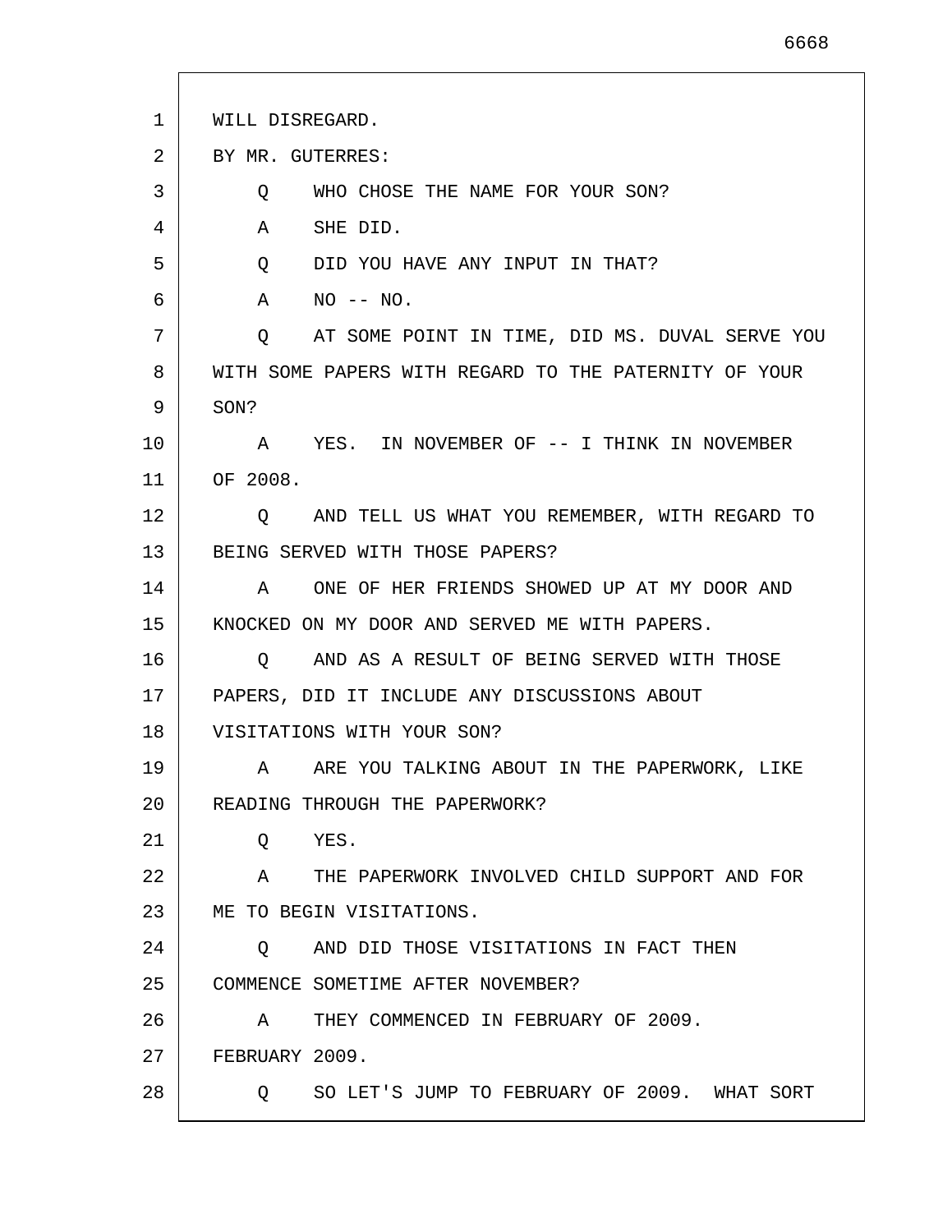1 2 3 4 5 6 7 8 9 10 11 12 13 14 15 16 17 18 19 20 21 22 23 24 25 26 27 28 OF VISITATION SCHEDULE WAS SET UP? A I THINK IT WAS TUESDAY, THURSDAY, FROM, GOSH, I THINK 4:30 TIL 6:30 OR 7:00. I CAN'T REMEMBER EXACTLY WHAT TIME. AND I -- AND I -- I'M NOT SURE IF IT WAS ON EVERY OTHER SATURDAY, BUT IT WAS JUST A FEW HOURS AT A TIME. LIKE TWO HOURS AT A TIME. Q AND WERE THESE VISITS WHERE YOU BASICALLY HAD YOUR SON ALONE, OR WERE THEY MONITORED? A NO, I HAD HIM ALONE. AND I'D ALWAYS HAVE SOMEBODY WITH ME. Q TELL US, DURING THE TIME -- TAKING YOU BACK TO THE FEBRUARY 2009 TIME FRAME, TELL US ABOUT ANY FEEDING ISSUES THAT YOU HAD WITH REGARD TO YOUR SON, IF ANY? MR. MCMILLAN: OBJECTION: LACKS FOUNDATION, SPECULATION. THE COURT: OVERRULED. THE WITNESS: YOU SAID BEFORE FEBRUARY 2009? BY MR. GUTERRES: Q NO. IN THE FEBRUARY 2009 TIME FRAME. A I REMEMBER, JUST FROM THE BEGINNING OF WHEN I STARTED VISITATIONS, THERE WAS JUST -- THERE WAS JUST A LOT OF EMAILS OF PUTTING, THIS IS HOW YOU -- THIS IS WHAT YOU NEED TO DO, WITH OUR SON, GIVE IT TO YOUR MOM. SHE CAN READ IT. THERE WAS A LOT OF INFORMATION. A LOT OF EMAILS THAT WERE SENT. MR. MCMILLAN: OBJECTION: NONRESPONSIVE TO THE QUESTION. MOVE TO STRIKE.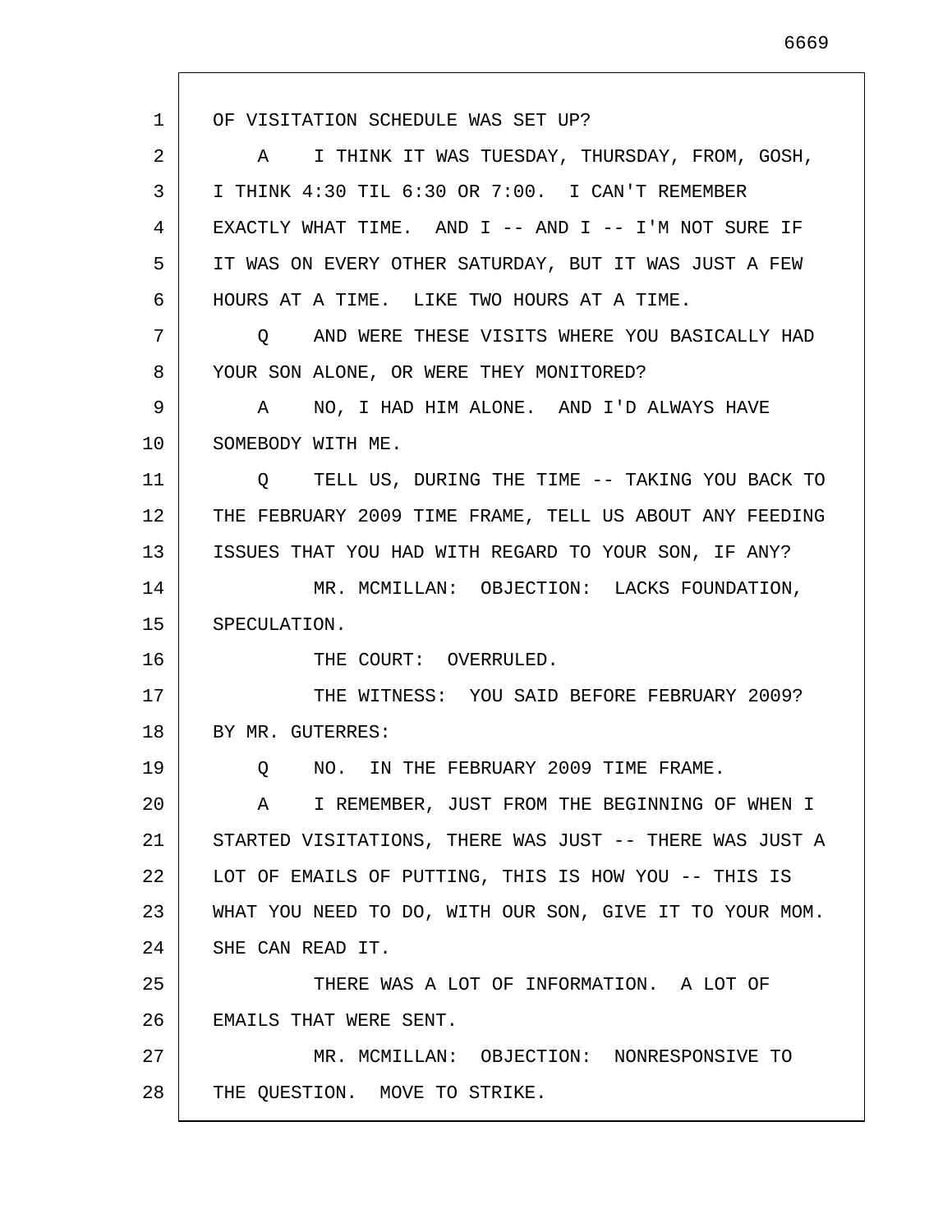| 1  | THE COURT: OVERRULED. MOTION DENIED. GO                 |
|----|---------------------------------------------------------|
| 2  | AHEAD.                                                  |
| 3  | BY MR. GUTERRES:                                        |
| 4  | Q FROM WHOM WERE THESE EMAILS?                          |
| 5  | A FROM MS. DUVAL.                                       |
| 6  | AND WHAT SORTS OF INFORMATION WAS SHE GIVING<br>Q       |
| 7  | YOU IN THESE EMAILS?                                    |
| 8  | A I MEAN, I MEAN, I DON'T KNOW IF WE HAVE THE           |
| 9  | EMAILS HERE. I DON'T KNOW IF YOU WANT ME TO DESCRIBE    |
| 10 | THEM. I MEAN --                                         |
| 11 | O JUST IN GENERAL, JUST LET US -- WHAT KIND OF          |
| 12 | INFORMATION WAS SHE WANTING YOU TO HAVE REGARDING HOW   |
| 13 | TO FEED YOUR SON?                                       |
| 14 | A THE WAY THAT SHE WANTED TO RAISE HER CHILD.           |
| 15 | AND DID SHE INDICATE TO YOU WHAT SORTS OF<br>$\circ$    |
| 16 | FOODS TO FEED HIM?                                      |
| 17 | A SHE INDICATED --                                      |
| 18 | MR. MCMILLAN: LACKS FOUNDATION, CALLS FOR               |
| 19 | SPECULATION.                                            |
| 20 | THE COURT: OVERRULED.                                   |
| 21 | THE WITNESS: SHE INDICATED TO ME THAT SHE               |
| 22 | WANTED TO BREASTFEED ONLY. SHE HAD A LACTATION          |
| 23 | CONSULTANT, AND THEY WERE FOLLOWING THE PATTERN OF HER  |
| 24 | LACTATION CONSULTANT, AND YOU KNOW, AS JUST WALKING IN, |
| 25 | I -- I WASN'T, YOU KNOW, I -- I DON'T -- YOU KNOW, IT   |
| 26 | WAS JUST KIND OF GOING WITH THE FLOW.                   |
| 27 | MR. MCMILLAN: OBJECTION: NONRESPONSIVE, MOVE            |
| 28 | TO STRIKE AFTER "JUST WALKING IN."                      |

 $\mathsf{I}$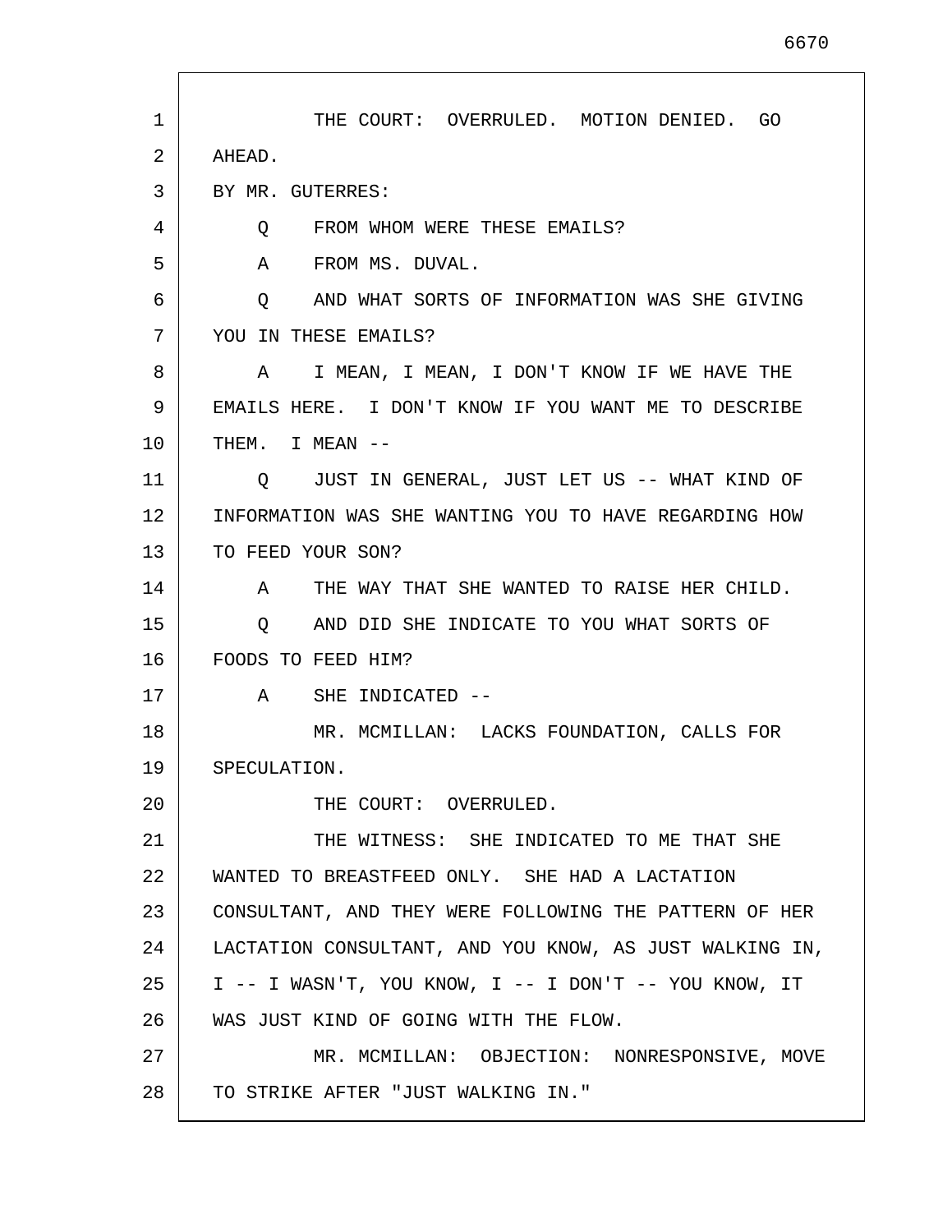1 2 3 4 5 6 7 8 9 10 11 12 13 14 15 16 17 18 19 20 21 22 23 24 25 26 27 28 THE COURT: OBJECTION'S OVERRULED. MOTION TO STRIKE IS DENIED. GO AHEAD. BY MR. GUTERRES: Q THE LACTATION CONSULTANT THAT MS. DUVAL WAS CONSULTING WITH AT THE TIME, WAS THAT ROSA BAGDAZARIAN? A I BELIEVE SO. Q AT SOME POINT IN TIME, DID YOU GET SOME CONCERNS ABOUT YOUR SON'S DEVELOPMENT AND WEIGHT GAIN? A WHAT I HEARD FROM DR. YIM IS THAT HE WAS DEVELOPING ANEMIA AT ABOUT -- I CAN'T REMEMBER WHEN -- LIKE 7 OR 8 MONTHS. AND HE WAS, I BELIEVE HE WAS UNDERWEIGHT. BUT I DIDN'T REALLY HAVE A -- I WASN'T ALARMED BECAUSE LIKE I SAID, I WAS JUST TRYING TO GET ADJUSTED TO THIS LIFESTYLE OF VISITATIONS AND EVERYTHING ELSE. MR. MCMILLAN: OBJECTION: NONRESPONSIVE TO THE QUESTION, MOVE TO STRIKE THE ENTIRE ANSWER AS TO TIME. THE COURT: THE OBJECTION'S OVERRULED. MOTION TO STRIKE IS DENIED. GO AHEAD. BY MR. GUTERRES: Q THANK YOU. I WANT YOU TO TURN YOUR ATTENTION TO AN EXHIBIT, AND IT'S EXHIBIT 1064, AND THE BATES RANGES ARE 1896 TO 1897. AND LET ME GET THAT FOR YOU. IT'S ACTUALLY IN THE BOOKS, BUT I'LL JUST PRESENT THAT TO YOU. JBCT1896 AND 1897 OF EXHIBIT 1064. AND FOR THE RECORD, THIS IS AN EMAIL FROM RYAN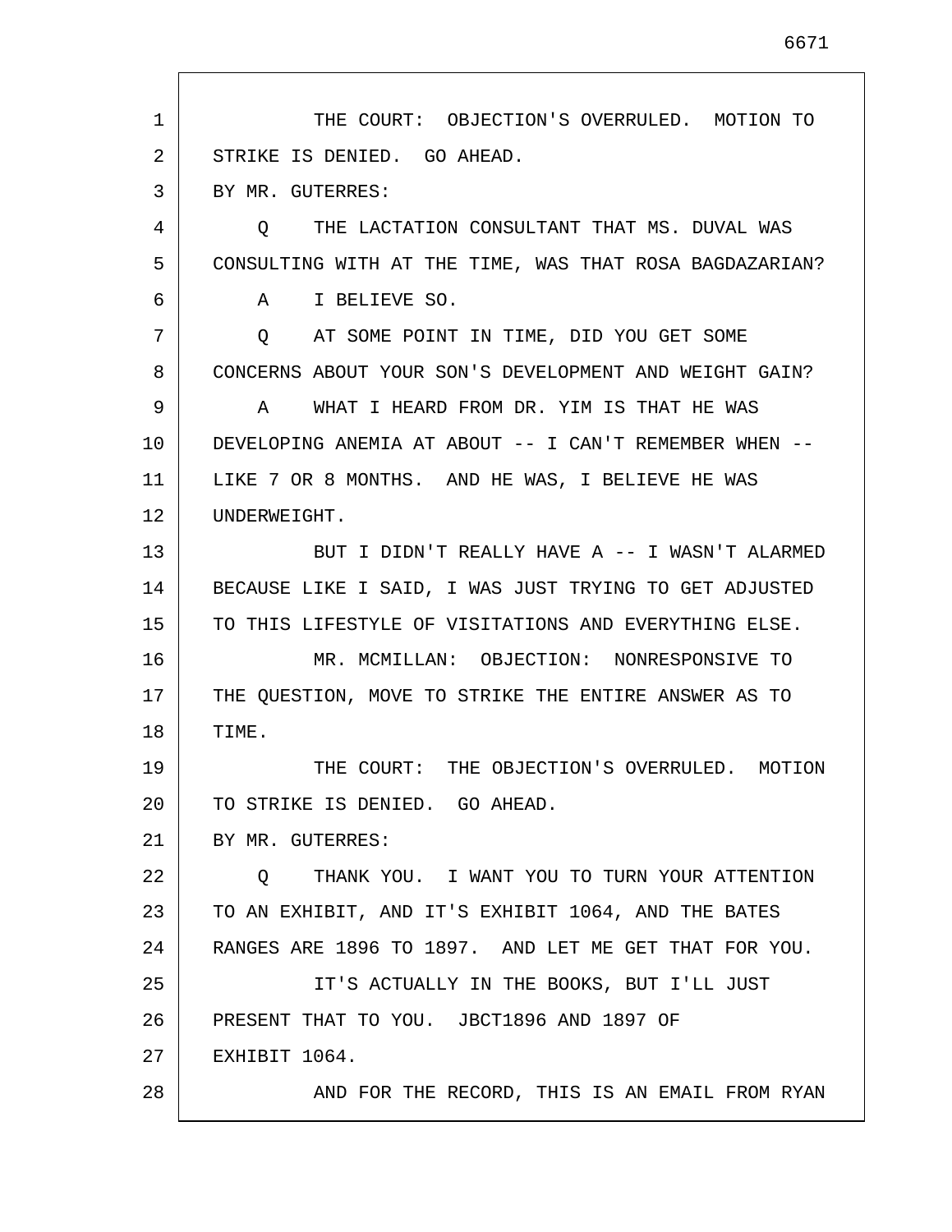| $\mathbf{1}$ | MILLS TO EMILY BERGER DATED JUNE 21, 2010, AT 3:56.     |
|--------------|---------------------------------------------------------|
| 2            | THE SUBJECT MATTER IS NUTRITION HISTORY.                |
| 3            | MAY I PROCEED, YOUR HONOR?                              |
| 4            | THE COURT: YES.                                         |
| 5            | MR. GUTERRES: THANK YOU.                                |
| 6            | BY MR. GUTERRES:                                        |
| 7            | Q MR. MILLS, HAVE YOU HAD A CHANCE TO TAKE A            |
| 8            | LOOK AT EXHIBIT 1064?                                   |
| 9            | A YES. I DO HAVE A QUESTION THOUGH. IF THIS             |
| 10           | WAS MY ATTORNEY, HOW -- IN DEPENDENCY COURT, HOW -- I   |
| 11           | THOUGHT THERE WAS AN ATTORNEY/CLIENT RELATIONSHIP.      |
| 12           | Q LET ME ADDRESS A COUPLE OF THINGS.                    |
| 13           | DO YOU SEE -- DO YOU SEE THE STAMP ON THE TOP           |
| 14           | RIGHT?                                                  |
| 15           | YES.<br>A                                               |
| 16           | AND IT SAYS ADMITTED IN EVIDENCE?<br>Q                  |
| 17           | YES.<br>A                                               |
| 18           | OKAY. AND THEN --<br>Q                                  |
| 19           | OH. THAT'S RIGHT. YEAH, SHE ASKED ME TO PUT<br>Α        |
| 20           | SOMETHING TOGETHER THAT SHE COULD SUBMIT TO THE COURT   |
| 21           | THROUGH EMAIL. THAT'S CORRECT. RIGHT.                   |
| 22           | DOES THAT REFRESH YOUR RECOLLECTION NOW?<br>Q           |
| 23           | YEAH. SHE ASKED ME FOR KIND OF A SUMMARY OF<br>Α        |
| 24           | WHAT WAS GOING ON THAT SHE COULD SUBMIT TO THE COURT.   |
| 25           | AND IS THIS -- ON REVIEW OF THIS EMAIL, DOES<br>$\circ$ |
| 26           | THAT REFRESH YOUR RECOLLECTION AS TO WHY YOU WENT AND   |
| 27           | PUT TOGETHER THIS DOCUMENT?                             |
| 28           | YES.<br>A                                               |
|              |                                                         |

 $\mathsf{I}$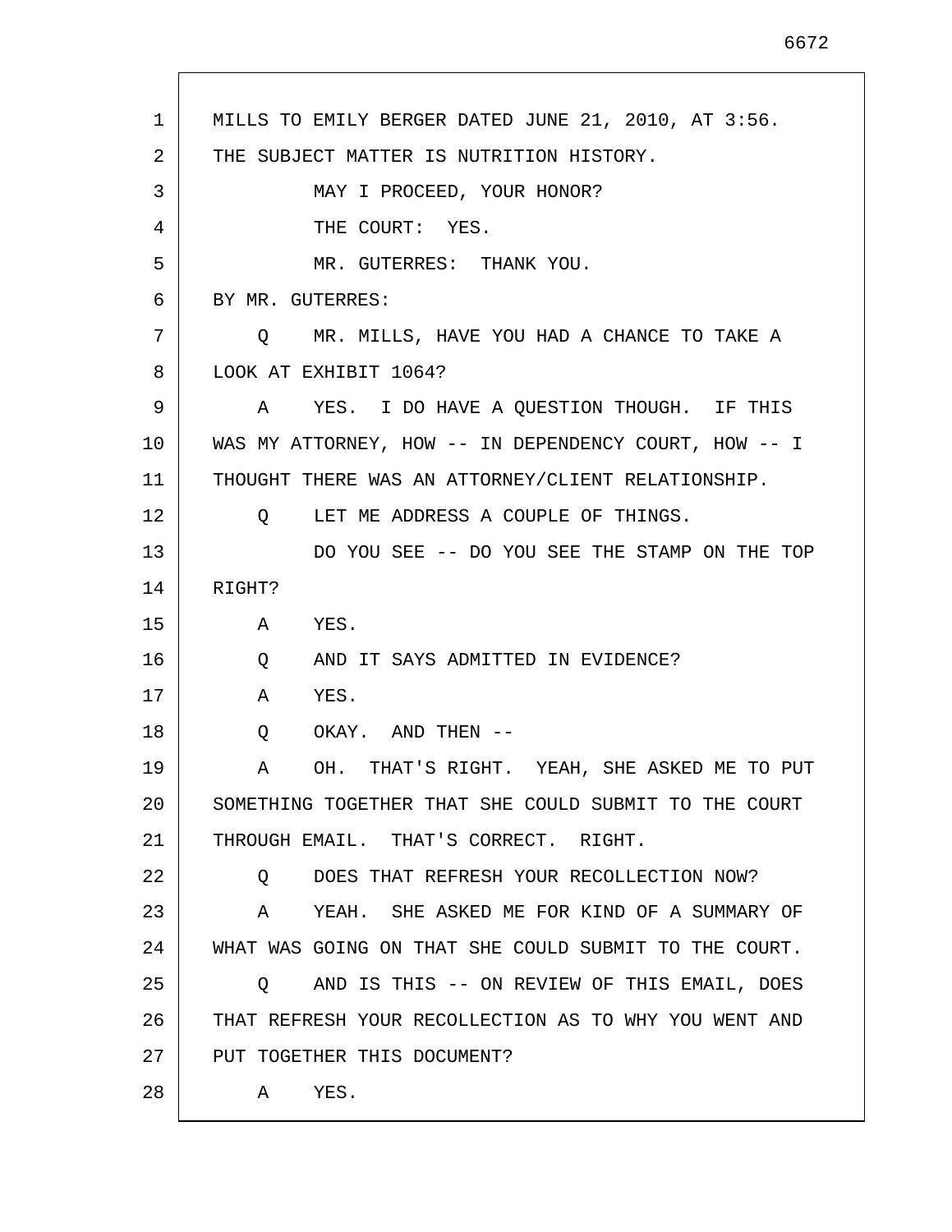| $\mathbf{1}$ | O AND WHAT WERE YOU TRYING TO DOCUMENT IN             |
|--------------|-------------------------------------------------------|
| 2            | THIS -- IN THIS EMAIL?                                |
| 3            | MR. MCMILLAN: OBJECTION, YOUR HONOR: THE              |
| 4            | WITNESS IS READING THE DOCUMENT. IMPROPER REFRESHMENT |
| 5            | OF RECOLLECTION.                                      |
| 6            | THE COURT: OVERRULED. THAT'S NOT THE                  |
| 7            | QUESTION.                                             |
| 8            | THE WITNESS: CAN YOU RESTATE THE QUESTION,            |
| 9            | PLEASE?                                               |
| 10           | BY MR. GUTERRES:                                      |
| 11           | Q SURE. WHAT WERE YOU TRYING TO DOCUMENT IN           |
| 12           | PREPARING THIS EMAIL?                                 |
| 13           | MR. MCMILLAN: OBJECTION, YOUR HONOR: LACKS            |
| 14           | FOUNDATION, CALLS FOR SPECULATION. THE WITNESS IS     |
| 15           | READING THE DOCUMENT TO ANSWER THE QUESTION.          |
| 16           | THE COURT: I THINK I ALREADY RULED ON THAT,           |
| 17           | MR. MCMILLAN. THE OBJECTION IS OVERRULED. I DON'T     |
| 18           | WANT THE OBJECTION AGAIN.                             |
| 19           | THE WITNESS: I WAS JUST -- I WAS -- WHEN              |
| 20           | MS. BERGER ASKED ME TO PUT TOGETHER A SUMMARY, LIKE I |
| 21           | SAID, I DID MY BEST TO KIND OF DO KIND OF A TIMELINE  |
| 22           | OF -- OF -- FROM MY POINT OF VIEW, WHAT WAS GOING ON. |
| 23           | BY MR. GUTERRES:                                      |
| 24           | Q OKAY. AND YOU STARTED OFF -- YOUR TIMELINE,         |
| 25           | WITH REGARD WITH CERTAIN ISSUES THAT YOU WERE HAVING, |
| 26           | OR DIFFERENCES THAT YOU WERE HAVING WITH MS. DUVAL    |
| 27           | REGARDING THE FEEDING OF YOUR SON?                    |
| 28           | MR. MCMILLAN: OBJECTION: LEADING.                     |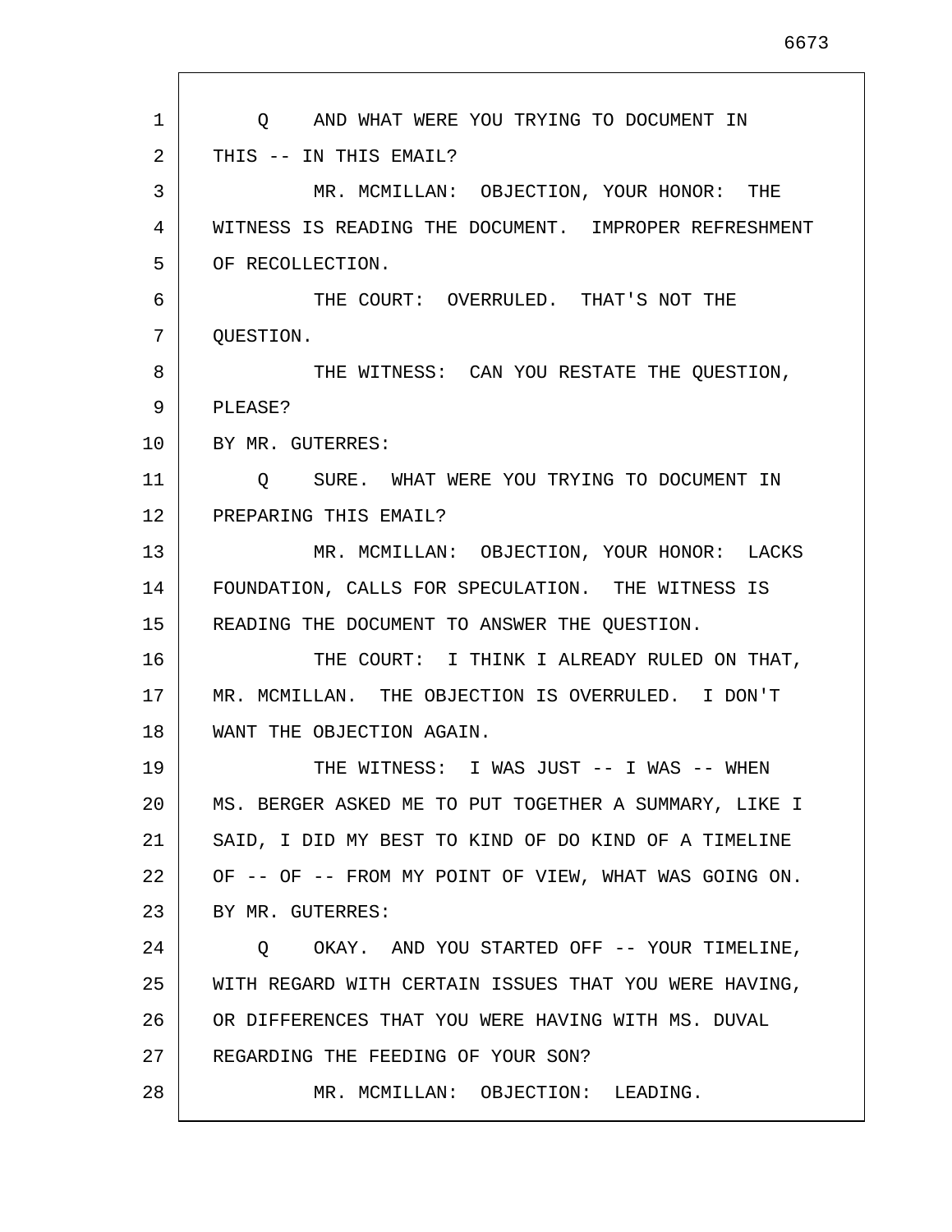1 2 3 4 5 6 7 8 9 10 11 12 13 14 15 16 17 18 19 20 21 22 23 24 25 26 27 28 THE COURT: SUSTAINED. BY MR. GUTERRES: Q TELL US ABOUT WHAT YOU DOCUMENTED WITH REGARD TO ANY ISSUES YOU HAD WITH MS. DUVAL REGARDING THE FEEDING OF YOUR SON. A I THINK WHEN I ENTERED AT -- IN FEBRUARY, FIRST, I JUST DIDN'T KNOW WHAT -- I DIDN'T KNOW WHAT MY ROLE WAS. I WAS STILL TRYING TO FIGURE OUT WHAT MY ROLE WAS. AND WHEN I WALKED IN, I, YOU KNOW, THERE WERE A -- LIKE I SAID, THERE WAS A LOT OF DOCUMENTATION PROVIDED AS TO THE DIRECTION AND THE CARE FOR HER CHILD. AND I THINK A LOT OF TIMES, I JUST -- I DIDN'T KNOW WHAT MY ROLE WAS. WHEN I HAD MY VISITATIONS, I WAS GIVEN VERY CLEAR INSTRUCTION BY MS. DUVAL THAT SHE HAS A PLAN, AND LIKE I SAID, THIS IS ALL NEW TO ME. SO FOR A PERIOD OF TIME, I JUST WENT ALONG WITH THE PLAN. Q OKAY. AND -- MR. MCMILLAN: OBJECTION: NONRESPONSIVE, NARRATIVE RESPONSE, MOVE TO STRIKE. THE COURT: THE OBJECTION NONRESPONSIVE IS SUSTAINED. MOTION TO STRIKE IS GRANTED. THE ENTIRE ANSWER IS ORDERED STRICKEN. AND THE JURY DISREGARD IT. WHY DON'T YOU REPEAT THE QUESTION, IF YOU WANT TO, MR. GUTERRES. MR. GUTERRES: THANK YOU, YOUR HONOR.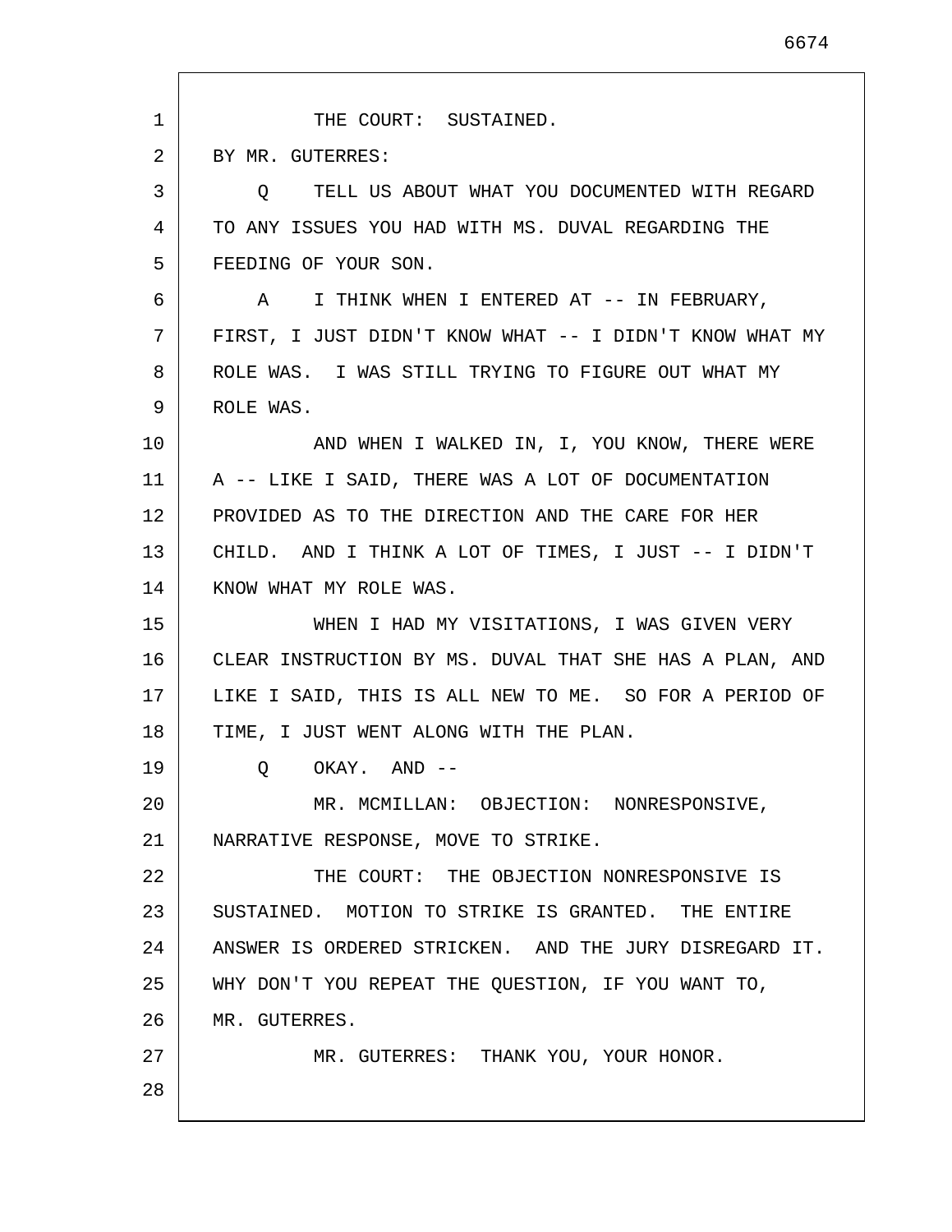1 2 3 4 5 6 7 8 9 10 11 12 13 14 15 16 17 18 19 20 21 22 23 24 25 26 27 28 BY MR. GUTERRES: Q AT SOME POINT, WAS THERE ANY DIFFERENCES THAT YOU HAD WITH REGARD TO TIMING OF THE INTRODUCTION OF SOLID FOOD? A THE DIFFERENCES CAME WHEN I HEARD THAT HE WAS ANEMIC. AND THE DIFFERENCES WERE I DIDN'T UNDERSTAND WHY IT WASN'T BEING INTRODUCED. LIKE I SAID, IF I DIDN'T HEAR THAT HE WASN'T ANEMIC AND YOU KNOW, SLOWING DOWN IN HIS WEIGHT, I, YOU KNOW, I DON'T THINK THERE WOULD HAVE BEEN ANY CONCERNS.  $Q$  SO  $-$ MR. MCMILLAN: OBJECTION: NONRESPONSIVE, MOVE TO STRIKE EVERYTHING BEYOND THE WORD -- ACTUALLY, I'M NOT SURE IF WE GOT A YES. THE COURT: THE OBJECTION IS SUSTAINED. THE OBJECTION BEING NONRESPONSIVE IS SUSTAINED. THE MOTION TO STRIKE IS GRANTED. THE ANSWER IS ORDERED STRICKEN, AND THE JURY DISREGARD IT. YOU CAN -- BY MR. GUTERRES: Q MR. MILLS -- THE COURT: GO AHEAD, MR. GUTERRES. MR. GUTERRES: THANK YOU, YOUR HONOR. BY MR. GUTERRES: Q AT SOME POINT IN TIME, DID YOU GET INFORMATION FROM RYAN'S PEDIATRICIAN REGARDING HIS CONDITION? A THAT WHOLE TIME -- I DON'T, LIKE I SAID, I HAVE -- I DON'T REMEMBER HOW I FOUND IT, BUT I -- SOMETHING CAME UP TO WHERE HE WAS ANEMIC. I DON'T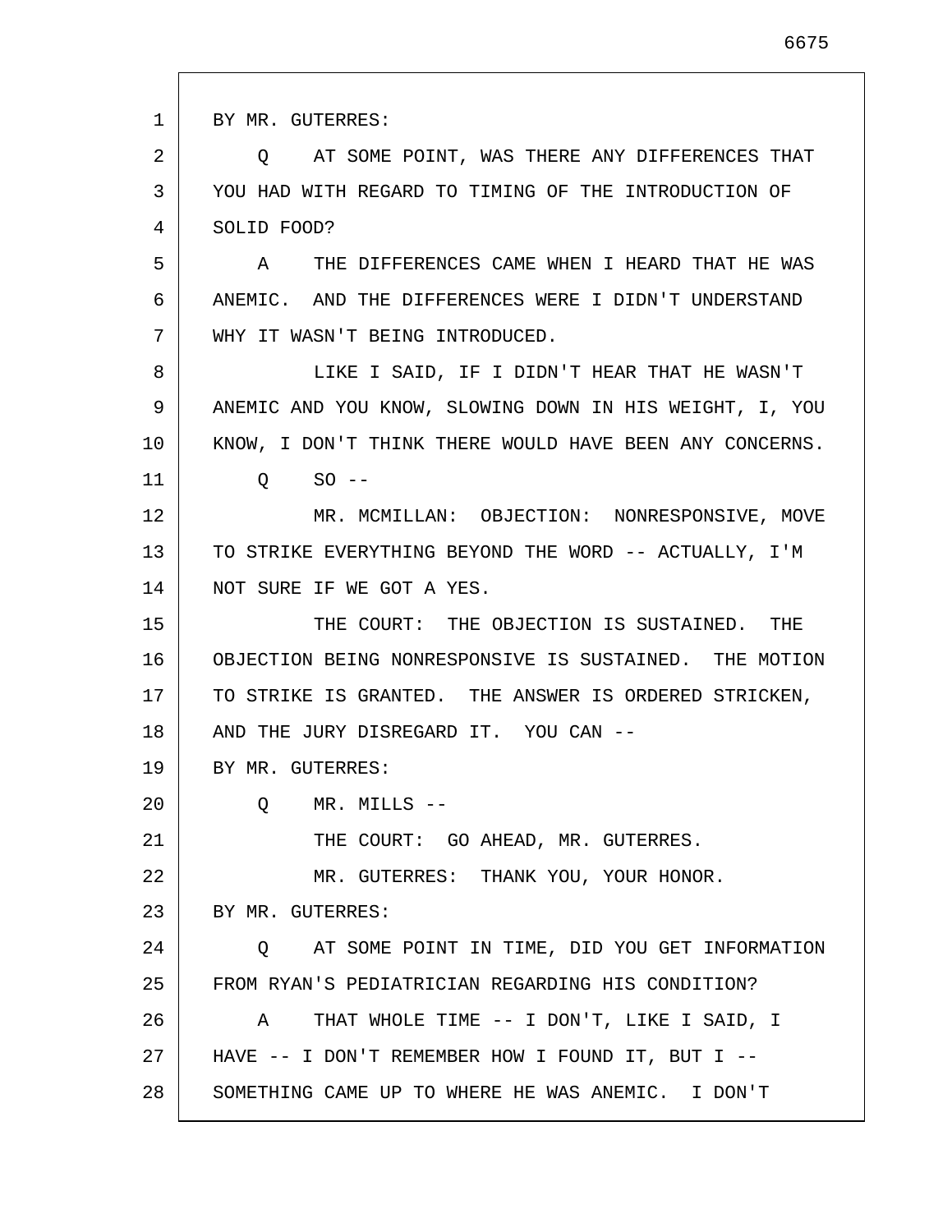| $\mathbf{1}$ | KNOW, SO I GUESS THE ANSWER IS YES.                     |
|--------------|---------------------------------------------------------|
| 2            | MR. MCMILLAN: OBJECTION -- OKAY. OBJECTION:             |
| 3            | NONRESPONSIVE BEFORE THE FINAL YES, MOVE TO STRIKE      |
| 4            | EVERYTHING UP TO THE YES.                               |
| 5            | THE COURT: ALL RIGHT. PLEASE DON'T INTERRUPT            |
| 6            | THE WITNESS AGAIN, MR. MCMILLAN. THE OBJECTION          |
| 7            | NONRESPONSIVE, PART OF THE ANSWER IS SUSTAINED. THE     |
| 8            | MOTION TO STRIKE IS GRANTED.                            |
| 9            | ALL PORTIONS OF THE ANSWER EXCEPT "I DON'T              |
| 10           | KNOW, SO I GUESS THE ANSWER IS YES" ARE ORDERED         |
| 11           | STRICKEN. AND THE JURY DISREGARD IT.                    |
| 12           | BY MR. GUTERRES:                                        |
| 13           | O DIRECTING YOUR ATTENTION TO EXHIBIT 1064 ON           |
| 14           | THAT FIRST PAGE, JBCT1896, COULD YOU PLEASE READ TO     |
| 15           | YOURSELF THAT FIRST PARAGRAPH, AND THEN LET ME KNOW     |
| 16           | WHEN YOU'RE DONE?                                       |
| 17           | A OKAY.                                                 |
| 18           | HAVING READ THAT FIRST PARAGRAPH OF<br>$\circ$          |
| 19           | EXHIBIT 1064, DOES THAT REFRESH YOUR RECOLLECTION OF    |
| 20           | YOUR DISCUSSIONS WITH DR. YIM?                          |
| 21           | IT DOES, BUT LIKE I SAID, I DON'T, I DON'T --<br>A      |
| 22           | I REMEMBER -- IT'S STILL VERY VAGUE, MY DISCUSSIONS     |
| 23           | WITH HER.                                               |
| 24           | YOU HAD INDICATED THAT YOU HAD LEARNED -- DID<br>Q      |
| 25           | YOU LEARN OF SOME TYPE OF ANEMIC CONDITION THAT RELATED |
| 26           | TO YOUR SON?                                            |
| 27           | YES.<br>A                                               |
| 28           | AND IN REVIEWING EXHIBIT 1064, DOES THAT<br>Q.          |
|              |                                                         |

 $\mathsf{I}$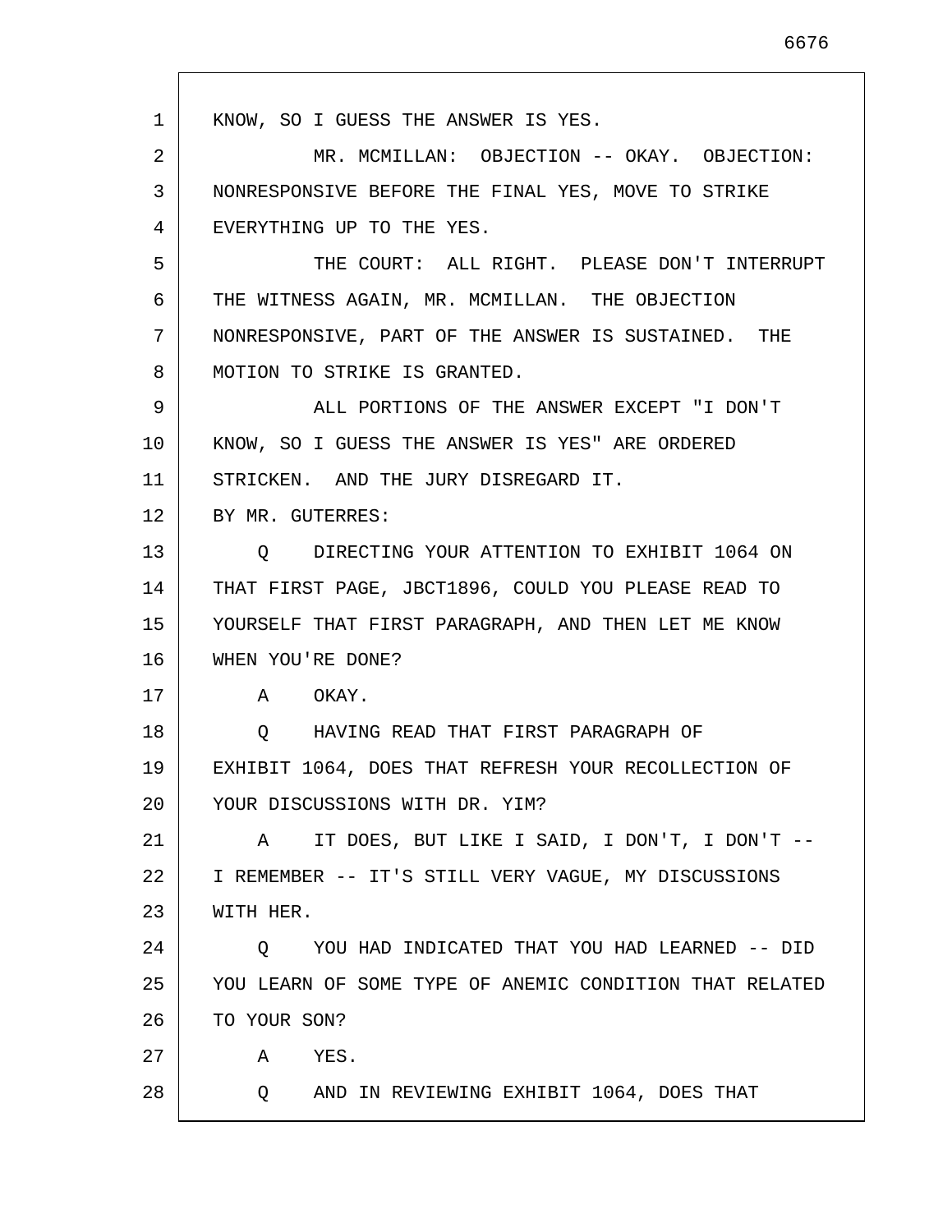| $\mathbf{1}$ | REFRESH YOUR RECOLLECTION OF THE SOURCE OF THAT                    |
|--------------|--------------------------------------------------------------------|
| 2            | INFORMATION?                                                       |
| 3            | A<br>YES.                                                          |
| 4            | Q AND WHO WAS THE SOURCE OF THAT INFORMATION?                      |
| 5            | A<br>DR. YIM.                                                      |
| 6            | AND DID DR. YIM INDICATE TO YOU ANYTHING WITH<br>$Q \qquad \qquad$ |
| 7            | REGARD TO WHY PERHAPS YOUR SON MIGHT BE ANEMIC?                    |
| 8            | MR. MCMILLAN: OBJECTION, YOUR HONOR: CALLS                         |
| 9            | FOR HEARSAY.                                                       |
| 10           | THE COURT: THE OBJECTION IS OVERRULED. THE                         |
| 11           | QUESTION CALLS FOR A YES OR NO ANSWER.                             |
| 12           | THE WITNESS: CAN YOU REPEAT THE QUESTION                           |
| 13           | AGAIN?                                                             |
| 14           | MR. GUTERRES: MAY I HAVE IT READ IT BACK,                          |
| 15           | YOUR HONOR?                                                        |
| 16           | THE COURT: YES. ASK THE REPORTER TO READ THE                       |
| 17           | QUESTION.                                                          |
| 18           | (THE RECORD WAS READ AS REQUESTED)                                 |
| 19           | THE WITNESS: I CAN'T REMEMBER THE                                  |
| 20           | CONVERSATION. I'M SORRY -- I DON'T -- I MEAN, THIS IS              |
| 21           | SIX YEARS AGO, SIX-AND-A-HALF YEARS AGO.                           |
| 22           | BY MR. GUTERRES:                                                   |
| 23           | WELL, IN PREPARING EXHIBIT 1064, YOU DID IT ON<br>$\circ$          |
| 24           | THE DATE THAT IT BEARS, YES?                                       |
| 25           | YES.<br>A                                                          |
| 26           | JUNE -- AND WHAT DATE WAS THAT?<br>Q                               |
| 27           | LOOKS LIKE JUNE 21, 2010.<br>A                                     |
| 28           | AND YOU TRIED TO PUT DOWN AS COMPLETE A<br>Q                       |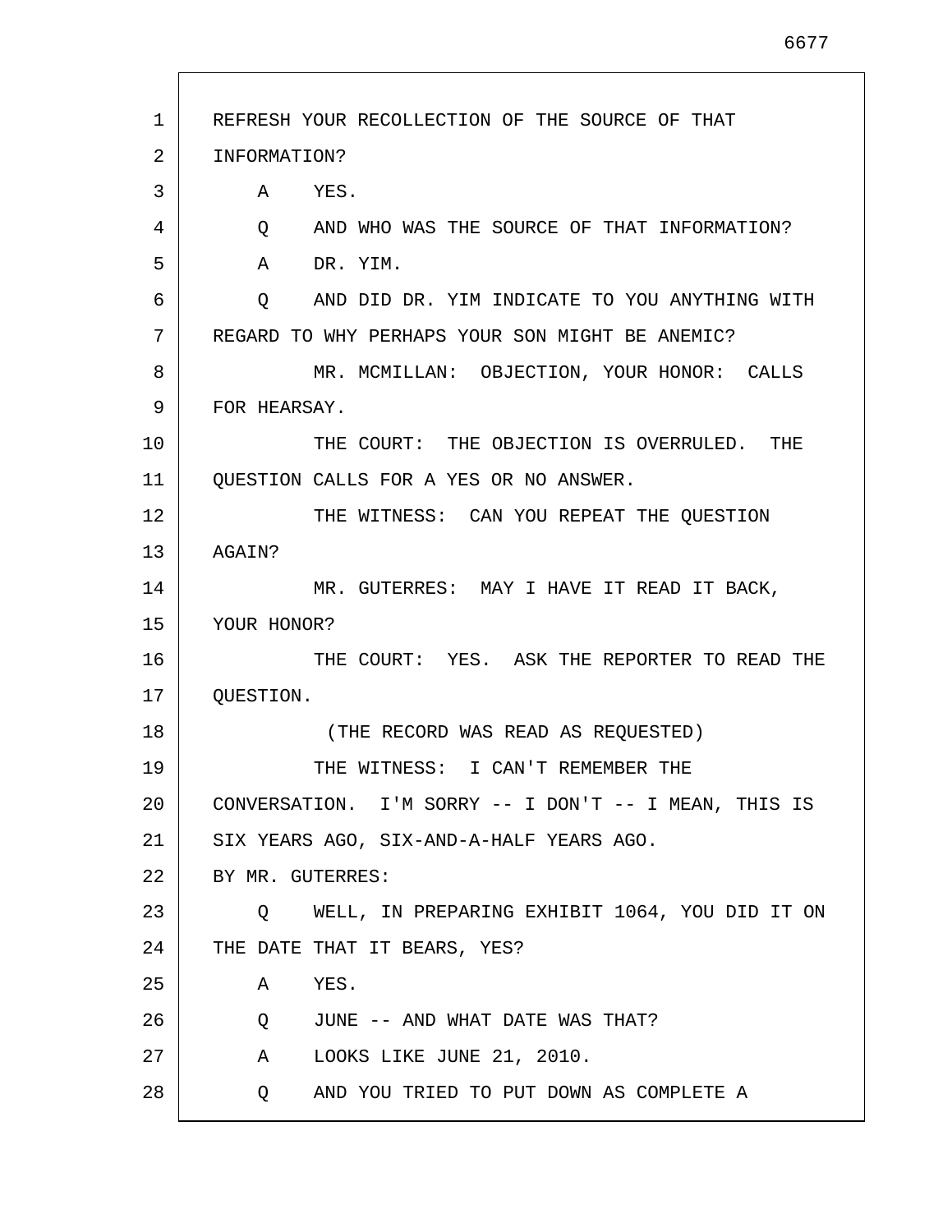| PICTURE AS YOU COULD, BASED ON THE INFORMATION YOU HAD<br>1<br>2<br>AT THAT TIME?<br>3<br>MR. MCMILLAN: OBJECTION: LEADING.<br>4<br>THE COURT: SUSTAINED.<br>5<br>BY MR. GUTERRES:<br>DID YOU HAVE AN UNDERSTANDING, MR. MILLS, THAT<br>6<br>$\circ$<br>7<br>EXHIBIT 1064 WAS SOMETHING THAT WAS GOING TO BE<br>8<br>PRESENTED TO THE JUVENILE COURT?<br>9<br>MR. MCMILLAN: LEADING. OBJECTION.<br>10<br>THE COURT: SUSTAINED.<br>11<br>BY MR. GUTERRES:<br>12<br>DID YOU HAVE AN UNDERSTANDING WHAT WAS GOING<br>$\circ$<br>13<br>TO HAPPEN WITH THIS EMAIL THAT YOU PREPARED?<br>14<br>I DID.<br>A<br>15<br>AND WHAT WAS THAT?<br>Q<br>16<br>I DIDN'T KNOW -- I DIDN'T KNOW EXACTLY WHAT<br>A<br>17<br>MS. BERGER WAS GOING TO DO WITH IT. SHE ASKED SIMPLY<br>18<br>FOR A HISTORY.<br>19<br>AND AT SOME POINT, IF YOU LOOK AT, ON THE TOP<br>O.<br>20<br>WHERE IT SAYS, A STICKER, WHERE IT SAYS, "ADMITTED IN<br>21<br>EVIDENCE" AND THE DATE?<br>22<br>YES.<br>A<br>23<br>Q<br>CAN YOU READ THAT?<br>24<br>AUGUST 9TH, 2010.<br>A<br>25<br>AND DOES THAT REFRESH YOUR RECOLLECTION THAT<br>Q<br>26<br>AUGUST 9TH, 2010, WAS ONE OF THE DATES WHERE YOU HAD<br>27<br>YOUR ADJUDICATION HEARING?<br>28<br>MR. MCMILLAN: OBJECTION: LEADING, ALSO LACKS |  |
|-----------------------------------------------------------------------------------------------------------------------------------------------------------------------------------------------------------------------------------------------------------------------------------------------------------------------------------------------------------------------------------------------------------------------------------------------------------------------------------------------------------------------------------------------------------------------------------------------------------------------------------------------------------------------------------------------------------------------------------------------------------------------------------------------------------------------------------------------------------------------------------------------------------------------------------------------------------------------------------------------------------------------------------------------------------------------------------------------------------------------------------------------------------------------------------------------------------------------------------------------------------|--|
|                                                                                                                                                                                                                                                                                                                                                                                                                                                                                                                                                                                                                                                                                                                                                                                                                                                                                                                                                                                                                                                                                                                                                                                                                                                           |  |
|                                                                                                                                                                                                                                                                                                                                                                                                                                                                                                                                                                                                                                                                                                                                                                                                                                                                                                                                                                                                                                                                                                                                                                                                                                                           |  |
|                                                                                                                                                                                                                                                                                                                                                                                                                                                                                                                                                                                                                                                                                                                                                                                                                                                                                                                                                                                                                                                                                                                                                                                                                                                           |  |
|                                                                                                                                                                                                                                                                                                                                                                                                                                                                                                                                                                                                                                                                                                                                                                                                                                                                                                                                                                                                                                                                                                                                                                                                                                                           |  |
|                                                                                                                                                                                                                                                                                                                                                                                                                                                                                                                                                                                                                                                                                                                                                                                                                                                                                                                                                                                                                                                                                                                                                                                                                                                           |  |
|                                                                                                                                                                                                                                                                                                                                                                                                                                                                                                                                                                                                                                                                                                                                                                                                                                                                                                                                                                                                                                                                                                                                                                                                                                                           |  |
|                                                                                                                                                                                                                                                                                                                                                                                                                                                                                                                                                                                                                                                                                                                                                                                                                                                                                                                                                                                                                                                                                                                                                                                                                                                           |  |
|                                                                                                                                                                                                                                                                                                                                                                                                                                                                                                                                                                                                                                                                                                                                                                                                                                                                                                                                                                                                                                                                                                                                                                                                                                                           |  |
|                                                                                                                                                                                                                                                                                                                                                                                                                                                                                                                                                                                                                                                                                                                                                                                                                                                                                                                                                                                                                                                                                                                                                                                                                                                           |  |
|                                                                                                                                                                                                                                                                                                                                                                                                                                                                                                                                                                                                                                                                                                                                                                                                                                                                                                                                                                                                                                                                                                                                                                                                                                                           |  |
|                                                                                                                                                                                                                                                                                                                                                                                                                                                                                                                                                                                                                                                                                                                                                                                                                                                                                                                                                                                                                                                                                                                                                                                                                                                           |  |
|                                                                                                                                                                                                                                                                                                                                                                                                                                                                                                                                                                                                                                                                                                                                                                                                                                                                                                                                                                                                                                                                                                                                                                                                                                                           |  |
|                                                                                                                                                                                                                                                                                                                                                                                                                                                                                                                                                                                                                                                                                                                                                                                                                                                                                                                                                                                                                                                                                                                                                                                                                                                           |  |
|                                                                                                                                                                                                                                                                                                                                                                                                                                                                                                                                                                                                                                                                                                                                                                                                                                                                                                                                                                                                                                                                                                                                                                                                                                                           |  |
|                                                                                                                                                                                                                                                                                                                                                                                                                                                                                                                                                                                                                                                                                                                                                                                                                                                                                                                                                                                                                                                                                                                                                                                                                                                           |  |
|                                                                                                                                                                                                                                                                                                                                                                                                                                                                                                                                                                                                                                                                                                                                                                                                                                                                                                                                                                                                                                                                                                                                                                                                                                                           |  |
|                                                                                                                                                                                                                                                                                                                                                                                                                                                                                                                                                                                                                                                                                                                                                                                                                                                                                                                                                                                                                                                                                                                                                                                                                                                           |  |
|                                                                                                                                                                                                                                                                                                                                                                                                                                                                                                                                                                                                                                                                                                                                                                                                                                                                                                                                                                                                                                                                                                                                                                                                                                                           |  |
|                                                                                                                                                                                                                                                                                                                                                                                                                                                                                                                                                                                                                                                                                                                                                                                                                                                                                                                                                                                                                                                                                                                                                                                                                                                           |  |
|                                                                                                                                                                                                                                                                                                                                                                                                                                                                                                                                                                                                                                                                                                                                                                                                                                                                                                                                                                                                                                                                                                                                                                                                                                                           |  |
|                                                                                                                                                                                                                                                                                                                                                                                                                                                                                                                                                                                                                                                                                                                                                                                                                                                                                                                                                                                                                                                                                                                                                                                                                                                           |  |
|                                                                                                                                                                                                                                                                                                                                                                                                                                                                                                                                                                                                                                                                                                                                                                                                                                                                                                                                                                                                                                                                                                                                                                                                                                                           |  |
|                                                                                                                                                                                                                                                                                                                                                                                                                                                                                                                                                                                                                                                                                                                                                                                                                                                                                                                                                                                                                                                                                                                                                                                                                                                           |  |
|                                                                                                                                                                                                                                                                                                                                                                                                                                                                                                                                                                                                                                                                                                                                                                                                                                                                                                                                                                                                                                                                                                                                                                                                                                                           |  |
|                                                                                                                                                                                                                                                                                                                                                                                                                                                                                                                                                                                                                                                                                                                                                                                                                                                                                                                                                                                                                                                                                                                                                                                                                                                           |  |
|                                                                                                                                                                                                                                                                                                                                                                                                                                                                                                                                                                                                                                                                                                                                                                                                                                                                                                                                                                                                                                                                                                                                                                                                                                                           |  |
|                                                                                                                                                                                                                                                                                                                                                                                                                                                                                                                                                                                                                                                                                                                                                                                                                                                                                                                                                                                                                                                                                                                                                                                                                                                           |  |
|                                                                                                                                                                                                                                                                                                                                                                                                                                                                                                                                                                                                                                                                                                                                                                                                                                                                                                                                                                                                                                                                                                                                                                                                                                                           |  |

Г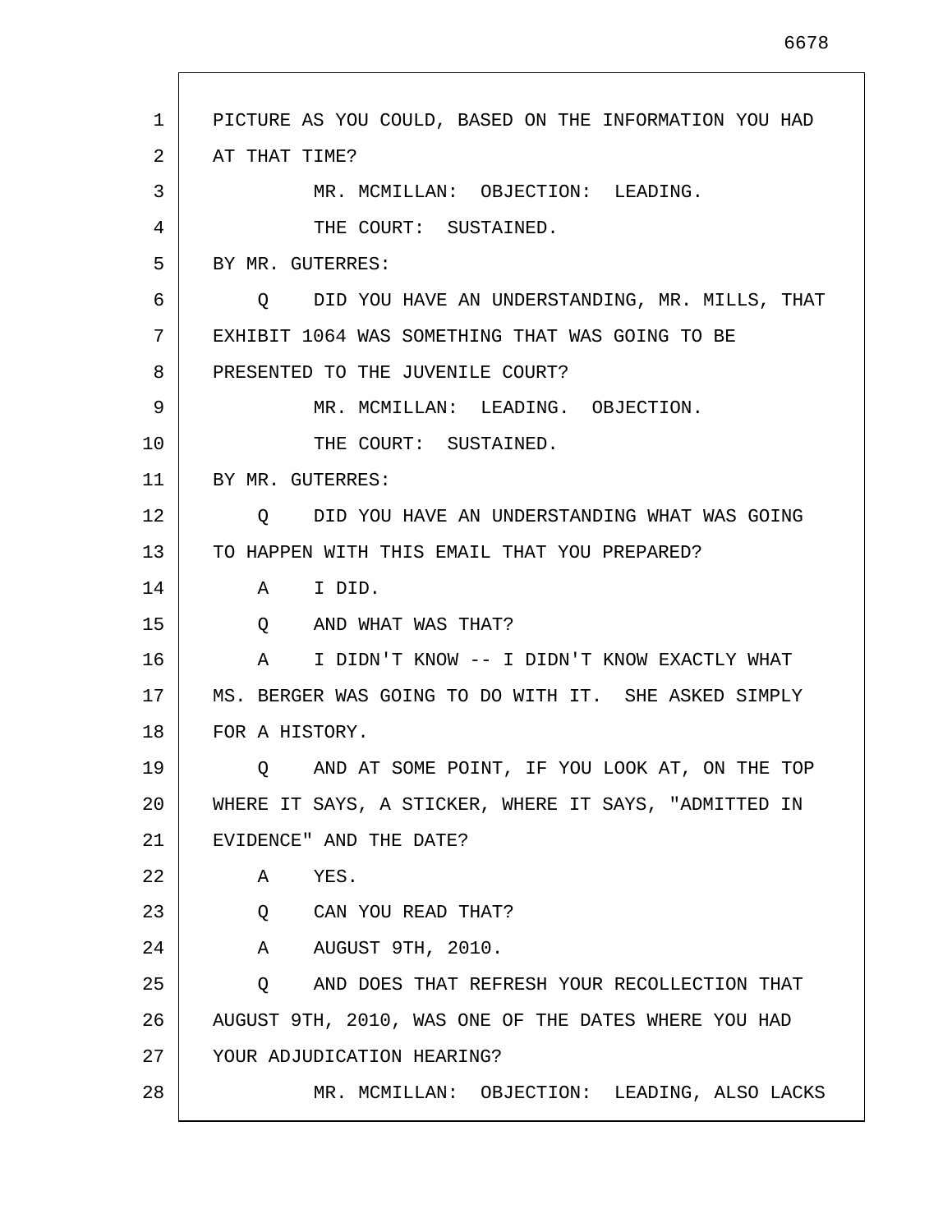| 1  | FOUNDATION, AND SPECULATION.                           |
|----|--------------------------------------------------------|
| 2  | THE COURT: OVERRULED.                                  |
| 3  | THE WITNESS: YES. THAT WAS THE DATE OF THE             |
| 4  | ADJUDICATION.                                          |
| 5  | BY MR. GUTERRES:                                       |
| 6  | Q AND WERE YOU PRESENT?                                |
| 7  | A<br>YES.                                              |
| 8  | Q AND DO YOU REMEMBER IF, IN FACT, YOUR EMAIL,         |
| 9  | EXHIBIT 1064, WAS IN FACT MOVED INTO EVIDENCE BY YOUR  |
| 10 | ATTORNEY?                                              |
| 11 | A I DON'T REMEMBER. I DO NOT.                          |
| 12 | O IN YOUR -- DO YOU RECALL ACTUALLY HAVING             |
| 13 | COMMUNICATIONS WITH DR. YIM REGARDING THE CONDITION OF |
| 14 | YOUR SON?                                              |
| 15 | I BELIEVE THERE WERE -- I DON'T REMEMBER IF<br>A       |
| 16 | THERE WAS A FEW PHONE CALLS. LIKE I SAID, IT WAS A     |
| 17 | LONG TIME AGO, AND THIS WAS SEVEN YEARS AGO NOW, SO I  |
| 18 | DON'T -- I DON'T REMEMBER GOING TO A DOCTOR            |
| 19 | APPOINTMENT. ONE OR TWO PHONE CALLS AND A DOCTOR       |
| 20 | APPOINTMENT.                                           |
| 21 | WITH DR. YIM?<br>Q                                     |
| 22 | Α<br>YES.                                              |
| 23 | LET ME DIRECT YOUR ATTENTION TO ANOTHER<br>$\circ$     |
| 24 | EXHIBIT. AND IT WILL HAVE TO BE THE NEXT EXHIBIT IN    |
| 25 | ORDER, WHICH --                                        |
| 26 | THE CLERK: 1256.                                       |
| 27 | (DEFENDANT'S EXHIBIT NO. 1255 WAS                      |
| 28 | MARKED FOR IDENTIFICATION BY THE                       |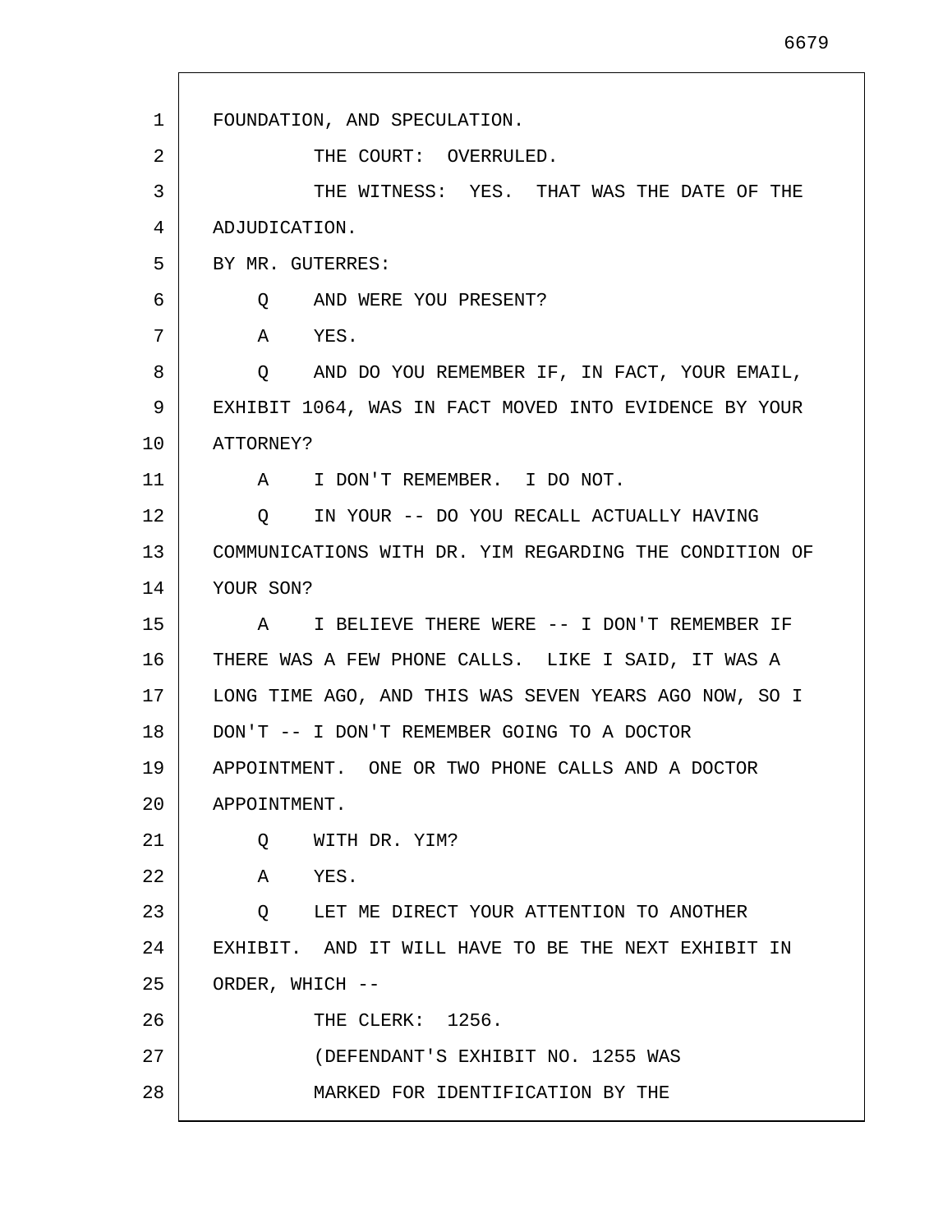1 2 3 4 5 6 7 8 9 10 11 12 13 14 15 16 17 18 19 20 21 22 23 24 25 26 27 28 COURT.) THE CLERK: STRIKE THAT. 1255. BY MR. GUTERRES: Q FOR THE RECORD, EXHIBIT 1255 IS A MARCH 26, 2009, LETTER FROM MS. DUVAL TO AMIR -- A AHARONOV. Q A-H-A-R-O-N-O-V, ESQUIRE. AND THE SUBJECT MATTER IS "RESPONSE TO MATTER OF DUVAL AND MILLS." HAVE YOU HAD A CHANCE TO TAKE A LOOK AT EXHIBIT 1255? A YES. Q AND WHO IS MR. AHARONOV? A MR. AHARONOV WAS MY FAMILY ATTORNEY. Q AND HAVE YOU SEEN THIS LETTER BEFORE? A YES. Q AND ARE YOU FAMILIAR WITH THE CONTENTS AND ISSUES BEING RAISED BY MS. DUVAL IN THIS LETTER? A THERE WAS A LOT OF LETTERS BACK AND FORTH, SO THIS IS JUST ONE OF THE MANY, SO YES. Q AND SHE HAD -- MS. DUVAL HAD CERTAIN COMPLAINTS ABOUT YOUR SON'S FEEDING. CORRECT? MR. MCMILLAN: OBJECTION: LEADING. BY MR. GUTERRES: Q AT THIS TIME? MR. MCMILLAN: OBJECTION: LEADING, ALSO LACKS FOUNDATION, SPECULATION. THE COURT: OVERRULED AS TO LEADING -- EXCUSE ME. SUSTAINED AS TO LEADING. OVERRULED AS TO THE OTHER GROUNDS.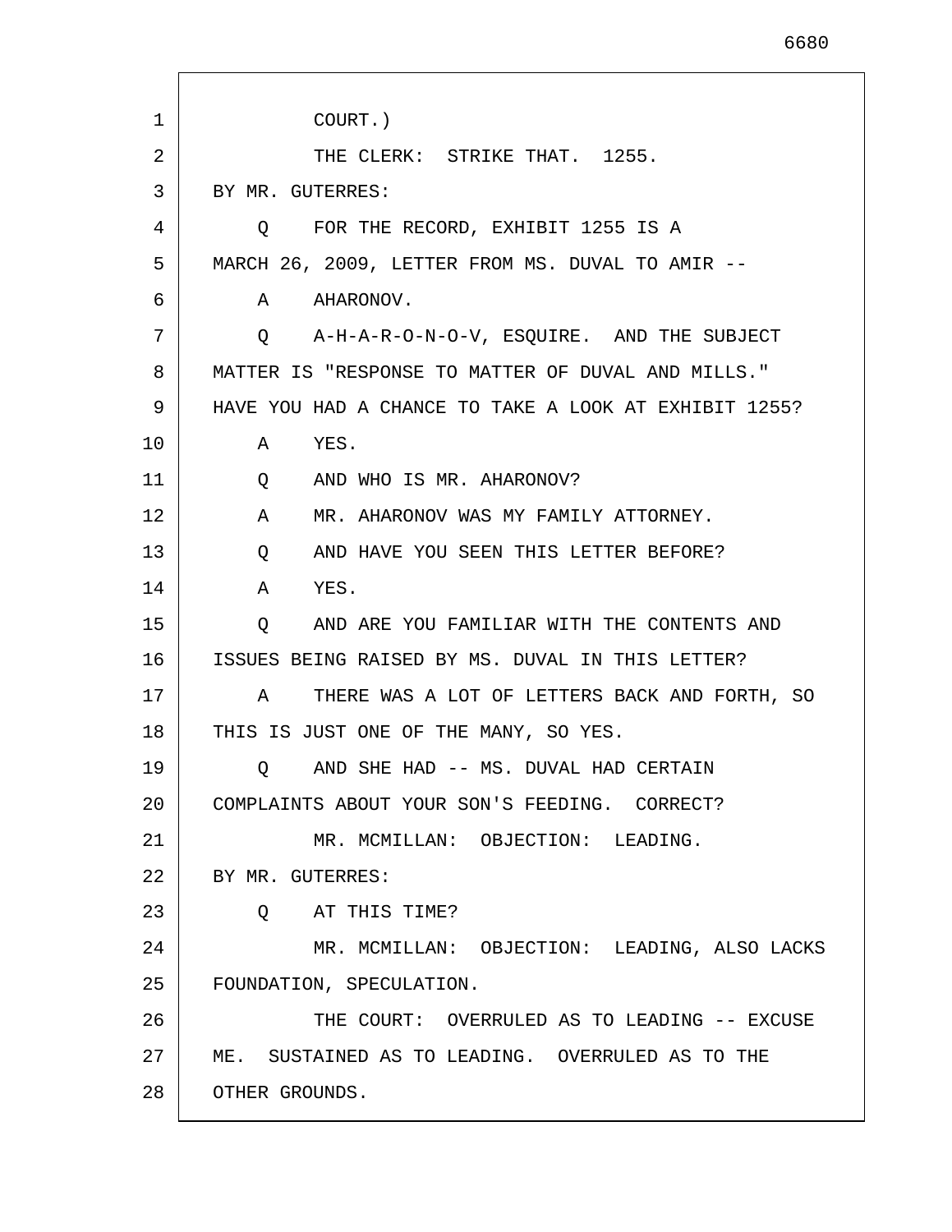1 2 3 4 5 6 7 8 9 10 11 12 13 14 15 16 17 18 19 20 21 22 23 24 25 26 27 28 BY MR. GUTERRES: Q WELL, DIRECTING YOUR ATTENTION TO THE BOTTOM OF THE FIRST PAGE OF EXHIBIT 1255. WHAT WERE THE ISSUES THAT MS. DUVAL WAS RAISING IN THIS LETTER? MR. MCMILLAN: OBJECTION: FOUNDATION, IMPROPER REFRESHMENT OF RECOLLECTION. OR LACK OF FOUNDATION, RATHER. THE COURT: OVERRULED. THE WITNESS: CAN YOU SAY THE QUESTION AGAIN? BY MR. GUTERRES: Q SURE. YOU SAW THIS LETTER. CORRECT? A YES, I DID. Q AND YOU WOULD HAVE SEEN THIS LETTER AT OR ABOUT THE THAT TIME IT WAS SENT, MARCH 26, 2009? A YES. Q DO YOU RECALL WHAT GAVE RISE -- OR WHAT ISSUES WERE BEING COMMUNICATED TO YOU OR TO YOUR -- AND YOUR ATTORNEY BY MS. DUVAL DURING THIS TIME FRAME? MR. MCMILLAN: OBJECTION: LACKS FOUNDATION -- LACKS FOUNDATION AS TO WHOM THE LETTER WAS COMMUNICATED TO. MISSTATES THE DIRECTION OF THE LETTER. THE COURT: OVERRULED. THE WITNESS: THIS IS ABOUT FOUR WEEKS AFTER I BEGAN VISITATIONS. AND FROM WHAT I READ, AND FROM WHAT I CAN RECALL THROUGH READING THE LETTER THAT IT -- IT WAS ALREADY A VERY STRONG -- FOR LACK OF A BETTER WORD -- GET ON BOARD WITH MY PLAN. MR. MCMILLAN: OBJECTION: NONRESPONSIVE.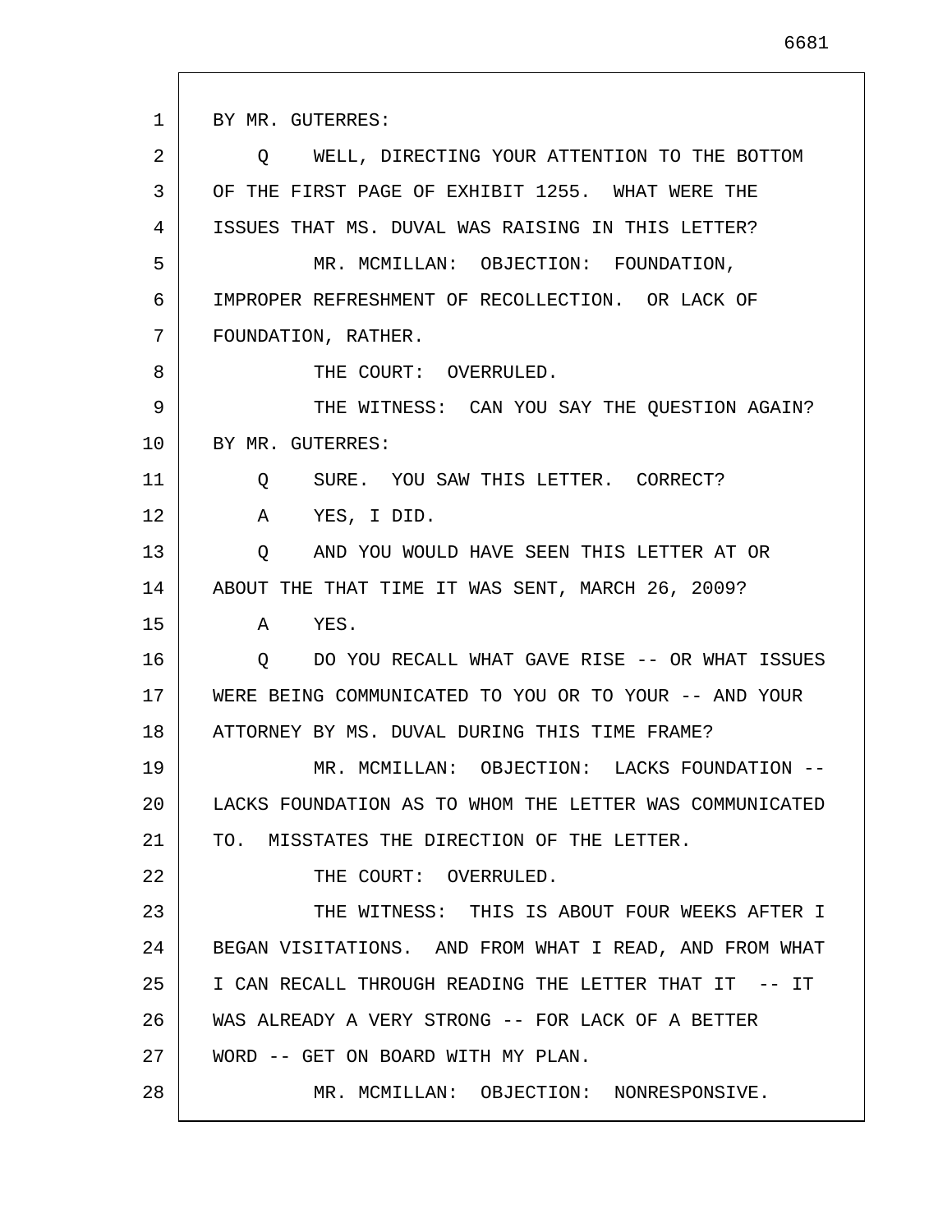1 2 3 4 5 6 7 8 9 10 11 12 13 14 15 16 17 18 19 20 21 22 23 24 25 26 27 28 MOVE TO STRIKE. THE COURT: THE OBJECTION'S OVERRULED. MOTION TO STRIKE IS DENIED. BY MR. GUTERRES: Q DO YOU REMEMBER IF YOUR ATTORNEY RESPONDED TO MS. DUVAL'S LETTER? A LIKE I SAID, THERE WERE A LOT OF LETTERS, SO I DON'T RECALL. Q LET ME DIRECT YOUR ATTENTION TO THE NEXT LETTER, IT'LL BE THE NEXT IN ORDER, 1256? THE CLERK: YES. (DEFENDANT'S EXHIBIT NO. 1256 WAS MARKED FOR IDENTIFICATION BY THE COURT.) BY MR. GUTERRES: Q OH, I'M SORRY. AND FOR THE RECORD, EXHIBIT 1256 IS A LETTER DATED MARCH 27, 2009, FROM AMIR AHARONOV TO MS. DUVAL. BATES NUMBER ON EXHIBIT 1256 ARE JBTC080 AND 081. A OKAY. Q DO YOU RECOGNIZE THIS LETTER? A YES. Q AND IF YOU TURN TO PAGE 2, THERE'S A CC, AND IT SAYS R. MILLS. DO YOU SEE THAT? A YES. Q DO YOU RECALL RECEIVING A COPY OF THIS LETTER ON OR ABOUT THE DATE THAT IT BEARS?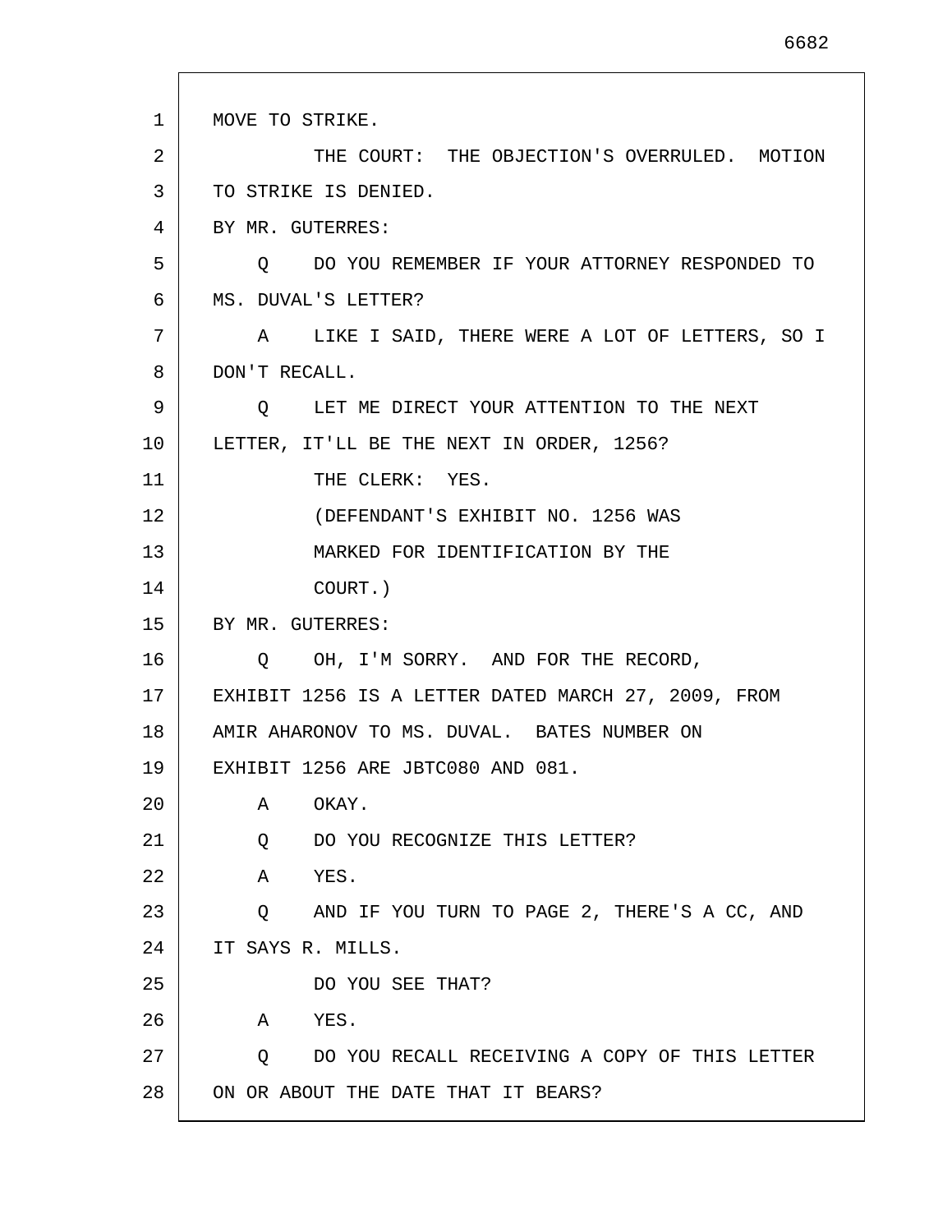| 1  | YES.<br>A                                               |
|----|---------------------------------------------------------|
| 2  | THE HANDWRITING ON THE MARGIN ON THE FIRST<br>Q         |
| 3  | PAGE, IS THAT -- DO YOU RECOGNIZE THAT WRITING?         |
| 4  | THAT'S NOT MINE.<br>A                                   |
| 5  | THAT'S?<br>Q                                            |
| 6  | THAT'S NOT MINE. I'M SORRY.<br>A                        |
| 7  | DO YOU KNOW WHOSE IT IS?<br>Q                           |
| 8  | I DO NOT KNOW WHOSE IT IS.<br>A                         |
| 9  | IN THE MARCH 2009 TIME FRAME DID YOU HAVE AN<br>$\circ$ |
| 10 | UNDERSTANDING AS TO WHETHER OR NOT MS. DUVAL WANTED TO  |
| 11 | EXCLUSIVELY BREASTFEED?                                 |
| 12 | MR. MCMILLAN: OBJECTION: LEADING.                       |
| 13 | THE COURT: OVERRULED.                                   |
| 14 | THE WITNESS: YES. SHE STATED THAT FROM THE              |
| 15 | BEGINNING.                                              |
| 16 | BY MR. GUTERRES:                                        |
| 17 | AND I WANT TO DIRECT YOUR ATTENTION TO PAGE 2<br>Q      |
| 18 | OF THAT LETTER.                                         |
| 19 | OKAY.<br>A                                              |
| 20 | AT THE TOP OF THAT PARAGRAPH -- FIRST<br>O              |
| 21 | PARAGRAPH -- IF YOU COULD READ THAT TO YOURSELF.        |
| 22 | OKAY.<br>A                                              |
| 23 | Q AGAIN, DOES THAT REFRESH YOUR RECOLLECTION OF         |
| 24 | THE ISSUES WITH REGARD TO THE CONCERNS THAT YOU WERE    |
| 25 | HAVING WITH REGARD TO BABY RYAN AT OR ABOUT THE         |
| 26 | MARCH 2009 TIME FRAME?                                  |
| 27 | MR. MCMILLAN: OBJECTION: FOUNDATION, LACK OF            |
| 28 | FOUNDATION, IMPROPER REFRESHMENT OF RECOLLECTION.       |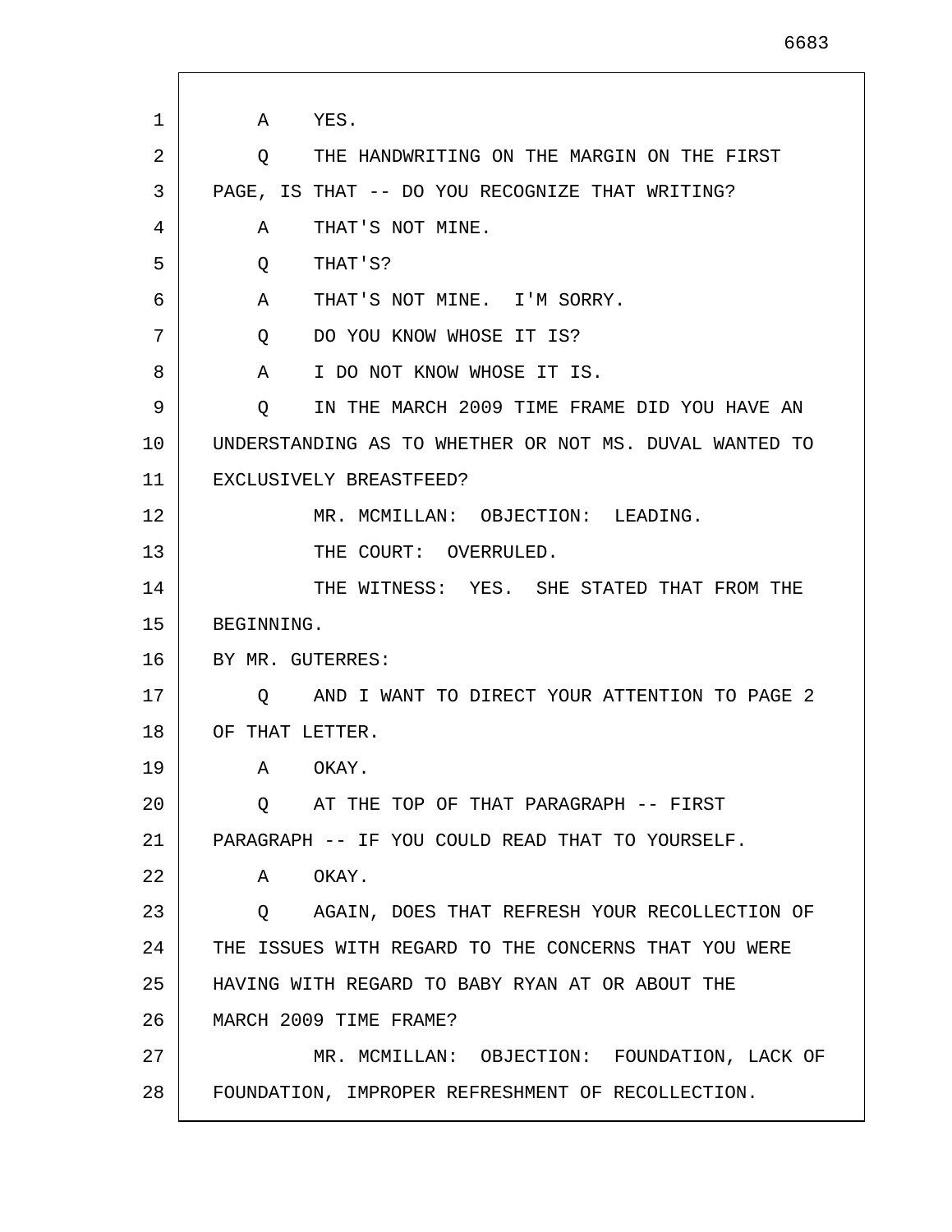1 2 3 4 5 6 7 8 9 10 11 12 13 14 15 16 17 18 19 20 21 22 23 24 25 26 27 28 THE COURT: THE OBJECTION IS SUSTAINED THAT THERE'S NO TESTIMONY THAT WOULD WARRANT REFRESHING OF RECOLLECTION. BY MR. GUTERRES: Q DID YOU EVER COMMUNICATE ANY CONCERNS YOU HAD, WITH REGARD TO YOUR SON'S FEEDING, TO MS. DUVAL DURING THIS TIME FRAME, MARCH 2009? A YES. Q AND WHAT WERE THOSE CONCERNS? A AS YOU CAN SEE IN THE LETTER, I THINK THE LETTER STATES THAT THERE WERE ISSUES WITH THE -- WITH BREASTFEEDING ONLY. Q ISSUES WITH MS. DUVAL BREASTFEEDING ONLY? A CORRECT. SINCE THE DOCTOR SAID THAT HE WAS DEVELOPING ANEMIA. MR. MCMILLAN: OBJECTION: MOVE TO STRIKE AS NONRESPONSIVE, THE LAST PORTION OF THE ANSWER AFTER, I BELIEVE HE SAID YES. THE COURT: THE OBJECTION IS OVERRULED. THE MOTION TO STRIKE IS DENIED. BY MR. GUTERRES: Q IF I COULD ENLIST MR. MCMILLAN'S ASSISTANCE IN TURNING ON THE MACHINE, YOUR HONOR. AS OF -- IT HAS TO WARM UP, SO I'LL --MR. MILLS, I'M JUST GOING TO TRY TO ADDRESS A COUPLE OF ISSUES BEFORE OUR TECHNOLOGY WARMS UP. IN MARCH, YOU WERE ALREADY HAVING CERTAIN FAMILY LAW PROCEEDINGS. CORRECT?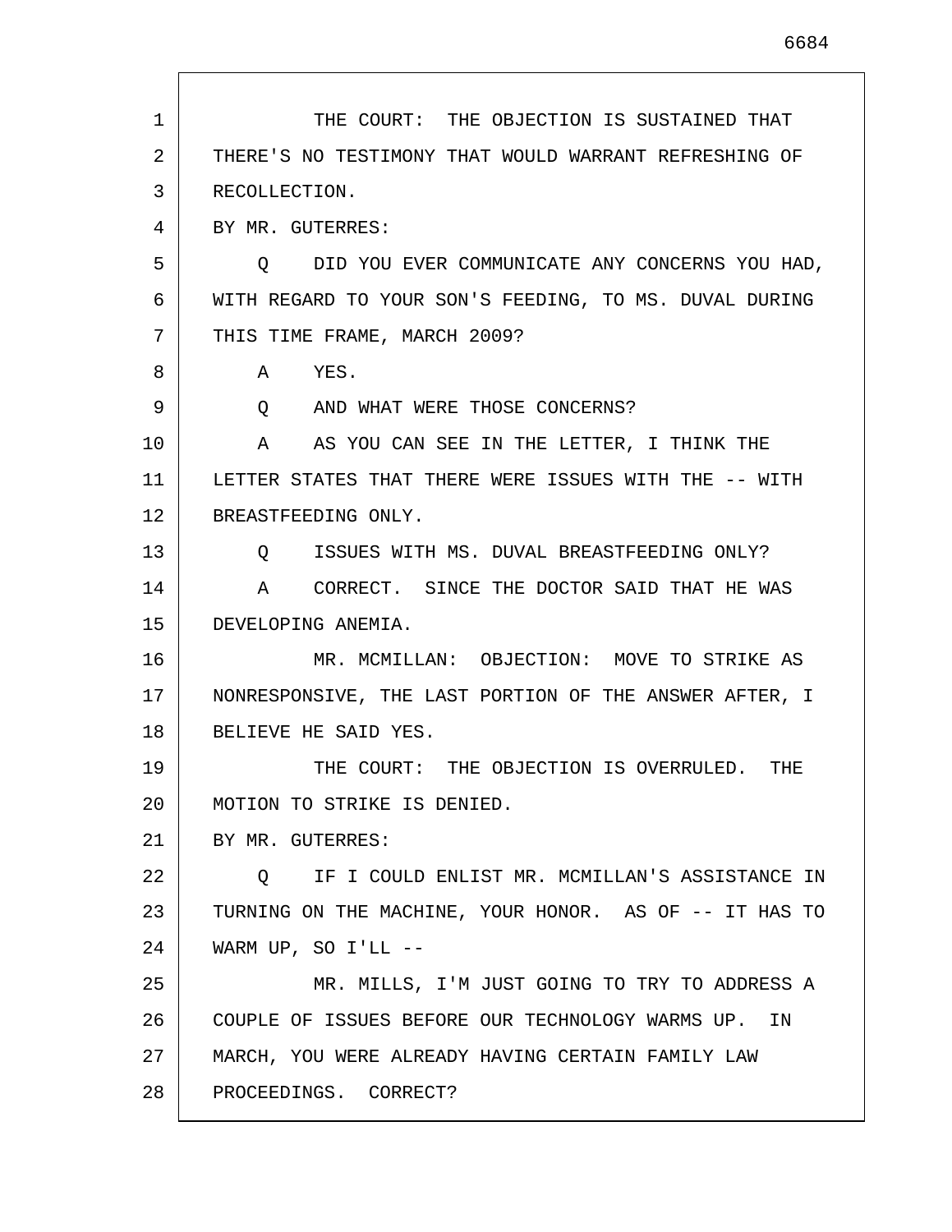| 1  | A YES.                                                    |
|----|-----------------------------------------------------------|
| 2  | AND DURING THAT TIME FRAME, YOU WERE<br>Q                 |
| 3  | REPRESENTED BY MR. AMIR --                                |
| 4  | A AHARONOV.                                               |
| 5  | AHARONOV. AT SOME POINT, DO YOU RECALL -- DID<br>$\circ$  |
| 6  | HE CONTINUE TO REPRESENT YOU IN ANY FAMILY CUSTODY TYPE   |
| 7  | DO YOU RECALL THE TIME FRAMES?<br>ISSUES?                 |
| 8  | I BELIEVE HE REPRESENTED ME UP UNTIL 2013.<br>A           |
| 9  | AND AT SOME POINT, DO YOU RECALL PREPARING A<br>Q         |
| 10 | DECLARATION OF SOME SORT TO SUBMIT TO THE FAMILY LAW      |
| 11 | COURT?                                                    |
| 12 | A I -- YES.                                               |
| 13 | AND THERE WAS A DOCUMENT THAT YOU PREPARED<br>Q           |
| 14 | AND/OR SIGNED ENTITLED "NEWLY DISCOVERED EVIDENCE"?       |
| 15 | MR. MCMILLAN: OBJECTION: LEADING.                         |
| 16 | BY MR. GUTERRES:                                          |
| 17 | DO YOU RECALL?<br>Q                                       |
| 18 | MR. MCMILLAN: STILL OBJECTION: LEADING.                   |
| 19 | THE COURT: OVERRULED.                                     |
| 20 | THE WITNESS: I DON'T RECALL. I MEAN, THERE'S              |
| 21 | BEEN A LOT OF DECLARATIONS.                               |
| 22 | BY MR. GUTERRES:                                          |
| 23 | I WANT TO TURN YOUR ATTENTION TO EXHIBIT 24,<br>$\circ$ 0 |
| 24 | WHICH IS ALREADY IN EVIDENCE. AND FOR THE RECORD,         |
| 25 | THE -- SPECIFICALLY THE PORTIONS THAT I WANT TO SHOW      |
| 26 | YOU ARE EXHIBIT 24 AND THE BATES RANGES ARE 615           |
| 27 | THROUGH 623.                                              |
| 28 | AND THE DOCUMENT IS ENTITLED "NEWLY DISCOVERED            |

I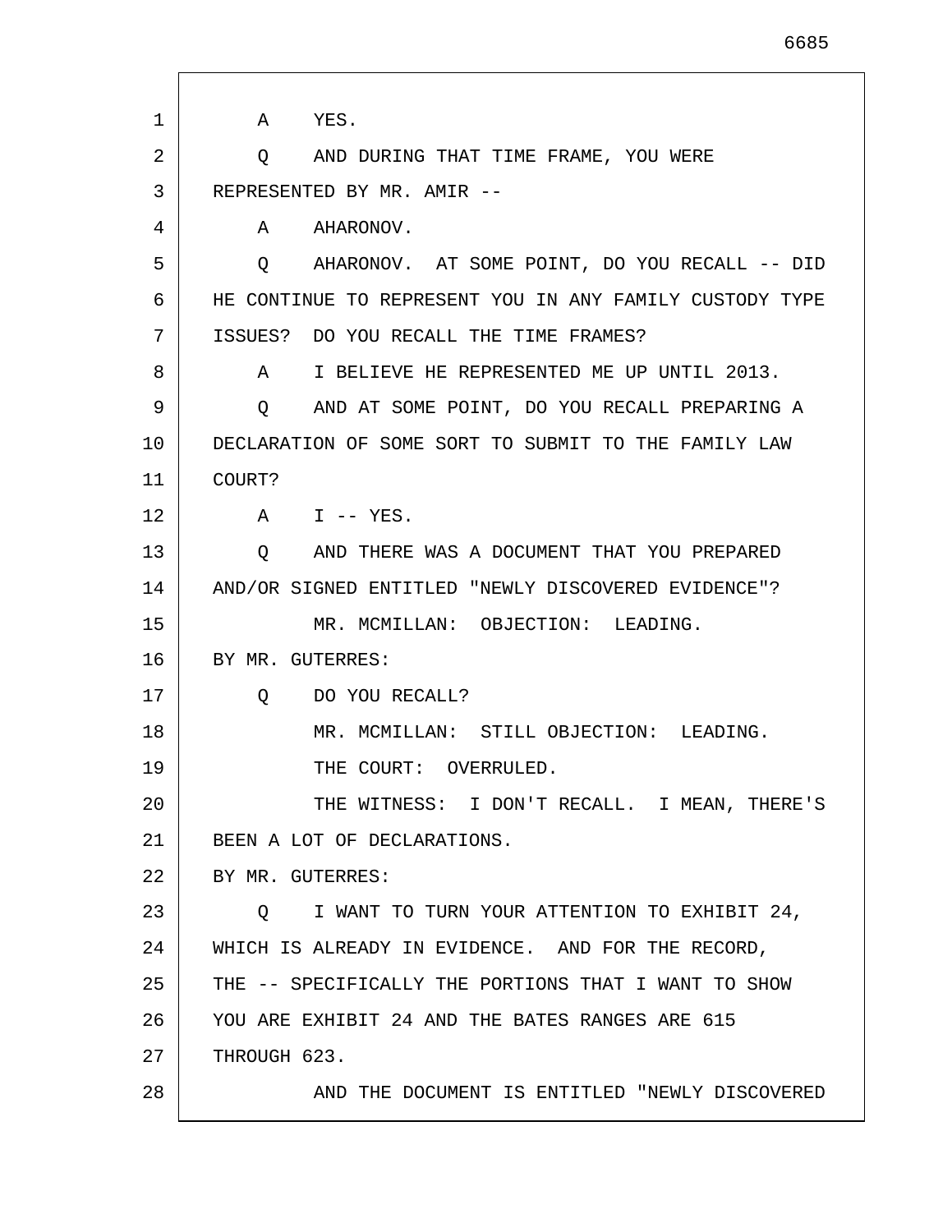1 2 3 4 5 6 7 8 9 10 11 12 13 14 15 16 17 18 19 20 21 22 23 24 25 26 27 28 EVIDENCE, COLON, DECLARATION OF RYAN MILLS." AND I DON'T KNOW WHETHER IT'S EASIER FOR YOU OR... AND AS A COURTESY COPY, I HAVE FOR THE COURT -- MR. MCMILLAN: WHAT'S THE BATES NUMBER? MR. GUTERRES: 615. MR. MCMILLAN: YOUR HONOR, BEFORE THERE'S A PUBLICATION, CAN WE HAVE A QUICK SIDEBAR? THE COURT: YES. (THE FOLLOWING PROCEEDINGS WERE HELD AT THE SIDEBAR OUTSIDE THE PRESENCE OF THE JURY). THE COURT: WE'RE AT SIDEBAR. COUNSEL ARE PRESENT. MR. MCMILLAN: YOUR HONOR, THE EXHIBIT 24, SPECIFICALLY ALL THE ATTACHMENTS TO IT, THAT'S ONE OF THE EXHIBITS WE'RE REQUESTING LIMITED INSTRUCTION ON. MAINLY ON THE BASIS OF HEARSAY, SPECIFICALLY TO THE -- CATEGORICALLY, IT'S A HEARSAY DOCUMENT, AND IT'S A DOCUMENT -- A STATEMENT THAT'S MADE OUT OF COURT, AND OUT OF THIS PROCEEDING. AND IT'S BEING OFFERED FOR THE SUBSTANTIVE PURPOSE. SO WE MAINTAIN OUR HEARSAY OBJECTION, AND WE WOULD LIKE TO HAVE A LIMITING INSTRUCTION UPON THE INTRODUCTION OF THAT PARTICULAR -- OR THE PUBLICATION OF THAT PARTICULAR DOCUMENT TO THE JURY. IF IT GETS PUBLISHED TO THE JURY, THAT IS, BUT IF IT IS, WE'D LIKE THE LIMITED INSTRUCTION.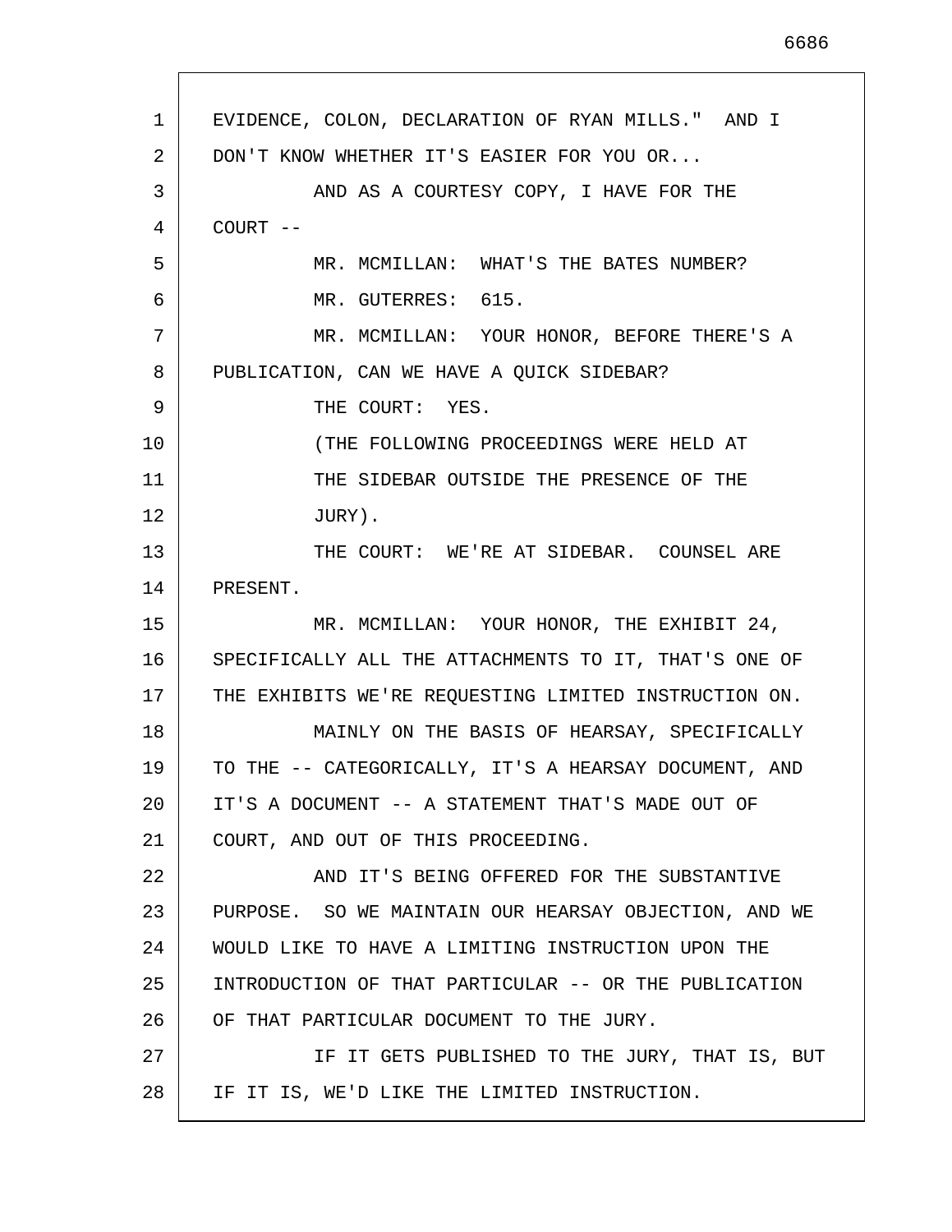1 2 3 4 5 6 7 8 9 10 11 12 13 14 15 16 17 18 19 20 21 22 23 24 25 26 27 28 MR. GUTERRES: THAT'S FINE. THE COURT: SO WHAT DO YOU WANT THE JURY TOLD? MR. MCMILLAN: WE WANT THE JURY TOLD IT'S NOT BEING OFFERED FOR THE TRUTH OF THE MATTER ASSERTED, BUT MERELY TO DOCUMENT THESE THINGS IN THE COURT -- THINGS WERE SAID. THE COURT: AND THINGS THAT WERE STATED THEREIN, TO THAT EFFECT. MR. MCMILLAN: MR. MILLS MADE THE STATEMENT, BUT THEY'RE NOT FOR THE TRUTH OF THE MATTER ASSERTED. THE COURT: ALL RIGHT. (THE FOLLOWING PROCEEDINGS WERE HELD IN OPEN COURT IN THE PRESENCE OF THE JURY) MR. GUTERRES: MAY I PROCEED, YOUR HONOR? THE COURT: YES. BY MR. GUTERRES: Q MR. MILLS, IF YOU TURN TO THE LAST PAGE OF THAT DOCUMENT. A OKAY. Q AND AT THE BOTTOM, IT'S -- ACTUALLY, IF YOU LOOK AT THE TOP RIGHT, IT'S -- HAS A BATES NUMBER OF 623. YES? A YES. Q AND IS THAT YOUR SIGNATURE? A YES. Q AND DID YOU SIGN IT ON OR ABOUT JUNE 4TH OF 2009? A I'M SORRY. I'M LOOKING FOR THE DATE TO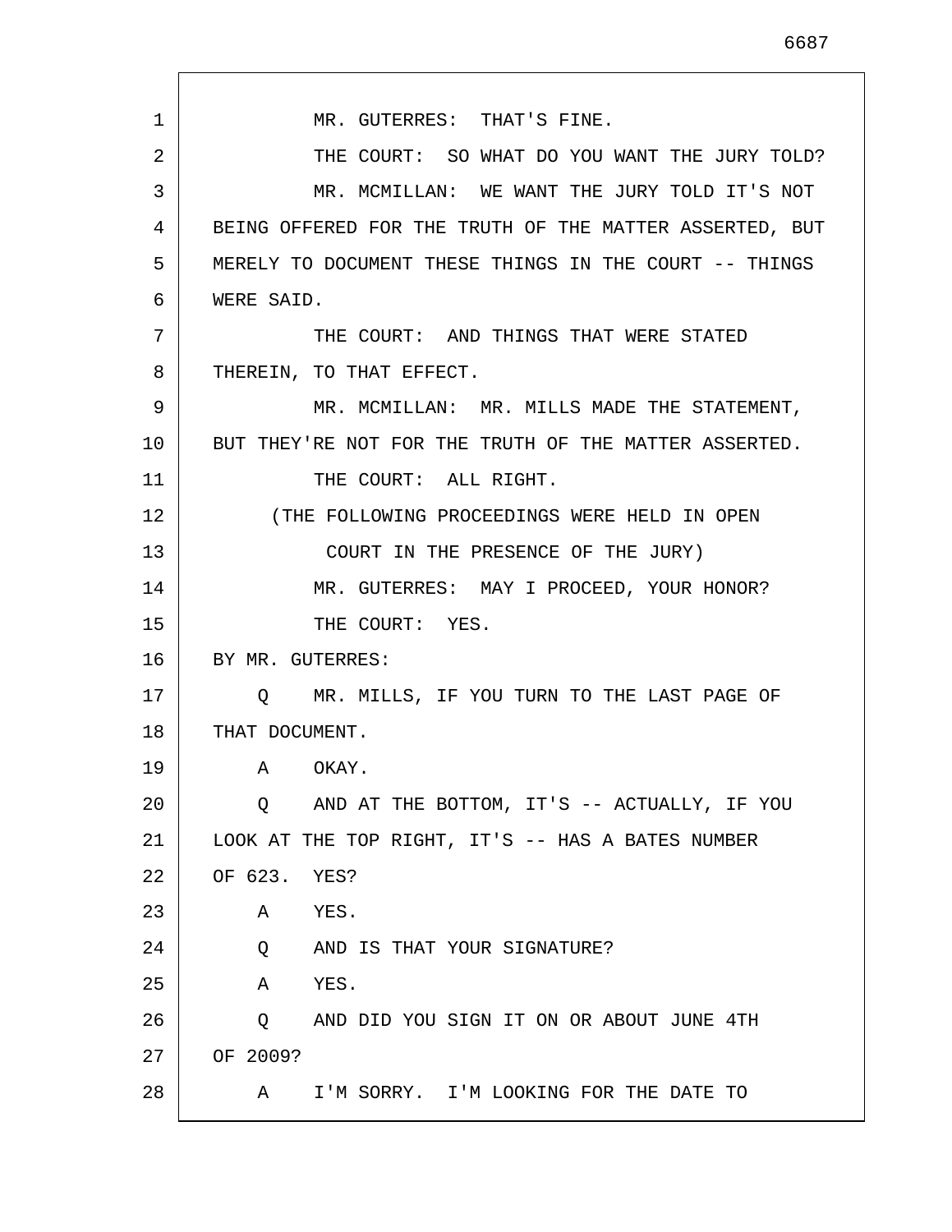| 1  | CONFIRM.                                                  |
|----|-----------------------------------------------------------|
| 2  | THE DATE WOULD BE -- YOU SEE IT'S RIGHT ON TOP<br>O.      |
| 3  | OF WHERE YOU SIGN?                                        |
| 4  | Α<br>YES.                                                 |
| 5  | DOES THAT REFRESH YOUR RECOLLECTION?<br>$Q \qquad \qquad$ |
| 6  | YES.<br>A                                                 |
| 7  | OKAY. AND THAT WAS -- IT WOULD HAVE BEEN<br>$\circ$       |
| 8  | <b>JUNE 4TH OF 2009?</b>                                  |
| 9  | A CORRECT.                                                |
| 10 | O AND DOES -- AND YOU REMEMBER WHAT -- WHY THIS           |
| 11 | DECLARATION WAS PREPARED?                                 |
| 12 | I THINK BECAUSE OF THE CHALLENGES THAT WERE<br>A          |
| 13 | GOING ON.                                                 |
| 14 | WHAT DO YOU MEAN?<br>O                                    |
| 15 | THE CHALLENGES WITH THE -- I MEAN, I HAD --<br>A          |
| 16 | AND LIKE I SAID, I READ THROUGH THE EMAIL -- OR THE       |
| 17 | LETTER.                                                   |
| 18 | THE CHALLENGES THAT WERE GOING ON WERE HE WAS             |
| 19 | ANEMIC, THE CHALLENGES THAT WERE GOING ON WERE THE        |
| 20 | CONSTANT CONTROL. AND I THINK AT THIS PARTICULAR POINT    |
| 21 | IN TIME, I WAS TRYING TO FIGURE OUT WHAT ROLE I HAD IN    |
| 22 | HIS LIFE.                                                 |
| 23 | Q WERE THERE ANY ISSUES WITH REGARD TO, LIKE,             |
| 24 | TRYING TO SET UP APPOINTMENTS WITH DOCTORS THAT YOU       |
| 25 | WERE HAVING WITH MS. DUVAL?                               |
| 26 | A THE ISSUES WERE THAT I WOULD LEARN OF DOCTORS           |
| 27 | AFTERWARDS. AND THERE WERE MANY DOCTORS. I THINK TO       |
| 28 | THIS DAY, I DON'T KNOW HOW MANY.                          |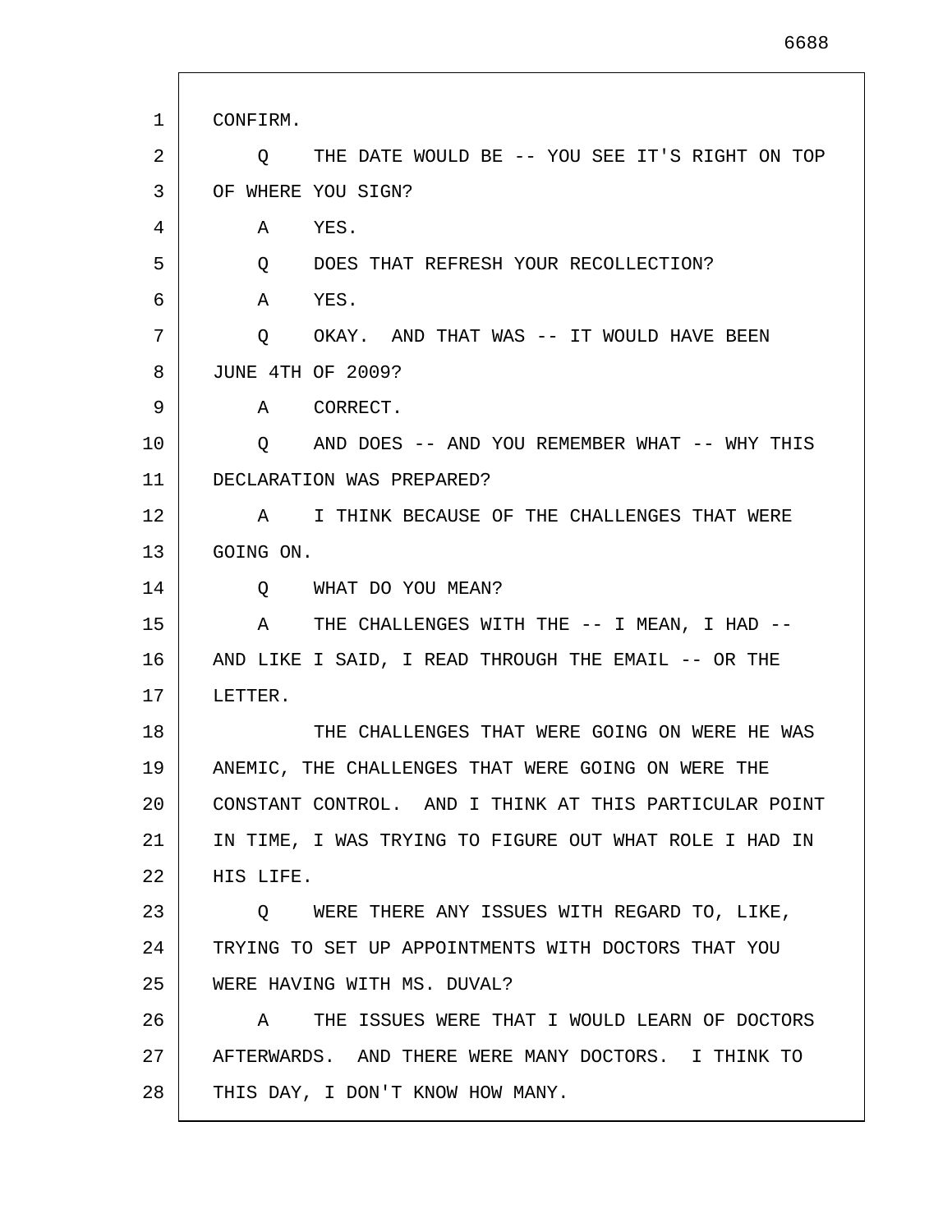1 2 3 4 5 6 7 8 9 10 11 12 13 14 15 16 17 18 19 20 21 22 23 24 25 26 27 28 Q SO LET ME DIRECT YOUR ATTENTION TO THE HANDWRITING ON THIS DOCUMENT. A OKAY. Q THERE'S SOME HANDWRITING ON THE -- THAT FIRST PAGE, EXHIBIT 24, 615, AND THEN THERE'S OTHER HANDWRITING ON THE MARGINS, SOME OF THE PAGES. DO YOU RECOGNIZE OF ANY THAT HANDWRITING? A IT'S NOT MINE. Q BUT YOU DON'T KNOW WHOSE IT IS? A I DO NOT KNOW. Q AND AT OR ABOUT THE TIME THAT YOU PREPARED AND SIGNED THIS DOCUMENT, JUNE OF 2009, DO YOU RECALL WHO THE DOCTORS WERE THAT HAD SEEN YOUR SON? A DR. YIM WAS THE ONLY ONE I WAS IN CONTACT WITH. Q AND DIRECTING YOUR ATTENTION TO PAGE 2 AT THE BOTTOM. MAY I PUBLISH, YOUR HONOR? MR. MCMILLAN: OBJECTION, YOUR HONOR: SAME OBJECTIONS DISCUSSED AT SIDEBAR. THE COURT: YES, YOU MAY. THIS -- CERTAIN PORTIONS OF THIS DOCUMENT ARE GOING TO BE SHOWN TO THE JURY. THE -- ANY CONTENT YOU SEE IN THIS DOCUMENT MAY NOT BE CONSIDERED BY YOU AS TRUTH OF THE MATTERS SET FORTH THEREIN. BUT IT'S BEING PROVIDED TO YOU ONLY TO SHOW YOU WHAT INFORMATION WAS PROVIDED TO THE COURT AT THE TIME THAT THIS DOCUMENT WAS USED. EVERYBODY UNDERSTAND THAT? ALL RIGHT.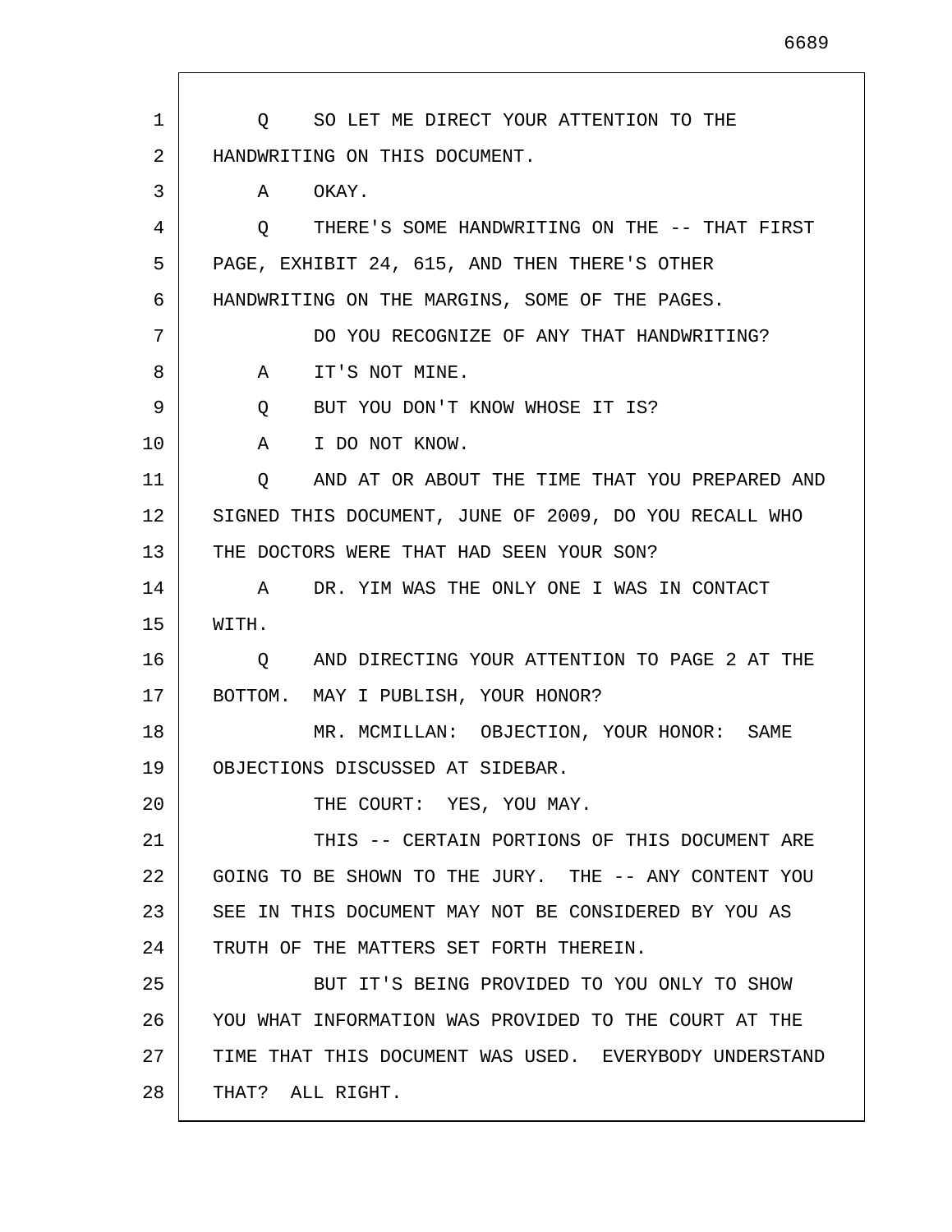1 2 3 4 5 6 7 8 9 10 11 12 13 14 15 16 17 18 19 20 21 22 23 24 25 26 27 28 BY MR. GUTERRES: Q AND, AGAIN, YOU CAN EITHER LOOK AT THE SCREEN, MR. MILLS, OR FEEL FREE TO LOOK AT THE DOCUMENT THAT'S IN FRONT OF YOU. YOU INDICATED THAT YOU WERE AWARE OF DR. YIM? A YES. Q AND IF YOU LOOK AT PAGE 2 AT THE BOTTOM, THERE'S A REFERENCE TO A DR. BROUSSEAU. DO YOU SEE THAT? A YES, I DO. Q WHAT INFORMATION DID YOU HAVE WITH REGARD TO DR. BROUSSEAU TREATING YOUR SON AT OR ABOUT THIS TIME FRAME? A AT THE TIME -- MR. MCMILLAN: OBJECTION: FOUNDATION, LACK OF FOUNDATION, SPECULATION, CALLS FOR HEARSAY -- OR, BASED ON HEARSAY. THE COURT: OVERRULED. THE WITNESS: AT THIS PARTICULAR POINT IN TIME, NONE. BY MR. GUTERRES: Q YOU HAD NO INFORMATION REGARDING DR. BROUSSEAU? A NOT THAT I REMEMBER. Q AND DOES THIS DOCUMENT REFRESH YOUR RECOLLECTION IN ANY WAY AS TO HOW IT IS THAT YOU LEARNED ABOUT DR. BROUSSEAU? A IT'S BEEN SEVEN YEARS, SO I'M KIND OF GOING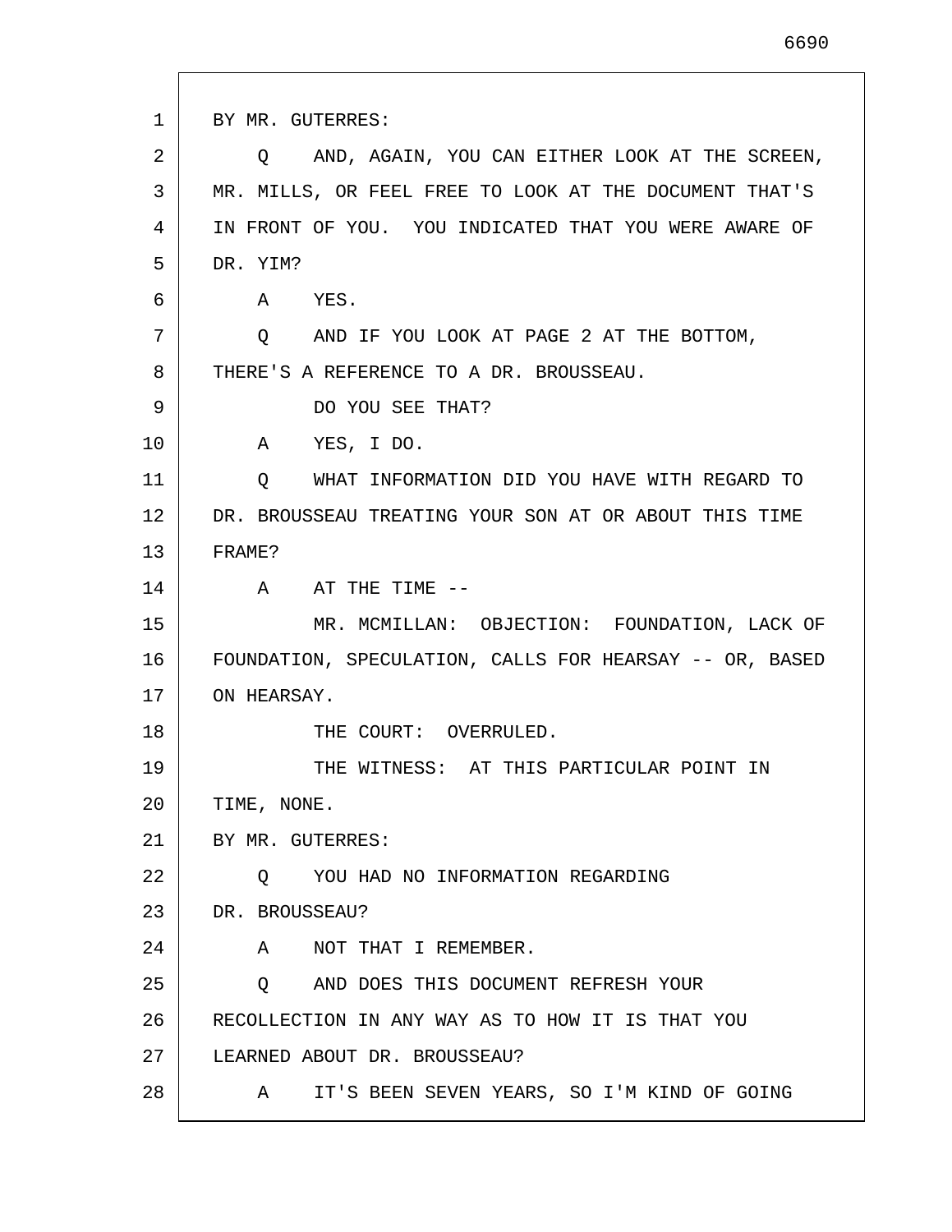1 2 3 4 5 6 7 8 9 10 11 12 13 14 15 16 17 18 19 20 21 22 23 24 25 26 27 28 OFF OF THE DOCUMENT, BUT I DON'T REMEMBER ALL THE DIFFERENT EVENTS. Q AND WHEN YOU PREPARED THIS DOCUMENT, DO YOU RECALL WHAT THE -- WHAT YOUR MAIN PURPOSE -- YOU WERE TRYING TO COMMUNICATE TO THE COURT? MR. MCMILLAN: OBJECTION: FOUNDATION, SPECULATION, IMPROPER OPINION. THE COURT: OVERRULED. THE WITNESS: LIKE I SAID FROM THE BEGINNING, I WAS TRYING TO FIGURE OUT WHAT MY ROLE WAS. I -- I FEEL LIKE IF I WAS GOING TO BE A PART OF HIS LIFE, THEN I JUST DIDN'T WANT TO BE AN ONLOOKER. I WANTED TO BE ABLE TO BE INFORMED OF WHAT'S GOING ON. BY MR. GUTERRES: Q AND DID YOU HAVE ANY INPUT WITH REGARD TO THE SELECTION OF DR. YIM? A NO. Q DID YOU HAVE ANY OBJECTIONS TO DR. YIM? A NO. SHE WAS A PEDIATRICIAN. Q AND I BELIEVE YOU INDICATED THAT YOU HAD HAD SOME LIMITED CONTACT WITH DR. YIM BY PHONE, AND WAS IT ONE MEETING? A I DON'T REMEMBER -- I DON'T REMEMBER HOW MANY. I BELIEVE IT WAS EITHER ONE OR TWO. Q AND NOW, DIRECTING YOUR ATTENTION TO EXHIBIT 24 AT THE TOP RIGHT, BATES 617. IN PARTICULAR, PARAGRAPH 8. IT REFERENCES A CONFERENCE -- SOME -- A DISCUSSION WITH DR. YIM ON -- IN OR ABOUT MARCH.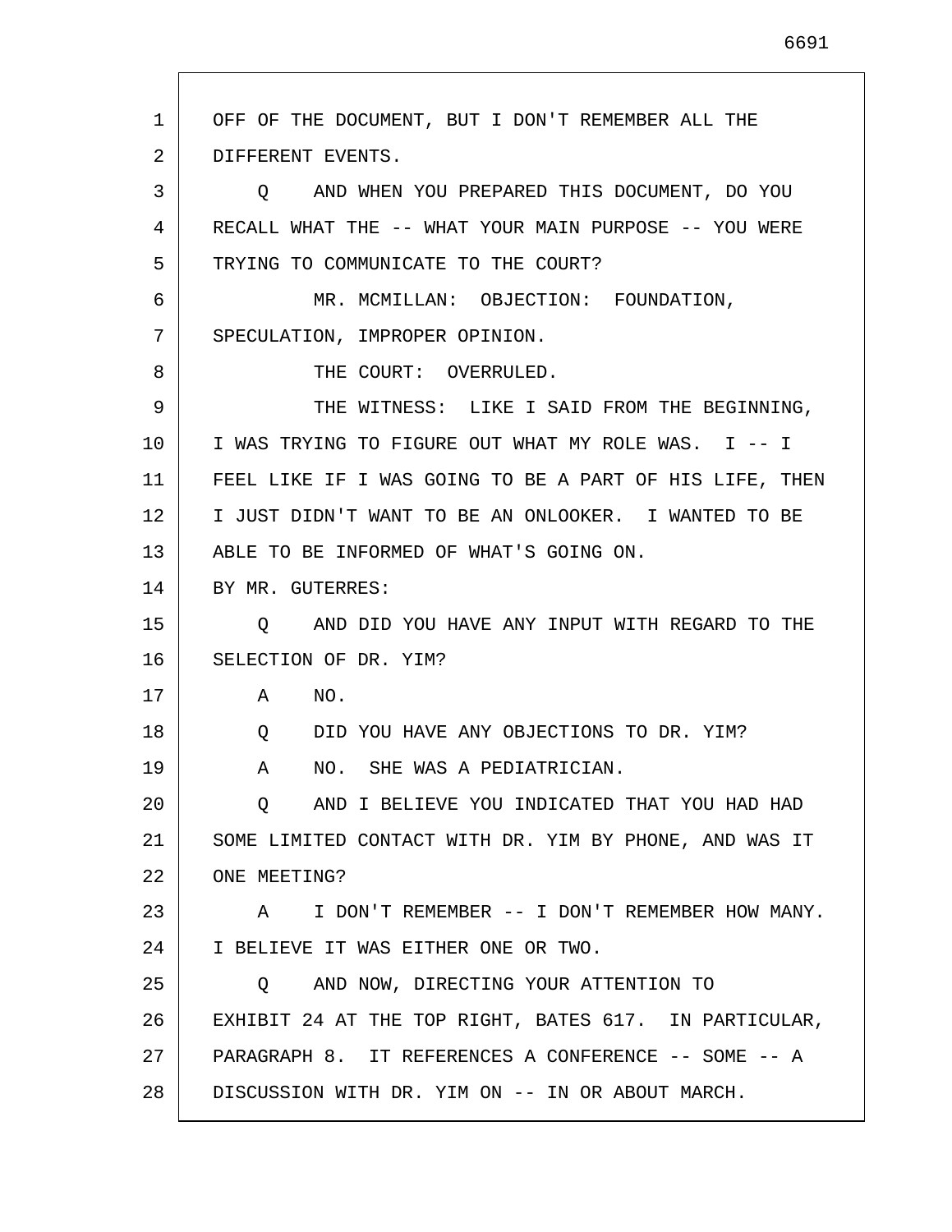1 2 3 4 5 6 7 8 9 10 11 12 13 14 15 16 17 18 19 20 21  $2.2<sub>2</sub>$ 23 24 25 26 27 28 DO YOU SEE THAT? A YES, I DO. Q DOES THAT, AGAIN, REFRESH YOUR RECOLLECTION IN ANY WAY ABOUT DISCUSSIONS YOU HAD WITH DR. YIM? A IT REFRESHES THE FACTS, BUT NOT THE CONTENT -- NOT THE OVERALL DISCUSSION. Q AT SOME POINT, YOU WANTED TO INTRODUCE -- OR TO HAVE BABY RYAN HAVE SOLID FOODS. MR. MCMILLAN: OBJECTION: LEADING. THE COURT: SUSTAINED. BY MR. GUTERRES: Q WITH REGARD TO THE INTRODUCTION OF SOLID FOODS, DID YOU HAVE ANY UNDERSTANDING AS TO -- OR INPUT AS TO WHEN THAT WAS TO TAKE PLACE? A NO. Q HAD YOU CONSULTED WITH ANYONE WITH REGARD TO THE APPROPRIATE TIMING OF THE INTRODUCTION OF SOLID FOODS FOR YOUR SON? A JUST DR. YIM IN THIS PARTICULAR INSTANCE. Q AND WHAT DO YOU REMEMBER IN THAT REGARD? MR. MCMILLAN: OBJECTION: HEARSAY AS TO THE CONTENTS OF WHATEVER CONVERSATION THAT IS. THE COURT: SUSTAINED. BY MR. GUTERRES: Q DID YOU START FEEDING YOUR SON SOLID FOODS AT ANY POINT IN TIME? A NO. I DON'T -- I -- I DON'T REMEMBER. I DON'T REMEMBER IF I DID. I -- MS. DUVAL WOULD ALWAYS

6692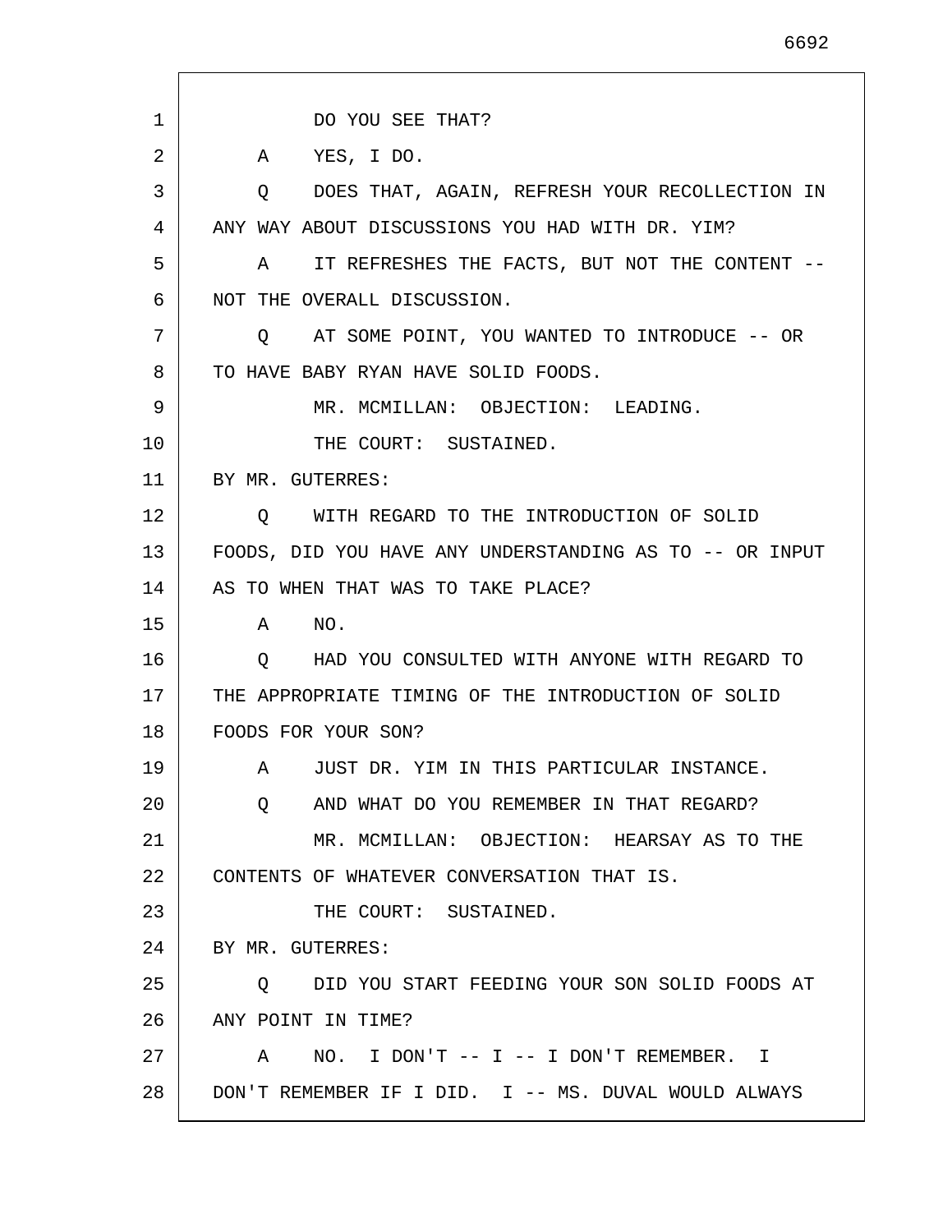| 1  | PACK FOOD. AND I WOULD -- THIS IS A MONTH AFTER --     |
|----|--------------------------------------------------------|
| 2  | WHEN IS THAT? A COUPLE MONTHS AFTER. SO LIKE I SAID,   |
| 3  | I DON'T REALLY REMEMBER THAT WELL WHEN THIS ALL        |
| 4  | HAPPENED.                                              |
| 5  | Q WHAT DO YOU REMEMBER, IF ANYTHING, WITH REGARD       |
| 6  | TO ANY KIND OF ALLERGIES THAT YOUR SON MAY OR MAY NOT  |
| 7  | HAVE HAD?                                              |
| 8  | I DIDN'T -- I DIDN'T BELIEVE HE HAD ANY.<br>A          |
| 9  | WAS THERE ANY CONTRARY INFORMATION<br>Q.               |
| 10 | COMMUNICATED TO YOU?                                   |
| 11 | YES. CAN I RESTATE THAT? IT'S NOT THE FACT<br>A        |
| 12 | THAT I DIDN'T -- I DIDN'T BELIEVE HE HAD ANY.<br>Ι.    |
| 13 | JUST -- I HADN'T SEEN ANY EVIDENCE OF IT. SO IT'S NOT  |
| 14 | THE FACT THAT I -- A YES OR A NO. IT WAS, I DIDN'T SEE |
| 15 | ANY EVIDENCE OF IT.                                    |
| 16 | AND WERE YOU RECEIVING CONTRARY INFORMATION<br>O       |
| 17 | FROM ANYONE WITH REGARD TO ANY ALLERGIES THAT YOUR SON |
| 18 | HAD?                                                   |
| 19 | MR. MCMILLAN: OBJECTION: LEADING.                      |
| 20 | THE COURT: OVERRULED.                                  |
| 21 | THE WITNESS: YES.                                      |
| 22 | BY MR. GUTERRES:                                       |
| 23 | COULD YOU TELL US ABOUT THAT?<br>Q                     |
| 24 | I THINK THROUGHOUT THE EMAILS, THERE WAS --<br>A       |
| 25 | WAS -- THERE WERE EMAILS FROM MS. DUVAL ABOUT THE      |
| 26 | DIFFERENT ALLERGIES HE HAS.                            |
| 27 | AND DO YOU RECALL ANY PARTICULAR INFORMATION<br>O      |
| 28 | THAT WAS COMMUNICATED TO YOU REGARDING THE TYPES OF    |
|    |                                                        |

 $\mathsf{l}$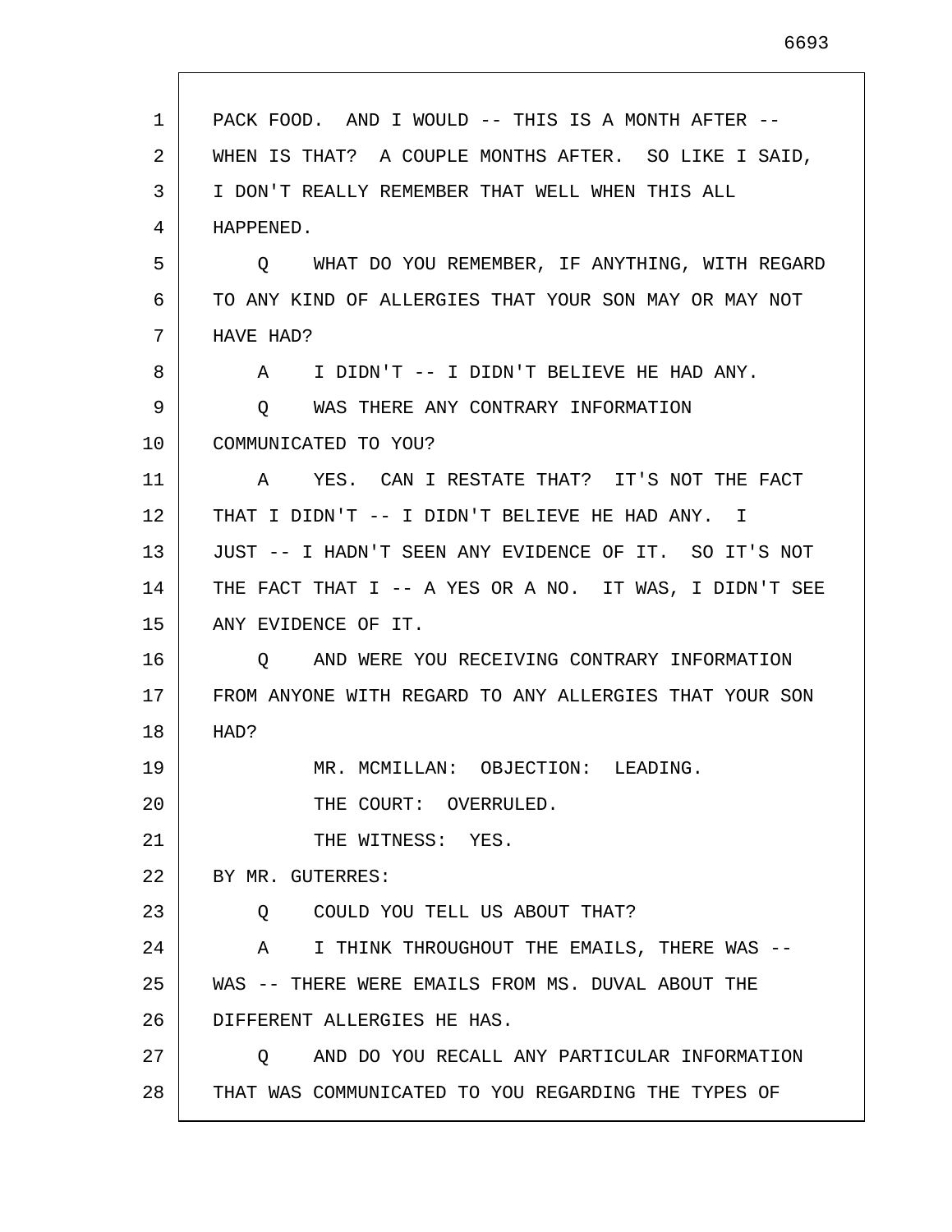1 2 3 4 5 6 7 8 9 10 11 12 13 14 15 16 17 18 19 20 21 22 23 24 25 26 27 28 ALLERGIES THAT YOUR SON PURPORTEDLY HAD? A THEY WERE RELATED TO FOOD ALLERGIES. Q AT ANY POINT IN TIME, DID YOU FIND OUT WHETHER OR NOT YOUR SON WAS EVER TESTED FOR ANY FOOD ALLERGIES? A YES. Q AND TELL US ABOUT THAT. A I BELIEVE -- I THINK IT'S, LIKE I SAID, ALL OF THE DATES -- IT'S SOMETIME IN OCTOBER, I BELIEVE THAT THERE WAS A -- SHE SET UP AN APPOINTMENT WITH DR. SODERBERG, WHICH I WENT TO. SHE WAS AN ALLERGIST. Q AND DO YOU RECALL WHAT DR. SODERBERG COMMUNICATED TO YOU? A DR. SODERBERG LOOKED AT ME, AND SHE SAID CAN I SPEAK TO YOU? SHE POINTED ME OUT. AND SHE SAID CAN I SPEAK TO YOU FOR A MINUTE. MR. MCMILLAN: OBJECTION: NONRESPONSIVE. MOVE TO STRIKE. THE COURT: THE OBJECTION IS SUSTAINED. THE MOTION TO STRIKE IS GRANTED. THE JURY WILL DISREGARD THE ANSWER. YOU CAN PURSUE THAT. BY MR. GUTERRES: Q AT -- YOU ACTUALLY ATTENDED THIS MEETING -- OR APPOINTMENT WITH DR. SODERBERG? A YES. Q AND WHAT DO YOU REMEMBER REGARDING THIS MEETING? MR. MCMILLAN: OBJECTION AS TO ANY CONVERSATIONS TO THE EXTENT THEY'RE HEARSAY.

6694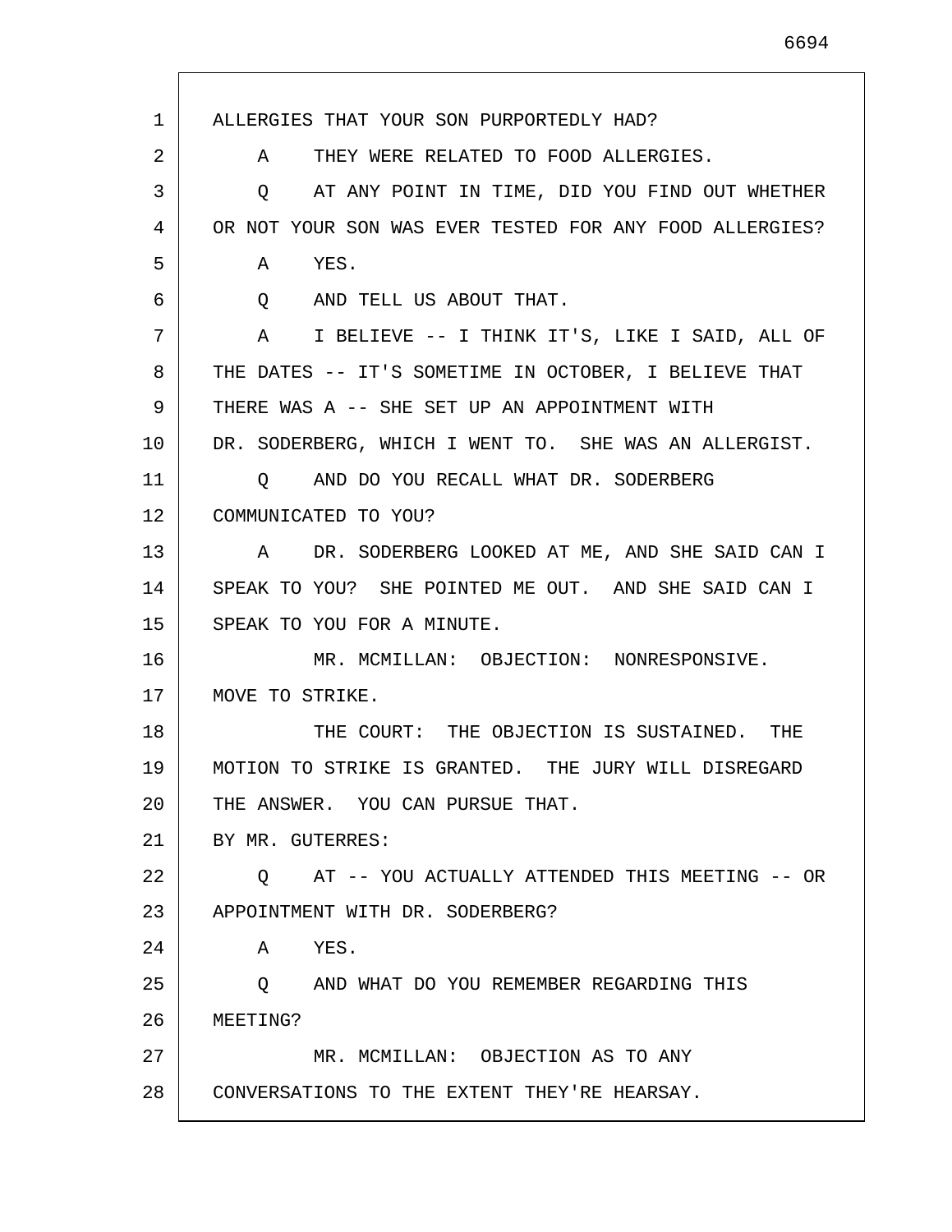1 2 3 4 5 6 7 8 9 10 11 12 13 14 15 16 17 18 19 20 21 22 23 24 25 26 27 28 THE COURT: OVERRULED. WHAT DO YOU REMEMBER? THE WITNESS: I REMEMBERED THEY DID A -- I DON'T KNOW WHAT THE -- AN ALLERGY TEST ON HIM. AND AS THE RESULTS WERE -- WHEN THE RESULTS CAME IN, HE WAS NOT ALLERGIC TO ANY OF THE -- I GUESS THE WORD'S PANEL -- WHAT THEY HAD OF ALLERGIES. BY MR. GUTERRES: Q HAVE YOU HEARD OF THE TERM, "ATTACHMENT PARENTING"? A NOW, I HAVE. YES. Q NOW, YOU HAVE BECAUSE I SAID IT OR -- A NO. THAT WAS -- I MEAN, WHEN I BEGAN VISITATIONS, I WAS -- THAT'S THE FIRST TIME I HEARD ABOUT IT. Q AND WHEN YOU BEGAN VISITATIONS WITH YOUR SON? A YES. Q AND WHAT WAS THE SOURCE OF THAT INFORMATION WITH REGARD TO ATTACHMENT PARENTING THAT YOU RECEIVED? A THAT WAS ONE OF THE FIRST EMAILS I GOT FROM MS. DUVAL OF THE TYPE OF PARENTING. Q AND TELL ME WHAT SHE COMMUNICATED TO YOU WITH REGARD TO ATTACHMENT PARENTING? A LIKE I SAID, I THINK EVERY -- ALL THE COMMUNICATIONS AND EMAILS, SHE WOULD -- SHE SAID SHE DID EXTENSIVE RESEARCH ON WHAT KIND OF PARENTING SHE WANTED FOR HER CHILD. AND WANTED ME TO GO ALONG WITH IT. Q AND INSOFAR AS WHAT ATTACHMENT PARENTING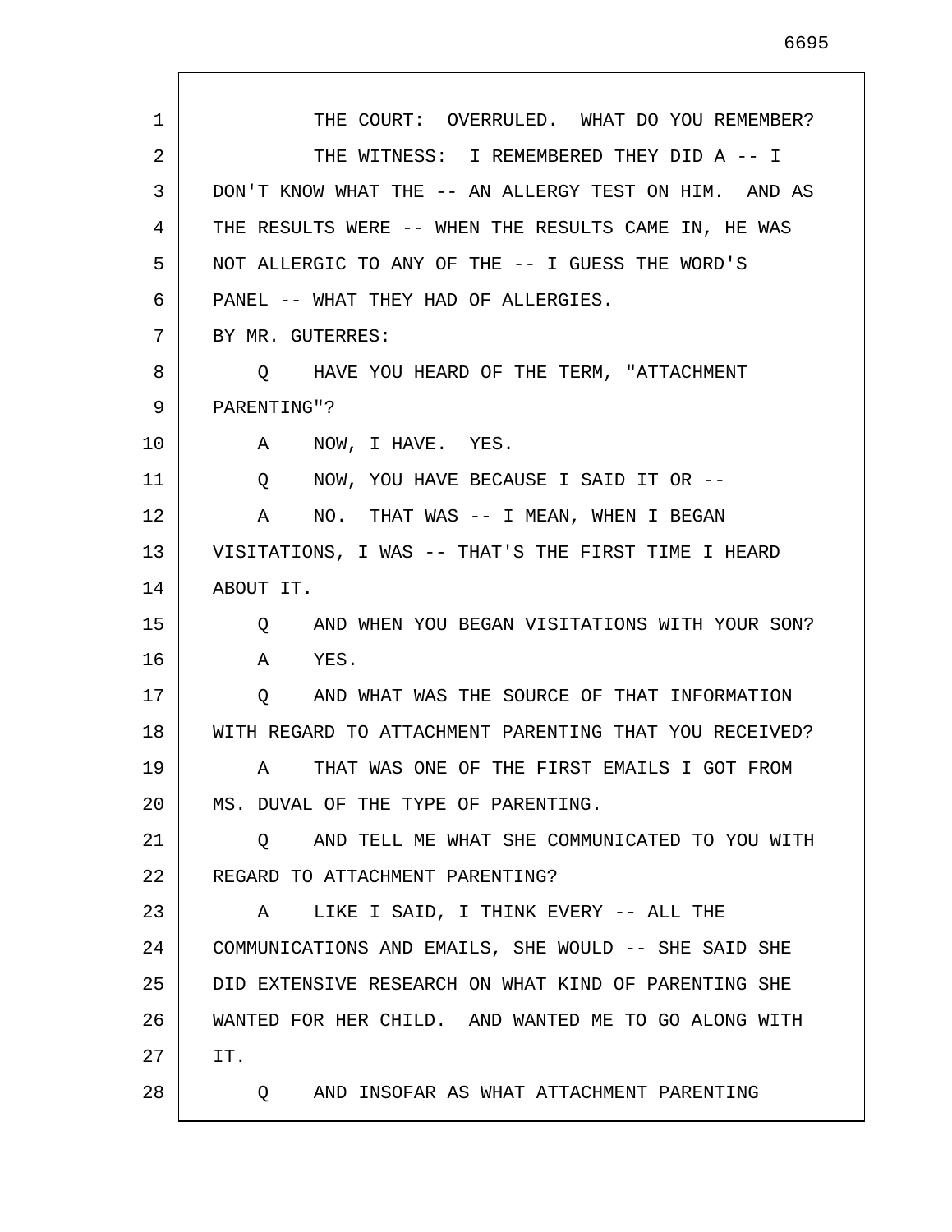| 1  | ENTAILED, DID YOU GAIN SOME UNDERSTANDING FROM THOSE      |
|----|-----------------------------------------------------------|
| 2  | COMMUNICATIONS FROM MS. DUVAL AS TO WHAT SHE MEANT BY     |
| 3  | THAT?                                                     |
| 4  | A SHE ATTACHED LITERATURE TO THE EMAILS, AND --           |
| 5  | SO I READ THROUGH SOME OF THE LITERATURE.                 |
| 6  | MR. MCMILLAN: OBJECTION: NONRESPONSIVE, MOVE              |
| 7  | TO STRIKE.                                                |
| 8  | THE COURT: OVERRULED. MOTION TO STRIKE IS                 |
| 9  | DENIED.                                                   |
| 10 | BY MR. GUTERRES:                                          |
| 11 | Q AT SOME POINT IN TIME, DID MS. -- WELL,                 |
| 12 | WITHDRAWN. WAS IT YOUR UNDERSTANDING THAT MS. DUVAL       |
| 13 | WAS TRYING TO PRACTICE ATTACHMENT PARENTING WITH YOUR     |
| 14 | SON?                                                      |
| 15 | A FROM THE CONTENTS OF THE E-MAIL, YES.                   |
| 16 | DO YOU RECALL A TIME WHEN YOU HAD ANY CONCERNS<br>$\circ$ |
| 17 | WITH REGARD TO THAT TYPE OF PARENTING STYLE?              |
| 18 | I DON'T KNOW IF IT WAS CONCERN BECAUSE I<br>$\mathbf{A}$  |
| 19 | DIDN'T KNOW MUCH ABOUT PARENTING STYLES. THAT'S THE       |
| 20 | WEEK I SHOWED UP, JUST STARTED DOING VISITATIONS.         |
| 21 | OKAY. LET ME SHOW YOU EXHIBIT 24, BATES<br>Q              |
| 22 | LABELED 637 AND 638. THAT'S JUST A COPY FOR THE COURT.    |
| 23 | FOR THE RECORD, EXHIBIT 24 BATES 637                      |
| 24 | THROUGH 638 IS AN AUGUST 5TH, 2009, LETTER FROM           |
| 25 | MR. AHARONOV TO MR. AZAD JINGOZIAN.                       |
| 26 | DO YOU RECOGNIZE WHO MR. JINGOZIAN WAS?                   |
| 27 | I DON'T BELIEVE I HAVE THAT LETTER.<br>A                  |
| 28 | YEAH. I HAVEN'T GIVEN IT TO YOU YET.<br>Q                 |

 $\mathsf{l}$ 

L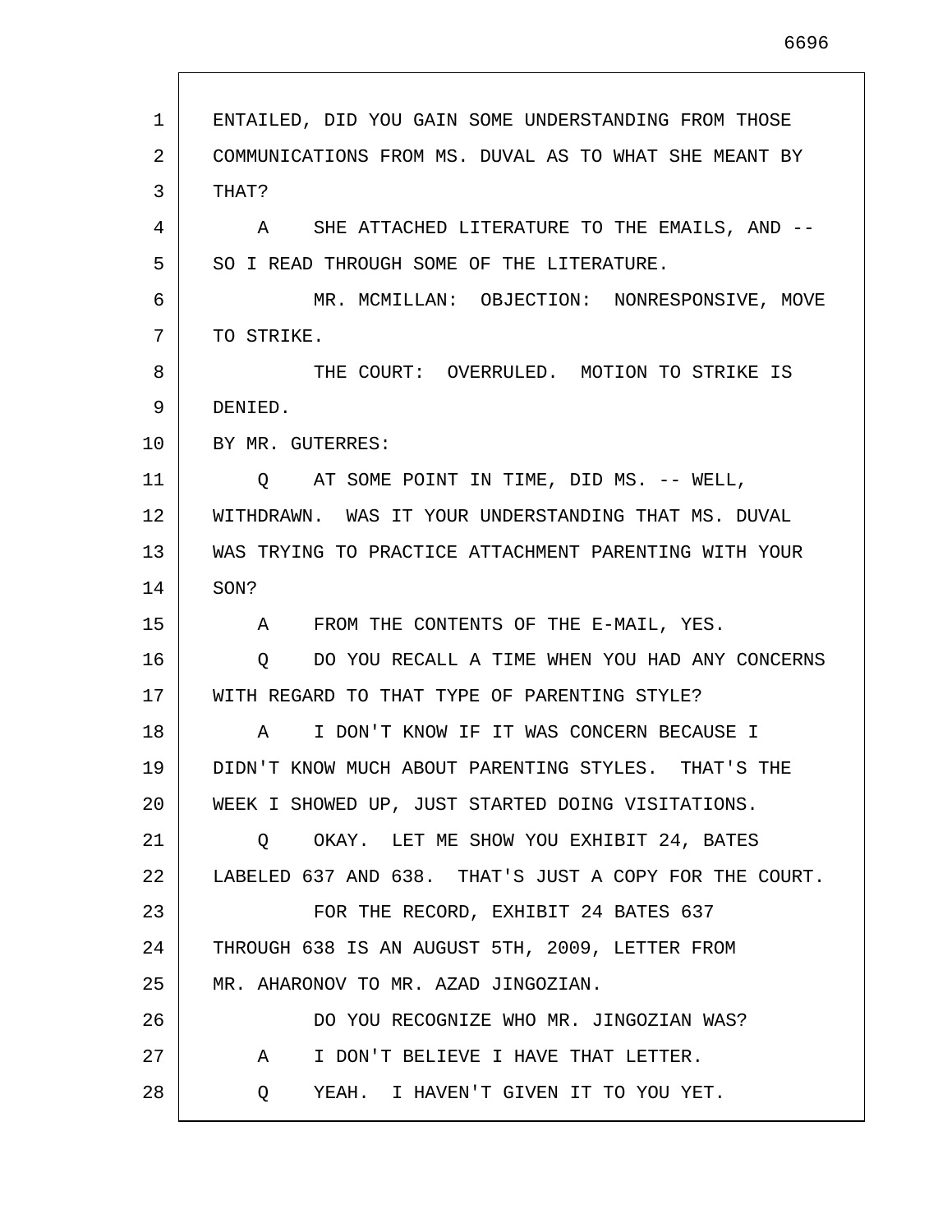1 2 3 4 5 6 7 8 9 10 11 12 13 14 15 16 17 18 19 20 21 22 23 24 25 26 27 28 A OH, SORRY. I REMEMBER THAT WAS ONE OF HER ATTORNEYS. Q ONE OF MS. DUVAL'S ATTORNEYS? A CORRECT. MR. GUTERRES: AND, YOUR HONOR, IF I MAY PUBLISH? MR. MCMILLAN: OBJECTION, YOUR HONOR: IT'S HEARSAY. MR. GUTERRES: IT'S ALREADY IN EVIDENCE. MR. MCMILLAN: IT'S STILL HEARSAY. THE COURT: PARDON? MR. MCMILLAN: IT'S THE SAME OBJECTION, THE DISCUSSION WE HAD AT SIDEBAR. THE COURT: YOU MAY PUBLISH THE DOCUMENT. MR. GUTERRES: THANK YOU, YOUR HONOR. THE COURT: JUST AGAIN, BEFORE YOU SHOW IT. THIS IS A DOCUMENT THAT IS BEING -- IN EVIDENCE FOR A LIMITED PURPOSE. IT IS NOT RECEIVED IN EVIDENCE FOR THE TRUTH OF ANY MATTER SET FORTH THEREIN. BUT IT HAS BEEN RECEIVED FOR THE LIMITED PURPOSE OF SAYING, SETTING FORTH, WHAT IS OR HAS BEEN STATED IN THE DOCUMENT. EVERYONE UNDERSTAND? IN OTHER WORDS, IT'S GIVEN TO YOU OR SHOWN TO YOU SO YOU'LL UNDERSTAND WHAT WAS SAID, BUT YOU MUST NOT ACCEPT WHAT'S SET FORTH IN THE DOCUMENT AS BEING TRUE. GO AHEAD. MR. GUTERRES: THANK YOU, YOUR HONOR.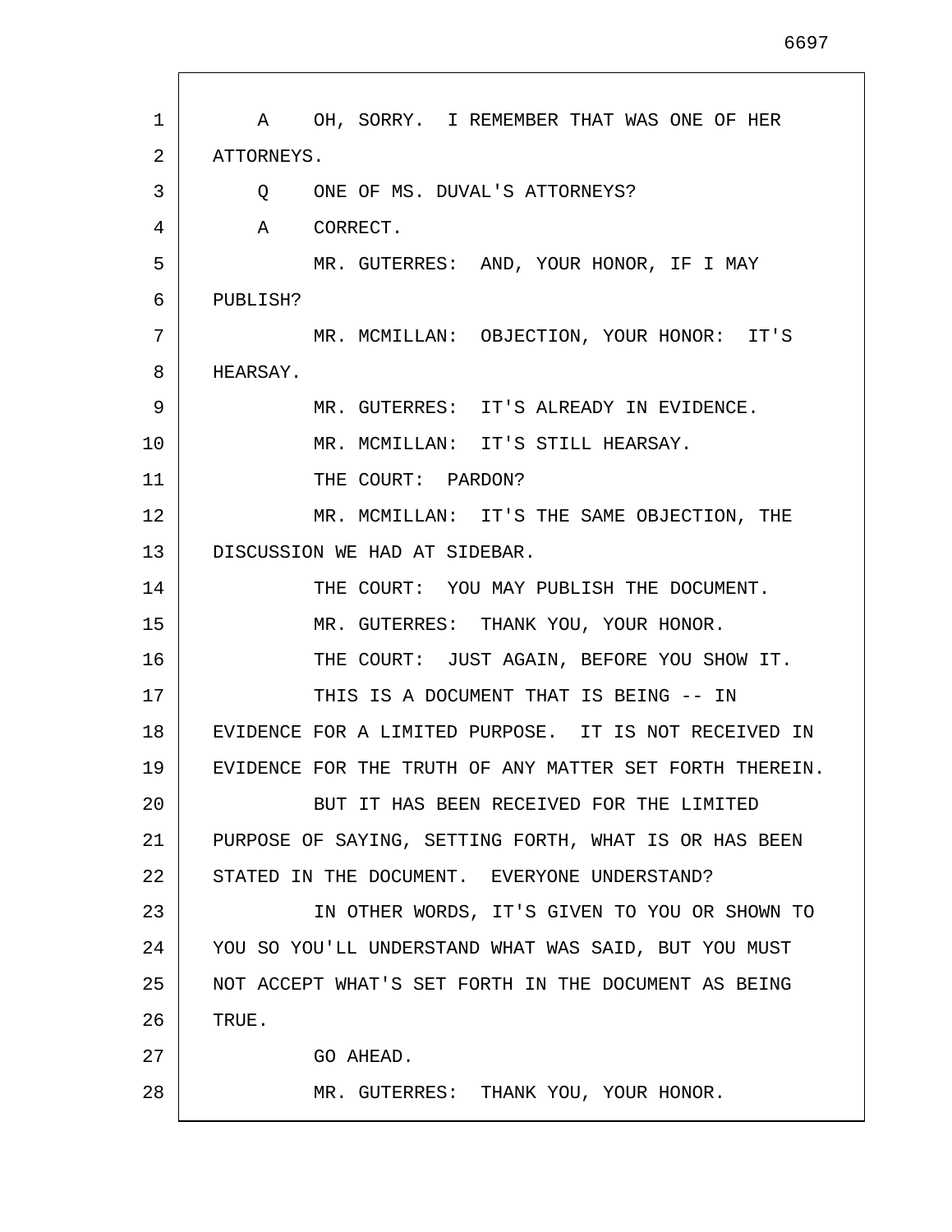| $\mathbf{1}$ | BY MR. GUTERRES:                                         |
|--------------|----------------------------------------------------------|
| 2            | DO YOU RECOGNIZE THIS DOCUMENT, MR. MILLS?<br>Q          |
| 3            | YES.<br>Α                                                |
| 4            | ON THE SECOND PAGE, IT SHOWS THAT YOU WERE<br>Q          |
| 5            | $CC'D$ .<br>DO YOU SEE THAT?                             |
| 6            | YES.<br>Α                                                |
| 7            | SO DO YOU RECALL RECEIVING A COPY OF THIS<br>O.          |
| 8            | LETTER AND SEEING IT ON OR ABOUT THE DATE THAT IT        |
| 9            | BEARS?                                                   |
| 10           | YES.<br>A                                                |
| 11           | AND DIRECTING YOUR ATTENTION TO THE MIDDLE OF<br>Q       |
| 12           | THAT FIRST PARAGRAPH.                                    |
| 13           | A<br>OKAY.                                               |
| 14           | DO YOU SEE THAT?<br>Q                                    |
| 15           | YES, I DO.<br>A                                          |
| 16           | DO YOU RECALL IN THE AUGUST 5TH, 2009, TIME<br>Q         |
| 17           | FRAME BEING ANY ISSUES WITH -- OR CONCERNS THAT YOU      |
| 18           | WERE HAVING WITH THE DEVELOPMENT MILESTONES OF YOUR      |
| 19           | SON?                                                     |
| 20           | A<br>YES.                                                |
| 21           | AND WHAT DO YOU REMEMBER WITH REGARD TO THOSE<br>$\circ$ |
| 22           | CONCERNS AT OR ABOUT THIS TIME FRAME?                    |
| 23           | HE WAS -- HE JUST -- HE WAS NOT DOING WELL.<br>A         |
| 24           | HE WAS -- HE WOULD LAY ON HIS BACK AND HE -- LIKE A      |
| 25           | NEWBORN, WOULD LAY ON HIS BACK, AND JUST NOT ATTEMPT TO  |
| 26           | ROLL OVER, NOT ATTEMPT TO CRAWL OR WALK. HE WOULD JUST   |
| 27           | LAY ON HIS BACK, AND IT WAS CONCERNING TO ME.            |
| 28           | AND IN AUGUST OF 2009, HE WOULD HAVE BEEN --<br>O.       |

L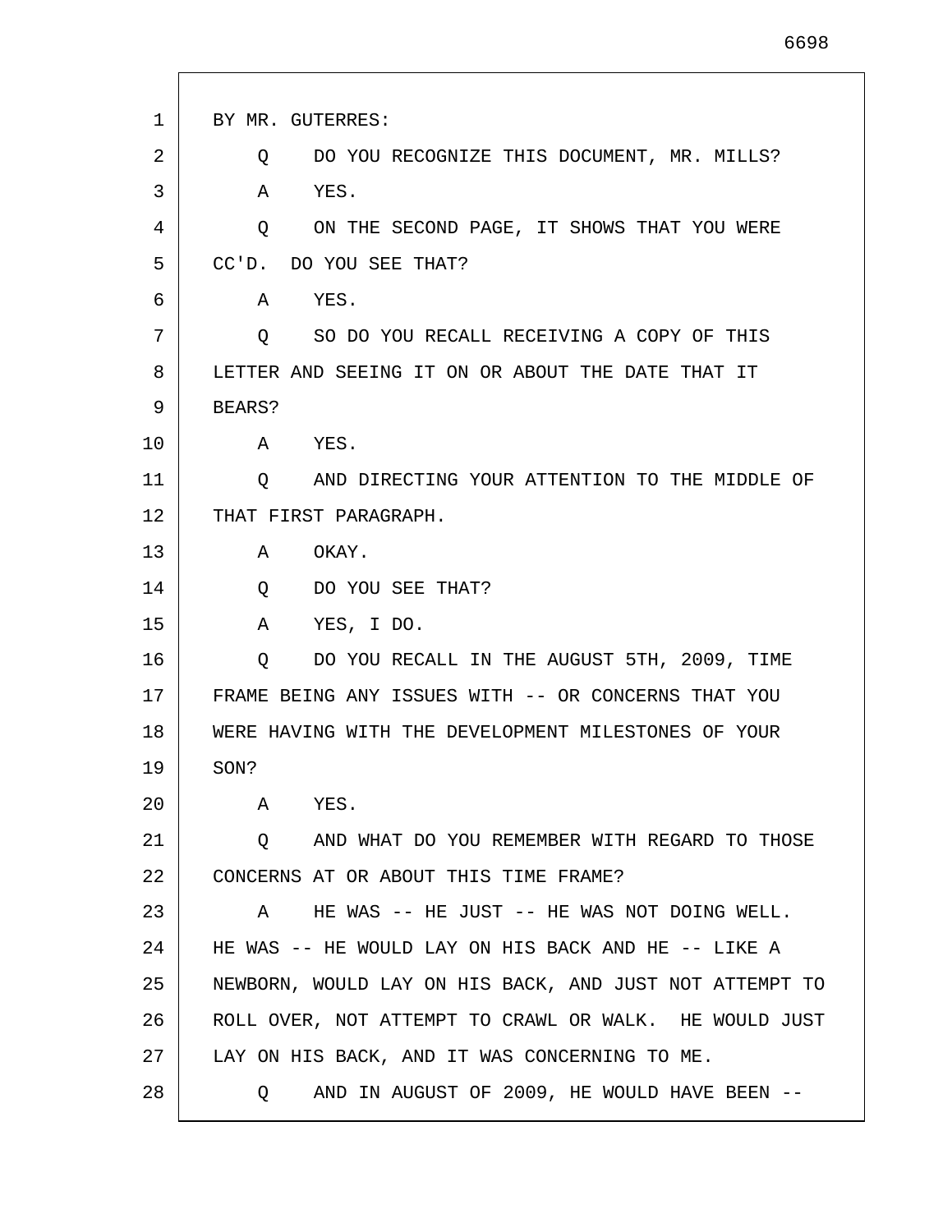| 1  | WELL, AS OF AUGUST 5TH, 2009, HE WOULD HAVE JUST BEEN   |
|----|---------------------------------------------------------|
| 2  | ABOUT A YEAR AND A FEW DAYS?                            |
| 3  | CORRECT.<br>A                                           |
| 4  | AND WHAT YOU'VE DESCRIBED ABOUT YOUR SON<br>Q           |
| 5  | LAYING ON HIS BACK, AND NOT BEING ABLE TO ROLL OVER,    |
| 6  | THAT WOULD HAVE BEEN SOMETHING THAT WAS WHAT YOU        |
| 7  | OBSERVED AT THE TIME, IN THE AUGUST 2009 TIME FRAME?    |
| 8  | WELL, IT WASN'T ONLY THE ROLLING OVER. IT WAS<br>A      |
| 9  | NOT DESIRING TO CRAWL FOR OVER A YEAR. I JUST -- I WAS  |
| 10 | A NEW DAD, AND SO I DIDN'T -- THIS WAS RIGHT AFTER I    |
| 11 | STARTED GETTING OVERNIGHTS, AND THAT'S WHEN MY CONCERNS |
| 12 | REALLY STARTED.                                         |
| 13 | MR. MCMILLAN: OBJECTION: NONRESPONSIVE, MOVE            |
| 14 | TO STRIKE EVERYTHING BEFORE THIS WAS RIGHT BEFORE       |
| 15 | OVERNIGHTS.                                             |
| 16 | THE COURT: THE OBJECTION IS SUSTAINED. THE              |
| 17 | MOTION TO STRIKE IS GRANTED. THE PORTION YOU WANT       |
| 18 | STRICKEN IS WHAT? THE PORTION YOU WANT STRICKEN?        |
| 19 | MR. MCMILLAN: THE PIECE BEFORE THE TIME                 |
| 20 | RESPONSE, IT WAS RIGHT -- I THINK THE RESPONSE WAS,     |
| 21 | THIS WAS RIGHT BEFORE OVERNIGHTS OR SOMETHING TO THAT   |
| 22 | EFFECT.                                                 |
| 23 | THE COURT: ALL RIGHT. WELL I'M NO LONGER                |
| 24 | GETTING THE TRANSCRIPT. SO UNFORTUNATELY -- I WILL --   |
| 25 | AS SOON AS I RESUME GETTING THE TRANSCRIPT, I WILL      |
| 26 | SPECIFY THAT PORTION WHICH IS ORDERED TO BE STRICKEN.   |
| 27 | MR. MCMILLAN: THANK YOU, YOUR HONOR.                    |
| 28 | MR. GUTERRES: MAY I PROCEED, YOUR HONOR?                |
|    |                                                         |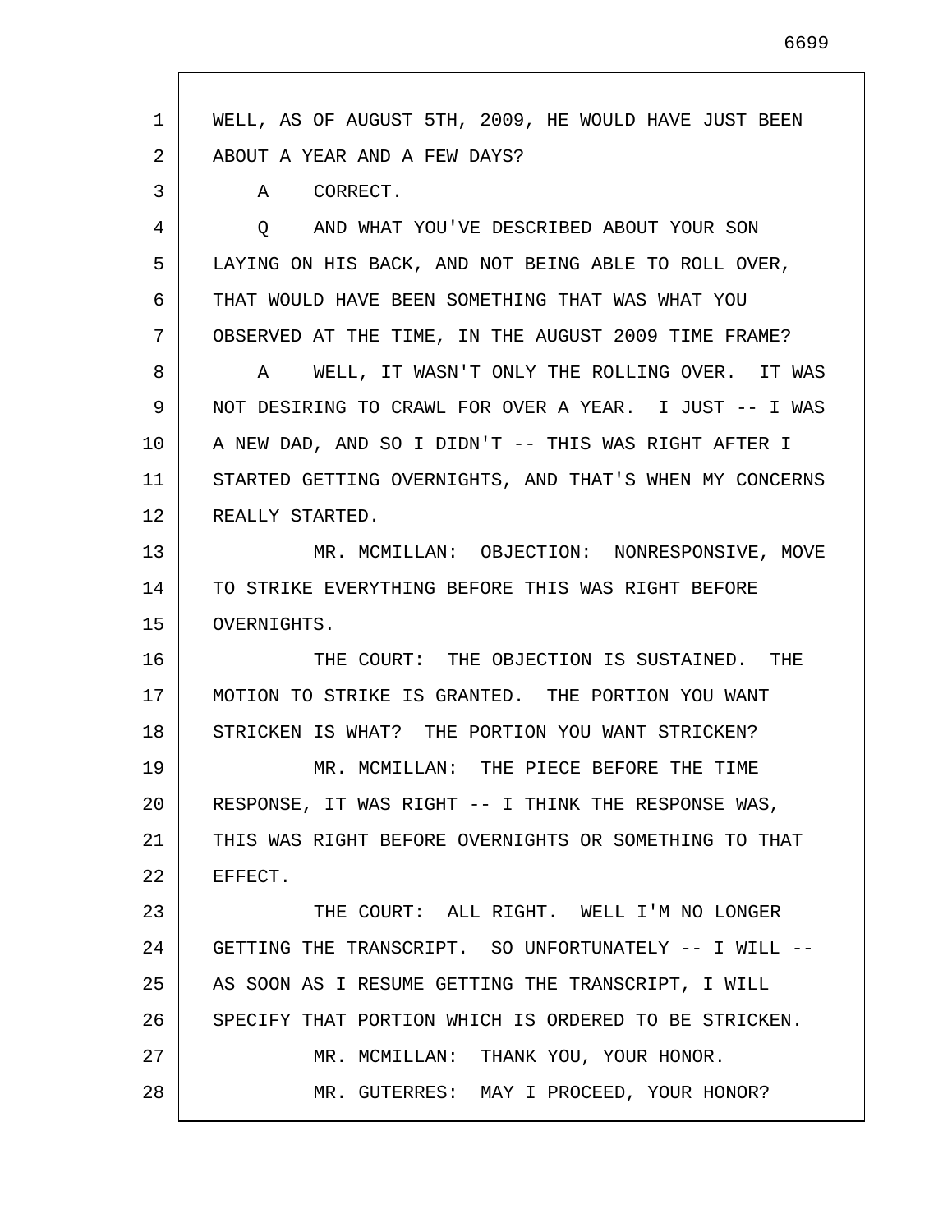1 2 3 4 5 6 7 8 9 10 11 12 13 14 15 16 17 18 19 20 21 22 23 24 25 26 27 28 THE COURT: YES, GO AHEAD. BY MR. GUTERRES: Q WHAT OTHER CONDITIONS WERE YOU OBSERVING WITH REGARD TO YOUR SON, IN OR ABOUT THE AUGUST 5TH, 2009, TIME FRAME, THAT RAISED CONCERNS REGARDING YOUR SON'S DEVELOPMENT, OTHER THAN WHAT YOU'VE INDICATED ABOUT HIM NOT BEING ABLE TO CRAWL? A HE WAS VERY UNDERWEIGHT. Q ANYTHING ELSE THAT YOU CAN REMEMBER? A I CAN'T REALLY PUT IT INTO WORDS NOW. JUST AN OVERALL, LIKE I SAID, I -- I JUST HAD CONCERNS ABOUT HIS BEING -- YOU KNOW, HIS OVERALL DEVELOPMENT. Q AND DIRECTING YOUR ATTENTION TO THAT SECOND PARAGRAPH, THERE'S A REFERENCE THERE TO MS. DUVAL PRACTICING ATTACHMENT PARENTING. DO YOU SEE THAT? A I DO. Q AND IN READING THAT PARAGRAPH, DOES THIS REFRESH YOUR RECOLLECTION REGARDING ANY CONCERNS WITH REGARD TO THAT PARENTING STYLE THAT YOU MAY HAVE HAD EVER, ABOUT THIS TIME? A YES. Q AND WHAT WERE THOSE CONCERNS? A THE CONCERNS WERE THAT SHE WOULD PICK AND CHOOSE WHAT SHE WANTED TO BOND WITH HER CHILD. Q COULD YOU PLEASE EXPLAIN? THE COURT: PARDON? I'M SORRY. (PAUSE IN THE PROCEEDINGS)

6700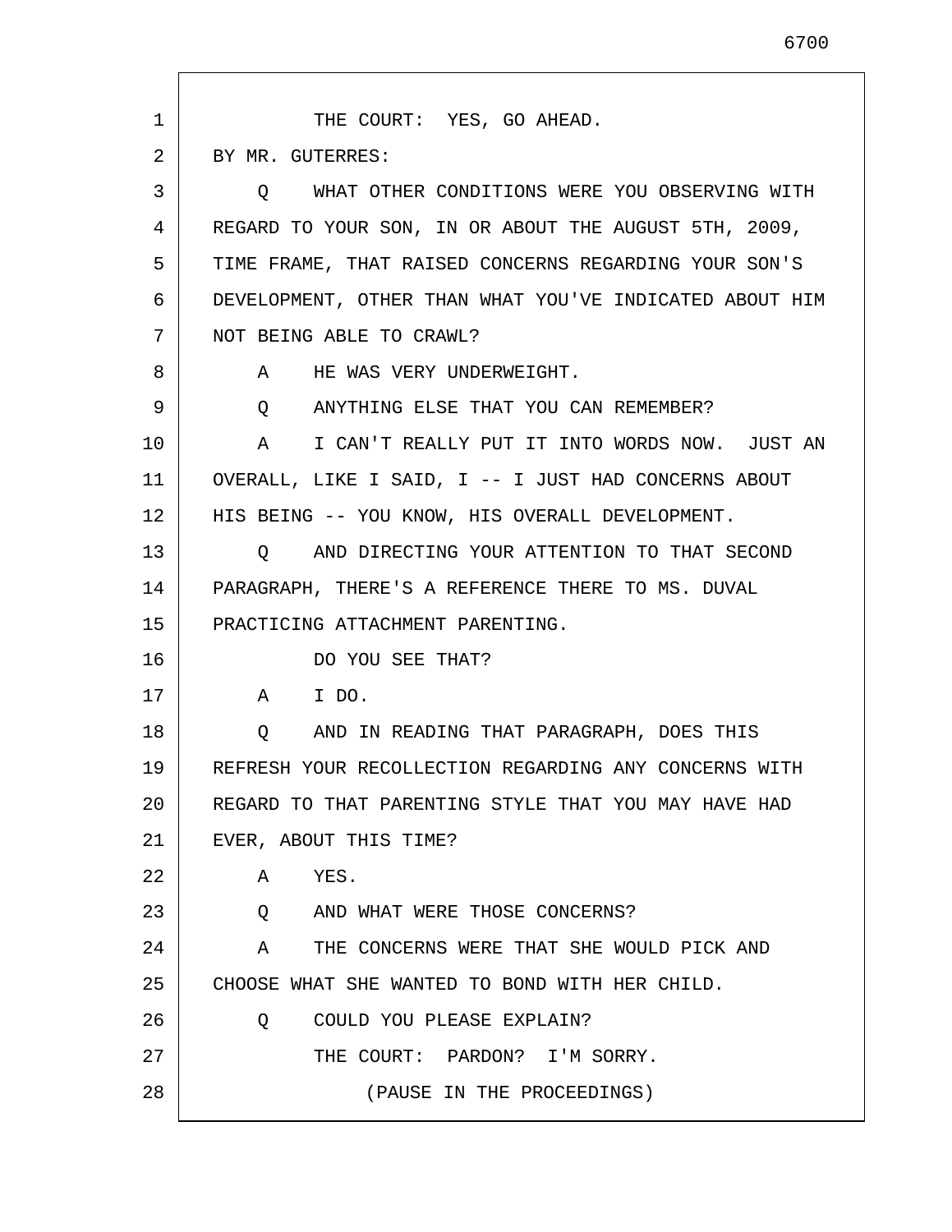1 2 3 4 5 6 7 8 9 10 11 12 13 14 15 16 17 18 19 20 21 22 23 24 25 26 27 28 THE COURT: I'M SORRY. HAVING A DISCUSSION WITH THE REPORTER. WAS THERE AN OBJECTION? MR. MCMILLAN: I DON'T RECALL THE QUESTION, YOUR HONOR. THE COURT: ALL RIGHT. WELL, THEN I'M GOING TO ASSUME THAT YOU DON'T HAVE ONE. LET'S GO AHEAD. MR. GUTERRES: I DON'T THINK I REMEMBER THE QUESTION. LET ME START OVER. (LAUGHTER) MR. MCMILLAN: THAT'S FAIR. (THE RECORD WAS READ AS REQUESTED) MR. MCMILLAN: OBJECTION: LACKS FOUNDATION, SPECULATION. THE COURT: OVERRULED. THE WITNESS: I THINK WHAT WAS AT ISSUE WAS THAT THROUGHOUT THE -- FROM THE MOMENT I WALKED IN, HER EMAILS WOULD SAY SHE'S DONE EXTENSIVE RESEARCH, BUT THE CONCERN WAS THAT THERE WERE -- THERE WERE DIFFERING -- WELL, I -- FOR LACK OF A BETTER PHRASE, I LIKE A LITTLE -- SOME OF THIS, AND I LIKE SOME OF THAT, AND IT WAS -- FROM MY PERCEPTION, AND THE CONCERN THAT I HAD WAS THE FACT THAT IT WASN'T FOR THE CHILD'S BEST INTEREST, BUT IT WAS FOR HERS. YEAH. MR. MCMILLAN: OBJECTION, YOUR HONOR: LACKS FOUNDATION. IT'S ALSO A NONRESPONSIVE NARRATIVE RESPONSE. MOVE TO STRIKE. THE COURT: OVERRULED. BY MR. GUTERRES: Q WITH REGARD TO GETTING YOUR SON EXAMINED BY

6701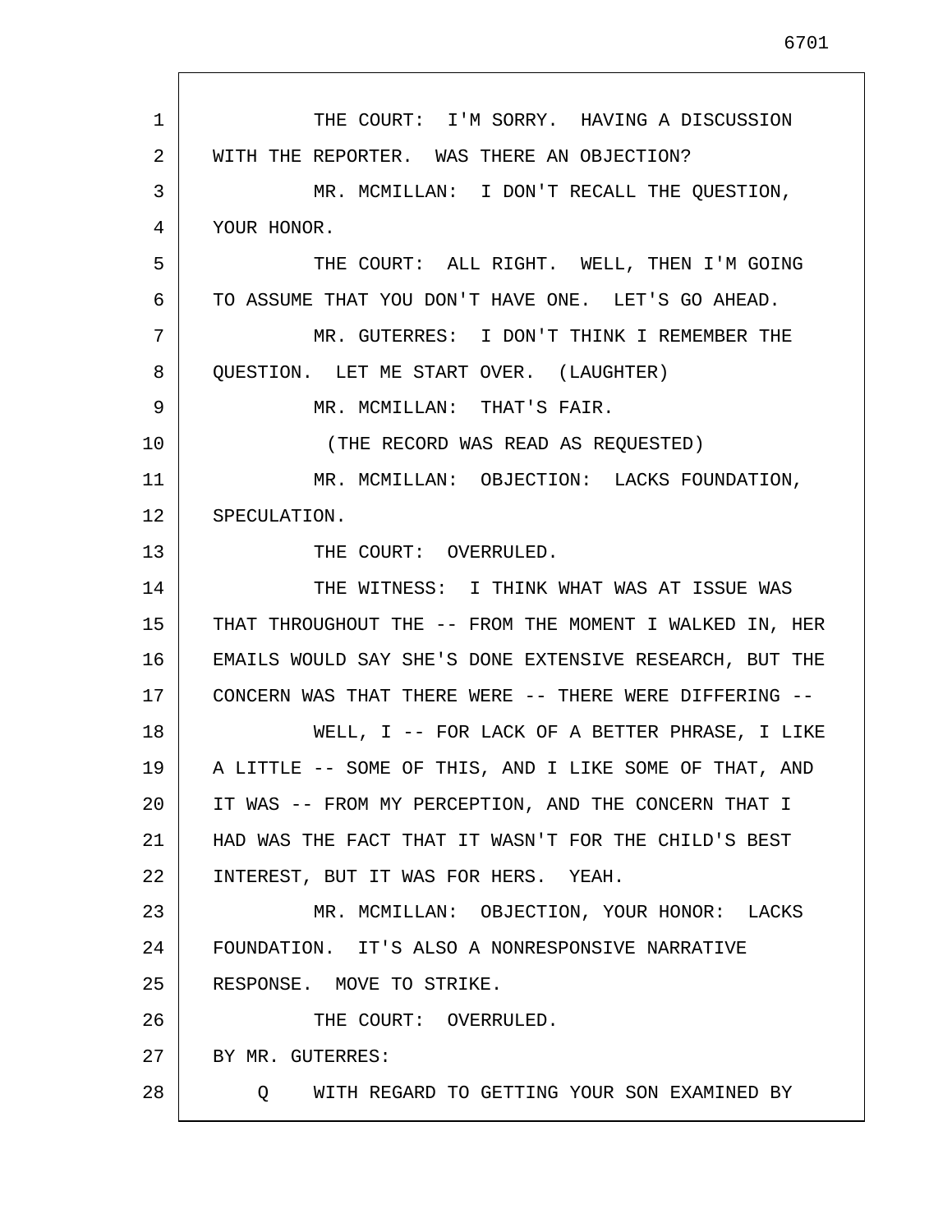| 1  | ANY KIND OF A MEDICAL PROFESSIONAL, DO YOU RECALL THERE |
|----|---------------------------------------------------------|
| 2  | BEING ANY ISSUES IN THE AUGUST 2009 TIME FRAME BETWEEN  |
| 3  | YOU AND MS. DUVAL, WITH REGARD TO WHO SHOULD BE         |
| 4  | EVALUATING YOUR SON?                                    |
| 5  | YES.<br>A                                               |
| 6  | Q OKAY. TELL US ABOUT THAT.                             |
| 7  | $\mathbf{A}$<br>AS A NARRATIVE?                         |
| 8  | MR. GUTERRES: OBJECTION BY THE WITNESS NOW?             |
| 9  | THE COURT: THAT WAS A GOOD OBJECTION. WELL              |
| 10 | THE QUESTION DID CALL FOR A NARRATIVE.                  |
| 11 | MR. MCMILLAN: OBJECTION, YOUR HONOR: CALLS              |
| 12 | FOR A NARRATIVE.                                        |
| 13 | MR. GUTERRES: IT'S NOT A GOOD DAY.                      |
| 14 | THE COURT: THE OBJECTION IS SUSTAINED. BUT              |
| 15 | YOU CAN ASK MORE SPECIFIC QUESTIONS ABOUT THE NATURE OF |
| 16 | THAT.                                                   |
| 17 | MR. GUTERRES: THANK YOU, YOUR HONOR. I WILL.            |
| 18 | BY MR. GUTERRES:                                        |
| 19 | LET ME DIRECT YOUR ATTENTION TO PAGE 2 OF<br>$\circ$    |
| 20 | EXHIBIT 24, 637 AND 638. I'LL TURN TO 638. DIRECTING    |
| 21 | YOUR ATTENTION TO THAT SECOND PARAGRAPH, FIRST          |
| 22 | SENTENCE -- OR SECOND SENTENCE -- FIRST AND SECOND      |
| 23 | SENTENCE OF THAT FIRST PARAGRAPH.                       |
| 24 | DOES THAT REFRESH YOUR RECOLLECTION AS TO ANY           |
| 25 | ISSUES THAT YOU WERE HAVING WITH MS. DUVAL REGARDING    |
| 26 | MEDICAL PROFESSIONALS TREATING YOUR SON AT OR ABOUT THE |
| 27 | AUGUST 2009 TIME FRAME?                                 |
| 28 | MR. MCMILLAN: OBJECTION, YOUR HONOR: LACKS              |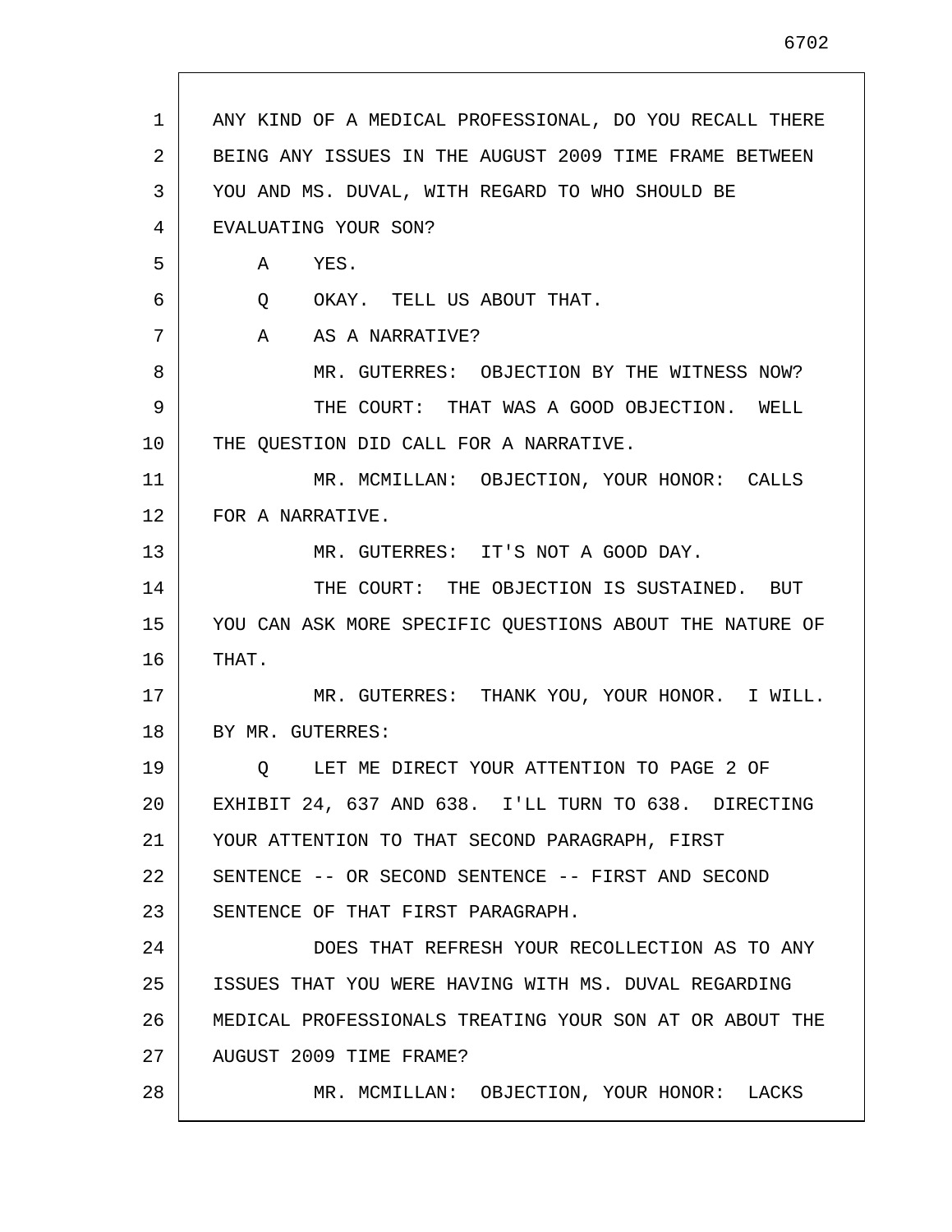1 2 3 4 5 6 7 8 9 10 11 12 13 14 15 16 17 18 19 20 21 22 23 24 25 26 27 28 FOUNDATION. IMPROPER REFRESHMENT OF RECOLLECTION. THE COURT: SUSTAINED. YOU CAN ASK HIM IF HE HAS A RECOLLECTION. BY MR. GUTERRES: Q DO YOU HAVE A RECOLLECTION OF ANY ISSUES IN THE AUGUST 2009 TIME FRAME REGARDING GETTING MEDICAL TREATMENT OR EVALUATIONS FOR YOUR SON? A YES. Q AND WHAT DO YOU RECALL IN THAT REGARD? MR. MCMILLAN: YOUR HONOR -- THE WITNESS: HERE COMES MY NARRATIVE QUESTION AGAIN. MR. MCMILLAN: I WOULD OBJECT, TO THE EXTENT THE RESPONSE IS BEING GIVEN WHILE HE'S READING THE DOCUMENT. IT'S BEING USED TO REFRESH HIS RECOLLECTION. THE COURT: IF THAT OBJECTION IS ADDRESSED TO THE COURT, THE OBJECTION IS OVERRULED. HE'S SAYING IT DOESN'T REFRESH HIS RECOLLECTION. HE'S ENTITLED TO TELL US WHAT HIS RECOLLECTION IS WHILE IT'S BEING REFRESHED. BY MR. GUTERRES: Q WHAT WAS THE MAIN ISSUE? A THE MAIN ISSUE IN THIS PARTICULAR DOCUMENT WAS THAT THE MOTHER WANTED TO TAKE RYAN TO DR. BROUSSEAU, WHO IS A DOCTOR OF OSTEOPATHY. AND SEEING THAT THE CHILD WAS NOT DOING WELL, I THOUGHT -- I DIDN'T KNOW MUCH ABOUT DOCTORS, BUT I THOUGHT, LET'S TAKE HIM TO A PEDIATRICIAN.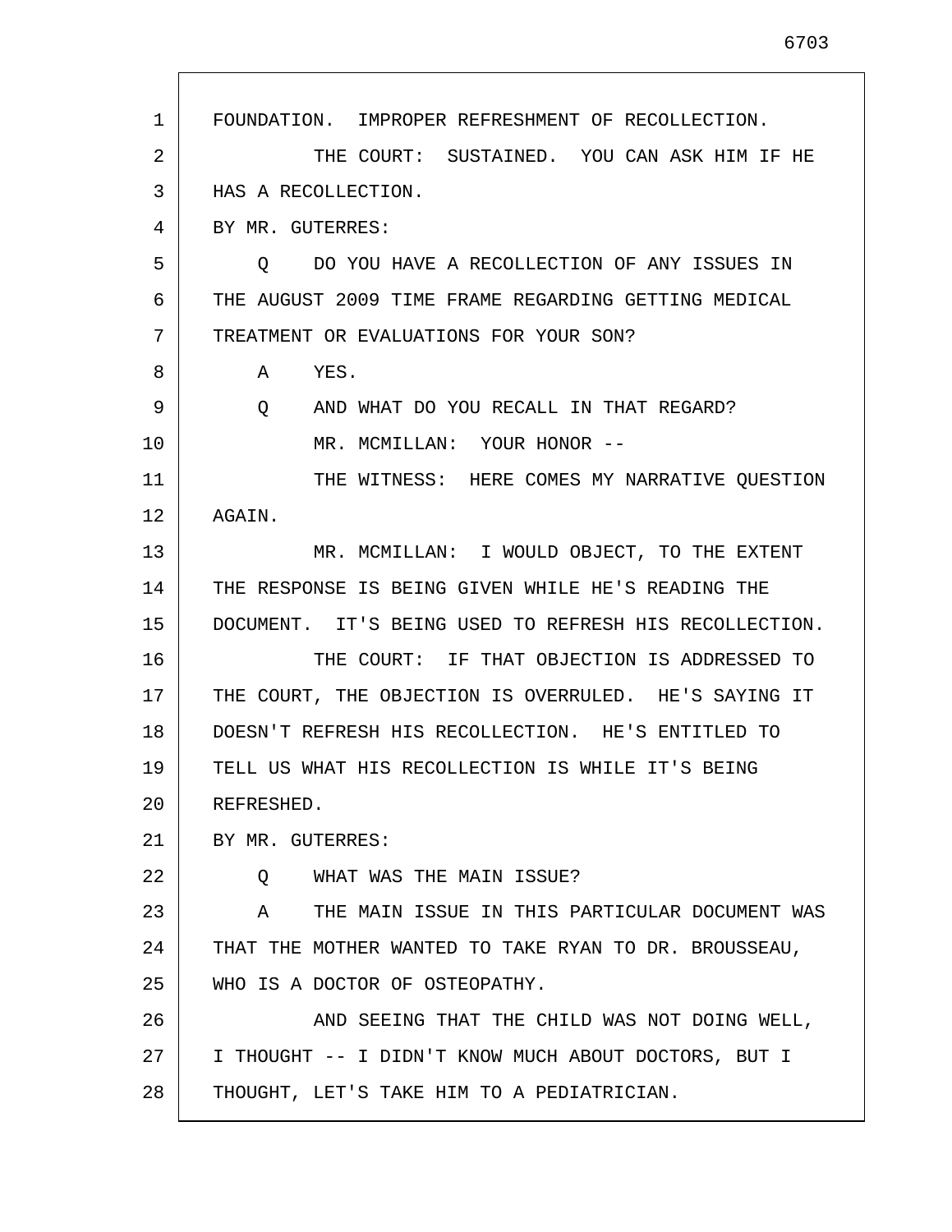| $\mathbf{1}$ | AND DO YOU REMEMBER THERE BEING ANY CONFLICT<br>$\circ$ |
|--------------|---------------------------------------------------------|
| 2            | REGARDING THE SELECTION OF -- OF THE APPROPRIATE        |
| 3            | MEDICAL PROFESSIONAL TO SEE YOUR SON, IN THIS TIME      |
| 4            | FRAME?                                                  |
| 5            | MR. MCMILLAN: OBJECTION, YOUR HONOR:                    |
| 6            | ARGUMENTATIVE AS TO THE TERM "APPROPRIATE."             |
| 7            | THE COURT: OVERRULED.                                   |
| 8            | THE WITNESS: YES.                                       |
| 9            | BY MR. GUTERRES:                                        |
| 10           | Q AND DID MS. DUVAL EXPRESS CERTAIN --                  |
| 11           | PREFERENCES FOR CERTAIN TYPES OF DOCTORS DURING THIS    |
| 12           | TIME FRAME THAT YOU DISAGREED WITH?                     |
| 13           | YES.<br>A                                               |
| 14           | Q TELL US ABOUT THAT.                                   |
| 15           | WELL, FIRST OF ALL, THERE WAS DR. BROUSSEAU.<br>A       |
| 16           | SECOND OF ALL, IN THE EMAILS, ONE OF THE LARGEST        |
| 17           | CHALLENGES IS I LIVED 30 MILES, I THINK 30ISH MILES,    |
| 18           | AND IT WAS VERY CHALLENGING FOR ME TO GET THERE.        |
| 19           | AND AS THE EMAIL I SENT INDICATES, HE WASN'T            |
| 20           | HAVING CHALLENGES LIKE, AS PER DR. YIM. I WOULDN'T      |
| 21           | HAVE -- I DON'T THINK THERE WOULD HAVE BEEN THAT MUCH   |
| 22           | OF A, YOU KNOW, OF A -- OF A DESIRE TO MAKE SURE THAT   |
| 23           | I'M THERE.                                              |
| 24           | BUT BECAUSE HE WAS COMING DOWN WITH                     |
| 25           | CHALLENGES, AND THE DOCTORS THAT SHE WAS SELECTING WERE |
| 26           | REALLY FAR, I MEAN, LOS ANGELES, 30-35 MILES IS ALMOST  |
| 27           | A FULL DAY OF WORK, I SAID, CAN WE JUST FIND SOMEONE    |
| 28           | HALFWAY IN BETWEEN.<br>YEAH.                            |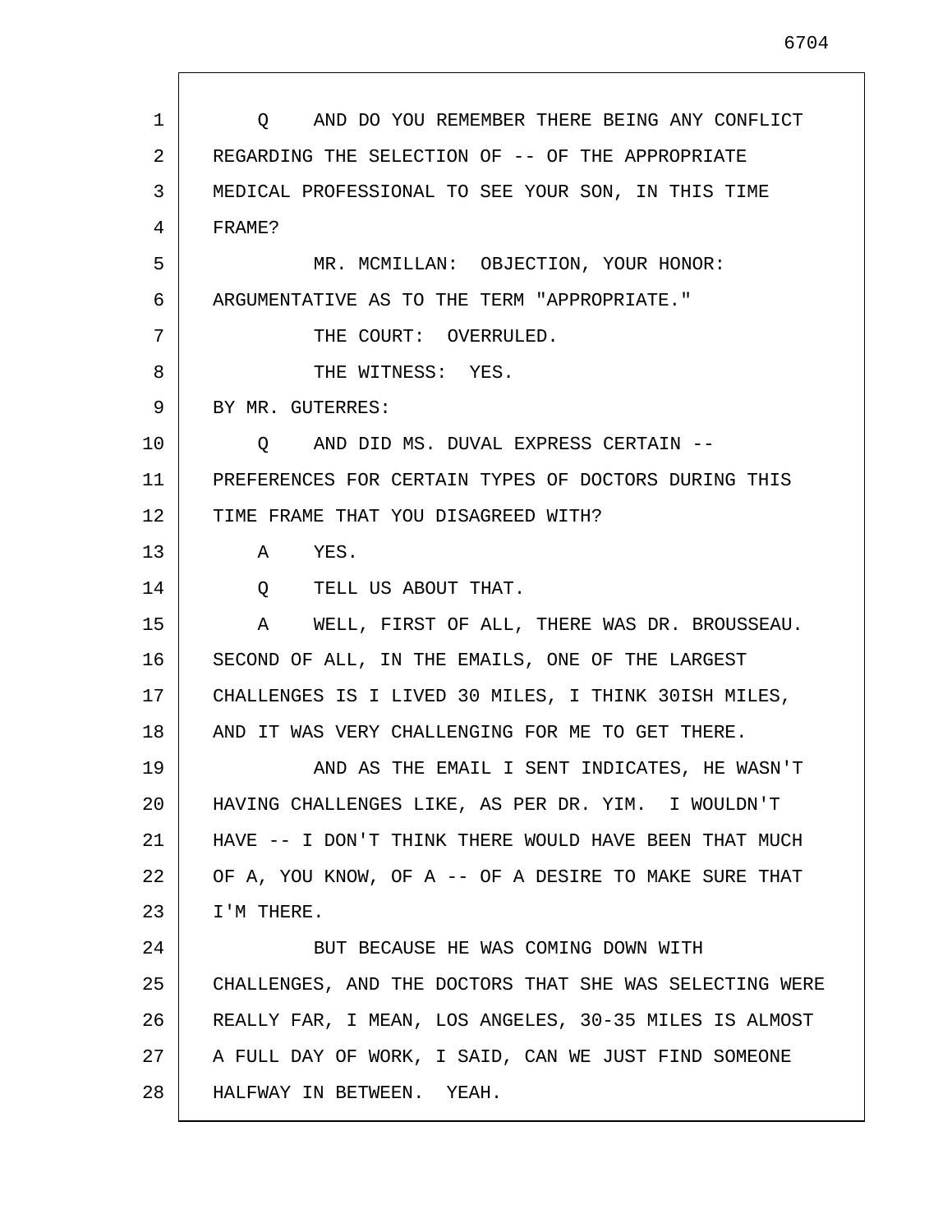| 2<br>LAWYER RESPONDING TO THIS PARTICULAR LETTER, THE LETTER<br>OF AUGUST 5TH, 2009, EXHIBIT 24, 637 AND 638?<br>3 |  |
|--------------------------------------------------------------------------------------------------------------------|--|
|                                                                                                                    |  |
|                                                                                                                    |  |
| A I DO. I DO REMEMBER THE LETTER THAT CAME<br>4                                                                    |  |
| 5<br>BACK.                                                                                                         |  |
| 6<br>O LET ME DIRECT YOUR ATTENTION TO THAT LETTER,                                                                |  |
| 7<br>WHICH IS EXHIBIT 24, 639 THROUGH 640. HERE'S A COPY                                                           |  |
| 8<br>FOR THE COURT.                                                                                                |  |
| 9<br>MR. GUTERRES: MAY I PUBLISH, YOUR HONOR?                                                                      |  |
| MR. MCMILLAN: OBJECTION, YOUR HONOR:<br>10                                                                         |  |
| 11<br>HEARSAY, SAME OBJECTION AS THE LAST ATTORNEY LETTER.                                                         |  |
| 12<br>THE COURT: ALL RIGHT.                                                                                        |  |
| 13<br>WELL, AGAIN, THIS DOCUMENT IS ONE WHICH IS                                                                   |  |
| 14<br>BEING RECEIVED BY THE COURT FOR A LIMITED PURPOSE. IT                                                        |  |
| 15<br>IS NOT TO BE CONSIDERED FOR THE TRUTH OF THE MATTERS                                                         |  |
| 16<br>THEREIN, BUT MAY BE CONSIDERED FOR WHAT ACTUALLY WAS                                                         |  |
| 17<br>SAID. GO AHEAD.                                                                                              |  |
| 18<br>MR. GUTERRES: MAY I, YOUR HONOR?                                                                             |  |
| 19<br>THE COURT: YES.                                                                                              |  |
| 20<br>MR. GUTERRES: THANK YOU.                                                                                     |  |
| 21<br>BY MR. GUTERRES:                                                                                             |  |
| 22<br>FOR THE RECORD, THIS IS A LETTER DATED<br>Q                                                                  |  |
| 23<br>AUGUST 6, 2009, FROM MR. JINGOZIAN TO MR. AHARONOV.                                                          |  |
| 24<br>DO YOU RECOGNIZE THIS DOCUMENT, MR. MILLS?                                                                   |  |
| 25<br>YES.<br>A                                                                                                    |  |
| 26<br>DO YOU RECOGNIZE THIS DOCUMENT AS BEING THE<br>Q                                                             |  |
| 27<br>RESPONSE TO YOUR ATTORNEY'S LETTER THE DAY BEFORE?                                                           |  |
| 28<br>YES.<br>A                                                                                                    |  |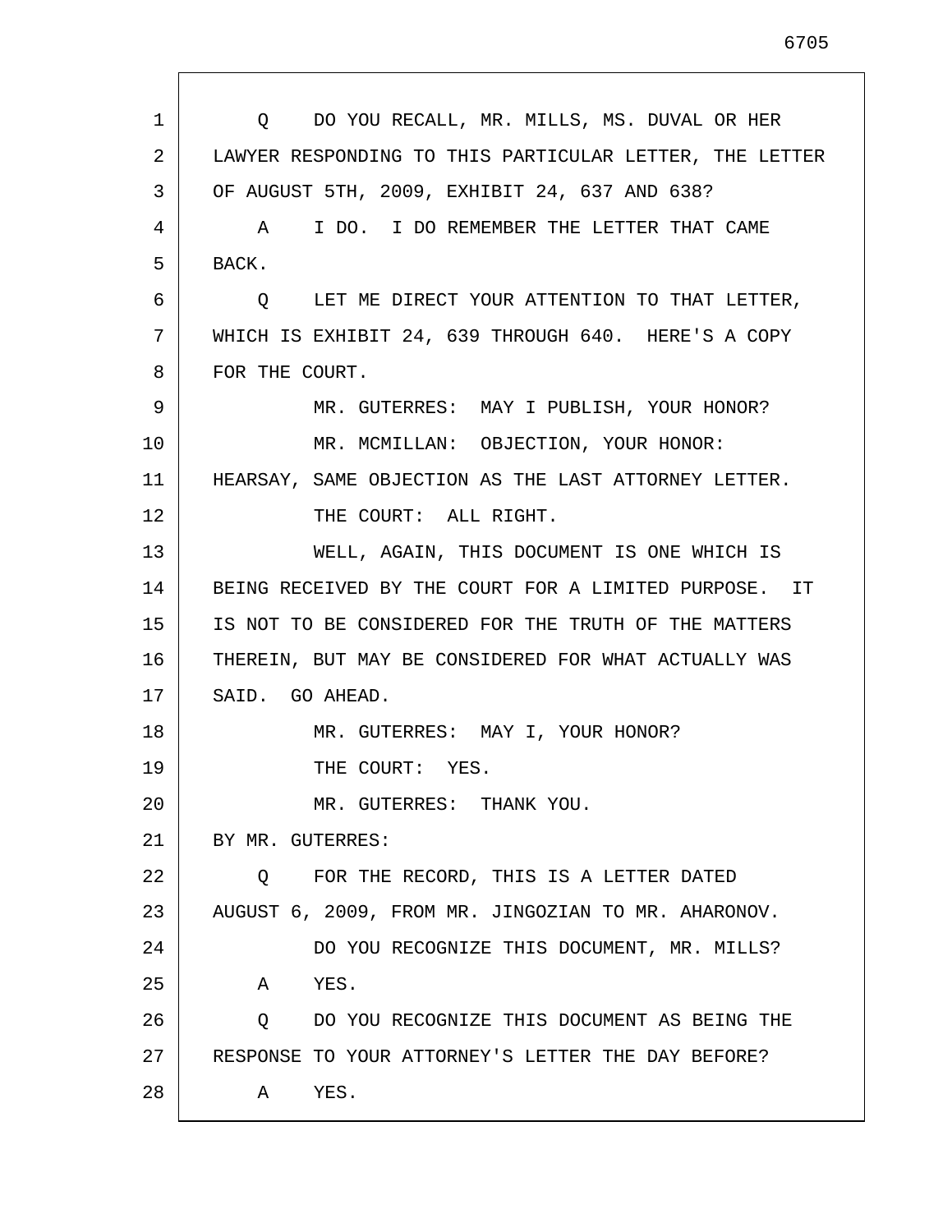1 2 3 4 5 6 7 8 9 10 11 12 13 14 15 16 17 18 19 20 21 22 23 24 25 26 27 28 Q AND DIRECTING YOUR ATTENTION TO THAT SECOND PARAGRAPH, COULD YOU READ THAT. A OKAY. I READ IT. Q AND, AGAIN, AUGUST 6, 2009, WOULD HAVE BEEN WHAT, FOUR DAYS AFTER YOUR SON'S FIRST BIRTHDAY? A CORRECT. Q AND DOES THAT REFRESH YOUR RECOLLECTION THAT IT APPEARS MS. DUVAL'S ATTORNEY WAS TAKING ISSUE WITH YOUR ATTORNEY'S CHARACTERIZATION OF THE DEVELOPMENT MILESTONES OF YOUR SON? MR. MCMILLAN: OBJECTION: LEADING, ALSO IMPROPER REFRESHMENT OF RECOLLECTION. THE COURT: SUSTAINED. MR. GUTERRES: SHOULD WE... THE COURT: YES, WE'LL TAKE THE NOON RECESS AT THIS TIME. ALL JURORS PLEASE REMEMBER THE ADMONITION. DON'T DISCUSS THE CASE WITH ANYBODY ABOUT ANY SUBJECTS OR ISSUES INVOLVED IN THIS CASE. ALSO, DO NOT FORM NOR EXPRESS ANY OPINION ABOUT ANY SUBJECT OR ISSUES INVOLVED IN THIS CASE. WE'LL RESUME AT 1:30. (JURY EXCUSED) THE COURT: MR. MCMILLAN, YOU'RE THE ONE OFFERING EXHIBIT 24 INTO EVIDENCE. IF YOU'D RATHER RECONSIDER THAT BECAUSE THERE'S CONTINUING OBJECTIONS EVERY TIME SOMETHING IS ASKED ABOUT A DOCUMENT IN EXHIBIT 24, OR HOW ELSE TO APPROACH IT. BUT WE DON'T NEED TO HAVE A CONTINUING

6706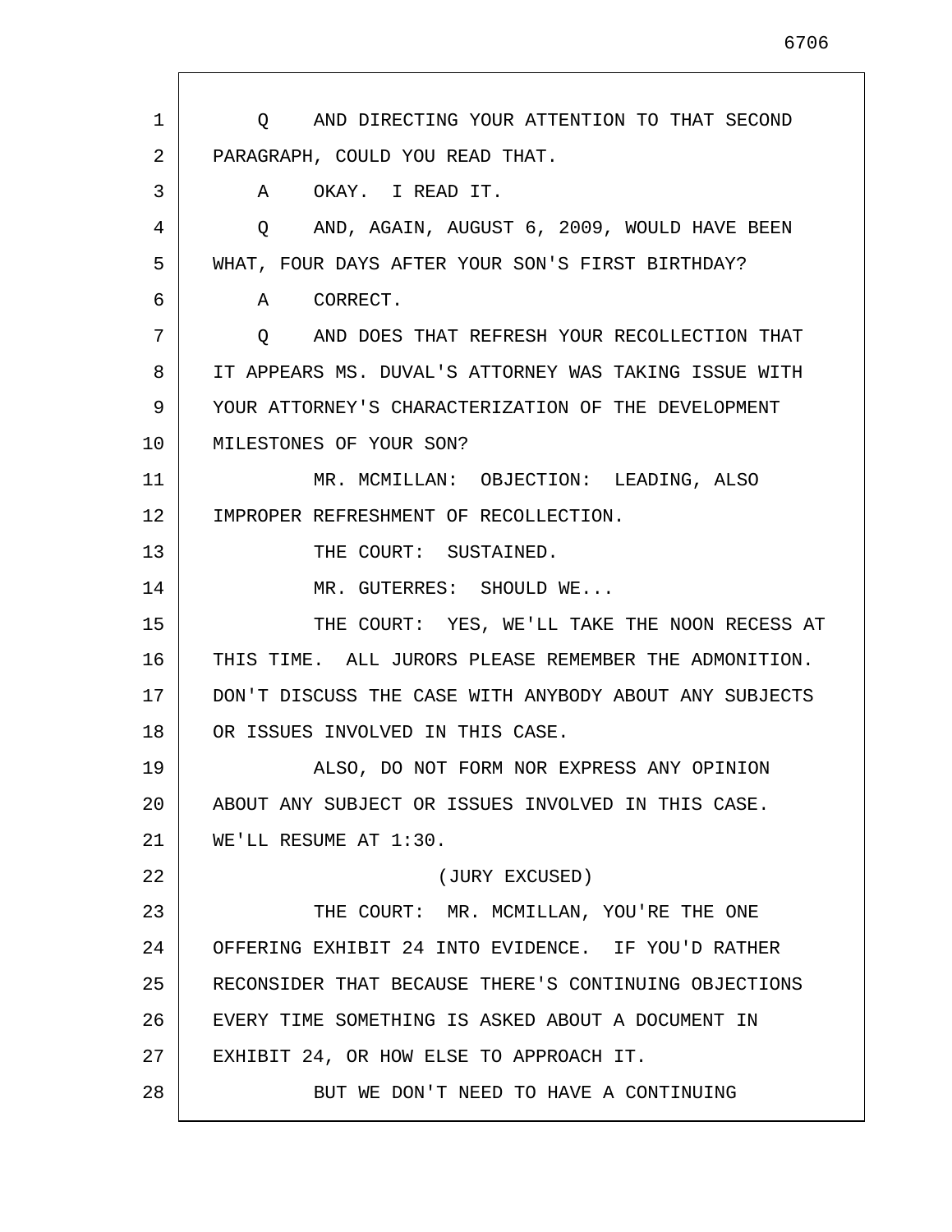1 2 3 4 5 6 7 8 9 10 11 12 13 14 15 16 17 18 19 20 21 22 23 24 25 26 27 28 OBJECTION TO AN EXHIBIT THAT YOU ASKED TO HAVE RECEIVED. MR. MCMILLAN: RIGHT. YOUR HONOR, IT'S MY UNDERSTANDING, AND PERHAPS I'M MISUNDERSTANDING, BUT WE HAVE A CONCERN AND OBJECTION THAT WE'VE SORT OF BEEN TALKING ABOUT FOR A COUPLE DAYS NOW WITH RESPECT TO THE VARIOUS COURT REPORTS. AND IT IS -- I MEAN, OBVIOUSLY, PART OF THE EXHIBIT 24, THAT IS THE JURIS DISPO REPORT, PART OF THAT, THE JURY NEEDS TO KNOW WHAT WAS SAID TO THE COURT IN ORDER TO KNOW WHETHER OR NOT IT'S FALSE. WE HAVE TO KNOW WHAT WAS SAID TO THE COURT. THE REMAINDER OF THE ISSUE IS I THINK AN ISSUE OF MATERIALITY FOR THE JUDGE. SO I'M NOT SURE THAT -- THE COURT: ALL RIGHT. GOOD. IN ANY EVENT, YOU ANSWERED MY QUESTION. YOU ASKED FOR IT TO BE RECEIVED IN EVIDENCE, AND IT HAS BEEN. MR. MCMILLAN: WELL, SUBJECT TO OUR CONCERN ABOUT A LIMITING INSTRUCTION, THAT'S CORRECT. THE COURT: I'LL SEE YOU BACK AT 1:30. (LUNCH WAS TAKEN FROM 12:04 P.M. TO 1:36 P.M.) THE COURT: ON THE RECORD. AND COUNSEL ARE PRESENT. MR. MCMILLAN, THE CLERK TELLS ME YOU WANT TO BE HEARD ON SOMETHING? MR. MCMILLAN: CORRECT, YOUR HONOR. I DON'T -- I THINK WE MAY HAVE RESOLVED THE ISSUE. I JUST WANT TO MAKE SURE THAT IT'S ON THE RECORD THAT WE RESOLVED THE ISSUE.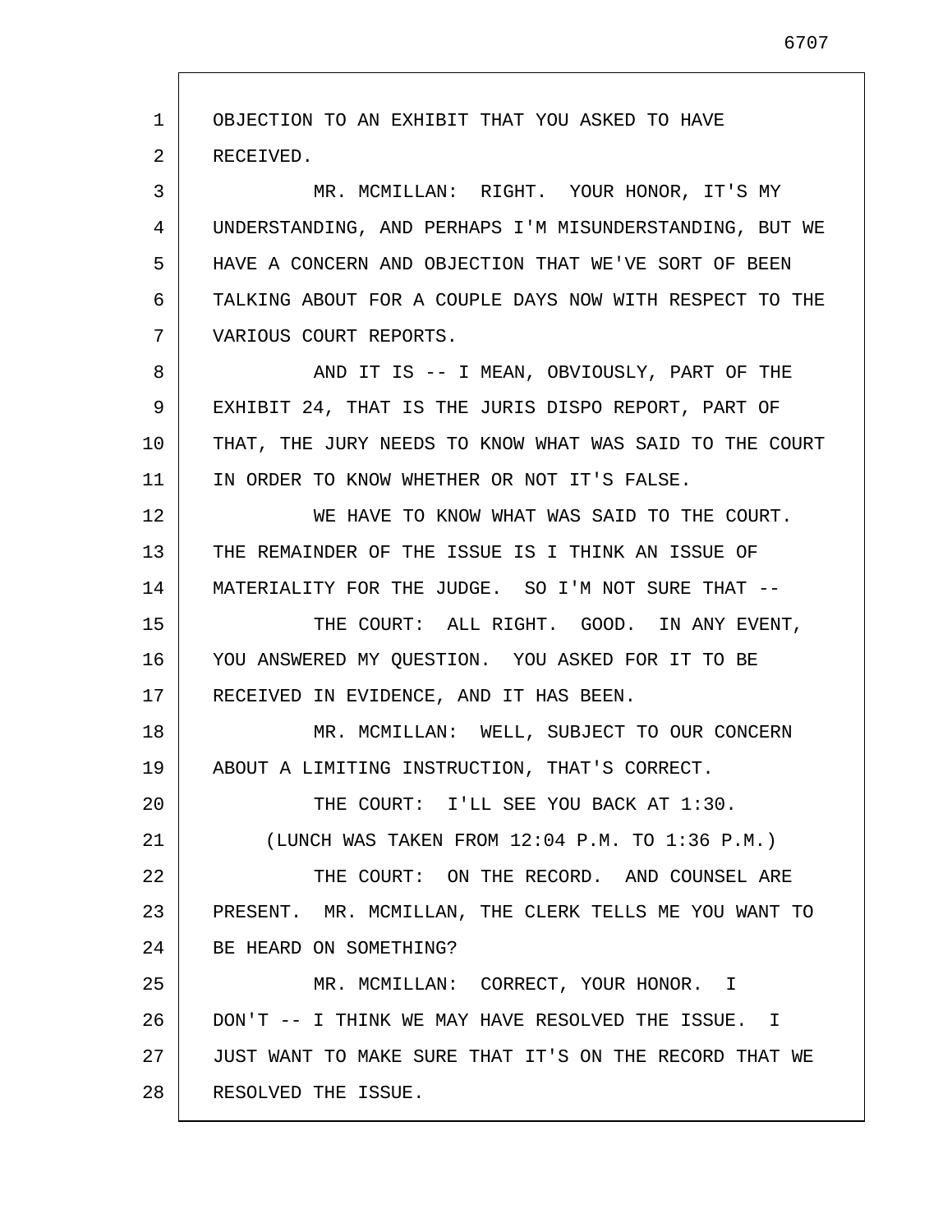1 2 3 4 5 6 7 8 9 10 11 12 13 14 15 16 17 18 19 20 21 22 23 24 25 26 27 28 THE COURT: ALL RIGHT. MR. MCMILLAN: AND THAT IS WITH RESPECT TO EXHIBIT NUMBER 24. IF YOUR HONOR RECALLS, THAT WAS A DUPLICATE OF EXHIBIT NUMBER, WAS IT 182? 1028. IT WAS A DUPLICATE OF EXHIBIT NUMBER 1028 WITH THE EXCEPTION THAT EXHIBIT NUMBER 1028 WAS JUST THE 24 PAGES OF THE JURIS DISPO REPORT, WHERE EXHIBIT 24 IS THE COMPLETE REPORT. I BELIEVE IT WAS LAST FRIDAY WHEN WE WERE ALL -- I THINK WE SPENT ALMOST THE WHOLE DAY IN THE BACK ROOM TRYING TO FIGURE OUT EXHIBITS AND JURY INSTRUCTIONS AND ALL THAT. AT THE END OF THAT, IT -- WE HAD DISCUSSED IN THAT CONFERENCE THE IDEA OF ELIMINATING THE DUPLICATION, AND WE DIDN'T NECESSARILY HAVE A PROBLEM SO LONG AS THERE WAS A LIMITING INSTRUCTION ON THE EXHIBITS AND THINGS ATTACHED IN THE REPORTS. THE COURT: ALL RIGHT. AND. MR. MCMILLAN: AND I WANTED TO MAKE SURE IT WAS CLEAR TO THE COURT THAT EXHIBIT 24 WAS SUBJECT TO THE AGREEMENT BETWEEN COUNSEL REGARDING THE LIMITING INSTRUCTION. THE COURT: ALL RIGHT. WITH THAT, THEN, DO WE NEED THE OTHER EXHIBIT AT ALL? 24 IS THE -- MR. MCMILLAN: WE DON'T NEED IT. THE COURT: ALL RIGHT. BECAUSE IT HAS THE DETENTION REPORT AS WELL. MR. MCMILLAN: IT DOESN'T HAVE THE DETENTION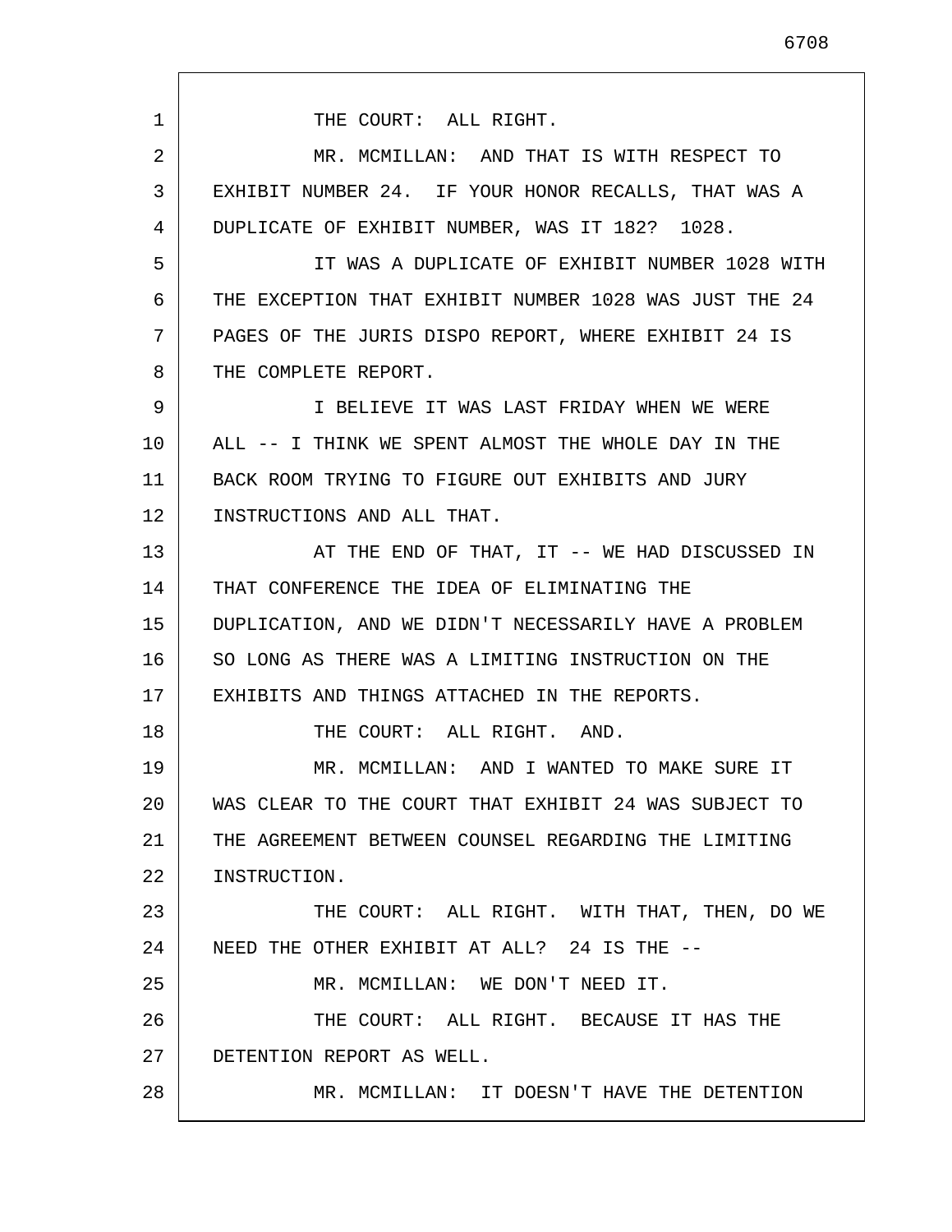1 2 3 4 5 6 7 8 9 10 11 12 13 14 15 16 17 18 19 20 21 22 23 24 25 26 27 28 REPORT. ALL IT HAS IS THE JURISDICTION DISPOSITION REPORT. THE COURT: OH, OKAY. YEAH. ALL RIGHT. MR. MCMILLAN: REMEMBER ON THE JURIS DISPO REPORT THAT GOT FILED WITH THE JUVENILE COURT, IT HAS 372 PAGES OF ADDITIONAL STUFF? THE COURT: I DO. MR. MCMILLAN: THAT WAS EXHIBIT 24. THE COURT: ALL RIGHT. MR. MCMILLAN: I JUST WANTED TO MAKE SURE IT WAS CLEAR ON THE RECORD BECAUSE WHEN WE WERE LEAVING FOR THE BREAK, YOUR HONOR'S QUESTIONS JUST CAUSED ME SOME CONCERN THAT THERE MIGHT BE SOME CONFUSION ABOUT WHETHER OR NOT WE'D AGREED THAT THE LIMITING INSTRUCTION SHOULD ALSO APPLY TO EXHIBIT 24. SO I JUST WANTED TO GET THAT CLEARED UP. THE COURT: WELL, I THINK IT'S CLEAR. AT THIS POINT -- MR. GUTERRES: I THOUGHT WHAT THE COURT HAD ASKED WAS -- WAS, GIVEN THAT THE PLAINTIFF WAS OFFERING EXHIBIT 24, WHETHER OR NOT THE PLAINTIFF WANTED TO RECONSIDER THE LIMITING INSTRUCTION. BUT I DON'T -- I DON'T THINK THAT THERE'S ANY ISSUE THAT THE LIMITING INSTRUCTION APPLIES TO THIS. THE COURT: IT APPEARS NOT. MR. MCMILLAN: WE DO NOT WANT TO RECONSIDER THE LIMITING INSTRUCTION. THE WHOLE PURPOSE OF THE LIMITING INSTRUCTION WAS TO AVOID ANYBODY TRYING TO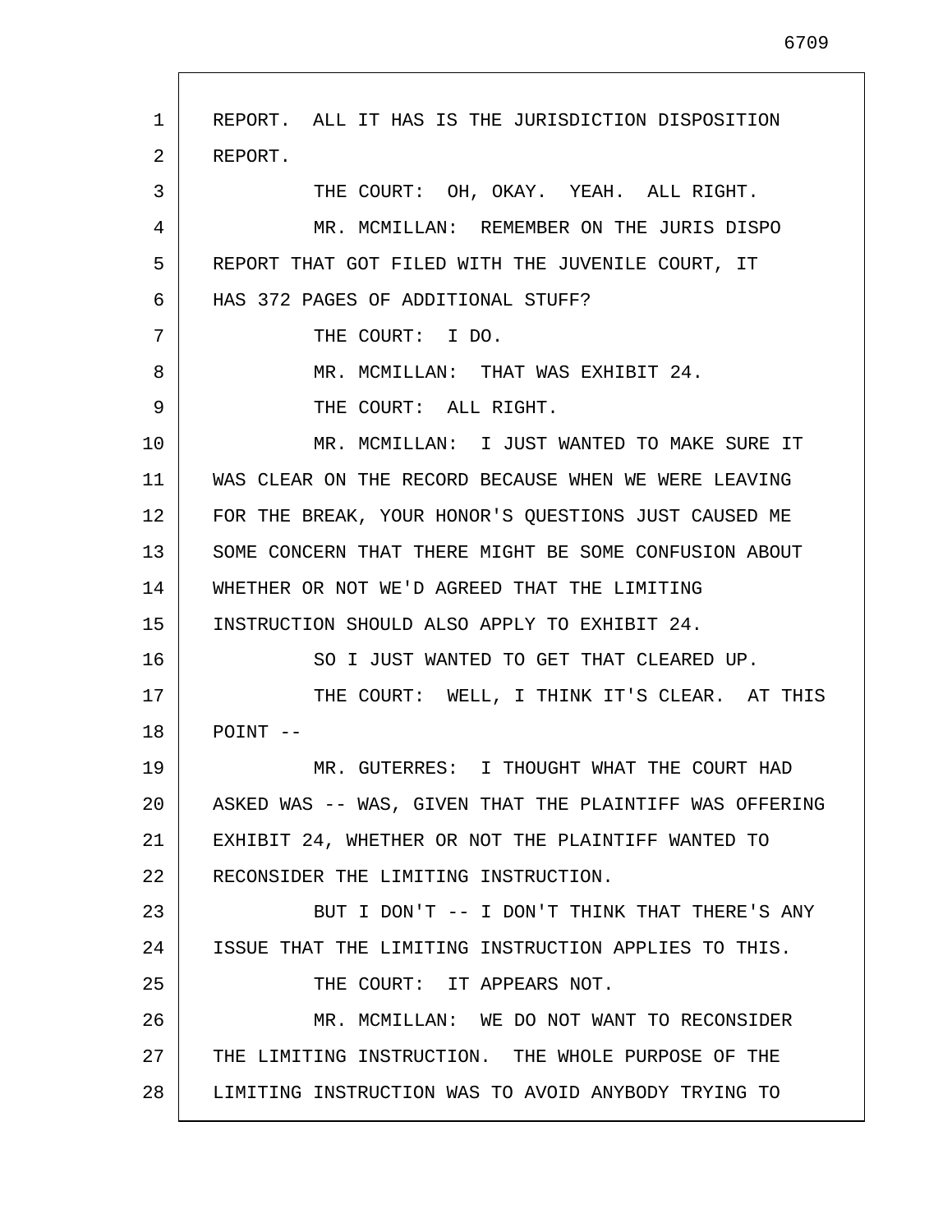1 2 3 4 5 6 7 8 9 10 11 12 13 14 15 16 17 18 19 20 21 22 23 24 25 26 27 28 CLAIM THAT THE THINGS WERE TRUE THAT ARE STATED IN THOSE REPORTS OR ATTACHMENTS. BECAUSE THEY CLEARLY ARE ALL HEARSAY. AND IT WOULD APPEAR, FROM THE PRESENTATION OF EVIDENCE CURRENTLY, THAT THERE'S SOME SORT OF IMPLICATION BEING MADE THAT YES, IN FACT THOSE ARE ALL TRUE. WE NEED TO BE VERY CLEAR ON THAT. THE ATTACK IN THIS CASE IS JUST BASED ON WHAT WAS -- STATEMENTS MADE TO THE COURT, NOT WHETHER OR NOT THEY'RE TRUE. OR STATEMENTS NOT MADE TO THE COURT, NOT WHETHER OR NOT THEY'RE TRUE. AND THAT WAS THE PURPOSE OF THE LIMITING INSTRUCTION. MR. GUTERRES: AND THOSE ARE EXHIBITS THAT WERE ALL PART OF THE REPORT THAT WERE SUPPLIED TO THE COURT. SO THE ISSUE IS SIMPLY, YOU KNOW, THOSE ARE ALL DOCUMENTS THAT THE COURT HAD IN ITS POSSESSION IN MAKING ITS RULING. THE COURT: ALL RIGHT. THE OTHER THING, BEFORE WE GET THE JURY IN, WE HAVE TO LET THEM GO AT 3:00. THIS MORNING, I DISCUSSED WITH YOU THAT I THINK WE HAVE TO HAVE SOME DAYS WITHOUT TESTIMONY BECAUSE WE HAVE SUCH A MOUNTAIN OF EXHIBITS TO ADDRESS AS WELL AS THE ISSUE RELATED TO THE -- ADDRESSED AS PART OF THE MOTION FOR NON-SUIT. SO, I HAVEN'T HEARD ANYTHING FURTHER, BUT WE HAVEN'T HAD A CHANCE. SO I'M ASKING IF YOU HAVE ANYTHING FURTHER ON THAT BECAUSE MY THOUGHT IS THAT I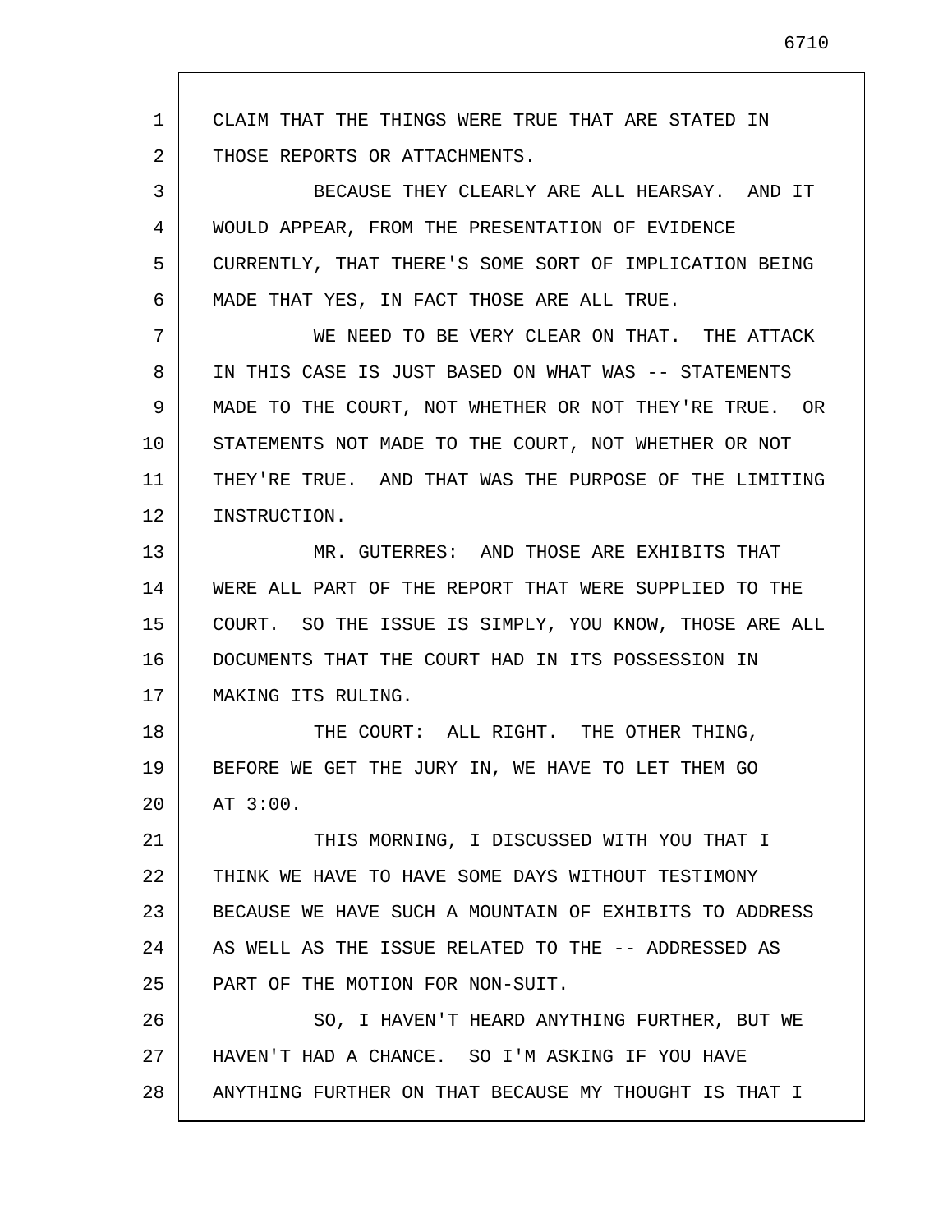1 2 3 4 5 6 7 8 9 10 11 12 13 14 15 16 17 18 19 20 21 22 23 24 25 26 27 28 SHOULD TELL THE JURY NOT TO BE HERE TOMORROW OR FRIDAY OR NEXT MONDAY. MR. MCMILLAN: WOW. MR. GUTERRES: WOW. THE COURT: YEAH. THAT'S MY REACTION, TOO. BUT I'M NOT THE ONE INTRODUCING ALL THE DOCUMENTS. AND THEY HAVE TO BE ADDRESSED. MR. MCMILLAN: YOUR HONOR, BEFORE WE MAKE THE DECISION TO RELEASE THE JURY FOR THREE DAYS, CAN WE HAVE TONIGHT TO GO THROUGH ALL THOSE -- THERE MAY BE SOME THAT WE DON'T NEED TO PROVE OUR CASE AND WE CAN JUST WITHDRAW. THE COURT: WELL, YES, WE COULD DELAY THAT AND HAVE THE JURY COME IN TOMORROW. BUT AS I LOOK AT THE NUMBER OF EXHIBITS OR THE ISSUES TO BE DECIDED IN CONNECTION WITH THE MOTION FOR NON-SUIT, WHICH I THINK IS GOING TO TAKE EVERYONE AT LEAST A DAY AND PROBABLY MORE, TO BE ABLE TO DIGEST ALL THAT'S GOING TO BE PROVIDED, THERE'S GOING TO BE SOME TIME THAT WE HAVE TO TELL THE JURY TO STAY HOME. AND IF YOU WANT TO MAKE IT NEXT WEEK INSTEAD OF TOMORROW, THAT'S OKAY WITH ME. I REALLY DON'T CARE. MR. GUTERRES: YOUR HONOR, WE HAVE A DOCTOR COMING IN TOMORROW MORNING. SHE IS ONLY AVAILABLE UNTIL NOON. THE COURT: ALL RIGHT. MR. GUTERRES: I DON'T KNOW WHAT THE DOCTOR'S SCHEDULE IS FOR NEXT WEEK BUT MAYBE WE CAN GO TIL NOON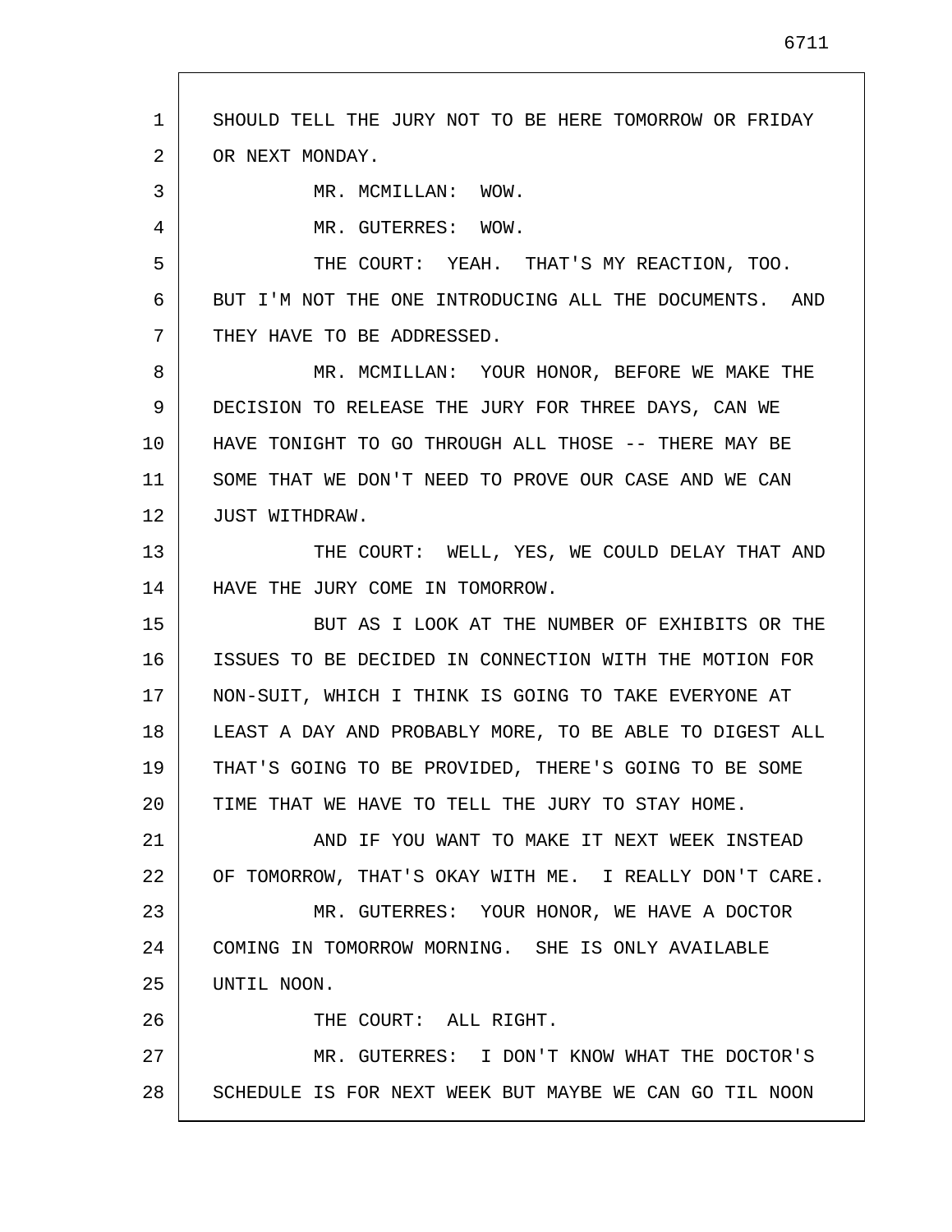1 2 3 4 5 6 7 8 9 10 11 12 13 14 15 16 17 18 19 20 21 22 23 24 25 26 27 28 TOMORROW, AND THEN MAYBE TAKE MONDAY OFF, IF NEED BE? THE COURT: WELL, IF WE HAVE TO GET YOUR DOCTOR ON, MY SUGGESTION IS, LET'S USE THE DAY. BUT I THINK NEXT WEEK, WE'RE GOING TO HAVE TO HAVE AT LEAST -- I THINK AT LEAST TWO DAYS OFF. BUT PERHAPS ALL OF YOU WILL BE ABLE TO DO A LITTLE MORE WORK ON THE EXHIBITS. I KNOW YOU'VE SPENT A GREAT DEAL OF TIME ON IT. WE STILL HAVE A VERY SUBSTANTIAL LIST, AND IT APPEARS WITH SUBSTANTIAL OBJECTIONS TO MANY OF THEM. I HAVE HAD THE FEELING THAT YOU HAVEN'T CONFERRED ON THE EXHIBITS QUITE AS EFFICIENTLY AS I WOULD HOPE WOULD OCCUR. BUT I SAY THAT WITHOUT ANY CRITICISM INVOLVED BECAUSE I RECOGNIZE THAT EVERYBODY HAS A MASS OF DOCUMENTS TO DEAL WITH IN THIS CASE, AS WELL AS THE OTHER ISSUES WE'VE DISCUSSED. AND I KNOW FOR MYSELF, I'VE ALREADY TOLD YOU, THERE'S ONLY SO MANY DAYS IN THE WEEK, AND SO MANY HOURS IN THE DAY. AND I'M NOT EXPECTING ANYTHING MORE OF YOU THAN I WOULD EXPECT OF MYSELF. SO I RECOGNIZE THAT I HAVE A PROBLEM IN HAVING TO DEAL WITH THIS LIST OF EXHIBITS AND THEIR ADMISSIBILITY CONSIDERING AS TO MOST OF THEM -- AS TO MANY OF THEM WE'RE RECEIVING SUBSTANTIAL OBJECTIONS. AND THAT THE PROCEEDING OVER THE MOTION FOR NON-SUIT IS A COMPLICATED MATTER IN WHICH NONE OF US, I THINK WE HAVE AGREED, HAVE ANY GUIDANCE FROM A STATUTE,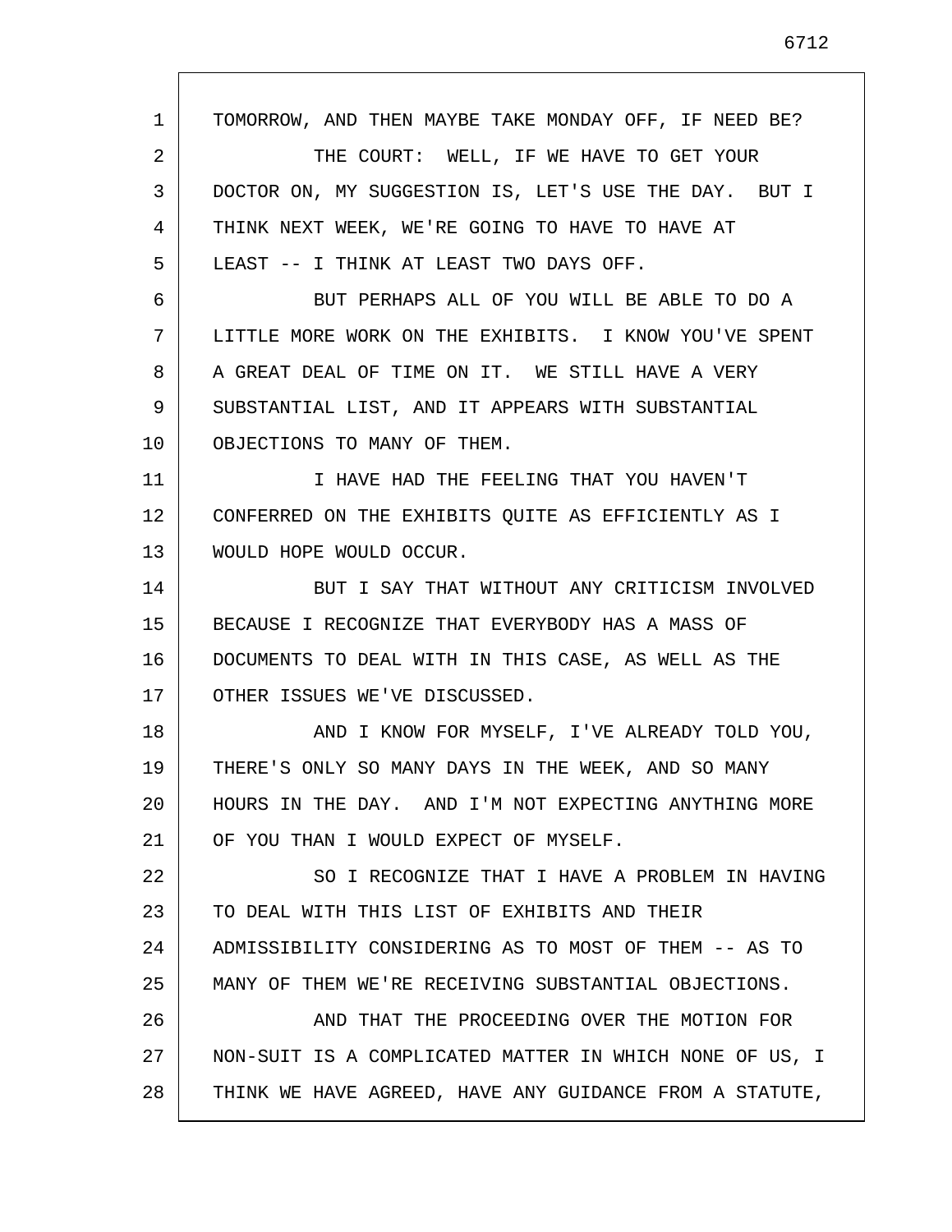1

2 3 4 5 6 IT APPEARS THAT AS FAR AS ANY OF US KNOW, WE'RE THE FIRST ONES TO HAVE TO DEAL WITH IT ANYWHERE. THAT SOMEONE ELSE HAS DEALT WITH IT, IT NEVER GOT EITHER IN PUBLICATION OR IN A CASE REPORT, SO FOR OUR PURPOSES, WE'RE CERTAINLY ON OUR OWN.

7 8 9 10 11 12 AND I THINK THAT THAT -- FIRST OF ALL, REGARDLESS OF THAT, YOU'RE HAVING TO DO A GREAT DEAL OF WORK IN ORDER TO BE ABLE TO PUT TOGETHER, IN THE MATTER WE DISCUSSED THIS MORNING, SO WE ALL UNDERSTAND EXACTLY WHAT IS PART OF THE -- PIECES OF EVIDENCE THAT ARE IN ISSUE.

13 14 15 16 17 AS WELL AS, AND THE CONSIDERATION OF WHAT IT SHOULD HAVE LOOKED LIKE ACCORDING TO THE PLAINTIFF'S POINT OF VIEW. WHAT SHOULDN'T HAVE BEEN PRESENTED AND WHAT SHOULD HAVE THAT WASN'T. SO THIS IS NOT SIMPLE.

18 19 20 21 22 SO. BUT WITH THE DOCTOR CALLED TOMORROW, I KNOW HOW DIFFICULT IT IS TO GET EXPERTS LINED UP, SO WE'LL HOLD OFF AND WE'LL BE IN SESSION TOMORROW. LET ME TAKE A LOOK AT IT AGAIN TOMORROW AND SEE IF WE MIGHT DECIDE TO QUIT EARLY.

23 24 25 26 I DON'T THINK THE JURY WILL BE DISAPPOINTED. I WOULD LIKE TO GET THE JURORS IN NOW BECAUSE I HOPE WE CAN FINISH MR. MILLS. WHETHER WE CAN OR NOT, TRUTH IS, MUCH OF THE THINGS I DON'T BLAME HIM.

27 28 HE'S BEEN ASKED -- BEING ASKED ABOUT THINGS THAT HAPPENED SEVEN YEARS AGO, AND DOESN'T HAVE A GREAT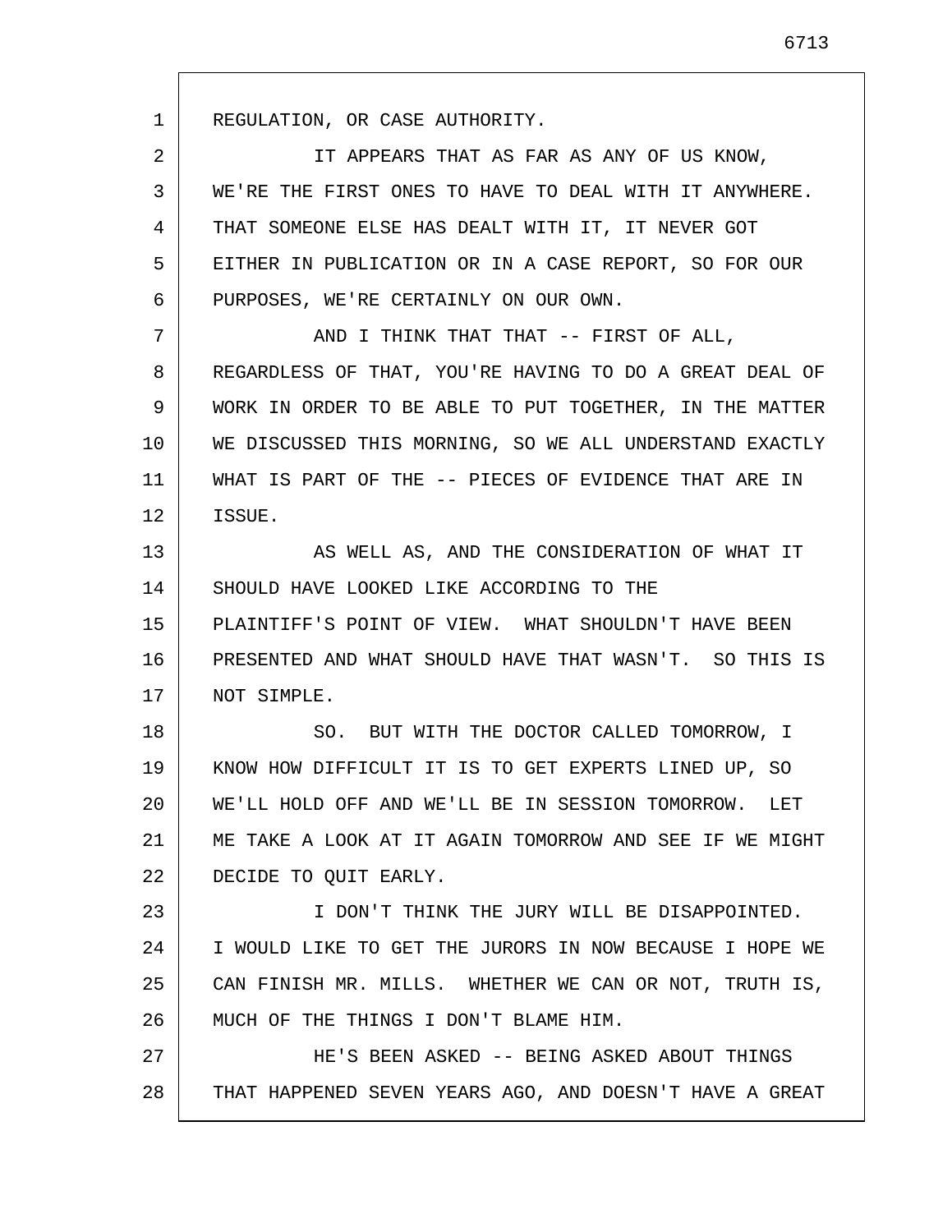1 2 3 4 5 6 7 8 9 10 11 12 13 14 15 16 17 18 19 20 21 22 23 24 25 26 27 28 DEAL OF RECOLLECTION ON MOST OF THEM. AND I DON'T BLAME HIM. I HAVE A HARD TIME REMEMBERING WHAT'S HAPPENED THIS WEEK. (LAUGHTER.) I HOPE I'M NOT ALONE. (JURY PRESENT) (THE FOLLOWING PROCEEDINGS WERE HELD IN OPEN COURT IN THE PRESENCE OF THE JURY) THE COURT: ALL RIGHT. LOOK WHO'S HERE. EVERYBODY'S PRESENT. EVERYONE MAY BE SEATED. WE'RE ON THE RECORD. AND MR. MILLS, PLEASE COME BACK UP AND TAKE THE STAND, IF YOU WILL. MR. GUTERRES, YOU MAY CONTINUE. MR. GUTERRES: THANK YOU, YOUR HONOR. MAY I REQUEST THE ASSISTANCE OF MY IT COLLEAGUE? MR. MCMILLAN: I DID. MR. GUTERRES: THANK YOU. MR. MCMILLAN: I ANTICIPATED YOUR REQUEST. DIRECT EXAMINATION (RESUMED) BY MR. GUTERRES: Q GOOD AFTERNOON, MR. MILLS. A GOOD AFTERNOON. Q BEFORE WE TOOK THE BREAK, I WAS ASKING YOU ABOUT THIS AUGUST 6TH LETTER. AND I BELIEVE I HAD ASKED YOU ABOUT WHETHER YOU HAD SEEN THIS LETTER BEFORE? A YES, I HAVE. Q AND THIS APPEARS TO BE A LETTER THAT WAS IN RESPONSE TO YOUR -- TO THE PREVIOUS EXHIBIT THAT WE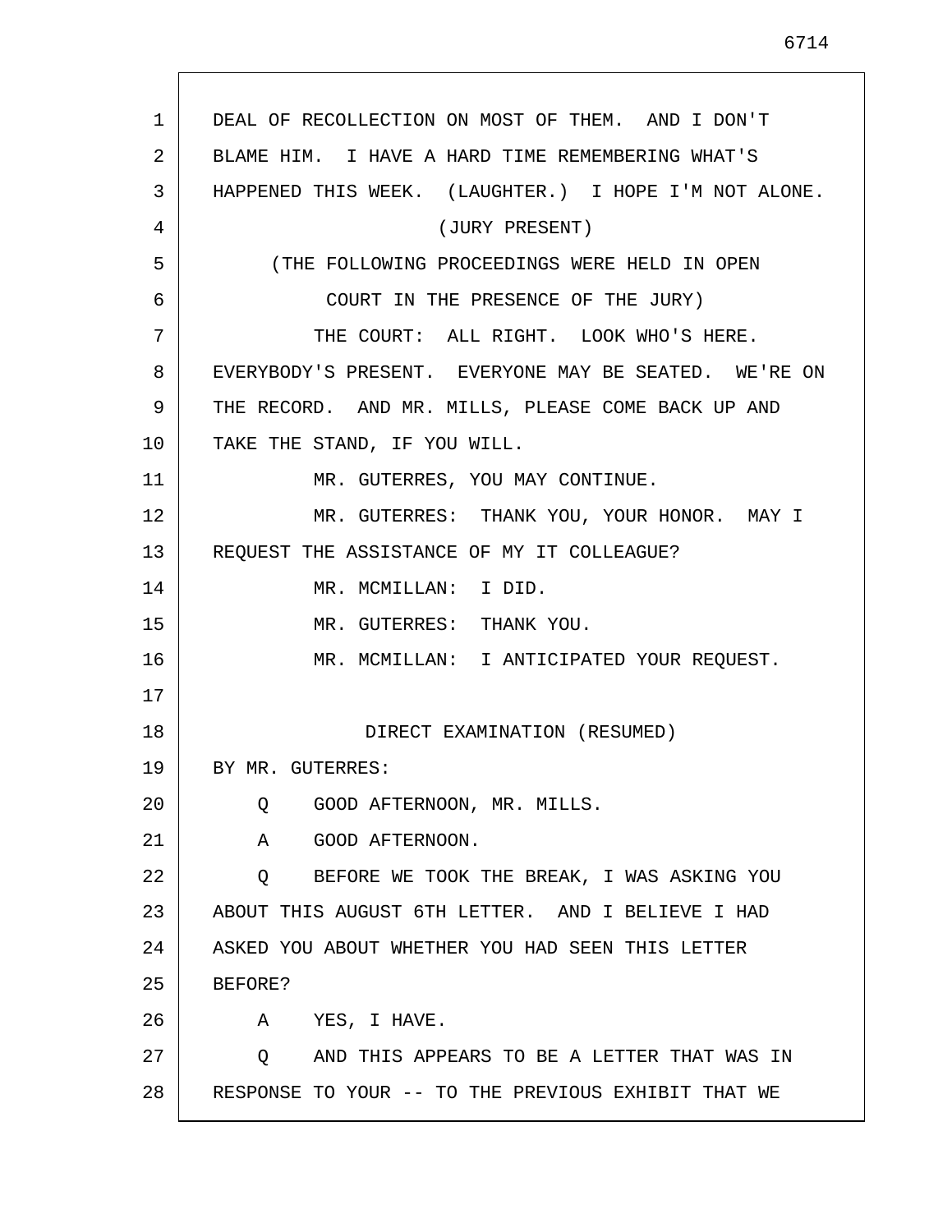| 1  | REVIEWED, WHICH WAS DATED AUGUST 5TH THAT WAS WRITTEN     |
|----|-----------------------------------------------------------|
| 2  | BY YOUR ATTORNEY. CORRECT?                                |
| 3  | MR. MCMILLAN: OBJECTION: LEADING.                         |
| 4  | THE COURT: SUSTAINED.                                     |
| 5  | BY MR. GUTERRES:                                          |
| 6  | O DIRECTING YOUR ATTENTION TO THAT SECOND                 |
| 7  | PARAGRAPH OF THAT -- OF THE LETTER.                       |
| 8  | DO YOU SEE THAT?                                          |
| 9  | A<br>YES.                                                 |
| 10 | DOES THAT REFRESH YOUR RECOLLECTION THERE WAS<br>Q        |
| 11 | SOME DISPUTE -- WAS THERE ANY KIND OF A DISPUTE BETWEEN   |
| 12 | THE DEVELOPMENTAL MILESTONES OF YOUR SON, BABY RYAN,      |
| 13 | DURING THIS TIME FRAME, AS IT RELATED -- BETWEEN YOU      |
| 14 | AND MS. DUVAL?                                            |
| 15 | MR. MCMILLAN: OBJECTION: LACKS FOUNDATION,                |
| 16 | IMPROPER REFRESHMENT OF RECOLLECTION.                     |
| 17 | THE COURT: OVERRULED.                                     |
| 18 | THE WITNESS: YES. THERE SEEMS TO BE.                      |
| 19 | BY MR. GUTERRES:                                          |
| 20 | AND DURING THIS TIME, ONE OF THE THINGS THAT<br>$\circ$ 0 |
| 21 | PRECIPITATED -- WHAT PRECIPITATED YOUR LETTER ASKING --   |
| 22 | THAT WAS SENT ON AUGUST 5TH WITH REGARD TO THE            |
| 23 | DEVELOPMENTAL MILESTONE OF YOUR SON?                      |
| 24 | AUGUST 5TH IS APPROXIMATELY A FEW WEEKS AFTER<br>A        |
| 25 | I STARTED -- A FEW WEEKS AFTER I HAD OVERNIGHTS. AND      |
| 26 | SO THROUGH THOSE OVERNIGHTS I -- BEFORE THAT, I WOULD     |
| 27 | ONLY GET TWO-HOUR INCREMENTS AT A TIME.                   |
| 28 | AND SO WHEN I STARTED GETTING OVERNIGHTS, I               |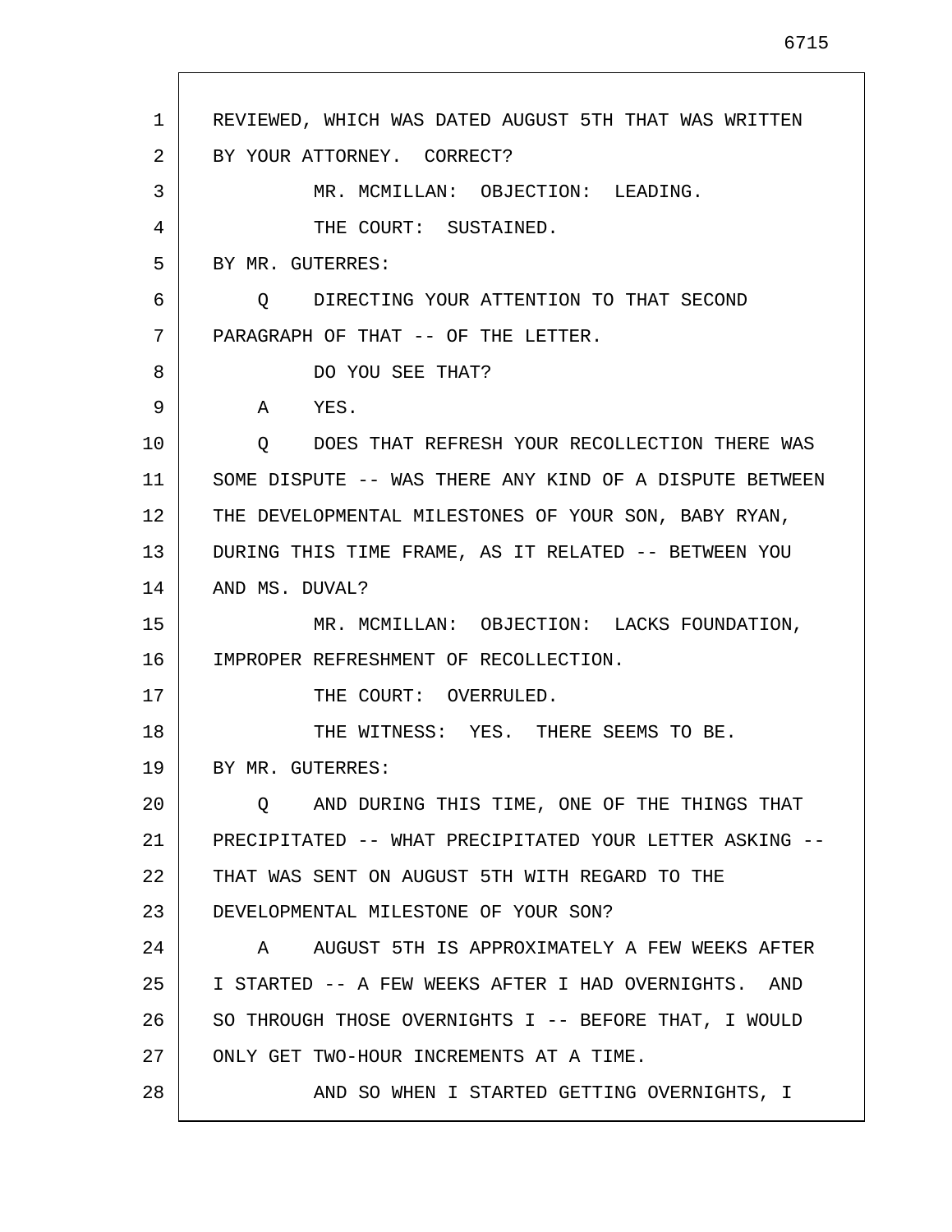1 2 3 4 5 6 7 8 9 10 11 12 13 14 15 16 17 18 19 20 21 22 23 24 25 26 27 28 STARTED BEING ABLE TO KIND OF, I GUESS, COMPARE HIM TO OTHER CHILDREN, AND KIND OF -- THAT'S WHAT SPARKED THE ALARM. Q AND TELL ME, WHAT YOU WERE EXPERIENCING AS YOU FINALLY GOT TO HAVE THESE OVERNIGHTS WITH YOUR SON, THAT RAISED CONCERNS FOR YOU? A IF I CAN RECALL, LIKE I SAID IT'S BEEN A LONG TIME, IT WAS THE -- I THINK EVEN MORE THAN THE WEIGHT, IT WAS HIS PHYSICAL CONDITION. IT WAS THE FACT THAT HE WAS -- I WOULD HIM ON THE FLOOR. AND I WOULD TRY TO PUT HIM ON HIS STOMACH, AND HE WAS A YEAR OLD, AND HE WOULD JUST LAY THERE AND CRY. AND THAT JUST DISTURBED ME MORE THAN ANYTHING ELSE. Q AND WHEN YOU SAY HE WOULD JUST LAY THERE AND CRY, WOULD HE TRY TO ROLL OVER OR MOVE OR -- A NO. HE WOULDN'T -- HE WOULDN'T TRY. LIKE I SAID, FROM MY RECOLLECTION, HE WOULDN'T TRY. THERE WAS NO KIND OF -- YOU KNOW, WE'D PUT LITTLE THINGS OUT IN FRONT OF HIM, AND HE WOULD JUST LAY THERE. YOU KNOW, COME ON, BUD, COME ON. WE CAN DO THIS. HE WOULD JUST LAY THERE. Q SO WHAT WOULD YOU DO TO TRY TO HELP HIM WHEN YOU SAW YOUR SON IN THIS KIND OF CONDITION, WHEN HE WAS ON HIS STOMACH LAYING AND JUST BASICALLY CRYING? A I'D GET ON THE FLOOR WITH HIM. I WOULD LAY ON THE FLOOR WITH HIM WITH MY STOMACH DOWN AND I WOULD TURN MY HEAD AND LOOK AT HIM.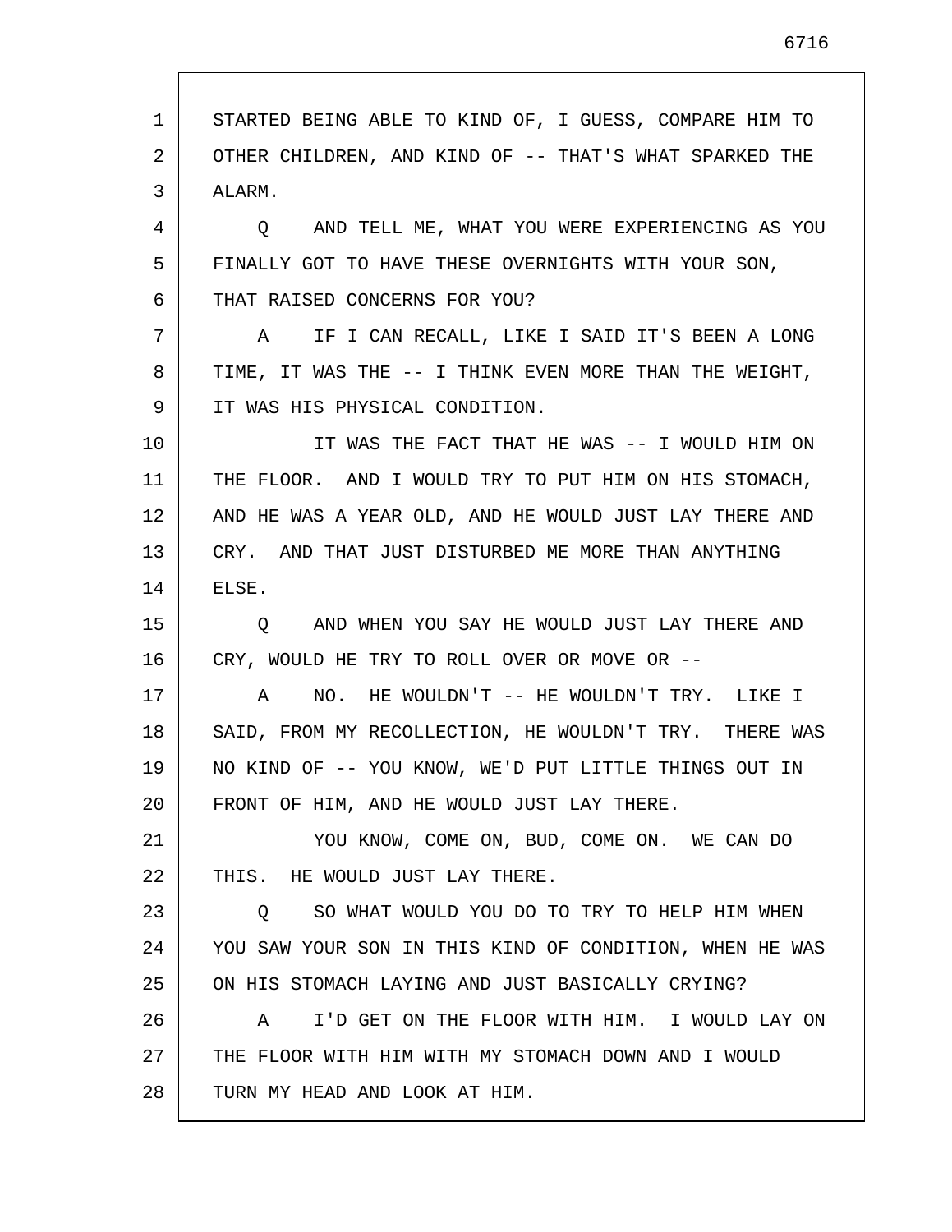| 1  | AND I WOULD TRY TO KIND OF SHOW HIM. YOU                |
|----|---------------------------------------------------------|
| 2  | KNOW, I'D JUST GO, COME ON, BUD, WE, YOU KNOW, YOU CAN  |
| 3  | DO THIS. THIS IS A LIFE ISSUE. WE'VE GOT TO -- YOU      |
| 4  | CAN DO THIS.                                            |
| 5  | AND WE WOULD LAY THERE, YOU KNOW, FOR PROBABLY          |
| 6  | 30 MINUTES AT A TIME, JUST TRYING TO GO -- COME ON, YOU |
| 7  | CAN DO THIS. LET'S GO.                                  |
| 8  | O AND I KNOW THAT YOU KIND OF HAD YOUR HANDS            |
| 9  | OUT. WHAT WERE YOU TRYING TO DO WHEN YOU WERE SAYING    |
| 10 | WE CAN DO THIS, COME ON?                                |
| 11 | I'D TRY TO MODEL IT FOR HIM. SO I WOULD LAY<br>A        |
| 12 | PROSTRATE, OR I DON'T KNOW IF THAT'S THE WORD, BUT I    |
| 13 | WOULD LAY RIGHT ON THE GROUND ALONGSIDE OF HIM, AND I   |
| 14 | WOULD JUST LOOK AT HIM IN THE EYES, AND GO, YOU KNOW,   |
| 15 | BUD, THIS IS -- LIKE, WE CAN DO THIS.                   |
| 16 | LIKE, IT'S TRAUMATIZING. IT'S HARD TO WATCH.            |
| 17 | AT SOME POINT DO YOU REMEMBER YOUR SON BEING<br>O       |
| 18 | TAKEN TO A CONSULTATION WITH A NUTRITIONIST?            |
| 19 | YES.<br>A                                               |
| 20 | DO YOU REMEMBER THE NAME OF THAT NUTRITIONIST?<br>Q     |
| 21 | A<br>DR. WENDY CRUMP.                                   |
| 22 | AND DO YOU REMEMBER, IN RELATION TO THE<br>Q            |
| 23 | AUGUST 2009 TIME FRAME, DO YOU HAVE A GENERAL           |
| 24 | RECOLLECTION OF WHEN THAT VISIT TO MS. CRUMP WOULD HAVE |
| 25 | BEEN?                                                   |
| 26 | I WOULD ASSUME SOMETIME IN OCTOBER.<br>A                |
| 27 | THAT'S YOUR BEST ESTIMATE?<br>Q                         |
| 28 | I BELIEVE SO, YEAH.<br>A                                |

 $\mathsf{I}$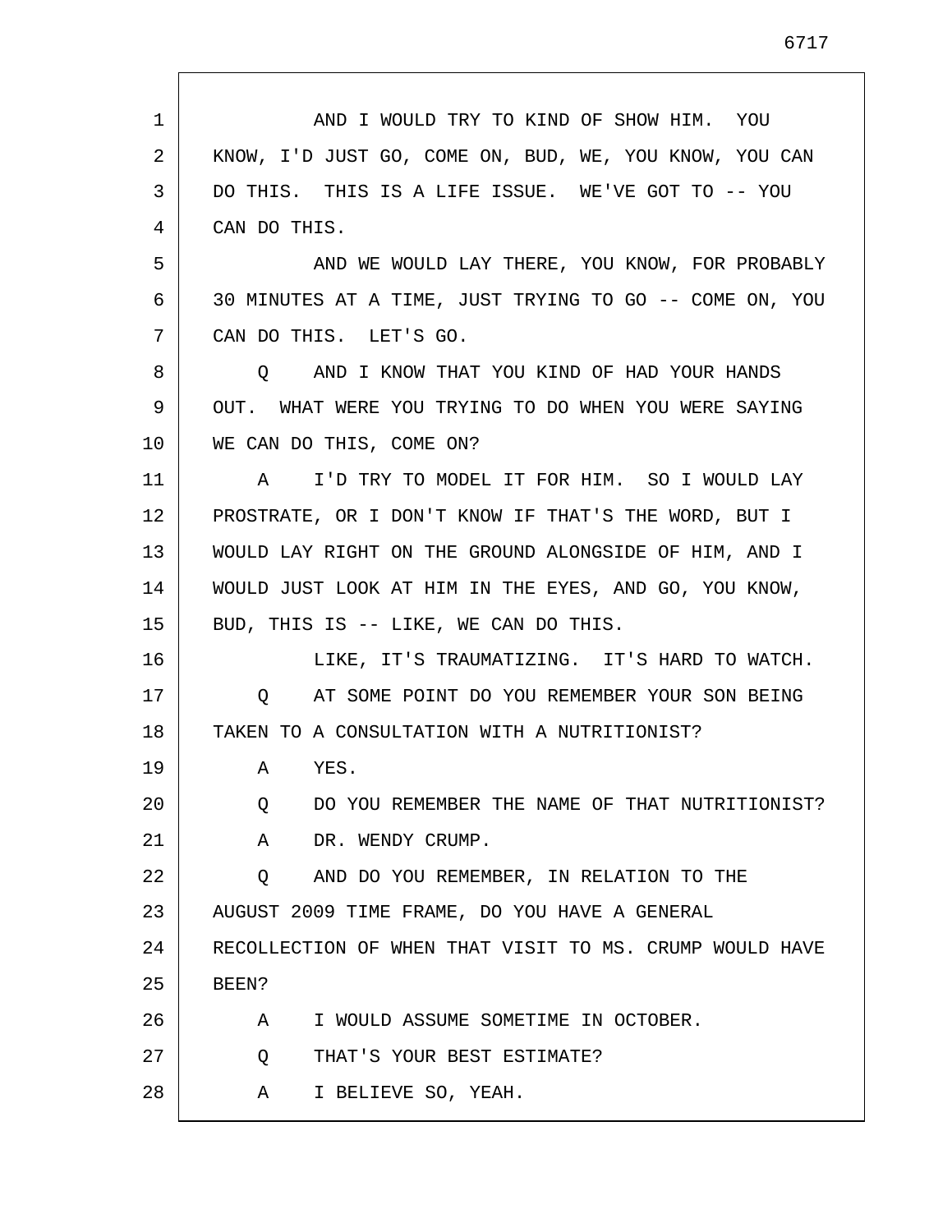| 1  | O TELL US WHAT YOU REMEMBER OF THIS VISIT WITH              |
|----|-------------------------------------------------------------|
| 2  | MS. CRUMP.                                                  |
| 3  | A LIKE I SAID, IT'S VERY -- I DON'T REMEMBER                |
| 4  | FINE DETAILS. I REMEMBER WHAT -- I REMEMBER IT WAS IN,      |
| 5  | SOMEWHERE AROUND PASADENA.                                  |
| 6  | AND THE ONE THING I REMEMBER IS                             |
| 7  | DR. WENDY CRUMP ASKING ME TO PUT TOGETHER A FOOD LIST       |
| 8  | OF THE THINGS THAT HE EATS. THAT'S -- LIKE, THAT'S          |
| 9  | PRETTY MUCH ALL I REMEMBER ABOUT IT.                        |
| 10 | 0 AND WHO ALL WAS IN ATTENDANCE AT THIS INITIAL             |
| 11 | MEETING THAT YOU ATTENDED WITH MS. CRUMP?                   |
| 12 | A I THINK THE MOTHER AND MY WIFE, WHO WAS -- WE             |
| 13 | HAD BEEN MARRIED FOR TWO WEEKS AT THE TIME.                 |
| 14 | I'M SORRY. AND YOU SAID YOUR MOTHER?<br>Q                   |
| 15 | NO. THE MOTHER, AND THEN MY WIFE.<br>A                      |
| 16 | AND BY MOTHER, YOU MEAN MS. DUVAL?<br>Q                     |
| 17 | CORRECT.<br>A                                               |
| 18 | ANYONE ELSE THAT YOU RECALL?<br>Q                           |
| 19 | MAYBE ONE OF MY FAMILY MEMBERS. I DON'T<br>A                |
| 20 | KNOW $--$ I DON'T $--$ I DON'T $--$ I THINK MAYBE ONE OF MY |
| 21 | FAMILY MEMBERS WAS.                                         |
| 22 | AND WITH REGARD TO, I THINK YOU SAID THE FOOD<br>O.         |
| 23 | LOG?                                                        |
| 24 | YES.<br>Α                                                   |
| 25 | WAS THIS A RECOMMENDATION THAT WAS ASKED OF<br>Q            |
| 26 | BOTH YOU AND MS. DUVAL?                                     |
| 27 | YES.<br>Α                                                   |
| 28 | AND DID YOU IN FACT COMPLY?<br>O.                           |

L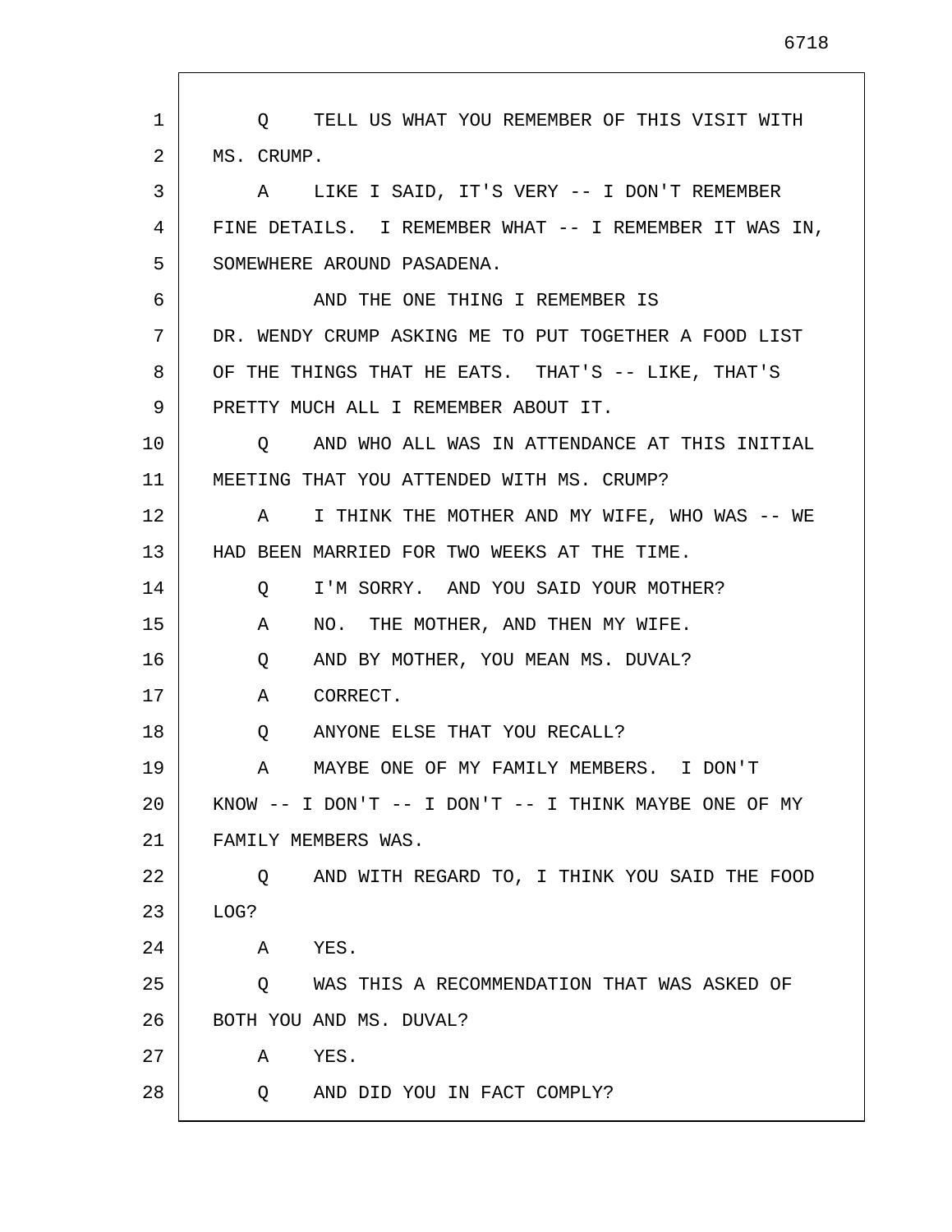1 2 3 4 5 6 7 8 9 10 11 12 13 14 15 16 17 18 19 20 21 22 23 24 25 26 27 28 A YES. Q AND AT THE TIME THAT BABY RYAN WAS -- WENT TO SEE THE NUTRITIONIST, WAS HE ALREADY EATING SOLIDS? MR. MCMILLAN: LACKS FOUNDATION, CALLS FOR SPECULATION. OBJECTION. THE COURT: OVERRULED. THE WITNESS: I BELIEVE SO. BY MR. GUTERRES: Q AND DO YOU RECALL WHAT KINDS OF SOLIDS BABY RYAN WAS EATING? A NO. Q AT SOME POINT, YOUR SON WAS ASKED TO BE TAKEN TO THE CATC CLINIC, C-A-T-C, CLINIC? A CORRECT. Q AND YOU RECALL, INSOFAR AS THE TIME FRAME, WHETHER OR NOT THIS WAS AFTER THE VISIT TO THE NUTRITIONIST? A YES. I WAS NOT PRESENT AT THE CATC CLINIC. Q AND HOW DID IT COME TO YOUR ATTENTION THAT YOUR SON WAS BEING ASKED TO BE EXAMINED BY THE CATC CLINIC? A AN EMAIL FROM THE MOTHER. Q AND WHAT WAS YOUR UNDERSTANDING AS TO THE PURPOSE OF HAVING BABY RYAN EVALUATED BY THE CATC CLINIC? A WHAT WAS MY UNDERSTANDING? I THINK MY UNDERSTANDING WAS -- WELL, FIRST OF ALL, I DIDN'T KNOW UNTIL AFTERWARDS, AND I KNOW THAT'S NOT THE QUESTION.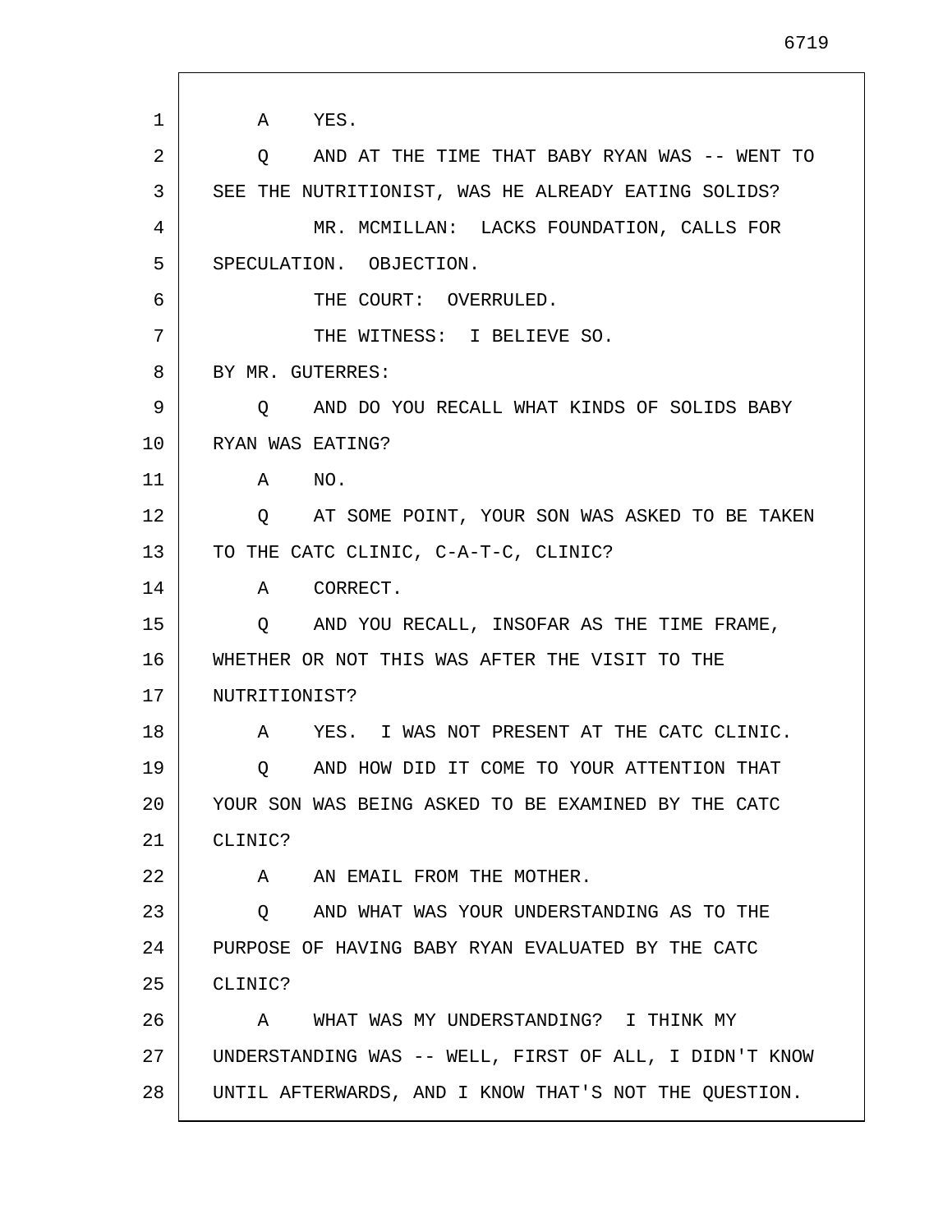1 2 3 4 5 6 7 8 9 10 11 12 13 14 15 16 17 18 19 20 21 22 23 24 25 26 27 28 BUT MY UNDERSTANDING WAS -- WAS, I GUESS SOMEONE HIGHER IS GETTING INVOLVED IN, YOU KNOW, MAKING SURE THAT HE'S OKAY. Q DO YOU REMEMBER WHEN YOU FIRST LEARNED THAT THE DEPARTMENT OF CHILDREN AND FAMILY SERVICES WAS INVOLVED? A NOT THE EXACT DATE. Q AS FAR AS YOUR SON BEING SEEN BY THE CATC CLINIC, DO YOU REMEMBER IF, BY THAT TIME, YOU HAD BEEN NOTIFIED THAT THE DEPARTMENT OF CHILDREN AND FAMILY SERVICES WAS INVOLVED OR NOT? A I DON'T REMEMBER LIKE, IT -- IT ALL HAPPENED IN SUCH A SHORT PERIOD OF TIME. Q WHAT DO YOU REMEMBER BEING YOUR FIRST CONTACT WITH ANYONE FROM THE DEPARTMENT? A HONESTLY, THE FIRST THING I REMEMBER IS BEING CALLED TO TAKE RYAN INTO UCLA -- HARBOR-UCLA THE DAY OF -- THE DAY OF THE TDM MEETING IN THE EVENING. I'M SURE THERE WERE PROBABLY PHONE CALLS IN THERE. I JUST -- I DON'T REMEMBER. Q YOU DO REMEMBER BEING CALLED ON THE DAY OF THE TDM? A YES. Q BY SOMEONE FROM DCFS, OR DEPARTMENT OF CHILDREN AND FAMILY SERVICES? A I BELIEVE SO. LIKE I SAID, I DON'T REMEMBER THE PHONE CALL. BUT I REMEMBER I WAS INSTRUCTED TO GO DOWN TO HARBOR-UCLA.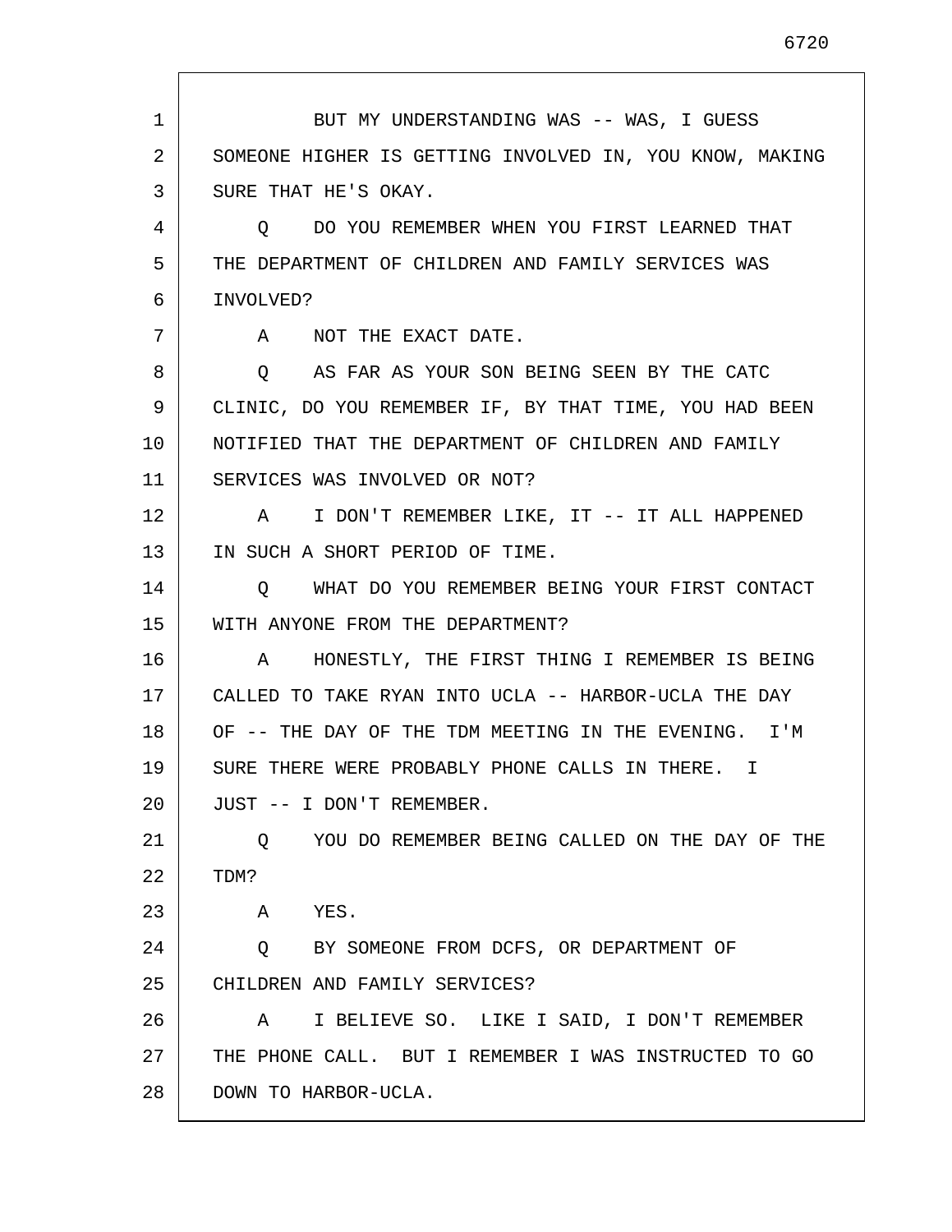1 2 3 4 5 6 7 8 9 10 11 12 13 14 15 16 17 18 19 20 21 22 23 24 25 26 27 28 Q AND DID YOU IN FACT GO? A YES. Q AND WERE YOU PRESENT AT THE FAILURE TO THRIVE CLINIC WHEN YOUR SON WAS BEING EVALUATED? A YES. Q AND DO YOU REMEMBER WHO ELSE WAS PRESENT? A I BELIEVE -- I BELIEVE MY WIFE AND MY PARENTS, AND THEN I THINK MS. DUVAL'S MOTHER. Q AND WAS MS. DUVAL THERE? A YES. Q AND DO YOU REMEMBER APPROXIMATELY WHAT TIME OF DAY IT WAS THAT YOU WENT TO THE FAILURE TO THRIVE CLINIC? A MORNING. Q AND DO YOU REMEMBER -- WERE YOU -- WHEN WERE YOU INFORMED THAT THERE WAS GOING TO BE SOME KIND OF A TEAM DECISION MEETING? A I DON'T REMEMBER. I DON'T REMEMBER EXACTLY WHEN I WAS INFORMED. Q WERE YOU AT THE FAILURE TO THRIVE CLINIC THROUGHOUT THE DAY BEFORE GOING TO THE TEAM DECISION MEETING? A CAN YOU REPEAT THE QUESTION, PLEASE? Q YES. DID YOU GO DIRECTLY FROM THE FAILURE TO THRIVE CLINIC TO THE TDM MEETING? A NO. NO. I THINK THERE WAS LIKE A 3- OR 4-HOUR DIFFERENCE BY THE TIME I GOT OUT UNTIL THE TIME I HAD TO BE AT THE TDM. BECAUSE ONE OF THEM WAS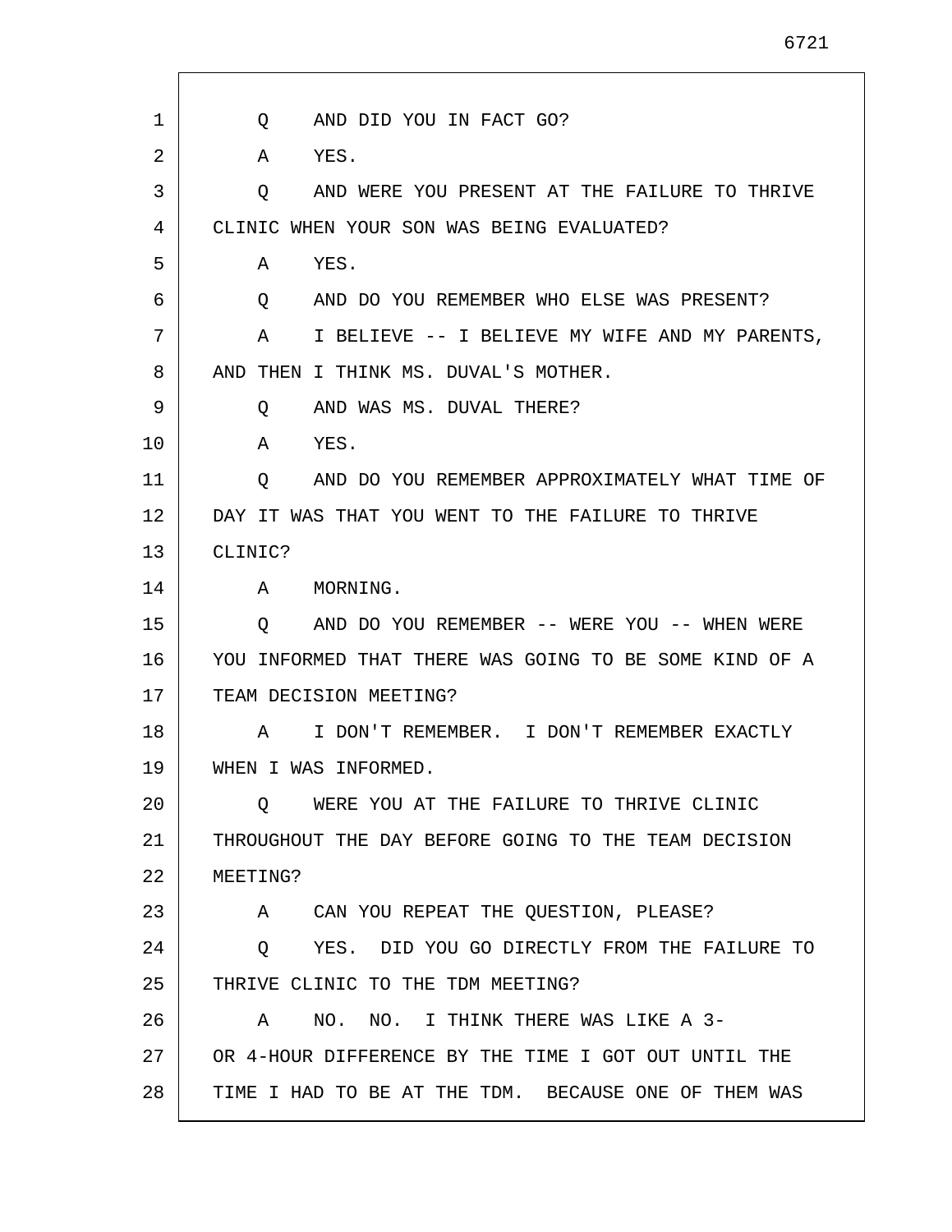1 2 3 4 5 6 7 8 9 10 11 12 13 14 15 16 17 18 19 20 21 22 23 24 25 26 27 28 IN HARBOR CITY WHERE UCLA IS, AND ONE OF THEM WAS UP IN THE WILSHIRE DISTRICT. Q AND WHAT DO YOU REMEMBER ABOUT YOUR SON'S EVALUATION AT THE FAILURE TO THRIVE CLINIC THAT DAY? A I DON'T REMEMBER THAT MUCH. I REMEMBER -- I REMEMBER -- I DON'T REMEMBER THAT MUCH ABOUT IT. I JUST -- I DON'T -- YEAH. I DON'T REMEMBER THAT MUCH ABOUT IT. I REMEMBER THAT WE WERE IN DIFFERENT ROOMS. AND THAT'S ABOUT IT. Q WHEN YOU SAY WE WERE IN DIFFERENT ROOMS, THIS IS AT THE FAILURE TO THRIVE CLINIC? A CORRECT. Q AND BY WE, WHO ARE YOU REFERRING TO? A THE MOTHER AND I WERE IN DIFFERENT ROOMS. Q AND DO YOU RECALL HAVING ANY DISCUSSIONS WITH DR. EGGE ABOUT YOUR SON'S CONDITION? A NO. MY JOB THERE WAS TO LISTEN. MY JOB THERE WAS TO -- WAS TO -- I'M NOT A DOCTOR. I MEAN, THEY'RE -- THIS IS, TO ME, WHEN HARBOR-UCLA WAS THERE, THEY WERE NOW CALLING THE SHOTS. SO WHATEVER, YOU KNOW, WHATEVER THEY ASKED ME TO DO, I'M NOT A DOCTOR. SO THAT'S THE ONLY THING I CAN REMEMBER. I DON'T REMEMBER CONVERSATIONS BETWEEN -- BETWEEN THE DOCTORS AND I. MR. MCMILLAN: OBJECTION, YOUR HONOR: MOVE TO STRIKE EVERYTHING BEYOND THE WORD NO AS NONRESPONSIVE NARRATIVE RESPONSE. THE COURT: THE OBJECTION'S OVERRULED.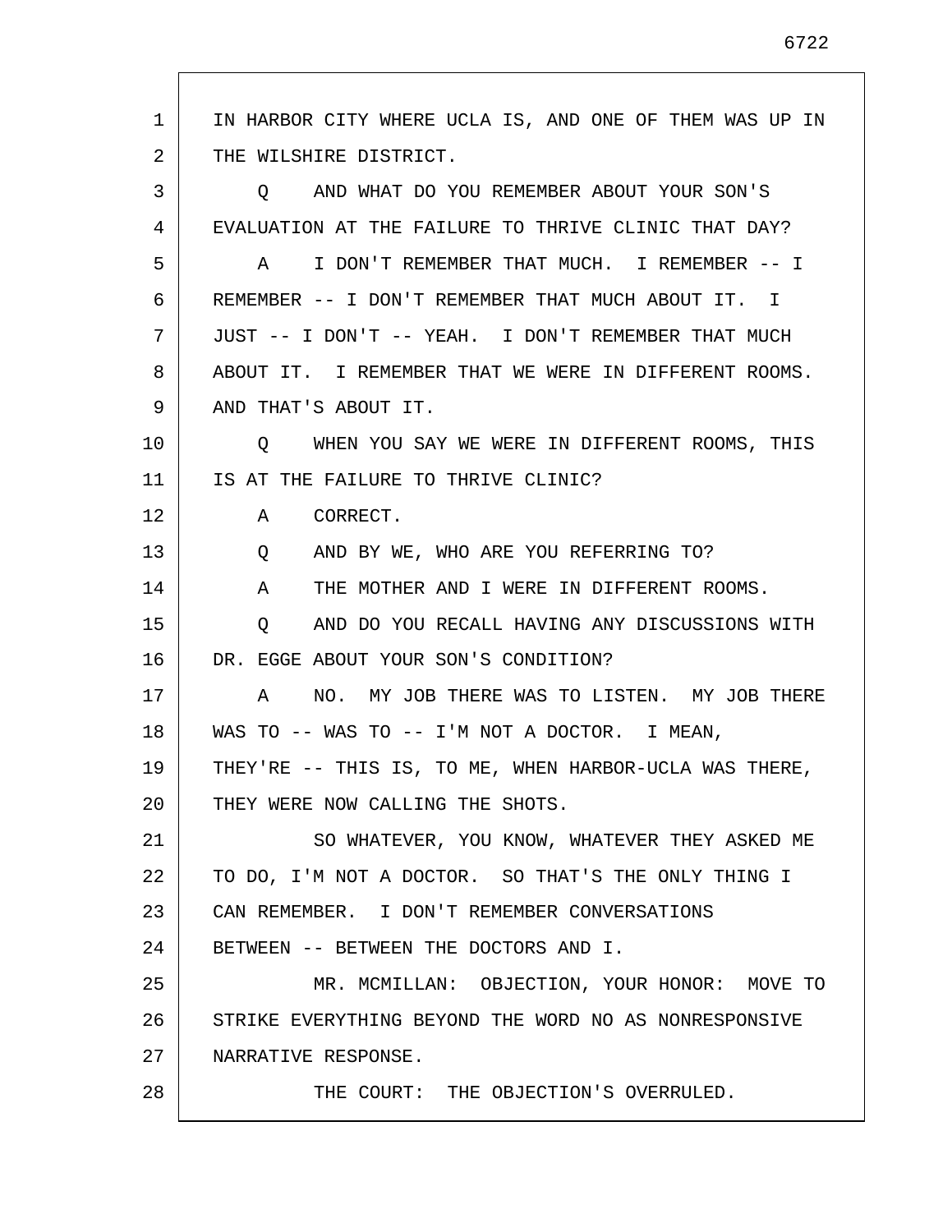1 2 3 4 5 6 7 8 9 10 11 12 13 14 15 16 17 18 19 20 21 22 23 24 25 26 27 28 BY MR. GUTERRES: Q AT SOME POINT THEN YOU, FOLLOWING YOU BEING AT THE FAILURE TO THRIVE CLINIC, YOU WENT TO A TDM MEETING THAT EVENING? A CORRECT. Q AND TELL US ABOUT THAT. WHO WENT WITH YOU? A MY WIFE AND MY PARENTS. Q AND WHAT WERE YOU TOLD, IF ANYTHING, WAS THE PURPOSE OF THIS MEETING? MR. MCMILLAN: OBJECTION: HEARSAY. THE COURT: OVERRULED. FOR NON-HEARSAY PURPOSE. THE WITNESS: I WAS -- FROM WHAT I REMEMBER, THESE WERE ALL CONVERSATIONS, I WAS JUST -- I DON'T REMEMBER VERY WELL. BUT WHAT I REMEMBER, IT WAS A TEAM MEETING TO DISCUSS A SOLUTION, I GUESS. I'M PARAPHRASING. THAT IS NOT EXACTLY WHAT WAS SAID, BUT THAT'S -- FROM WHAT I REMEMBER, IT WAS THE TONE OF THAT. BY MR. GUTERRES: Q TELL US WHAT YOU REMEMBER WHAT HAPPENED AT THE BEGINNING OF THIS MEETING. A THERE WERE A LOT OF PEOPLE AROUND THE TABLE. AND THEY STARTED -- THEY, AS I MEAN, DCFS SOCIAL WORKERS STARTED LISTING OUTS PROS AND CONS, OR WEAKNESSES AND STRENGTHS, SOMETHING TO THAT SORT. AND THEN WHAT I REMEMBER IS, I THINK THEY WENT AROUND THE ROOM AND THEY, YOU KNOW, TALKED ABOUT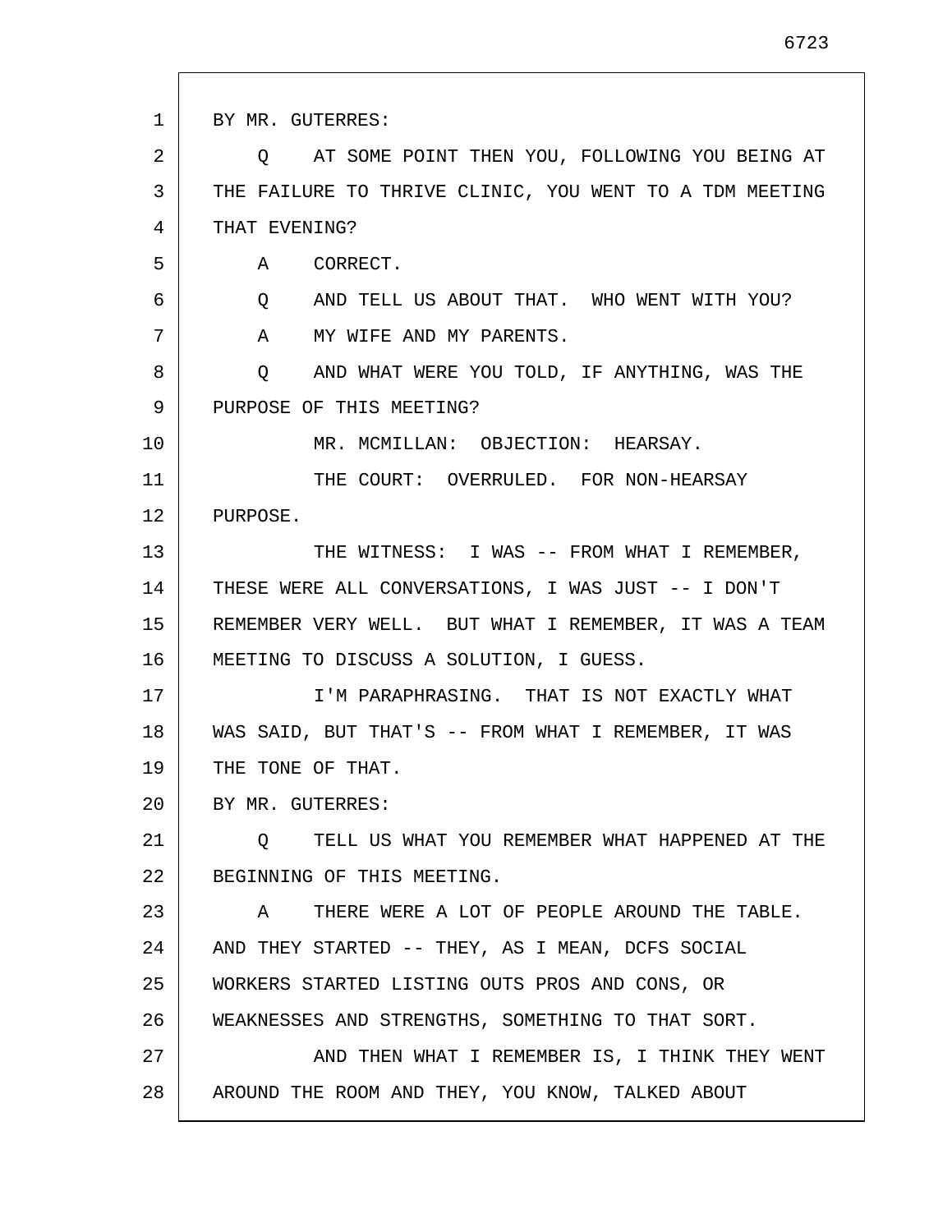1 2 3 4 5 6 7 8 9 10 11 12 13 14 15 16 17 18 19 20 21 22 23 24 25 26 27 28 WEAKNESSES AND STRENGTHS, AND THEY ASKED US ALL TO WALK OUT OF THE ROOM FROM WHAT I REMEMBER. AND WHEN WE CAME BACK IN THE ROOM, THEY MADE THE DECISION. AND THEY BASICALLY SAID, I FORGET THE WAY THEY PHRASED IT, BUT THEY BASICALLY SAID -- SOMEHOW THEY SAID, WILL YOU TAKE YOUR SON TO GO LIVE -- I DON'T KNOW HOW THEY PHRASED IT -- YOU KNOW, WILL YOU TAKE YOUR SON? AND IF -- FROM WHAT I REMEMBER, IF NOT, HE'S GOING TO GO TO A FOSTER HOME. Q AND DID YOU -- WHAT WAS YOUR RESPONSE? A I MEAN, I WASN'T READY FOR THAT. I MEAN, I WASN'T -- I WAS -- I DON'T -- YOU KNOW -- I KIND OF LOOKED AROUND. I DIDN'T -- YOU KNOW, I LOOKED AROUND. I'VE BEEN MARRIED NOW FOR FIVE WEEKS, AND I LOOKED AROUND AT MY WIFE, AND I LOOKED AROUND AT MY FAMILY. AND I PAUSED. I MEAN, YOU KNOW, IT'S A HUGE RESPONSIBILITY. SO -- AND I SAID, YEAH, WELL WE'LL, YOU KNOW, I'LL DO MY BEST. Q AND DID YOU HAVE ANY DISCUSSIONS WITH MS. DUVAL AFTER THAT DECISION WAS ANNOUNCED? A WELL, I THINK HER -- REMEMBER HER FATHER SAYING SOMETHING TO THE EFFECT OF, YOU'RE WHITE TRASH. AND SHE -- SHE LOOKED AT MY DAD AND SAID CONGRATULATIONS, YOU WON. AND MY FATHER SAID THERE'S NO ONE THAT'S WON ANYTHING. THIS CHILD IS HURTING. HE'S NOT DOING WELL.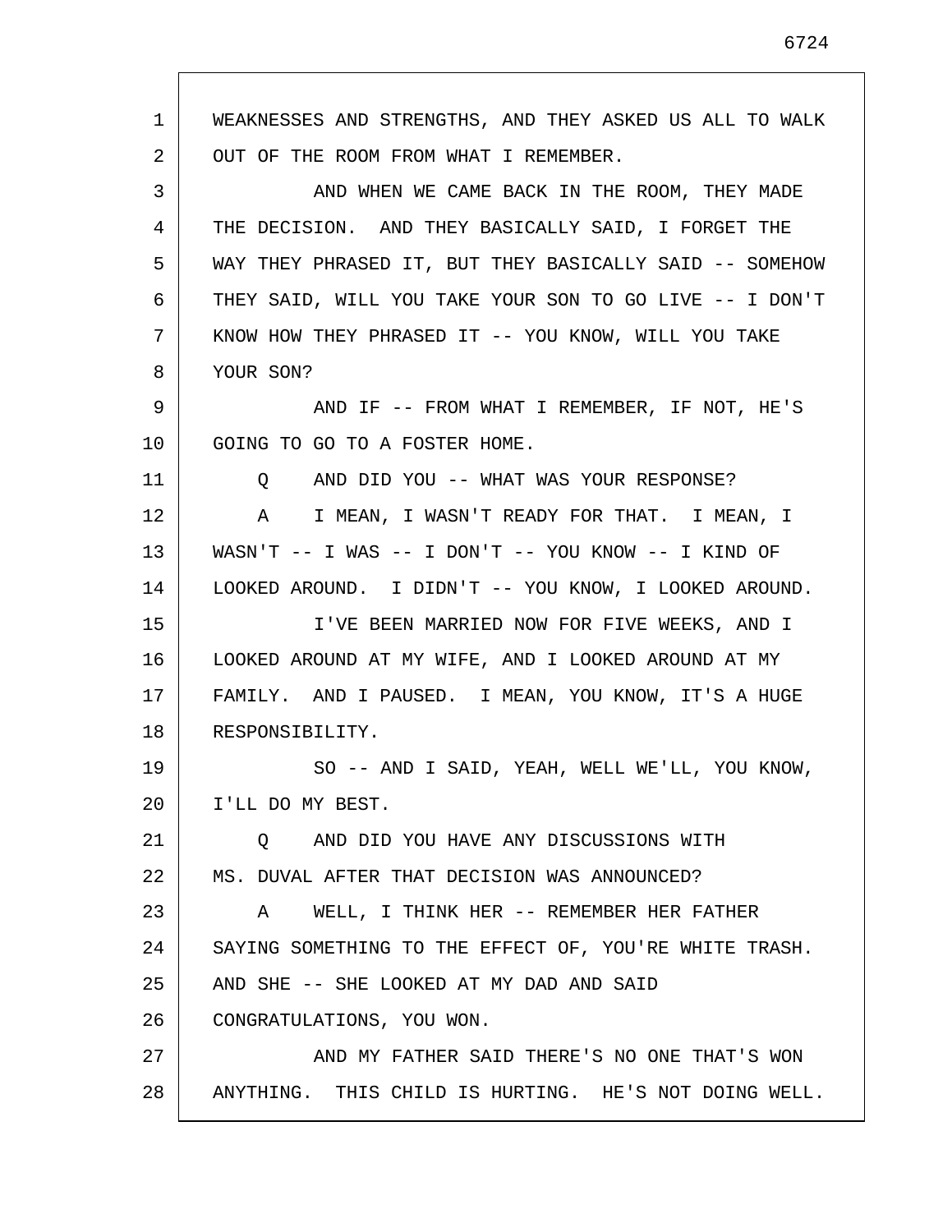| 1  | MR. MCMILLAN: OBJECTION: MOVE TO STRIKE AS              |
|----|---------------------------------------------------------|
| 2  | NONRESPONSIVE NARRATIVE RESPONSE AND HEARSAY,           |
| 3  | EVERYTHING AFTER THE CONVERSATION WITH MS. DUVAL.       |
| 4  | THE COURT: OVERRULED. IT'S NON-HEARSAY                  |
| 5  | PURPOSE.                                                |
| 6  | BY MR. GUTERRES:                                        |
| 7  | AFTER YOU WERE TOLD -- YOU WERE ASKED IF YOU<br>O.      |
| 8  | WOULD TAKE YOUR SON, AND YOU INDICATED YOU WOULD, WERE  |
| 9  | YOU GIVEN ANY OTHER INFORMATION AS TO WHAT WAS GOING TO |
| 10 | HAPPEN NEXT?                                            |
| 11 | THEY BASICALLY TOLD ME -- THEY GAVE ME THE<br>A         |
| 12 | CONDITION THAT THEY STILL HAD, I GUESS, CUSTODY OF HIM, |
| 13 | AND THEY BASICALLY GAVE ME THE CONDITION, WE WILL HAND  |
| 14 | HIM OVER TO YOU AS LONG AS WE DO EXACTLY WHAT WE TELL   |
| 15 | YOU TO DO.                                              |
| 16 | DID YOU GET ANY INFORMATION ABOUT ANY KIND OF<br>Q      |
| 17 | HEARINGS THAT THEY WANTED YOU TO ATTEND OR ANYTHING     |
| 18 | LIKE THAT?                                              |
| 19 | A TI BELIEVE THAT THERE WAS A HEARING THE NEXT          |
| 20 | DAY IN DEPENDENCY COURT THAT I ATTENDED.                |
| 21 | O AND YOU WENT TO SOME KIND OF A HEARING IN A           |
| 22 | COURTROOM?                                              |
| 23 | IN THE DEPENDENCY COURT, THE EDELMAN<br>A               |
| 24 | COURTROOM.                                              |
| 25 | Q AND WHEN YOU APPEARED THERE, DID YOU COME WITH        |
| 26 | AN ATTORNEY?                                            |
| 27 | NO. I JUST TOOK THE PUBLIC ATTORNEY.<br>A               |
| 28 | WAS MS. DUVAL THERE?<br>O.                              |
|    |                                                         |

г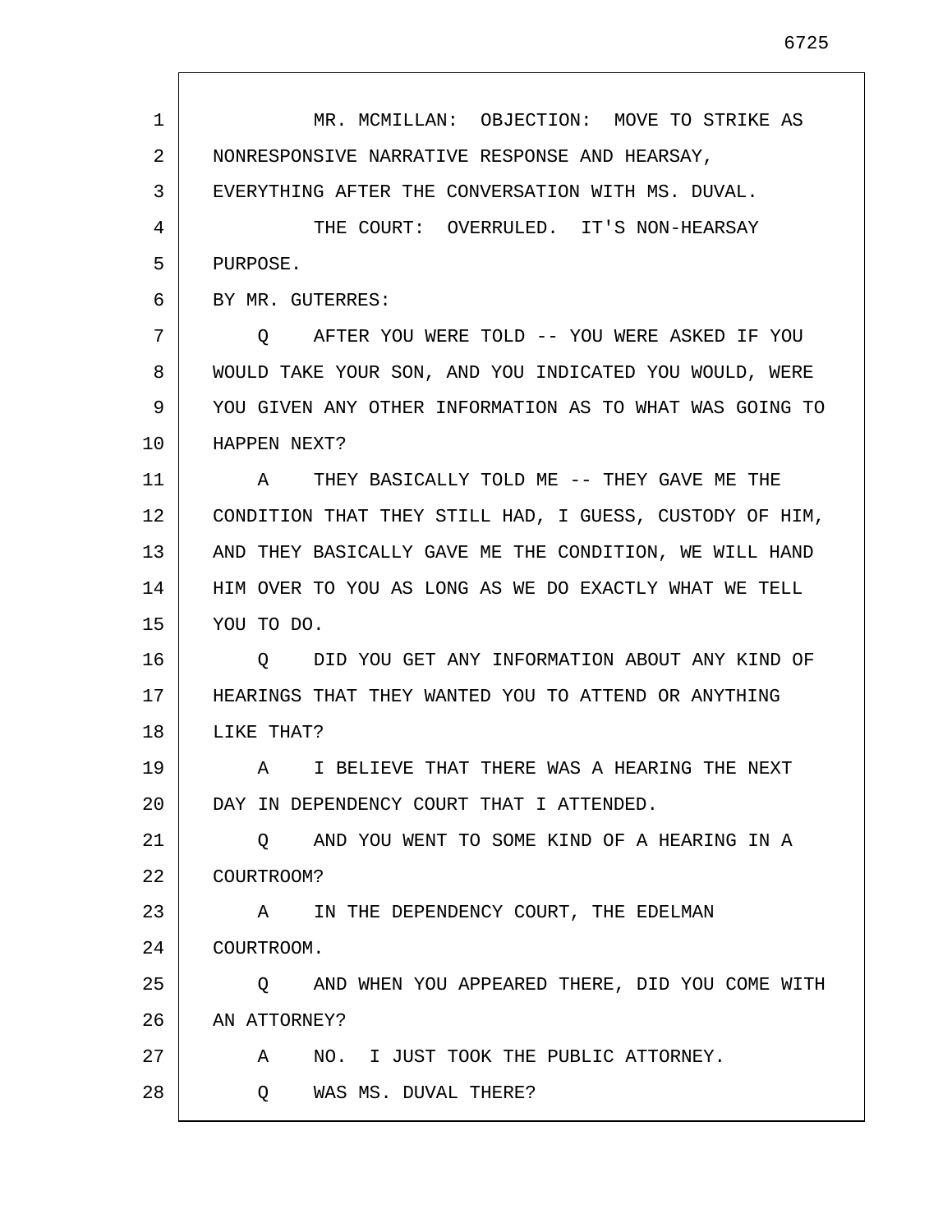1 2 3 4 5 6 7 8 9 10 11 12 13 14 15 16 17 18 19 20 21 22 23 24 25 26 27 28 A YES. Q ANYONE ELSE PRESENT THAT YOU RECOGNIZED AT THAT HEARING? A I DON'T REMEMBER FACES. I REALLY DON'T. Q WHAT DO YOU REMEMBER HAPPENING AT THIS DETENTION HEARING, WHICH WOULD HAVE BEEN THE VERY FIRST HEARING AFTER YOU GOT PHYSICAL CUSTODY OF YOUR SON? A I ALMOST REMEMBER NOTHING. IT WAS PRETTY TRAUMATIC. Q DO YOU REMEMBER THERE BEING ANY DISCUSSIONS ABOUT WHAT THE CHARGES WERE AGAINST ANYONE? A THEY CHARGED THE MOTHER WITH, I BELIEVE, IT'S NEGLECT. AND THEY CHARGED ME WITH FAILURE TO PROTECT. Q AND AT THE CONCLUSION OF THAT HEARING, DID YOU RECEIVE ANY KIND OF INSTRUCTIONS FROM THE COURT AS TO WHAT YOU WERE TO DO? A I DON'T REMEMBER INSTRUCTIONS. I REMEMBER WHEN I -- I DON'T KNOW IF IT WAS AT DCFS, THE OFFICE, OR WHETHER IT WAS AT THE COURTHOUSE. THEY GAVE ME A LOT OF INSTRUCTIONS OF WHERE I WAS SUPPOSED TO BRING THE CHILD ON, YOU KNOW, A LOT -- YOU KNOW, FOR THE FIRST FEW WEEKS, IT WAS ALL THE TIME. Q FOLLOWING THAT HEARING, TELL US ABOUT YOUR CONTACTS WITH ANY SOCIAL WORKERS FROM THE DEPARTMENT OF CHILDREN AND FAMILY SERVICES. WHAT DO YOU REMEMBER IN THAT REGARD? A I REMEMBER THEY WERE AT MY HOUSE EVERY WEEK MAKING SURE I HAD FOOD, MAKING SURE I WAS PRETTY MUCH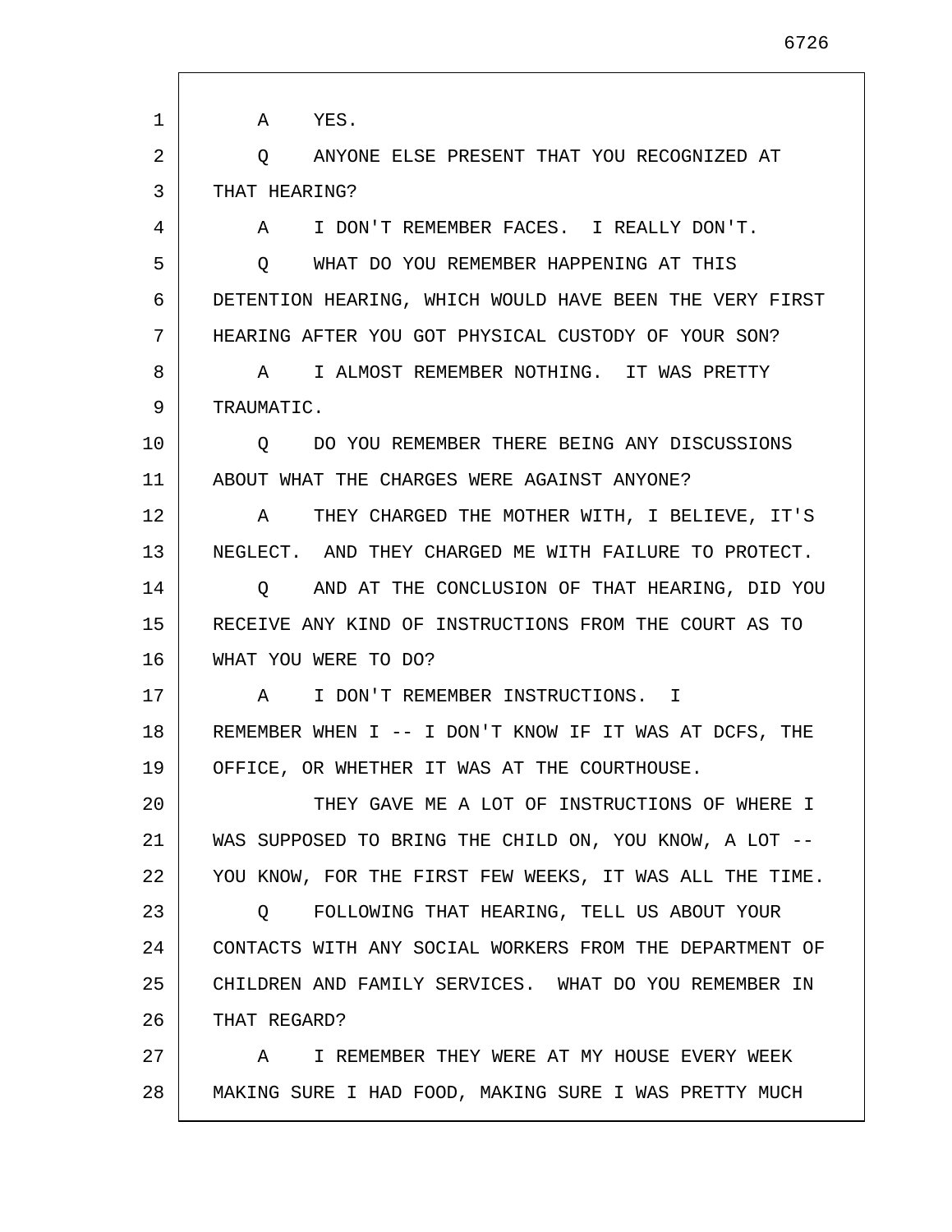| 1  | DOING WHAT I WAS TOLD, AND MAKING SURE I WAS COMPLYING  |
|----|---------------------------------------------------------|
| 2  | WITH -- WITH -- ALL OF THIS WHOLE, I GUESS, PROGRAM,    |
| 3  | YOU KNOW, THAT THEY HAD LAID OUT.                       |
| 4  | O AND CAN YOU JUST BRIEFLY TELL ME WHAT THE             |
| 5  | PROGRAM WAS AS YOU UNDERSTOOD IT?                       |
| 6  | A WELL, THERE WERE A LOT OF -- AT FIRST, A LOT          |
| 7  | OF WEIGH-INS, A LOT OF APPOINTMENTS WITH THE THERAPIST  |
| 8  | THERE -- NOT THE PHYSICAL THERAPIST -- I WOULDN'T SAY A |
| 9  | LOT WITH THE PHYSICAL THERAPIST, THERE WERE -- I WAS    |
| 10 | GETTING CONNECTED WITH A PHYSICAL THERAPIST.            |
| 11 | THEY WANTED ME TO COME IN SO THEY COULD RUN A           |
| 12 | BUNCH OF EXAMS ON HIM. AND I GOT IT DONE.               |
| 13 | AND WAS THERE A PARTICULAR SOCIAL WORKER THAT<br>O      |
| 14 | YOU PRIMARILY DEALT WITH AT THE DETENTION HEARING?      |
| 15 | A WHEN THE CASE MOVED DOWN, BECAUSE I LIVED IN          |
| 16 | CARSON, I DEALT WITH VICTORIA SCHEELE. SHE WAS THE      |
| 17 | PRIMARY CASEWORKER, AND THEN, YEAH. SO VICTORIA.        |
| 18 | O AND PRIOR TO THE DETENTION HEARING, WERE YOU          |
| 19 | DEALING WITH A DIFFERENT SOCIAL WORKER?                 |
| 20 | I BELIEVE SO. I MEAN, THERE WERE A LOT OF<br>A          |
| 21 | SOCIAL WORKERS. THERE WERE SOCIAL WORKERS IN            |
| 22 | EVERYTHING. SO I DON'T REMEMBER WHO'S WHO.              |
| 23 | I REMEMBER -- I CAN'T THINK OF HER NAME,                |
| 24 | THERE'S A SOCIAL WORKER DURING THE DETENTION, AND BLOND |
| 25 | HAIR, GLASSES, I JUST CAN'T REMEMBER HER NAME.          |
| 26 | SUSAN PENDER, I BELIEVE?<br>Q                           |
| 27 | SUSAN PENDER. THERE IT IS.<br>A                         |
| 28 | AND DURING THE TIME THAT YOU WERE DEALING WITH<br>Q     |
|    |                                                         |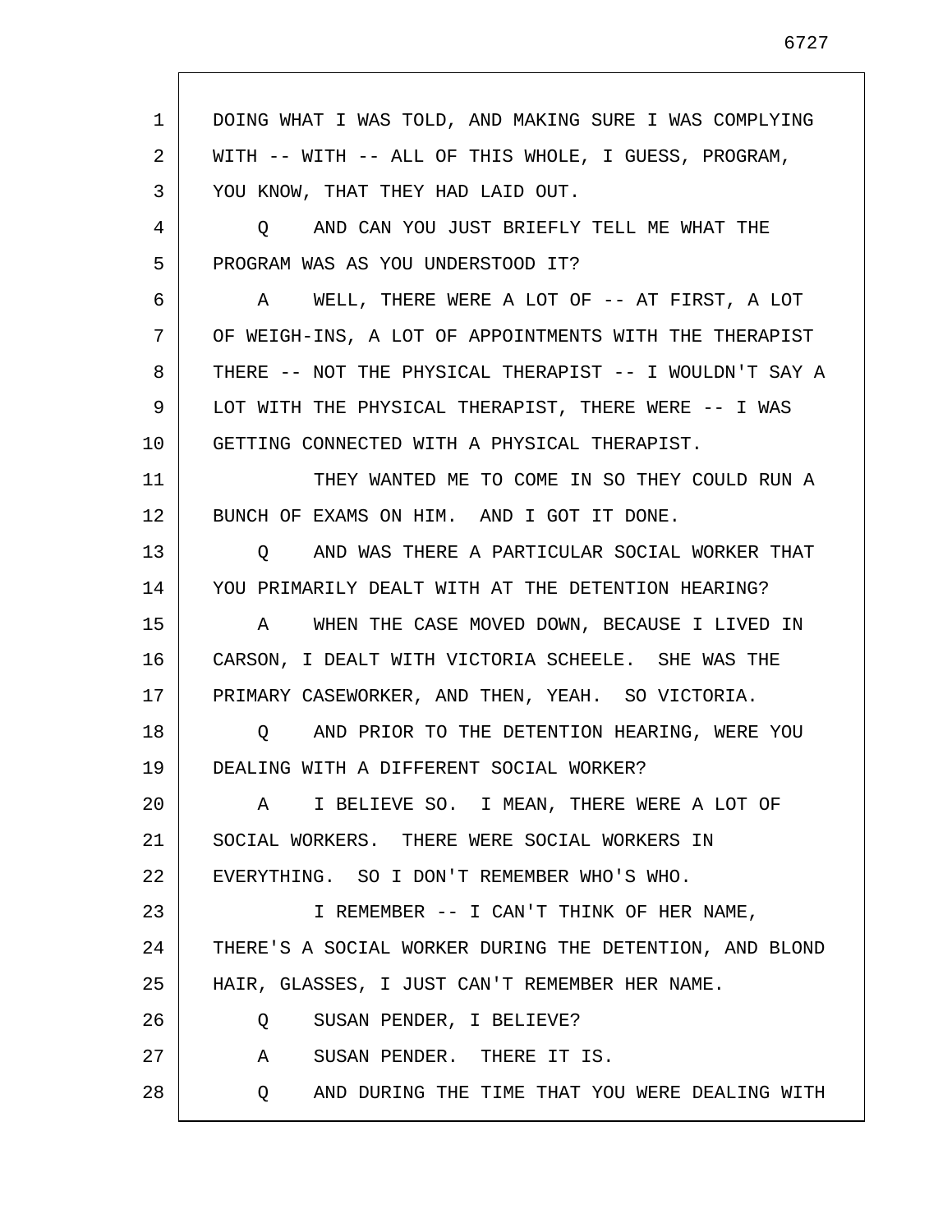1 2 3 4 5 6 7 8 9 10 11 12 13 14 15 16 17 18 19 20 21  $2.2<sub>2</sub>$ 23 24 25 26 27 28 MS. SCHEELE, WAS -- DID MS. DUVAL HAVE CONTACT WITH YOUR SON AND HER SON? A SHE HAD, I BELIEVE SHE HAD VISITS TWICE A WEEK, TUESDAYS AND THURSDAYS. Q AND DO YOU REMEMBER WHERE THOSE VISITS WOULD TAKE PLACE? A AT FIRST THE VISITS WERE TAKING PLACE DOWNTOWN LOS ANGELES IN THE WILSHIRE BUILDING, AND THEN THEY MOVED DOWN TO THE LAKEWOOD BUILDING. Q AND JUST BRIEFLY TELL US, HOW WERE THE ARRANGEMENTS WITH REGARD TO -- FOR THOSE VISITATIONS WHEN YOU HAD CUSTODY -- PHYSICAL CUSTODY OF YOUR SON DURING THAT PERIOD OF TIME? A I DON'T UNDERSTAND YOUR QUESTION. Q YOUR SON HAD TO BE TAKEN TO THE LOCATION FOR THE VISIT. CORRECT? A CORRECT. Q HOW WAS THAT ACCOMPLISHED? A MY PARENTS WOULD PRIMARILY TAKE HIM TO THE VISITATION. Q I WANT TO TAKE YOU TO THE ADJUDICATION HEARING. A OKAY. Q YOU WERE REPRESENTED BY AN ATTORNEY? A BY -- WHAT'S HER NAME? YES. BY EMILY BERGER. Q AND DO YOU REMEMBER THERE BEING AN ATTORNEY ALSO FOR YOUR SON? A THERE WAS AN ATTORNEY.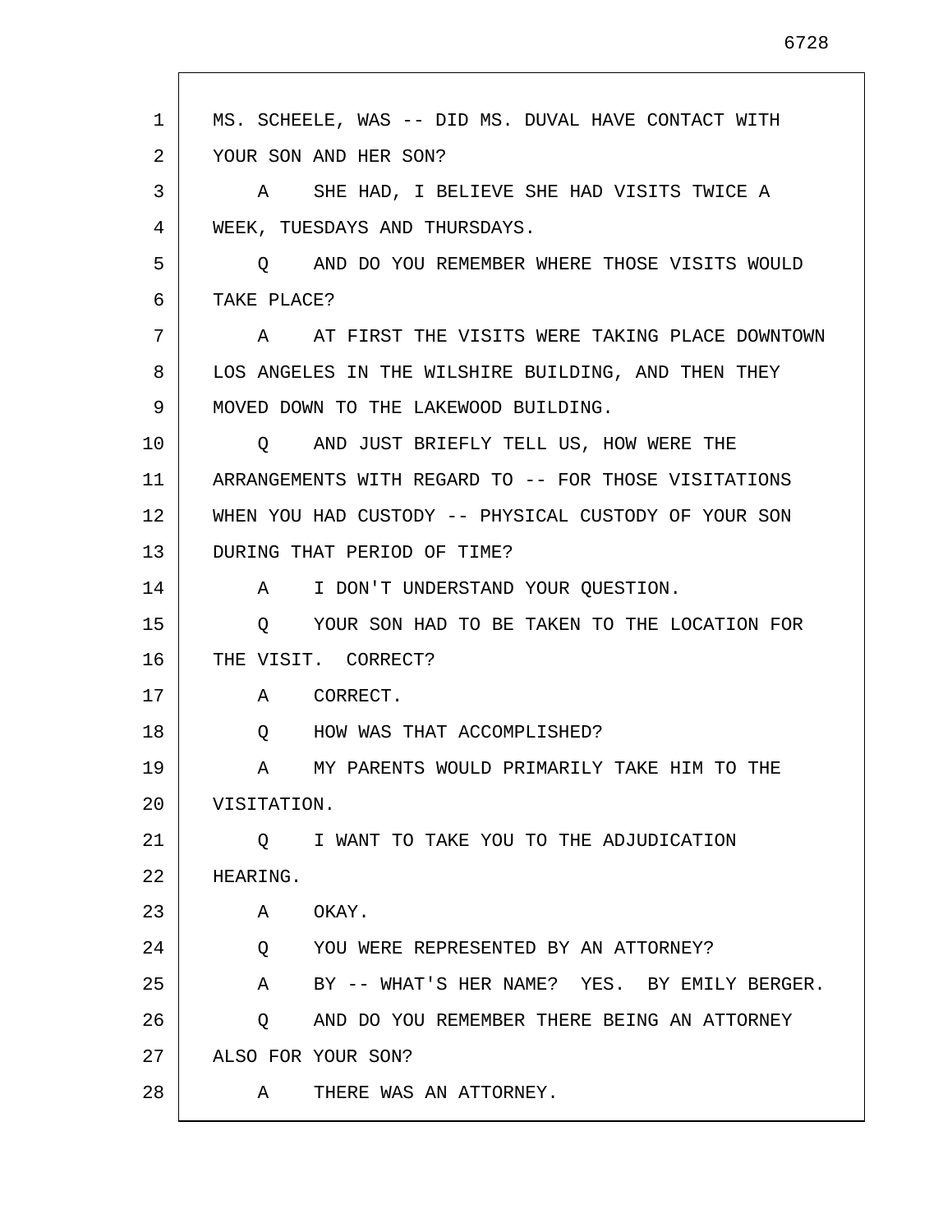1 2 3 4 5 6 7 8 9 10 11 12 13 14 15 16 17 18 19 20 21 22 23 24 25 26 27 28 Q AND MS. DUVAL WAS ALSO REPRESENTED? A BY -- YEAH, BY A FEW ATTORNEYS, YEAH. Q AND DO YOU RECALL -- DID YOU ATTEND EVERY DAY OF THE HEARING? A NO. Q DO YOU REMEMBER HOW MANY DAYS OF THE ADJUDICATION HEARING YOU WERE PERSONALLY IN ATTENDANCE? A I -- I DON'T REMEMBER HOW MANY. I REMEMBER ONE TIME MY SON WITH MY WIFE WAS BEING BORN. AND I HAD TO EXCUSE MYSELF SO I COULD BE WITH MY WIFE WHEN WE GAVE BIRTH. Q WERE YOU EVER IN COURT WHEN THERE WERE ANY WITNESSES WHO TESTIFIED? A NO. I -- I TAKE THAT BACK. I DON'T REMEMBER. I DON'T REMEMBER BECAUSE I WOULD ONLY GO INTO THE COURTROOM WHEN THEY ASKED ME TO GO IN THE COURTROOM. Q DID YOU IN FACT TESTIFY THERE? A I BELIEVE I DID. Q AND DO YOU KNOW IF MS. DUVAL HAD ANY MEDICAL PROFESSIONALS TESTIFY ON HER BEHALF? A I REMEMBER DR. NIESEN. Q AND IS THAT THE ONLY MEDICAL PROFESSIONAL THAT YOU REMEMBER TESTIFYING? A YEAH. I REMEMBER HIM QUITE WELL. YEAH. Q AND WHY IS THAT? A BECAUSE HE CALLED SOCIAL SERVICES ON ME A WEEK LATER, AND I HAD POLICE IN MY HOME AT 10:00 AT NIGHT WITH MY THREE-WEEK-OLD SON.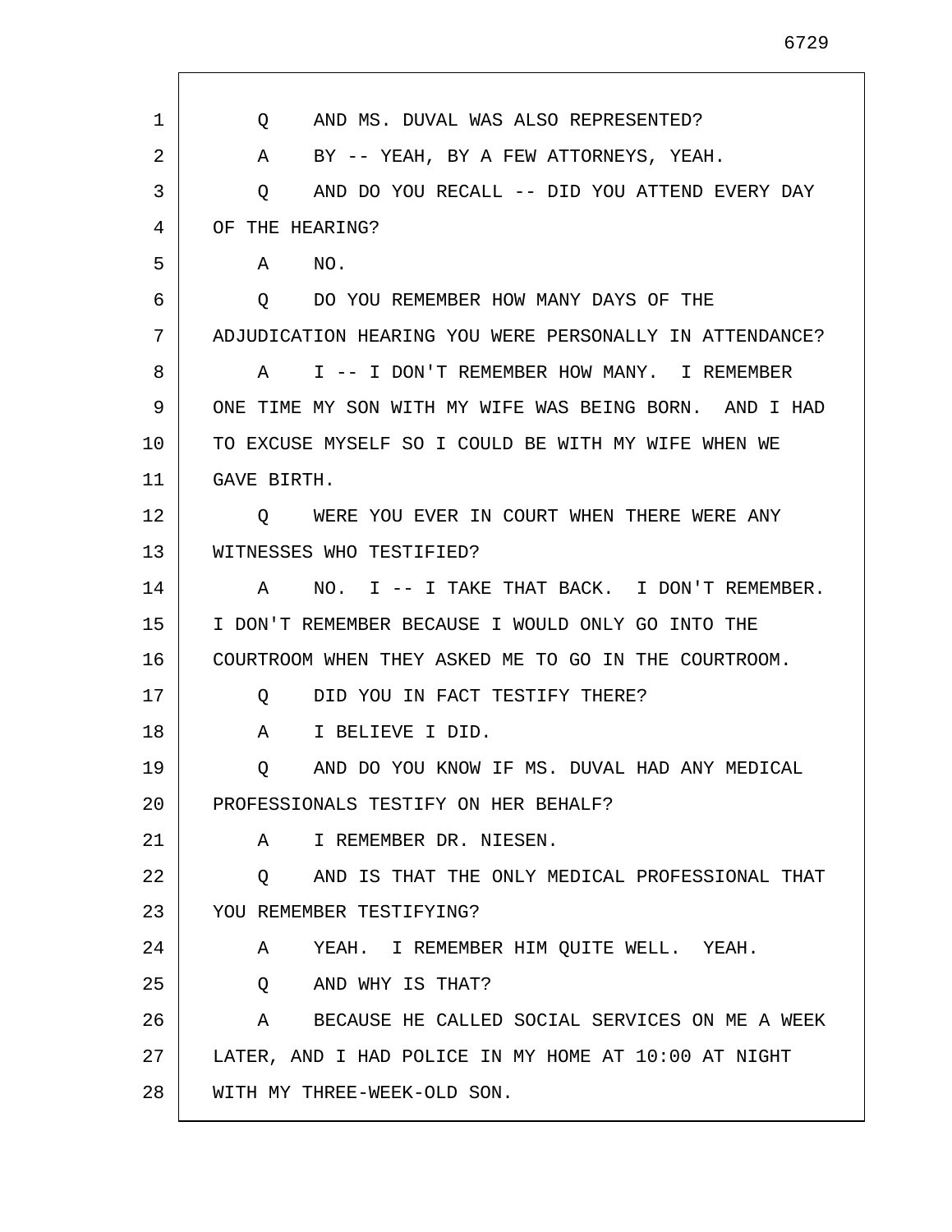| 1  | AND THEY ASKED MY WIFE WITH MY THREE-WEEK-OLD          |
|----|--------------------------------------------------------|
| 2  | SON TO GO UPSTAIRS, WITH THEIR WEAPONS DRAWN. SO YEAH, |
| 3  | I REMEMBER THAT ONE VERY WELL. AND THEY ACCUSED ME OF  |
| 4  | PURPOSELY STARVING HIM A WEEK AFTER -- THAT I GOT OUT  |
| 5  | OF DEPENDENCY COURT.                                   |
| 6  | Q STARVING WHO?                                        |
| 7  | A RYAN. AND THEY MADE MY WIFE GO UPSTAIRS, AND         |
| 8  | THEY RANSACKED MY HOUSE FOR ABOUT 45 MINUTES, GOING    |
| 9  | THROUGH EVERY DRAWER I HAD TO MAKE SURE THAT THERE WAS |
| 10 | FOOD IN MY HOUSE.                                      |
| 11 | AND THEY HAD ME GO THROUGH ALL MY DOCUMENTS OF         |
| 12 | WHY I WAS THERE. AND THIS WAS ONE WEEK AFTER           |
| 13 | DEPENDENCY COURT TRIAL WAS OVER.                       |
| 14 | MR. MCMILLAN: OBJECTION, YOUR HONOR: THERE'S           |
| 15 | NO QUESTION PENDING FOR THE NARRATIVE RESPONSE. MOVE   |
| 16 | TO STRIKE.                                             |
| 17 | THE COURT: THAT OBJECTION IS OVERRULED.                |
| 18 | BY MR. GUTERRES:                                       |
| 19 | Q DURING THE DEPENDENCY PROCEEDINGS, UP UNTIL          |
| 20 | THE ADJUDICATION HEARING, DO YOU RECALL THERE EVER     |
| 21 | BEING ANY ISSUE RAISED BY MS. DUVAL REGARDING ANY      |
| 22 | DISABILITIES?                                          |
| 23 | NO.<br>Α                                               |
| 24 | DID SHE EVER INDICATE TO YOU THAT SHE SUFFERED<br>Q    |
| 25 | FROM ANY DISABILITIES?                                 |
| 26 | NO.<br>Α                                               |
| 27 | DO YOU KNOW IF MS. DUVAL EVER BROUGHT ANY<br>$\circ$   |
| 28 | CLAIM THAT SHE HAD BEEN DISCRIMINATED, DUE TO HER      |

Г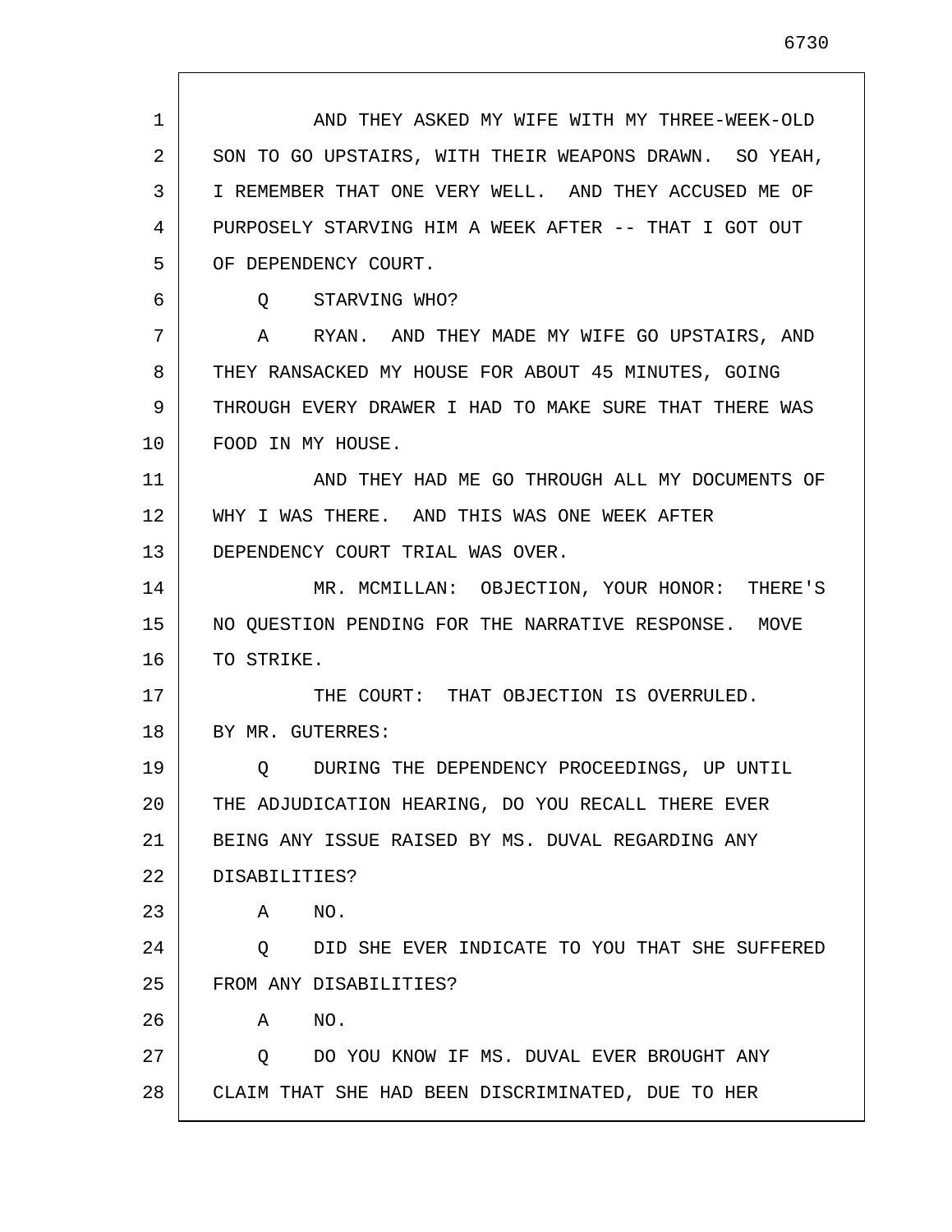1 2 3 4 5 6 7 8 9 10 11 12 13 14 15 16 17 18 19 20 21 22 23 24 25 26 27 28 DISABILITIES, TO THE JUVENILE COURT? MR. MCMILLAN: OBJECTION: LACKS FOUNDATION, CALLS FOR SPECULATION. THE COURT: OVERRULED. ASKED IF YOU KNOW. EITHER YOU DO OR YOU DON'T. THE WITNESS: I DO NOT, NO. BY MR. GUTERRES: Q AFTER -- WELL, AS A RESULT OF THE ADJUDICATION HEARING, THE COURT ISSUED A FINAL RULING OR AN EXIT ORDER? A THEY ISSUED AN EXIT ORDER, CORRECT. Q AND WHAT'S YOUR UNDERSTANDING OF THAT ORDER? A CAN YOU ELABORATE MORE ON YOUR QUESTION? Q SURE. WHAT DID THE ORDER SAY? A OKAY. THE ORDER SAID -- THE ORDER GAVE ME SOLE PHYSICAL AND LEGAL CUSTODY OF RYAN AND GAVE THE MOTHER MONITORED VISITATIONS, AND THAT ALL THE FOOD WAS TO BE PACKED BY ME. Q AND ALL? A THE FOOD. Q AND SO, FOLLOWING THE ADJUDICATION HEARING AND THAT EXIT ORDER, DID MOM IN FACT START HAVING MONITORED VISITATIONS? A IT WAS A -- IT WAS A VERY STRANGE TIME BECAUSE I DON'T THINK -- I DON'T EVEN THINK, I MEAN, AT THAT PARTICULAR POINT IN TIME, I MEAN, I BELIEVE SHE DID BUT THEY WEREN'T VERY ESTABLISHED AT THAT PARTICULAR POINT IN TIME.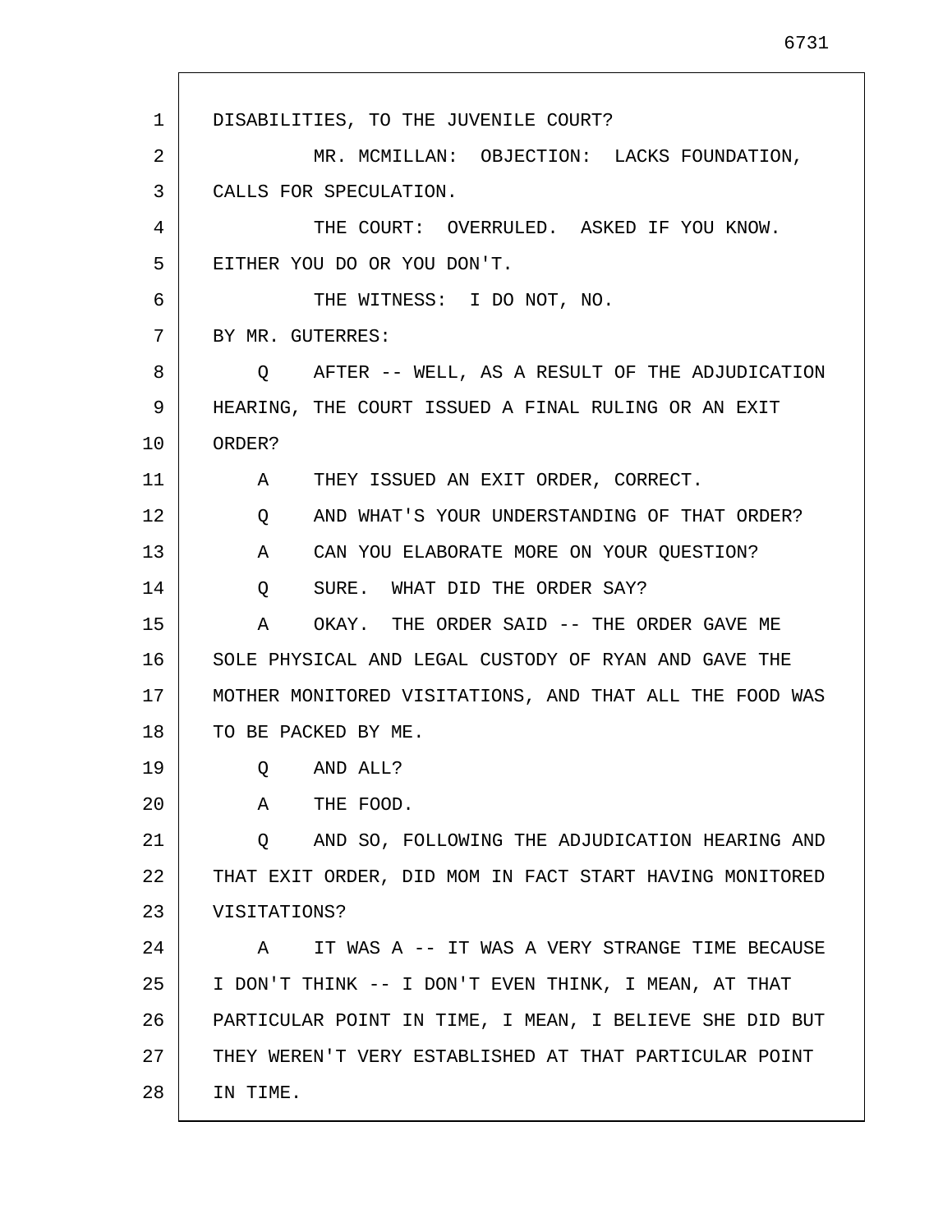| 1  | THEY WERE -- I MEAN, IT'S DEFINITELY SOMETHING          |
|----|---------------------------------------------------------|
| 2  | THAT WAS A -- AFTER WALKING OUT OF, YOU KNOW,           |
| 3  | DEPENDENCY COURT, IT WAS, WHAT NOW?                     |
| 4  | AT SOME POINT A MONITOR -- A PROFESSIONAL<br>$\circ$    |
| 5  | MONITOR OF SOME SORT WAS OBTAINED TO MONITOR THE        |
| 6  | VISITS?                                                 |
| 7  | YES.<br>A                                               |
| 8  | AND HAS THAT SITUATION CONTINUED TO THIS DATE?<br>Q     |
| 9  | CORRECT.<br>A                                           |
| 10 | AND LET'S SEE, THE ADJUDICATION HEARING<br>Q            |
| 11 | HAPPENED SOMETIME IN AUGUST OF 2010?                    |
| 12 | TEN, YES.<br>A                                          |
| 13 | AND SO YOU'VE HAD MONITORS BASICALLY MAKING --<br>Q     |
| 14 | MONITORING THOSE VISITS WITH MS. DUVAL SINCE THEN.      |
| 15 | CORRECT?                                                |
| 16 | A CORRECT.                                              |
| 17 | HOW MANY MONITORS -- DIFFERENT MONITORS HAVE<br>$\circ$ |
| 18 | YOU HAD SINCE THEN? GIVE ME YOUR BEST ESTIMATE.         |
| 19 | 10 OR 11.<br>A                                          |
| 20 | IS THERE A REASON -- ANY PARTICULAR REASON<br>Q         |
| 21 | YOU'VE HAD 10 OR 11 MONITORS SINCE THEN?                |
| 22 | MR. MCMILLAN: LACKS FOUNDATION, SPECULATION.            |
| 23 | THE COURT: OVERRULED.                                   |
| 24 | THE WITNESS: SOME HAVE LEFT DUE TO                      |
| 25 | CIRCUMSTANCE. AND ONE COULDN'T -- THERE'S BEEN A FEW    |
| 26 | OF THEM THAT HAVE LEFT BECAUSE OF MS. DUVAL'S BEHAVIOR. |
| 27 | BY MR. GUTERRES:                                        |
| 28 | AND WHAT DO YOU MEAN BY THAT?<br>O.                     |
|    |                                                         |

 $\mathsf{l}$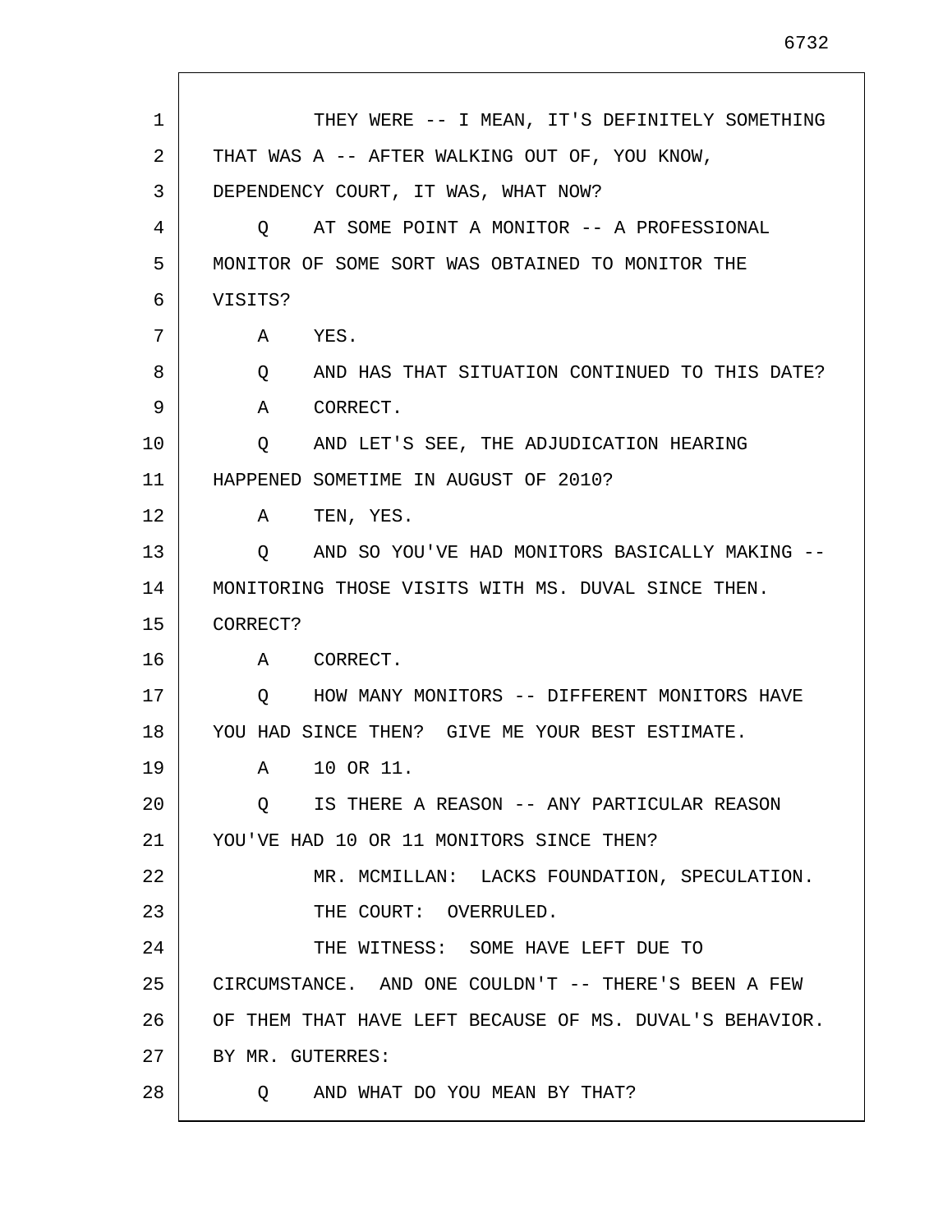| 1  | A WELL, IT'S A WAR EVERY SINGLE TIME. I GET             |
|----|---------------------------------------------------------|
| 2  | PHONE CALLS ALL THE TIME OF -- I MEAN, AFTER EVERY      |
| 3  | VISIT, I'M LIKE WHAT'S GOING TO HAPPEN NOW, WHAT'S      |
| 4  | GOING TO HAPPEN?                                        |
| 5  | SO WE'VE HAD ONE MONITOR -- I DON'T KNOW IF             |
| 6  | THAT'S ANSWERED YOUR QUESTION.                          |
| 7  | WELL, I UNDERSTAND THAT YOU'VE INDICATED --<br>$\circ$  |
| 8  | YOU'VE CHARACTERIZED IT AS A WAR EVERY TIME, BUT IF YOU |
| 9  | COULD BE A LITTLE DESCRIPTIVE.                          |
| 10 | WHAT DO YOU MEAN BY THAT? HAS THERE BEEN A              |
| 11 | DISAGREEMENT BETWEEN THE MONITOR AND MS. DUVAL? TELL    |
| 12 | US WHAT YOU MEAN BY THAT.                               |
| 13 | A YES. WHERE THE OWNER OF ONE OF THE --                 |
| 14 | IN 2012, 2012, NO, 2014, I CAN'T REMEMBER THE DATE --   |
| 15 | ONE -- THE OWNER REFUSED -- OF THE MONITORING SERVICES, |
| 16 | REFUSED ALL FUTURE SERVICES.                            |
| 17 | SHE SAID, IN 22 YEARS, I'VE NEVER SEEN THIS             |
| 18 | BEFORE. AND THIS CASE IS OUTSIDE OF OUR EXPERTISE.      |
| 19 | MR. MCMILLAN: OBJECTION: MOVE TO STRIKE THE             |
| 20 | HEARSAY STATEMENTS AND THE NARRATIVE RESPONSE AS        |
| 21 | NONRESPONSIVE.                                          |
| 22 | THE COURT: THE MOVE TO STRIKE THE HEARSAY               |
| 23 | STATEMENT IS GRANTED. THAT PART OF THE ANSWER SAYING,   |
| 24 | "SHE SAID IN 22 YEARS," ET CETERA, IS, FROM THERE TO    |
| 25 | THE END OF THAT ANSWER, IS ORDERED STRICKEN.            |
| 26 | AND THE JURY WILL DISREGARD IT. REMAINING               |
| 27 | OBJECTION OF NARRATIVE IS OVERRULED.                    |
| 28 |                                                         |
|    |                                                         |

Г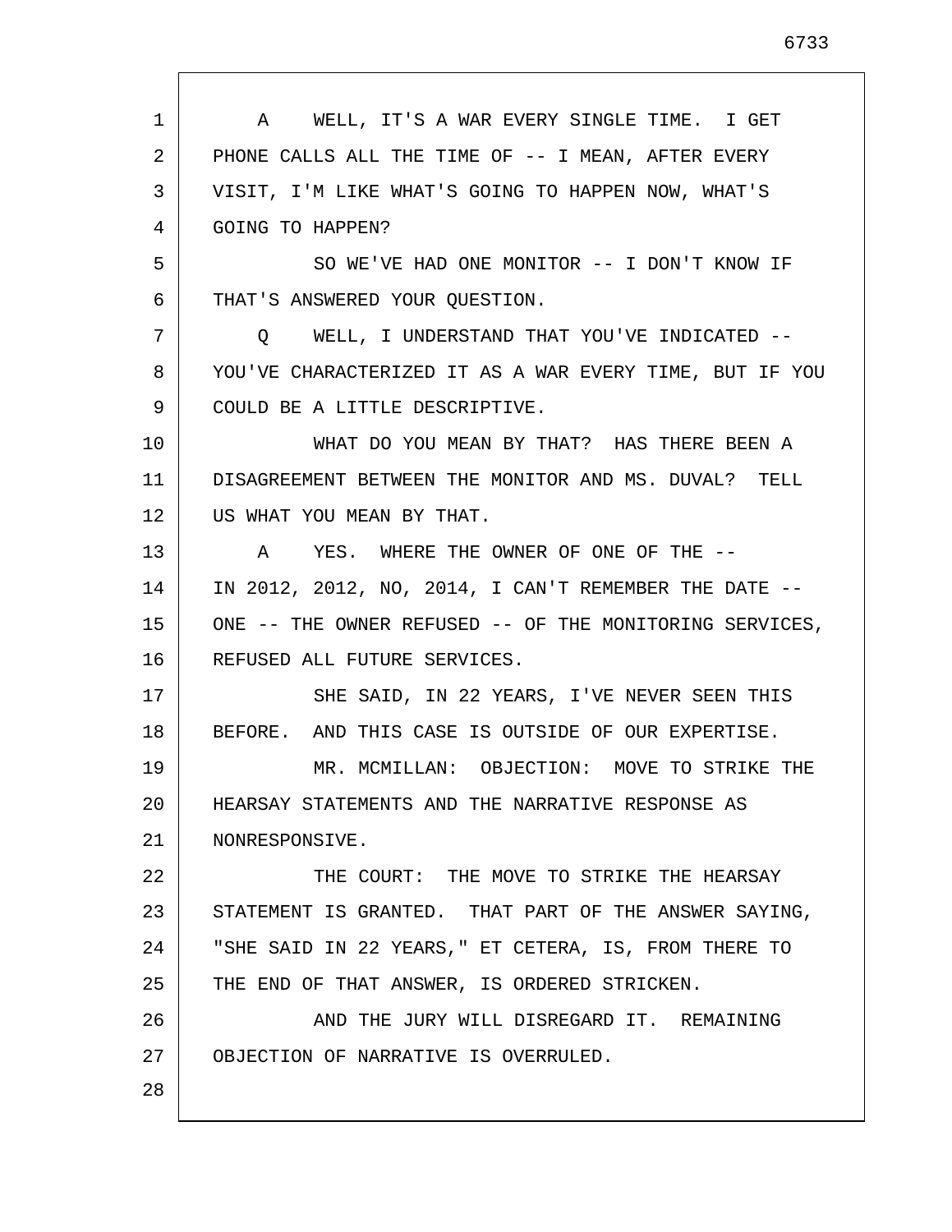| $\mathbf{1}$ | BY MR. GUTERRES:                                      |
|--------------|-------------------------------------------------------|
| 2            | DO YOU REMEMBER A MONITOR BY THE NAME OF<br>Q.        |
| 3            | GUS MARTINEZ?                                         |
| 4            | A YES.                                                |
| 5            | WAS THERE AN ISSUE WITH MS. DUVAL AND<br>$\circ$      |
| 6            | MR. MARTINEZ?                                         |
| 7            | A<br>YES.                                             |
| 8            | O WHAT DO YOU REMEMBER IN THAT REGARD?                |
| 9            | A FEW TIMES THAT SHE -- THAT MS. DUVAL BROKE<br>A     |
| 10           | THE RULES AND SPANKED HIM ON A FEW OCCASIONS. AND     |
| 11           | MR. MARTINEZ SAID, TOO BIG OF A LIABILITY. I -- I     |
| 12           | CAN'T DO THIS ANYMORE.                                |
| 13           | DURING THE COURSE OF THE DEPENDENCY<br>Q              |
| 14           | PROCEEDINGS PRIOR TO THE FINAL RULING ON THE          |
| 15           | ADJUDICATION, DO YOU RECALL MS. DUVAL FILING ANY KIND |
| 16           | OF MOTIONS TO CHANGE THE ORDERS OF THE COURT?         |
| 17           | MANY TIMES.<br>A                                      |
| 18           | WHEN THOSE MOTIONS WERE, OR PETITIONS WERE<br>$\circ$ |
| 19           | FILED, YOU WERE MADE AWARE OF THOSE?                  |
| 20           | A CORRECT.                                            |
| 21           | O AND WERE YOU MADE AWARE OF CERTAIN                  |
| 22           | RECOMMENDATIONS THAT A MEDICAL EXPERT THAT MS. DUVAL  |
| 23           | HAD RETAINED HAD MADE IN THOSE PROCEEDINGS?           |
| 24           | I DON'T UNDERSTAND THE QUESTION.<br>A                 |
| 25           | DO YOU KNOW WHO DR. LOTT IS, IRA LOTT?<br>Q           |
| 26           | A I'VE HEARD OF HIM.                                  |
| 27           | WERE YOU EVER INFORMED OF ANY TESTING THAT<br>Q       |
| 28           | DR. LOTT WANTED TO DO, RELATIVE TO YOUR SON?          |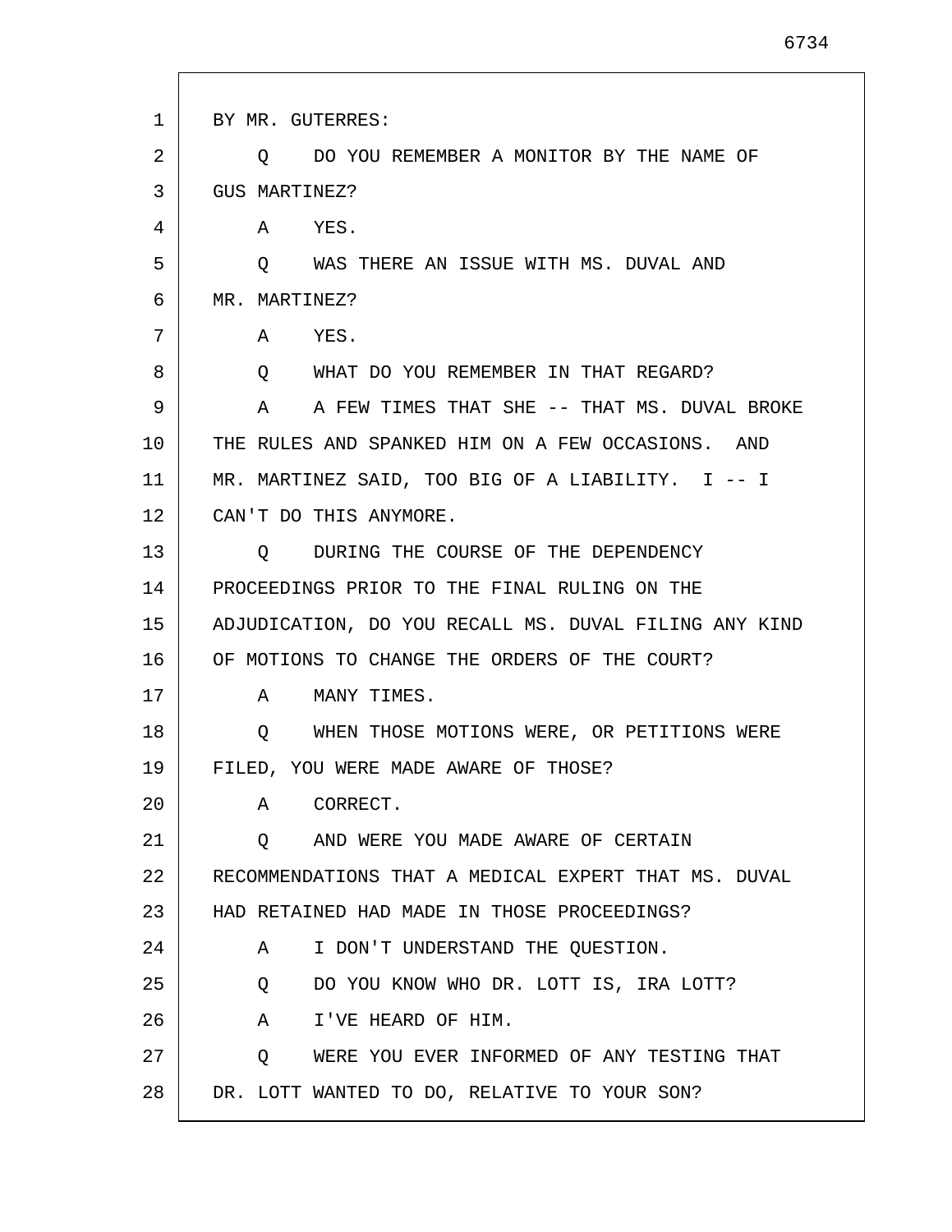| $\mathbf{1}$ | A I BELIEVE THAT WAS DURING THE DEPENDENCY              |
|--------------|---------------------------------------------------------|
| 2            | PROCEEDINGS. DR. LOTT, FROM WHAT I UNDERSTAND IS HE     |
| 3            | RAN SOME TESTS, AND HE SAID THAT THE CHILD -- I DON'T   |
| 4            | KNOW WHAT HE SAID.                                      |
| 5            | I WAS NOT THERE. FROM WHAT I GOT OUT OF IT              |
| 6            | WAS HE COULD POSSIBLY HAVE A CONDITION CALLED           |
| 7            | MICROCEPHALY.                                           |
| 8            | MR. MCMILLAN: OBJECTION, YOUR HONOR: LACKS              |
| 9            | FOUNDATION, NONRESPONSIVE TO THE OUESTION, ALSO SOUNDS  |
| 10           | LIKE IT'S BASED ON HEARSAY OR CONSISTS OF HEARSAY.      |
| 11           | THE COURT: THE OBJECTION LACKING FOUNDATION             |
| 12           | IS OVERRULED. THE OBJECTION NONRESPONSIVE TO THE        |
| 13           | QUESTION IS SUSTAINED. THE "SOUNDS LIKE BASED ON        |
| 14           | HEARSAY, " OVERRULED.                                   |
| 15           | MR. MCMILLAN: I'M SORRY, YOUR HONOR. BASED              |
| 16           | ON THE NONRESPONSIVE SUSTAINED OBJECTION, WE'D MOVE TO  |
| 17           | STRIKE THE TESTIMONY.                                   |
| 18           | THE COURT: THE MOTION TO STRIKE IS GRANTED.             |
| 19           | THE ENTIRE ANSWER IS ORDERED STRICKEN. THE JURY         |
| 20           | DISREGARD IT. THE MOTION IS GRANTED ON THE GROUND       |
| 21           | NONRESPONSIVE TO THE QUESTION THAT WAS ASKED.           |
| 22           | BY MR. GUTERRES:                                        |
| 23           | MR. MILLS, WAS IT EVER BROUGHT TO YOUR<br>$\circ$       |
| 24           | ATTENTION THAT THERE WAS SOME CONCERN THAT PERHAPS YOUR |
| 25           | SON WAS SUFFERING FROM MICROCEPHALY?                    |
| 26           | IT WAS BROUGHT UP BY DR. LOTT.<br>A                     |
| 27           | AND DID YOU DISCUSS THIS CONCERN WITH ANYONE?<br>Q      |
| 28           | MR. MCMILLAN: OBJECTION, YOUR HONOR:                    |
|              |                                                         |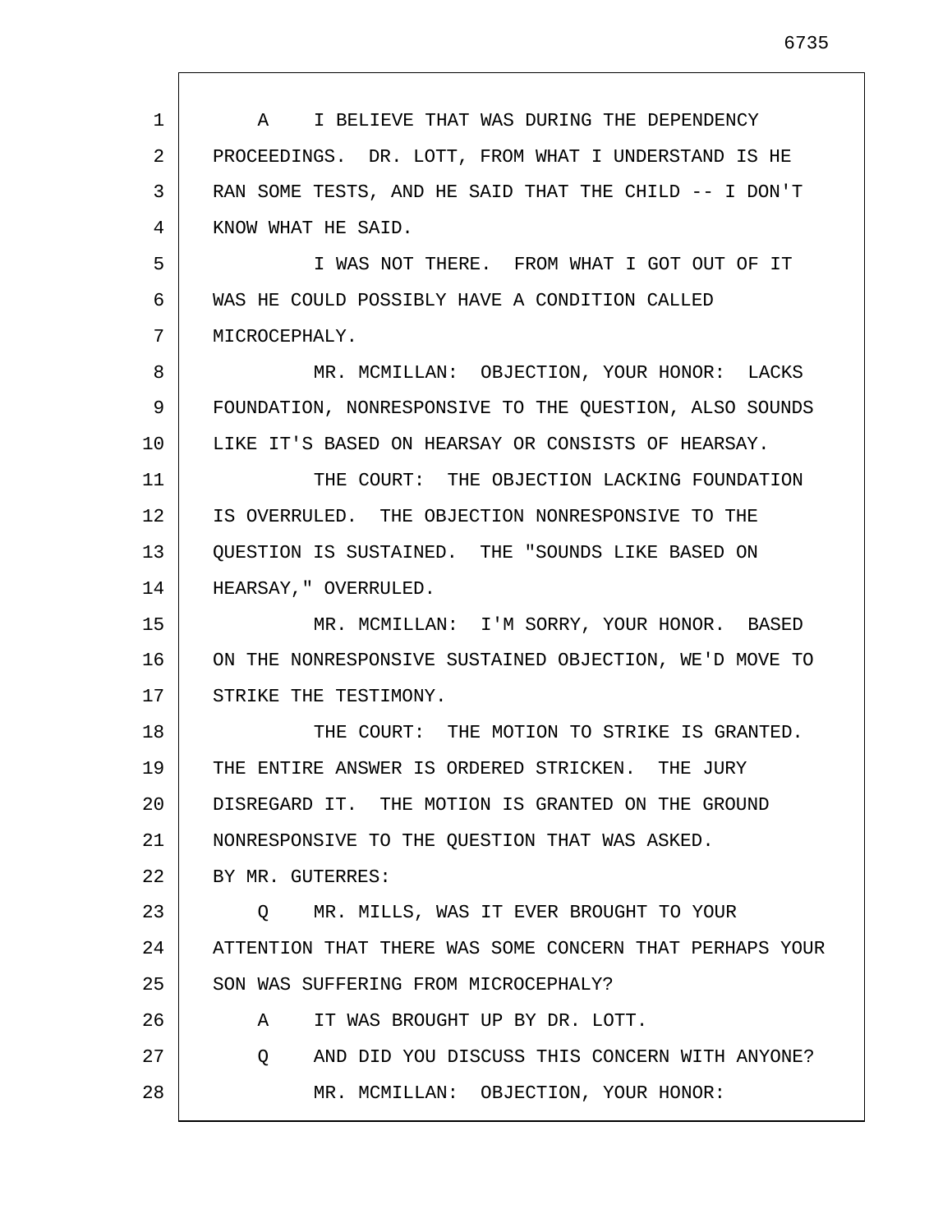1 2 3 4 5 6 7 8 9 10 11 12 13 14 15 16 17 18 19 20 21 22 23 24 25 26 27 28 HEARSAY. THE COURT: OVERRULED. THE QUESTION CALLS FOR A YES OR NO ANSWER. THAT'S NOT HEARSAY. THE WITNESS: DID I DISCUSS -- OBVIOUSLY WITH MY FAMILY I DISCUSSED THE CONCERN. BY MR. GUTERRES: Q WHAT DO YOU REMEMBER OCCURRING WITH REGARD TO THIS ISSUE OF A POSSIBLE CONCERN FOR MICROCEPHALY? MR. MCMILLAN: OBJECTION: VAGUE AND AMBIGUOUS. THE COURT: OVERRULED. I DON'T THINK YOU WANT TO ASK A LEADING QUESTION TO BE MORE SPECIFIC. MR. GUTERRES: I'D BE HAPPY TO, YOUR HONOR. THE COURT: THAT WON'T BE NECESSARY. I'M OVERRULING THAT OBJECTION. SO, HE WANTS TO KNOW WHAT DO YOU REMEMBER OCCURRED WITH REGARD TO ISSUE OF MICROCEPHALY, IF ANYTHING? THE WITNESS: I DON'T REMEMBER. BY MR. GUTERRES: Q AT THE CONCLUSION OF THE ADJUDICATION HEARING IN THE DEPENDENCY PROCEEDINGS, DO YOU REMEMBER IF MS. DUVAL APPEALED? A YES. Q AND DO YOU REMEMBER THE GROUNDS FOR ARGUMENTS ON APPEAL? A NO -- MR. MCMILLAN: LACKS -- WITHDRAWN.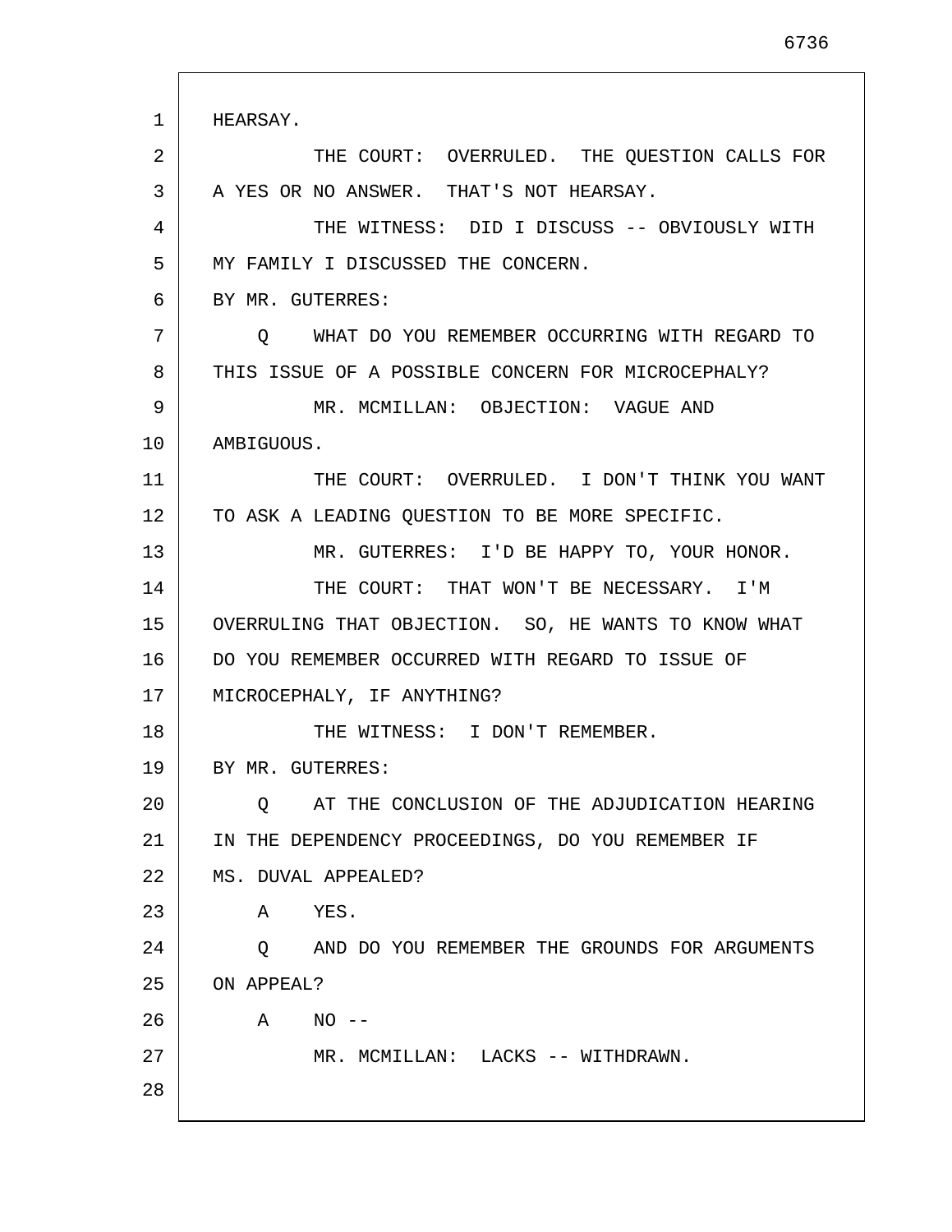1 2 3 4 5 6 7 8 9 10 11 12 13 14 15 16 17 18 19 20 21 22 23 24 25 26 27 28 BY MR. GUTERRES: Q HOW ABOUT ANY APPEALS BY MS. DUVAL AS IT RELATED TO THE FAMILY LAW MATTERS? DO YOU RECALL ANY APPEALS THAT MS. DUVAL UNDERTOOK ARISING OUT OF THE FAMILY LAW COURT? A YES. Q AND WERE YOU INVOLVED IN THAT APPEAL? A YES. Q AND WHAT DO YOU REMEMBER -- DO YOU REMEMBER WHAT HER -- MS. DUVAL'S ARGUMENTS WERE, RELATIVE TO THE APPEAL IN THE FAMILY LAW MATTER? A NO. THEY'RE -- NO. Q IN THAT APPEAL, DID YOU HAVE AN ATTORNEY OR WERE YOU REPRESENTING YOURSELF? DO YOU REMEMBER? A IN WHICH APPEAL? Q IN THE APPEAL -- PARDON ME -- ON THE -- FOR THE -- ON MS. DUVAL'S APPEAL FROM THE FAMILY LAW ORDERS? A I REPRESENTED MYSELF. Q I BELIEVE YOU HAD INDICATED THAT YOUR UNDERSTANDING FROM DR. SODERBERG RELATIVE TO -- PLEASE TELL ME WHAT YOUR UNDERSTANDING WAS, FROM DR. SODERBERG'S TESTING, AS TO YOUR SON'S ALLERGIES. MR. MCMILLAN: OBJECTION, YOUR HONOR: ASKED AND ANSWERED. ALSO FOUNDATION, SPECULATION. THE COURT: SUSTAINED AS TO ASKED AND ANSWERED PREVIOUSLY.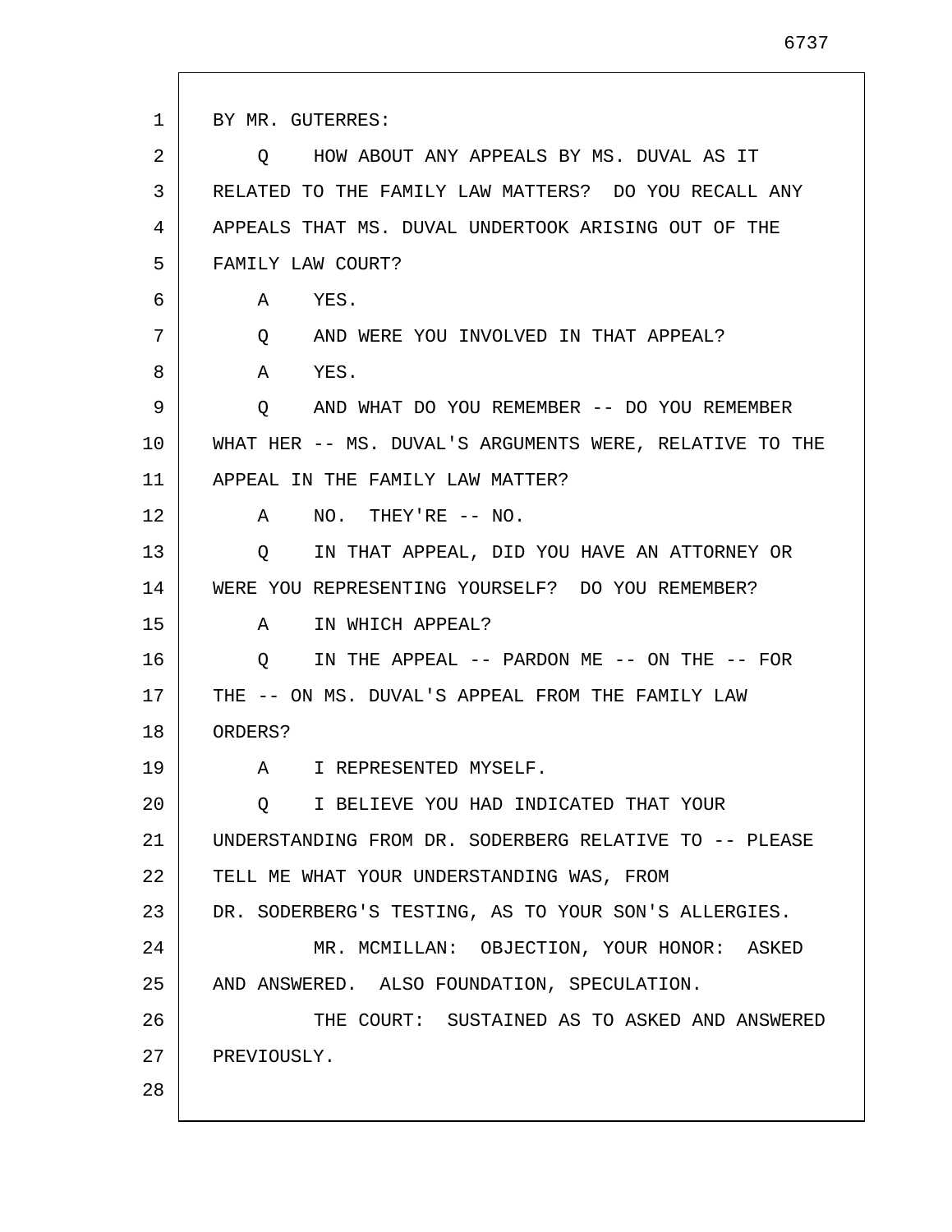1 2 3 4 5 6 7 8 9 10 11 12 13 14 15 16 17 18 19 20 21  $2.2<sub>2</sub>$ 23 24 25 26 27 28 BY MR. GUTERRES: Q HAS YOUR SON EVER BEEN DIAGNOSED WITH ANY FOOD ALLERGIES? MR. MCMILLAN: OBJECTION, YOUR HONOR: ASKED AND ANSWERED. THE COURT: OVERRULED. THE WITNESS: NO. BY MR. GUTERRES: Q IN THE ADJUDICATION -- IN THE JURISDICTION DISPOSITION REPORT THAT WAS FILED, DO YOU KNOW IF -- OR DO YOU REMEMBER IF THERE WAS A REQUEST FOR A PSYCHOLOGICAL EVALUATION TO BE DONE? A I DON'T REMEMBER. Q DO YOU KNOW IF ANY PSYCHOLOGICAL EXAMINATIONS WERE EVER PERFORMED, AT THE REQUEST OF THE COURT, ON YOU? A NO. Q DO YOU KNOW IF ANY PSYCHOLOGICAL EXAMS WERE EVER PERFORMED ON MS. DUVAL? A NO. Q AS A RESULT OF THE FAMILY LAW ORDERS, MS. DUVAL IS REQUIRED TO PAY CHILD CUSTODY SUPPORT PAYMENTS? A YES. Q AND HAS SHE COMPLIED WITH THOSE? A YES. Q IS MS. DUVAL -- ARE HER PAYMENTS ALL UP TO DATE?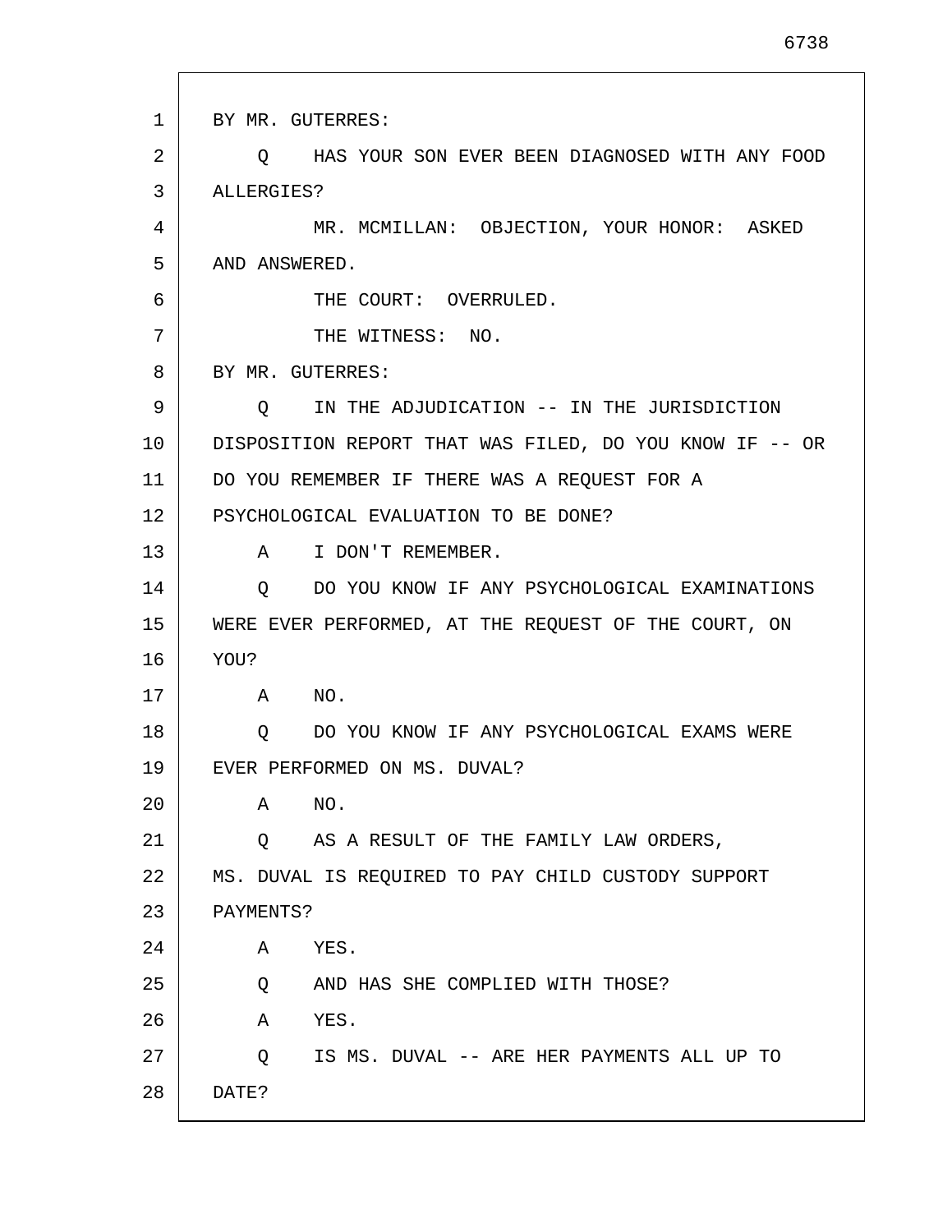| $\mathbf 1$ | THERE'S AN ARREARS OF ABOUT \$14,000.<br>A              |
|-------------|---------------------------------------------------------|
| 2           | MR. GUTERRES: THANK YOU.                                |
| 3           | THE COURT: MR. MCMILLAN.                                |
| 4           | MR. MCMILLAN: YES, YOUR HONOR. JUST GIVE ME             |
| 5           | A MOMENT. I HAVE A PILE OF STUFF HERE.                  |
| 6           |                                                         |
| 7           | CROSS-EXAMINATION                                       |
| 8           | BY MR. MCMILLAN:                                        |
| 9           | LET'S START WITH -- I HAVE A LOT OF PLACES TO<br>Q      |
| 10          | START. BUT I THINK GUS MARTINEZ PROBABLY THE BEST ONE   |
| 11          | TO START. YOU REMEMBER WHO THAT IS. RIGHT?              |
| 12          | A YES.                                                  |
| 13          | Q WHO IS HE AGAIN?                                      |
| 14          | HE WAS A MONITOR.<br>A                                  |
| 15          | A MONITOR? AND WHEN WE DO THESE MONITORED<br>Q          |
| 16          | VISITS, YOU'RE NOT THERE. RIGHT?                        |
| 17          | NO, I'M NOT.<br>A                                       |
| 18          | O IT'S JUST THE MONITOR, THE CHILD, AND                 |
| 19          | MS. DUVAL?                                              |
| 20          | MOST OF THE TIME, YES.<br>Α                             |
| 21          | SOMETIMES SHE'LL BRING SOMEBODY WITH HER, A<br>Q        |
| 22          | FRIEND OR SOMEBODY?                                     |
| 23          | A DOCTOR.<br>A                                          |
| 24          | SURE, SURE. AND AT ONE OF THESE, YOU TALKED A<br>Q      |
| 25          | LITTLE BIT ABOUT THIS, I THINK YOU DESCRIBED IT AS A    |
| 26          | WAR THAT'S GOING ON DURING THESE VISITS, OR IN RELATION |
| 27          | TO THESE VISITS.                                        |
| 28          | DO YOU REMEMBER THAT?                                   |
|             |                                                         |

 $\mathsf{l}$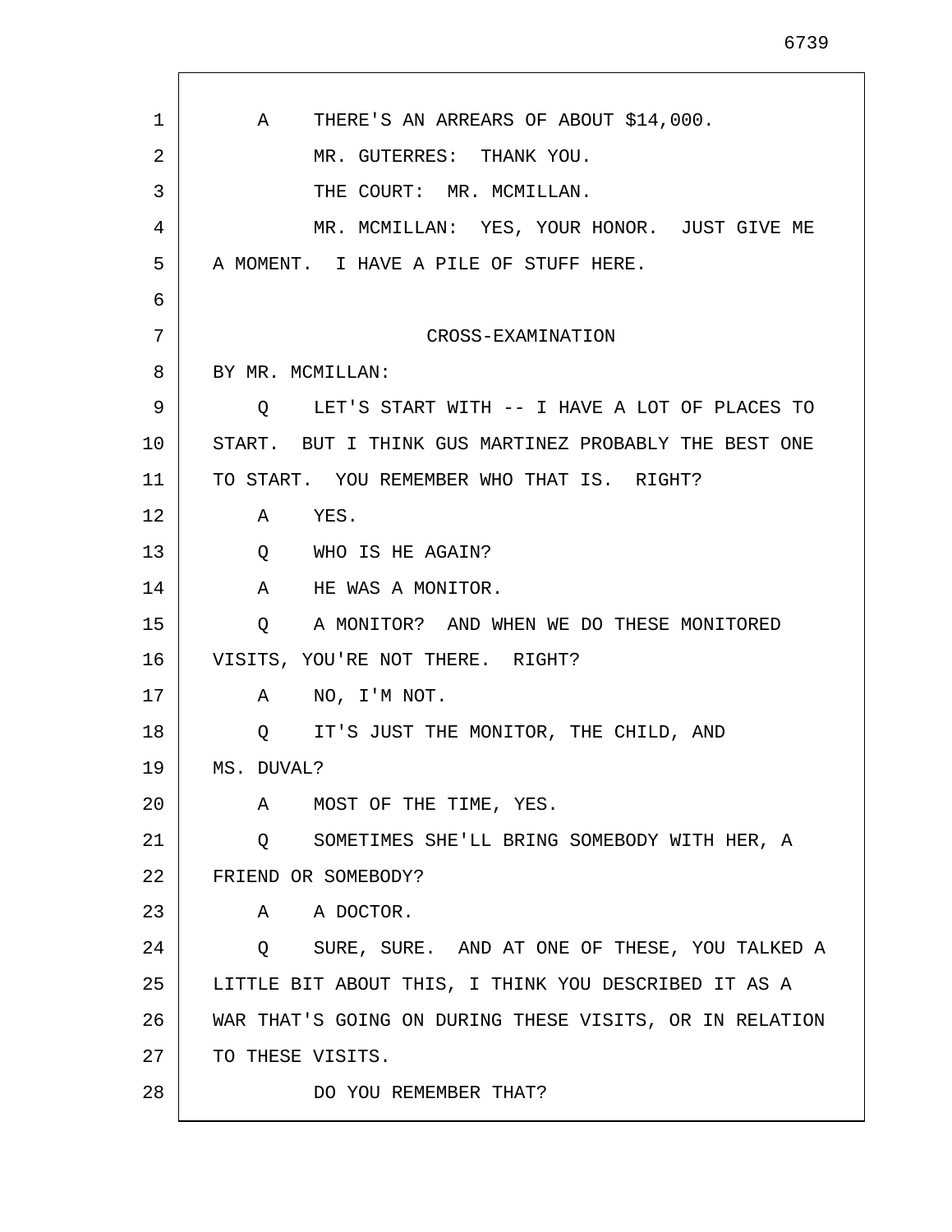1 2 3 4 5 6 7 8 9 10 11 12 13 14 15 16 17 18 19 20 21 22 23 24 25 26 27 28 A YES. Q AND IT'S ALL HER, RIGHT, IT'S ALL HER WARRING, IS THAT YOUR TESTIMONY? MR. GUTERRES: OBJECTION: THAT MISSTATES THE TESTIMONY. THE COURT: OVERRULED. IT'S CROSS-EXAMINATION. THE WITNESS: REPEAT YOUR QUESTION? BY MR. MCMILLAN: Q YEAH. IT'S ALL HER FAULT. IT'S MS. DUVAL THAT'S WARRING? A I JUST KNOW THERE'S CHALLENGES BETWEEN THE MONITORS. Q CHALLENGES BETWEEN THE MONITORS. IS ONE OF THE REASONS FOR THOSE CHALLENGES BECAUSE YOU TELL YOUR SON, "MOMMY TRIED TO KILL YOU WHEN YOU WERE A BABY"? "HE WANTS TO GET FAR AWAY FROM YOU. DADDY SAID YOU'RE THE WORST THING IN THE WORLD"? IS THAT THE REASON YOU'RE WARRING WITH MS. DUVAL, HAVING THESE TROUBLES AT THESE MONITORED VISITS? A I DON'T UNDERSTAND YOUR QUESTION. AGAIN? Q DO YOU REMEMBER EVER TELLING YOUR SON, "MOMMY TRIED TO KILL YOU WHEN YOU WERE A BABY" AND THAT "DADDY WANTS TO GET FAR AWAY FROM YOU"? AND THAT YOU TOLD YOUR LITTLE BOY THAT HIS MOMMY WAS THE WORST THING IN THE WORLD? DO YOU REMEMBER SAYING THAT TO YOUR SON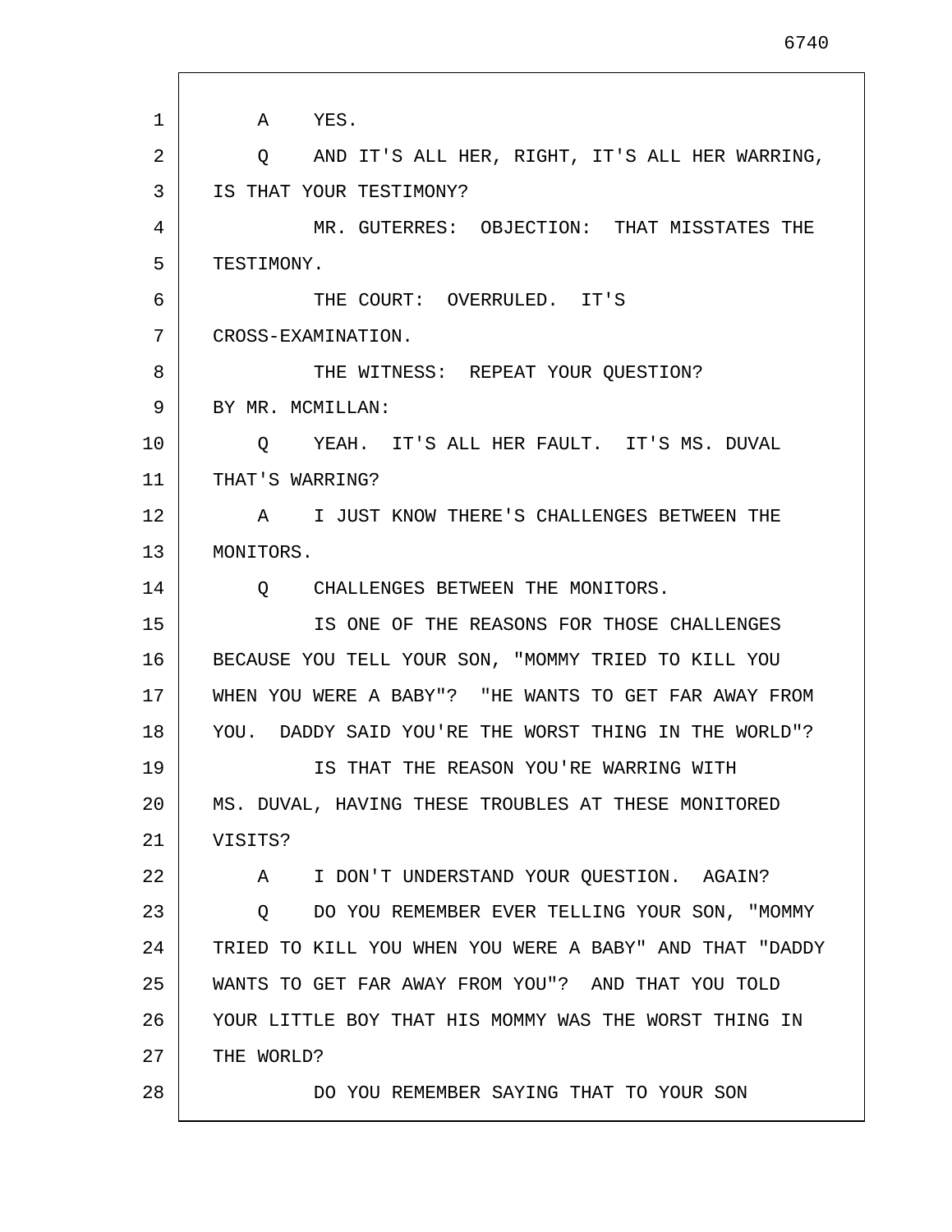1 2 3 4 5 6 7 8 9 10 11 12 13 14 15 16 17 18 19 20 21  $2.2<sub>2</sub>$ 23 24 25 26 27 28 SOMETIME AROUND FEBRUARY 2016? MR. GUTERRES: OBJECTION: THAT'S COMPOUND. THE COURT: IT'S COMPOUND. AND THERE'S ANOTHER PROBLEM. YOU BETTER RESTATE IT. MR. MCMILLAN: OKAY. BY MR. MCMILLAN: Q DO YOU RECALL EVER HAVING A CONVERSATION WITH YOUR LITTLE BOY WHERE YOU TOLD HIM THAT HIS MOM TRIED TO KILL HIM WHEN HE WAS 15 MONTHS OLD? A NO. Q YOU DON'T REMEMBER THAT? A NO. Q OKAY. LET ME SEE IF I CAN REFRESH YOUR RECOLLECTION. IT'S THAT PARAGRAPH RIGHT THERE WE'RE LOOKING AT. FIRST OF ALL, IF YOU CAN READ TO YOURSELF THE FIFTH LINE DOWN, THE SENTENCE BEGINNING WITH, "RYAN WITHOUT." A "RYAN WITHOUT NOTICE," OKAY. Q TO YOURSELF, PLEASE. A OKAY. Q OKAY. AND WHO, AGAIN, IS GUS B. MARTINEZ? IS THAT THE SAME GUS MARTINEZ WE WERE TALKING ABOUT EARLIER? A CORRECT. Q WITH CHILD-SAFE VISITATIONS? A CORRECT. Q AND WHAT DOES PSM STANDS FOR? DO YOU KNOW? A NO IDEA.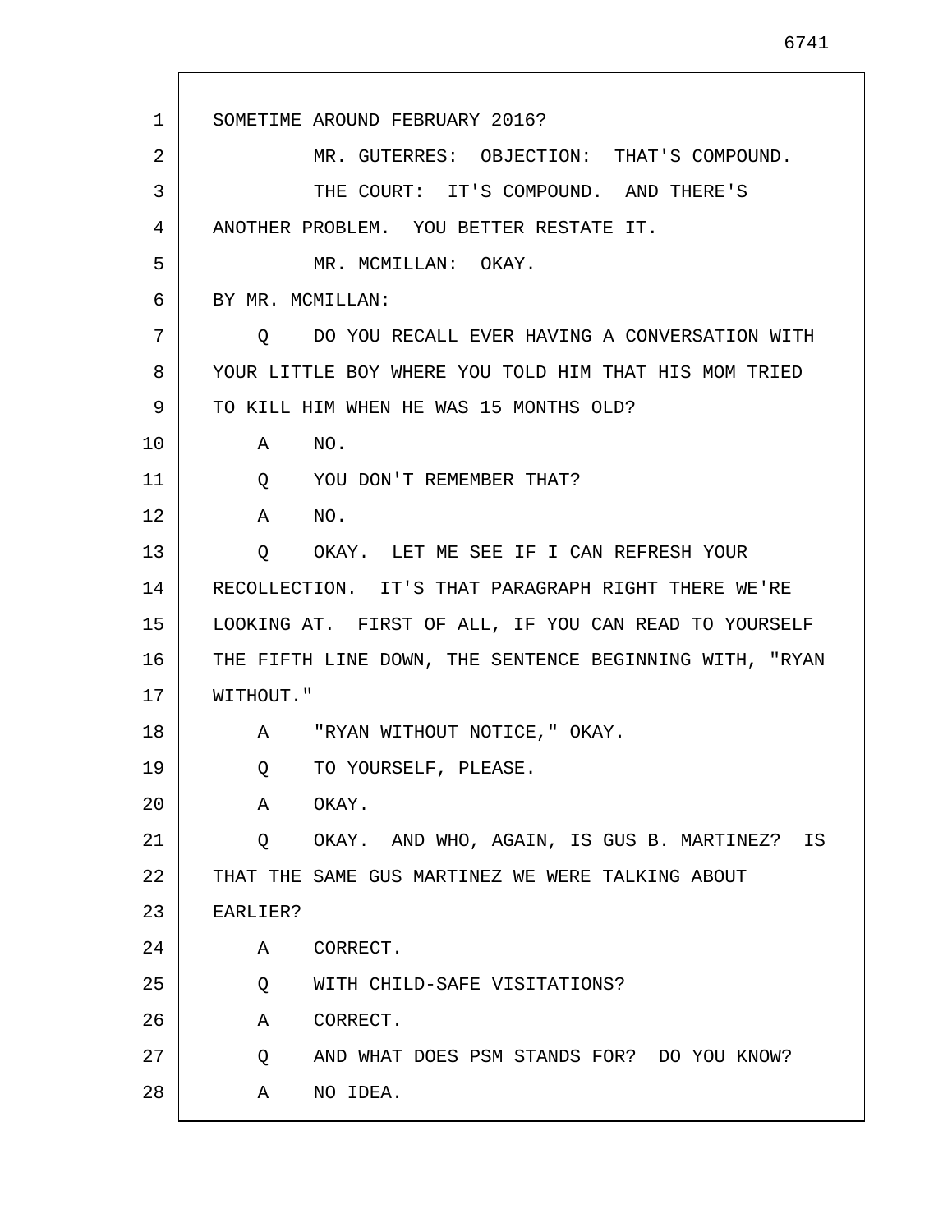1 2 3 4 5 6 7 8 9 10 11 12 13 14 15 16 17 18 19 20 21 22 23 24 25 26 27 28 Q BUT HE IS THE SAME -- THIS GENTLEMEN HERE IS THE SAME GUS MARTINEZ WE'VE BEEN TALKING ABOUT? A CORRECT. Q OKAY. IN READING THAT STATEMENT, DOES THAT REFRESH YOUR RECOLLECTION THAT YOU TOLD YOUR SON THAT HIS MOTHER TRIED TO KILL HIM WHEN HE WAS A BABY AND THAT YOU WANT TO GET AS FAR AWAY FROM HER AND THAT SHE WAS THE WORST THING IN THE WORLD? DOES THAT REFRESH YOUR RECOLLECTION? MR. GUTERRES: OBJECTION, YOUR HONOR: COUNSEL IS READING FROM AN EXHIBIT. IMPROPER REFRESHMENT OF RECOLLECTION. THE COURT: IT'S AN IMPROPER ATTEMPT TO REFRESH RECOLLECTION. THERE'S NO SHOWING THAT THIS DOCUMENT IS ANYTHING THAT PROVES -- TO HIS RECOLLECTION. THIS OBJECTION IS SUSTAINED. DON'T DO IT ANYMORE. MR. MCMILLAN: OKAY. LET ME BACK UP. I'LL WITHDRAW THAT. LET ME TRY IT DIFFERENTLY. BY MR. MCMILLAN: Q HAVING READ THIS EMAIL, DOES THAT REFRESH YOUR RECOLLECTION AS TO THE THINGS THAT YOU MAY HAVE TOLD YOUR SON ABOUT MS. DUVAL? A I HAVE READ THE EMAIL. THERE ARE MANY THINGS THAT RYAN HAD SAID COMING HOME THAT HAVE BEEN OFF THE WALL BECAUSE HE IS -- HE WAS WHAT, SEVEN YEARS OLD AT THE TIME. Q LET ME TRY AGAIN.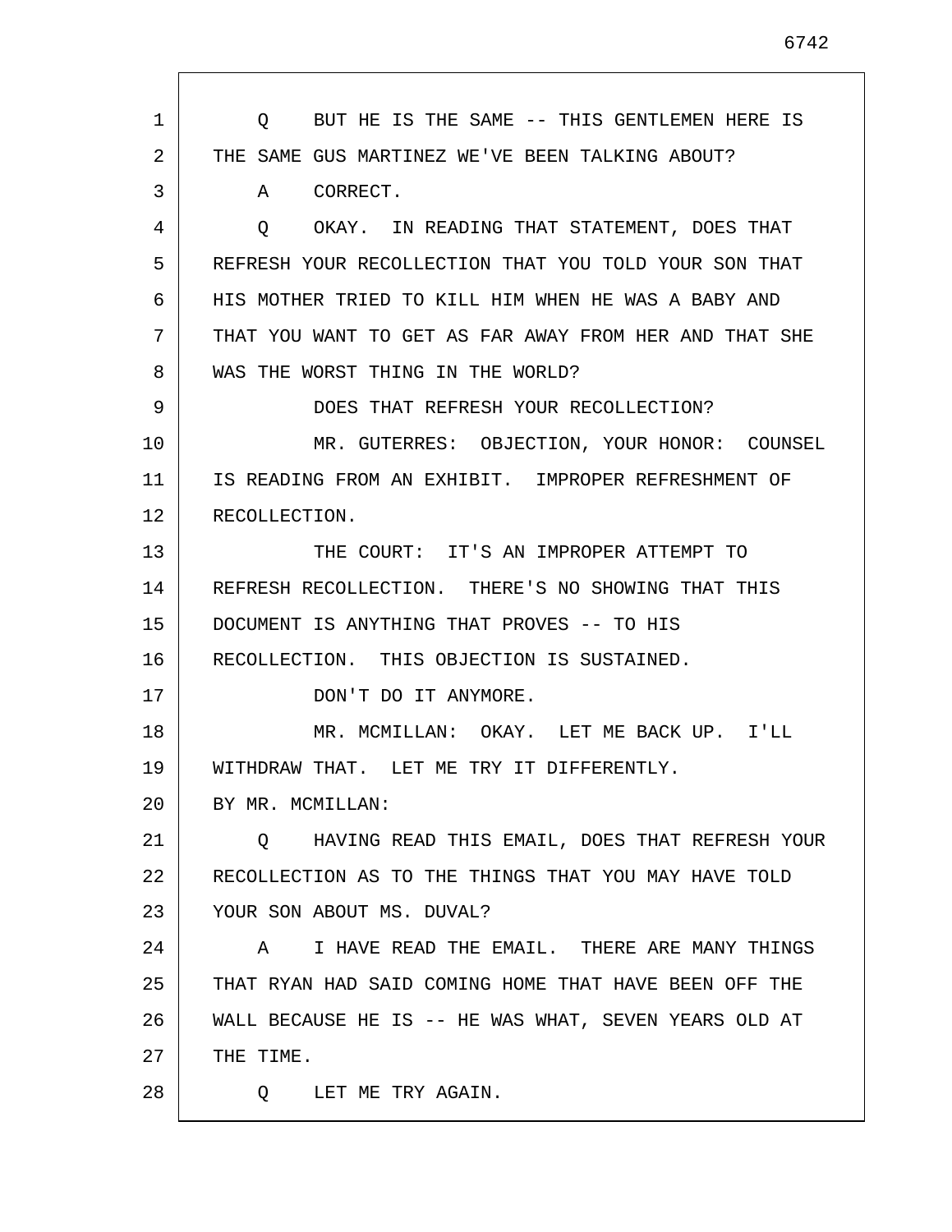1 2 3 4 5 6 7 8 9 10 11 12 13 14 15 16 17 18 19 20 21 22 23 24 25 26 27 28 A BECAUSE HE'S ALSO SAID HE WANTED TO KILL HIMSELF, TOO, AND I'M LIKE (GESTURING) WHERE DID THAT COME FROM. MR. MCMILLAN: OBJECTION, YOUR HONOR: MOVE TO STRIKE AS NONRESPONSIVE TO MY QUESTION. THE COURT: AND THE ANSWER YOU'RE ASKING TO BE STRICKEN IS "I HAVE READ THE EMAIL," ET CETERA? MR. MCMILLAN: I COULDN'T HEAR YOU. I'M SORRY. THE COURT: IS THE ANSWER -- I'M TRYING TO FIGURE OUT WHICH ANSWER BECAUSE, ACCORDING TO THE TRANSCRIPT, THERE WAS AN ANSWER, AND THEN YOU SAID YOU WANTED TO TRY AGAIN, AND THEN THERE WAS SOMETHING MORE SAID. AND I'M NOT SURE -- DO YOU WANT TO TAKE A LOOK AT IT? MR. MCMILLAN: IF I COULD. BECAUSE I THINK THERE WAS A QUESTION ABOUT REFRESHED RECOLLECTION. THE COURT: LET ME -- MAYBE WE CAN LOOK AT OUR REPORTER'S... MR. MCMILLAN: ACTUALLY BOTH, YOUR HONOR. BOTH THE ANSWER, AND THEN -- THE COURT: ALL RIGHT. MR. MCMILLAN: BOTH, YOUR HONOR. THE ANSWER TO MY ORIGINAL QUESTION, AND THEN THE ANSWER THAT CAME AFTER, "LET ME TRY AGAIN." THE COURT: ALL RIGHT. THE -- BOTH ANSWERS GIVEN, ONE WHICH BEGAN, "I READ THE EMAIL, THERE ARE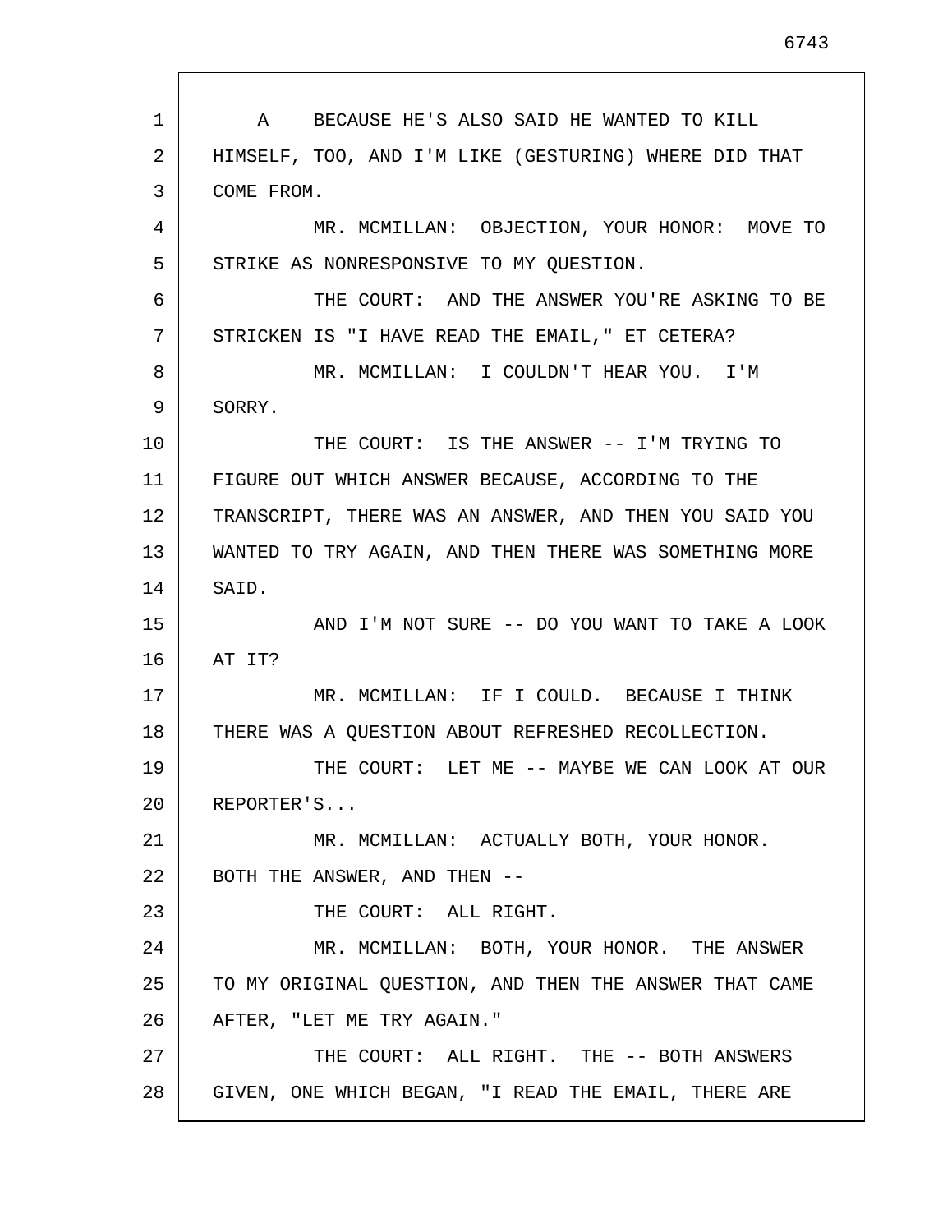1 2 3 4 5 6 7 8 9 10 11 12 13 14 15 16 17 18 19 20 21 22 23 24 25 26 27 28 MANY THINGS THAT RYAN HAD SAID," ET CETERA, AND THEN, A FURTHER ANSWER, "BECAUSE HE SAID HE WANTED TO KILL HIMSELF," ET CETERA. BOTH OF THOSE ANSWERS, THE OBJECTION OF NONRESPONSIVE IS SUSTAINED. THE MOTION TO STRIKE IS GRANTED. BOTH THOSE ANSWERS WILL BE STRICKEN AND THE JURY DISREGARD IT. AND THE REAL QUESTION, MR. MILLS, IS SIMPLY, HAVING LOOKED AT THIS EMAIL, DOES THAT REFRESH YOUR RECOLLECTION AS TO THINGS THAT YOU MAY HAVE TOLD YOUR SON ABOUT MS. DUVAL. THAT JUST CALLS FOR A YES OR NO. EITHER IT CAUSES YOU TO REMEMBER SOMETHING THAT YOU DIDN'T OTHERWISE REMEMBER OR IT DOESN'T. THE WITNESS: I REMEMBER THE EMAIL, YES. BY MR. MCMILLAN: Q YOU REMEMBER THE EMAIL? A YES. Q SO YOU ALSO RECEIVED THIS EMAIL FROM MR. MARTINEZ? A I BELIEVE IT WAS A -- I BELIEVE IT WAS A MONITORING REPORT THAT I RECEIVED. Q AND IN THE MONITORING REPORT THAT YOU RECEIVED, DID IT SAY THE SAME THING THAT IT SAID IN THIS EMAIL HERE? A SOMETHING TO THE -- SOMETHING TO THAT EFFECT, YES. Q AND WHAT WAS IT TO THAT EFFECT THAT YOU RECALL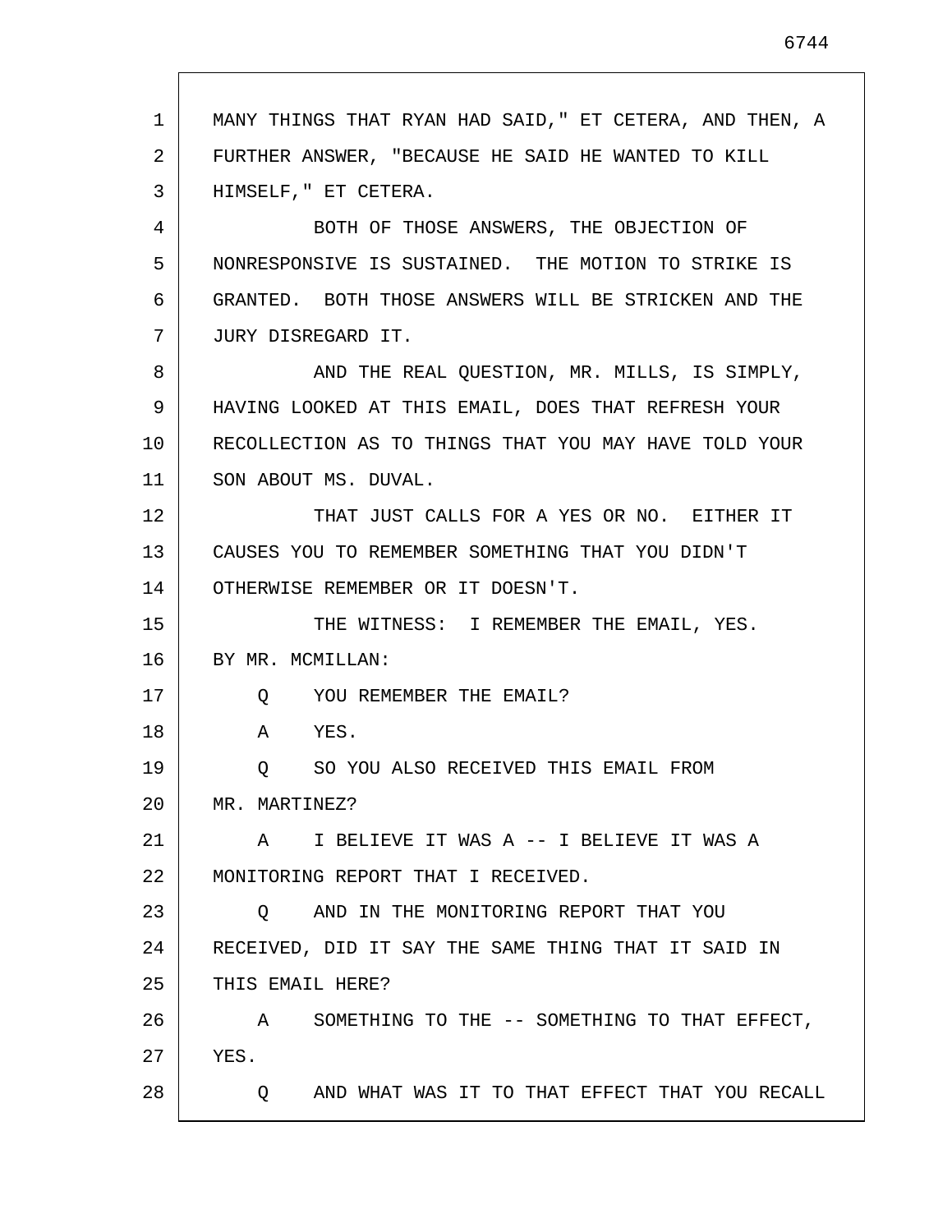1 2 3 4 5 6 7 8 9 10 11 12 13 14 15 16 17 18 19 20 21 22 23 24 25 26 27 28 READING IN THAT MONITOR REPORT? IF YOU REMEMBER THE WORDS, IF YOU COULD GIVE THEM TO US, THAT WOULD BE GREAT. A I DON'T REMEMBER THE EXACT WORDS. Q OKAY. CAN I ASK YOU TO LOOK AT THE SIXTH LINE DOWN, AGAIN ON THAT EMAIL. AGAIN, BEGINNING WITH "RYAN WITHOUT." THEN READ THAT SENTENCE. TO YOURSELF. A OKAY. Q OKAY. THIS EMAIL THAT WE'RE LOOKING AT, TO YOUR RECOLLECTION, IS IT IN SUBSTANCE IDENTICAL TO THE MONITORING REPORT THAT WAS SENT TO YOU? A I DON'T KNOW. I DON'T HAVE THE MONITORING REPORT IN FRONT OF ME. Q WHEN'S THE LAST TIME YOU LOOKED AT THIS MONITORING REPORT THAT WE'RE TALKING ABOUT RIGHT NOW? A WELL, THIS IS AN EMAIL, NOT A MONITORING REPORT. Q I UNDERSTAND, BUT YOU REFERENCED A MONITORING REPORT THAT YOU GOT THAT SAID -- HAD THE SAME SUBSTANCE IN IT. CORRECT? A MM-HMM. Q YES? A YES. Q AND WHEN WAS IT THAT, WHEN WAS THE LAST TIME YOU LOOKED AT THAT EMAIL? A A LONG TIME AGO. THE COURT: YOUR QUESTION, WHEN IS THE LAST TIME YOU LOOKED AT THE MONITORING REPORT?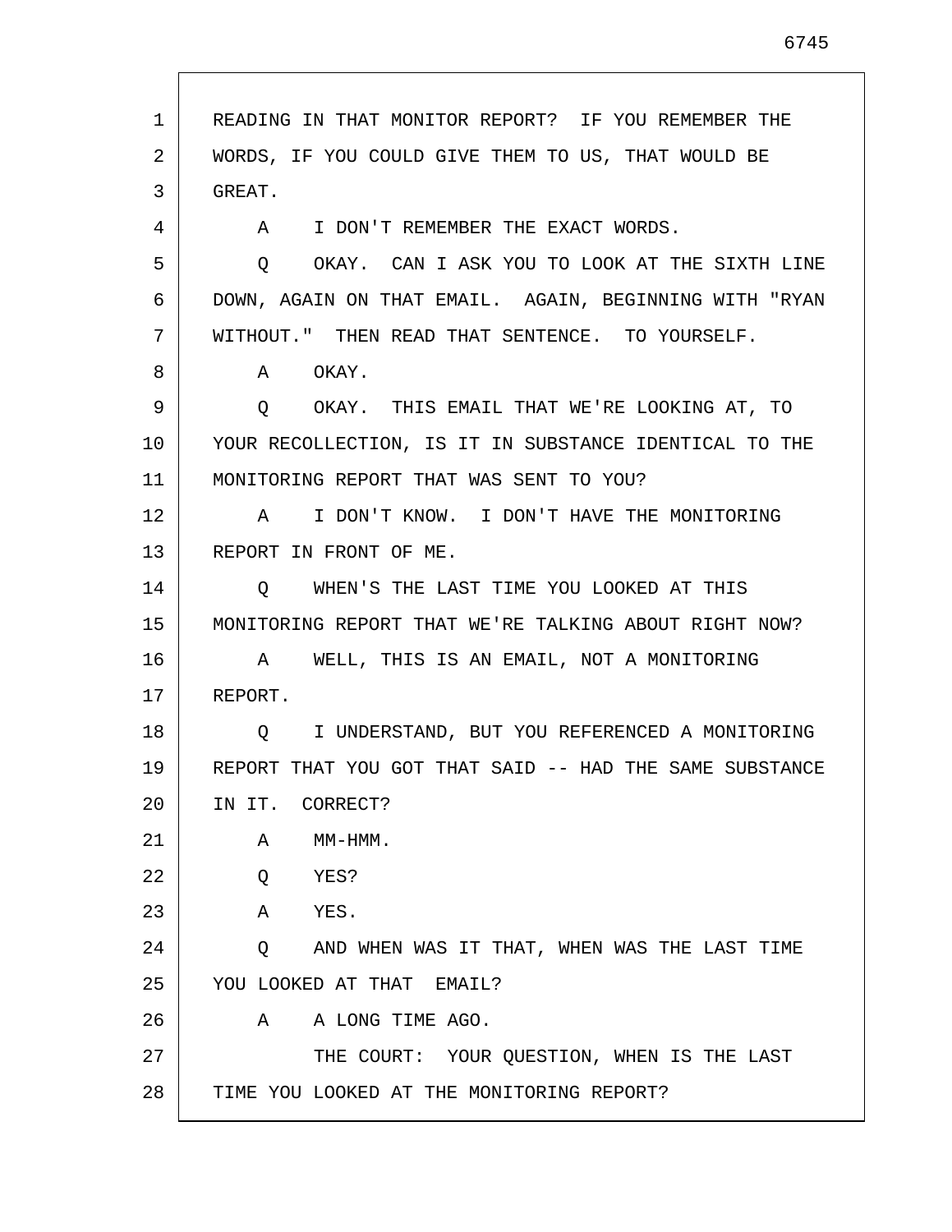1 2 3 4 5 6 7 8 9 10 11 12 13 14 15 16 17 18 19 20 21 22 23 24 25 26 27 28 MR. MCMILLAN: I'M SORRY. MONITORING REPORT. THAT'S WHAT I MEANT. THE COURT: CAN YOU TELL HIM WHEN THE LAST TIME WAS YOU LOOKED AT THE MONITORING REPORT YOU REMEMBER HAVING RECEIVED. THE WITNESS: I DON'T REMEMBER WHEN. BY MR. MCMILLAN: Q DO YOU REMEMBER HOW LONG AFTER FEBRUARY 11TH OF THIS YEAR IT WAS THAT YOU RECEIVED THAT MONITORING REPORT? A I DON'T REMEMBER. Q DO YOU RECALL A MOTION HEARING IN THE FAMILY LAW COURT, SOMETIME IN THE LAST COUPLE MONTHS? A YES. Q AND THIS MONITORING REPORT THAT YOU'RE REFERENCING, WAS THAT PART OF THAT? A I DON'T KNOW. I DON'T REMEMBER. I'D HAVE TO LOOK THROUGH IT. Q WELL, WHEN YOU GOT THE COURT DOCUMENTS, DID YOU LOOK THROUGH THEM? DID YOU READ THEM? A I READ -- I READ THE DECLARATION. I DON'T -- LIKE I SAID, I DON'T RECALL. THERE'S A LOT OF STUFF. I DON'T RECALL ALL THE DIFFERENT INFORMATION INVOLVED. Q LET ME ASK YOU: DO YOU REMEMBER WHAT IT WAS THAT MS. DUVAL WAS COMPLAINING ABOUT, IF ANYTHING? A THERE'S A LOT OF STUFF THAT MS. DUVAL COMPLAINED ABOUT. Q WAS ONE OF THE THINGS THAT SHE WAS COMPLAINING

6746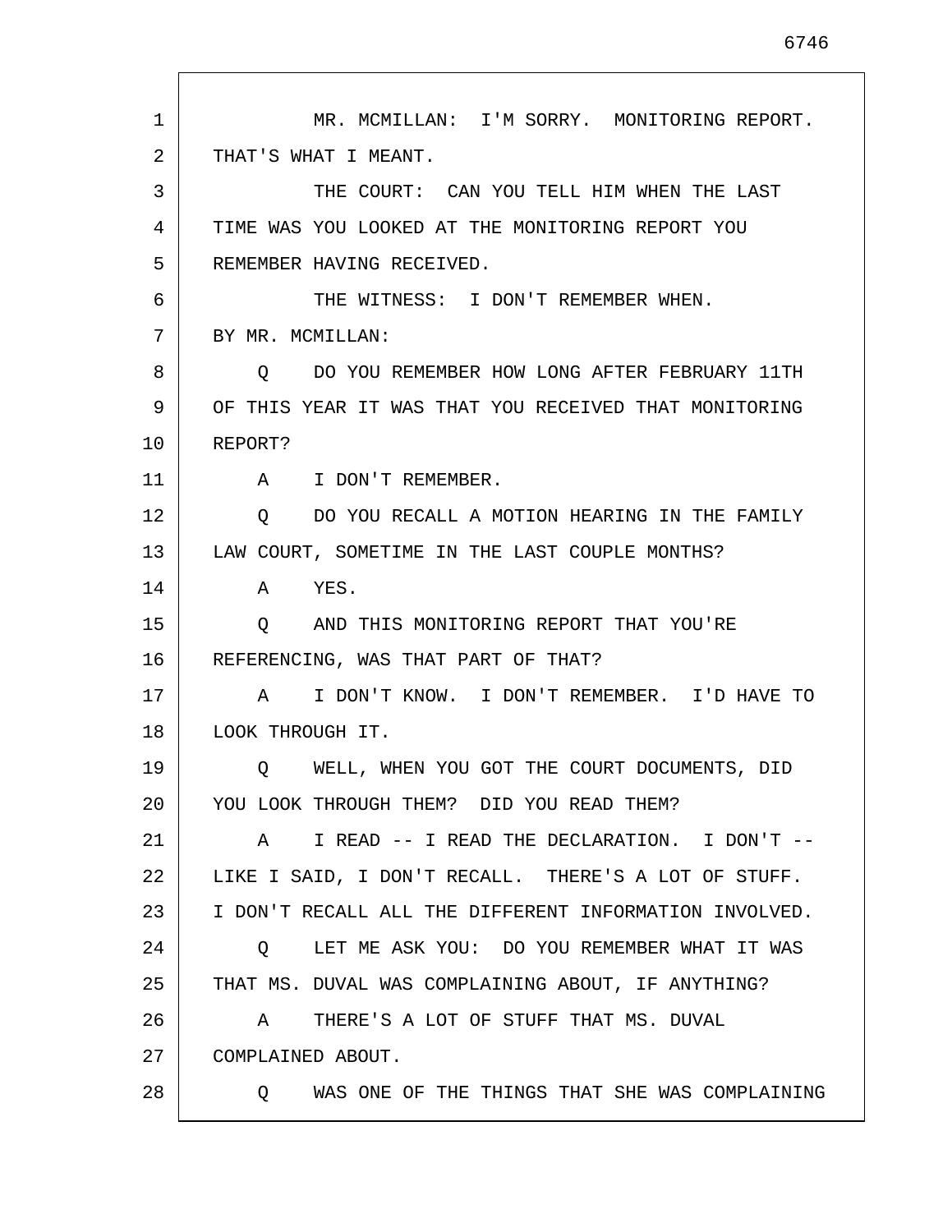| 1  | ABOUT -- WELL, LET ME ASK YOU: WHEN WAS THAT HEARING?   |
|----|---------------------------------------------------------|
| 2  | THE FIRST HEARING WAS IN MAY. AND THEN IT GOT<br>A      |
| 3  | MOVED TO ABOUT A MONTH OR THREE WEEKS AGO.              |
| 4  | THREE WEEKS AGO?<br>Q                                   |
| 5  | FOUR WEEKS AGO. YES.<br>$\mathsf A$                     |
| 6  | WAS THAT THE SAME DAY WE SAW YOUR DADDY HERE<br>Q       |
| 7  | IN COURT? I KNOW HE'S NOT HERE --                       |
| 8  | WHAT DID YOU CALL HIM?<br>A                             |
| 9  | MR. GUTERRES: OBJECTION: RELEVANCE.                     |
| 10 | THE COURT: SUSTAINED AS TO RELEVANCE. LET'S             |
| 11 | STICK TO THE CASE.                                      |
| 12 | BY MR. MCMILLAN:                                        |
| 13 | DO YOU RECALL THE ISSUE IN THAT HEARING, JUST<br>O      |
| 14 | THREE WEEKS AGO, BEING THESE STATEMENTS THAT YOU WERE,  |
| 15 | AT LEAST IN PART, BEING THESE STATEMENTS THAT YOU WERE  |
| 16 | MAKING TO YOUR SON ABOUT HIS MOM?                       |
| 17 | A CAN YOU REPEAT YOUR QUESTION?                         |
| 18 | YEAH. DO YOU RECALL ONE OF THE ISSUES AT PLAY<br>Q      |
| 19 | IN THAT HEARING THREE WEEKS AGO WAS THIS QUESTION ABOUT |
| 20 | YOU MAKING THESE STATEMENTS TO YOUR SON ABOUT           |
| 21 | MS. DUVAL?                                              |
| 22 | THERE WERE A LOT OF ISSUES AT PLAY. AND --<br>A         |
| 23 | WAS THIS ONE OF THEM?<br>Q                              |
| 24 | YES.<br>A                                               |
| 25 | OKAY. THREE WEEKS AGO, THIS WAS ONE OF THE<br>Q         |
| 26 | ISSUES. WHAT EXACTLY WERE THE WORDS THAT YOU REMEMBER   |
| 27 | BEING AT ISSUE FROM THAT HEARING THREE WEEKS AGO?       |
| 28 | I DIDN'T REVIEW IT BEFORE THREE WEEKS -- I<br>A         |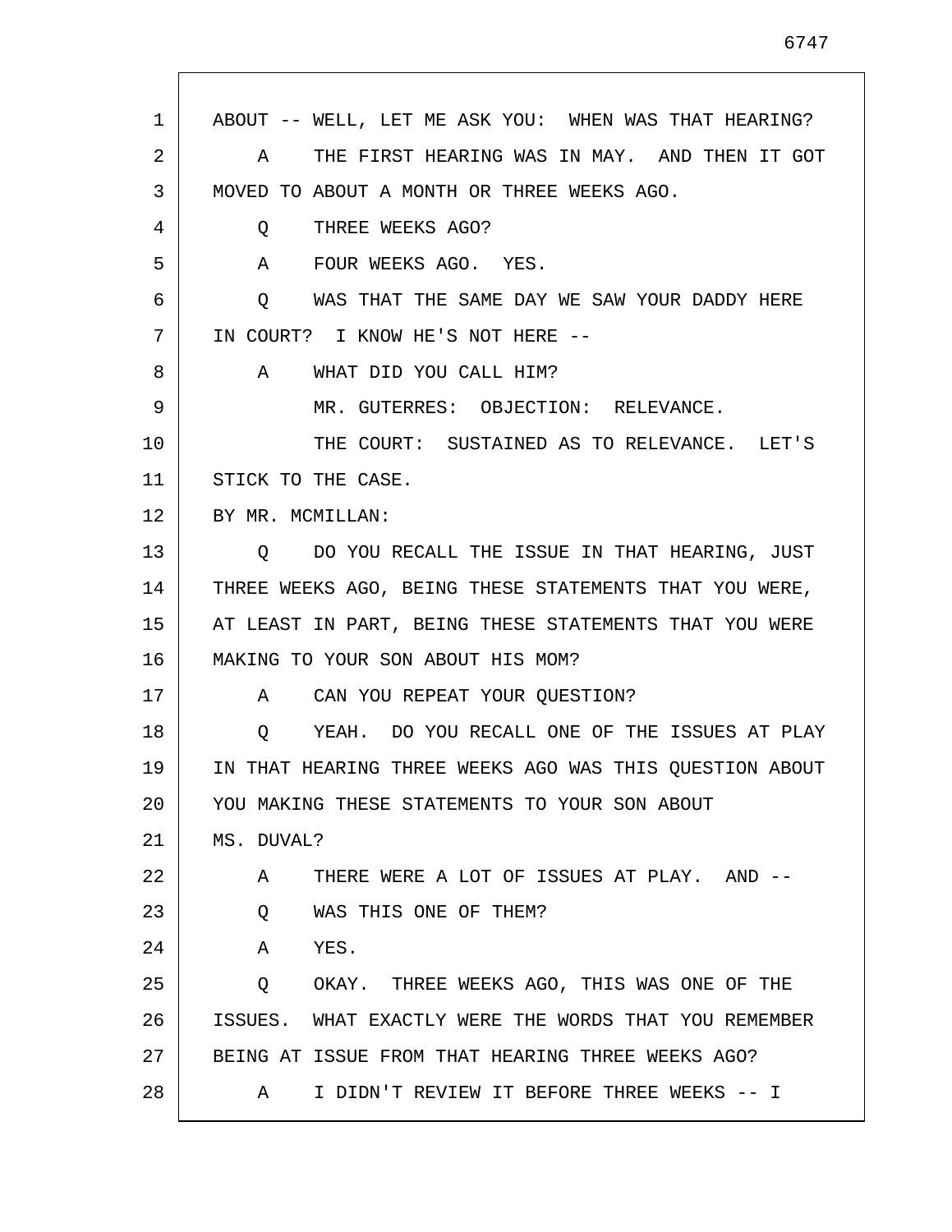1 2 3 4 5 6 7 8 9 10 11 12 13 14 15 16 17 18 19 20 21 22 23 24 25 26 27 28 MEAN, AFTER MAY, I DID NOT REVIEW IT. Q OKAY. DID YOU AT LEAST, WHEN YOU DID REVIEW IT, GET THE GIST OF WHAT IT WAS MS. DUVAL WAS SAYING YOU WERE DOING? A THERE'S MANY THINGS SHE WAS ACCUSING ME OF DOING, YES. Q SIR, WE'RE FOCUSED ON THIS ONE RIGHT HERE THAT MR. MARTINEZ IS WRITING AN EMAIL AND MONITORING REPORT. YOU UNDERSTAND THAT, RIGHT? A YES, I DO. Q OKAY. LET'S FOCUS ON THAT FOR JUST A MOMENT -- THE REPORTER: OKAY. I CAN'T -- THE COURT: SLOW DOWN, PLEASE. MR. MCMILLAN: SORRY. THE REPORTER: STOP. MR. MCMILLAN: SORRY. BY MR. MCMILLAN: Q LET'S FOCUS ON THAT FOR JUST A MOMENT. YOU WITH ME? A YES, I AM. Q OKAY. WHAT DO YOU RECALL BEING THE GIST OF THE STATEMENTS MS. DUVAL WAS COMPLAINING ABOUT THAT YOU WERE MAKING TO YOUR SON? THE GIST OF IT, THE ISSUE IN THAT HEARING ABOUT THREE WEEKS AGO? A THE GIST OF THE ISSUE OF THIS PARTICULAR ONE WAS AN ISSUE OF ALIENATION. Q I'M SORRY?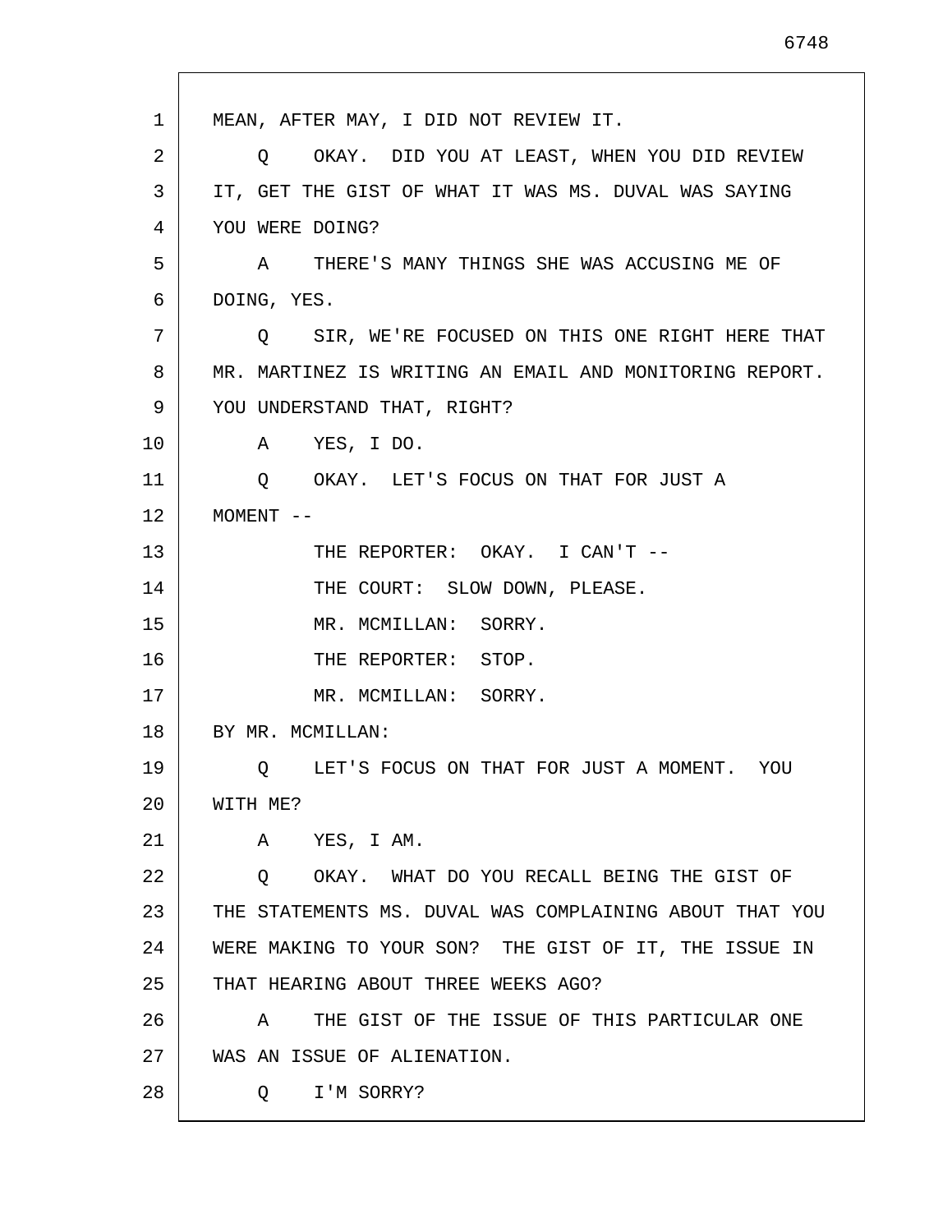| 1  | AN ISSUE OF ALIENATION.<br>A                           |
|----|--------------------------------------------------------|
| 2  | WHAT DO YOU MEAN BY THAT?<br>Q                         |
| 3  | THAT SHE WAS CLAIMING THAT I WAS ALIENATING<br>A       |
| 4  | HIM FROM HER BY MAKING STATEMENTS LIKE THIS.           |
| 5  | O OKAY. AND IN WHAT WAY WAS SHE CLAIMING THAT          |
| 6  | WAS ALIENATING HER SON FROM HER?                       |
| 7  | I DON'T UNDERSTAND THE QUESTION.<br>A                  |
| 8  | OKAY. YOU'RE SAYING THAT SHE WAS COMPLAINING<br>Q      |
| 9  | THAT YOU WERE ALIENATING HER FROM HER SON. RIGHT?      |
| 10 | A<br>$MM-HMM$ .                                        |
| 11 | YES?<br>Q                                              |
| 12 | $\mathbf{A}$<br>YES.                                   |
| 13 | Q BY MAKING STATEMENTS LIKE THIS?                      |
| 14 | YES.<br>A                                              |
| 15 | OKAY. WHAT ARE TALKING ABOUT WHEN WE SAY<br>O          |
| 16 | STATEMENTS LIKE THIS?                                  |
| 17 | THE ONE THAT YOU TOLD ME TO FOCUS ON.<br>A             |
| 18 | OKAY. AND WHAT STATEMENT WAS THAT?<br>Q                |
| 19 | THE ONE THAT YOU READ REGARDING --<br>Α                |
| 20 | THE COURT: YOU'RE NOT GOING TO READ FROM THIS          |
| 21 | THERE. YOU ASKED HIM TO FOCUS. HE SAID HE FOCUSED.     |
| 22 | HE DOESN'T HAVE TO RECITE TO YOU WHAT YOU ASKED HIM TO |
| 23 | FOCUS ON.                                              |
| 24 | MR. MCMILLAN: I UNDERSTAND, YOUR HONOR. I'M            |
| 25 | NOT ASKING HIM TO READ IT. I'M HOPING THAT HE NOW      |
| 26 | REMEMBERS. IF HE DOESN'T, HE DOESN'T.                  |
| 27 | THE COURT: WELL, ASK A QUESTION THAT WOULD             |
| 28 | ELICIT THAT INFORMATION THEN.                          |
|    |                                                        |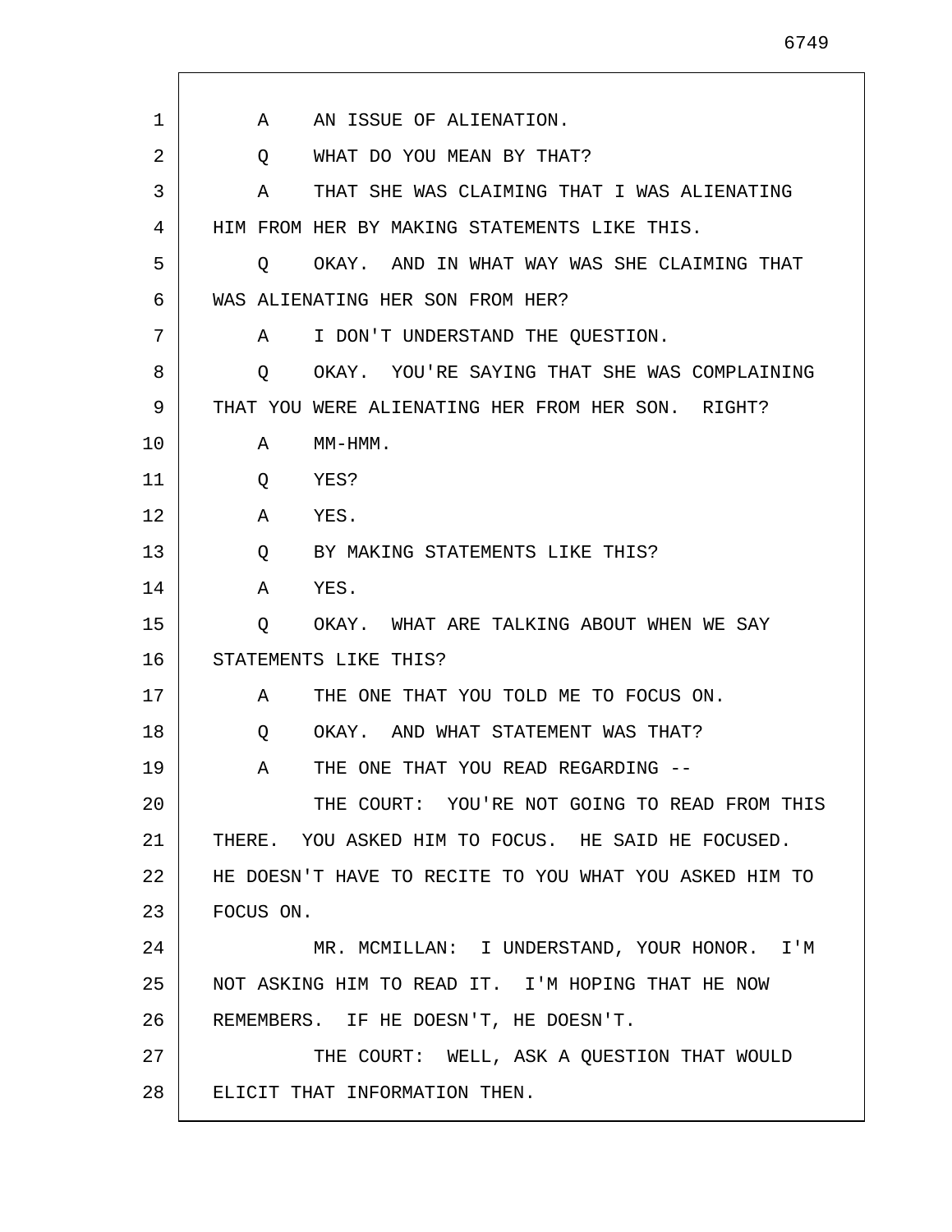| 1  | MR. MCMILLAN:                                            |
|----|----------------------------------------------------------|
| 2  | BY MR. MCMILLAN:                                         |
| 3  | NOW, THAT WE'VE BEEN TALKING ABOUT THE<br>$\circ$        |
| 4  | SPECIFIC LANGUAGE OF THE STATEMENT THAT YOU MADE TO      |
| 5  | YOUR SON THAT CAUSED MS. DUVAL TO GO INTO COURT --       |
| 6  | I DID NOT MAKE IT TO MY SON.<br>A                        |
| 7  | OKAY. SO YOU'RE DENYING THAT YOU TOLD YOUR<br>$\circ$    |
| 8  | SON THESE THINGS?                                        |
| 9  | YES, I AM.<br>A                                          |
| 10 | WHEN YOU RECEIVED THE MONITORING REPORT FROM<br>Q        |
| 11 | GUS MARTINEZ, YOU DIDN'T CALL HIM AND DENY IT, DID YOU?  |
| 12 | YES, I DID.<br>A                                         |
| 13 | DID YOU KEEP A RECORD OF THAT?<br>Q                      |
| 14 | NO. HOW WOULD I RECORD IT?<br>A                          |
| 15 | $\circ$<br>I DON'T KNOW. MAYBE MAKE A NOTE IN A CALENDAR |
| 16 | OR DIARY?                                                |
| 17 | A<br>NO.                                                 |
| 18 | HOW ABOUT YOUR DECLARATION? DID YOU SAY IN A<br>Q        |
| 19 | DECLARATION THAT YOU SIGNED UNDER PENALTY OF PERJURY     |
| 20 | AND FILED WITH THE COURT, HEY, MR. MARTINEZ, THAT'S NOT  |
| 21 | RIGHT. I TOLD HIM THAT'S NOT RIGHT. I DENY IT EVER       |
| 22 | HAPPENED?                                                |
| 23 | A NO, BECAUSE I UNDERSTAND HE WAS A                      |
| 24 | SEVEN-YEAR-OLD BOY, AND LIKE I SAID, HE COMES BACK       |
| 25 | SAYING ALL SORTS OF THINGS.                              |
| 26 | WELL, HOLD ON A SECOND. THE ALLEGATION<br>$\circ$        |
| 27 | AGAINST YOU IN FAMILY COURT PROCEEDINGS THAT YOU MADE    |
| 28 | THESE STATEMENTS TO YOUR SON ABOUT MS. DUVAL.            |

6750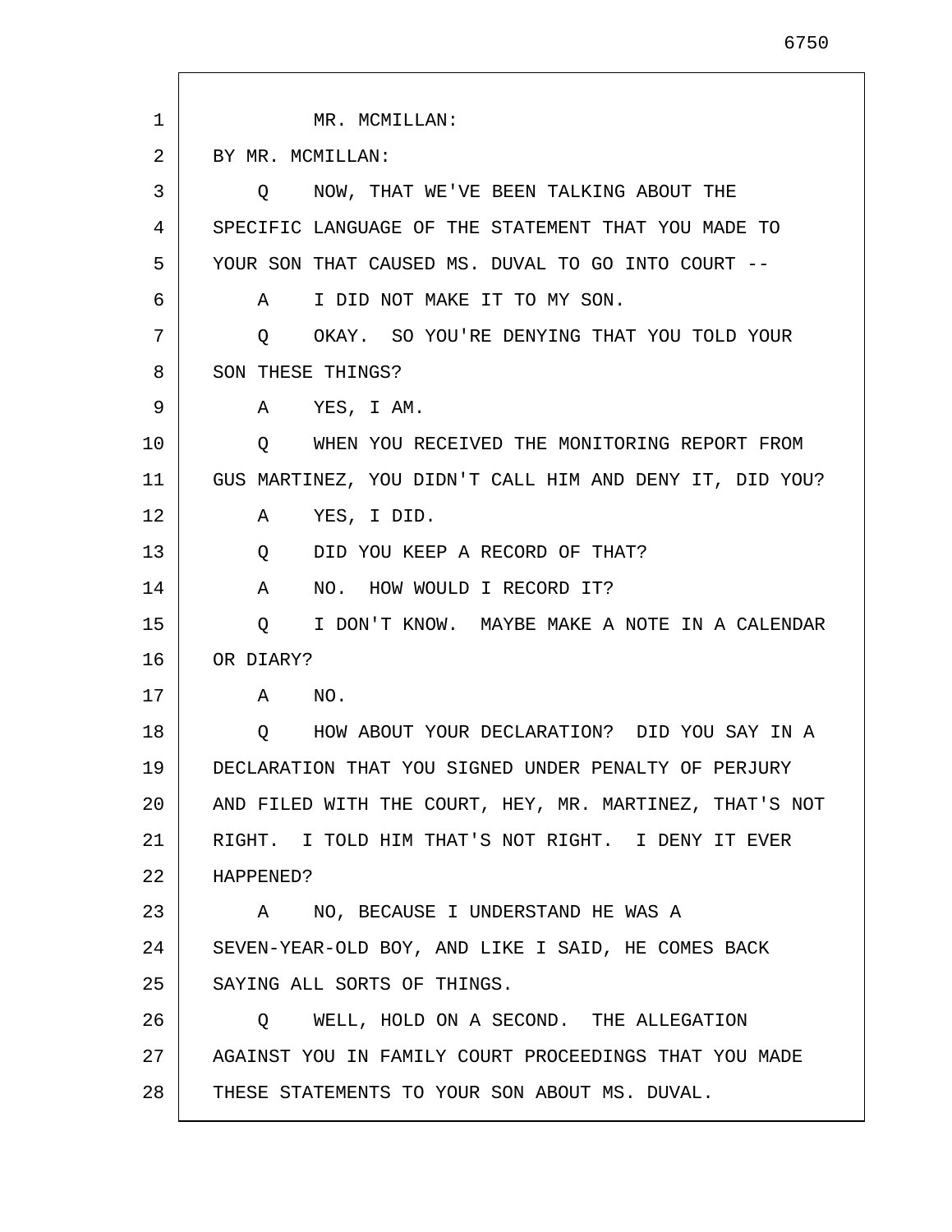1 2 3 4 5 6 7 8 9 10 11 12 13 14 15 16 17 18 19 20 21 22 23 24 25 26 27 28 MR. GUTERRES: OBJECTION: ASKED AND ANSWERED. THE WITNESS: I'VE HAD HUNDREDS OF ALLEGATIONS. THE COURT: OVERRULED. BY MR. MCMILLAN: Q OKAY. WELL, LET'S LOOK AT SOME OF THOSE OTHER ALLEGATIONS. DO YOU KNOW WHO SHIRLEY DOUGLAS IS? A YES. Q SHE'S ANOTHER MONITOR THAT SEPARATED FROM MONITORING MS. DUVAL'S VISITS? A SHE WASN'T A MONITOR. SHE WAS THE OWNER OF THE MONITORING ORGANIZATION. Q I THINK THAT'S RIGHT, IS THAT SHE OWNED THE AGENCY, AND HER AGENCY CEASED PROVIDING SERVICES FOR MS. DUVAL. A CORRECT. Q AS PART OF THE SERVICES THEY PROVIDED MS. DUVAL, THE AGENCY WOULD ALSO GIVE THESE MONITORED VISIT REPORTS, SORT OF LIKE THE ONES THAT MR. MARTINEZ WAS PROVIDING? A CORRECT. Q THE MONITORS, DO YOU KNOW HOW THOSE MONITORING REPORTS WOULD GET PUT TOGETHER? MR. GUTERRES: OBJECTION: RELEVANCE. THE COURT: SUSTAINED. BY MR. MCMILLAN: Q DO YOU KNOW WHY IT WAS THAT THE MONITORING RELATIONSHIP BETWEEN SHIRLEY DOUGLAS'S COMPANY AND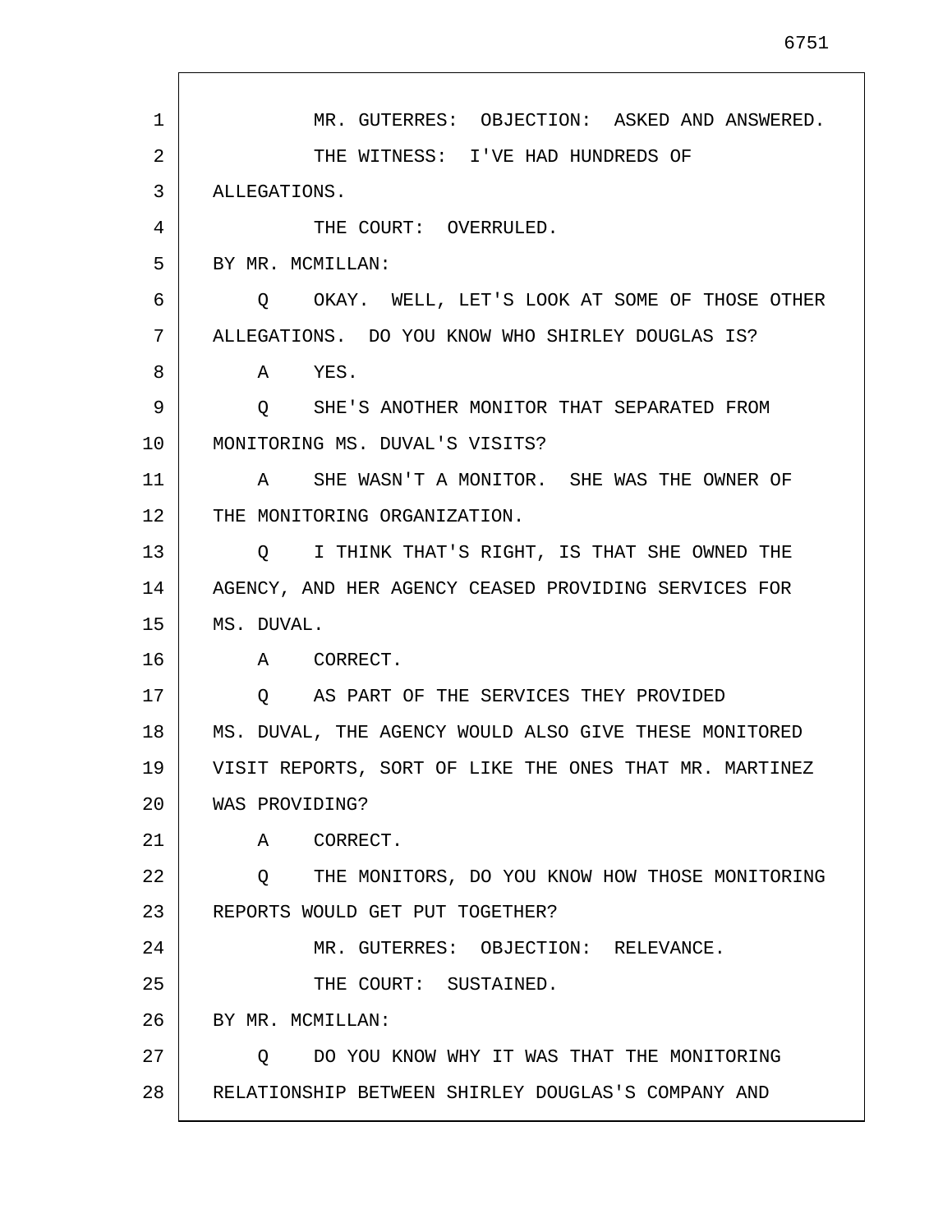| $\mathbf{1}$ | MS. DUVAL FELL APART?                                         |
|--------------|---------------------------------------------------------------|
| 2            | MR. GUTERRES: OBJECTION: OUTSIDE THE SCOPE.                   |
| 3            | THE COURT: SUSTAINED.                                         |
| 4            | BY MR. MCMILLAN:                                              |
| 5            | O WAIT A MINUTE. YOU SAID THAT -- I THINK YOU                 |
| 6            | SAID THERE WERE 11 OF THESE MONITORING SERVICES OVER          |
| 7            | THE YEARS.                                                    |
| 8            | A NOT SERVICES, MONITORS.                                     |
| 9            | MONITORS. OKAY, I'M SORRY. I MISUNDERSTOOD.<br>Q              |
| $10 \,$      | AND YOU'RE ASKING ME TO APPROXIMATE BECAUSE I<br>$\mathbf{A}$ |
| 11           | HAVEN'T COUNTED THEM.                                         |
| 12           | Q OKAY. AND SHIRLEY DOUGLAS WAS ONE OF THE                    |
| 13           | MONITORS?                                                     |
| 14           | $NO$ , SHE WAS --<br>A                                        |
| 15           | $Q \qquad \qquad$<br>SERVICES.                                |
| 16           | YES, SHE WAS THE OWNER OF A SERVICE.<br>$\mathbf{A}$          |
| 17           | RIGHT. AND GUS MARTINEZ WAS A MONITOR OR THE<br>Q             |
| 18           | OWNER OF CHILD-SAFE VISITATIONS?                              |
| 19           | I THINK IN THAT PARTICULAR SITUATION, HE WAS<br>A             |
| 20           | BOTH.                                                         |
| 21           | Q AND AS TO EACH OF THESE SERVICES, THE ONE -- I              |
| 22           | THINK SHIRLEY DOUGLAS'S, WAS IT CALLED VISITATION             |
| 23           | AGENCY?                                                       |
| 24           | YEAH. I DON'T REMEMBER WHAT HER AGENCY IS<br>A                |
| 25           | CALLED. I JUST THOUGHT IT WAS SHIRLEY DOUGLAS AND             |
| 26           | ASSOCIATES.                                                   |
| 27           | SO AS TO SHIRLEY DOUGLAS, IS THAT ONE OF THE<br>Q             |
| 28           | AGENCIES OR SERVICES THAT OVER THE YEARS HAS QUIT ON          |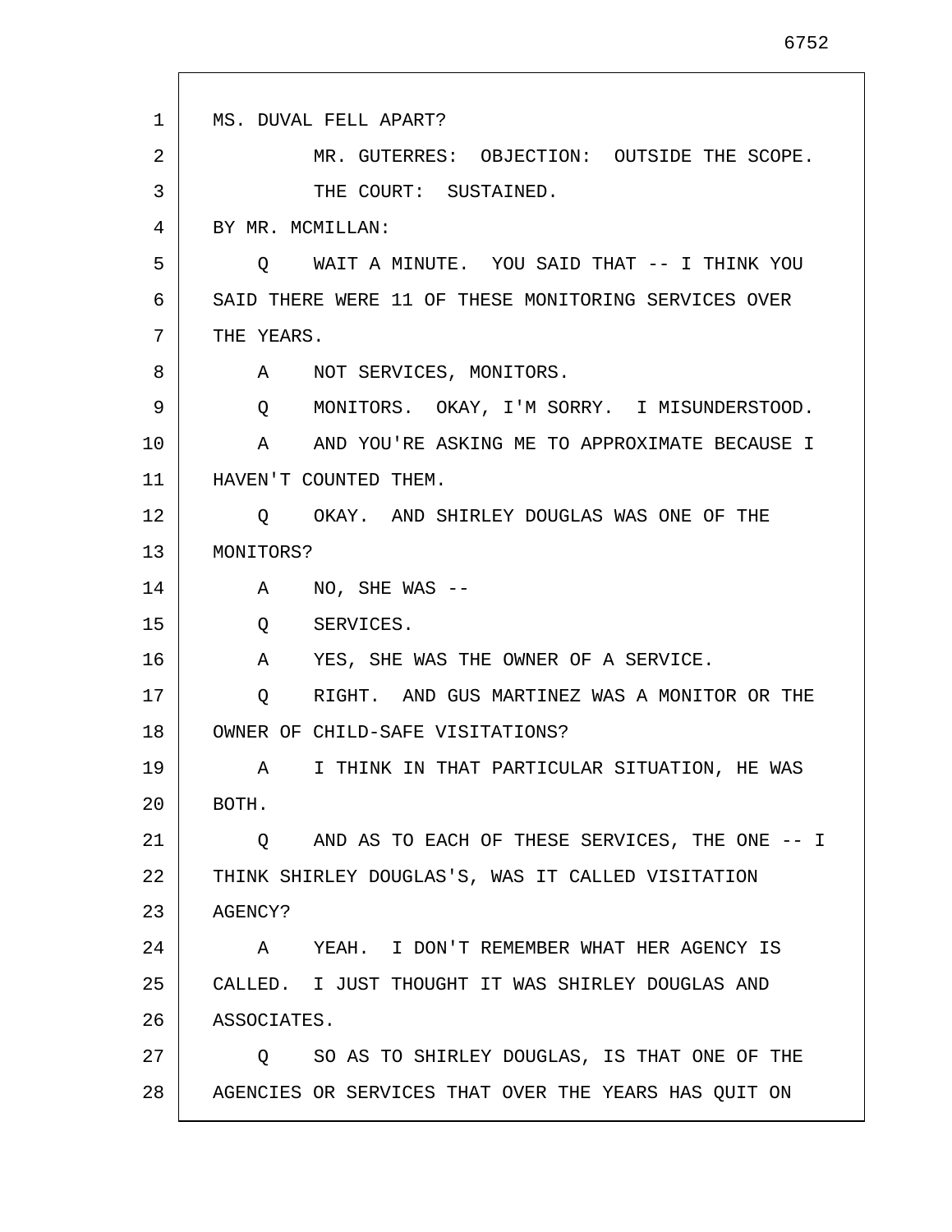1 2 3 4 5 6 7 8 9 10 11 12 13 14 15 16 17 18 19 20 21 22 23 24 25 26 27 28 MS. DUVAL OR CEASED THEIR -- A YES. Q THANK YOU. SAME WITH MR. MARTINEZ? A WHAT'S THE QUESTION, AGAIN, FOR MR. MARTINEZ? Q HE'S ONE OF THE OTHER AGENCIES THAT'S QUIT ON MS. DUVAL? A YES. Q AND WE ALREADY COVERED MR. MARTINEZ ABOUT WAS GOING ON WITH THE THINGS THAT YOUR SON SAID AT THE MONITORING VISIT. ON MS. DOUGLAS, DO YOU KNOW WHY IT WAS THAT MS. DOUGLAS QUIT? MR. GUTERRES: OBJECTION: OUTSIDE THE SCOPE. THE COURT: OVERRULED. THE WITNESS: WELL, FROM WHAT HER EMAIL STATED SHE SAID THAT IN 22 YEARS, SHE'S NEVER SEEN ANYTHING LIKE THIS, AND THIS IS OUTSIDE OF HER EXPERTISE. MR. MCMILLAN: OBJECTION: MOVE TO STRIKE NONRESPONSIVE. I -- THE COURT: THE MOTION TO STRIKE -- THE UNDERLYING OBJECTION NONRESPONSIVE IS OVERRULED. THE MOTION TO STRIKE IS DENIED. BY MR. MCMILLAN: Q I'LL SHOW YOU WHAT HAS BEEN MARKED EXHIBIT 1248. IF I CAN DRAW YOUR ATTENTION TO THE SECOND PARAGRAPH, AND IT LOOKS LIKE THE SIXTH LINE DOWN IN THE SECOND PARAGRAPH, THE SENTENCE TOWARDS THE END THAT BEGINS WITH, "ANYTHING I DELETED." LET ME KNOW WHEN YOU'VE READ THAT SENTENCE.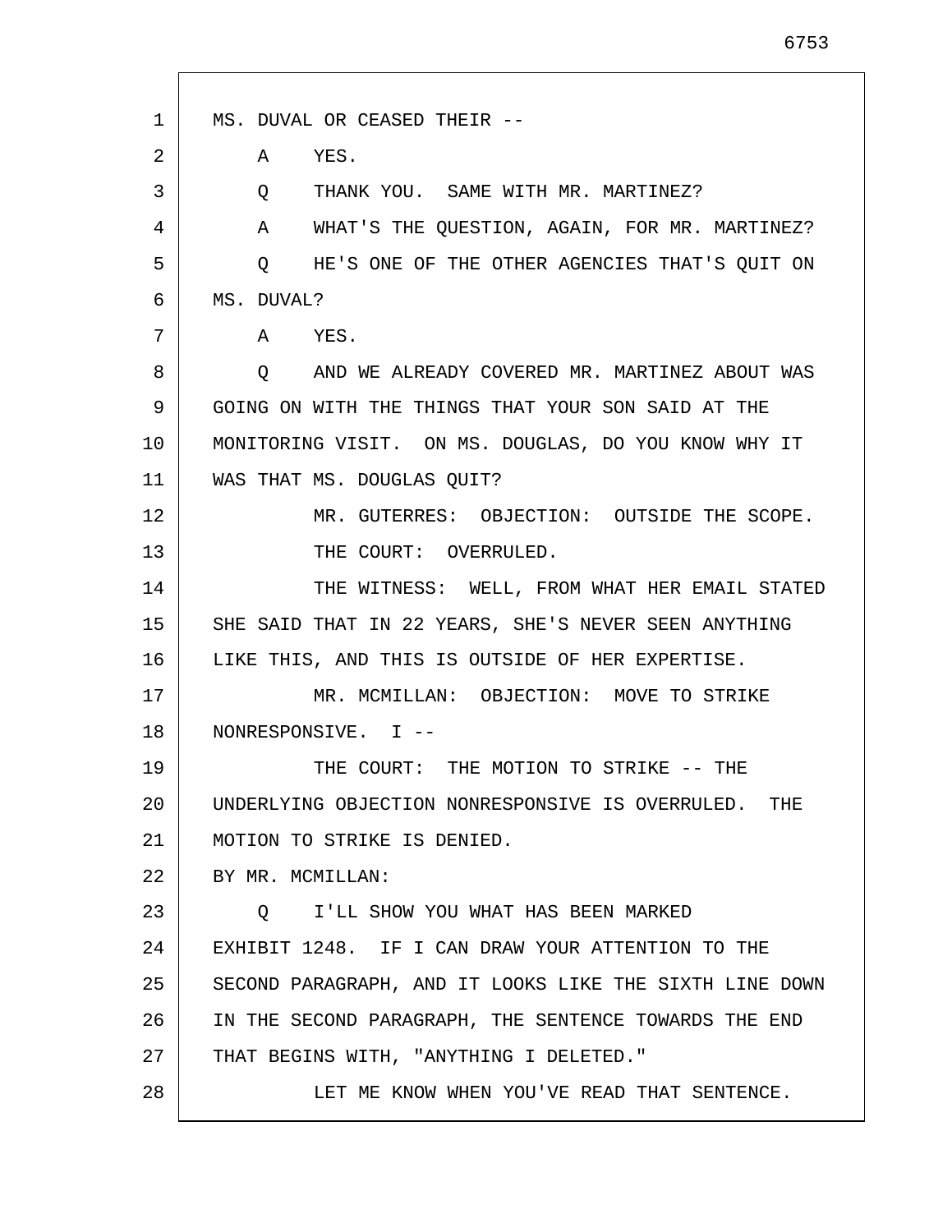1 2 3 4 5 6 7 8 9 10 11 12 13 14 15 16 17 18 19 20 21 22 23 24 25 26 27 28 ARE YOU FINISHED WITH THAT SENTENCE? A NO. NOT YET. OKAY. Q OKAY. NOW, WHEN THE CONFLICT BETWEEN MS. DUVAL AND THE SHIRLEY DOUGLAS AGENCY WAS DEVELOPING, YOU NOTICE UP AT THE TOP OF THAT EMAIL, THE TO: LINE SAYS "UNDISCLOSED RECIPIENTS"? A YES. Q WERE YOU ONE OF THOSE UNDISCLOSED RECIPIENTS? A I DON'T KNOW. Q YOU DON'T REMEMBER? A I DON'T KNOW IF THIS PARTICULAR EMAIL IF I'M AN UNDISCLOSED RECIPIENT. Q OKAY. WELL, LET'S TRY AGAIN. YOU SEE THE NEXT LINE WHERE IT SAYS, "DEAR MS. DUVAL AND MR. MILLS"? A OKAY. Q DOES THAT REFRESH YOUR RECOLLECTION AS TO WHETHER OR NOT YOU WERE AN UNDISCLOSED RECIPIENT? A WELL, SEEING THAT IT'S ADDRESSED TO ME, I WOULD PROBABLY BE A RECIPIENT. Q AND DOWN IN THAT LAST -- WHAT IS IT, THE SEVENTH SENTENCE DOWN THAT I JUST HAD YOU READ, DID THAT REFRESH YOUR RECOLLECTION AS TO WHY IT WAS THAT THERE WAS A DISPUTE BETWEEN MS. DUVAL AND MS. DOUGLAS? A NO, BECAUSE I WASN'T A PART OF THE DISPUTE. Q IT WASN'T A PART OF THE -- THE COURT: ALL RIGHT. MR. MCMILLAN, WE NEED TO RECESS BECAUSE I PROMISED ONE OF THE JURORS THAT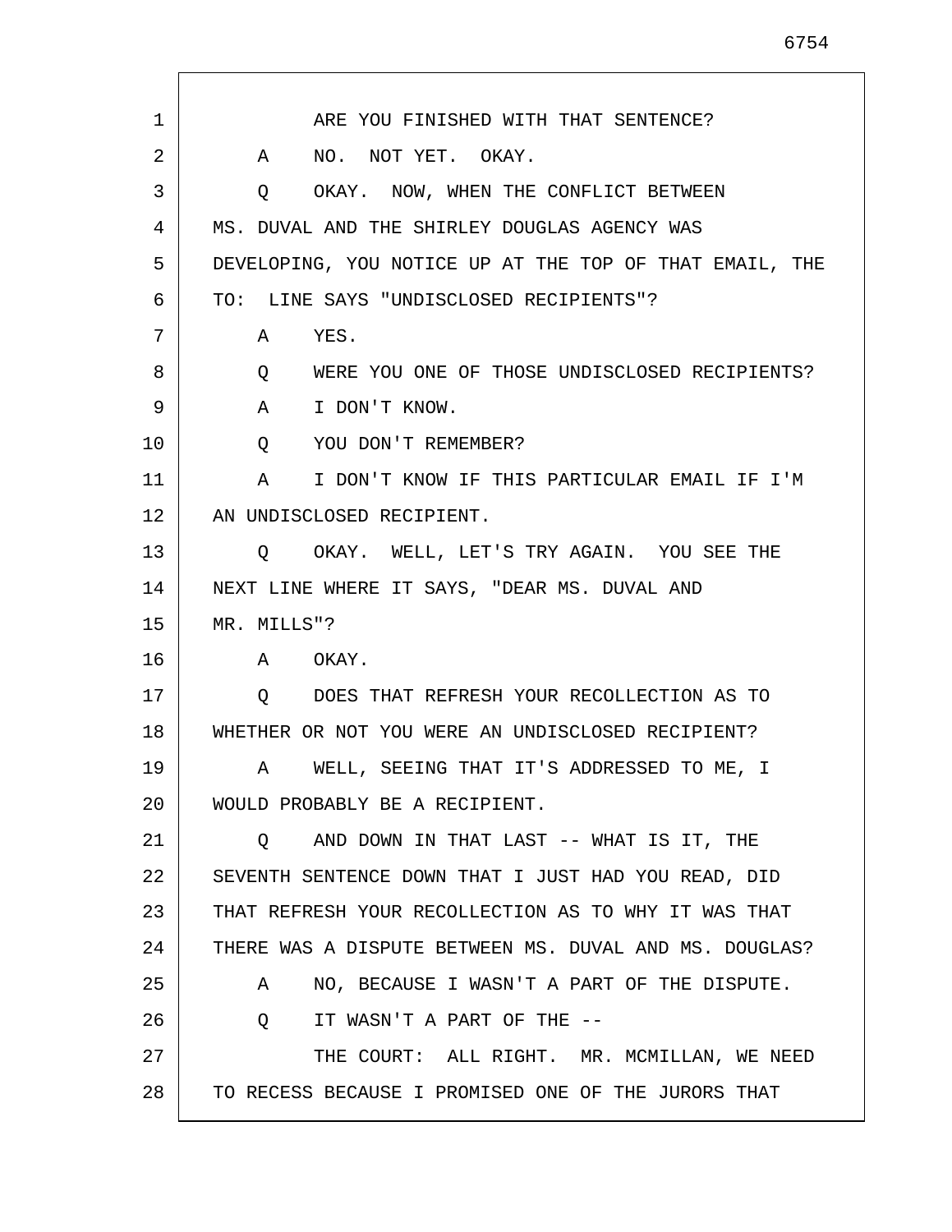1 2 3 4 5 6 7 8 9 10 11 12 13 14 15 16 17 18 19 20 21 22 23 24 25 26 27 28 WE'D RECESS AT 3:00 P.M. TODAY TO TAKE CARE OF A VERY IMPORTANT PERSONAL MATTER. AND SO WE'RE GOING TO RECESS. WE'LL RESUME AT 9:00 A.M. TOMORROW MORNING, AS FAR AS THE JURY'S CONCERNED. ALL JURORS PLEASE REMEMBER THE ADMONITION. DON'T HAVE ANY COMMUNICATION WITH ANYONE ABOUT ANY PERSON OR SUBJECT OR ISSUE WE HAVE IN THIS CASE. DO NOT FORM NOR EXPRESS ANY OPINION ABOUT ANY SUBJECT OR ISSUE IN THIS CASE. (JURY EXCUSED) THE COURT: ALL RIGHT. WE'RE ON THE RECORD. COUNSEL ARE PRESENT. ALL JURORS LEFT THE COURTROOM. BECAUSE WE HAVEN'T FINISHED MR. MILLS'S TESTIMONY, HE'LL HAVE TO RETURN. BUT I WANT MR. GUTERRES AND MR. KINLEY TO TALK WITH MR. MILLS TO FIND OUT WHEN HE'D BE ABLE TO RETURN BECAUSE HE'S -- I'M NOT NECESSARILY ORDERING HIM BACK TOMORROW. I WOULD LIKE TO GET HIM DONE. BUT WE HAVE TO TAKE INTO CONSIDERATION WHAT HIS SCHEDULE AND RESPONSIBILITIES MIGHT BE. WOULD YOU JUST STEP DOWN AND TALK WITH MR. KINLEY AND MR. GUTERRES ABOUT WHAT YOUR OBLIGATIONS ARE SO WE CAN FIGURE OUT THE TIME TO HAVE YOU RETURN? THE WITNESS: OKAY. THE COURT: I'D PREFER IT TO BE TOMORROW, BUT I'M AWARE THAT FIRST THING IN THE MORNING, WE HAVE AN EXPERT WITNESS WHO IS GOING TO TESTIFY. I'M NOT SURE

6755